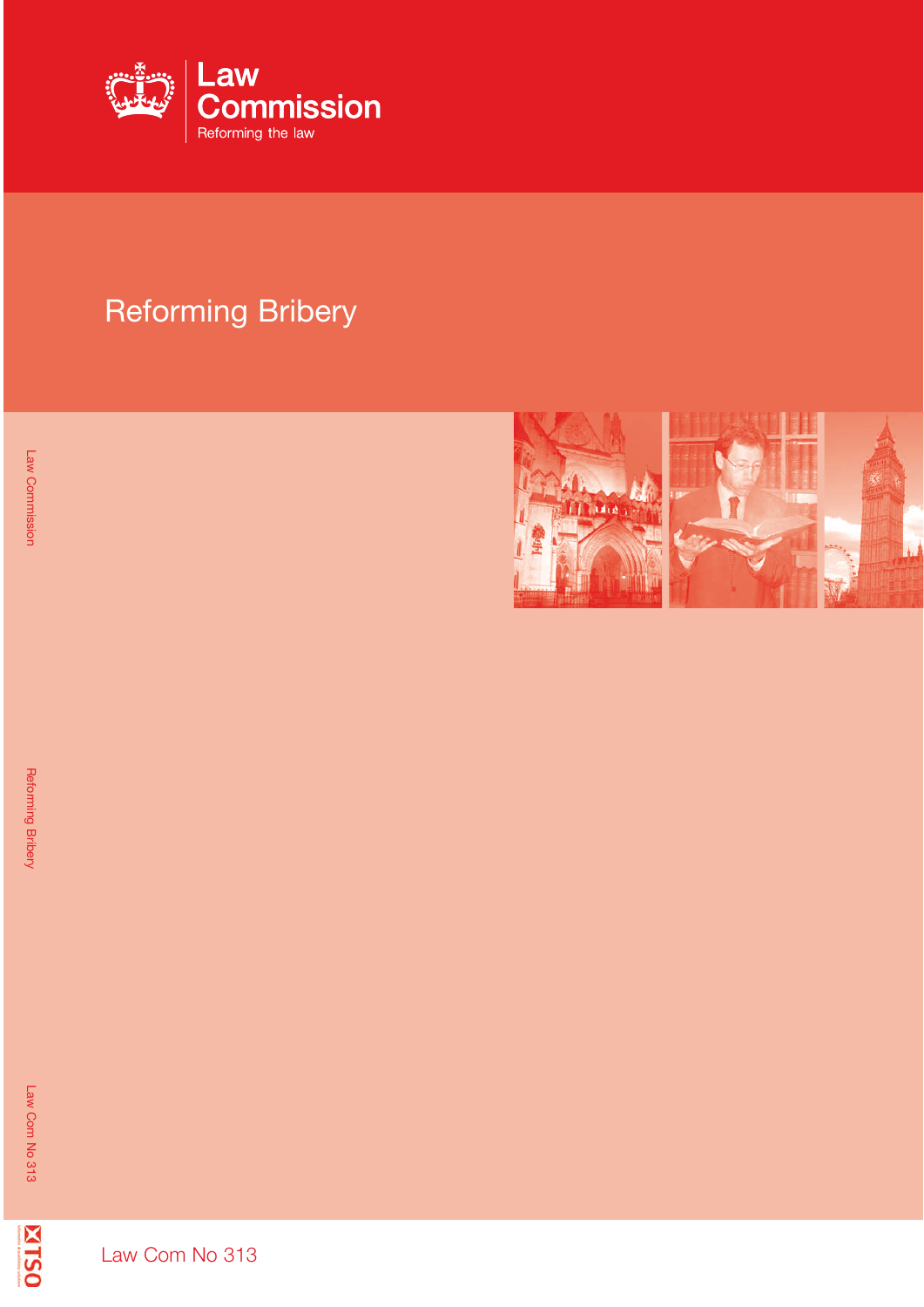# **The Law Commission**

**(LAW COM No 313)**

## **REFORMING BRIBERY**

*Laid before Parliament by the Lord Chancellor and Secretary of State for Justice pursuant to section 3(2) of the Law Commissions Act 1965*

*Ordered by* The House of Commons *to be printed 19 November 2008*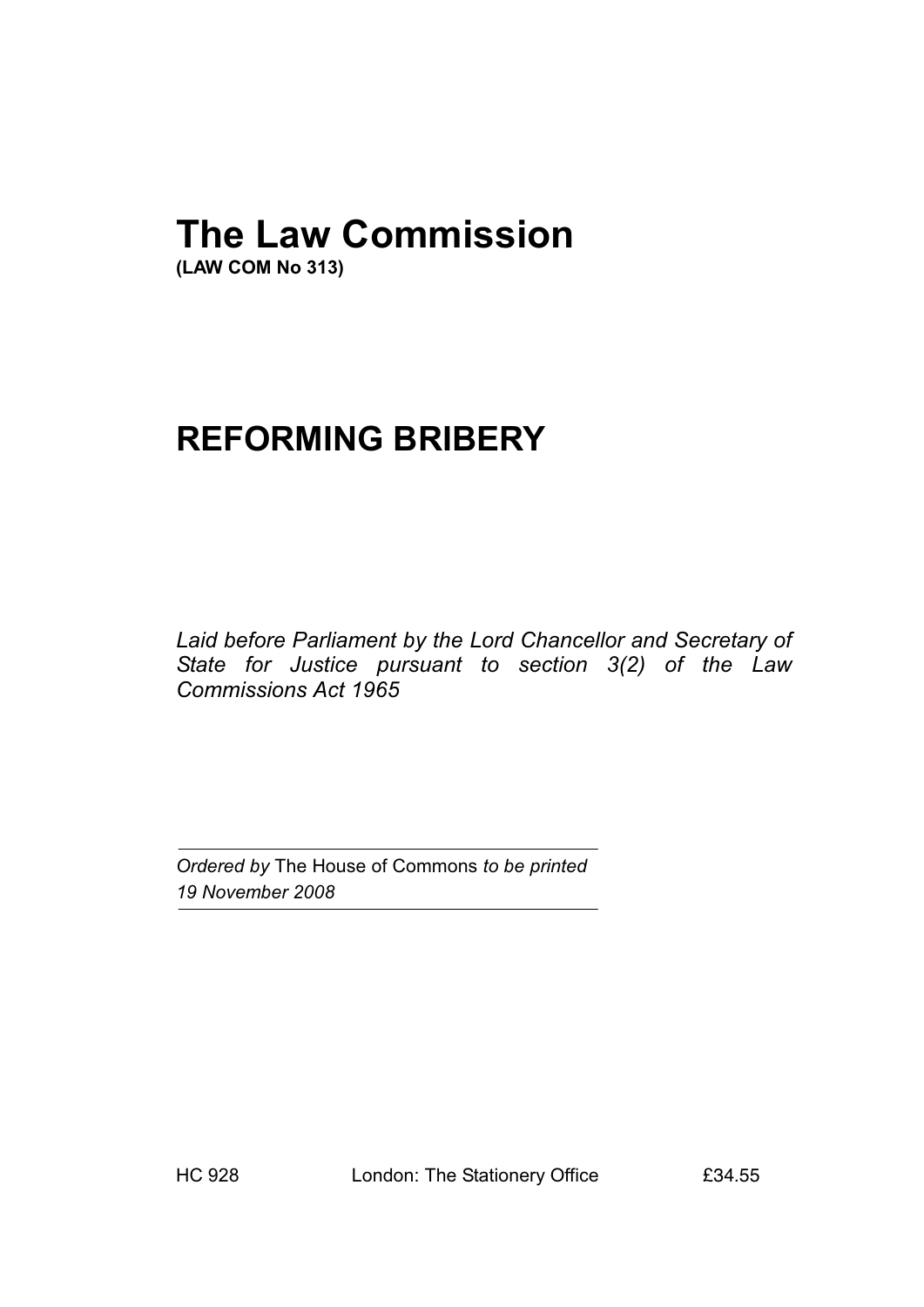#### $\ddot{\text{o}}$  **Crown Copyright 2008**

The text in this document (excluding the Royal Arms and other departmental or agency logos) may be reproduced free of charge in any format or medium providing it is reproduced accurately and not used in a misleading context. The material must be acknowledged as Crown copyright and the title of the document specified.

Where we have identified any third party copyright material you will need to obtain permission from the copyright holders concerned.

For any other use of this material please write to Office of Public Sector Information, Information Policy Team, Kew, Richmond, Surrey TW9 4DU or e-mail: licensing@opsi.gov.uk

ISBN: *9780102958164*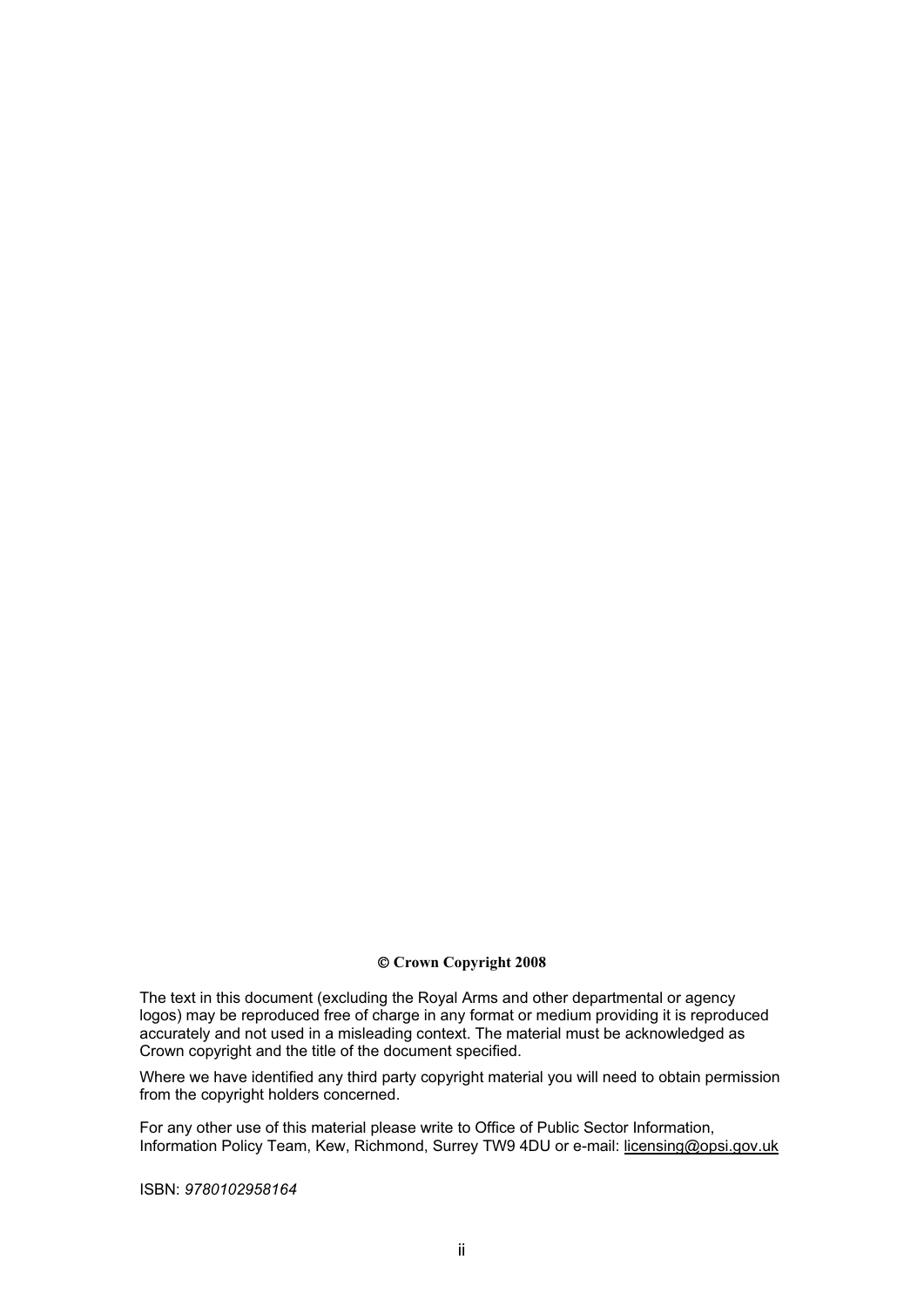# **THE LAW COMMISSION**

The Law Commission was set up by the Law Commissions Act 1965 for the purpose of promoting the reform of the law.

The Law Commissioners are:

The Right Honourable Lord Justice Etherton, *Chairman* Professor Elizabeth Cooke Mr David Hertzell Professor Jeremy Horder Mr Kenneth Parker QC

The Chief Executive of the Law Commission is Mr William Arnold.

The Law Commission is located at Steel House, 11 Tothill Street, London SW1H 9LJ.

The terms of this report were agreed on 2 October 2008.

#### **The text of this report is available on the Internet at:**

http://www.lawcom.gov.uk/bribery.htm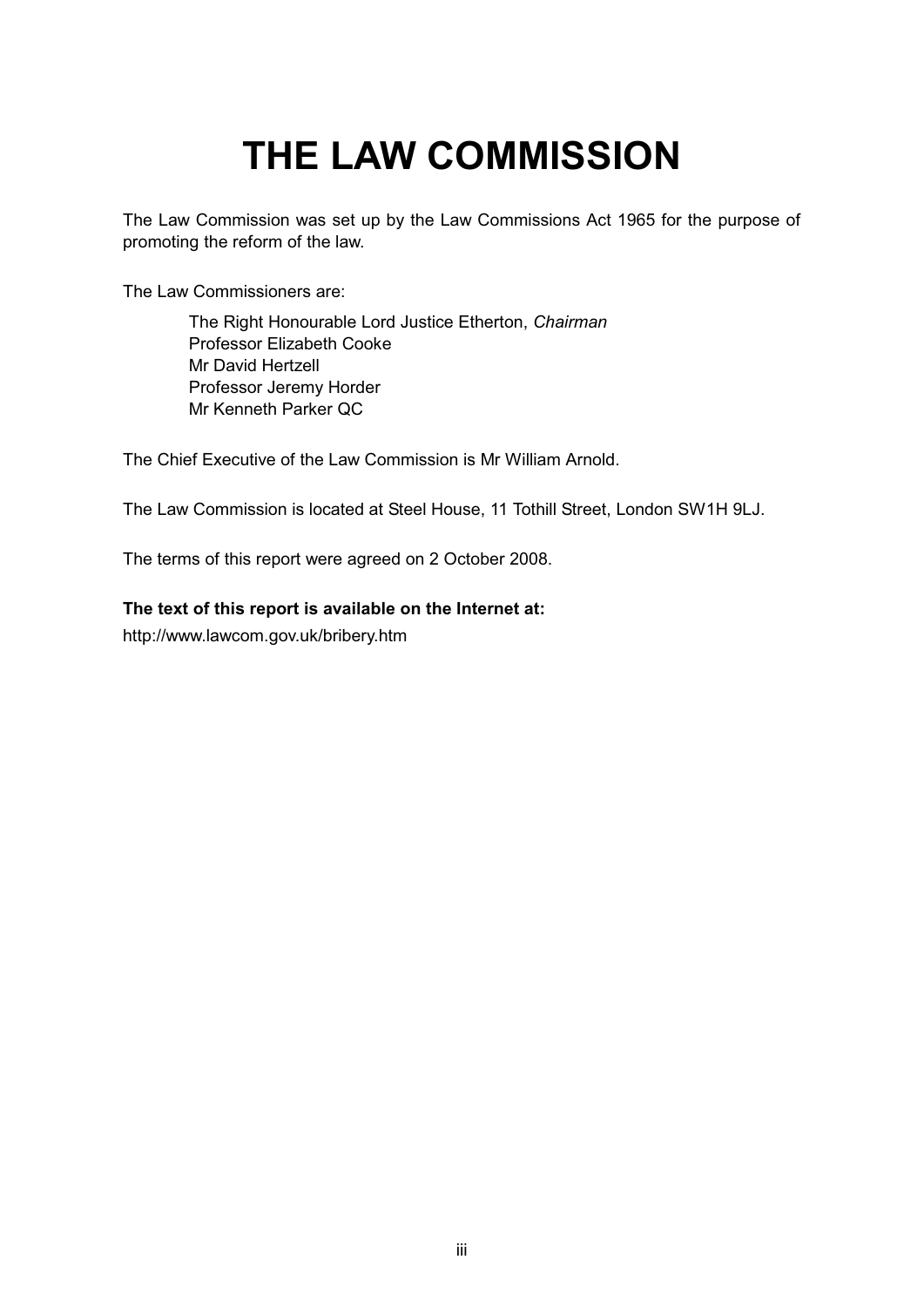### **THE LAW COMMISSION**

## **REFORMING BRIBERY**

#### **CONTENTS**

|                                                                                       | Paragraph | Page            |
|---------------------------------------------------------------------------------------|-----------|-----------------|
| <b>SUMMARY</b>                                                                        |           | xiii            |
|                                                                                       |           |                 |
| <b>PART 1: INTRODUCTION</b>                                                           | 1.1       | 1               |
| Introduction                                                                          | 1.1       | 1               |
| Outline of the scheme recommended                                                     | 1.4       | $\overline{2}$  |
| Structure of this report                                                              | 1.9       | 3               |
| <b>PART 2: THE CURRENT LAW, ITS DEFECTS AND</b><br><b>PREVIOUS ATTEMPTS AT REFORM</b> | 2.1       | 5               |
| The current law                                                                       | 2.2       | 5               |
| Bribery at common law                                                                 | 2.4       | 5               |
| The bribe: "any undue reward"                                                         | 2.5       | 5               |
| A public officer                                                                      | 2.6       | 6               |
| The mental element                                                                    | 2.8       | 6               |
| <b>The 1889 Act</b>                                                                   | 2.9       | 6               |
| The bribe: "gift, loan, fee, reward or advantage"                                     | 2.10      | 7               |
| A "public body"                                                                       | 2.12      | 7               |
| <b>The 1906 Act</b>                                                                   | 2.14      | 7               |
| The bribe: "any gift or consideration"                                                | 2.15      | 8               |
| An "agent"                                                                            | 2.16      | 8               |
| <b>The 1916 Act</b>                                                                   | 2.18      | 9               |
| Extra-territorial jurisdiction                                                        | 2.20      | 9               |
| Problems with the current law                                                         | 2.23      | 10              |
| Fragmentation                                                                         | 2.24      | 10              |
| Imperfect distinction between public and private sector<br>bribery                    | 2.25      | 10              |
| Inconsistencies and uncertainties in terminology and<br>scope                         | 2.27      | 10              |
| The bribe                                                                             | 2.28      | 11              |
| Those capable of being bribed                                                         | 2.29      | 11              |
| Connections between the bribe and the conduct<br>influenced                           | 2.32      | 11              |
| The meaning of corruptly                                                              | 2.33      | 11              |
| Lacuna where bribery is committed outside England<br>and Wales                        | 2.34      | 12              |
| The background to the project                                                         | 2.35      | 12 <sub>2</sub> |
| Our previous report on corruption                                                     | 2.35      | 12 <sub>2</sub> |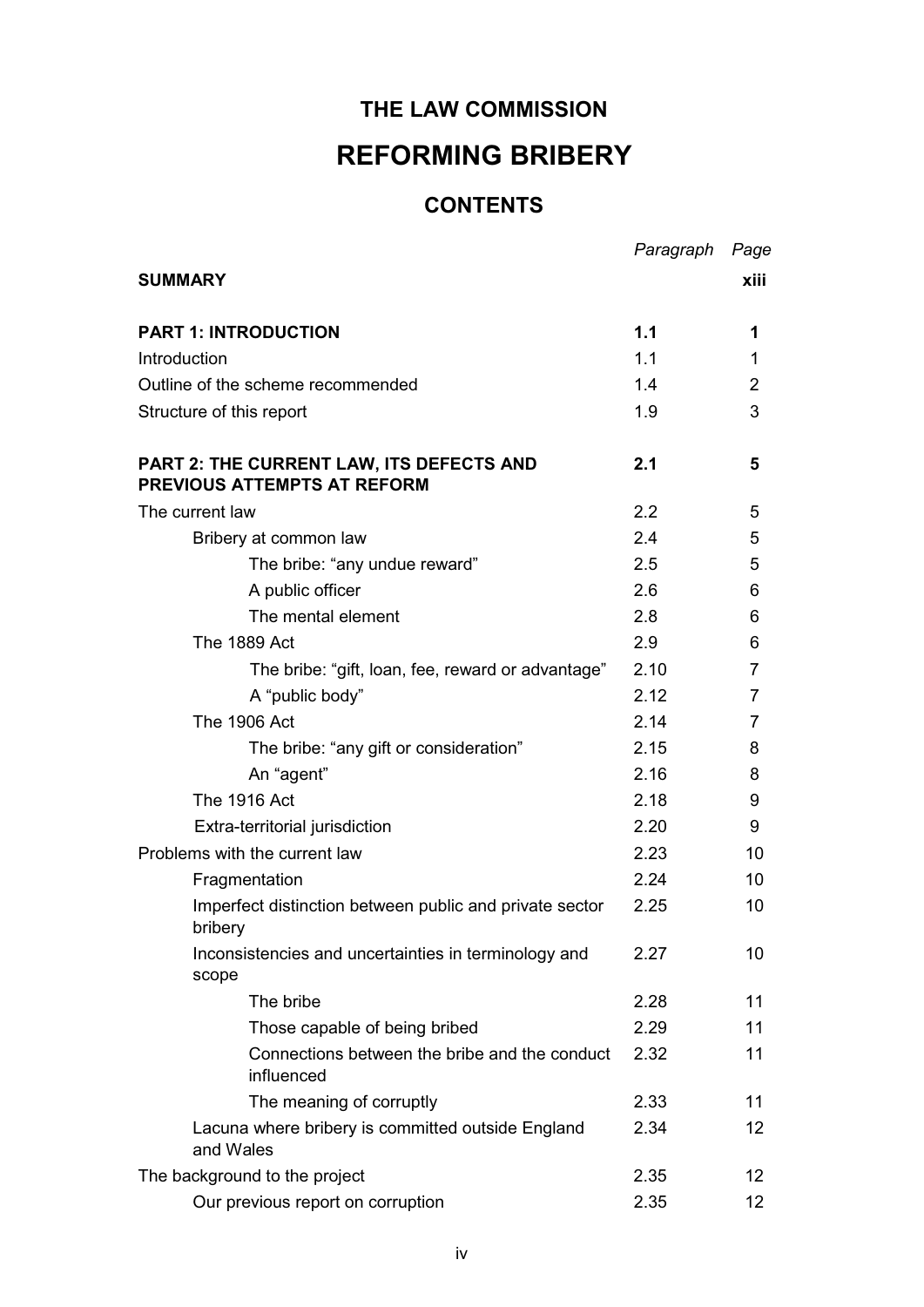|                 |                                                                                     | Paragraph | Page |
|-----------------|-------------------------------------------------------------------------------------|-----------|------|
|                 | The Government's response to the previous report                                    | 2.36      | 13   |
|                 | The Joint Committee on the draft Corruption Bill                                    | 2.37      | 13   |
|                 | The Government's response to the Joint Committee                                    | 2.38      | 13   |
|                 | The most recent Government consultation and our<br>second referral                  | 2.39      | 14   |
| <b>OFFENCES</b> | <b>PART 3: THE ELEMENTS OF THE GENERAL</b>                                          | 3.1       | 15   |
|                 | Our recommendations in brief                                                        | 3.2       | 15   |
|                 | The threshold condition                                                             | 3.3       | 15   |
|                 | P's offence                                                                         | 3.4       | 15   |
|                 | The basic element                                                                   | 3.4       | 15   |
|                 | The wrongfulness element: seeking a favour<br>from R                                | 3.5       | 16   |
|                 | The wrongfulness element: compromising R                                            | 3.6       | 16   |
|                 | R's offence                                                                         | 3.7       | 16   |
|                 | The basic element                                                                   | 3.7       | 16   |
|                 | The wrongfulness element: when R provides a<br>favour                               | 3.8       | 16   |
|                 | The wrongfulness element: when R<br>compromises him or herself                      | 3.9       | 17   |
|                 | The "expectation" of propriety                                                      | 3.10      | 17   |
| wrongdoing      | The threshold condition: bribery's limits as a form of criminal                     | 3.12      | 17   |
|                 | Avoiding the enforcement of morality in inappropriate<br>contexts                   | 3.12      | 17   |
|                 | The functions and activities to which the general<br>offences of bribery will apply | 3.18      | 18   |
|                 | The definition of "functions of a public nature"                                    | 3.18      | 18   |
|                 | The definition of trade, profession, employment<br>or business                      | 3.21      | 19   |
|                 | Companies and unincorporated associations                                           | 3.25      | 20   |
|                 | Past or present functions, trade, employment or<br>business etc activities          | 3.26      | 20   |
|                 | Recommendation                                                                      | 3.28      | 20   |
|                 | Two general offences of bribery                                                     | 3.29      | 20   |
|                 | Recommendation                                                                      | 3.33      | 21   |
|                 | The offence committed by the payer                                                  | 3.34      | 21   |
|                 | The basic element of P's offence                                                    | 3.34      | 21   |
|                 | The definition of "advantage"                                                       | 3.35      | 21   |
|                 | The offer or promise of an advantage                                                | 3.41      | 23   |
|                 | Should the advantage conferred have to be<br>"undue"?                               | 3.47      | 24   |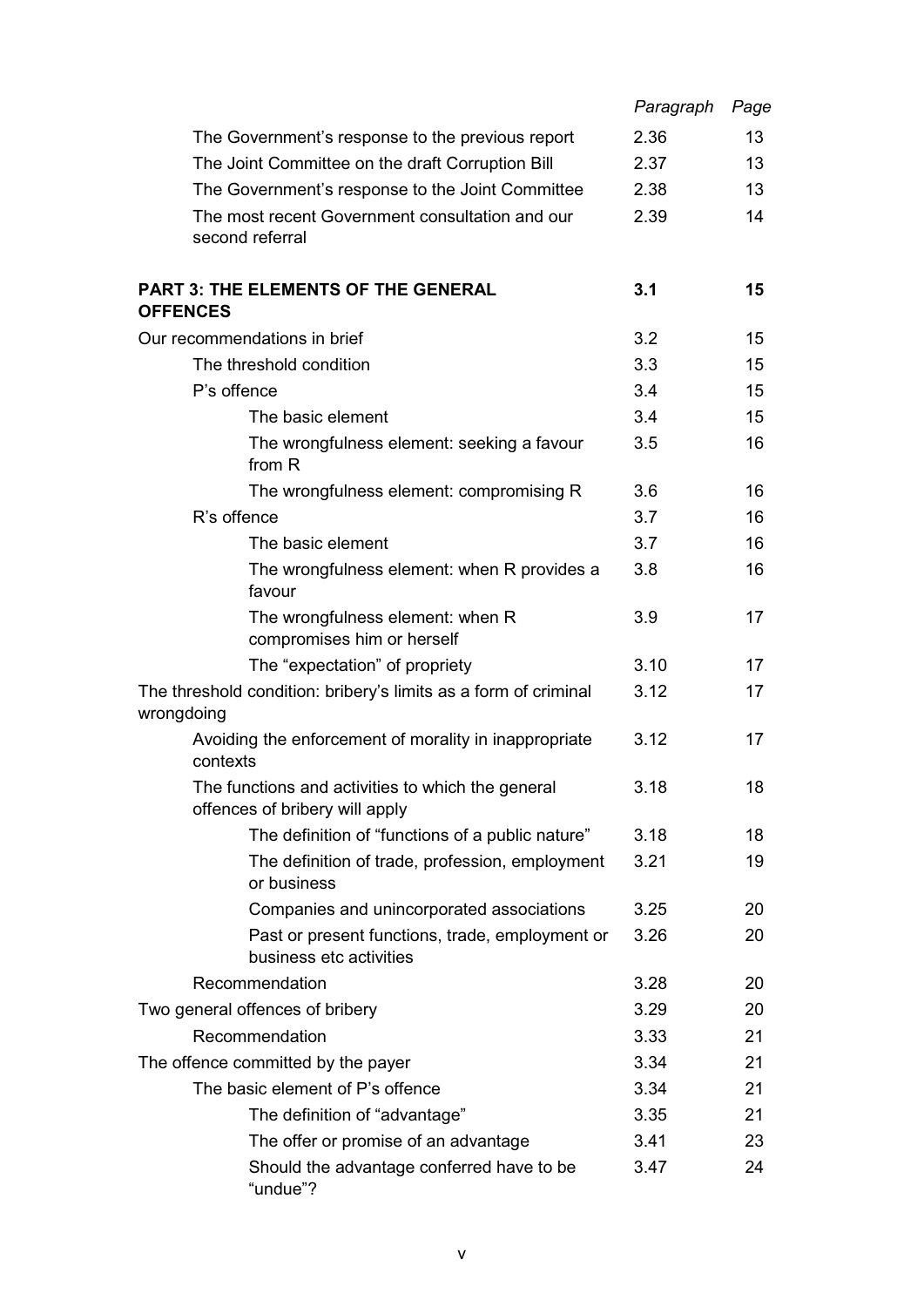|                |                                                                                                      | Paragraph | Page |
|----------------|------------------------------------------------------------------------------------------------------|-----------|------|
|                | Rewarding improper conduct                                                                           | 3.48      | 24   |
|                | Recommendation                                                                                       | 3.51      | 24   |
|                | The wrongfulness element in P's offence: seeking a<br>favour from R                                  | 3.52      | 25   |
|                | The proposals in the CP                                                                              | 3.53      | 25   |
|                | The element of wrongfulness in P's conduct<br>when P seeks a favour from R: consultees'<br>responses | 3.58      | 26   |
|                | Our revised approach to the wrongfulness<br>element in P's conduct when P seeks a favour<br>from R   | 3.67      | 28   |
|                | Must the person P approaches be the<br>one to receive the advantage?                                 | 3.71      | 29   |
|                | Recommendation                                                                                       | 3.72      | 29   |
|                | The wrongfulness element in P's conduct:<br>compromising R                                           | 3.73      | 29   |
|                | Recommendation                                                                                       | 3.77      | 30   |
|                | The offence committed by the recipient                                                               | 3.78      | 30   |
|                | The basic element of R's offence                                                                     | 3.78      | 30   |
|                | Recommendation                                                                                       | 3.85      | 31   |
|                | The wrongfulness element of R's offence                                                              | 3.86      | 31   |
|                | The proposals in the CP                                                                              | 3.86      | 31   |
|                | Should we retain the "legal or equitable duty"<br>restriction?                                       | 3.88      | 32   |
|                | Consultees' alternative definitions of a "corrupt"<br>breach of duty"                                | 3.99      | 34   |
|                | Should the "improper act" (breach of<br>duty) in bribery be left undefined?                          | 3.100     | 34   |
|                | Should the improper nature of an act be<br>linked to whether it was done<br>"dishonestly"?           | 3.111     | 37   |
|                | Conclusion on the basic definition of the breach<br>of duty                                          | 3.119     | 38   |
|                | Escaping the confines of "legal or equitable<br>duty": bribery and fraud                             | 3.120     | 39   |
|                | The analogy between bribery and fraud                                                                | 3.120     | 39   |
|                | The overlap between bribery and fraud                                                                | 3.126     | 40   |
| considerations | The wrongfulness element in R's conduct: general                                                     | 3.133     | 41   |
|                | Expectations relating to good faith, to impartiality and to<br>a position of trust                   | 3.136     | 42   |
|                | Acting in good faith                                                                                 | 3.141     | 43   |
|                | Remaining impartial                                                                                  | 3.153     | 46   |
|                | A position of trust                                                                                  | 3.156     | 46   |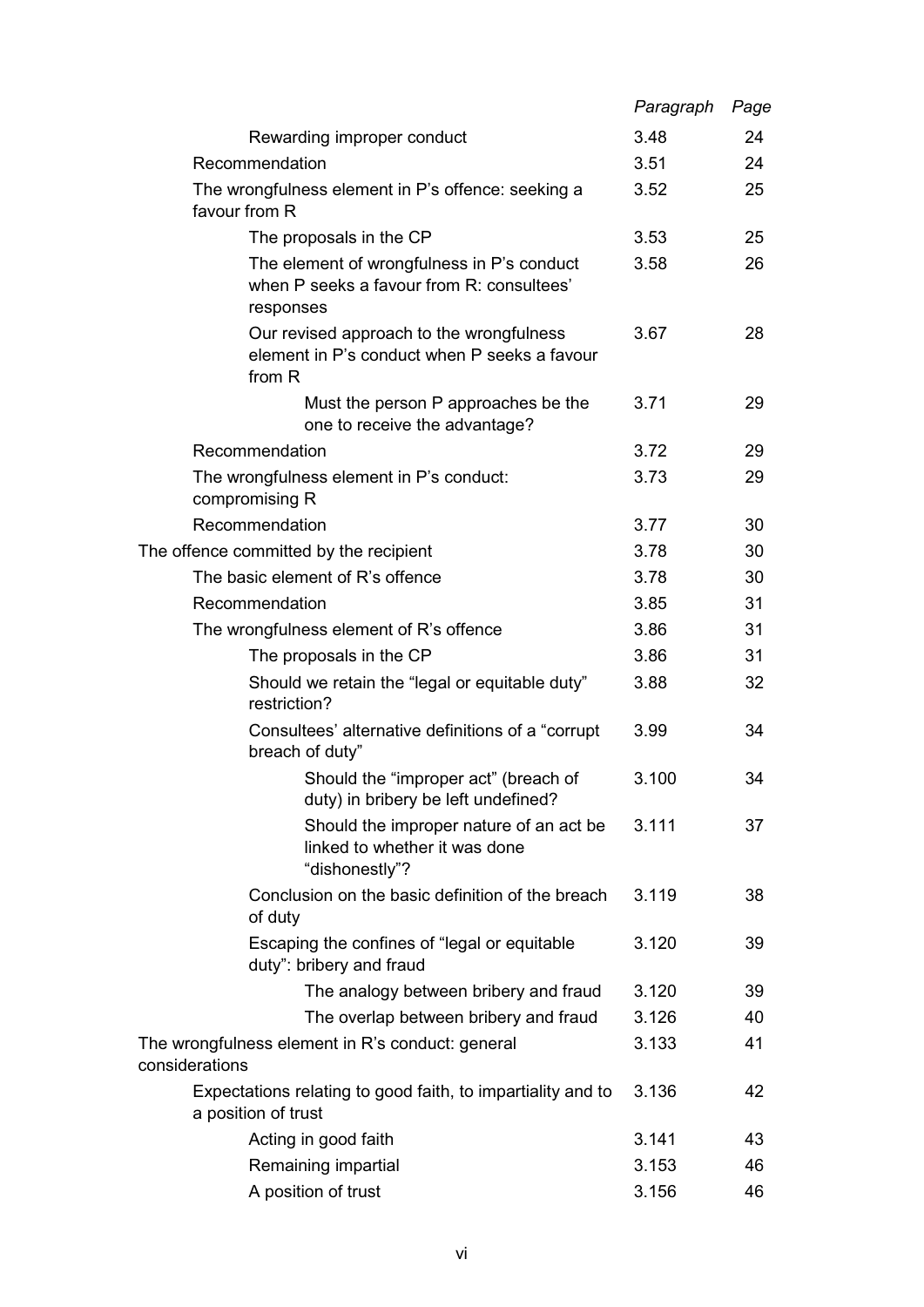|                                                                                                                   | Paragraph | Page |
|-------------------------------------------------------------------------------------------------------------------|-----------|------|
| Leaving the matter to the jury                                                                                    | 3.170     | 49   |
| Analogous approaches in other areas of the criminal<br>law                                                        | 3.172     | 49   |
| How the jury is to approach the issue                                                                             | 3.175     | 50   |
| Illustrative difficult cases                                                                                      | 3.180     | 51   |
| Conclusion on the nature of "improper" conduct                                                                    | 3.188     | 52   |
| R's awareness of the wrongful nature of his or her<br>conduct                                                     | 3.190     | 53   |
| The link between the giving of the advantage and the<br>impropriety                                               | 3.191     | 53   |
| Paths to the commission of bribery by R                                                                           | 3.193     | 53   |
| Are "public servants" in a special position, justifying a discrete<br>offence                                     | 3.212     | 57   |
| Recommendations                                                                                                   | 3.219     | 59   |
| A "short form" summary of P's and R's obligations                                                                 | 3.226     | 60   |
| <b>PART 4: BRIBERY OF A FOREIGN POLICY OFFICIAL</b><br>- THE BACKGROUND TO AND DEFICIENCIES OF<br>THE CURRENT LAW | 4.1       | 61   |
| The United Kingdom's obligations under the OECD<br>convention                                                     | 4.2       | 61   |
| The current law                                                                                                   | 4.6       | 62   |
| The parliamentary background                                                                                      | 4.6       | 62   |
| The part 12 provisions                                                                                            | 4.10      | 63   |
| Deficiencies of the current law                                                                                   | 4.15      | 65   |
| The agent/principal relationship                                                                                  | 4.19      | 66   |
| Uncertainty within and inconsistency between<br>definitions                                                       | 4.21      | 67   |
| Application to intermediaries and third party<br>beneficiaries                                                    | 4.23      | 67   |
| Possible inadequacies of corporate criminal<br>liability                                                          | 4.24      | 67   |
| Consent to prosecution                                                                                            | 4.26      | 68   |
| <b>PART 5: A DISCRETE OFFENCE OF BRIBING A</b><br><b>FOREIGN PUBLIC OFFICIAL</b>                                  | 5.1       | 69   |
| Introduction: A new offence of bribing a foreign public<br>official                                               | 5.1       | 69   |
| Overview of our conclusions                                                                                       | 5.3       | 69   |
| The provisional proposals in the CP                                                                               | 5.9       | 70   |
| The responses of consultees to the CP                                                                             | 5.12      | 71   |
| Those in favour of a discrete offence                                                                             | 5.12      | 71   |
| Those against the provision of a discrete offence                                                                 | 5.16      | 72   |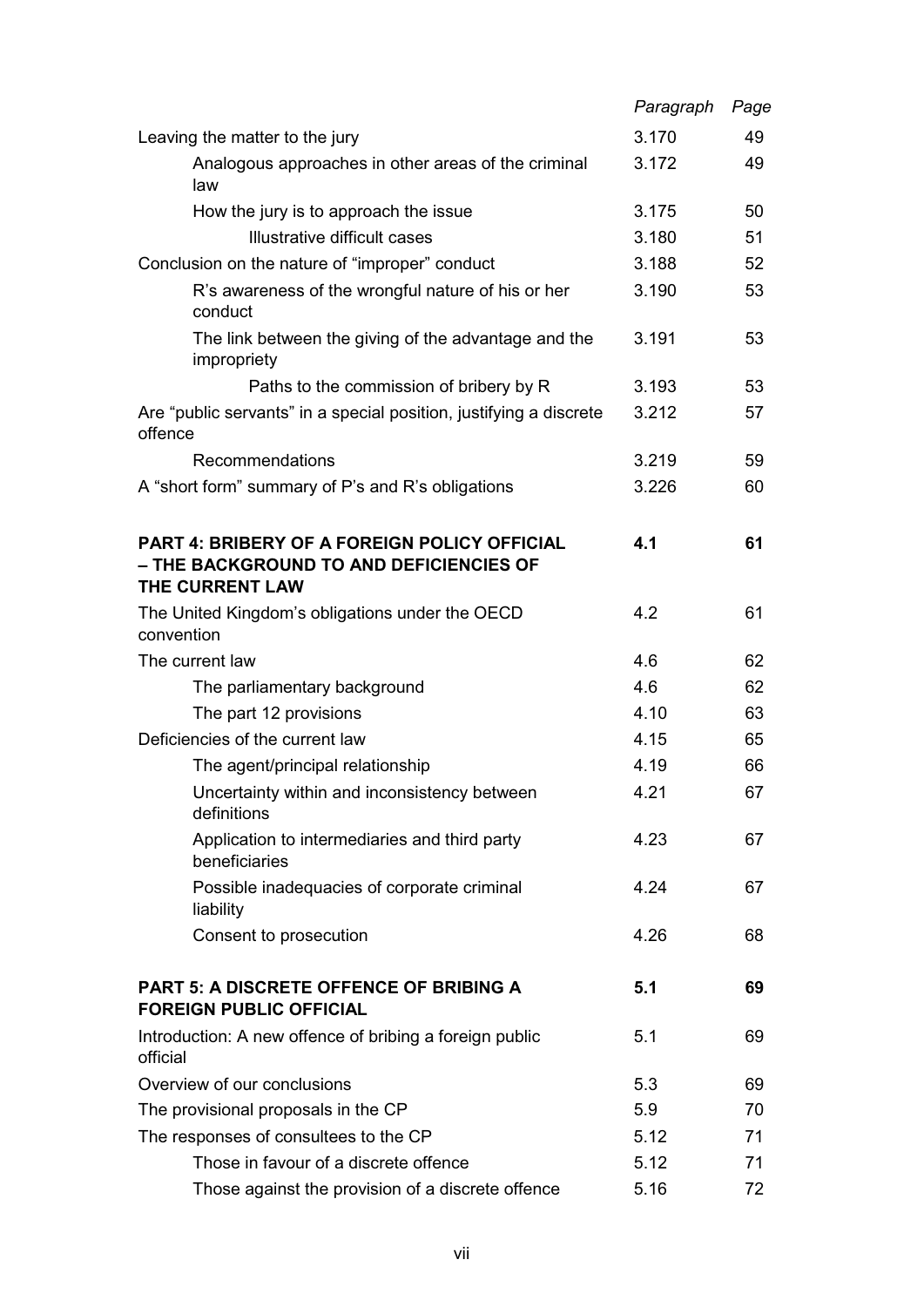|                                                                                    | Paragraph | Page |
|------------------------------------------------------------------------------------|-----------|------|
| The United Kingdom's international obligations                                     | 5.26      | 74   |
| The OECD's Anti-Bribery Convention                                                 | 5.26      | 74   |
| The core obligation imposed by the OECD<br>Convention                              | 5.28      | 74   |
| The limitations of the OECD Convention,<br>and our recommendations                 | 5.39      | 74   |
| FPO exchanges influence for an<br>advantage for a third party                      | 5.40      | 76   |
| Third party advantaged, with a view<br>to P influencing the FPO                    | 5.41      | 76   |
| Providing advantages to a third<br>party to influence the FPO                      | 5.43      | 76   |
| Advantage exchanged for influence<br>with prospective FPO                          | 5.53      | 78   |
| FPOs and foreign political parties                                                 | 5.58      | 79   |
| The case for a discrete offence of bribing a foreign public<br>official            | 5.61      | 80   |
| Demonstrating a commitment to our international<br>obligations                     | 5.62      | 80   |
| Making it easier to interpret the law in the light of<br>international obligations | 5.63      | 80   |
| Facilitating a comparative approach                                                | 5.67      | 82   |
| Recommendation                                                                     | 5.71      | 82   |
| The elements of the discrete offence                                               | 5.72      | 82   |
| The offence itself                                                                 | 5.72      | 82   |
| Changes in the offence from the version in the CP                                  | 5.73      | 82   |
| Illustrating the elements of the offence                                           | 5.77      | 83   |
| The basic case of bribery                                                          | 5.77      | 83   |
| Requests by the FPO to benefit a third<br>party                                    | 5.79      | 83   |
| Advantages "not legitimately due", and facilitation<br>payments                    | 5.81      | 84   |
| The OECD Convention and the CP                                                     | 5.81      | 84   |
| The OECD's and the CP's position on<br>facilitation payments                       | 5.85      | 85   |
| The views of consultees                                                            | 5.91      | 86   |
| The phrase "not legitimately due"                                                  | 5.91      | 86   |
| <b>Facilitation payments</b>                                                       | 5.99      | 87   |
| Our recommended approach to facilitation<br>payment                                | 5.108     | 89   |
| Conclusion                                                                         | 5.111     | 89   |
| The fault element of the offence                                                   | 5.112     | 89   |
| Intention alone, not recklessness                                                  | 5.112     | 89   |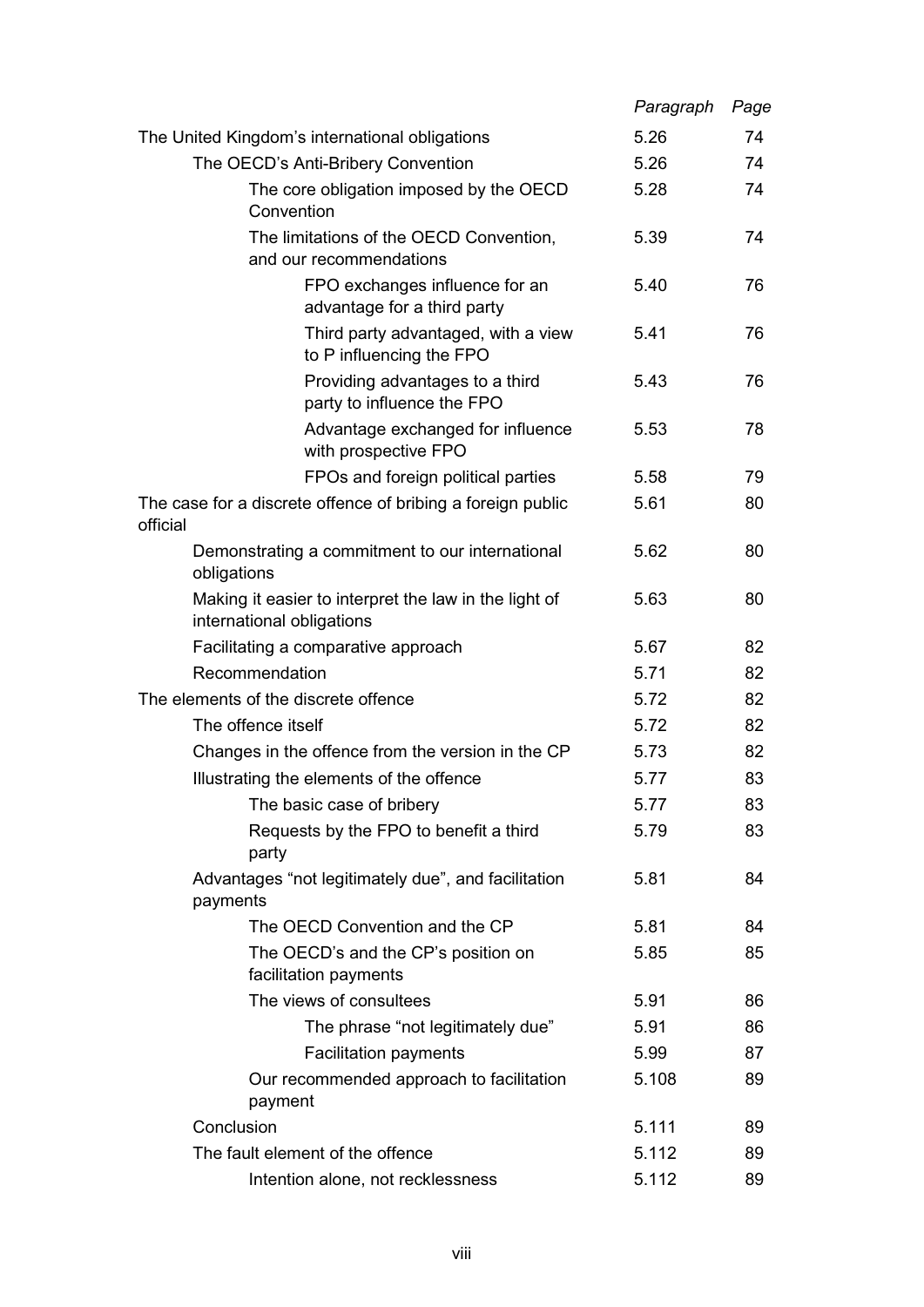|                                                                                                                                             | Paragraph | Page |
|---------------------------------------------------------------------------------------------------------------------------------------------|-----------|------|
| Recommendation                                                                                                                              | 5.119     | 91   |
| Defining foreign public official                                                                                                            | 5.120     | 91   |
| An autonomous definition                                                                                                                    | 5.120     | 91   |
| The problem of political parties and their<br>officials                                                                                     | 5.127     | 92   |
| Officials of public international<br>organisations                                                                                          | 5.130     | 93   |
| Recommendation                                                                                                                              | 5.136     | 94   |
| Should the discrete offence also inculpate the<br>foreign public official who accepts or solicits a<br>bribe?                               | 5.137     | 94   |
| The views of consultees                                                                                                                     | 5.137     | 94   |
| Conclusion                                                                                                                                  | 5.144     | 95   |
| Should the offence extend to bribery of foreign<br>private persons?                                                                         | 5.145     | 96   |
| Conclusion                                                                                                                                  | 5.148     | 96   |
| PART 6: THE LIABILITY OF COMPANIES AND<br><b>LIMITED LIABILITY PARTNERSHIPS FOR BRIBERY</b>                                                 | 6.1       | 97   |
| A new offence applicable to companies and limited<br>liability partnerships                                                                 | 6.1       | 97   |
| Recommendation                                                                                                                              | 6.8       | 98   |
| Individual liability for consenting to or conniving at the<br>commission of bribery                                                         | 6.11      | 99   |
| Recommendation                                                                                                                              | 6.12      | 99   |
| Criminal liability in context                                                                                                               | 6.13      | 99   |
| Should consideration of the extent of direct liability of<br>companies be deferred pending a general review of their<br>criminal liability? | 6.25      | 102  |
| The "identification" doctrine                                                                                                               | 6.25      | 102  |
| Consultees' responses                                                                                                                       | 6.29      | 103  |
| Recommendation                                                                                                                              | 6.39      | 104  |
| Should the whole question of organisational liability for<br>bribery be deferred to a general review?                                       | 6.40      | 105  |
| Consultees' responses                                                                                                                       | 6.41      | 105  |
| The Woolf Committee report                                                                                                                  | 6.43      | 105  |
| Our revised view                                                                                                                            | 6.52      | 108  |
| International obligations binding the UK                                                                                                    | 6.62      | 111  |
| The "failure to supervise/failure to prevent"<br>offence: a broader European perspective                                                    | 6.62      | 111  |
| The requirements of the OECD Convention<br>respecting the liability of legal persons for bribery<br>of a foreign public official (FPO)      | 6.72      | 113  |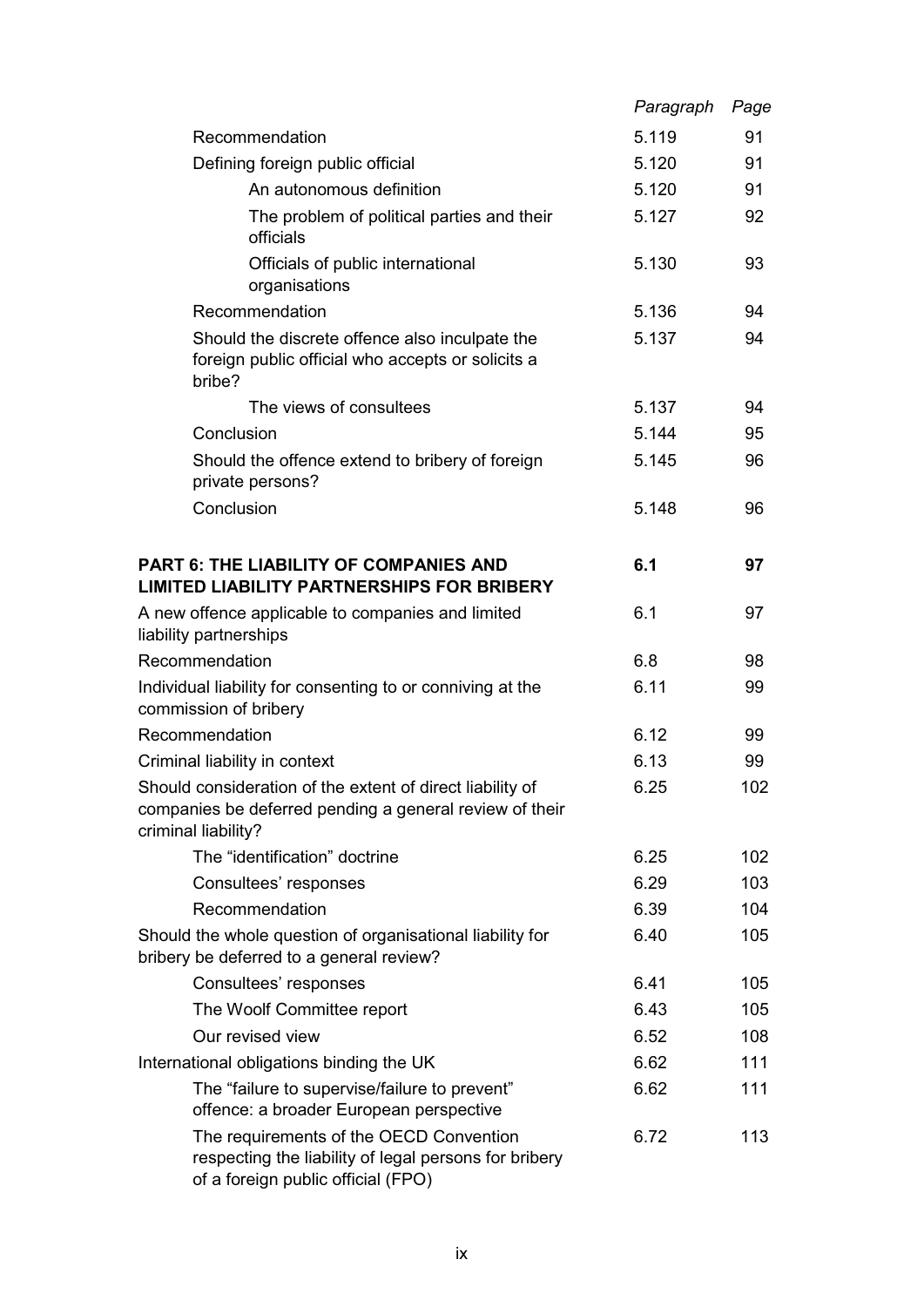|                                                                                                                                                                        | Paragraph | Page |
|------------------------------------------------------------------------------------------------------------------------------------------------------------------------|-----------|------|
| Building on the basic obligations under the<br><b>OECD Convention</b>                                                                                                  | 6.83      | 115  |
| Organisational liability for culpably failing to prevent<br>someone acting on the organisation's behalf committing<br>bribery                                          | 6.93      | 118  |
| What kind of offence is needed and what kind of<br>defences should there be?                                                                                           | 6.93      | 118  |
| Should English law follow this model for<br>bribery?                                                                                                                   | 6.100     | 120  |
| A fault requirement                                                                                                                                                    | 6.100     | 120  |
| An "adequate systems" defence                                                                                                                                          | 6.105     | 121  |
| The scope of the supervision rule                                                                                                                                      | 6.114     | 123  |
| Should a company be liable for<br>failing to prevent bribery committed<br>by one of its subsidiaries?                                                                  | 6.116     | 123  |
| Should there be a need for bribery<br>to have been proved in separate<br>proceedings?                                                                                  | 6.122     | 124  |
| Conclusion                                                                                                                                                             | 6.124     | 125  |
| Individual liability for failure to prevent bribery                                                                                                                    | 6.126     | 125  |
| Should it be possible, as it is under the Fraud Act 2006,<br>to convict high-ranking individuals who consented to or<br>connived at the commission of the new offence? | 6.127     | 125  |
| <b>PART 7: DEFENCES</b>                                                                                                                                                | 7.1       | 128  |
| Introduction                                                                                                                                                           | 7.1       | 128  |
| Conferring an advantage in order to avert what the payer<br>reasonably believed to be an imminent danger of<br>physical harm to him or herself or another              | 7.10      | 129  |
| The views of consultees                                                                                                                                                | 7.12      | 129  |
| Conferring an advantage in the reasonable belief that to<br>do so is legally required or permitted                                                                     | 7.22      | 131  |
| The views of consultees in favour of the defence                                                                                                                       | 7.23      | 131  |
| The views of consultees against the defence                                                                                                                            | 7.25      | 132  |
| Conferring an advantage in the reasonable belief<br>that to do so was legally permissible                                                                              | 7.39      | 135  |
| Views of consultees                                                                                                                                                    | 7.40      | 135  |
| Conclusion                                                                                                                                                             | 7.45      | 136  |
| Burden of proof                                                                                                                                                        | 7.48      | 136  |
| Recommendation                                                                                                                                                         | 7.49      | 136  |
| <b>PART 8: BRIBERY COMMITTED OUTSIDE THE</b><br><b>JURISDICTION</b>                                                                                                    | 8.1       | 137  |
| Introduction                                                                                                                                                           | 8.1       | 137  |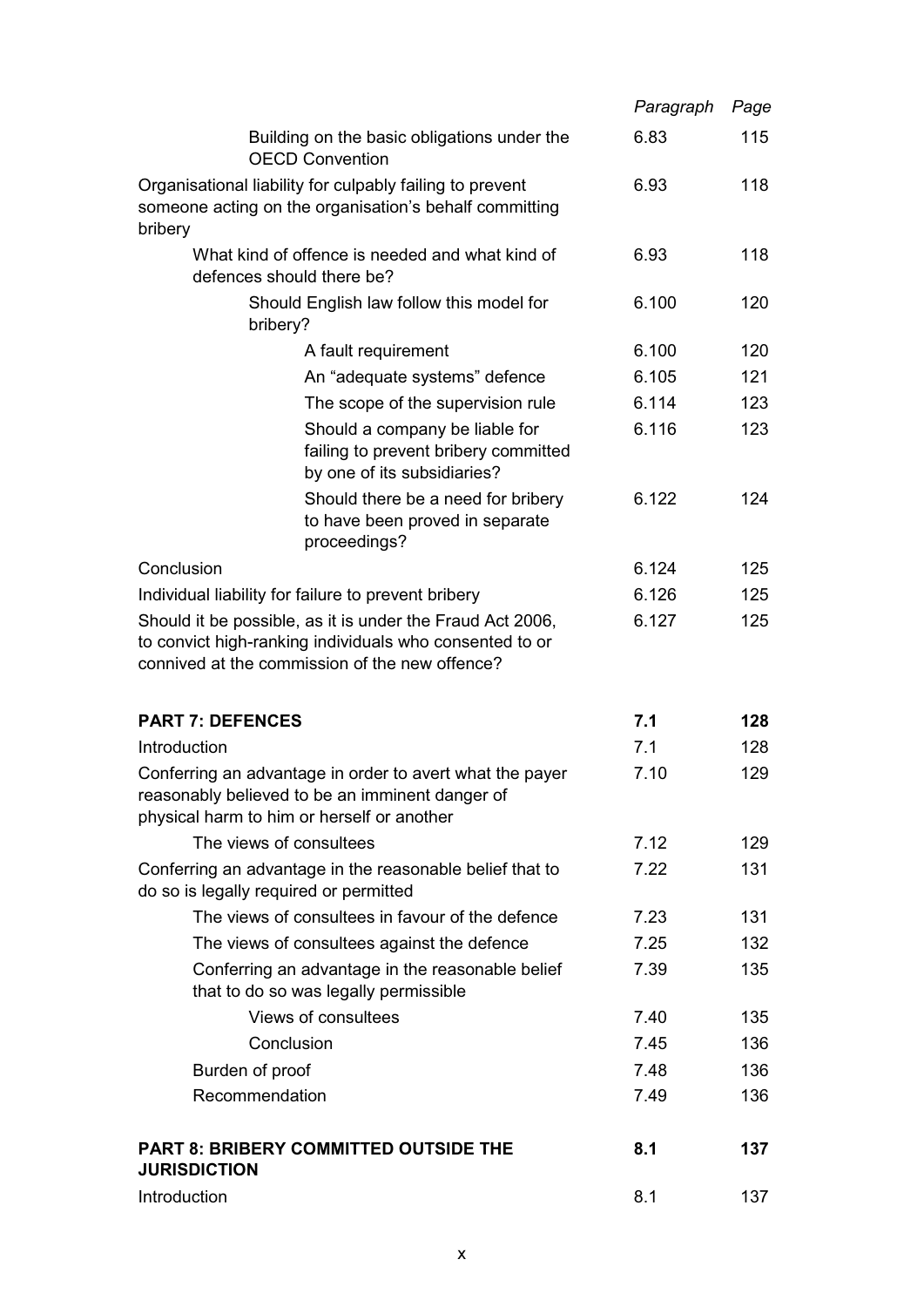|                                                                                                                                                | Paragraph | Page |
|------------------------------------------------------------------------------------------------------------------------------------------------|-----------|------|
| The jurisdiction of English courts                                                                                                             | 8.4       | 138  |
| Section 109, Anti-terrorism, Crime and Security<br>Act 2001                                                                                    | 8.6       | 138  |
| The United Kingdom's obligations under international<br>conventions                                                                            | 8.12      | 140  |
| Defects in the law                                                                                                                             | 8.15      | 140  |
| Preliminary issue                                                                                                                              | 8.19      | 141  |
| Foreign nationals who reside in the United Kingdom,<br>Crown Dependencies or Overseas Territories                                              | 8.26      | 143  |
| Proposal                                                                                                                                       | 8.26      | 143  |
| Views of consultees                                                                                                                            | 8.28      | 143  |
| "Ordinarily resident"                                                                                                                          | 8.34      | 144  |
| Foreign nationals ordinarily resident in Crown<br>Dependencies or Overseas Territories                                                         | 8.39      | 145  |
| Corporate bodies                                                                                                                               | 8.41      | 146  |
| Companies not incorporated under the law of any<br>part of the United Kingdom nor under the law of a<br>Crown Dependency or Overseas Territory | 8.44      | 146  |
| Bodies incorporated under the law of the Crown<br>Dependencies and the Overseas Territories                                                    | 8.47      | 146  |
| Views of consultees                                                                                                                            | 8.48      | 147  |
| Unincorporated bodies                                                                                                                          | 8.53      | 147  |
| At what point in time must a person fall within the<br>relevant category?                                                                      | 8.56      | 148  |
| Recommendation                                                                                                                                 | 8.57      | 148  |
| The proposals relating to secondary parties                                                                                                    | 8.58      | 149  |
| Views of consultees                                                                                                                            | 8.64      | 150  |
| Conclusions                                                                                                                                    | 8.65      | 150  |
| The proposals relating to inchoate liability                                                                                                   | 8.68      | 151  |
| Assisting and encouraging                                                                                                                      | 8.68      | 151  |
| Conspiracy and attempt                                                                                                                         | 8.69      | 151  |
| The new offence of failing to prevent bribery                                                                                                  | 8.71      | 151  |
| <b>PART 9: CONSENT TO PROSECUTION; OTHER</b><br><b>MATTERS</b>                                                                                 | 9.1       | 152  |
| Consent to prosecution                                                                                                                         | 9.1       | 152  |
| Recommendation                                                                                                                                 | 9.7       | 152  |
| Mode of trial                                                                                                                                  | 9.8       | 153  |
| Recommendation                                                                                                                                 | 9.9       | 153  |
| <b>Penalties</b>                                                                                                                               | 9.10      | 153  |
| Disqualifications in electoral law                                                                                                             | 9.12      | 153  |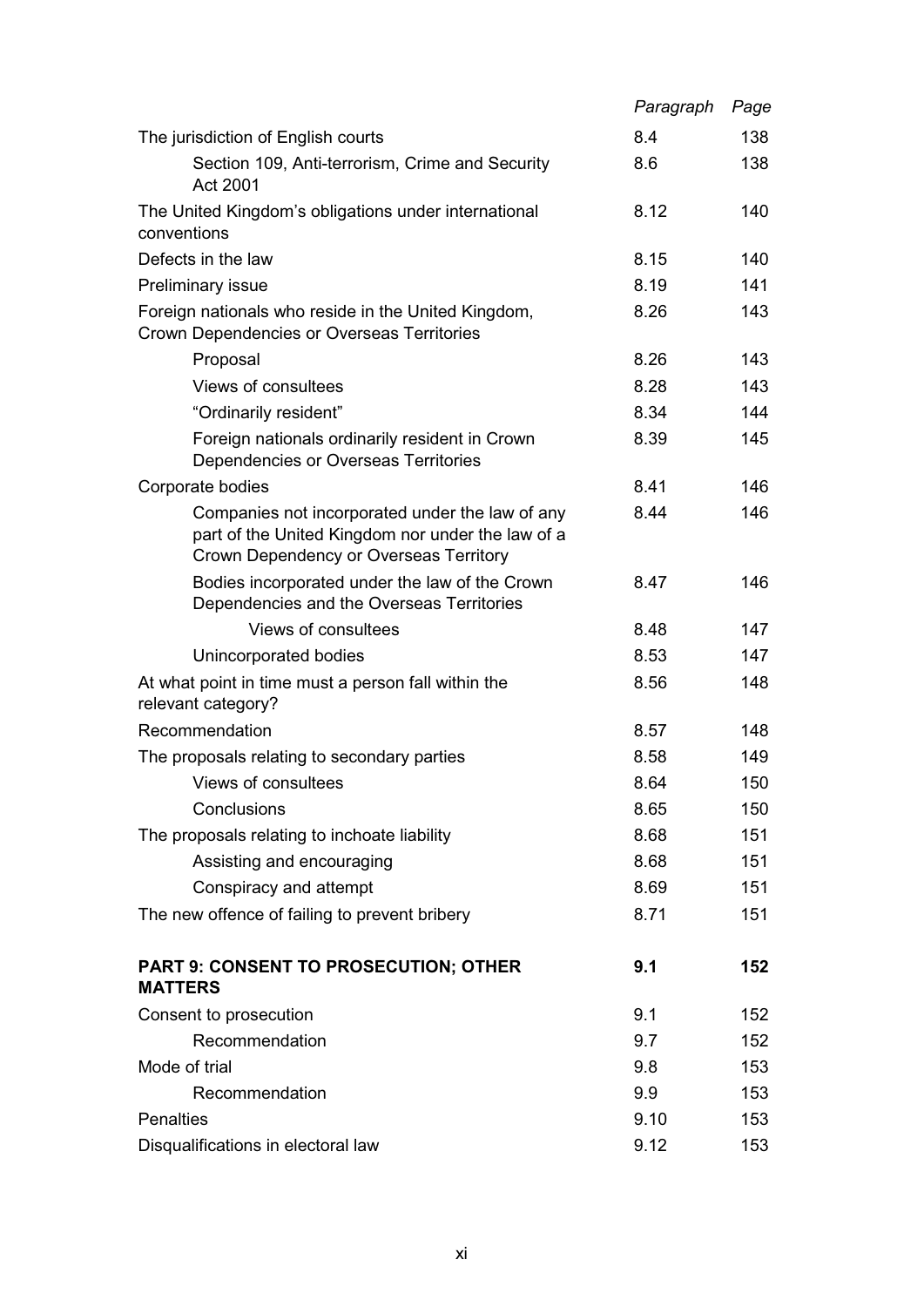|                                                                                       | Paragraph | Page       |
|---------------------------------------------------------------------------------------|-----------|------------|
| <b>PART 10: LIST OF RECOMMENDATIONS</b>                                               | 10.1      | 155        |
| The general offences                                                                  | 10.1      | 155        |
| Two general offences of bribery                                                       | 10.2      | 155        |
| The offence committed by the payer                                                    | 10.3      | 155        |
| The offence committed by the recipient                                                | 10.6      | 155        |
| A discrete offence of bribing a foreign public official                               | 10.13     | 156        |
| <b>Defences</b>                                                                       | 10.16     | 156        |
| Liability of companies and limited liability partnerships                             | 10.17     | 157        |
| Extra-territoriality                                                                  | 10.22     | 157        |
| Consent to prosecution; other matters                                                 | 10.23     | 158        |
| Consent to prosecution                                                                | 10.23     | 158        |
| Mode of trial                                                                         | 10.24     | 158        |
| <b>Penalties</b>                                                                      | 10.25     | 158        |
| <b>APPENDIX A: BRIBERY BILL</b><br><b>AND EXPLANATORY NOTES</b>                       |           | 159<br>169 |
| <b>APPENDIX B: LIST OF THOSE WHO COMMENTED ON</b><br><b>CONSULTATION PAPER NO 185</b> |           | 177        |
| <b>APPENDIX C: THE WIDER CONTEXT OF CORRUPT</b><br><b>PRACTICES</b>                   |           | 179        |
| <b>APPENDIX D: SPECIAL CASES</b>                                                      |           | 190        |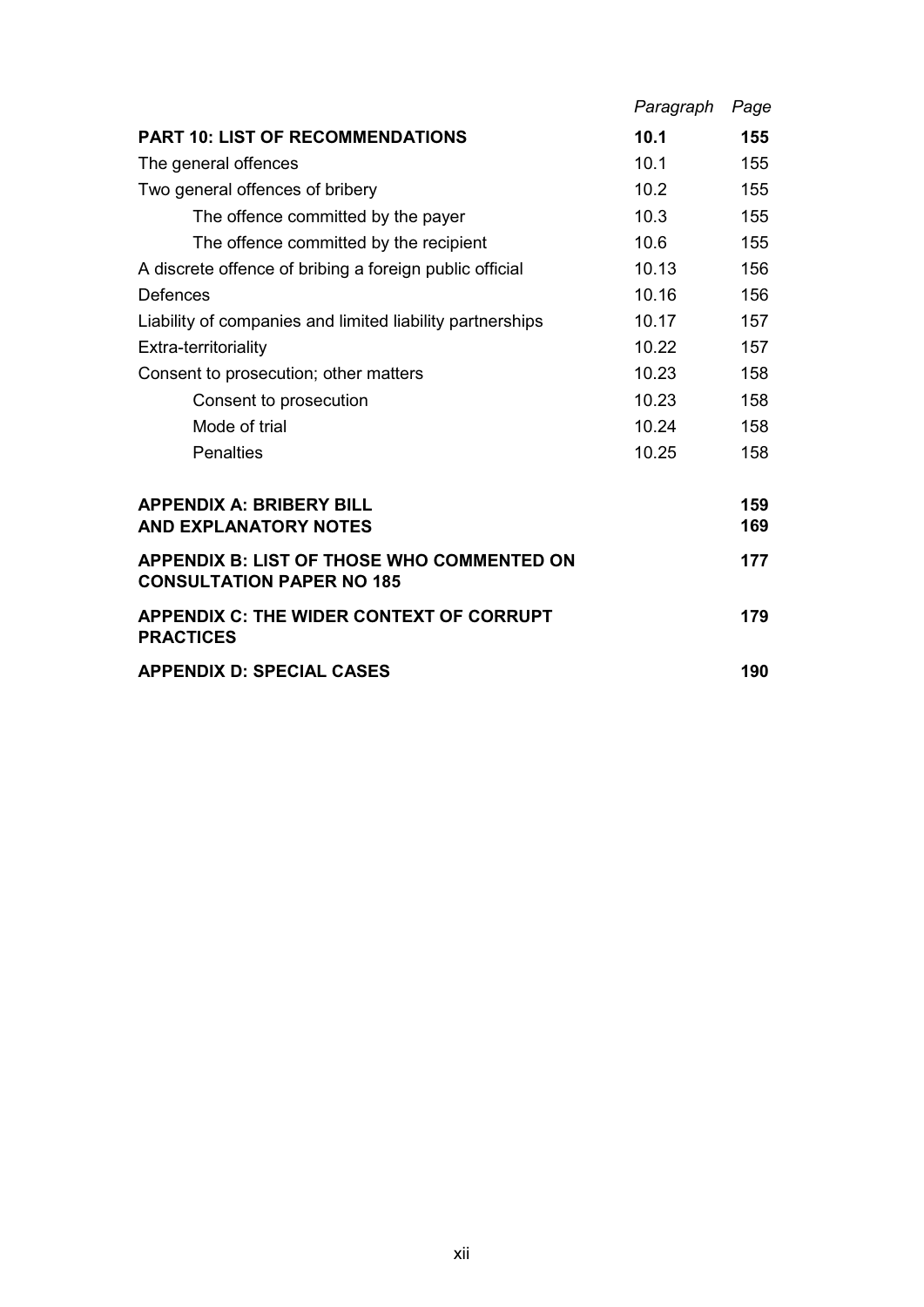## **REFORMING BRIBERY: A SUMMARY OF OUR MAIN RECOMMENDATIONS**

- 1 Bribery has been contrary to the law at least since Magna Carta declared, "We will sell to no man...either justice or right". Most people have an intuitive sense of what "bribery" is. However, it has proved hard to define in law. The current law is both out-dated and in some instances unfit for purpose.
- 2 We propose repeal of the common law offence of bribery, the whole of the 1889, 1906 and 1916 Acts, and all or part of a number of other statutory provisions.
- 3 These offences will be replaced by two general offences of bribery, and with one specific offence of bribing a foreign public official. In addition, there will be a new corporate offence of negligently failing to prevent bribery by an employee or agent.
- 4 In the text below, the precise statutory terms and definitions have not always been used. The draft Bill must be consulted for these. Not all of our recommendations and draft clauses are discussed below.

#### **THE GENERAL OFFENCES**

5 The first of the general offences will be concerned with the conduct of the payer (P):

> *P will be guilty if, directly or indirectly, he offers, promises or gives an advantage to another, intending it to induce another person to do something improper (defined below), or to reward someone for behaving improperly (defined below).*

> *EXAMPLE: P provides a friend (who works in the same company as X) £10,000 to give to X, to persuade X to send P confidential information about the company that P wants in connection with her own business.*

6 The second of these offences will be concerned with the conduct of the recipient (R):

*R will be guilty:*

*(a) if he requests or accepts an advantage, intending that he, or another, should in consequence behave improperly, defined below,*

 *(b) if he requests or accepts an advantage and the request or acceptance itself constitutes improper behaviour, defined below,*

*(c) if he asks for a reward for improper behaviour, defined below, or*

*(d) if he behaves improperly, defined below, in anticipation or in consequence of requesting or accepting an advantage.*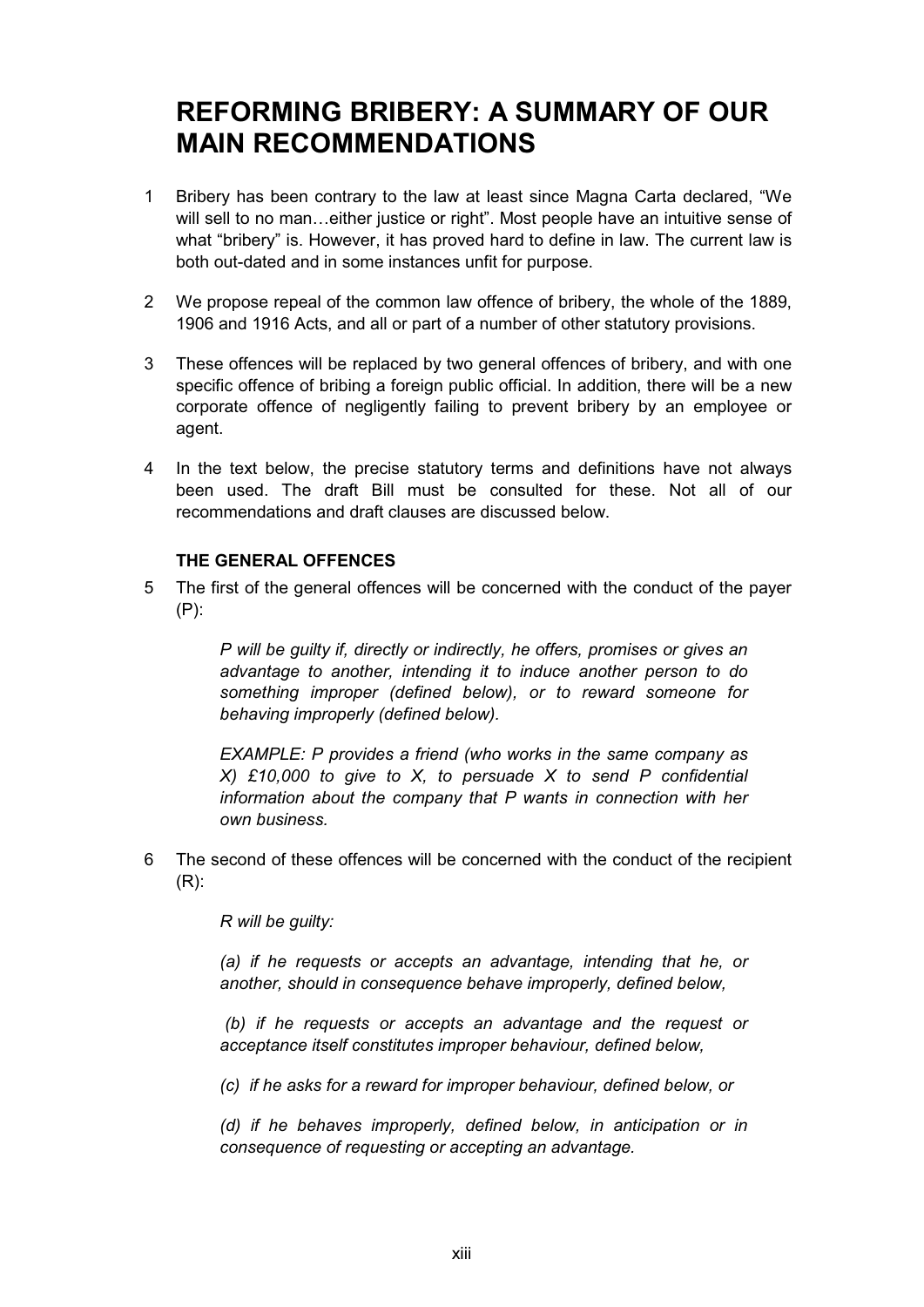#### *EXAMPLES:*

*(a) R asks P for £10,000 if he – R – or a colleague destroy supporting documents submitted by rival bidders for a contract P is seeking to secure with R's employer.*

*(b) R, a civil servant, asks for £1,000 for himself to process a routine application.*

*(c) R, a civil servant, asks for £1,000 from P as a reward, having processed P's application for a licence especially quickly.*

*(d) R, an agent, accepts P's bid for a contract on behalf of a company, because R expects P secretly to reward him personally; or, R accepts an undocumented personal reward from P for accepting P's bid for the contract.*

- 7 These offences will be confined to activity of a business, professional or public nature. Distinctions between such activities will no longer be reflected in different offences, as such. Instead, the distinctions will be reflected in the different ways that P and R come respectively to commit their offences. In that regard, performance of a function or activity will be "improper" if it is carried out in breach of one or more of the following expectations (the "expectations" in question are those that a person of moral integrity would have):
	- (1) An expectation that someone will perform a function or activity in good faith;
	- (2) An expectation that someone will perform a function or activity impartially;
	- (3) An expectation created by the fact that someone is in a position of trust.

#### *EXAMPLES:*

*(1) R, an employee, invites bids for a contract, but makes it clear to the wealthiest bidder privately that he or she will look favourably upon their bid if he (R) is rewarded personally.*

*(2) R is a trustee who makes grants to a company's needy former employees. R agrees to consider making grants to a needy former employee – X – who is also a member of his own family, when X says he has made R a beneficiary under X's Will.*

*(3) In exchange for payment, R, a security guard, agrees to allow P on to company premises at night so that P - a director of a rival company - can go through confidential papers.*

8 The general offences will apply to acts done outside the jurisdiction, if they would have amounted to an offence within the jurisdiction and the person accused is, amongst other possibilities, (a) a British citizen, (b) an individual ordinarily resident in the UK, (c) a body incorporated in the UK.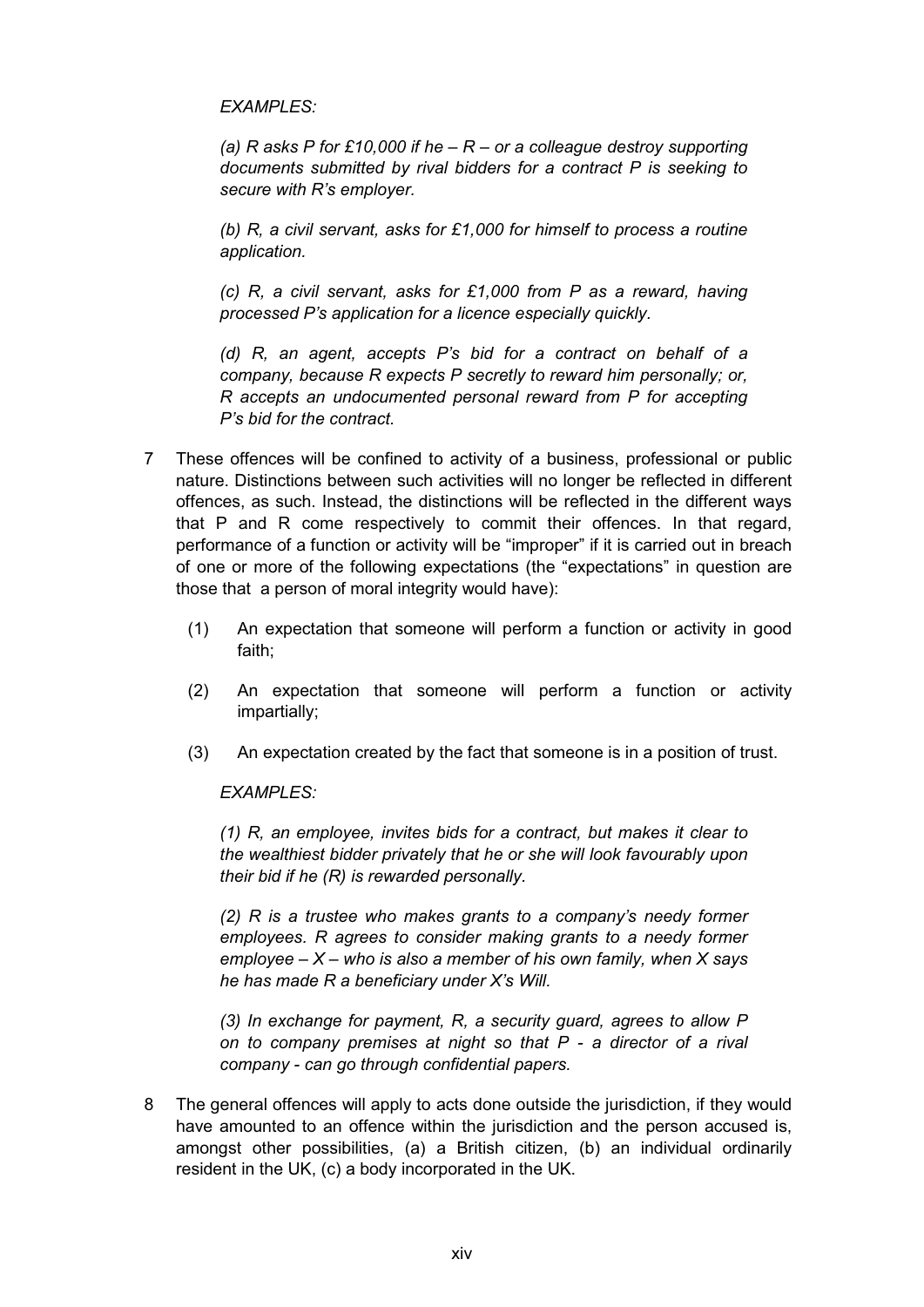- 9 In that regard, we suggest that the Government enters into negotiations with Overseas Territories and Crown Dependencies over the extension of the law to bodies incorporated and persons ordinarily resident in those Territories or Dependencies.
- 10 An individual director, manager, or equivalent person who consents to or connives at the commission of one of these offences him or herself commits the offence.
- 11 The Director of the relevant prosecution authority must consent to a prosecution for these offences.
- 12 The penalties upon conviction are the same as for fraud. For example, in the most serious cases involving individuals, there may be a sentence of up to ten years' imprisonment following conviction on indictment.

#### **BRIBERY OF A FOREIGN PUBLIC OFFICIAL**

- 13 There will be a separate offence of bribing a foreign official ("FPO"). A definition of "Foreign Public Official" is provided. Paragraphs 8 to12 above will also apply to this offence.
- 14 The offence will be committed if P offers or gives any advantage not legitimately due to a FPO, or to another person with the FPO's assent. P must offer or give the advantage, (a) intending to influence the FPO in his or her capacity as a FPO, and (b) intending to obtain or retain business:

*EXAMPLE: P asks R, a civil servant in Blueland, to process quickly P's application for a licence to engage in construction work in Blueland. R says that will only be possible if P provides X, a relative of R, with help in the conversion of flats on X's land. P agrees to provide the help.*

15 If the law applicable to F permits or requires F to accept an advantage, that advantage is "legitimately due":

> *EXAMPLE: P asks R, a civil servant in Blueland, to process quickly P's application for a licence to engage in construction work in Blueland. R says that will only be possible if P helps to build a new school in Blueland. P agrees to provide the help. The law applicable to R says that favourable treatment may be given to foreign businesses if they agree to fund genuinely charitable work in Blueland.*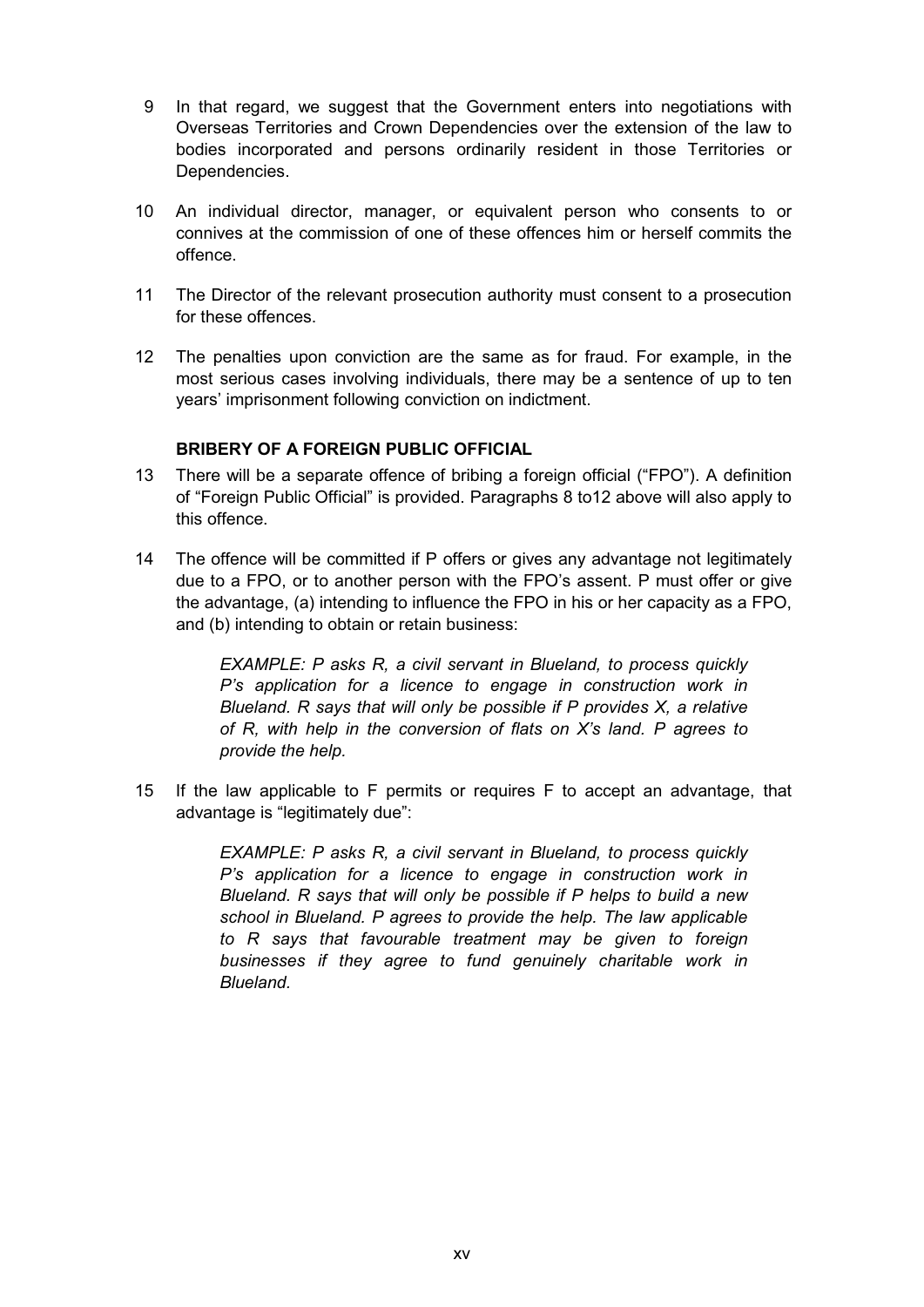16 It is a defence for P to show that he or she reasonably believed that the law permitted or required R to accept the advantage, bearing in mind steps P has taken to find out the true position:

> *EXAMPLE: The facts are as in the example above. The law applicable to R says that favourable treatment may be given to foreign businesses if they agree to fund genuinely charitable work in Blueland. P checks the register of charities in Blueland, and it includes the company in charge of building schools to which P is to pay the money. Unknown to P or R, the company's charitable status expired a month before. The register had not been updated.*

#### **THE NEW CORPORATE OFFENCE**

- 17 A company ("C") registered in England and Wales is guilty of an offence, punishable by a fine, if:
	- (1) someone ("A") acting on C's behalf commits bribery;
	- (2) the bribe was in connection with C's business; and
	- (3) someone connected with C, whose functions included preventing bribery being committed by persons like A, negligently failed to prevent the bribery:

*EXAMPLE: C decides to do business in Blueland. No one at C concerns themselves with whether bribes to secure business opportunities may be paid on C's behalf. C employs an agent (A) living in Blueland to establish business contacts on C's behalf with Government officials in Blueland. A bribes those officials to place contracts with C. The directors of C had given no guidance to A on their attitude towards bribery, even though it is well-known that officials in Blueland are open to bribery.*

18 It is a defence for C to show that there were adequate procedures in place designed to prevent persons such as A committing bribery:

> *EXAMPLE: C wishes to do business in Blueland. C employs an agent (A) living in Blueland to establish business contacts on C's behalf with Government officials in Blueland. A bribes those officials to place contracts with C. C can show that they gave their regional manager the task of ensuring that all foreign agents complied with the company's anti-bribery policy. The regional manager had failed in her task, as she was busy looking for a job with a rival company.*

19 However, this defence will not apply if the person or persons whose responsibility it was to prevent the bribery was a director, manager, or equivalent person within C.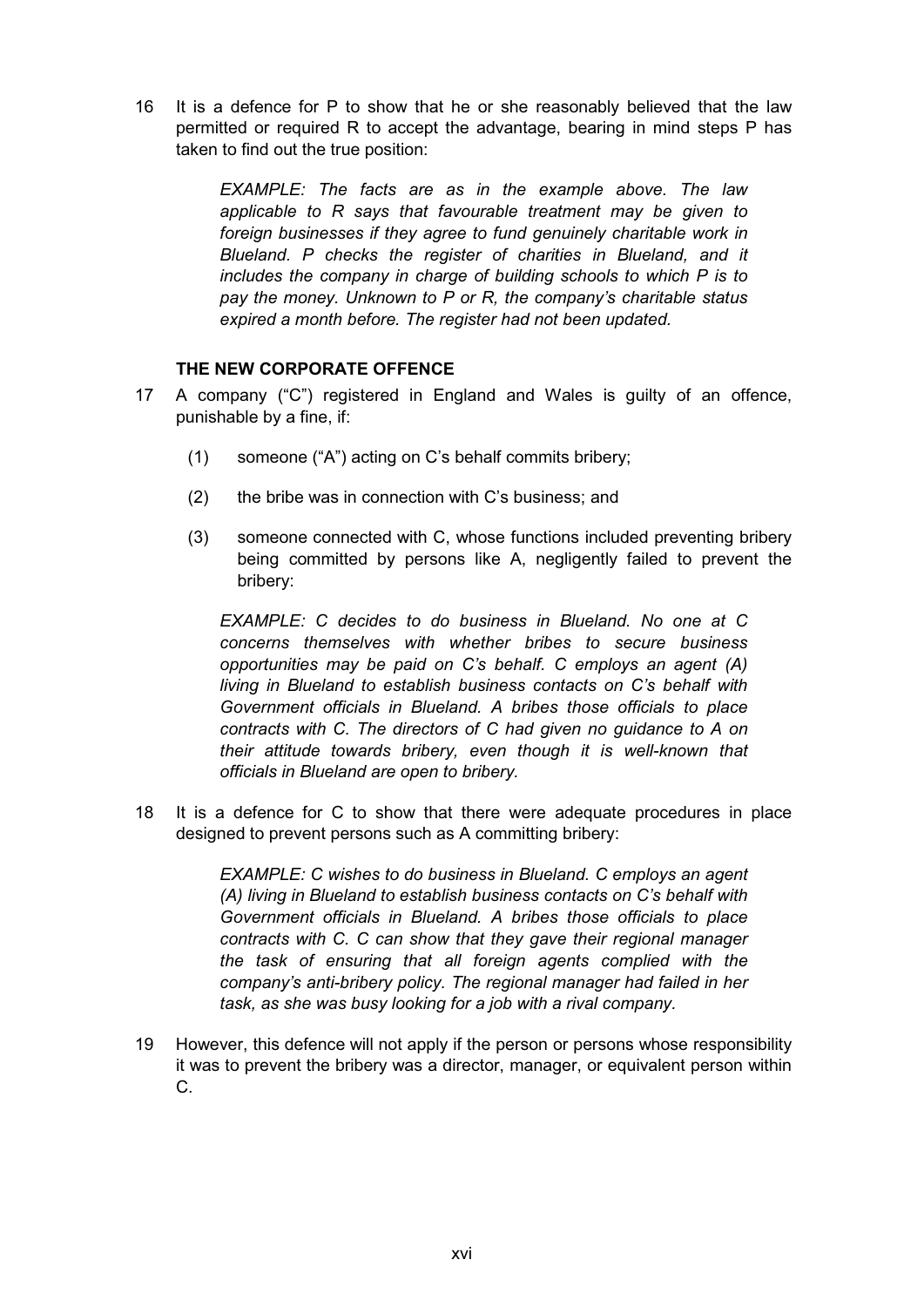- 20 In spite of the inevitable complexity of some of recommended provisions, we believe that it will be perfectly possible to capture the essence of our three main recommended offences of bribery in plain language and in a short form. In this way, adequate guidance can be given to those who do not, unlike lawyers dealing with legal cases, need to know the full legal details.
- 21 In that regard, it will generally be sufficient guidance to those in a position to make payments to say:

*Do not make payments to someone (or favour them in any other way) if you know that this will involve someone in misuse of their position.*

22 In that regard, it will generally be sufficient guidance to those in a position in which they may receive payments to say:

> *Do not misuse your position in connection with payments (or other favours) for yourself or others.*

23 It should in general be sufficient guidance to those dealing with foreign public officials to say:

> *Do not deliberately use advantages to try to influence foreign public officials for business reasons, without a legal justification.*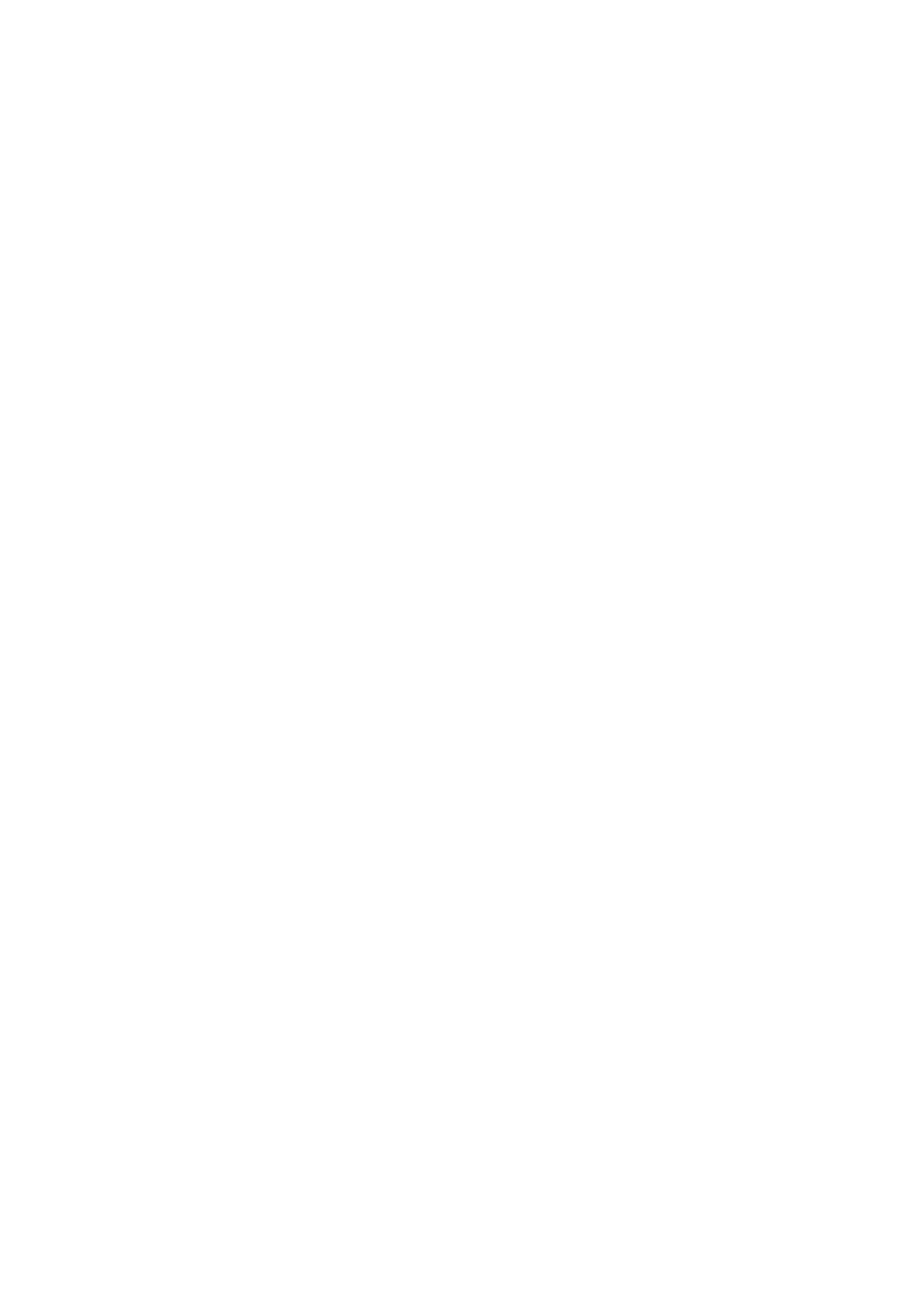## **THE LAW COMMISSION**

## **REFORMING BRIBERY**

*To the Right Honourable Jack Straw MP, Lord Chancellor and Secretary of State for Justice*

## **PART 1 INTRODUCTION**

- 1.1 The damage and inefficiency caused by corruption, in either financial or social terms, should not be underestimated.<sup>1</sup> The effective combating of corrupt practices requires an effective law of bribery. However, the current law is riddled with uncertainty and in need of rationalisation.<sup>2</sup>
- 1.2 Unfortunately, while few would dispute the need for reform, consensus on the best approach for doing so has been difficult to achieve.<sup>3</sup> More than a decade has passed since the publication of our initial consultation paper and report on corruption.<sup>4</sup> Following Parliamentary criticism of the Government's draft Corruption Bill,<sup>5</sup> the Home Office issued its own consultation paper and, in March 2007, asked the Law Commission to look again at the law of bribery.<sup>6</sup>
- 1.3 Our consultation paper on reforming the law of bribery ("the CP") was published on 31 October 2007.<sup>7</sup> This report contains our recommendations for reform, as shaped by the ensuing consultative process.

- <sup>1</sup> The World Bank has estimated that more that US\$ 1 Trillion is paid in bribes annually. See World Bank, "The Costs of Corruption" (8 April 2004). An Ernst & Young survey of executives indicated that almost half of those involved in the mining industry said that bribery was prevalent, with 30% saying that it was prevalent in the banking and energy industries, especially in countries outside Europe. See http://news.bbc.co.uk/1/hi/business/7399678.stm. In our consultation paper (see n 7 below), we referred to the World Bank's discussion of the inefficiencies involved for management in having to negotiate and pay bribes, however small: Appx F to the consultation paper, para F.18. See para 6.52 below. On the broader social side, a culture of corruption may, amongst other things, create an environment in which officials see themselves as beholden to the highest payer, who may be a terrorist or criminal organisation: Trace International, quoted in http://www.ethicalcorp.com/content.asp?ContentID=4471.
- $2^2$  See Parts 2 and 4 below.
- $3\degree$  See Part 2 below for a summary of the background to this project, paras 2.35 to 2.39.
- <sup>4</sup> Legislating the Criminal Code: Corruption (1997) Law Commission Consultation Paper No 145; Legislating the Criminal Code: Corruption (1998) Law Com No 248.
- <sup>5</sup> Joint Committee on the Draft Corruption Bill, Session 2002-2003, HL Paper 157, HC 705 (2003).
- $6$  Our terms of reference are set out at para 2.39 below.
- <sup>7</sup> Reforming Bribery (2007) Law Commission Consultation Paper No 185.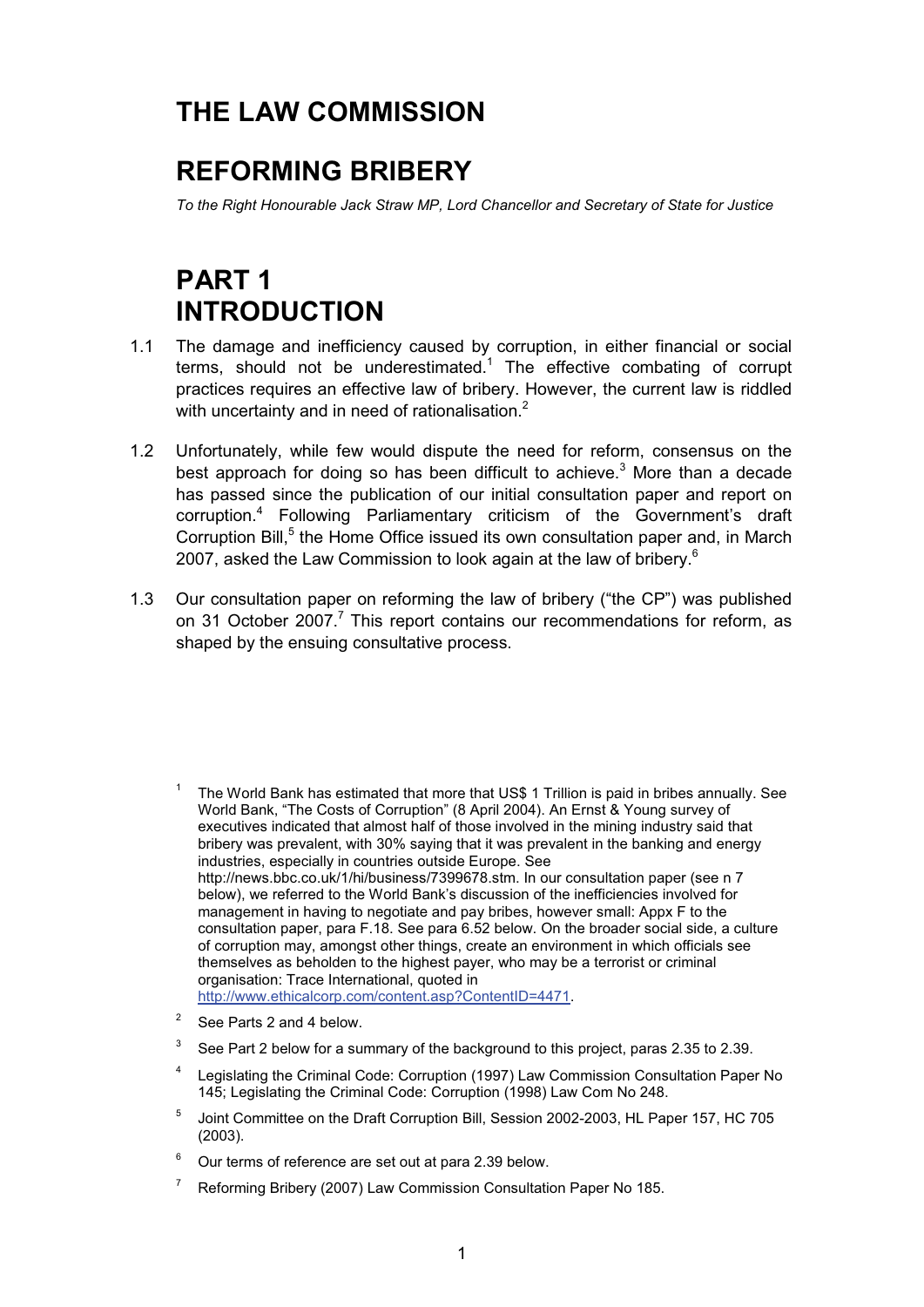#### **OUTLINE OF THE SCHEME RECOMMENDED**

- 1.4 We are recommending that the current law, comprising a large number of miscellaneous statutes as well as a common law offence, be replaced by five offences. We also make recommendations in relation to defences, the extraterritorial application of the offences, consent to prosecution and other matters.
- 1.5 Broadly speaking (without using precise terminology), the recommended offences comprise the following:
	- (1) Offering or giving a bribe to induce someone to, or to reward someone for, behaving improperly.<sup>8</sup>
	- (2) Requesting or accepting a bribe either in exchange for acting improperly, or where the request or acceptance is itself improper.<sup>9</sup>
	- (3) Bribing a foreign public official, where the intention is to influence that official in his or her capacity as a foreign public official, in the obtaining or retaining of business advantages.<sup>10</sup>
	- (4) A negligent failure by a company or limited liability partnership to prevent bribes being given or offered on behalf of that organisation.<sup>11</sup>

We refer to (1) and (2) as the general offences. In addition, we recommend that:

- (5) Directors or equivalent officers of a body corporate who consent or connive at the commission of bribery (i.e. the offences in (1), (2) and (3)) by that body may be charged with the principal offence.<sup>12</sup>
- 1.6 The consent of the relevant prosecution authority will be required respecting any of the four offences just mentioned. They will all be triable either way.<sup>13</sup>
- 1.7 Again, without using precise terminology at this stage, there will also be specific defences to the third of these offences along the following lines:
	- (1) It will be a defence for someone charged with bribing a foreign public official to show that they reasonably believed that the advantage conferred was required or permitted by the law applicable to the official in question $14$

and to the fourth of these offences as follows:

- <sup>8</sup> Part 3, and clause 2 of the draft Bill.
- <sup>9</sup> Part 3, and clause 1 of the draft Bill.
- <sup>10</sup> Part 5, and clause 4 of the draft Bill.
- <sup>11</sup> Part 6, and clause 7 of the draft Bill.
- $12$  Part 6, and clause 8 of the Bill.
- <sup>13</sup> Part 9, and clause 9 of the draft Bill.
- $14$  Part 7, and clause 5 of the draft Bill.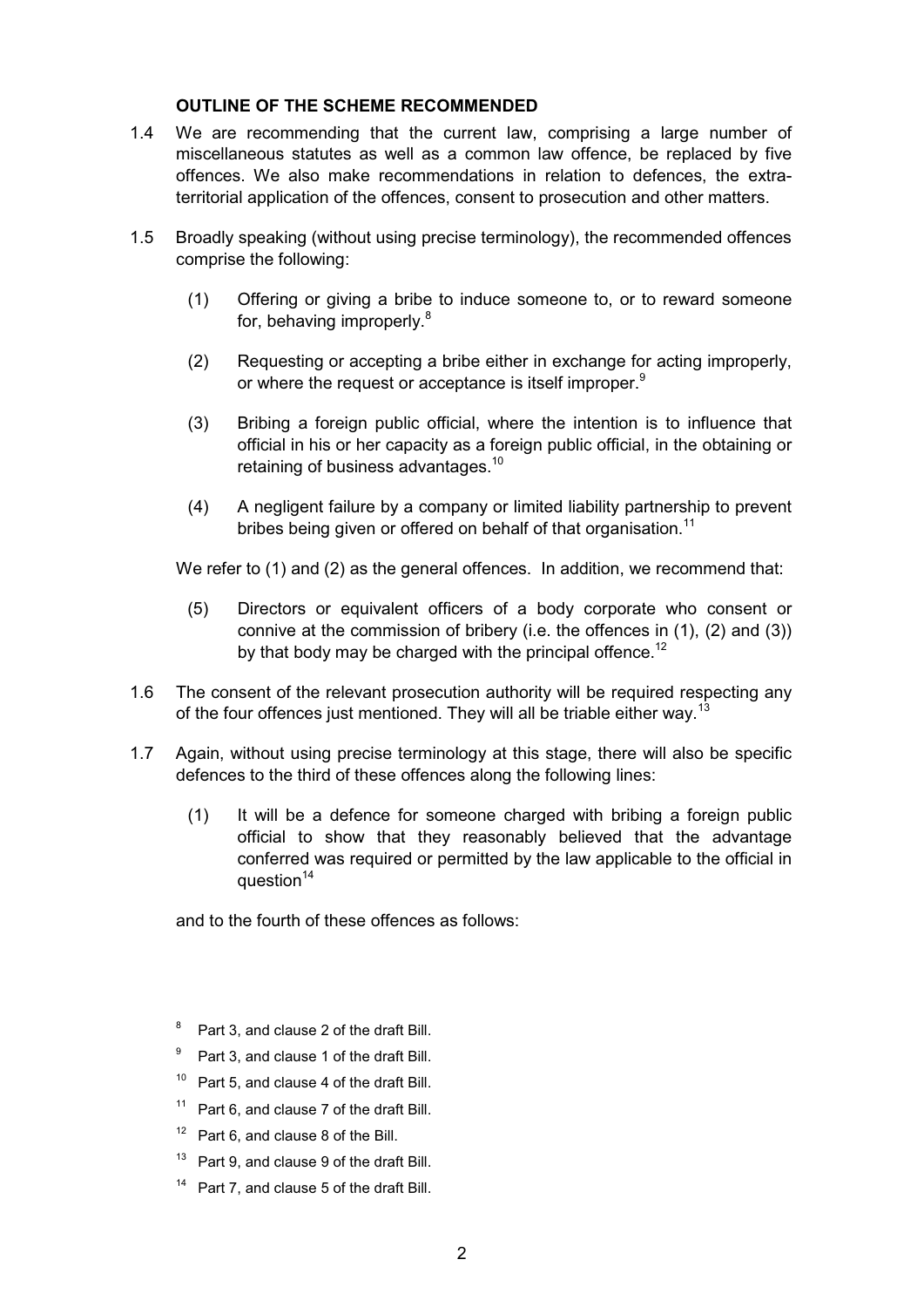- (2) It will be a defence for a company or limited liability partnership charged with negligently failing to prevent bribery being committed on its behalf to show that it had in place adequate procedures to prevent such offences being committed.<sup>15</sup>
- 1.8 Our recommendations respecting the scope or reach of the offence will have the following effects.
	- (1) An offence is regarded as committed in England and Wales if any part of the conduct element takes place in England and Wales.<sup>16</sup>
	- (2) If no part of the conduct element takes place in England and Wales, then there can still be liability, and proceedings can still be taken in England and Wales, if:
		- (a) the acts done outside England and Wales would constitute an offence if done in England and Wales and
		- (b) the person doing the acts was, amongst other categories of person:
			- (i) someone 'ordinarily resident' in England and Wales;
			- (ii) a British overseas territories citizen; or
			- (iii) a British citizen or body incorporated under the law of any part of the UK.<sup>17</sup>

#### **STRUCTURE OF THIS REPORT**

- 1.9 In Part 2 we provide an overview of the present law of bribery, the problems with it, and the history of the project.
- 1.10 In Part 3 we set out the elements of our two recommended general offences of bribery.
- 1.11 In Part 4 we turn to the current law as regards bribing foreign public officials and summarise the current law on bribery of a foreign public official and its deficiencies.
- 1.12 In Part 5 we set out the elements of our recommended offence of bribery of a foreign public official.
- 1.13 In Part 6 we discuss our recommendations on corporate liability.
- 1.14 In Part 7 we consider possible defences to each recommended offence.
- 1.15 In Part 8 we explain our recommendations for dealing with extra-territorial bribery.
	- <sup>15</sup> Part 6, and clause  $7(6)$  of the draft Bill.
	- $16$  Clause 1(7) of the draft Bill.
	- <sup>17</sup> See Part 8 and clause 6 of the draft Bill.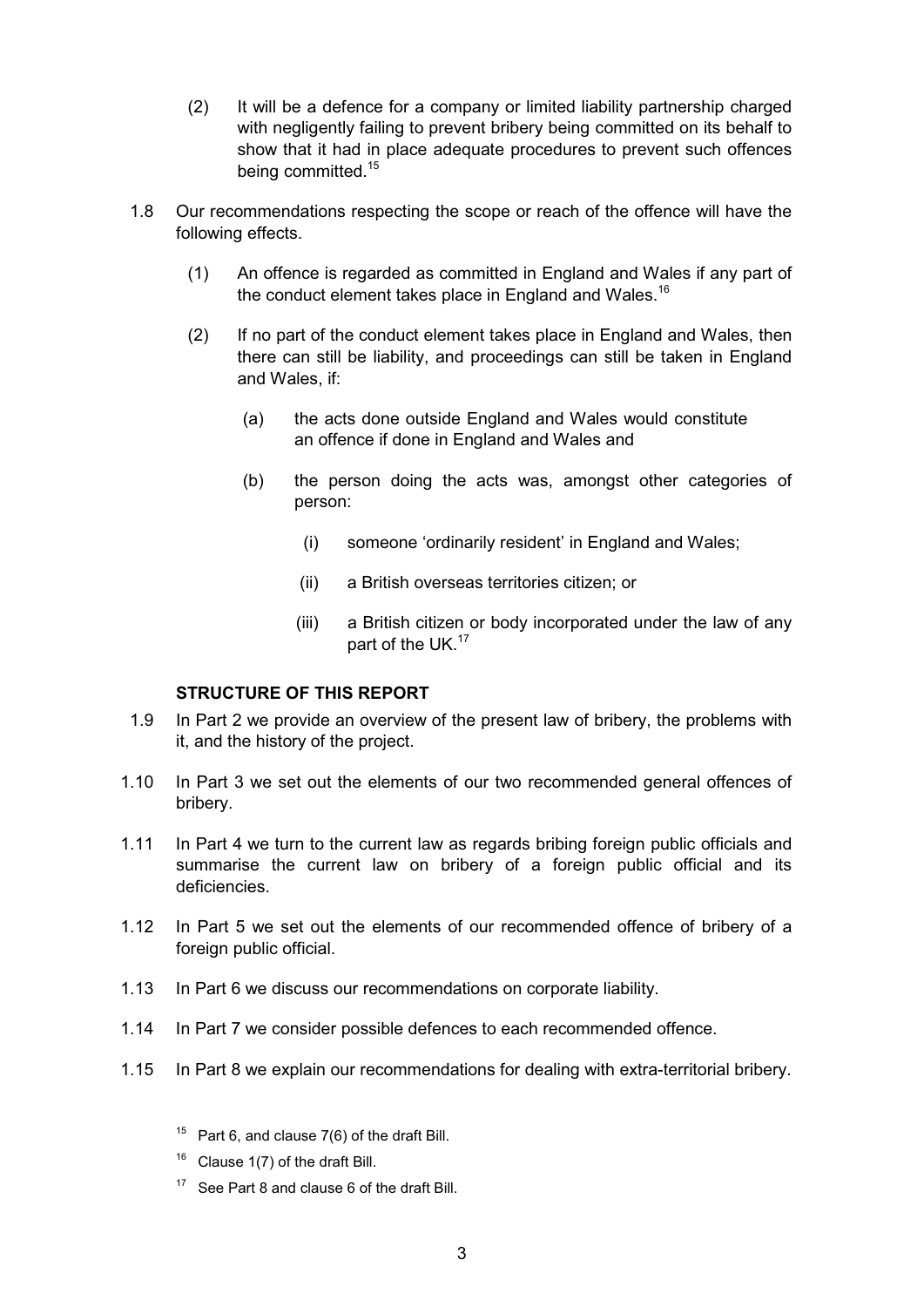- 1.16 In Part 9 we address the issue of consent to prosecution and other ancillary matters.
- 1.17 Part 10 contains all our recommendations.
- 1.18 Appendix A consists of our draft Bill and accompanying explanatory notes.
- 1.19 Appendix B lists those who responded to our CP.
- 1.20 Appendix C considers how our recommendations would operate alongside other related offences.
- 1.21 Appendix D explains how our recommendations address facilitation payments, commission payments and corporate hospitality.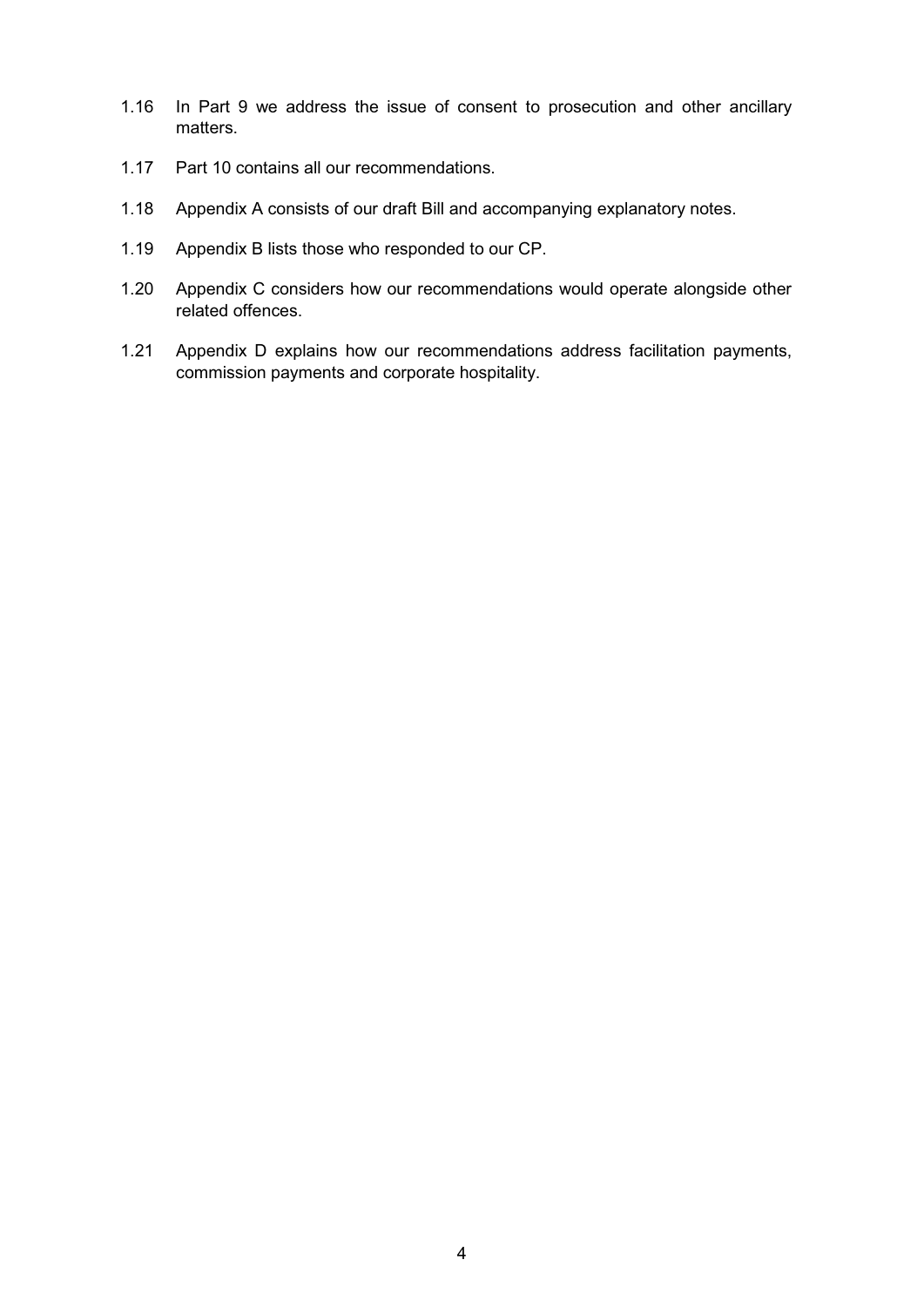### **PART 2 THE CURRENT LAW, ITS DEFECTS AND PREVIOUS ATTEMPTS AT REFORM**

2.1 This Part outlines the current law of bribery, noting its main deficiencies, and summarises the background to this project. Fuller discussion can be found in Parts 1, 2 and 3 of the  $CP<sup>1</sup>$ 

#### **THE CURRENT LAW**

- 2.2 The criminal law of bribery comprises the common law and several statutory offences. The most important statutes, addressed below, are the Public Bodies Corrupt Practices Act 1889 ("the 1889 Act"), the Prevention of Corruption Act 1906 ("the 1906 Act") and the Prevention of Corruption Act 1916 ("the 1916 Act"). They are referred to collectively in this report as the Prevention of Corruption Acts.
- 2.3 Other corruption-related offences, and how our recommendations might operate alongside them, are considered in Appendix C.

#### **Bribery at common law**

2.4 Opinions vary as to whether bribery at common law is to be regarded as a general offence or made up of individual offences distinguished by the office or function involved.<sup>2</sup> Russell on Crime provides the following general statement:

> Bribery is the receiving or offering [of] any undue reward by or to any person whatsoever, in a public office, in order to influence his behaviour in office, and incline him to act contrary to the known rules of honesty and integrity.<sup>3</sup>

#### *The bribe: "any undue reward"*

2.5 A reward that is so small as not to be considered a reward at all will not suffice.<sup>4</sup> David Lanham also draws a distinction between bribes and treats,<sup>5</sup> citing the South African case *S v Deal Enterprises (Pty) Ltd*:

- <sup>4</sup> In the *Bodmin Case* (1869) 1 O'M & H 121 Willes J mentioned how he had been required to swear that he would not take any gift from a man who had a plea pending unless it was "meat or drink, and that of small value".
- <sup>5</sup> D Lanham, *Criminal Fraud* (1987) p 204.

<sup>&</sup>lt;sup>1</sup> Reforming Bribery (2007) Law Commission Consultation Paper No 185.

<sup>2</sup> For example, bribery of a privy councillor (*Vaughan* (1769) 4 Burr 2494; 98 ER 308) and bribery of a coroner (*Harrison* (1800) 1 East PC 382). See *Archbold: Criminal Pleading, Evidence and Practice* (2008) para 31–129.

<sup>3</sup> *Russell on Crime* (12th ed 1964) p 381.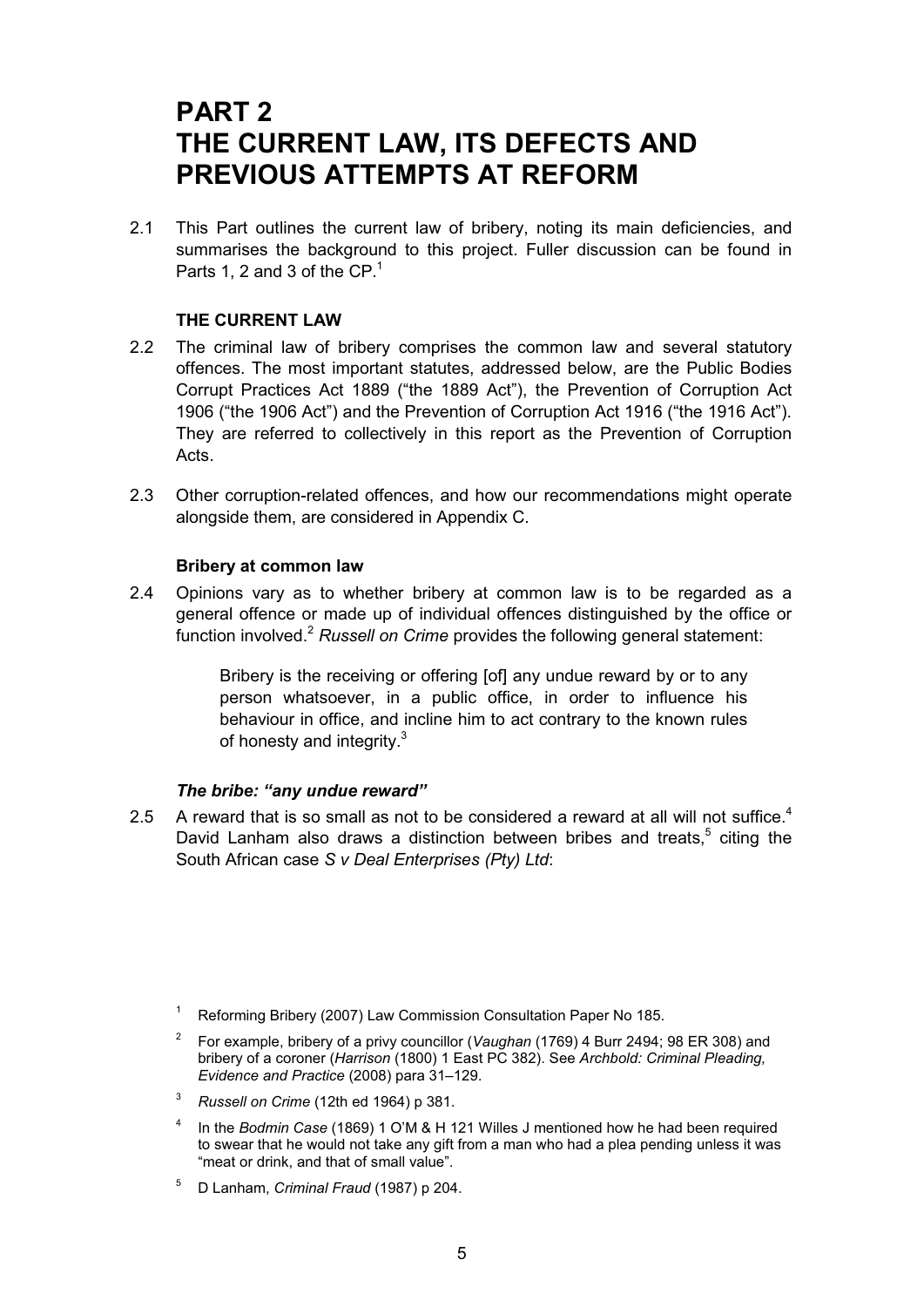The difference between legitimate entertainment and bribery lies in the intention with which the entertainment is provided, and that is something to be inferred from all the circumstances, including the relationship between giver and recipient, their respective financial and social positions and the nature and value of the entertainment.<sup>6</sup>

#### *A "public officer"*

2.6 The Court of Appeal in *Whitaker<sup>7</sup>* rejected the argument that the common law offence applied only to judicial and ministerial officers and that the defendant army officer belonged to neither category. A public officer was defined as

> an officer who discharges any duty in the discharge of which the public are interested, more clearly so if he is paid out of a fund provided by the public.<sup>8</sup>

2.7 This includes persons discharging *ad hoc* public duties, such as electors at parliamentary<sup>9</sup> or local government elections.<sup>10</sup> Embracery (bribery of jurors) is also an offence at common law, though now considered obsolete.<sup>11</sup>

#### *The mental element*

2.8 The payer of the bribe ("P") must intend to influence the behaviour of the recipient ("R") and incline him or her to act "contrary to the known rules of honesty and integrity". Although this includes paying R to act in breach of his or her duties of office, this may not be a necessary feature. In *Gurney*12 it was held sufficient that the defendant, charged with attempting to bribe a justice of the peace, had intended to produce any effect at all on the justice's decision.

#### **The 1889 Act**

- 2.9 Section 1 of the 1889 Act provides:
	- (1) Every person who shall by himself or by or in conjunction with any other person, corruptly solicit or receive, or agree to receive, for himself, or for any other person, any gift, loan, fee, reward, or advantage whatever as an inducement to, or reward for, or otherwise on account of any member, officer, or servant of a public body as in this Act defined, doing or forbearing to do anything in respect of any matter or transaction whatsoever, actual or proposed, in which the said public body is concerned, shall be guilty of an offence.
	- <sup>6</sup> 1978 (3) SA 302, 311, by Nicholas J.
	- $^7$  [1914] 3 KB 1283.
	- <sup>8</sup> Above, 1296, by Lawrence J.
	- <sup>9</sup> *Pitt and Mead* (1762) 3 Burr 1335, 97 ER 861.
	- <sup>10</sup> *Worrall* (1890) 16 Cox CC 737.
	- <sup>11</sup> *Owen* [1976] 1 WLR 840. See Appendix C, paras C.12 to C.13.
	- <sup>12</sup> (1867) 10 Cox CC 550.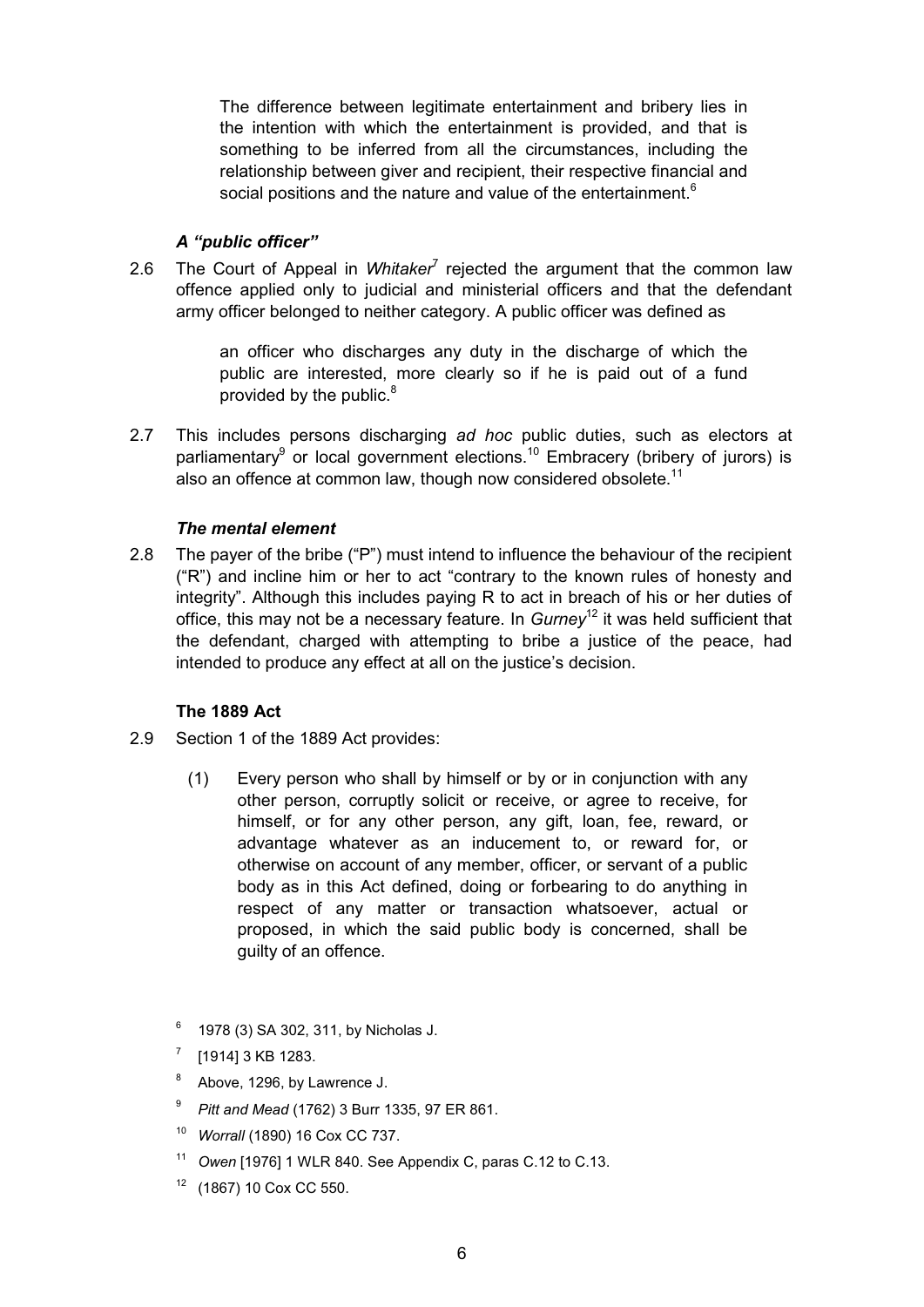(2) Every person who shall by himself or by or in conjunction with any other person corruptly give, promise, or offer any gift, loan, fee, reward, or advantage whatsoever to any person, whether for the benefit of that person or of another person, as an inducement to or reward for or otherwise on account of any member, officer, or servant of any public body as in this Act defined, doing or forbearing to do anything in respect of any matter or transaction whatsoever, actual or proposed, in which such public body as aforesaid is concerned, shall be guilty of an offence.

#### *The bribe: "gift, loan, fee, reward, or advantage"*

2.10 The terms "gift", "loan", "fee" and "reward" are not defined. "Advantage" includes

any office or dignity, and any forbearance to demand any money or money's worth or valuable thing, and includes any aid, vote, consent, or influence, or pretended aid, vote, consent, or influence, and also includes any promise or procurement of or agreement or endeavour to procure, or the holding out of any expectation of any gift, loan, fee, reward, or advantage, as before defined.<sup>13</sup>

2.11 The bribe must act as an inducement to, a reward for, or otherwise on account of R doing or forbearing to do anything in respect of a matter concerning his or her office.

#### *A "public body"*

2.12 As amended by the Anti-terrorism, Crime and Security Act 2001, section 7 of the 1889 Act defines "public body" as

> any council of a county or county of a city or town, any council of a municipal borough, also any board, commissioners, select vestry, or other body which has power to act under and for the purposes of any Act relating to local government, or the public health, or to poor law or otherwise to administer money raised by rates in pursuance of any public general Act, and [this] includes any body which exists in a country or territory outside the United Kingdom and is equivalent to any body described above.

2.13 Section 4(2) of the 1916 Act extends this definition to encompass "local and public authorities of all descriptions".<sup>14</sup> Part 5 of the Local Government and Housing Act 1989 makes provision for including companies "under the control of one or more local authorities", but this is not yet in force.<sup>15</sup>

#### **The 1906 Act**

- 2.14 Extending the law of corruption into the private sector, section 1(1) of the 1906 Act provides:
	- $13$  The 1889 Act, s 7.
	- <sup>14</sup> Excluding the Crown or Government departments, which are distinguished in s 2. See *Natji* [2002] EWCA Crim 271, [2002] 1 WLR 2337.
	- <sup>15</sup> Local Government and Housing Act 1989, Sch 11, para 3.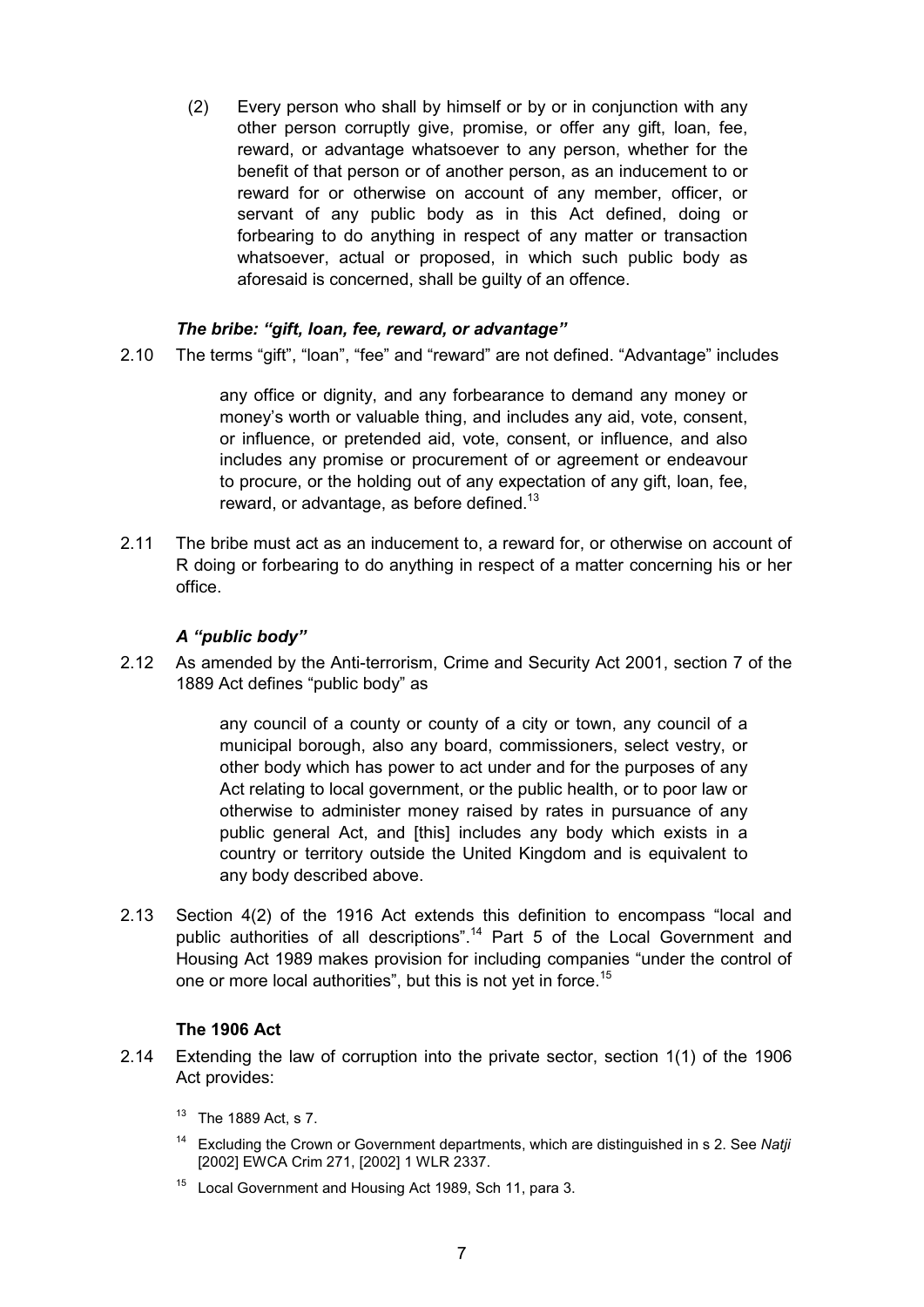If any agent corruptly accepts or obtains, or agrees to accept or attempts to obtain, from any person, for himself or for any other person, any gift or consideration as an inducement or reward for doing or forbearing to do, or for having after the passing of this Act done or forborne to do, any act in relation to his principal's affairs or business, or for showing or forbearing to show favour or disfavour to any person in relation to his principal's affairs or business; or

If any person corruptly gives or agrees to give or offers any gift or consideration to any agent as an inducement or reward for doing or forbearing to do, or for having after the passing of this Act done or forborne to do, any act in relation to his principal's affairs or business, or for showing or forbearing to show favour or disfavour to any person in relation to his principal's affairs or business

… he shall be guilty [of an offence].

#### *The bribe: "any gift or consideration"*

2.15 The expression "consideration" is defined as including "valuable consideration of any kind".<sup>16</sup> "Gift" is not defined.

#### *An "agent"*

- 2.16 "Agent" is defined as "any person employed by or acting for another", $17$  including a person serving under the Crown or any local or public authority.<sup>18</sup> Serving under the Crown does not require employment by the Crown.<sup>19</sup>
- 2.17 It is unclear whether police officers, judicial officers and local councillors can be classified as "agents" for the purposes of the 1906 Act, $^{20}$  though in such cases there may be recourse to the common law or the 1889 Act. It is also doubtful whether a person merely purporting to be an agent will suffice for the 1906 Act. $^{21}$

- <sup>18</sup> Above, s 1(3), as amended by the 1916 Act, ss  $4(2)$  and  $4(3)$ .
- <sup>19</sup> In *Barrett* [1976] 1 WLR 946, a superintendent registrar of births, deaths and marriages was serving under the Crown despite not being appointed, paid or liable to dismissal by it.
- <sup>20</sup> In the English civil case of *Fisher v Oldham Corporation* [1930] 2 KB 364, a police officer was held to be a servant of the State; but in the Scottish case of *Graham v Hart* [1908] SC (J) 26, a police officer was held to be an agent of the Chief Constable.
- <sup>21</sup> ATH Smith, *Property Offences* (1994) pp 792 to 793, para 25–04.

<sup>&</sup>lt;sup>16</sup> Prevention of Crime Act 1906 Act, s 1(2).

<sup>&</sup>lt;sup>17</sup> Above.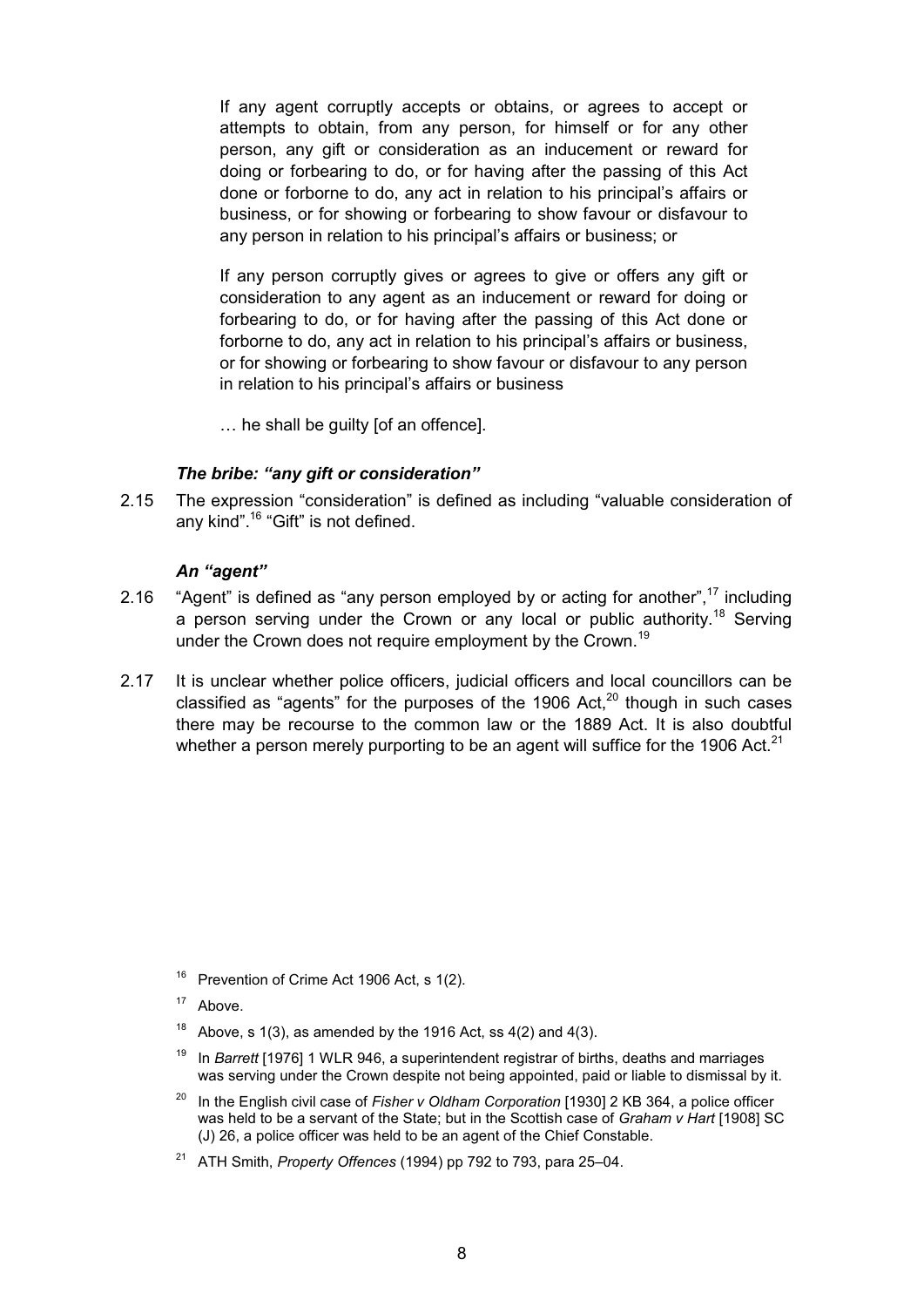#### **The 1916 Act**

2.18 As well as broadening the definition of "public body"<sup>22</sup> and increasing the maximum sentence for bribery in relation to contracts with the Government or public bodies,<sup>23</sup> section 2 of the 1916 Act introduced the presumption of corruption:

> Where in any proceedings against a person for an offence under the Prevention of Corruption Act 1906, or the Public Bodies Corrupt Practices Act 1889, it is proved that any money, gift, or other consideration has been paid or given to or received by a person in the employment of [Her] Majesty or any Government Department or a public body by or from a person, or agent of a person, holding or seeking to obtain a contract from [Her] Majesty or any Government Department or public body, the money, gift, or consideration shall be deemed to have been paid or given and received corruptly as such inducement or reward as is mentioned in such Act unless the contrary is proved.

2.19 The presumption shifts the burden of proof so that it is for the defence to prove (on a balance of probabilities)<sup>24</sup> that a given payment was not corrupt. It applies only to payments made to employees of the Crown, Government departments or public bodies, $^{25}$  and only to cases involving contracts. $^{26}$ 

#### **Extra-territorial jurisdiction**

- 2.20 Part 12 of the Anti-terrorism, Crime and Security Act 2001, which came into force on 14 February 2002, extends the jurisdiction of domestic courts to acts of bribery committed abroad by UK nationals or bodies incorporated under UK law.<sup>27</sup>
- 2.21 References to public bodies in the 1889 and 1916 Acts now include "any body which exists in a country or territory outside the United Kingdom".<sup>28</sup> It is also immaterial that R's functions have no connection with the UK and are carried out in another country.<sup>29</sup>

 $22$  See paras 2.12 and 2.13 above.

- $23$  From 2 years' hard labour to 7 years in cases to which the 1916 Act applied. The disparity in sentencing between the 1889 and 1906 Acts was removed by s 47 of the Criminal Justice Act 1988.
- <sup>24</sup> *Carr-Briant* [1943] KB 607.
- $25$  It does not apply therefore to agents who are not so classified, such as employees of private companies engaged in contracted-out work or private sector secondees to Government departments.
- <sup>26</sup> *Asseling*, *The Times* 10 September 1916. Low J considered it impossible to prosecute a civil servant found in possession of banknotes traced to a contractor with whom he had had official dealings, because the prosecution was unable to prove why the money was paid. This case helps to explain the restricted application of the presumption of corruption.
- <sup>27</sup> Anti-terrorism, Crime and Security Act 2001, s 109.
- <sup>28</sup> 1889 Act, s 7.
- Anti-terrorism, Crime and Security Act 2001, s 108.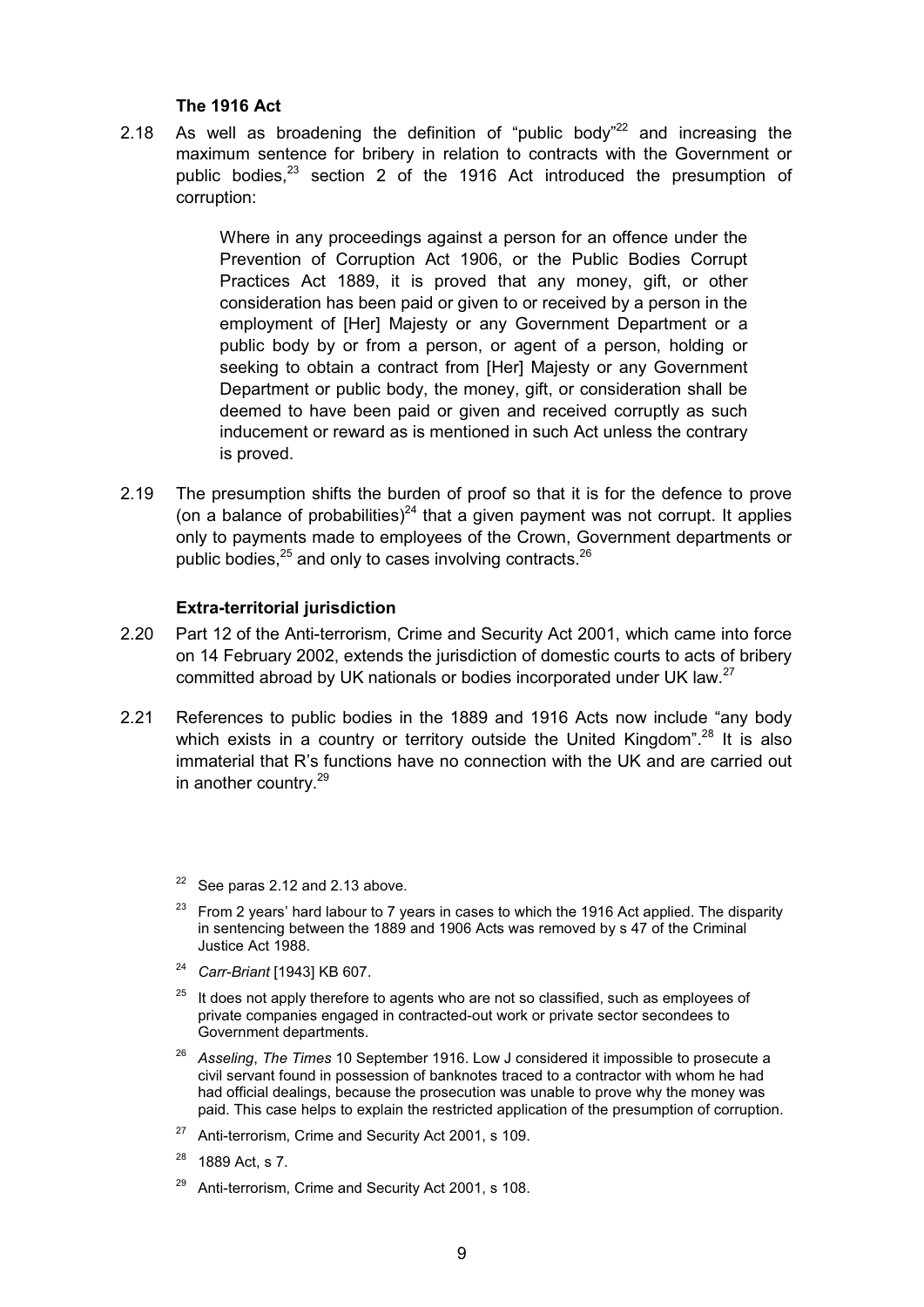2.22 The presumption of corruption does not apply to anything that would not have been an offence prior to Part 12 coming into force.<sup>30</sup>

#### **PROBLEMS WITH THE CURRENT LAW**

2.23 The central difficulties with the current law are highlighted below.

#### **Fragmentation**

2.24 The motley of common law and statutory offences, each with their own scope, has left the law in need of rationalisation and simplification. The Organisation for Economic Co-operation and Development ("the OECD") put it in this way:

> [there is] a lack of clarity among the different legislative and regulatory instruments in place …

> …The current substantive law governing bribery in the UK is characterised by complexity and uncertainty.<sup>31</sup>

#### **Imperfect distinction between public and private sector bribery**

- 2.25 The 1889 Act is confined to bribery of public officials, whereas the 1906 Act applies to bribery of "agents" regardless of the sector in which they are employed. This has led to charging errors<sup>32</sup> and the risk of increased litigation over whether various quasi-public bodies are sufficiently public for the purposes of the 1889 Act $33$
- 2.26 Despite this distinction, the substantive law governing bribery in the public sector is not markedly different from that governing the private sector because the oftendecisive issue of acting "corruptly" is the same in both cases. $34$  The distinction becomes relevant only when proving corruption, since the presumption of corruption applies only in certain cases. $35$  The inconsistent application of a presumption of questionable necessity is a further cause for concern.

#### **Inconsistencies and uncertainties in terminology and scope**

- 2.27 The common law and the Prevention of Corruption Acts employ different formulations for bribery, giving rise to considerable uncertainty over the proper application of the offences.
	- <sup>30</sup> Above, s 110.
	- <sup>31</sup> OECD, *United Kingdom: Phase 2, report on the application of the convention on combating bribery of foreign public officials in international business transactions* (March 2005), paras 15 and 194.
	- <sup>32</sup> For example. Natii [2002] EWCA Crim 271, [2002] 1 WLR 2337, in which the conviction of the defendant employee of the Immigration and Nationality Department of the Home Office under the 1889 Act was quashed because, although the defendant was working in the public sector, that Act did not encompass bribery of those employed by the Crown.
	- <sup>33</sup> A risk borne out by the similar difficulties of interpreting "public authority" in section 6 of the Human Rights Act 1998.
	- $34$  See para 2.33 below.
	- See para 2.19 above.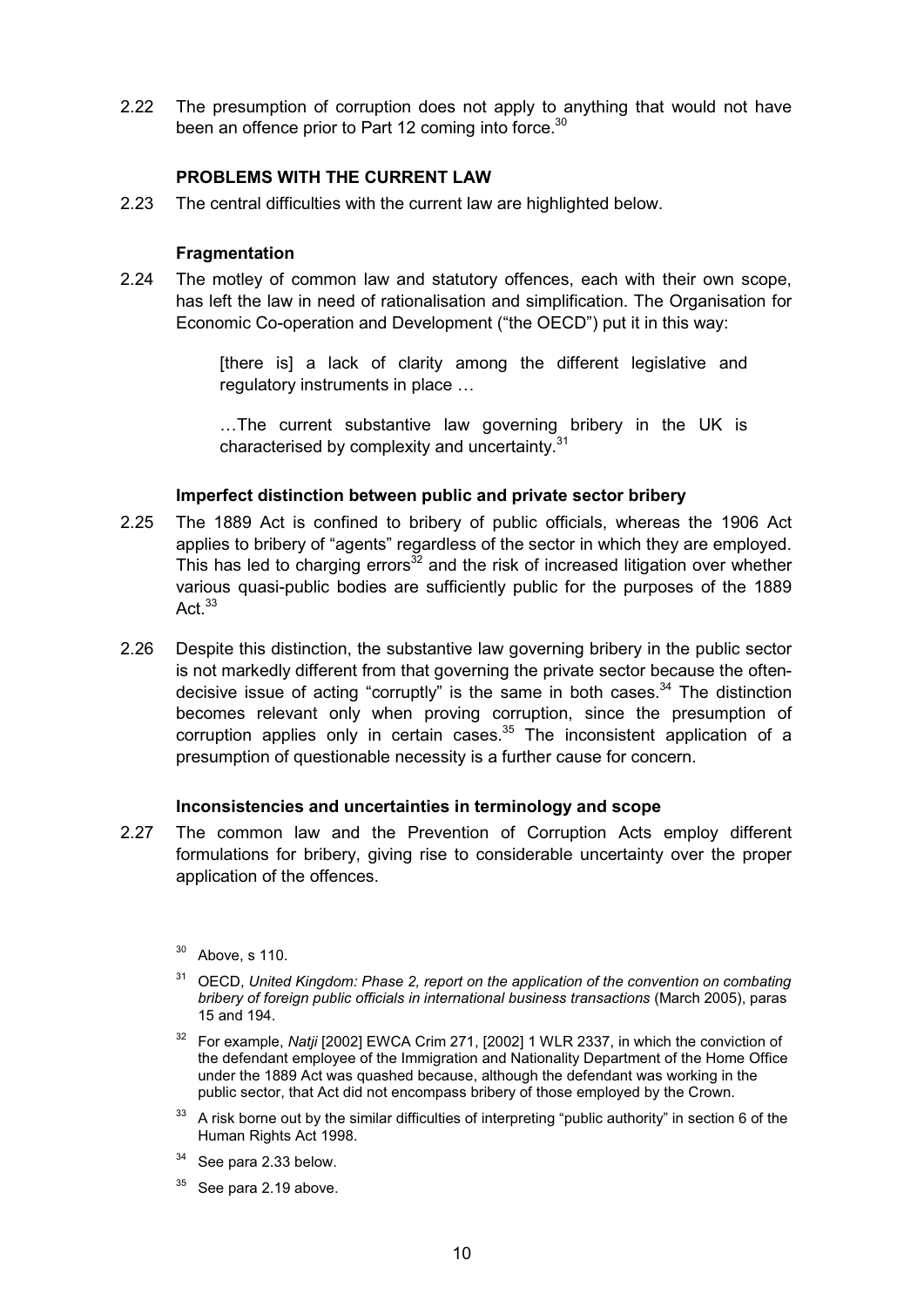#### *The bribe*

2.28 While the common law requires merely an "undue reward", the 1889 Act specifies a "gift, loan, fee, reward or advantage" and the 1906 Act some "gift or consideration".

#### *Those capable of being bribed*

- 2.29 At common law, R must be a public officer; under the 1889 Act, R must be a "member, officer, or servant of a public body". While these may often amount to the same thing in practice, it is by no means clear that they are synonymous. Moreover, even if such terms were interchangeable, they remain in sharp contrast with the "agent" terminology used by the 1906 Act, which applies across both public and private sectors.
- 2.30 The breadth of the term "agent" is not itself free of uncertainty. For example, it is unclear whether the particular categories of person referred to in paragraph 2.17 above can be included.
- 2.31 In addition, the 1889 Act can apply to circumstances where the R is no longer or is yet to be in office at the time of the bribe. Conversely, the 1906 Act appears to require the recipient agent to receive, or agree to receive, the bribe during the currency of his or her agency.

#### *Connections between the bribe and the conduct influenced*

2.32 Under the 1889 Act, the bribe must be connected to a particular "matter or transaction".<sup>36</sup> Under the 1906 Act, it can be a "sweetener" designed to secure more favourable treatment generally.

#### *The meaning of "corruptly"*

2.33 Both the 1889 and 1906 Acts require the defendant to have acted "corruptly", but neither provides a definition. The majority of the House of Lords in *Cooper v Slade*<sup>37</sup> took the view that "corruptly" did not mean "dishonestly" but rather "doing an act which the law forbids as tending to corrupt". This was thrown into doubt by Lindley<sup>38</sup> and Calland,<sup>39</sup> which suggested that dishonesty must be proved. Yet *Smith*<sup>40</sup> and most recent appellate authority<sup>41</sup> have favoured the earlier view, requiring proof of intent to corrupt without needing dishonesty. The lack of clarity surrounding this critical adverb weakens the effective application of the law of bribery.

 $36$  See para 2.9 above.

- <sup>37</sup> (1858) 6 HL Cas 746; 10 ER 1488.
- <sup>38</sup> [1957] *Criminal Law Review* 321.
- <sup>39</sup> [1967] *Criminal Law Review* 236.
- <sup>40</sup> [1960] 2 QB 423.
- <sup>41</sup> *Wellburn* (1979) 69 Cr App R 254; *Harvey* [1999] *Criminal Law Review* 70; *Godden-Wood* [2001] EWCA Crim 1586, [2001] *Criminal Law Review* 810.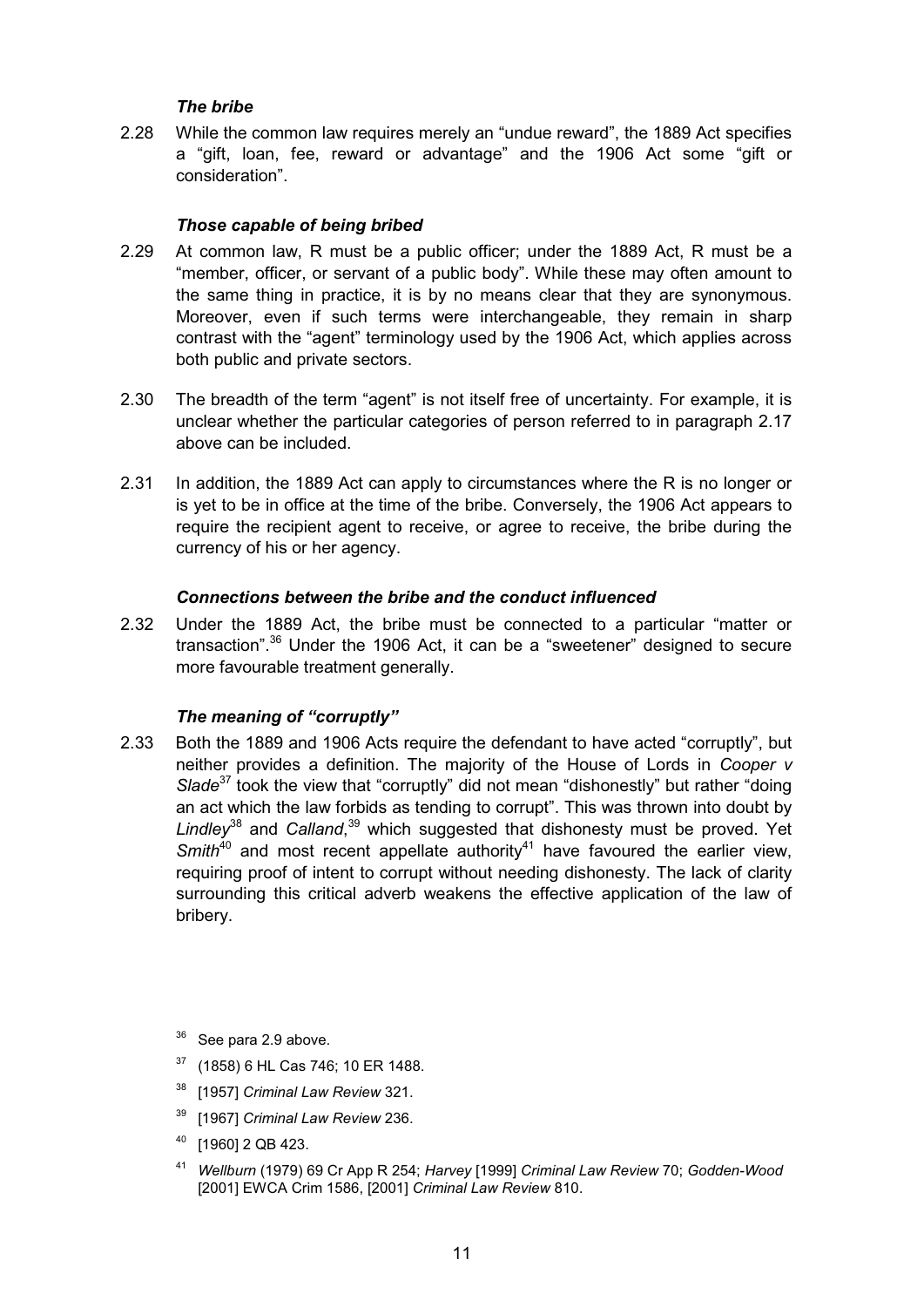#### **Lacuna where bribery is committed outside England and Wales**

2.34 Although the Anti-terrorism, Crime and Security Act 2001 has extended the domestic courts' jurisdiction to acts of bribery committed abroad by UK nationals or bodies incorporated under UK law, this extension does not apply to foreign nationals committing bribery offences abroad, even if those nationals are domiciled or habitually resident in England and Wales. It is unfair that people who reside and conduct their business in England and Wales should not be vulnerable to prosecution when UK nationals would be vulnerable to prosecution for the same behaviour.

#### **THE BACKGROUND TO THE PROJECT**

#### **Our previous report on corruption**

- 2.35 The starting point for our original project on corruption was the Nolan Report in 1995.<sup>42</sup> The Commission published a consultation paper<sup>43</sup> in 1997 and a final report with an appended draft Bill in 1998<sup>44</sup> ("the previous report"). In summary, the previous report recommended that:
	- (1) corruption should be codified within a single Bill;
	- (2) the single Bill should remove the public/private distinction and abolish the presumption of corruption;
	- (3) it should be an offence to act corruptly in the "hope" or "expectation" of a bribe, even when no such bribe had been agreed;
	- (4) bribery should be split into five offences: two for persons corruptly conferring or offering to confer an advantage; two for persons corruptly obtaining or soliciting/agreeing to obtain an advantage; and one for those who performed their functions as agents corruptly:
	- (5) the Bill should list relevant agent/principal relationships;
	- (6) acting corruptly should be defined as acting "primarily in return for the conferring of an advantage". This would be subject to a number of defences including acting in return for remuneration from the principal, or with the principal's consent;
	- (7) there should be no extension of police powers (due regard being given to human rights issues and the need for consistency with other offences):
	- (8) the offence should be added to the list of Group A offences in Part 1 of the Criminal Justice Act 1993, which would extend the domestic courts' jurisdiction to certain acts of bribery committed outside the UK; and

<sup>43</sup> Legislating the Criminal Code: Corruption (1997) Consultation Paper No 145.

 $42$  The Nolan Committee, now the Committee on Standards in Public Life, was set up in response to concerns about the unethical conduct of those in public office. See www.parliament.uk/works/standards.cfm.

<sup>&</sup>lt;sup>44</sup> Legislating the Criminal Code: Corruption (1998) Law Com No 248.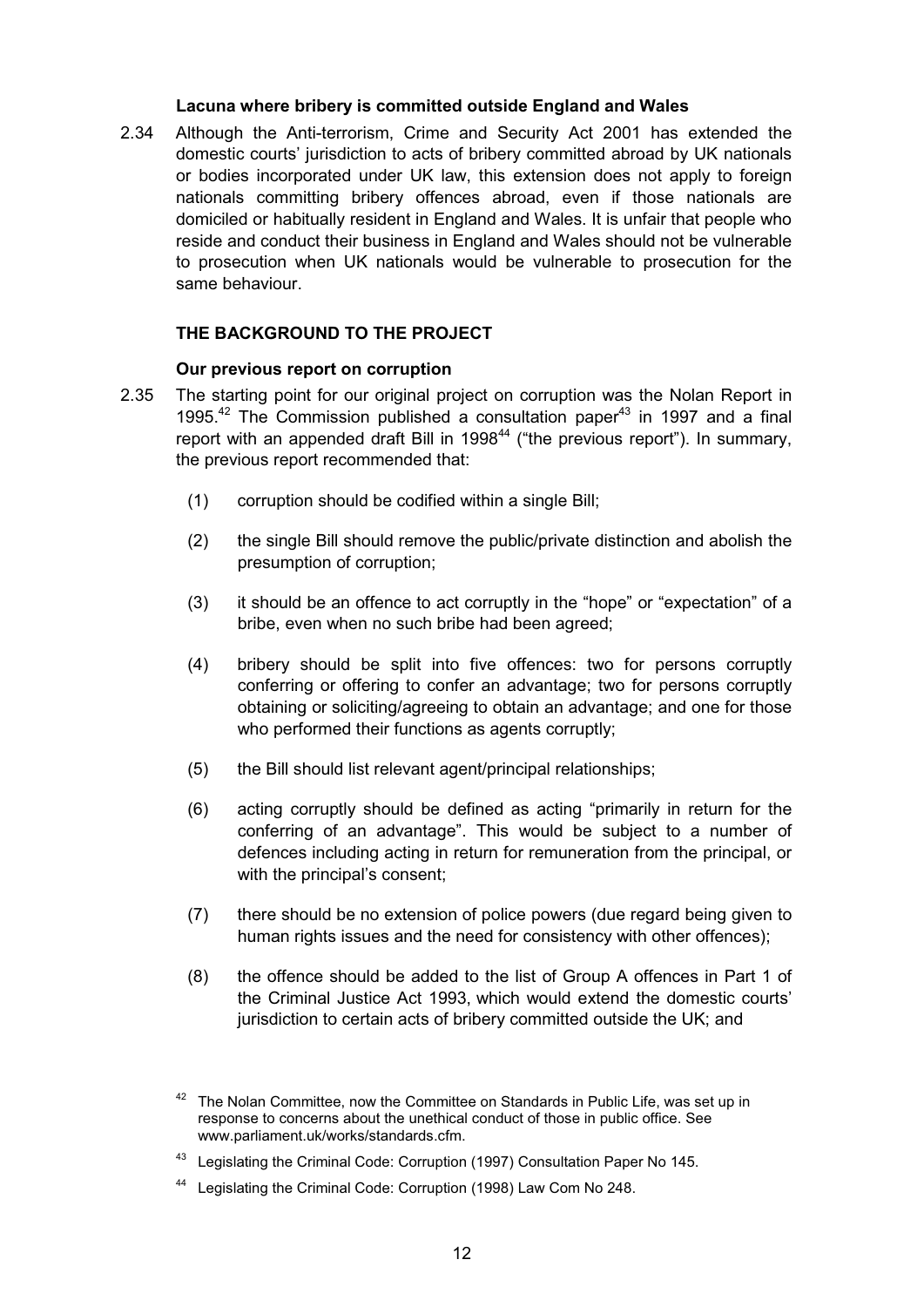(9) procurement of a breach of duty through threats or deception should not be included in the law of corruption.

#### **The Government's response to the previous report**<sup>45</sup>

2.36 The Government agreed with the majority of the recommendations made in the previous report. Subject to a few modifications,<sup>46</sup> the draft Corruption Bill presented to Parliament largely reflected the draft Bill appended to that report.

#### The Joint Committee on the draft Corruption Bill<sup>47</sup>

- 2.37 The Joint Committee did not dispute the case for reform, but it did have reservations about several aspects of the draft Corruption Bill, namely:
	- (1) that some corrupt conduct was not caught (such as when heads of firms bribe each other or when an agent unreasonably believes that his or her principal has consented to the bribe);
	- (2) that the general law of corruption was not defined with sufficiently clarity;
	- (3) that the definition of corruption was too vague for business and could be interpreted in a manner that was inconsistent with the UK's international obligations;
	- (4) that the agent/principal focus was too restrictive; and
	- (5) that the waiver of Parliamentary privilege in corruption cases should be narrowed.

The Committee concluded that the agent/principal focus, which formed the heart of the draft Bill, should be reassessed.

#### **The Government's response to the Joint Committee**<sup>48</sup>

- 2.38 Although the Government supported some of the amendments suggested by the Committee, it did not accept them all. In particular, it maintained that the agent/principal concept should be retained, since to do otherwise would be to "cast the criminal net unacceptably wide", and that bribes between principals were already covered by other legislation.<sup>49</sup> The Government was also of the view that the "primary motivator" test would avoid incriminating small gratuities. $50$ 
	- <sup>45</sup> Raising Standards and Upholding Integrity: the Prevention of Corruption (2000) Cm 4759.
	- $46$  For example, the Government felt that the consent of a Law Officer should be required for every corruption prosecution; that trading in influence should be included; that jurisdiction should be extended to catch corruption committed abroad by UK nationals; and that the reform should extend corruption to cover MPs.
	- <sup>47</sup> Joint Committee on the Draft Corruption Bill, Session 2002-2003, HL Paper 157, HC 705 (2003).
	- <sup>48</sup> The Government Reply to the Report from the Joint Committee on the Draft Corruption Bill, Session 2002-2003, HL Paper 157, HC 705 (2003) Cm 6086.
	- For example, the cartel offence in the Enterprise Act 2002.
	- The "primary motivator " test is whether the advantage is the primary reason for R doing an improper act.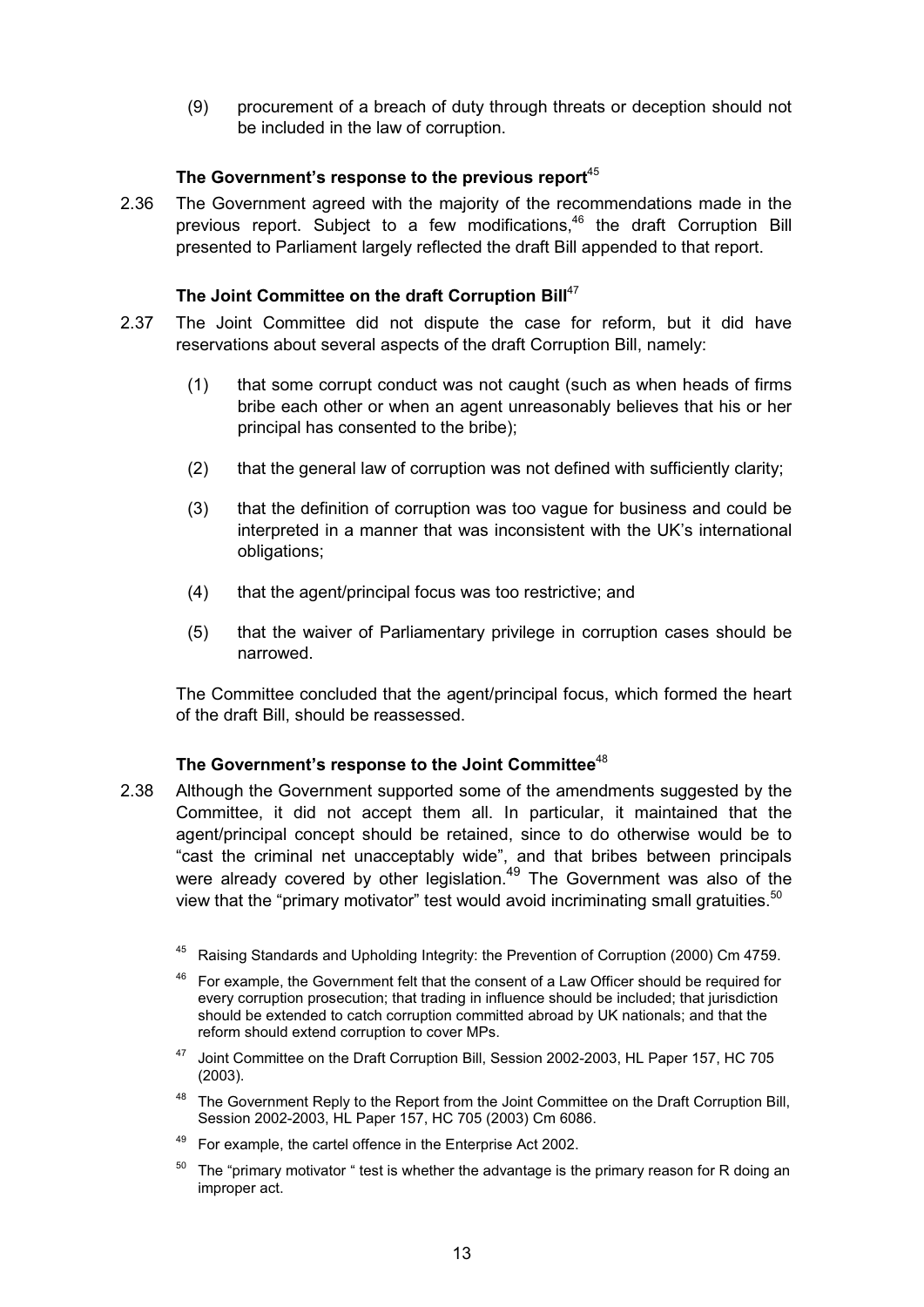#### **The most recent Government consultation and our second referral**

- 2.39 Despite the Government's intention to take forward the draft Corruption Bill, its momentum was effectively undermined by the criticisms of the Joint Committee. In an effort to find a way forward, the Home Office published a consultation paper in December 2005. The response to that consultation was published in March 2007. At the same time, the Government announced that it had asked the Law Commission to re-examine the law of bribery  $-$  a shift of focus reflected in our terms of reference:
	- (1) To review the various elements of the law on bribery with a view to modernisation, consolidation and reform; and to produce a draft Bill. The review will consider the full range of structural options including a single general offence covering both public and private sectors, separate offences for the public and private sectors, and an offence dealing separately with bribery of foreign public officials. The review will make recommendations that:
		- (a) provide coherent and clear offences which protect individuals and society and provide clarity for investigators and prosecutors;
		- (b) enable those convicted to be appropriately punished;
		- (c) are fair and non-discriminatory in accordance with the European Convention on Human Rights and the Human Rights Act 1998; and
		- (d) continue to ensure consistency with the UK's international obligations.
	- (2) The process used will be open, inclusive and evidence-based and will involve:
		- (a) a review structure that will look to include key stakeholders;
		- (b) consultation with the public, criminal justice practitioners, academics, parliamentarians, and non-governmental organisations;
		- (c) consideration of the previous attempts at reform (including the recent Home Office consultation) and the experiences of law enforcement and prosecutors in using the current law; and
		- (d) comparing, in so far as is possible, the experience in England and Wales with that in other countries: this will include making international comparisons, in particular looking at relevant international Conventions and the body of experience around their implementation.
	- (3) The review will also look at the wider context of corrupt practices to see how the various provisions complement the law of bribery. This will provide the wider context in which the specific reform of bribery law can be considered. This part of the review will comprise a summary of provisions, not recommendations for reform.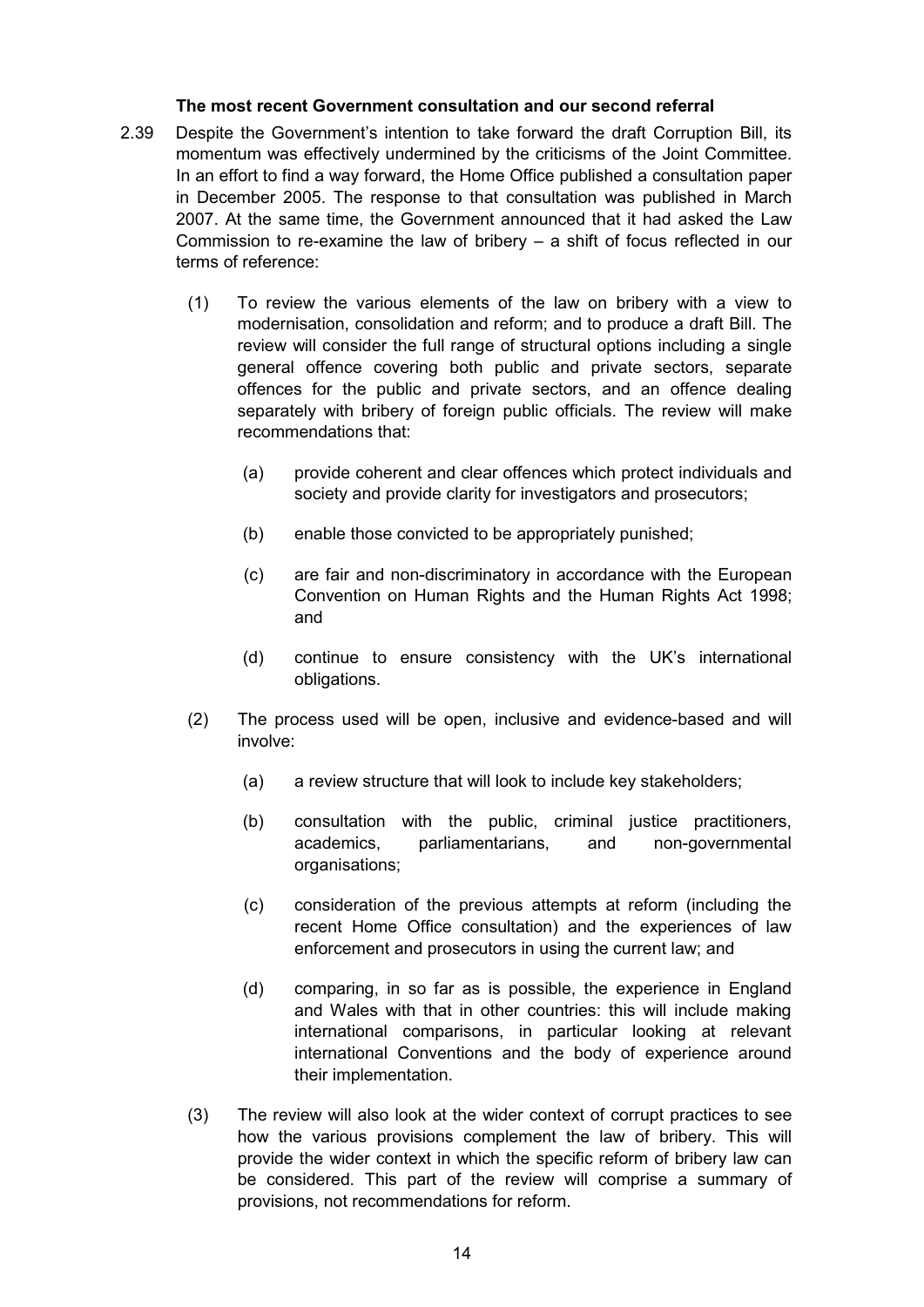## **PART 3 THE ELEMENTS OF THE GENERAL OFFENCES**

3.1 In this Part we examine the elements of the two general offences of bribery that we recommend. We start with an overview. When we turn to examining the elements of the offences in detail, we begin with the limits of bribery as a form of criminal wrongdoing. At paragraphs 3.29 to 3.33 we explain why we think there should be two general offences of bribery. We analyse the elements of the offence committed by the payer at paragraphs 3.34 to 3.77. That is followed by a breakdown of the offence committed by the recipient. In the course of that analysis, we address the issue of the connections between the offences of bribery that we recommend and the offence of fraud. At the end of this Part we consider whether misconduct by "public servants" should be dealt with through a separate offence.

#### **OUR RECOMMENDATIONS IN BRIEF**

3.2 Under our recommendations, there will be two general offences of bribery. One will be concerned with the provider of the advantage ("P"),<sup>1</sup> and the other will be concerned with the person receiving the advantage  $("R")$ . These two offences will in broad terms consist of the following elements.

#### **The threshold condition**

3.3 Both offences must relate to conduct undertaken in connection with activities or functions of a public nature, or in connection with a trade, professional, employment or business activity, or activity on behalf of a body of persons.<sup>3</sup> The conduct in question may relate to past as well as to present activities of these kinds $4$ 

#### **P's offence**

#### *The basic element*

3.4 The basic element of the offence committed by P consists in a promise, or offer or giving of, a financial or other advantage (to be left undefined) to R, or to someone else.<sup>5</sup>

- <sup>2</sup> Clause 1.
- $3$  Clause 3(1).
- Clause 3(8).
- $5$  Clause 2(2)(a); Clause 2(3)(a).

 $1 \quad$  Clause 2.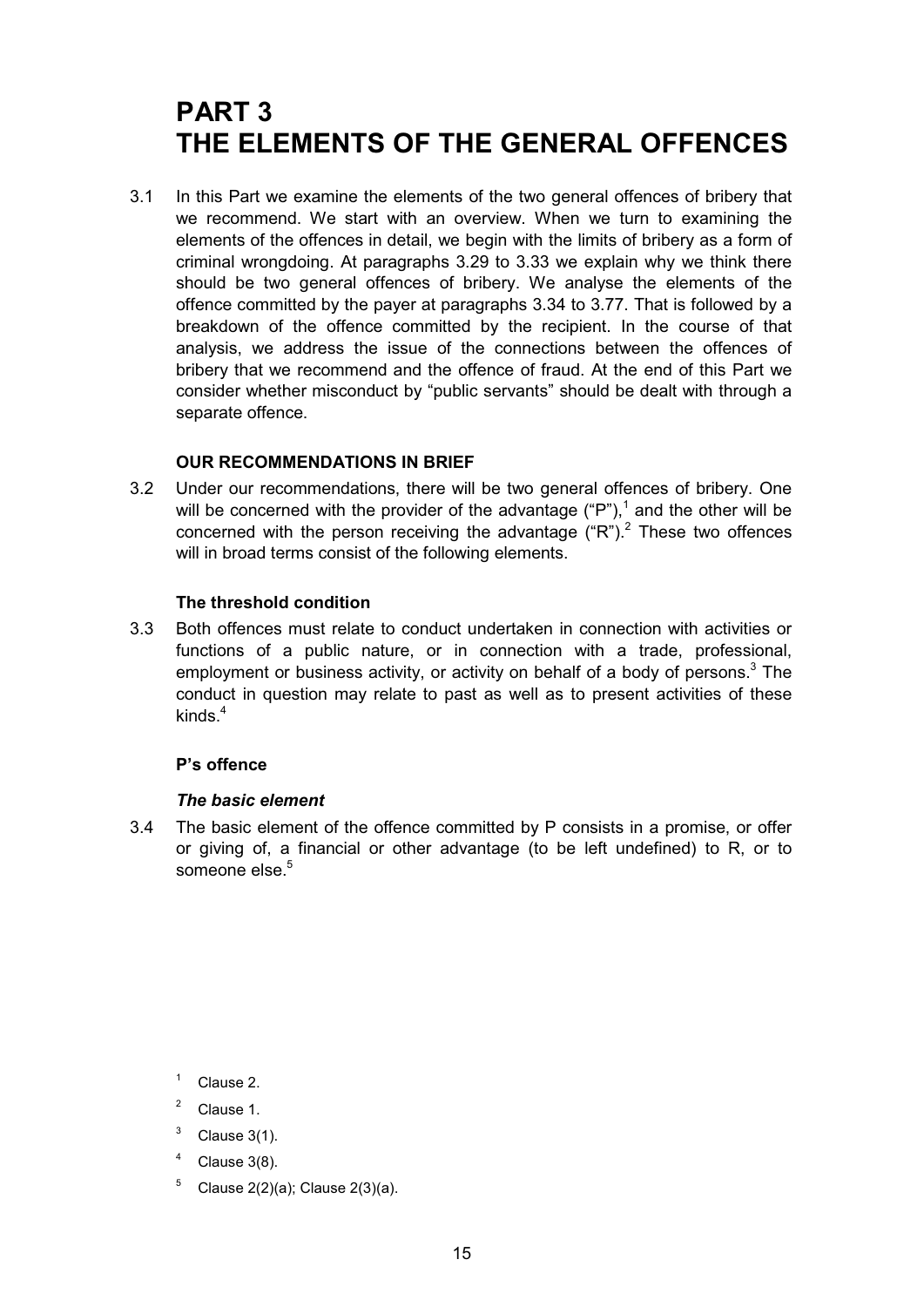#### *The wrongfulness element: seeking a favour from R*

3.5 The wrongfulness, in the offence committed by P, consists in carrying out the basic element when intending to induce someone (who need not be the recipient of the bribe) to act "improperly," or intending to reward such behaviour.<sup>6</sup> "Improperly" means contrary to an expectation that a person will act in good faith or impartially or in accordance with a position of trust.<sup>7</sup>

#### *The wrongfulness element: compromising R*

3.6 Alternatively, the wrongfulness in the offence committed by P may lie in fulfilling the basic element when P knows or believes that the acceptance of the advantage by R would itself constitute the improper performance of a relevant function or activity.<sup>8</sup>

#### **R's offence**

#### *The basic element*

3.7 The basic element of an offence committed by R is that R must request, agree to receive, or accept a financial or advantage for him or herself, $^9$  or for another.<sup>10</sup>

#### *The wrongfulness element: when R provides a favour*

- 3.8 The wrongfulness of the offence committed by R is that the advantage (or the prospect thereof) must be either
	- (a) a reward for improper conduct,  $11$  or
	- (b) requested, agreed to or accepted with the intention that improper conduct be engaged in. $12$  or
	- (c) the improper conduct must be engaged in, in anticipation or in consequence of, a request or agreement to receive or an acceptance of that advantage.<sup>13</sup>

As we have already indicated, $14$  "improper" conduct means conduct either contrary to an expectation that R would act in good faith or impartially, or conduct involving a betrayal of a position of trust.<sup>15</sup>

- $6$  Clause 2(2)(b).
- Clause  $3(3)$  to  $3(7)$ .
- Clause  $2(3)(b)$ .
- <sup>9</sup> Clause 1(2); clause 1(3)(a); clause 1(4). Alternatively, R's improper conduct must be done in anticipation of or in consequence of such a request, agreement or acceptance: clause1(5).
- $10$  Clause 1(6).
- $11$  Clause 1(4).
- $12$  Clause 1(2).
- Clause 1(5). There will be some overlapping between these ways in which the wrongfulness element comes to be committed. We do not regard that as a weakness in the scheme.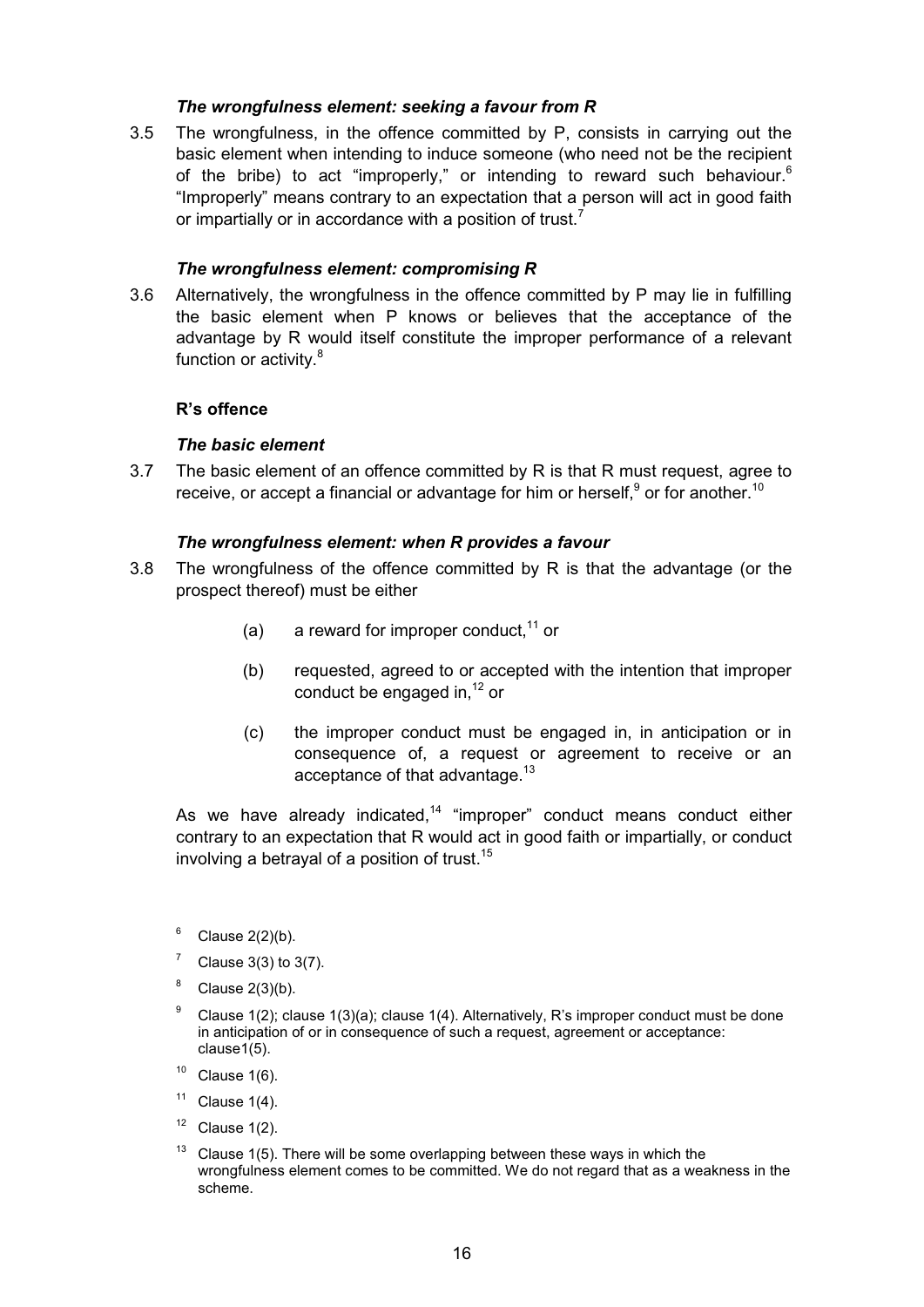#### *The wrongfulness element: when R compromises him or herself*

3.9 Alternatively, in relation to R's offence, the request or agreement to receive or acceptance of the advantage must in itself breach an expectation of the relevant kind, or involve a betrayal of a position of trust.<sup>16</sup> In such cases (usually where R occupies a position of trust) there is no need for a breach or betrayal of the relevant kind separate from the request for, agreement to receive, or acceptance of the advantage.

#### *The "expectation" of propriety*

- 3.10 R must fulfil the basic element in breach of an expectation that he or she would have behaved with propriety. The "expectation" in question is that which would be had, in the circumstances, by a person of moral integrity. It will be for the tribunal of fact to decide whether or not there was the relevant expectation, in the circumstances.<sup>17</sup>
- 3.11 We will now set these elements of the recommended offences in context, and examine them individually.

#### **THE THRESHOLD CONDITION: BRIBERY'S LIMITS AS A FORM OF CRIMINAL WRONGDOING**

#### **Avoiding the enforcement of morality in inappropriate contexts**

3.12 14/14 consultees who addressed the issue agreed that any new offence should not make conduct criminal simply because the conduct was immoral. One problem with the definition of bribery that we offered in the CP is that it arguably did not exclude the use of bribery solely to enforce morality as such, and did not exclude its extension into private family contexts. Here is an example of the latter:

#### **Example 3A**

H and W, who have a young daughter, have separated acrimoniously. W offers to pay H not to seek access to, or contact with, their daughter. H accepts W's offer, and agrees not to seek access or contact.

- 3.13 In such an example, it is arguable that there is a betrayal of a position of trust by the father with respect to his daughter, in his wilful failure to seek access or to stay in contact. That betrayal is clearly induced by the advantage offered by W. However, we do not see a legitimate role for the criminal law of bribery in punishing people for their conduct in these kinds of circumstances.
	- <sup>14</sup> Para 3.5 above.
	- $15$  Clause 3(3) to 3(7).
	- Clause  $1(3)(b)$ .
	- $17$  This point will not be set out explicitly in the new law. Its precise formulation will be for judges directing juries, or for magistrates.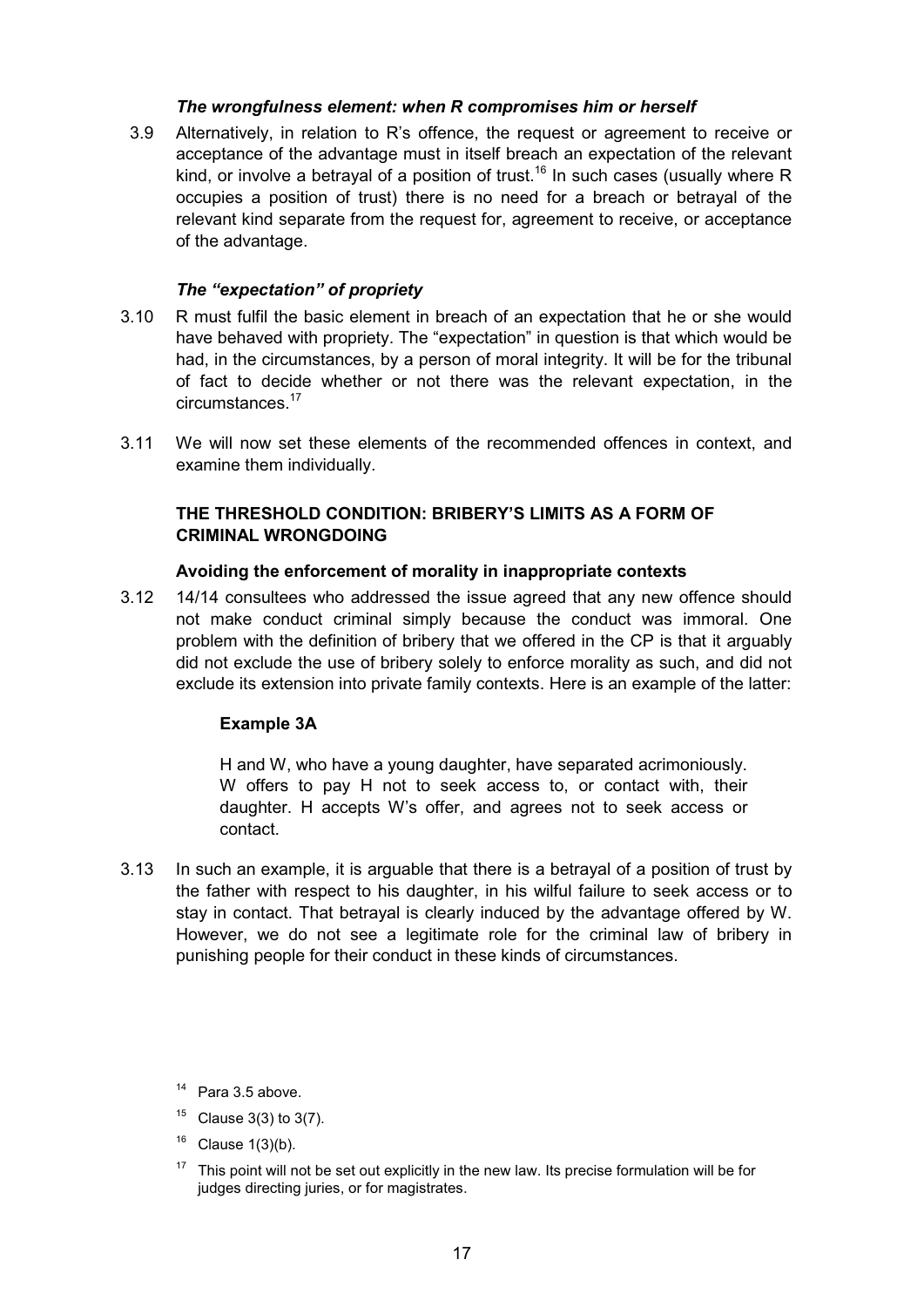- 3.14 We do not believe that our proposals in the CP would unequivocally have secured this position. The problem is that those proposals encompassed any situation in which there was a breach of a legal duty to act in another's best interests. In theory, that could have included the duty owed by a father to a daughter.
- 3.15 Considerations of this kind are part of the reason that we have not followed some consultees' proposals, such as that of the Council of HM Circuit Judges,  $18$  to place at the heart of the general offence a very general concept of "breach of duty", without further definition. Such a proposal is open to the same objection, namely that it would open up a role for the criminal law of bribery as an enforcer of moral standards in private family life.
- 3.16 In that regard, we would not regard it as a sufficient counter-argument that the prosecution could be relied on not to institute proceedings in such instances. There must, of course, inevitably be a role for prosecutorial discretion in relation to the circumstances in which any offence is prosecuted. However, it is not in general sound policy to cast an offence "net" very wide, particularly when that means wrongdoing in sensitive private moral contexts is covered, and then hope to rely on the proper use of prosecutorial discretion to avoid wrongful interference by the state.
- 3.17 We now consider that the solution to this problem is to confine the scope of bribery to its traditional contexts: the performance of public functions, and the conduct of trade, professional, employment or business activity. This explains the character of what we are referring to as the "threshold condition".<sup>19</sup> The alleged offence must relate to conduct undertaken in connection with the performance of a function of a public nature, or in connection with trade, professional, employment or business activity, or activity on behalf of a body of persons.<sup>20</sup>

# **The functions and activities to which the general offences of bribery will apply**

# *The definition of "functions of a public nature"*

3.18 It is obvious that bribery should extend to contexts in which advantages have been requested or received by those holding public office or, more broadly, by those performing functions of a public nature. Section 1(1) of the Public Bodies Corrupt Practices Act 1889 confines its scope to advantages sought or received by "any member, officer, or servant of a public body" ("public body" being defined in section 7). The common law offence of bribery is itself confined to conduct relating to a person in a "public office". $21$ 

- $20$  Clause 3(1).
- <sup>21</sup> *Russell on Crime* (12<sup>th</sup> ed, 1964), at p 381.

 $18$  Para 3.100 below.

 $19$  See para 3.3 above.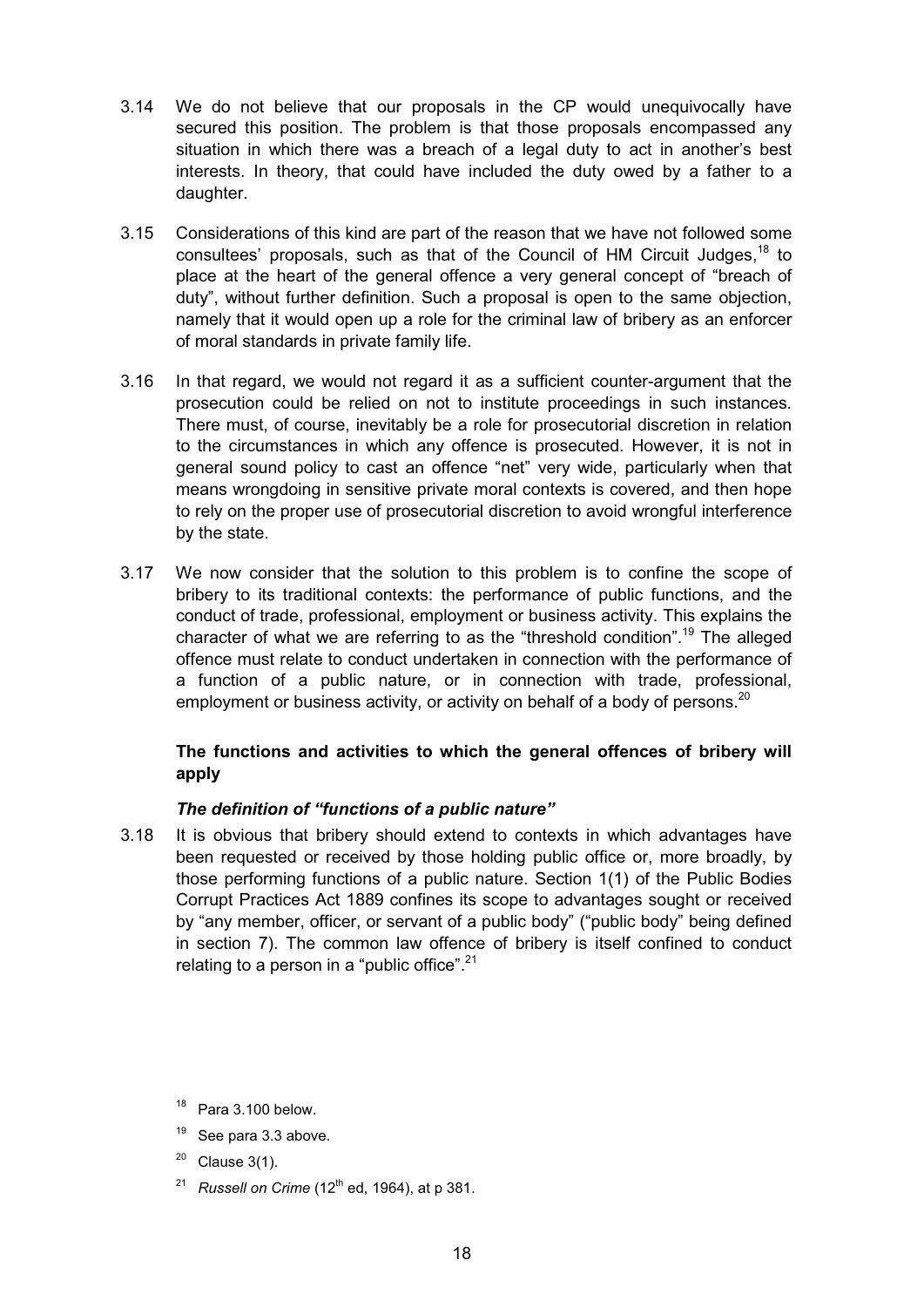- 3.19 The problem with the older approach is that it is obviously much more difficult now than it was 100 or more years ago to capture what is meant by "public bodies". It may be equally difficult to decide, in relation to a public body, whether someone is a member (or officer, or "servant") of it, or is alternatively a private person contracted to perform the functions the public body is meant to perform.<sup>22</sup>
- 3.20 We do not believe that it would be desirable to seek to provide a comprehensive definition of "public body", or of "public function", for the purposes of a reformed law of bribery. To some extent, these notions are shifting ones that depend on changes in the way that services are provided to the public at local and national level. Consequently, we believe that it should be left to the courts to decide, in particular cases, whether the advantage given or offered to, or sought or received by, R, related to a "function of a public nature" being performed by  $R^{23}$

# *The definition of trade, profession, employment or business*

- 3.21 So far as the conduct of "trade, employment or business" is concerned, $24$  a number of legal definitions of these concepts may be found in the statute book. Of course, each definition takes its colour from its context (as Lord Diplock has put it, the word "business" is an "etymological chameleon"<sup>25</sup>).
- 3.22 An example of a definition that provides some guidance as to the kind of activity that should be covered is to be found in Part II of the Landlord and Tenant Act 1954. Section 23(2) of the Act provides that:

The expression "business" includes a trade, profession or employment and includes any activity carried on by a body of persons, whether corporate or unincorporate.

- 3.23 Such a definition is clearly inclusive rather than exclusive, and would overlap to some degree with bodies performing a public function, such as NHS hospitals.<sup>26</sup>
- 3.24 However, we have concluded that it is not necessary to provide an elaborate definition of what is involved in the conduct of trade, profession or business, or activity on behalf of a body of persons. Most importantly, the wording we are using is the same as that employed in other criminal statutes, with the same purpose in mind.<sup>27</sup>

- <sup>24</sup> Clauses 3(1)(b) and 3(1)(c).
- <sup>25</sup> *Town Investments Ltd v Department of the Environment* [1978] AC 359, at p 383.
- <sup>26</sup> *Hill (Patents) Ltd v University College Hospital Board of Governors* [1956] 1 QB 90.
- $27$  Theft Act 1968, s 12.

<sup>22</sup> Some discussion of the issue can be found in *Administrative Redress: Public Bodies and the Citizen* (2008), Law Commission Consultation Paper No 187, at p 79 to 80.

 $23$  Clause 3(1)(a).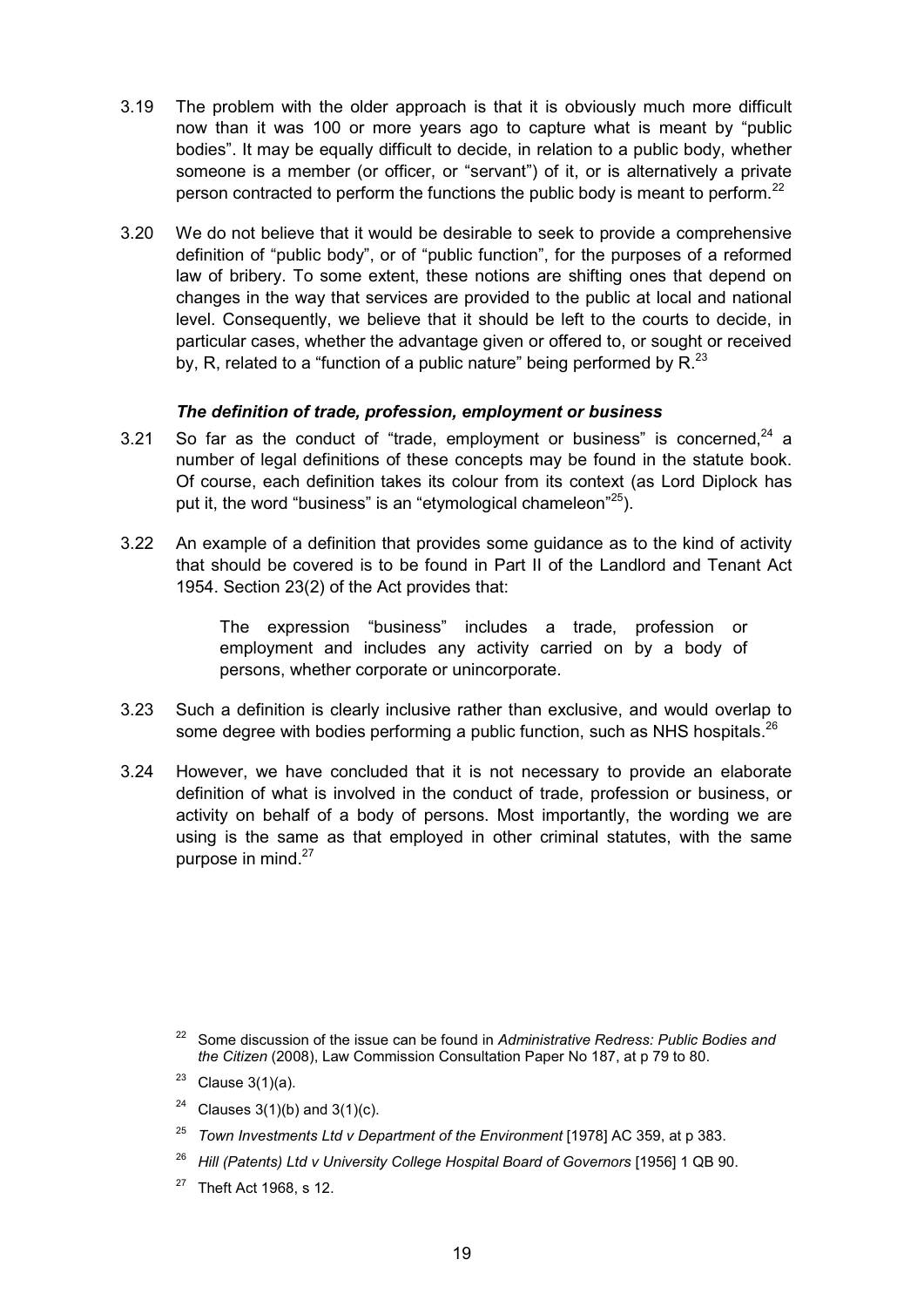### *Companies and unincorporated associations*

3.25 The phrase, "activity performed by or on behalf of a body of persons (whether corporate or unincorporate)", $^{28}$  has been included to avoid obvious gaps and for the sake of consistency with other closely related legislation.<sup>29</sup> An example of an unincorporated association ("a body of persons") would be a prestigious golf club, and so the conduct of P and R will be covered where P pays R (the membership secretary) to allow P to move to the top of the waiting list of potential members.

### *Past or present functions, trade, employment or business etc activities*

3.26 It is important that whatever definition of public function, trade, employment or business etc is adopted, the definition applies not only when R is currently involved in such activities, but also when he or she has been in the past. A simple example illustrates the point.

### **Example 3B**

R has recently retired from an influential position in the civil service. He or she is approached by P who is seeking a lucrative contract with a Government department. P pays R a large sum of money to provide confidential information to P about the bidding processes.

3.27 In this example, a prosecution should not fail at the outset simply because R is not currently engaged in a profession or performing a public function. The transaction between P and R clearly relates to past conduct of a public or professional kind. That should be sufficient to bring the matter within the scope of the offence.<sup>30</sup>

#### **Recommendation**

3.28 **We recommend that the offence should relate to conduct undertaken in connection with the past or present performance of a public function, or in connection with past or present trade, employment or business activity, or activity on behalf of a body of persons (whether corporate or unincorporate).**

# **TWO GENERAL OFFENCES OF BRIBERY**

3.29 In the CP, we did not divide the general offence of bribery along any particular lines. For example, we rejected a distinction between "public" and "private" activity as a basis for separate offences, $31$  and we maintain the view that no such distinction should be drawn. Additionally, we did not formally divide the conduct of P from the conduct or R, as a basis for devising separate offences, although we discussed separately the elements of the offence bearing respectively on P and on R.

 $28$  Clause 3(1)(d).

- $29$  Theft Act 1968, s 19.
- Clause  $3(8)$ .
- $31$  CP, paras 1.8 to 1.17.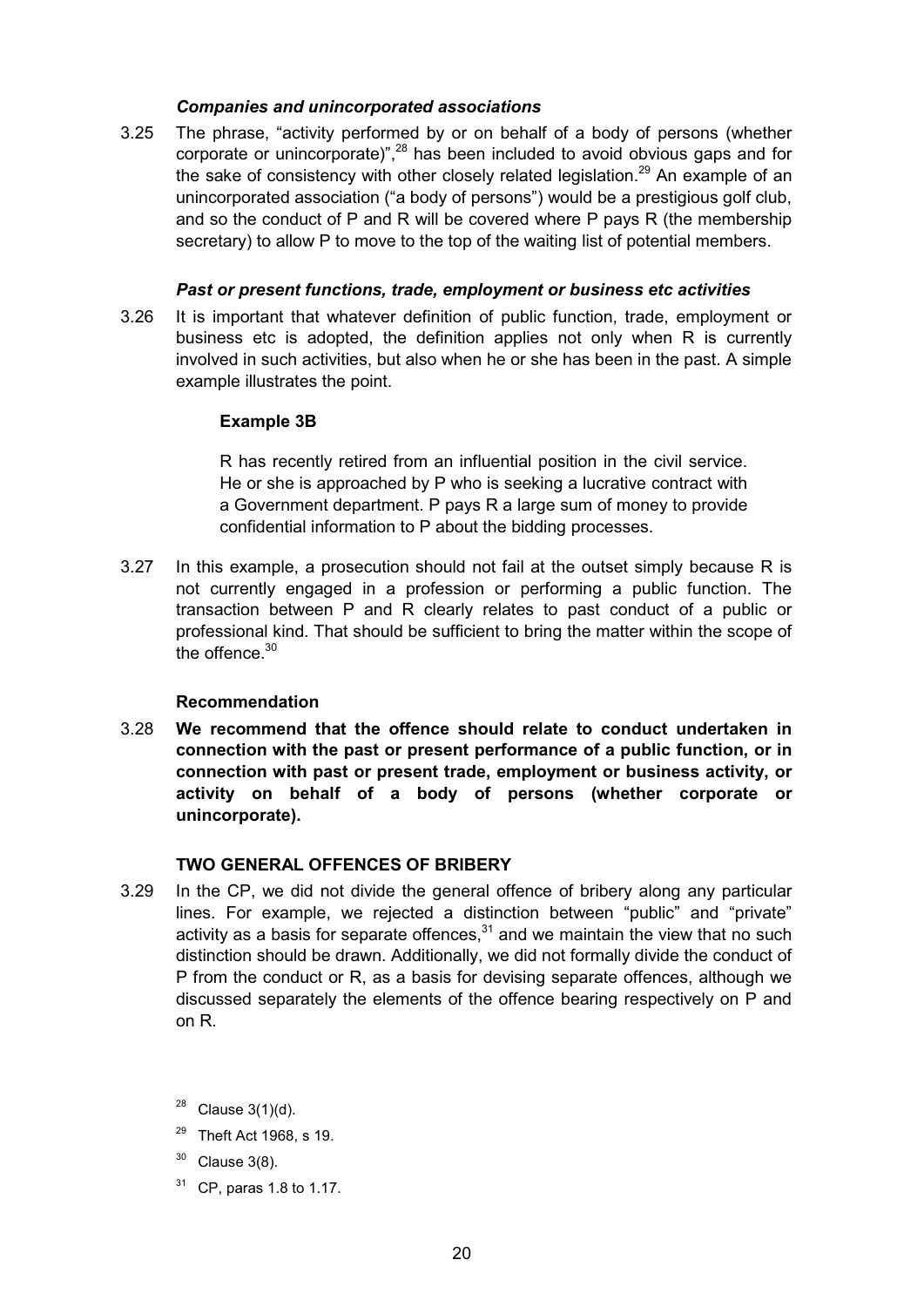- 3.30 However, in their joint response, the Criminal Bar Association and the Bar Council argued in favour of dividing the general offence of bribery into two. One offence would, broadly speaking, be offer-based, and concerned with P. The other offence would, broadly speaking, be acceptance-based, and concerned with R. We agree with that argument, and have accordingly divided the general offence into two along these lines.
- 3.31 It was always our intention that the general offence could be committed by P without R being also convicted, and vice versa, and this feature of the general offence is a further ground for accepting the argument of the Criminal Bar Association and the Bar Council.
- 3.32 There is, of course, an intrinsic link between the (prospective) activities of P and R in bribery cases. A would-be payer requires a potential recipient, just as a would-be recipient requires a potential payer. However, bribery is not the same as (say) conspiracy, even though conspiracy is a single offence involving two or more people, because conspiracy requires a meeting of (at least two) minds. By way of contrast, bribery can be committed either by P or by R without the other's agreement or even awareness. Nor is bribery the same as the doctrine of complicity, where the same offence is committed by two or more people through different routes.<sup>32</sup> Complicity concerns activity made criminal by one person's involvement in another's crime, and not a crime independently committed by two or more people.

# **Recommendation**

3.33 **We recommend that there should be two general offences of bribery: one concerned with the conduct of the payer, and the other with the conduct of the recipient.**

# **THE OFFENCE COMMITTED BY THE PAYER**

# **The basic element of P's offence**

3.34 The basic element of P's offence entails the giving, offering or promising of a financial or other advantage (to be left undefined) to R or to another person, whether directly or through a third party.<sup>33</sup> We can now break up this element into its separate parts for analysis.

# *The definition of "advantage"*

3.35 The existing law of bribery provides definitions of "advantage", although they are not consistent. For example, under section 1(1) of the Public Bodies Corrupt Practice Act 1889, an advantage is defined as, "any gift, loan, fee, reward, or advantage whatever". Section 7 expands on this very considerably by saying that:

 $33$  Clause 2(2)(a); clause 2(3)(a).

 $32$  Discounting the anomalous case of "procuring" where D acts through P when P is an innocent agent.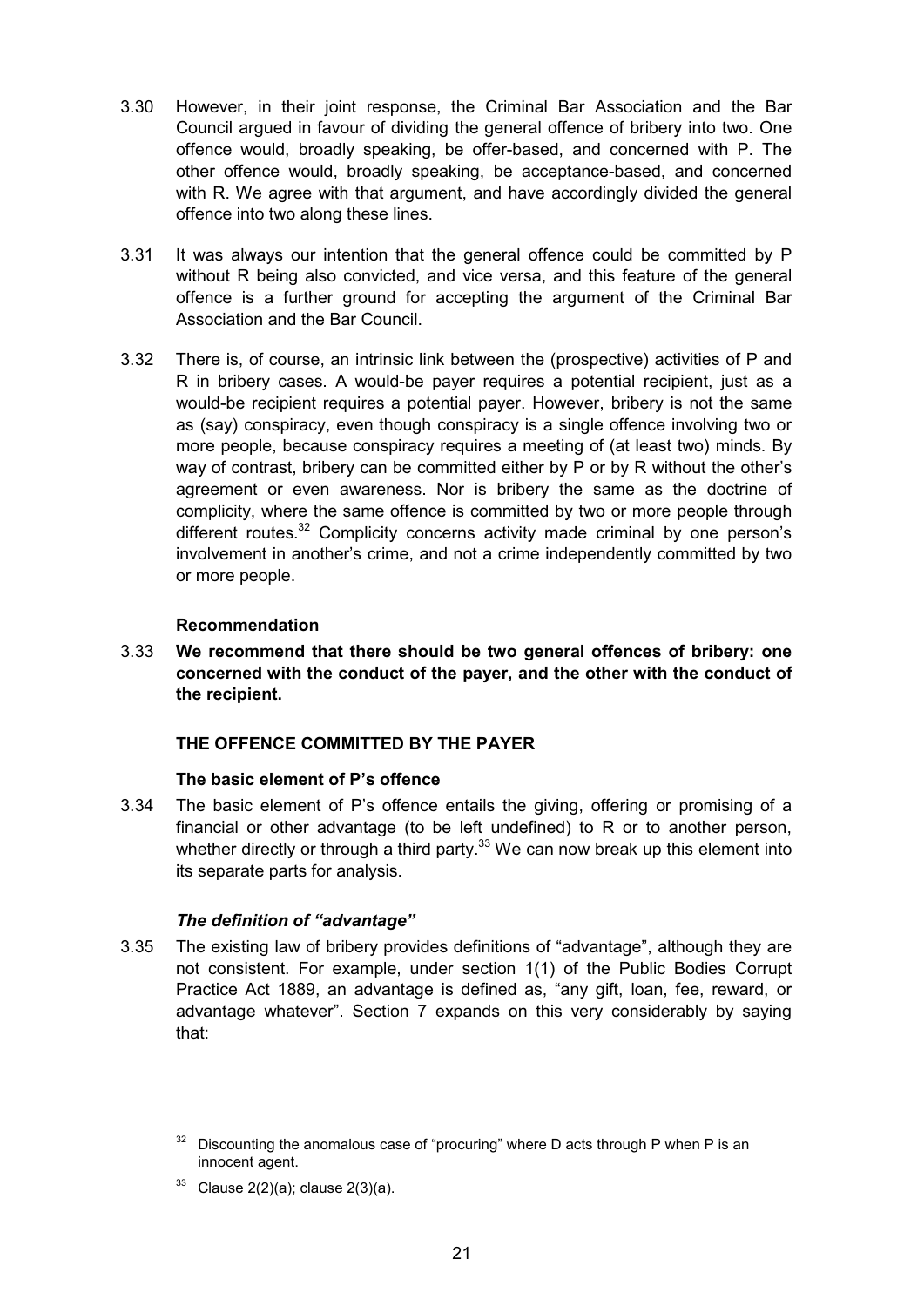The expression "advantage" includes any office or dignity, and any forbearance to demand any money or money's worth or valuable thing, and includes any aid, vote, consent, or influence, or pretended aid, vote, consent, or influence, and also includes any promise or procurement of or agreement or endeavour to procure, or the holding out of any expectation of any gift, loan, fee, reward, or advantage, as before defined.

- 3.36 The attempt to provide such comprehensive coverage on a matter of this kind may simply reflect a common tendency in Victorian legislation to seek to provide in advance for every conceivable circumstance and situation. In the CP, $34$  we sought to provide a less detailed definition:
	- (1) A person should be regarded as conferring an advantage if:
		- (a) he or she does something (or omits to do something which he or she has the right to do), and
		- (b) the act or omission is done or made in consequence of another's request (express or implied) or with the result (direct or indirect) that another benefits; and
	- (2) A person should be regarded as obtaining an advantage if:
		- (a) another does something (or omits to do something which he or she has the right to do), and
		- (b) the act or omission is done or made in consequence of the first person's request (express or implied) or with the result (direct or indirect) that the first person benefits.
- 3.37 18/18 consultees who addressed this issue agreed with the thrust of the definition. However, Colin Nicholls QC and his colleagues, along with Transparency International and the Criminal Bar Association and Bar Council, suggested that the definition was either too complex or unnecessary.
- 3.38 On consideration, we now agree that the definition is unnecessary. "Advantage" is a term perfectly capable of being understood, in this context, in a common sense way without further elaboration.
- 3.39 Suppose P is offering something to R, in exchange for a favour. It is hard to imagine circumstances in which what is offered will not be understood by all the parties, and subsequently by the courts, as at least potentially advantageous to R (or to the person on whom R agrees that it should be conferred). The courts are unlikely to be detained by specious pleas that what seemed advantageous at the time of the transaction (say, a grant of shares) should not be regarded as advantageous in fact, because unbeknownst to P, or to both parties, what was offered turned out to be worthless.

 $34$  CP para 5.60.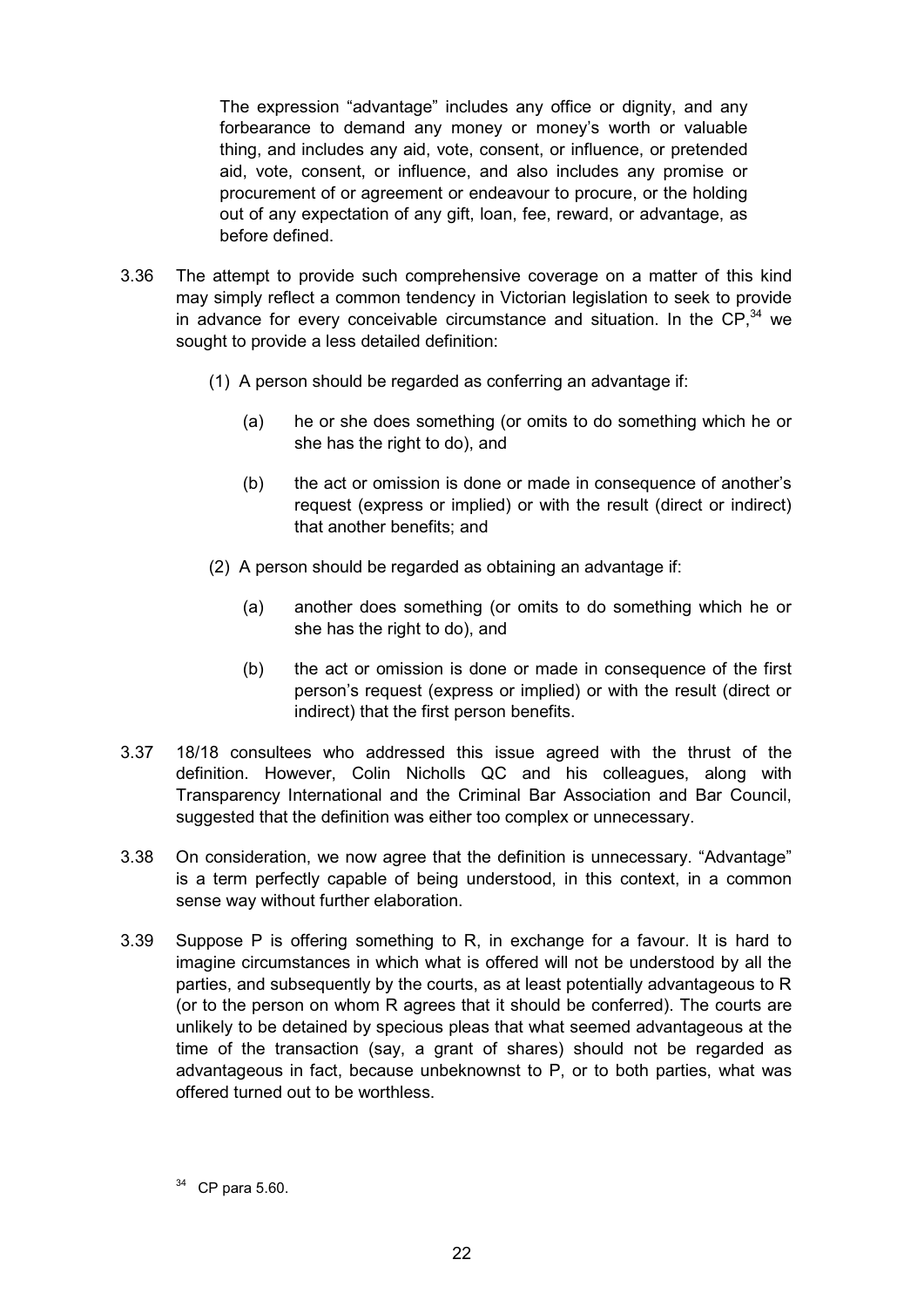3.40 As under the existing law, an advantage can be provided in the form of a reward for improper conduct. $35$  It need not have to be provided in advance of the improper conduct in question.

# *The offer or promise of an advantage*

- 3.41 14/14 consultees who addressed the issue agreed that P can be regarded as satisfying the external element even when R has not as yet acted as requested, and not even agreed with P exactly what will be done as his or her (R's) part of the bargain.
- 3.42 In the CP, we proposed that P should be regarded as satisfying the conduct element not only when he or she confers an advantage on R, but also when he or she represents a willingness to confer an advantage on  $R^{36}$  The present law also defines the offence of bribery in such a way as to impose such an "inchoate" form of liability on P.
- 3.43 13/14 consultees agreed with the proposal. However UK Anti-Corruption Forum questioned whether our formula was wide enough. They could foresee instances in which P might, for example, interview R with an open briefcase full of money on his or her desk, and later say that this did not involve "representing" a willingness to confer an advantage. It is true that the only evidence against P might be, for example, evidence that a cheque signed by P was banked by R.
- 3.44 However, we believe that the legal difficulties likely to be posed by such cases are more apparent than real. Moreover, we must take care to ensure that there is as little ambiguity as possible in relation to the external element, given that the offence can be complete before anything has been done by R. Like some of the offences under the Fraud Act 2006, bribery can be "complete" even when it is committed in what would ordinarily be thought of as an inchoate form.
- 3.45 Accordingly, we have employed the language of "offering" or "promising" (alongside "giving") an advantage. In an ordinary moral or legal context, promising and offering can be activities which create obligations. They embody a degree of certainty as to the scope of the external element, even when – as in this context – it is not our intention that they should be understood in some special legal sense.
- 3.46 It must also be kept in mind that an offer or promise can be implied as well as express. It can be inferred from conduct as well as being given more concrete expression. In the example of the interview in front of an open briefcase full of money, we believe that a tribunal of fact would have no difficulty finding, in appropriate circumstances, that P was impliedly offering or promising an advantage to R.

 $35$  Clause 2(2)(b).

<sup>36</sup> CP paras 5.103 to 5.107.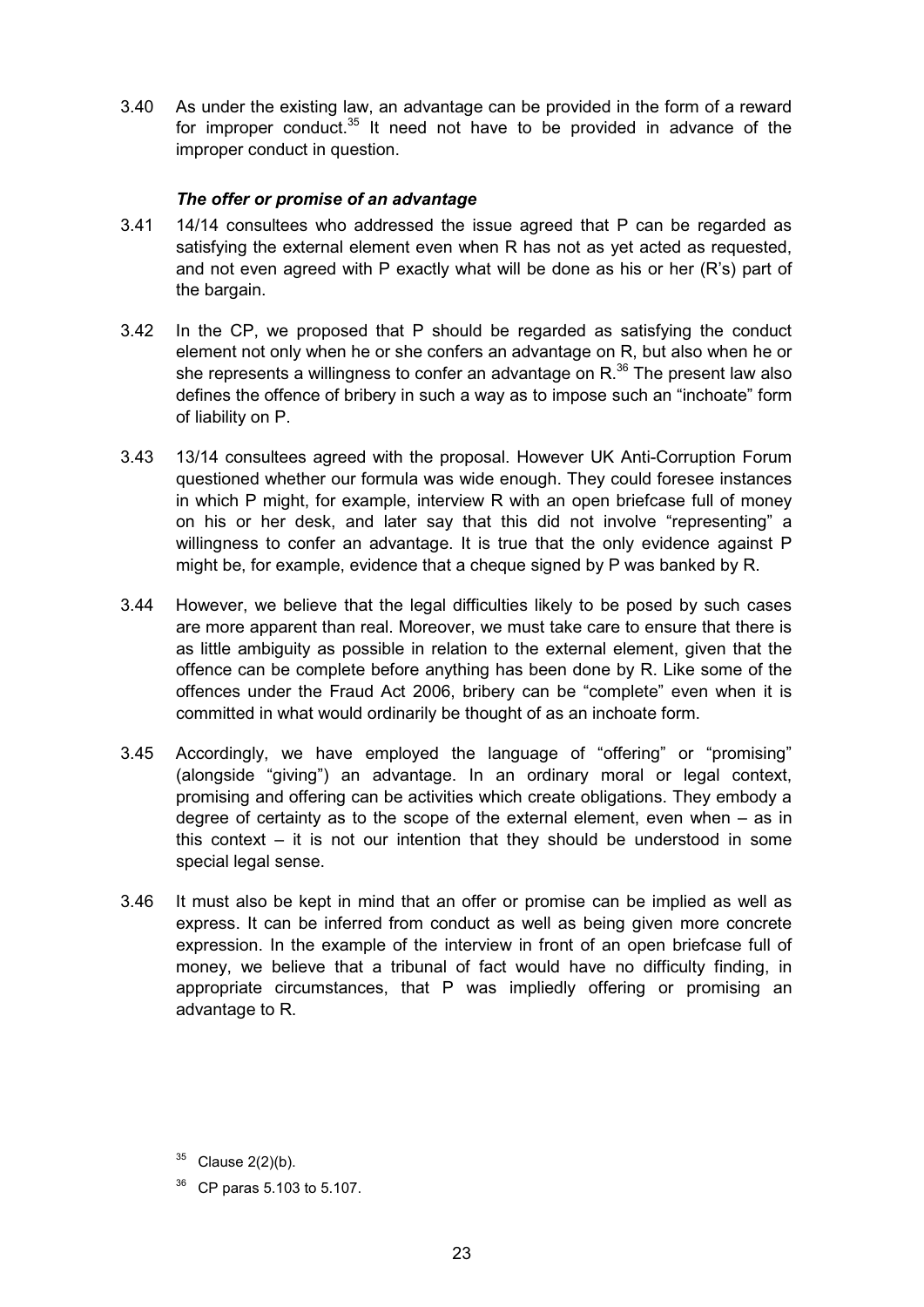# *Should the advantage conferred have to be "undue"?*

3.47 We proposed in the  $CP^{37}$  that the advantage (to be) conferred should not have to be "undue". This was for the simple reason that our model for bribery was focused on the impropriety of conduct, and not on the impropriety of the advantage. 13/13 consultees who addressed this issue agreed that this was the right approach. It would be an unnecessary and complex restriction to insist that the advantage had to be undue. As our recommended general offence is not an "improper payment" model, $38$  we adhere to that view.

# *Rewarding improper conduct*

3.48 The law has always in some form covered the giving of rewards in exchange for favours. In such cases, the corrupt conduct comes first, and the advantage is conferred afterwards. There may, or may not, have been contact between P and R prior to the giving of the advantage by way of reward. Such conduct will also be covered by our recommended scheme, in cases where the reward is for improper conduct on R's part. $39$  Here is an example involving no prior contact between P and R:

# **Example 3C**

P is well known as a provider of large "bonuses" to officials who give P's work priority. Hoping to secure such a bonus, R moves P's planning application to the top of the list for consideration. When he subsequently discovers this, P sends R a £1000 "bonus".

- 3.49 In this example, both P and R are both guilty of bribery. R has acted improperly in anticipation of receiving an advantage, $40$  and P has conferred the advantage as a reward for improper conduct.<sup>41</sup>
- 3.50 Our recommended scheme does not cover rewards for conduct on R's part that is not improper, in the sense that we will be defining it. This is so even if R breaks a rule (governing his or her employment, say) in accepting the reward. The provision of the reward is not bribery unless it is provided to induce, or to reward, improper conduct. Naturally, if P believed that the conduct he or she was rewarding was improper conduct P would be guilty of an attempt to commit bribery, in accordance with ordinary principles governing the law of criminal attempts.

# **Recommendation**

- 3.51 **We recommend that P must be shown, directly or through a third party, to have given, offered or promised an advantage (to be left undefined) to R or to someone else.**
	- $37$  CP para 5.64.
	- <sup>38</sup> For discussion of such a model, see the CP, paras 4.48 to 4.64.
	- $39$  Clause 2(2)(b).
	- $40$  Clause 1(5).
	- $41$  Clause 2(2)(b).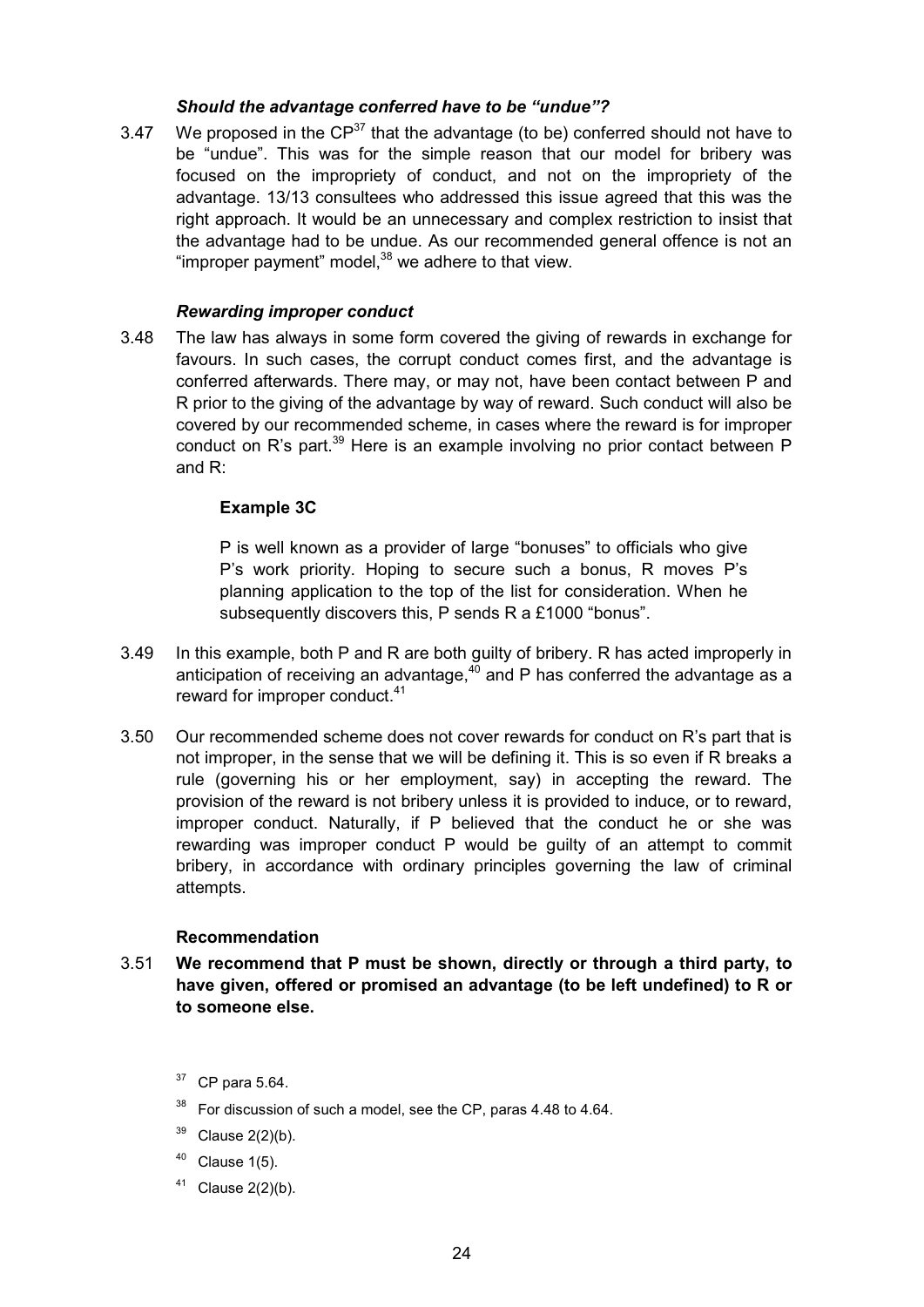# **The wrongfulness element in P's offence: seeking a favour from R**

3.52 Before turning directly to our recommendations on the element of wrongfulness in P's conduct, we must consider the proposals on this element that were made in the CP, and consultees' responses to them. This will inevitably involve some discussion of the element of wrongfulness in R's conduct.

# *The proposals in the CP*

- 3.53 In relation to the wrongfulness element in P's conduct, we proposed that the prosecution should have to show one of two things. It would be enough to show that P intended that the advantage should be R's "primary" reason for doing the improper act. Alternatively, it would be enough to show that P realised that there was a serious risk that the advantage would be R's primary reason for doing that act $42$
- 3.54 The "primary reason" test shielded from conviction of bribery those whose motives for accepting advantages to breach a duty are in the main defensible, but who are to a small extent influenced by an advantage offered:

# **Example 3D**

Company P, the clear front-runner on all counts to win a contract with company Y, offers R (an employee of company Y) an advantage if R will place the contract their way. R accepts the advantage to place the contract with company P, but is mainly motivated by the fact that company P is clearly the right choice in any event.

- 3.55 Under our provisional proposals, whether P would be guilty of bribery in this example would depend on whether P intended the advantage to be R's primary reason for placing the contract with P, or realised that there was a serious risk that it would be R's primary reason for so doing. Only if one or other of these conditions was satisfied would P be guilty of bribery. In other words, the payment of a "sweetener" to R to firm up his or her resolve to make P the successful contract bidder would not be captured by the law of bribery under the provisional proposal.43
- 3.56 To understand the justification for this approach it is necessary to go back to something we said in our previous report on bribery. In our previous report<sup>44</sup> we criticised the view that there need only be a "connection" between the advantage to be conferred and R's improper act, on the grounds that:

The difficulty is that most commercial enterprises are constantly trying to bring in business in a variety of ways all of which involve "influencing" those agents or other firms whose job it is to decide where their firms' business should go.<sup>45</sup>

- 44 As indicated in the CP, para 6.18.
- 45 Legislating the Criminal Code: Corruption (1998) Law Com No 248, para 5.74.

 $42$  CP para 12.26.

<sup>&</sup>lt;sup>43</sup> In this example, R would not have been guilty of bribery under our provisional proposals. This is because the advantage was not R's primary reason for placing the contract with P.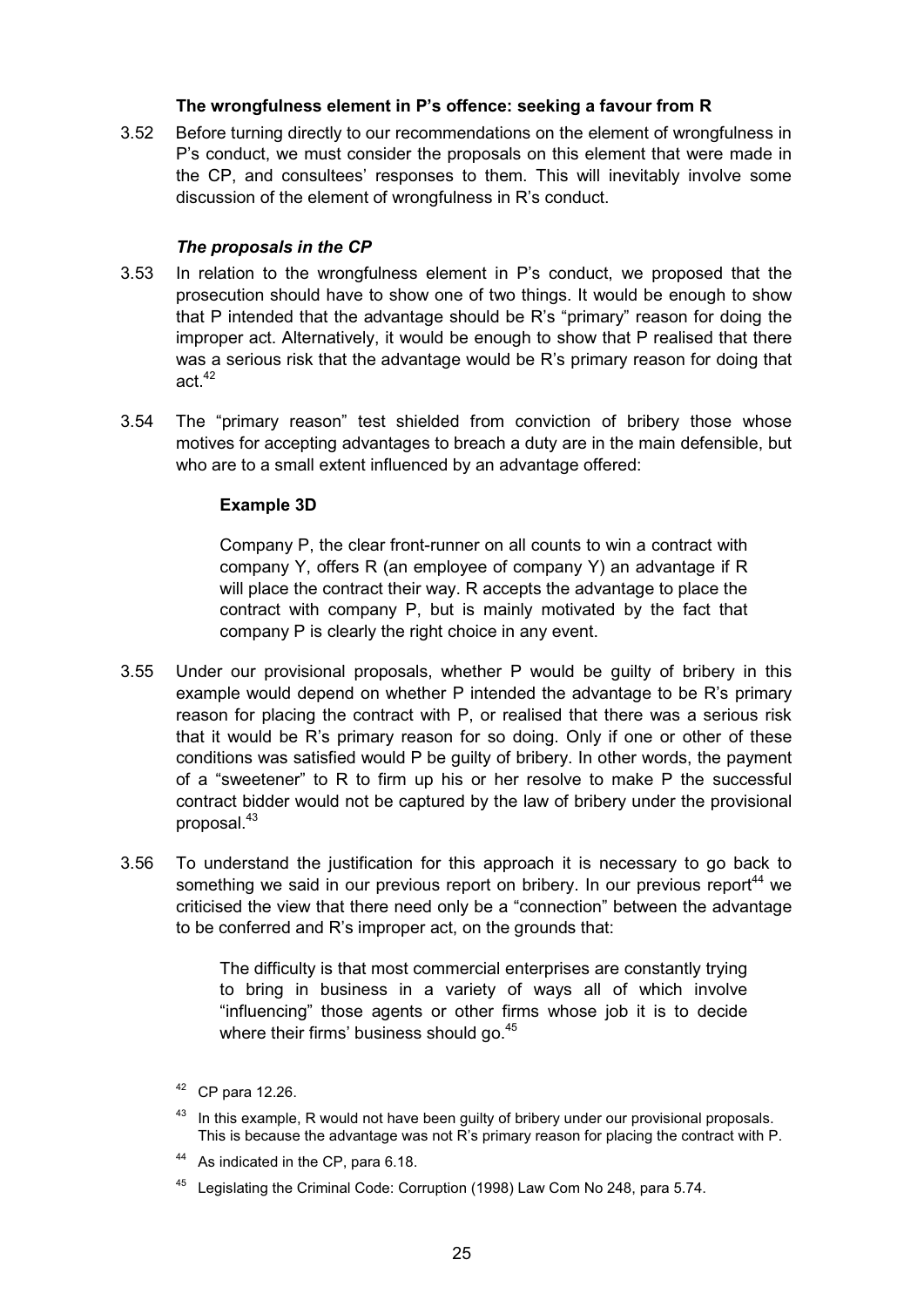3.57 Our task, in this report as in the last, is to structure the law of bribery such that there is adequate space for commercial enterprises, without fear of legal sanctions, to pursue their goals with determination and imagination, including the use of advantages offered to do business. However, there must also be a line that indicates as clearly as possible when the use of advantages will amount to bribery. The "primary reason" approach did not adequately satisfy the latter obligation.

# *The element of wrongfulness in P's conduct when P seeks a favour from R: consultees' responses*

- 3.58 So far as our provisional proposals on this issue were concerned, the reception from consultees was very mixed. 8/18 who addressed the issue agreed that P should have to intend the advantage to be the primary reason for R's improper act, or foresee a serious risk that the advantage will be the primary reason for R's improper action.
- 3.59 However, 10/18 consultees disagreed with this provisional proposal. Most of the disagreement centred on problems with the "primary reason" analysis.
- 3.60 The "primary reason analysis" was supported by, amongst others, the Police Federation, Clifford Chance, and a number of business organisations such as the British Bankers' Association, the CBI, the International Chamber of Commerce ("the ICC"), and the Financial Services and Markets Legislation City Liaison Group. The ICC said:

It is clear that the use of the word "primary" is among the most important elements in the Law Commission's innovative proposals, and we consider that this is key to the effectiveness of the legislation that the Law Commission envisages. The use of other criteria, such as "substantial" or "material", which the Law Commission also considers but in our view rightly rejects, would seriously weaken the legislation.

3.61 The main objection to the "primary reason" test was the difficulty in proving that a reason for doing something was a "primary" reason for doing it. The higher court judges said:

> We oppose this proposal. Cases involving "mixed motives" raise particular factual difficulties: in particular, how is the jury to decide which of a number of motives was pre-eminent? If the jury were in doubt as to whether an established and "real" reason was the "primary" one, the defendant would be entitled to an unmeritorious acquittal… Whilst we accept that it is necessary to ensure that the offence net is not cast excessively wide, we nonetheless consider that sensible decisions on charging and an appropriate approach to sentencing will remedy any possible unfairness to the accused.

3.62 Transparency International commented as follows: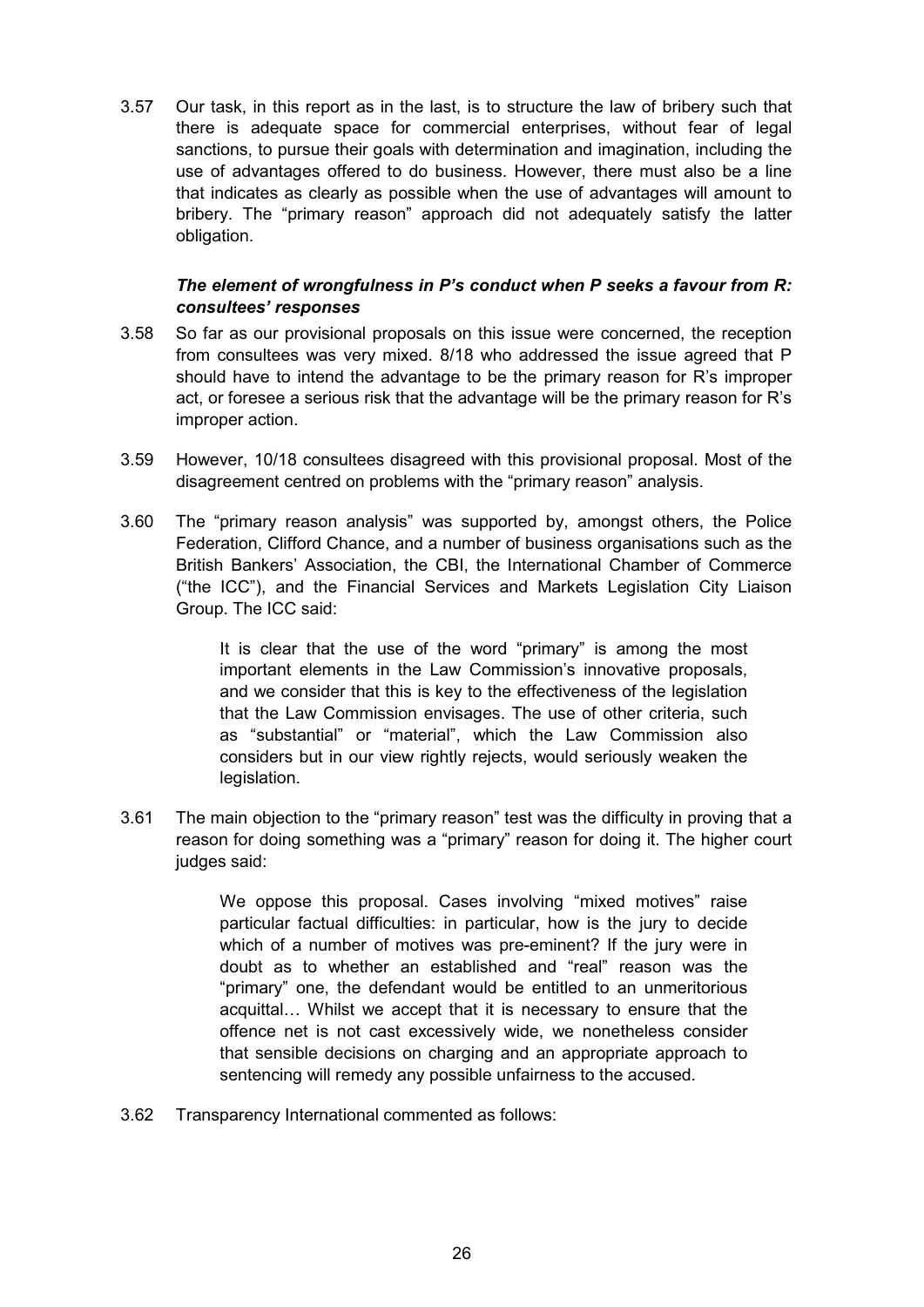To require that the advantage should be "the primary reason" for an improper act is too restrictive, complicating and burdensome on the prosecution. It requires little imagination on the part of a well advised defendant and his counsel to define a number of reasons why the defendant did whatever constituted the "improper act". The greater the number of reasons, the more difficult it will be to be confident of finding that the advantage was the primary reason. The requirement gives rise to illogical and even discriminatory results. If R is wealthy it will be more difficult to show that a sum of money or other advantage could be the primary reason.

- 3.63 We agree with the majority who criticised the "primary reason" analysis that it is an inappropriate way to restrict the scope of the general offences of bribery. It seems likely to cause more problems than it will solve. It does not provide the clear line that must not be crossed for which we are looking, like many of our consultees, including those from the world of business.
- 3.64 The concerns raised about a wide wrongfulness element in our previous report remain significant.<sup>46</sup> However, there is a way to meet those concerns other than through a "primary reason" analysis.
- 3.65 Moving on from the issue of "primary reason", neither Transparency International nor the Council of HM Circuit Judges agreed with the "foresight of serious risk" part of the wrongfulness element in P's conduct. The Council of HM Circuit Judges said that an offence such as bribery should not be satisfied by a fault element amounting to a kind of recklessness; proof of nothing less than intention should suffice.
- 3.66 We agree with the Council of HM Circuit Judges that it is inappropriate to try, in effect, to compensate for the narrowness of a bribery offence focused on advantages as "primary" reasons for acting improperly, by widening P's fault element beyond an intention that R should act improperly. In this context, foresight of a serious risk that an advantage will be R's primary reason for acting improperly is too difficult a matter to prove beyond doubt. It involves proof that P was aware of not one but two factors that depend on judgment rather than fact: the "serious" nature of a risk, and the "primary" nature of a reason. Whilst, in the criminal law, it is acceptable to rely on proof that P was aware of one such factor, to rely on proof that P was aware of two such factors makes the test for liability too likely to be inconclusive, so far as proof is concerned. There is a risk that, confronted by two matters calling for judgment rather than fact-finding, the jury will too easily be satisfied with proof on the balance of probabilities.

<sup>46</sup> Legislating the Criminal Code: Corruption (1998) Law Com No 248, para 5.74.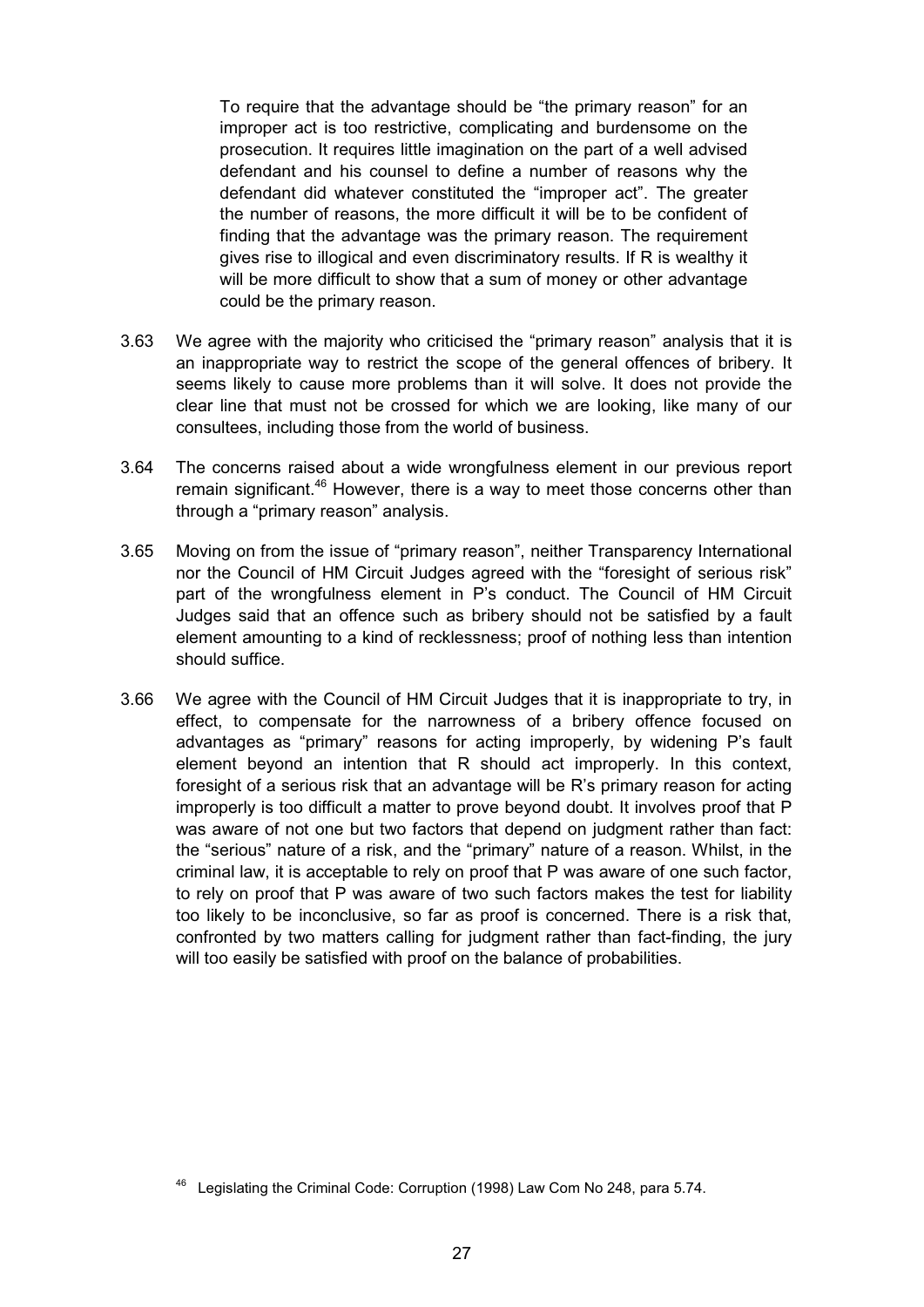# *Our revised approach to the wrongfulness element in P's conduct when P seeks a favour from R*

- 3.67 We believe that by narrowing P's fault element to an *intention* that R behave improperly, we can achieve the necessary degree of certainty in determining where the line is drawn between acceptable behaviour and criminal behaviour, in giving, offering or promising advantages in exchange for favours. Accordingly, under our revised recommendation, there is a requirement that P's conduct element must be intended by P to induce R to act contrary to an expectation that R will act in good faith or impartially, or to induce R to betray a position of trust (or must be intended to reward R for such behaviour).<sup>47</sup> It will no longer be enough, as it would have been under the provisional proposals, that P realised that R might act in that way (primarily) as a result of having the advantage conferred.
- 3.68 We believe that this change will bring about the required degree of certainty and robust clarity in the law that people engaged in competing for business, as well as those performing public functions, are entitled to expect.
- 3.69 Here is an illustration of how the recommendation is to work:

# **Example 3E**

P invites officials from the Ministry of Commerce in Blueland to an evening of hospitality at P's company's expense. P's intention is that the officials should be impressed by the business opportunities that the company has to offer, and accordingly offer P the chance to do business in Blueland. P realises that some of the officials may be so impressed by the hospitality that they would recommend that P be offered the chance to do business in Blueland irrespective of the real merits of the company. However, it is not P's intention that this should be the reason that the officials give him or her that chance (although, obviously, P may not especially mind why the officials do give it to him or her).

3.70 P should not be guilty of bribery in this kind of case. $48$  As we have said, we now believe that the law would extend too far if it caught cases in which P merely realised that there was a serious risk that R would be motivated by the advantage to act improperly.<sup>49</sup> The law would also be too uncertain in scope. As the Council of HM Circuit Judges suggested, it should be a requirement that P intend the advantage (to be) provided to lead R to behave improperly.

<sup>&</sup>lt;sup>47</sup> Clause 2(2)(b); clause 2(3)(b).

It might be a different matter if P was aware that the officials were not allowed to accept hospitality *in any form*: see paras 3.73 to 3.76.

See para 3.66.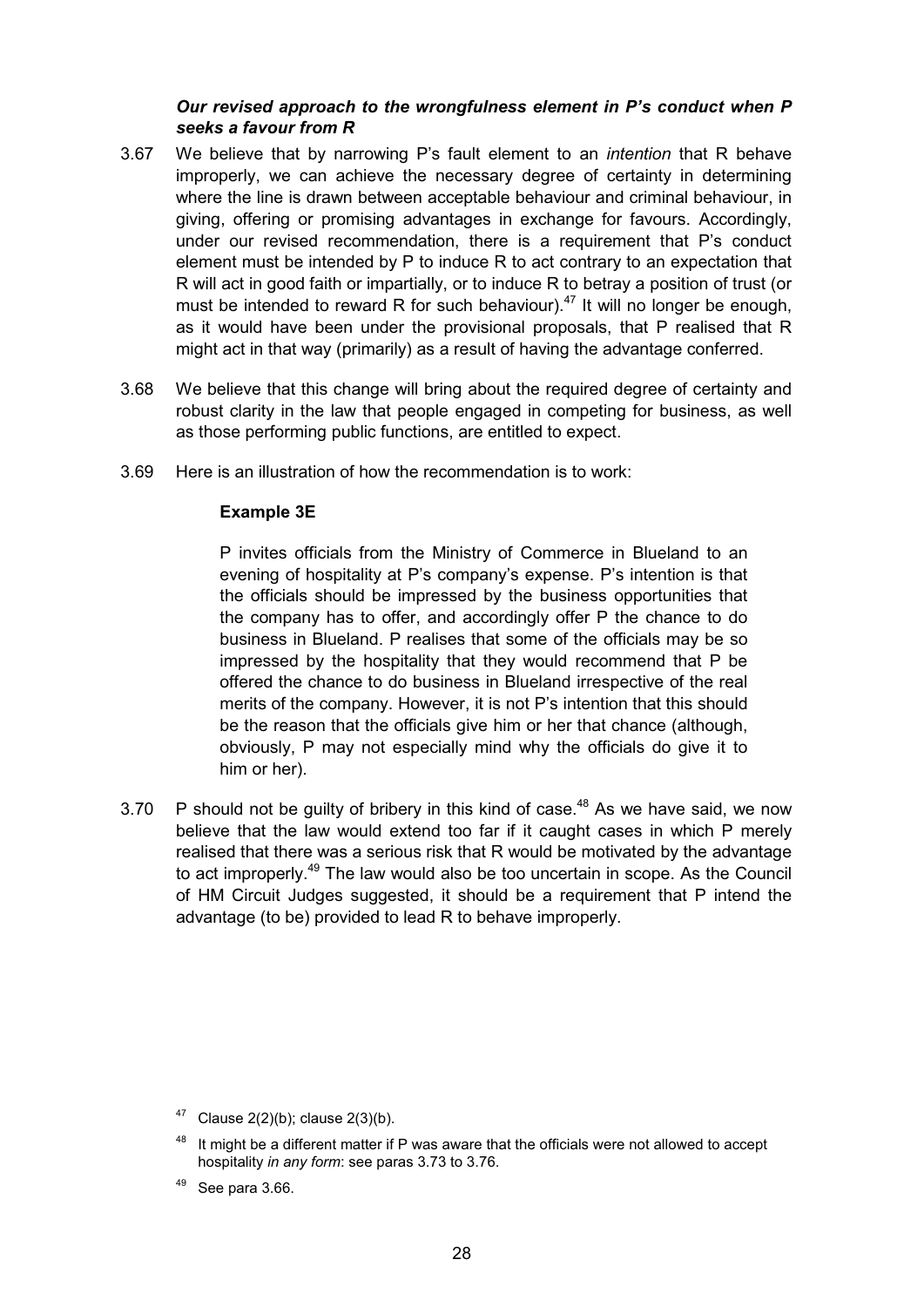MUST THE PERSON P APPROACHES BE THE ONE TO RECEIVE THE ADVANTAGE?

3.71 It should not be necessary for the person offered the advantage to be the same person as the one who receives it, and our recommended offence does not suppose that it will be. P may approach someone (X) in an organisation, and ask X who he or she (P) should offer an advantage to, in order to secure a favour of some kind. X may agree to find such a person (R) and ensure that the advantage is given to R. In such a case, it is possible that both P and X may be guilty of bribery as principal offenders, because they both make an offer or promise of some kind with regard to the giving of the advantage. However, where X makes it clear to R that X is only acting as P's agent, it may be that only P will commit the offence as a principal offender, and X will be complicit in P's offence.

# **Recommendation (Case E in the draft Bill)**<sup>50</sup>

3.72 **Subject to the recommendation in para 3.77 below, we recommend that P must be shown to have intended to induce R or another to perform a relevant function or activity improperly, or to reward R or another for such conduct.**

### **The wrongfulness element in P's conduct: compromising R**

3.73 In some instances, P may not be seeking a favour from R, in exchange for an advantage (to be) conferred. P may be simply be offering something P knows or believes that it would be wrong – a compromise of R's position – for R to accept.

### **Example 3F**

R, a Government official, has issued a visa to P. Very grateful to have received the visa, P sends R £1000.

- 3.74 We believe that the law should cover these kinds of cases. It is true that when the advantages in question are trivial, conferring them might not be regarded by everybody as "bribery". Even so, their conferral can have a corrosive effect on standards meant to be observed by those who receive them, not least when such standards relate to the performance of public duties.
- 3.75 A slightly different approach to the wrongfulness element in such cases is desirable, because it will rarely be P's intention to compromise R by persuading him or her to accept the advantage. In example F, the improper conduct involved in R banking the £1000 is not what P necessarily seeks. P may simply be expressing his or her gratitude to R by providing a gift. Such cases can best be brought within our scheme if the wrongfulness element in P's conduct is defined in terms of 'knowing or believing' that the acceptance of the advantage by R will be improper.

 $50$  Clause 2(2).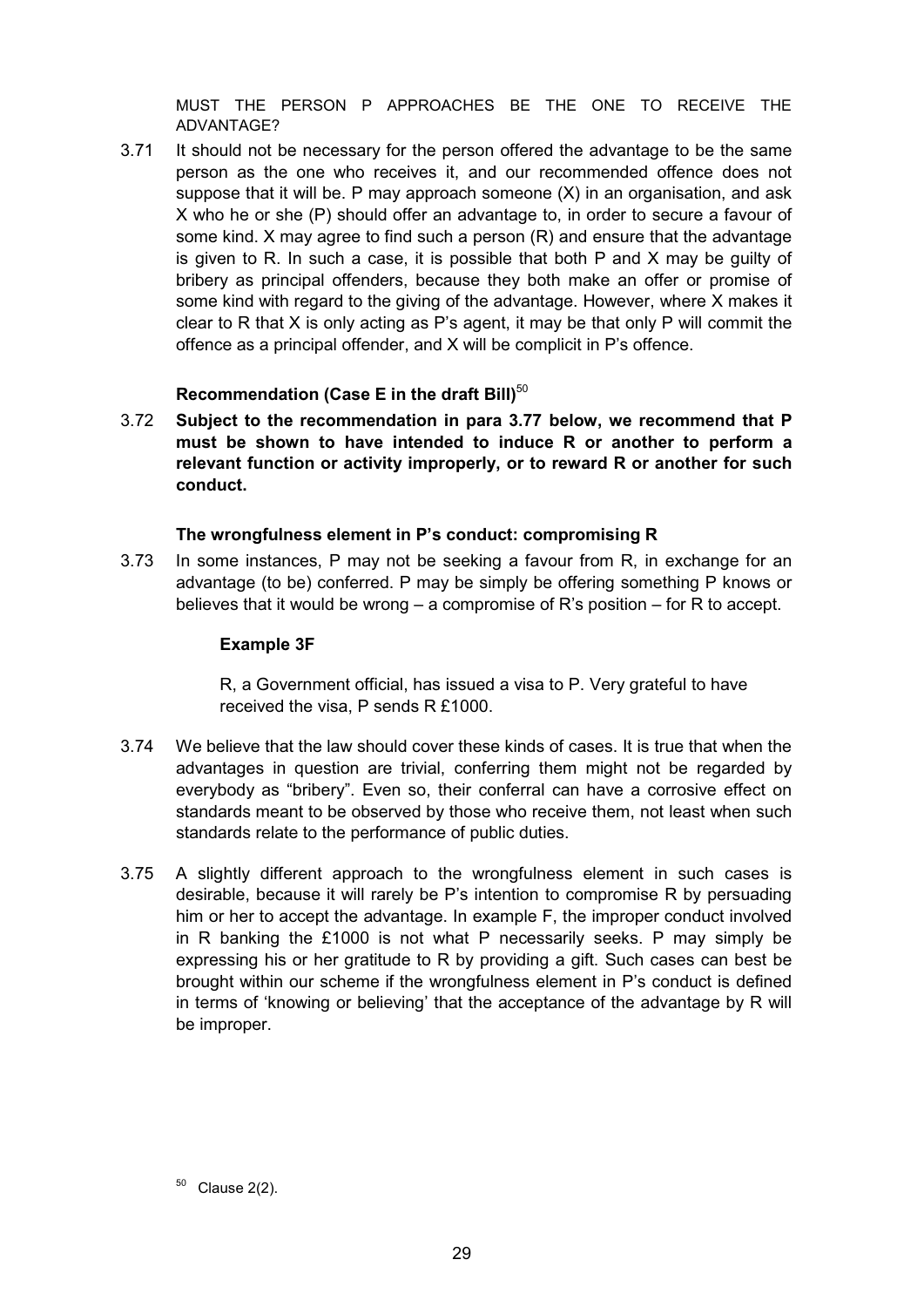3.76 So-called 'facilitation payments' are covered by this alternative route by which P can be guilty of bribery. Suppose R must by law issue P with a licence. Even so, P gives R £500 to issue the licence (for example, to rest assured in his or her own mind that R will issue the licence). In such a case, P will be guilty of bribery under our scheme if P knew or believed that it would be improper for R to accept the £500.

# **Recommendation (Case F in the draft Bill)**<sup>51</sup>

3.77 **We recommend that even where P is not trying to persuade R to perform a relevant function or activity improperly (or to reward R for such conduct), it should still be bribery if P knew or believed that it would in itself be improper for R to accept an advantage.**

# **THE OFFENCE COMMITTED BY THE RECIPIENT**

# **The basic element of R's offence**

- 3.78 14/16 consultees who addressed the issue agreed that it was helpful to divide R's offence into what we are now calling a "basic" element and a "wrongfulness" element.
- 3.79 The basic element of the offence committed by R is that R must request, agree to receive, or accept an advantage (directly or indirectly) for him or herself or for another.<sup>52</sup> The advantage accepted, requested or agreed to can come in the form of a reward for improper conduct.<sup>53</sup>
- 3.80 For the most part, there is relatively little to add to the discussion of this part of the offence that has not already been considered above, in relation to the basic element of P's offence<sup>54</sup>
- 3.81 However, there is an important point to explain in relation to the "acceptance" of an advantage by R. If R "agrees" to receive, or "requests" an advantage, there is a mental element involved in that conduct, just as there is in relation to the basic element of P's offence when he or she "promises" or "offers" an advantage. In these cases, R is taking an active part in securing the advantage.
- 3.82 By way of contrast, an advantage may be conferred "passively" on R, as in the case where P rewards R unexpectedly for a piece of improper conduct.<sup>55</sup> In such cases, R's liability should not simply be receipt-based (in other words, depend solely on whether R is in receipt). If liability were purely receipt-based, there would in some cases not be a sufficient connection between the improper conduct and the advantage:
	- $51$  Clause 2(3).
	- $52$  Clauses 1(2); 1(3)(a); 1(4).
	- $53$  Clause 1(4).
	- <sup>54</sup> Paras 3.34 to 3.51. It follows, for example, that the request for or agreement to receive the advantage can be implied as well as express.
	- <sup>55</sup> See Example 3C in para 3.48 above.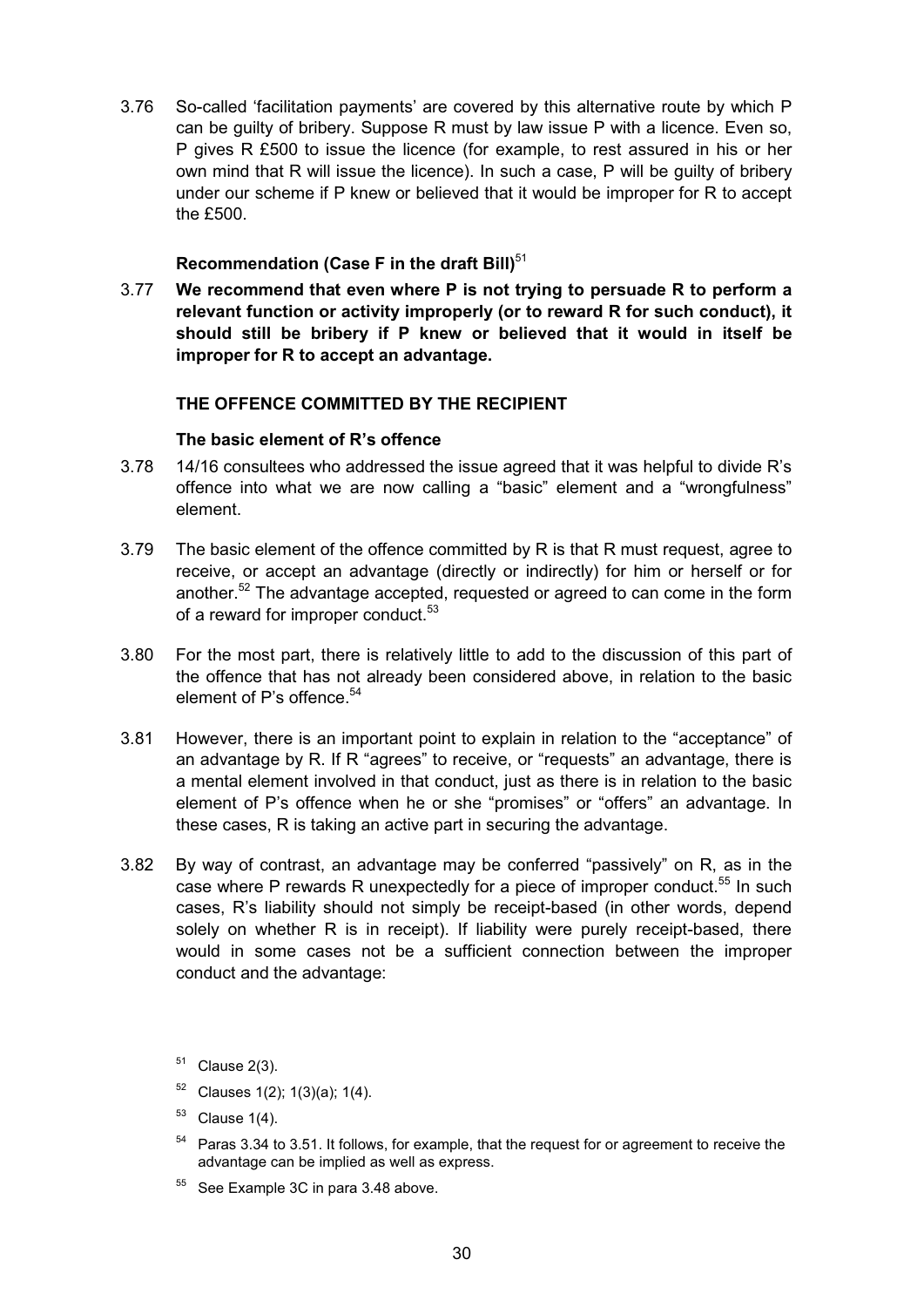# **Example 3G**

R is a civil servant in the Ministry of Defence. R improperly releases documents to the media that reveal a damaging inconsistency between the viewpoints of two ministers on defence policy. Individuals hostile to the Government send R money as a mark of their approval for his or her actions.

- 3.83 Although R has behaved improperly, and has received advantages in consequence, R should not be regarded as guilty of the offence simply in virtue of having received the money. The offence should not be regarded as having taken place unless and until R accepts the money as a reward for the impropriety (suppose that, after initially resolving to send the money back, R changes his mind and banks it).<sup>56</sup> It would be a matter for the tribunal of fact, but the offence is almost certainly committed when R banks the money. At that point (but not until that point) a connection of the right kind has been established between R's impropriety and the advantages given, because in accepting them, R has been "active" in relation to them.
- 3.84 What counts as an "acceptance" of an advantage should be a matter for the tribunal of fact, and will differ from case to case. Proof that an advantage has actually been enjoyed is clearly a sufficient condition, but it is not a necessary one. If, for example, cheques are found in R's wallet, that may be enough to show that R has "accepted" the advantage, in that it may show that he or she had decided to bank them, or, depending on other circumstantial evidence, it may not.

# **Recommendation**

3.85 **We recommend that R must be shown to have requested, agreed to receive, or accepted an advantage from another person, for him or herself or for another.**

#### **The wrongfulness element of R's offence**

# *The proposals in the CP*

- 3.86 In the CP, $57$  we expressed the wrongfulness element of R's offence in terms of a "breach of duty", in defined circumstances. In doing so, we were seeking to improve on the vague and legally contested notion of acting "corruptly" that is of central importance in the current law. In the CP, the breach of duty had to fulfil two conditions:
	- (1) There had to be the breach of a legal or equitable duty, including a duty of impartiality.
	- (2) It had to involve betrayal of a position or relation of trust, or breach of a duty of impartiality or of acting in the best interests of another.
	- <sup>56</sup> Naturally, we recognise that on such facts, if he or she faces a criminal charge at all, the civil servant is much more likely to be charged with misconduct in a public office rather than with bribery. That does not mean it is wrong that, at its outer limits, the offence of bribery covers such conduct.
	- $57$  CP para 5.50.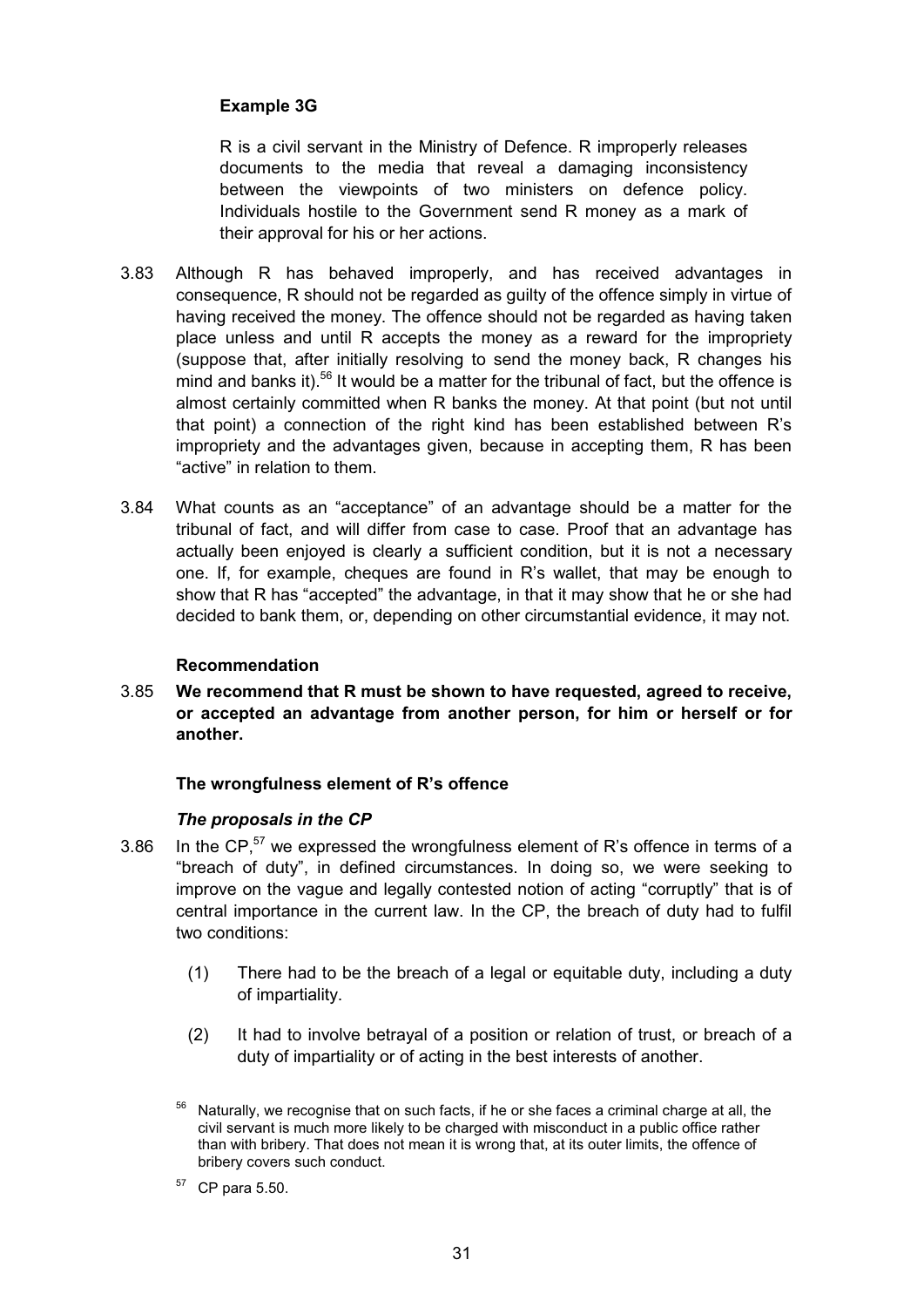3.87 Almost all consultees agreed that the reforms we proposed for bribery as a whole would be an improvement on the current law, but making this "breach of duty" model central to the reformed offence proved more divisive. 14/23 consultees who addressed the issue were broadly supportive of the model, but there was considerable disagreement. No consistent theme emerged from the criticisms of those who disagreed. However, in our recommended scheme we have tried to take account of the most significant criticisms, in the hope of creating a greater measure of consensus.

### *Should we retain the "legal or equitable duty" restriction?*

- 3.88 An important change is that we no longer think that it is helpful to have to identify a breach of a legal or equitable duty, before going on to show that it took the form of a failure to act impartially, in good faith, and so on. It should be enough that there was an improper failure to act impartially or in good faith, or a betrayal of a position of trust.
- 3.89 The Crown Prosecution Service said that to make the offence dependent on whether a legal or equitable duty had been breached would import difficult and unwelcome questions of civil law into the criminal field. $58$  We address this criticism below.<sup>59</sup>
- 3.90 Professor Alldridge was concerned that an employer could simply modify an employment contract with an agent (if not in writing then by verbal variation) to make it clear that the agent would not be under a contractual duty to resist giving or receiving bribes. In such a case, the absence of a legal duty under contract not to accept bribes would clash with what might in many circumstances be thought to be the agent's broader duty of good faith in a commercial context not to accept bribes. Professor Alldridge said:

To the extent that the Commission's proposals rely upon these duties [to act impartially etc] being in individual contracts, they would provide a criminal law with an opt-out. That would not be satisfactory. It would be a defence of consent, which the Commission eschews … It seems that here the Commission's commendable desire for greater certainty in the law creates greater possibilities for avoidance. Unless a solution can be found to this problem the Commission's proposed formulation in this regard should be rejected. $60$ 

- 59 Paras 3.92 to 3.98.
- 60 See now, Peter Alldridge, 'Reforming Bribery: Law Commission Consultation Paper 185 (1) Bribery Reform and the Law Commission – Again' [2008] *Criminal Law Review* 671, 683.

 $58$  Something that, in the closely related field of fraud and deception, the law has been keen to minimise.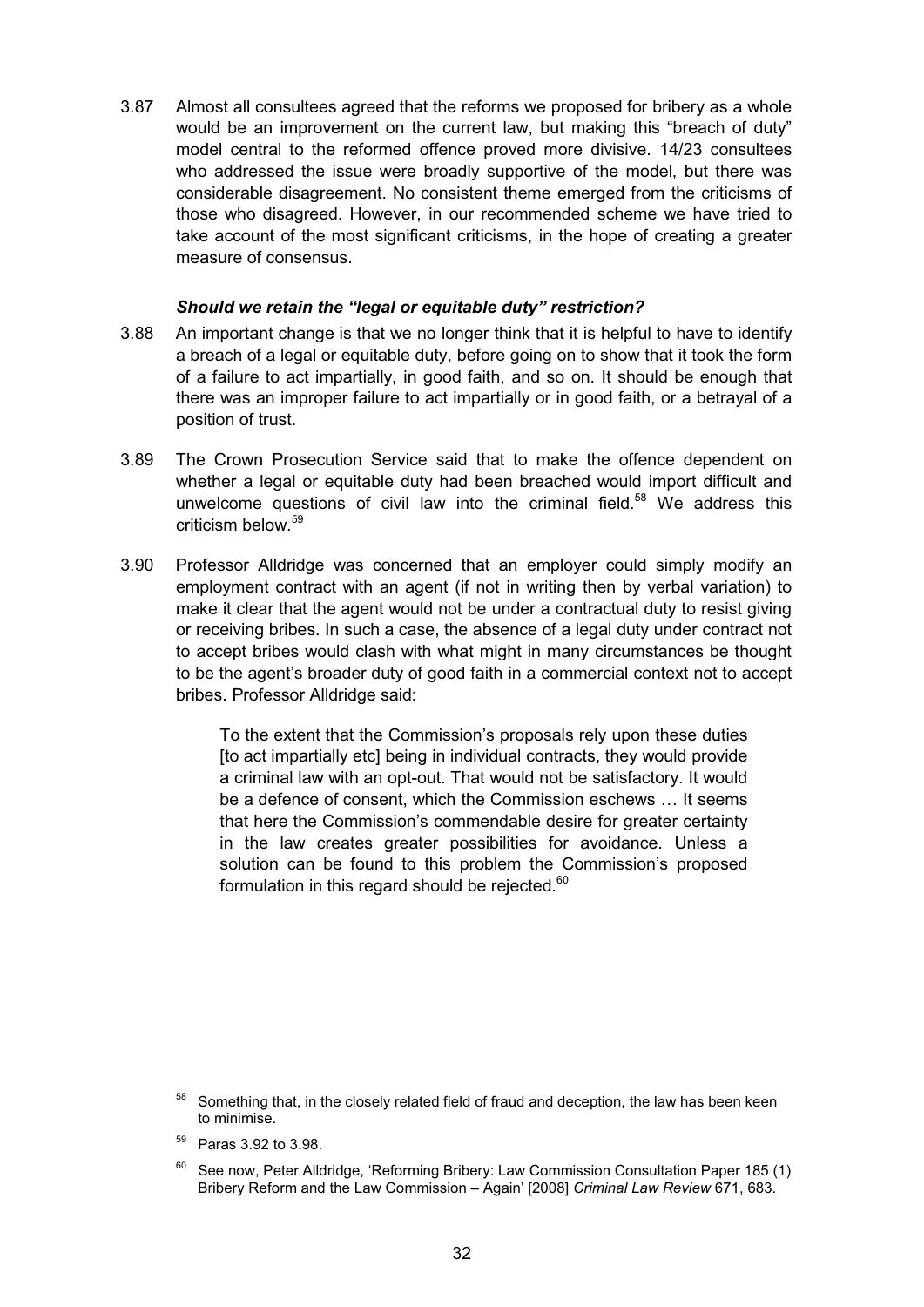- 3.91 This is a very important objection. All consultees agreed that any reform of the law should avoid the kind of problems thrown up by the current regime's dependence on the need to show a betrayal of a principal by an agent.<sup>61</sup> We thought that we had avoided these problems through reliance on the "breach of a legal or equitable duty" notion, because that notion does not as such require the identification of a principal who is betrayed. We said, "by eliminating the need for an identified person [who is betrayed], we can reduce this [the duty] to the betrayal of a duty in general".<sup>62</sup> In retrospect, this was an over-optimistic claim. It seems that we did not entirely escape the problematic limitations of principalagent relationships.
- 3.92 Moreover, the need to find that there was a breach of a legal or equitable duty as a matter of (civil) law, before leaving the question of breach to the jury, was a structure disliked by the Council of HM Circuit Judges, and by the higher court judges, as well as by the Crown Prosecution Service.
- 3.93 The higher court judges said:

We take issue with the suggestion at 5.53 that "the presence of one of these duties will normally be a question of law for the judge, even though the question of whether such a duty existed may involve the judge in the determination of some questions of fact." The judge's role should extend no further than determining whether the facts *are capable* of establishing the duty; thereafter, it will be for the jury to determine, as one of the issues in the case, whether or not the relevant duty in fact existed on the facts. (emphasis in original)

3.94 The Council of HM Circuit Judges said:

Once what should be a simple concept becomes, as a result of definition, partly a question of law for the Judge and partly a question of fact for the jury the situation is complicated still further – if the Judge decides the elephant is capable of being grey the jury then decides whether it is.

- 3.95 On this kind of issue, the judges are a key constituency for the obvious reason that it is the judges who will be dividing the issues of law from the issues of fact in each case. Their lack of enthusiasm for our provisional proposals is what led them to suggest that "duty" be left completely undefined (a solution we reject below).<sup>63</sup>
- 3.96 These objections have led us to the conclusion that the restriction of the duty in bribery cases to a legal or equitable duty is unnecessary. Indeed, the need to establish such a duty might in many cases add nothing in terms of certainty, and prove to be no more than a complicating distraction:
	- $61$  CP para 5.101.
	- $62$  CP para 4.43.
	- $63$  Para 3.100 onwards.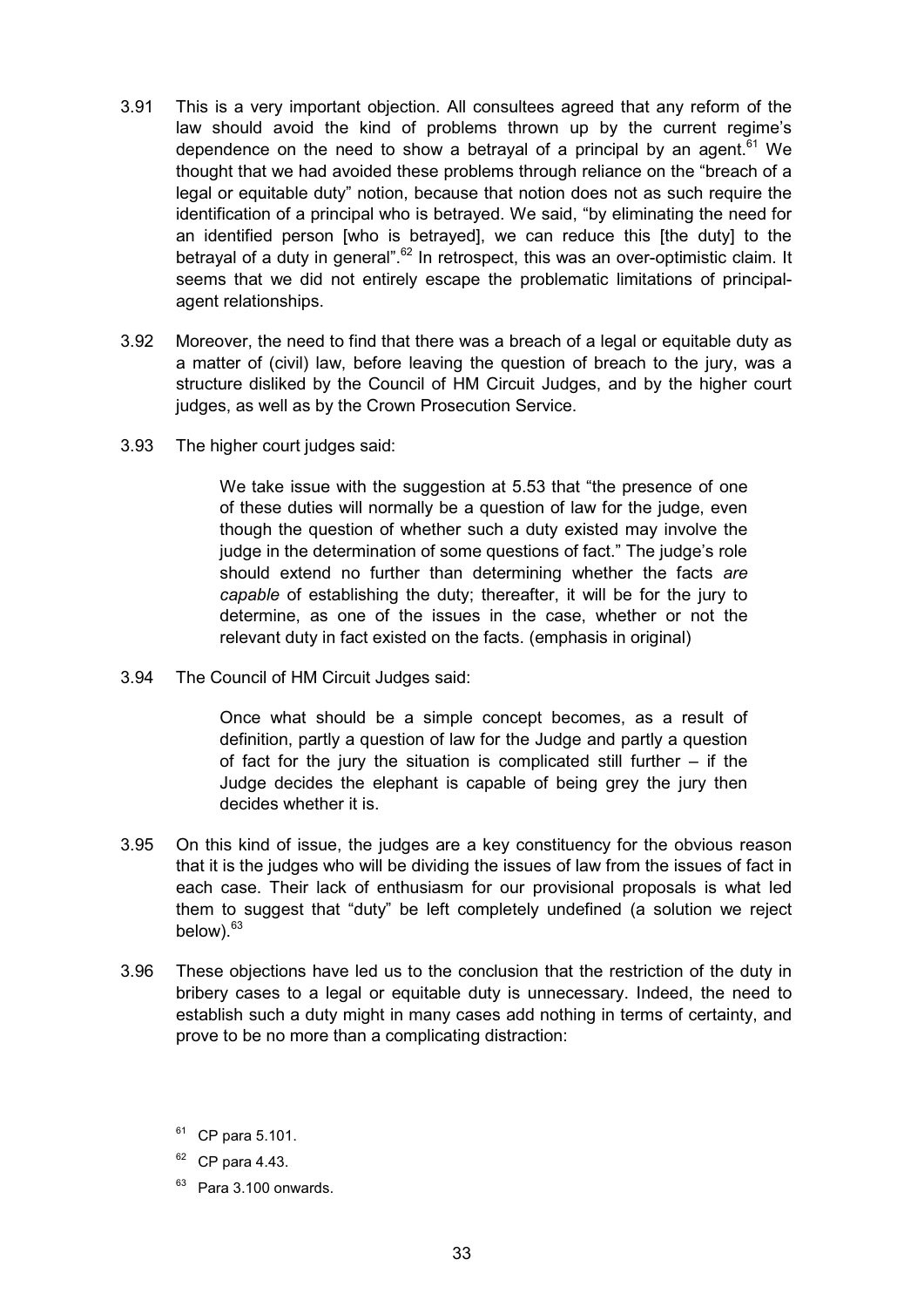# **Example 3H**

A retired school teacher is asked by a prospective employer of two of his or her former pupils to assess their relative merits. The teacher has in fact been paid a large sum by one of the pupils to rate him more highly than the other former pupil.

- 3.97 What should matter, in this case, is not whether the teacher owes a civil law duty of care in tort not to cause loss to the employer or to the other pupil. Similarly, it should not matter that the teacher, being retired, is no longer under a contractual obligation to the school or university to provide accurate and unbiased references. All that should matter is whether, given the teacher's status as someone formerly engaged in a public function, the teacher is in the circumstances expected to write the references in good faith.<sup>64</sup>
- 3.98 The judges suggest that this question should be regarded as ultimately a matter of common sense in the analysis of the facts for the jury. We agree that this would be the right approach. It is further explained below.<sup>65</sup>

# *Consultees' alternative definitions of a "corrupt breach of duty"*

3.99 As we have indicated, the majority of consultees wanted a definition of R's breach of duty for the purposes of bribery along the broad lines set out in the CP. However, it would be right to consider two quite radical alternatives to that definition that were suggested.

SHOULD THE "IMPROPER ACT" (BREACH OF DUTY) IN BRIBERY BE LEFT UNDEFINED?

- 3.100 In their response to the CP, the Council of HM Circuit Judges argued that, in the interests of simplicity, there should be no restriction on the kind of duties breach of which, if the other elements of the offence are fulfilled, can amount to bribery. The Council agreed with the argument in the CP that it is the connection between an "improper act", and an advantage promised or conferred, that constitutes the wrongful conduct in bribery. However, the Council did not favour seeking to define "improper act" in the way that the CP argued that it needed to be defined, in terms of a breach of a legal or equitable duty, involving a duty of trust or of impartiality, or a duty to act in another's best interests.
- 3.101 On this last point, the joint response of the Criminal Bar Association and the Law Reform Committee of the Bar Council argued along the same lines, in the interests of simplicity and accessibility. However, they did think it necessary to go some way towards qualifying the duty breach of which could form part of bribery. They suggested that the duty in question should be "a legal duty to act properly and impartially."
- 3.102 The Council of HM Circuit Judges favoured the much simpler formula of "a breach of duty to another", on the grounds that:

 $64$  See the discussion of the "good faith" expectation at para 3.141 below.

 $65$  Para 3.170 onwards.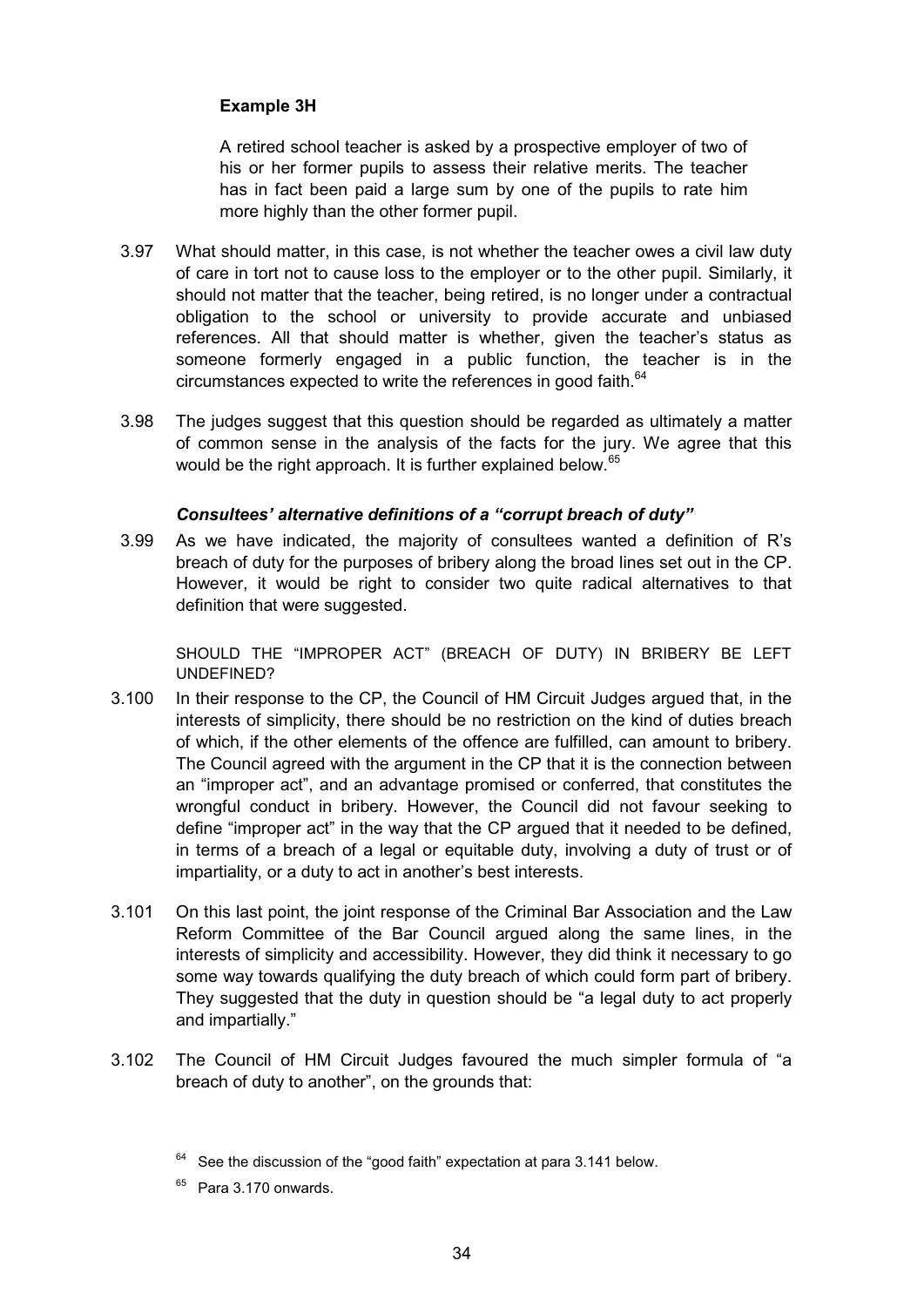There have been too many instances of over complication in recent legislation and the addition of a definition which might be compared to seeking to describe an elephant when everyone knows what an elephant looks like is a classic example of over complication. Further once what should be a simple concept becomes, as a result of definition, partly a question of law for the Judge and partly a question of fact for the jury the situation is complicated still further…

- 3.103 The Council was not swayed by the argument in the CP that there was a need to ensure that the duty did not extent to situations in which no one would say that the breach of duty in question could be regarded as bribery. In the CP, it was argued that if a breach of any duty could – the other elements of the bribery offence being fulfilled – amount to bribery, that would involve extending the offence to inappropriate contexts.<sup>66</sup> It would mean, for example, that if X agreed to pay Y to kill Z, X and Y would be guilty of bribery, as well as of conspiracy to murder, because it was agreed that Y would be paid to breach a legal duty not to kill.
- 3.104 Someone might ask why, if sensible people would not regard such an example as falling within the scope of the offence of bribery, it is necessary to define the offence in such a way as to make this clear. Cannot common sense be trusted to prevail? The answer to that is "no".
- 3.105 Prosecutors may, in one way quite understandably, be tempted to rely on the broad and uncertain scope of a definition of bribery in terms of a "breach of duty", to gain advantages they are not given under offences that would more naturally apply to the conduct in question. These advantages might include greater extraterritorial jurisdiction, or an enhanced possibility of corporate liability. In other contexts, the Court of Appeal has questioned the use by prosecutors of widely defined offences to gain advantages not provided by offences that more naturally apply – in terms of "labelling" – to the conduct in question.<sup>67</sup> We do not wish to recommend the creation of an offence that will provide yet greater scope for the inappropriate labelling of offenders, this time as guilty of "bribery", when the appropriate offence was quite different (such as conspiracy to murder).
- 3.106 Naturally, we agree with the Council of HM Circuit Judges that the definition of bribery must be kept as simple as possible. We also agree with them that it is not necessary to restrict the "duty" concept in bribery to an already recognised legal or equitable duty. Whether a duty of a relevant kind – such as a duty to act in good faith – arises can be regarded as a matter of fact for the jury, not of law for the judge. We welcome their suggestion that the jury can and should (no doubt, with judicial guidance) be trusted to decide the question of duty as well as the question of breach of duty. We will say more about this below.

<sup>66</sup> CP paras 5.29 to 5.46.

<sup>67</sup> *CPS Nottinghamshire v Rose* [2008] EWCA Crim 239, [2008] 3 All ER 315; *R (Wilkinson) v DPP* [2006] EWHC 3012 (Admin).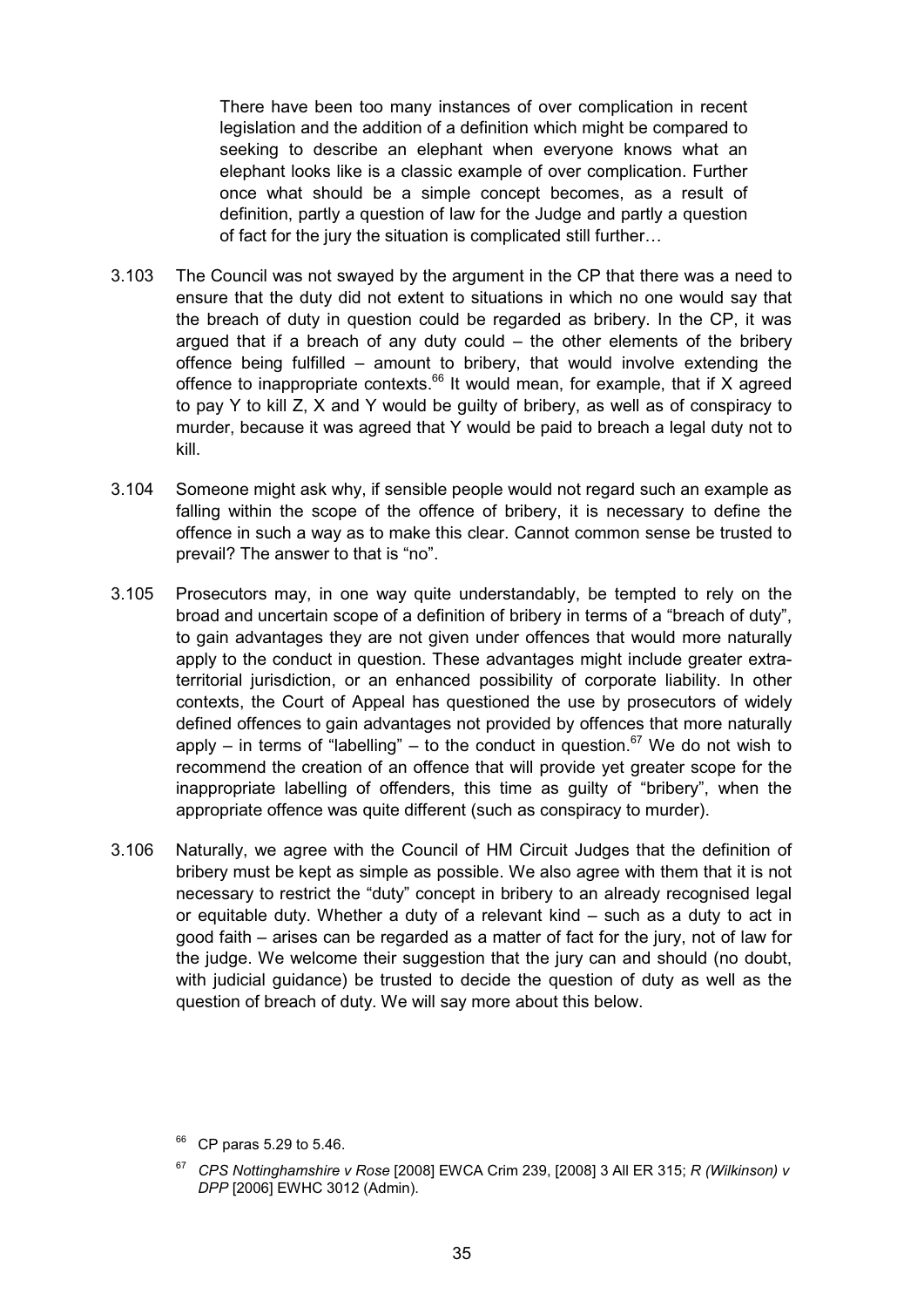- 3.107 Even so, we believe that the definition of bribery should identify those duties breach of which is relevant to the offence. It is, in this context, perhaps significant that the joint response of the Criminal Bar Association and the Law Reform Committee of the Bar Council suggested a definition of an improper act in terms of an absence of "impartiality". If, in a bribery context, one believes it is right to expand on the definition of improper conduct that far, why not go a little further in the interests of certainty, as was suggested in the CP? As we will see, "impartiality" is not the only virtue that may be compromised corruptly by the hope of advantage, and the law ought to reflect that fact if it is to avoid obvious gaps.
- 3.108 For example, as the Crown Prosecution Service, Corner House and Transparency International indicated, it may be important to include breach of a duty to act in good faith amongst those duties which, if breached, may form the subject of a bribery prosecution. A duty to act in good faith is not the same as a duty to act impartially.<sup>68</sup> Consider these two simple examples:

# **Example 3J**

A referee is paid to write a reference that is unduly partial towards the person on whose behalf it is given.

### **Example 3K**

An agent accepts a bid from a contractor, ahead of other worthy bids, because he or she has been given a secret payment by the contractor.

3.109 An academic referee is entitled to be to an extent "partial", to present the person for whom a reference is written in as favourable a light as their record will sustain. Those who obtain references understand this. So, in a case where the referee is paid to write a reference that is unduly partial in this way, the duty breached is not so much the duty of impartiality as a duty to write the reference in good faith. Similarly, an agent acting on behalf of a company in assessing bids for a contract may be under a duty to assess those bids in good faith, but is unlikely to be regarded as under a duty to assess them "impartially". Companies and their agents are quite free to be "partial" towards, for example, would-be contractors who have provided cheap and reliable services in the past.

See the discussion below, in para 3.141 and following.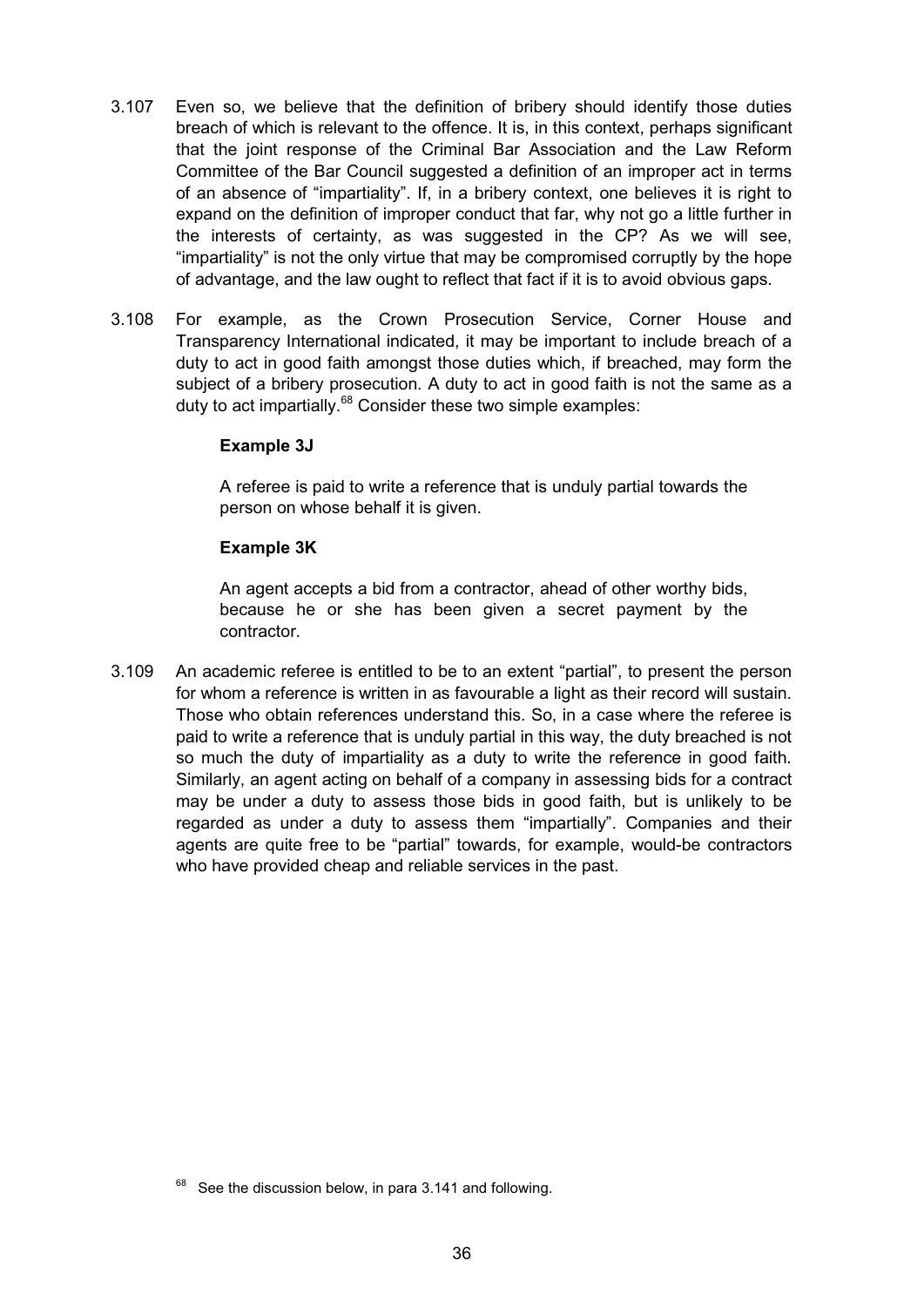3.110 Having said that, the important point made by HM Circuit Judges and by the Criminal Bar Association and the Law Reform Committee of the Bar Council, that simplicity in definition must be maintained if at all possible, has led us to recommend a basic definition of the duty element that is simple in its terms. This is that the reformed offence of bribery should be centred on performing a function or activity "improperly", with respect to the advantage given or offered. This simple notion does no more than give a broad-brush picture at a basic definitional level of the relevant part of the external element of bribery. The basic definition needs to be elaborated on to provide a greater element of certainty in terms of scope. The duties which fill out the notion of performing a function or activity "improperly" for the purposes of bribery are set out below.<sup>69</sup>

SHOULD THE IMPROPER NATURE OF AN ACT BE LINKED TO WHETHER IT WAS DONE "DISHONESTLY"?

- 3.111 The Criminal Bar Association and the Law Reform Committee of the Bar Council would have made dishonesty central to the definition of bribery (a view long rejected by the House of Lords and by more recent authority), $70$  just as it is central to the definition of theft. There is, of course, no doubt that this would make the offence simpler in definitional terms, drawing on a concept judges and juries are used to applying. The Council of HM Circuit Judges says, quite rightly, that the current law's understanding of "dishonesty" in theft, and of "corruptly" under the current law of bribery, are by and large left to the common sense understanding of jurors, without major problems arising. The joint response of the Criminal Bar Association and the Law Reform Committee of the Bar Council made a similar point.
- 3.112 We entirely appreciate what the Criminal Bar Association and the Law Reform Committee of the Bar Council are trying to achieve, through their suggestion; but in this context, there are difficulties with it.
- 3.113 An advantage of making an element of dishonesty central to the definition of bribery was said by the Criminal Bar Association and the Law Reform Committee of the Bar Council to be that defendants could then claim that they were not acting dishonestly in paying for advantages overseas (although, logically, the same argument could be employed respecting transactions in this country):

In the context of facilitation payments jurors could be provided with the assistance of expert evidence as to the typical nature of payments made or "courtesies" offered in different business cultures overseas.

- 3.114 It may well be true that a requirement of dishonesty would open the way to such a defence, but in our view this is a disadvantage rather than an advantage. It seems inevitable that making the definition of bribery dependent on whether conduct was "dishonest" will, as this passage makes all too clear, effectively create a "defence" that what would elsewhere have been a corrupt action was only undertaken because the business environment was known to be steeped in corruption.
	- <sup>69</sup> Below, para 3.136 and following.
	- See the discussion in the CP para 2.22.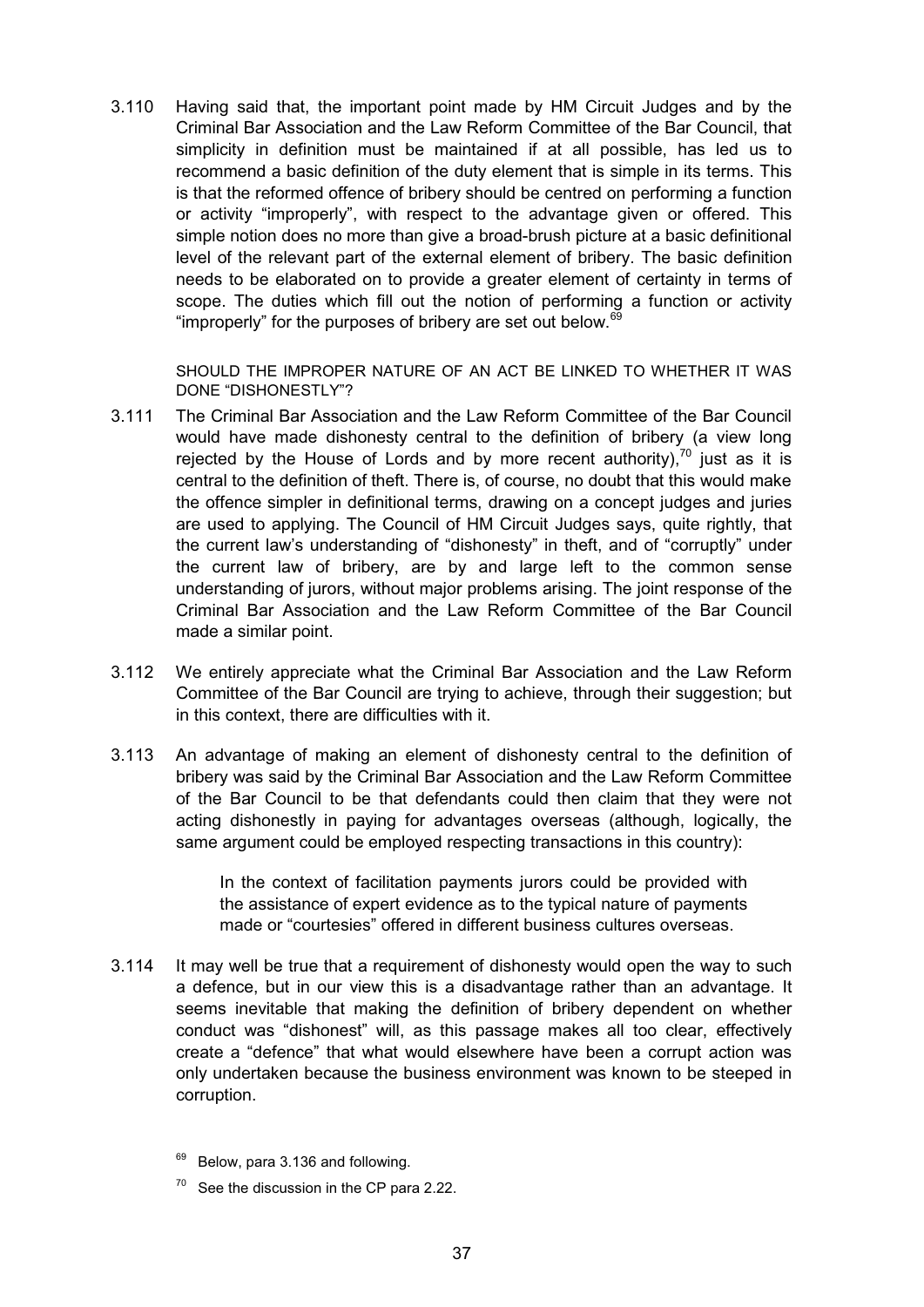- 3.115 In the CP, we firmly rejected this kind of approach. It would mean that the criminal law of this country effectively permitted, rather than outlawed, the use of bribery as a means of doing business in countries which may be struggling to enforce the rule of law and stamp out corruption. Such an approach would also not sit easily alongside our international obligations to combat bribery.<sup>71</sup> Moreover, it was not an approach supported by the majority of consultees. For example, organisations representing companies doing business overseas did not support it.
- 3.116 If and insofar as it is true that, for example, one country traditionally entertains all visiting business executives far more lavishly then is customary in other countries, that fact will still have a relevance to liability under our scheme. It would be evidence tending to show that, in spite of the fact that the hospitality was accepted, it did not mean that the executives departed from the standards of good faith or of impartiality that would be observed by a person of moral integrity.
- 3.117 Further, there is the risk that trials would become the scene of an unseemly battle of the experts over how corrupt another country really is. There is the associated risk that different juries will come to different conclusions on this question, as on the question of whether particular kinds of payments are or are not bribes. This would create unwelcome confusion for businesses seeking to do business in the countries in question.
- 3.118 We hope that our revised definition of bribery will bring the simplicity and clarity that the Criminal Bar Association and the Law Reform Committee of the Bar Council would like to see in the definition of the offence. We hope that our revised definitions will do this without importing some of the problems attendant upon using terms such as "dishonesty" to set limits to the offence.

# *Conclusion on the basic definition of the breach of duty*

3.119 We have given reasons for disagreeing with the alternative formulations offered by the judges, and by the Bar. Nonetheless, we entirely accept the force of the argument lying behind those formulations, namely that the law must be clear as well as simply expressed. We believe that our recommendations strike an acceptable balance between the need for simplicity of expression, and the need for certainty in obligation.

 $71$  See Part 5 below.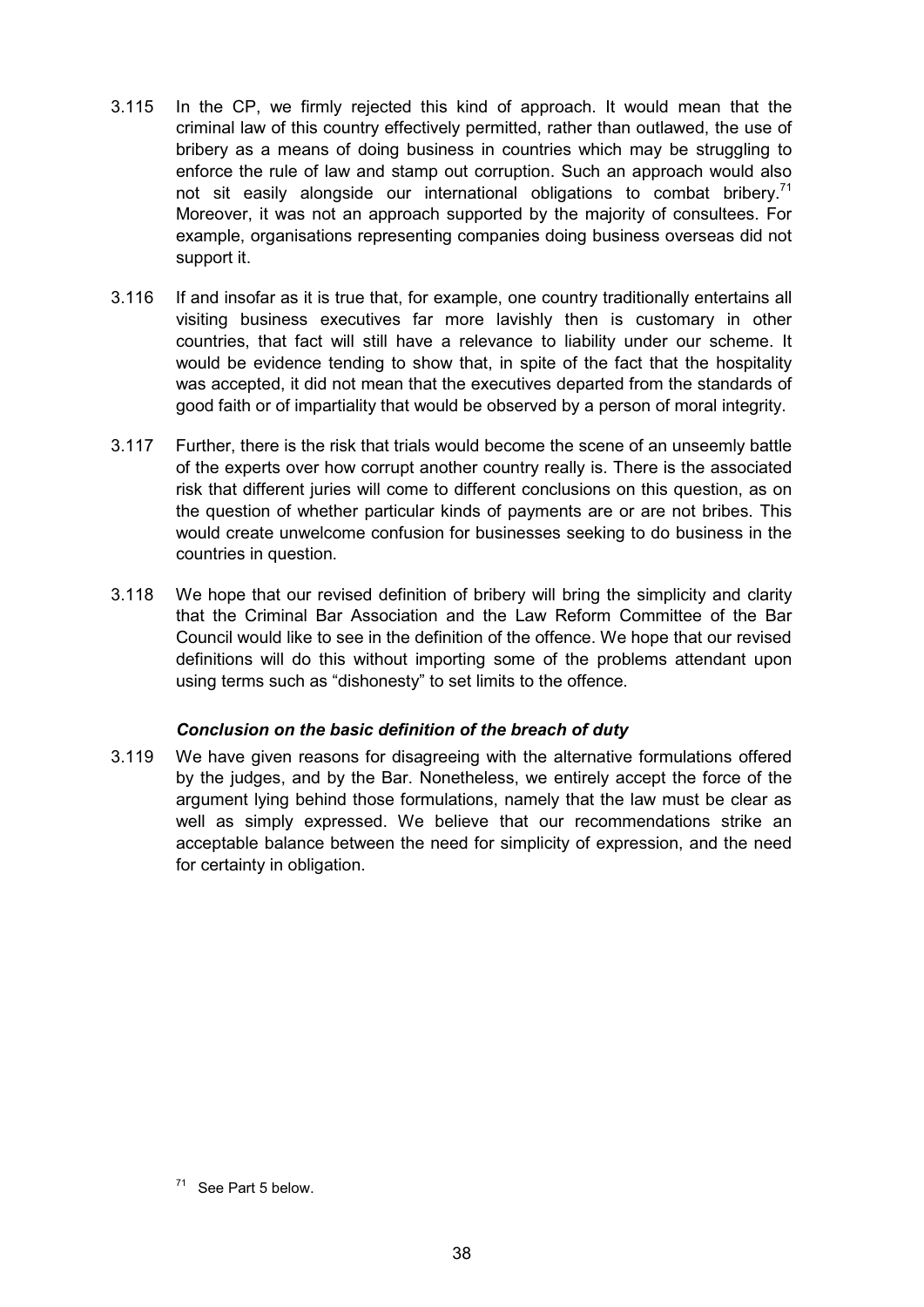# *Escaping the confines of "legal or equitable duty": bribery and fraud*

THE ANALOGY BETWEEN BRIBERY AND FRAUD

- 3.120 The first advance that needs to be made, for the reasons given by consultees (discussed earlier), $72$  is to ensure that our understanding of the element of wrongfulness in R's offence escapes the limitations of a model centred on "legal or equitable duty" (or the like). In re-formulating the definition, for the reasons explored in the  $\text{CP}$ <sup>73</sup> we must also continue to avoid the limitations of the principal and agent model that arbitrarily restricts the scope of the present law. In order to improve on our provisional proposals in this respect, we have turned to the approach adopted in the "abuse of position" offence of fraud under section 4 of the Fraud Act 2006.
- 3.121 Section 4 of the Fraud Act 2006 covers cases in which D dishonestly abuses a "position" in which he or she is "expected to safeguard" financial interests. The language used in section 4 has attracted some criticism, on the grounds of its vagueness.<sup>74</sup> It was proposed in the Standing Committee that "expected to safeguard" be replaced by "under a fiduciary duty", for reasons of clarity and certainty. Most importantly, this proposal was ultimately rejected on the basis that the proposed amendment would draw the offence too narrowly. Examples were given of possible cases that should be regarded as fraud, which it was argued fell outside the ambit of fiduciary duty.
- 3.122 This rejection of the legal term "fiduciary duty" is highly significant. In the CP we rejected reliance on some existing private law concepts, such as "principal" and "agent", in part for essentially similar reasons: avoiding undue narrowness and technicality. The question is now whether we should carry through the logic of that approach, and avoid reliance on the civil law concepts of "legal or equitable duty".
- 3.123 Parliament has taken the view that section 4 satisfies the need to strike the right balance between the requirements of justice and of certainty when defining the conduct element of a fraud offence. In the closely allied field of bribery, we believe that our understanding of improper conduct in the context of the giving and receipt of advantages must strike a similar kind of balance. In seeking to do this, we believe that it would be best to avoid reliance on civil law concepts, and (as under section 4 of the Fraud Act 2006) leave more to the common sense of the jury.
- 3.124 Such a revision of approach is important, not least because there will inevitably be some overlap between fraud offences and the revised general offence of bribery. The offence created by section 4 provides an example of this. It provides that D is guilty of fraud if he or she:

(a) occupies a position in which he is expected to safeguard, or not to act against, the financial interests of another person,

<sup>74</sup> Standing Committee B, cols 11 to 28 (20 June 2006). See also D Ormerod, "The Fraud Act 2006 – Criminalising Lying" [2007] *Criminal Law Review* 193.

 $72$  Paras 3.88 to 3.98 above.

 $73$  CP paras 4.14 to 4.43.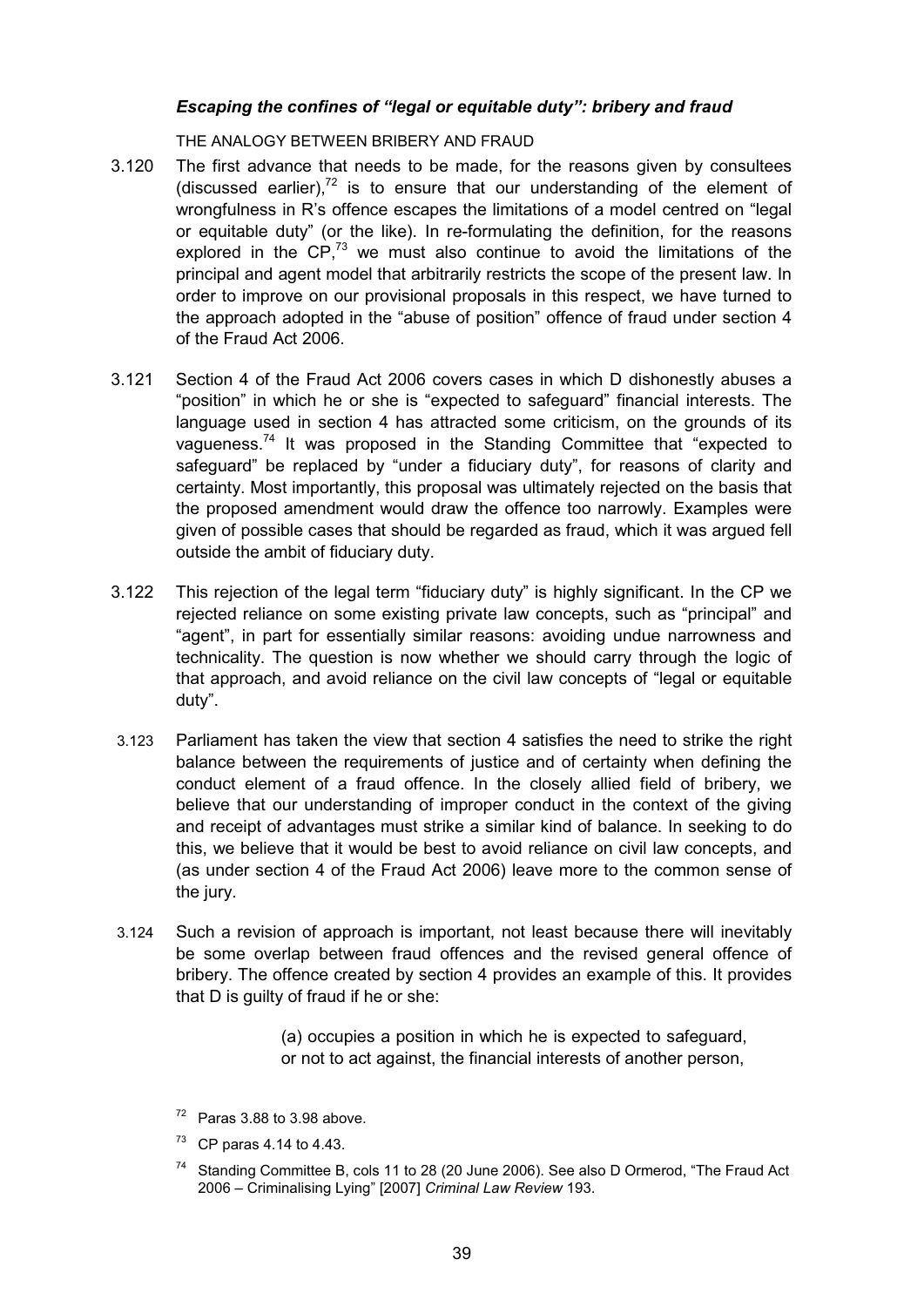(b) dishonestly abuses that position, and

(c) intends, by means of abuse of that position –

(i) to make a gain for himself or another, or

(ii) to cause loss to another or to expose another to the risk of loss.

(2) A person may be regarded as having abused his position even though his or her conduct consisted of an omission rather than an act.

There is no further definition in the Act of any of the terms used above.

3.125 Under section 4, abuse of a position in which someone was expected to safeguard another's financial interests may well be undertaken in exchange for an advantage conferred. In such instances, the offence may be bribery as well as fraud, although the offences will also diverge at a number of points, as we pointed out in the CP.<sup>75</sup> Overlapping in terms of scope between offences is not, as such, a weakness in the criminal law, not least because in practice it may be impossible to ensure that the boundaries between related offences are precisely contiguous. However, this is a point worthy of further exploration.

### THE OVERLAP BETWEEN BRIBERY AND FRAUD

- 3.126 As we pointed out in the  $CP<sup>76</sup>$  there is already a substantial overlap between fraud and bribery under the existing law. When a financial gain is made "corruptly", it may amount to fraud, or bribery, or both, depending on the circumstances. An example in which both offences may be committed would be where P pays R a secret commission to accept P's bid for a contract, when it would have been in R's employer's financial interests that someone else be awarded the contract. In this example, R's employer is the victim of fraud, but the payment in exchange for the favour is also bribery.
- 3.127 These long-standing overlaps have not caused significant problems, nor been the subject of judicial or other criticism. This is despite the fact that there is currently a significant "perverse incentive" to charge fraud instead of bribery in the most serious cases, because the maximum penalty (10 years' imprisonment) is higher than it is for bribery (7 years' imprisonment). In that regard, it is important to note that this perverse incentive will be removed if our recommendations are enacted, because we are recommending the same maximum sentence (10 years' imprisonment) for both fraud and bribery.<sup>77</sup>

- $75$  See the CP, Appendix E.
- $76$  See the CP, paras E.14 and following.
- $77$  See Recommendation in Part 9 below.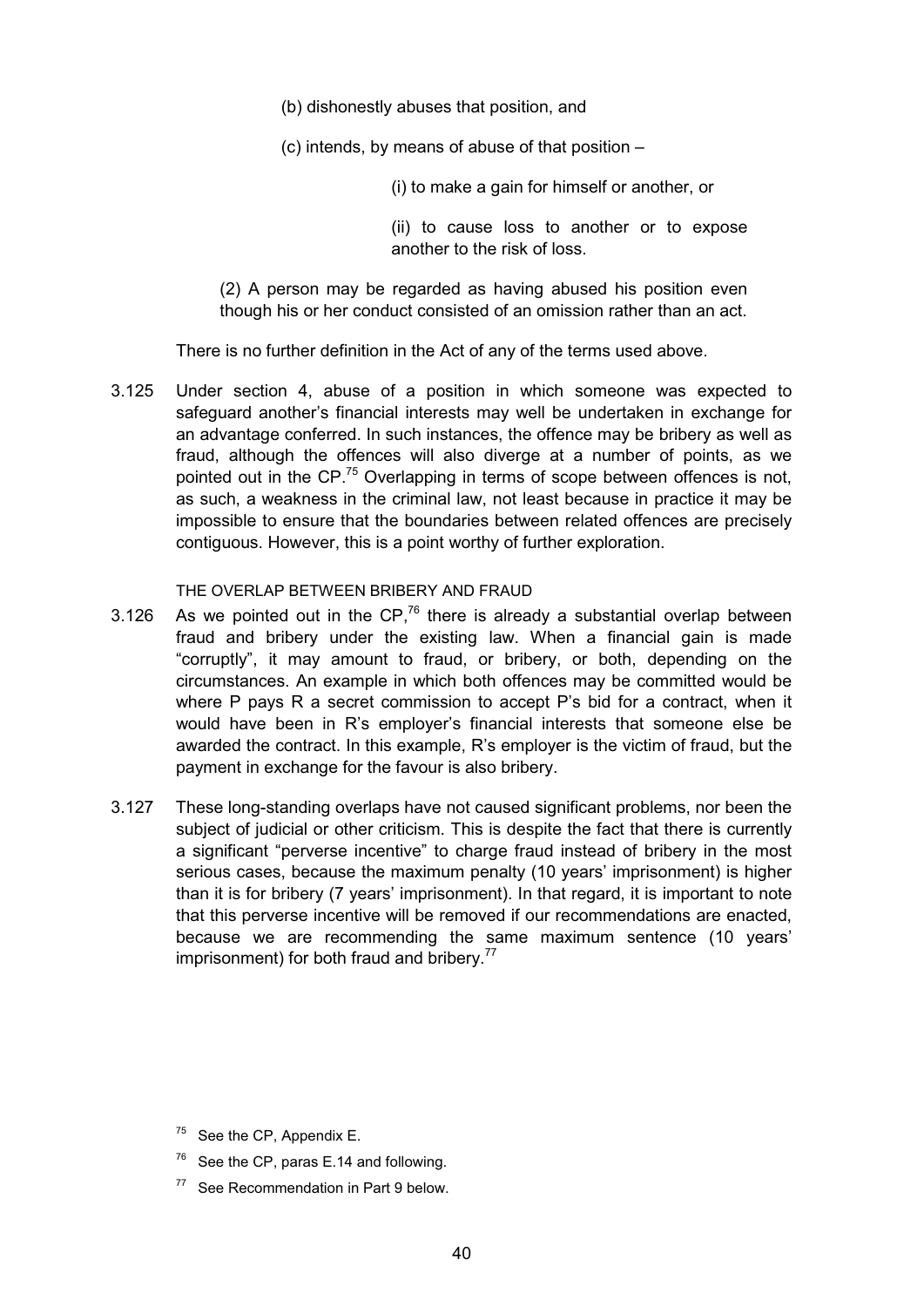- 3.128 There will continue to be a legal distinction between fraud and bribery, in that fraud requires proof of dishonesty, whereas that is not an element of our recommended bribery offences. It may be that this will prove to be enough to sustain a distinction between the offences that can form the basis of developing prosecution policy. However, at least some instances of bribery involve dishonesty, so there will continue in practice to be overlap between them.
- 3.129 We have considered whether more could be done in law to distinguish bribery from fraud, and if so, whether the gains made by distinguishing the offences would outweigh any countervailing considerations. We have concluded that, where bribery and fraud overlap, it would be best to leave guidance on the question of which offence should be charged to those responsible for developing prosecution policy.
- 3.130 In broad terms, fraud is concerned with the making of certain kinds of dishonest gain.<sup>78</sup> If an abuse of position is involved in the making of the gain it will be purely a means to an end and not intrinsic to the very nature of the wrong. For example, D may use his or her position as a trusted employee to defraud his employer. However, if D believes that he or she can equally well or better defraud the employer by other means, D may adopt those means instead. The means adopted will not affect the fact – if fact it be  $-$  that the employer has been defrauded.
- 3.131 By way of contrast, in bribery cases, whilst R may be concerned with making a gain, if there is no abuse of position entailed in making the gain, no bribery can be committed. Likewise, P and R may commit bribery, because an abuse of position is involved, even though there is no fraud. This could happen if, for example, P bet R £1000 that R (who is trusted with full access to his or her firm's computers) would not dare to expose poor data security at R's firm by downloading and sending some data to a newspaper, and R accepted the bet.
- 3.132 We believe that these kinds of considerations may be helpful to prosecutors in developing a policy on when bribery and fraud respectively should be charged.<sup>79</sup> However, we have concluded that it would not be right to introduce greater complexity into the new law by seeking to carve out a clear distinction between these offences in law.

#### **The wrongfulness element in R's conduct: general considerations**

3.133 In the CP we called the duties of impartiality, of trust, and of acting in someone's best interests "secondary" duties.<sup>80</sup> What we meant was that they can arise on particular facts, and be superimposed on a (primary) legal or equitable duty or set of duties the person in question is there to perform. Under our revised scheme, these concepts – good faith, impartiality, and a position of trust – become central to the wrong of bribery itself, in much the same way as being in a position where one is expected to safeguard another's financial interests is central to the "abuse of position" offence under section 4 of the Fraud Act 2006.

- $79$  Of course, it would be possible to charge both bribery and fraud on the same indictment.
- <sup>80</sup> CP para 4.113.

 $78$  Or the dishonest imposition of loss, or exposure to the risk of loss.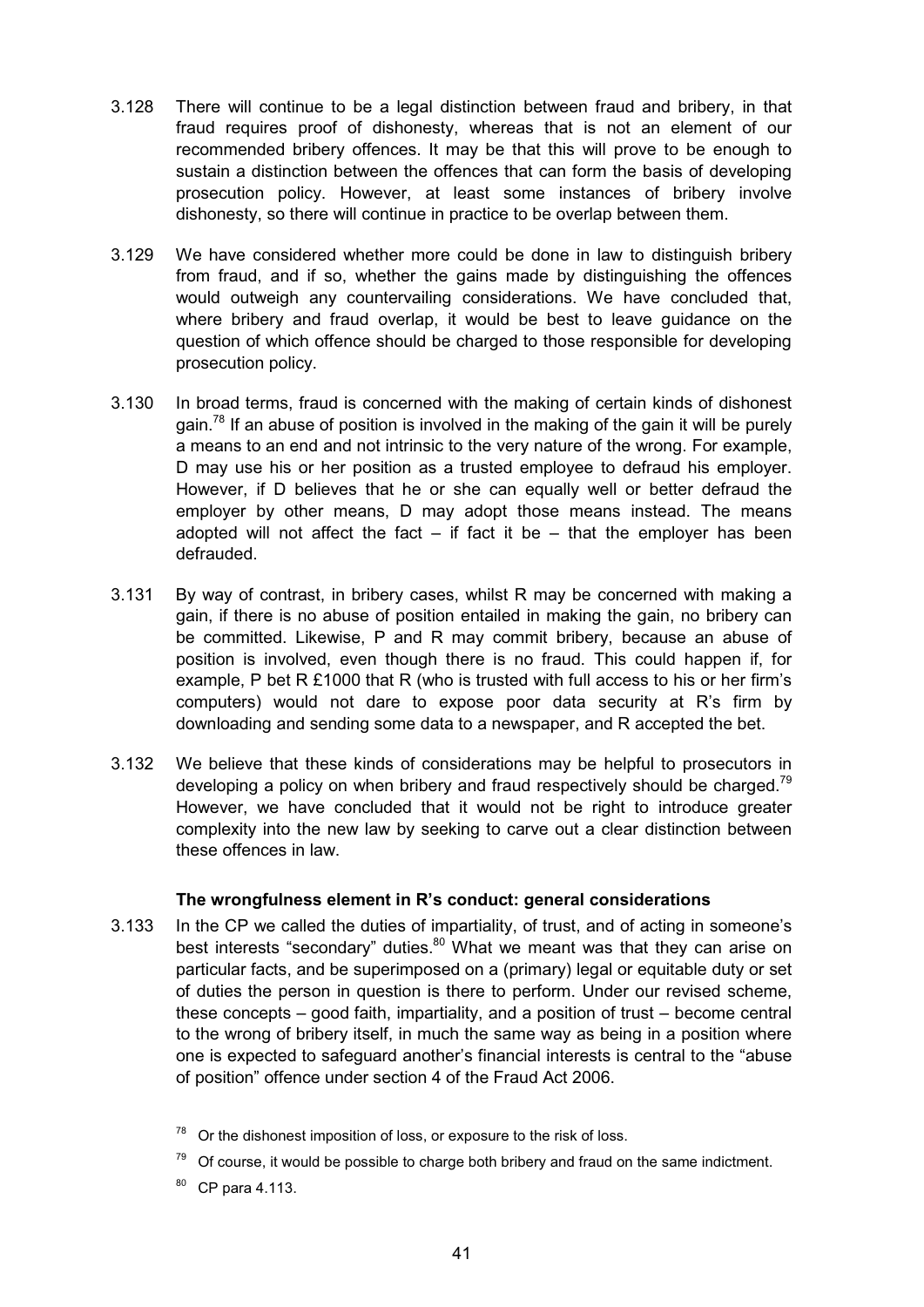- 3.134 By analogy with section 4 of the Fraud Act, it will be for the tribunal of fact to decide whether there was an "expectation" that R would act in good faith or impartially, or in accordance with a position of trust. These concepts should not be given a technical legal gloss. They should be treated as ordinary concepts, although it will be for the judge in any Crown Court case to rule that there is evidence on which a properly instructed jury could find the element proven.<sup>81</sup>
- 3.135 We will now show how we see each of these concepts operating in context.

### *Expectations relating to good faith, to impartiality and to a position of trust*

- 3.136 If the definition of R's conduct element were left simply as "an improper breach of duty", it would in our view be too wide and uncertain in scope. As we indicated in the CP, in the interests of certainty and predictability, there is a need to specify what is involved in a corrupt or improper breach of duty. $82$
- 3.137 It was recognised in the Fraud Act 2006 that there are different manifestations of acting in a criminally fraudulent way, each of which require definition in the interests of certainty (abuse of position; failure to disclose information one ought to disclose; making a false representation). $83$  Similarly, there is a need to specify to some extent the kinds of conduct that, if the other elements of the offence are proved, will amount to bribery.
- 3.138 What are these kinds of conduct? In the CP we identified the relevant conduct as being a breach of a legal or equitable duty, involving (i) betrayal of a relationship of trust, or (ii) breach of a duty to act impartially or in the best interests of another. We asked consultees whether the formula could be improved on.
- 3.139 Of those consultees who addressed the issue, 14/23 thought that our formula could not be improved on, and there was no real agreement amongst those who suggested changes as to what those changes should be. A majority of legal practitioners who commented on this proposal (along with the Police Federation) agreed with it (6/9) as did a majority of business organisations (5/6). However, beyond saying that they agreed, these consultees did not subject our conceptual structure to any significant analysis.
- 3.140 We believe that improvements can and should be made. For example, we believe that we were too hasty in rejecting the "breach of good faith" notion that was at the heart of the Transparency International Bill. $84$  There can be circumstances in which someone acts in bad faith that should be covered by the concept of improper conduct in any bribery offence. These circumstances may not overlap with the circumstances in which someone is required to be impartial. $85$  or is occupying a position of trust.

- <sup>83</sup> See the Fraud Act 2006, ss 1 to 4.
- <sup>84</sup> See the discussion in the CP, paras 4.136 and 5.36.
- $85$  See para 3.108 above.

<sup>81</sup> This point is discussed in paras 3.170 to 3.179 below.

 $82$  Beyond knowing that it must be in connection with trade or business activity or the performance of a public function: see para 3.3 above.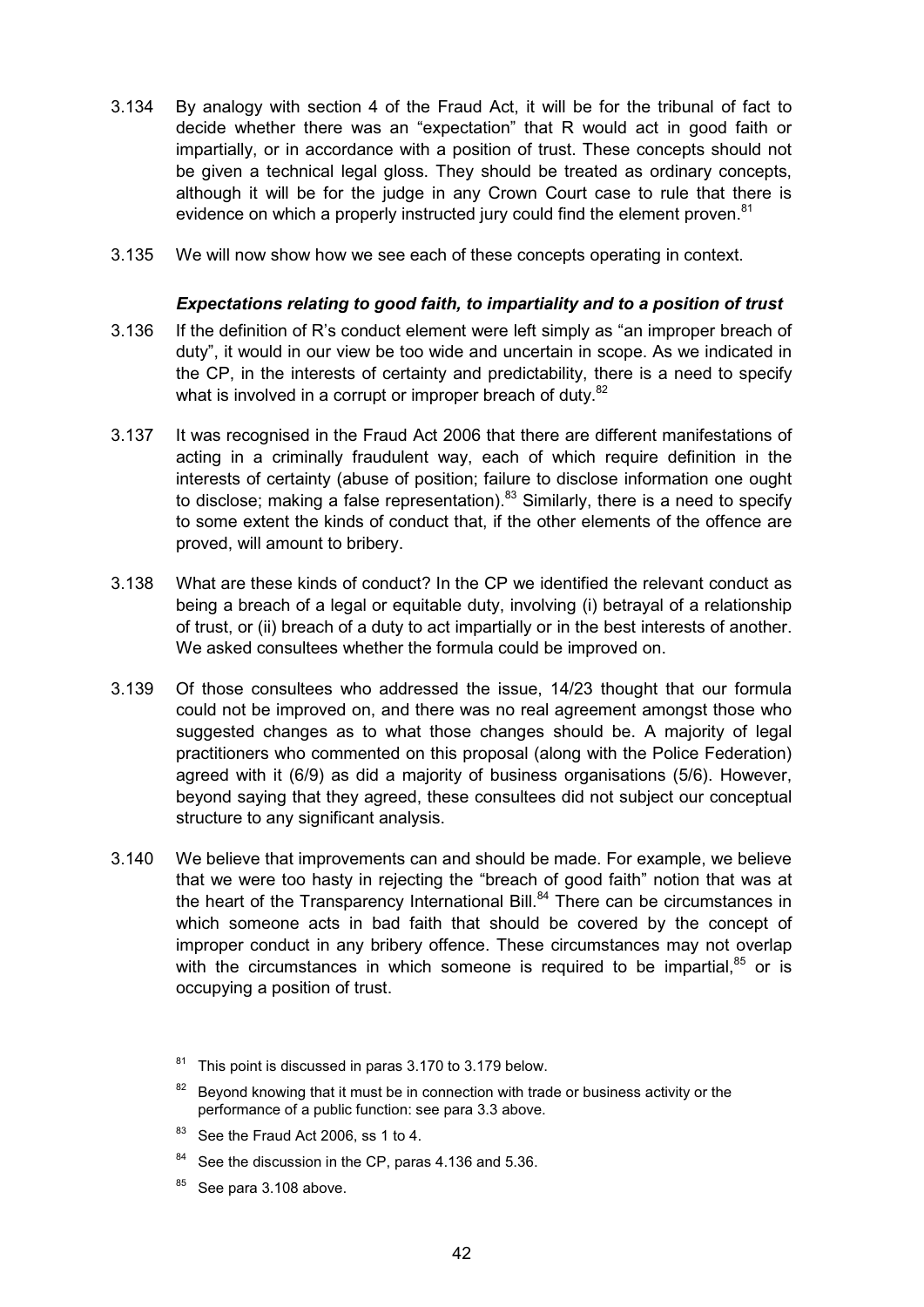#### ACTING IN GOOD FAITH

3.141 The expectation that someone will act in good faith was at the heart of the Bill presented to Parliament by Transparency International. It can have an important role to play in circumstances where impartiality and a position of trust are not necessarily at issue. It might be said that someone who acts impartially, or abides by their position of trust, necessarily acts in good faith. Whilst that will doubtless normally be true, whether it is always true is not an easy claim to assess, and it is not necessary to pass comment on it here. However, in the converse case, there will be instances in which someone should act in good faith, without impartiality or a position of trust being in issue:

### **Example 3L**

R is P's former tutor, but has now retired from his post. P was not a good student, but needs a glowing reference from R if she is to have any chance of securing a lucrative job. P promises R a large sum of money if R will write such a reference for P. R agrees.

- 3.142 In this example, as in the similar one provided earlier,  $86$  R is no longer under an active duty to his own employer to provide an accurate reference respecting P, as he is no longer employed. It would also be misleading to say that R is in a "position of trust" with respect to anyone to whom P submits the reference, even though the person in receipt of the reference will normally trust R to be telling the truth about P. A "position" of trust normally involves more than a simple expectation that someone will tell the truth or be unbiased in their judgment.
- 3.143 Similarly, and by way of contrast with the earlier example, it would not be right to say that R is under a duty to be impartial. R has not been asked objectively to compare two candidates for a job, in which case an expectation that R will be impartial may arise. Referees are entitled and expected to be to some extent "partial", speaking in favour of those for whom they are writing references.
- 3.144 We believe that the best way to describe what R has done in this example is act improperly by failing to write a reference in good faith. $87$  R has not merely been offered remuneration for his time and trouble, which would be perfectly consistent with acting in good faith. R has been paid to write what R knows is a misleadingly positive reference for P. Whilst prospective employers expect referees to be favourable to those for whom they write references, they expect opinions and judgments to be given in good faith, in the belief that they represent the truth. Knowing that this is what employers will expect from a referee, particularly from a former teacher, R fails to act in accordance with an expectation of good faith, when writing the misleading reference for P.

<sup>86</sup> Para 3.96 above.

 $87$  Clause 3(3).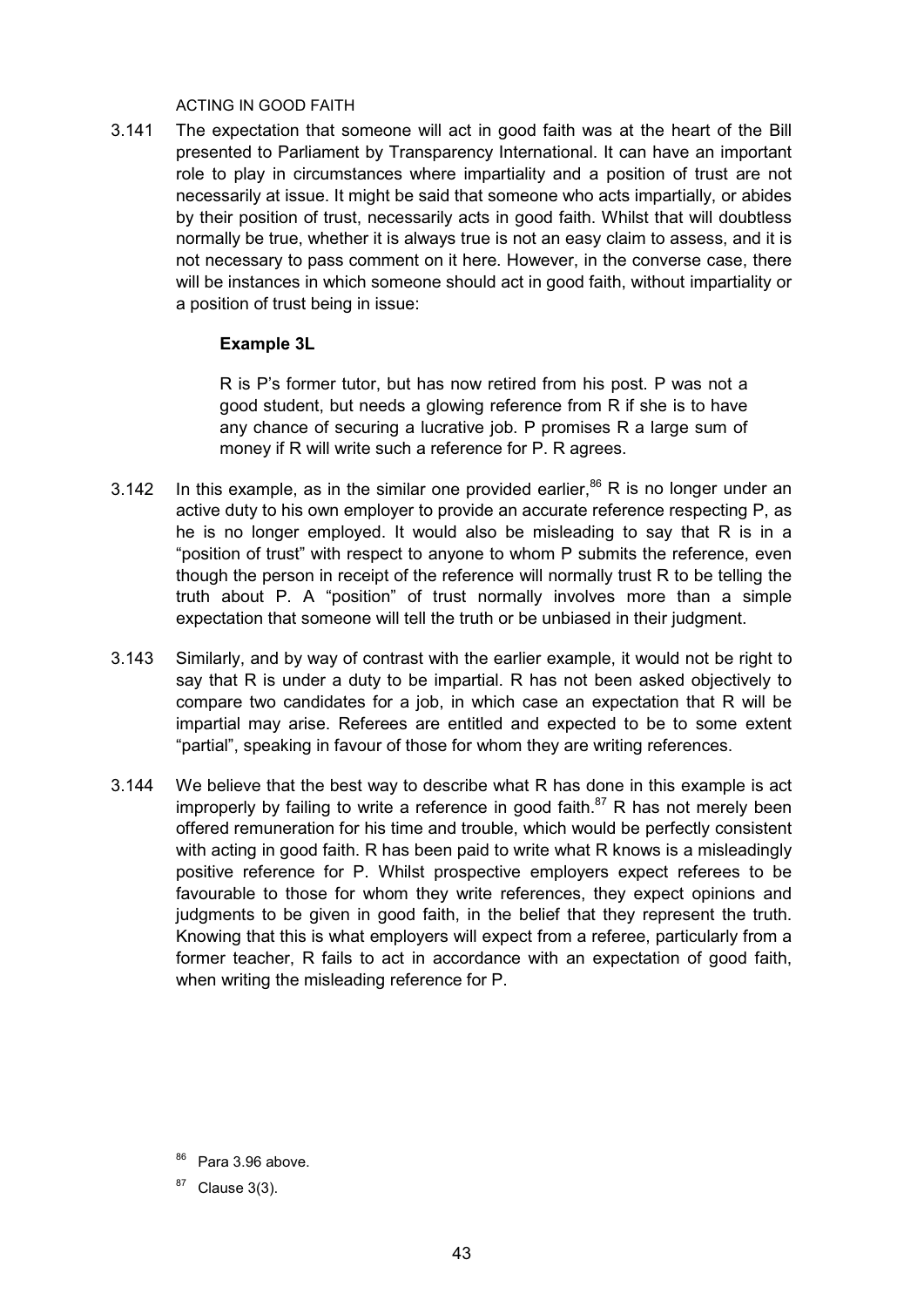# **Example 3M**

The CEO of a major company is asked to assess the merits of taking over a smaller company. Her counterpart at the smaller company is keen that the takeover should go ahead. So, the latter offers the CEO of the larger company a substantial payment if she will recommend to her shareholders that the takeover goes ahead. The CEO accepts the offer.

- 3.145 In this example, it might be artificial (albeit not impossible) to describe the CEO's duty to the shareholders as one of "impartiality" in making her assessment. This is because the shareholders may legitimately be guided by the CEO's own views one way or the other, and are not necessarily looking solely for an objective presentation of the pros and cons on which they will then pass judgment. It seems more natural to describe the CEO's essential duty as one of acting in good faith when reporting on the merits of the takeover.
- 3.146 An expectation that someone will act in good faith may exist notwithstanding a contractual freedom to act otherwise:

# **Example 3N**

An agent invites bids from contractors on behalf of a principal. The principal has told the agent that, if a large enough sum of money is offered "under the table" by one of the contractors to secure the contract, it may be awarded to that contractor. The agent agrees to split the sum in question with the principal.

- 3.147 In this example, for obvious reasons there will be no breach of a duty owed by the agent to the principal if the agent accepts money from a contractor to award the contract. Even so, we believe that it should be open to the jury to find that, in the circumstances, there was an expectation that the agent would act in good faith in dealing with all the contractors during the bidding process. It would be open to the jury to take the view that, unless the agent informed all bidders for the contract what they might really have to expect to pay to secure the contract, the agent did not act with the good faith expected of him or her in the circumstances.
- 3.148 It is perhaps arguable that there is also a conspiracy to defraud innocent contractors in this example; but that is not in itself a reason to prevent the law of bribery also having an application. In any event, it would be easy to imagine very similar circumstances in which there was no such conspiracy, and the law of bribery would be needed. An example might be where the principal simply tells the agent that he or she tolerates bribery during bidding processes, without making a specific agreement with the agent that the latter should accept a bribe in any given instance.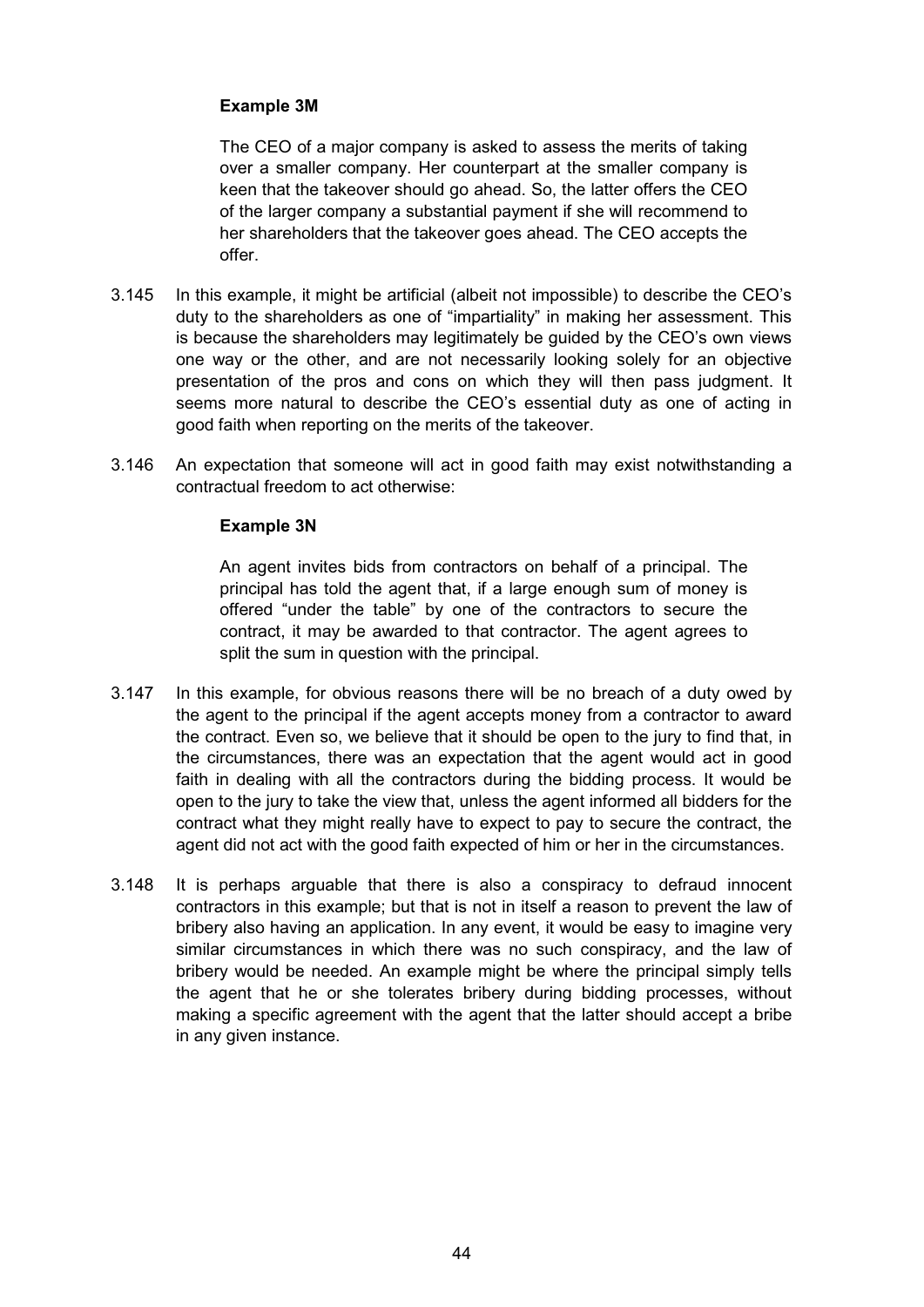- 3.149 It might be said that in these kinds of cases there is also an expectation that the agent will act impartially, as between the bidders, and so a requirement of good faith need not be in issue. The point is not a crucial one, because the prosecution would be entitled to rely on a failure to do as expected either in terms of acting in good faith or impartially (or of both), in any bribery prosecution. Even so, it is probably not right to say that private companies must act "impartially" when assessing competing bids for a contract.<sup>88</sup> That sets the level of duty too high in a commercial context, as compared with the position of (say) a judge deciding between competing claims.
- 3.150 Some cases of doing the "right thing for the wrong reason" will be caught by this category of bribery. We discussed these cases in the CP.<sup>89</sup> An example might run as follows:

### **Example 3O**

P knows that R is likely to favour P's bid for a contract, over the bids of competitors. P sends R £10,000 to "make sure" that R favours P's bid, even though P knows that R is meant to evaluate the bids in good faith. R knows he is sure to accept P's bid in any event. R banks the £10,000 without authority from his employer.

- 3.151 In this example, if P's competitors understood the bidding process to be "above board", then the tribunal of fact is likely to find that there was an expectation that R would act in good faith in assessing the merits of the bids. Accordingly, even if the £10,000 plays only the most minor role in R's thinking, that may be enough to ensure that the decision failed to live up to the expectation that R would act in good faith in deciding between the bids. It will be a matter for the tribunal of fact.
- 3.152 In the unlikely event that, in a case like this one, the jury cannot be sure that the advantage played a motivating role in R's conduct, however slight, it will usually be the case that R will in any event have assisted or encouraged P's attempt to commit bribery. This will happen if R indicates to P a willingness to accept the advantage before P's bid is accepted. Moreover, under our recommendations it would be open to the jury to find that, in virtue of the position R held, it was improper in and of itself to accept the £10,000 irrespective of any impact it may have had on R's thinking.<sup>90</sup> Therefore, the law will not usually lack adequate resources to secure R's convicted for a bribery-related offence in such circumstances.<sup>91</sup>

- 88 See para 3.145 above.
- 89 CP paras 4.77 to 4.83.
- $90$  Clause 1(3).
- Of course, P may confer the advantage after the licence has been granted, as a "reward". This situation was dealt with at paras 3.48 to 3.50 above.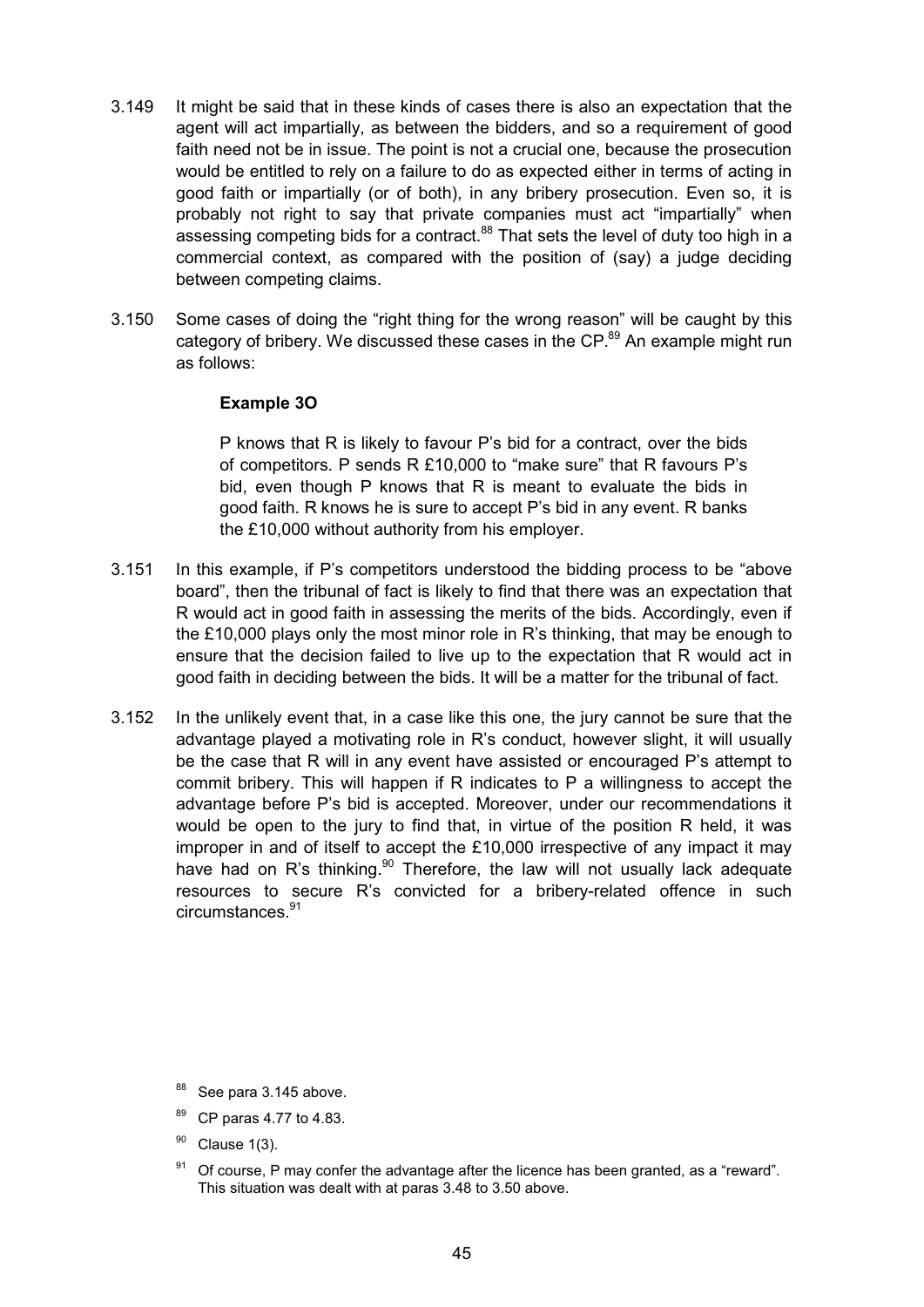REMAINING IMPARTIAL

- 3.153 The need for impartiality in the bribery context is most commonly associated with the duty of a judge to decide a case according to its merits. However, an expectation that someone will be impartial may arise in a broad range of activities where wholly objective judgment or advice on the merits is called for. $92$
- 3.154 One example would be that of a private mediator seeking to help the parties to reach a settlement out of court. Of course, such a person is entitled to fees agreed by the parties. However, if it turned out that the mediator was accepting lavish hospitality or extra income from one party without the knowledge or consent of the other party, that would severely compromise the expectation that the mediator impartially search for a willingness to compromise or for common ground between the parties. In such an example, of course, the mediator's good faith may also be called into question.
- 3.155 A mediator is in one sense in a position rather like that of a judge, in that he or she is a third party employed to bring an independent perspective to bear on a dispute, with a view to bringing it to an end. However, duties of impartiality may arise in other private law contexts. An example would be that of a trustee of a discretionary trust required to distribute income on the basis of need as between the beneficiaries.

#### A POSITION OF TRUST

- 3.156 In employing the concept of a "position of trust",  $93$  we do not wish to place special reliance on the *legal* concept of trust, for the reasons given earlier.<sup>94</sup> We have in mind something that may be found to exist on particular facts, like the "position in which [R] is expected to safeguard, or not to act against, the financial interests of another person", for the purposes of section 4 of the Fraud Act 2006. A betrayal of a position of trust in this broader sense is what is capable of amounting to improper conduct, for the purposes of bribery.
- 3.157 It follows that a "position" of trust should not be construed narrowly as if it was a recognised "relationship" of trust, such as exists between banker and client, doctor and patient, and so forth. People can be in a position of trust in some respect (say, with regard to access to documents or premises) whatever the nature and level of their duties.
- 3.158 In the CP, we were concerned to exclude breach of some legal duties from the scope of the bribery offence.<sup>95</sup> Simple breaches of contract, or tortious wrongs, were examples: 96

- <sup>94</sup> See para 3.88 onwards, above.
- See CP paras 5.29 to 5.49.
- 96 CP para 5.32 to 5.45.

 $92$  So, clause 3(4) speaks in general terms of an expectation that someone will behave impartially when performing a function or activity.

 $93$  Clause 3(5).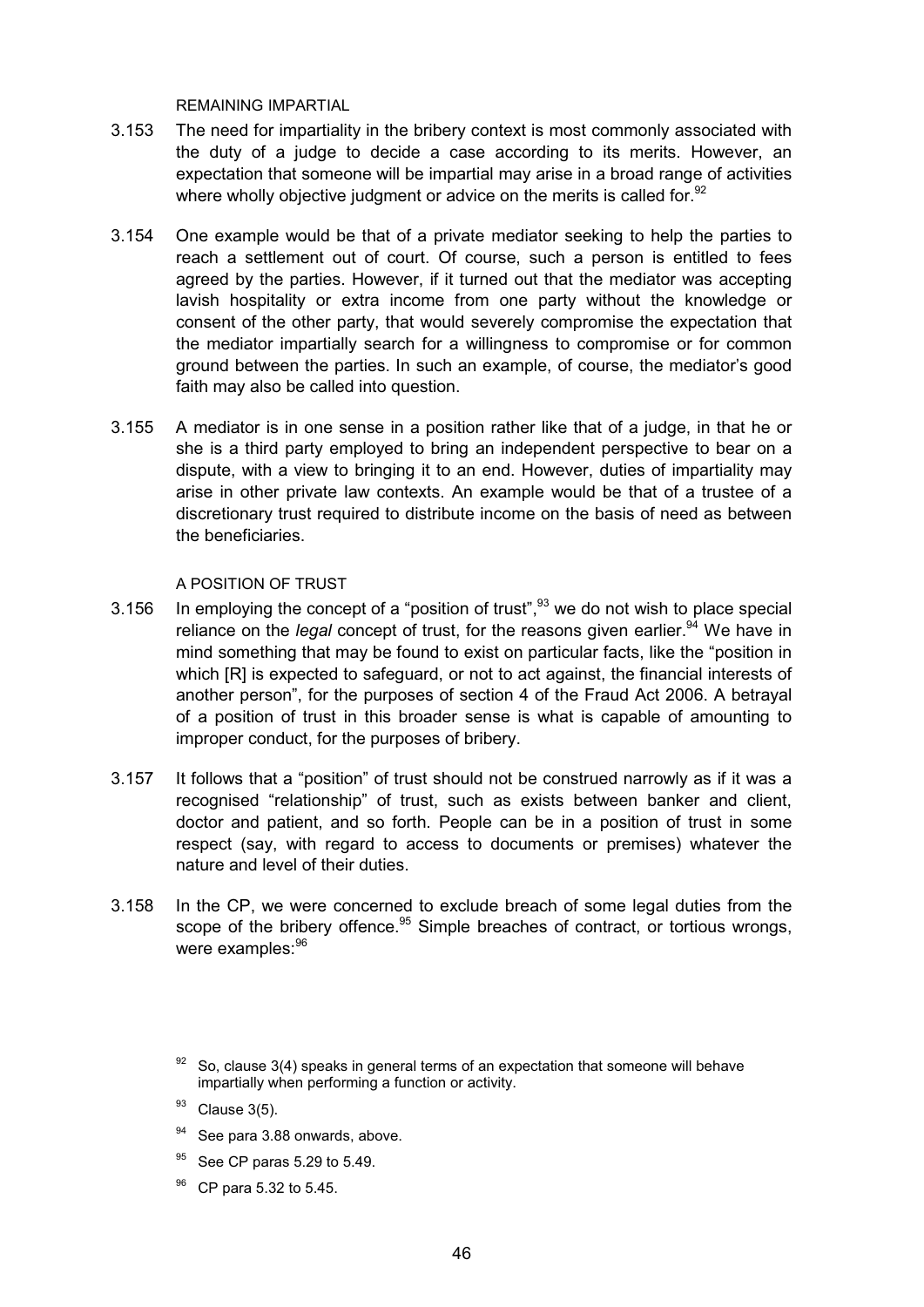# **Example 3P**

P offers to pay R, a security guard, a higher salary if R will leave his or her existing job at the end of the shift to come to work for P.

- 3.159 This should not be regarded as bribery, even though it involves inducing R to breach a legal duty (a contractual duty), for a financial advantage. However, our recommended approach avoids over-complicating the law by seeking to specify which breaches of the civil law are, or are not, capable of amounting to bribery. Under our recommended approach, R will not be guilty of bribery in this example, because there is no basis for saying that R was in a "position of trust", so far as staying on in his or her job is concerned.
- 3.160 Contrast this example with the following example, also discussed in the CP: $97$

# **Example 3Q**

A security guard is paid to look the other way while someone from a rival company sifts through confidential information about the guard's employer.

- 3.161 Unlike the last example,  $98$  this is a candidate for a bribery prosecution. It would ultimately be a matter for the tribunal of fact, but security guards should be in a position of trust, so far as their employer's interests in the security of their premises and the contents of those premises are concerned. A different example would be that of a traffic warden with regard to his or her employer's interests in law enforcement. It ought to amount to bribery to accept payments from motorists not to issue them with parking tickets.
- 3.162 These are examples where there is an exchange of advantage (from P) for favour (provided by R). To anticipate our later discussion of paths to liability,  $99$  if P offers R an advantage, and R accepts, R is liable by virtue of the combined effect of clause 1(2) or 1(4), clause 3(5) and clause 3(6)(a).<sup>100</sup> R has agreed to receive or accepted an advantage in exchange for the improper performance of a function or activity: clause  $1(2)$  or  $1(4)$ .<sup>101</sup> That function or activity is one relating to a position of trust: clause 3(5). Finally, there has been a breach of an expectation associated with the position of trust (clause 3(6)(a)).
- 3.163 However, in some instances it will be the very occupation of a position of trust that makes it wrong – improper behaviour – for someone to request or accept certain kinds of advantages, irrespective of whether any favour is asked for or provided in return. Two examples would be a senior civil servant accepting a "thank you" payment, and a trust manager requesting a financial advantage from beneficiaries.

- 98 Para 3.158.
- 99 Para 3.193 below and following.
- $100$  See para 3.194.
- $101$  Which of these clauses is in issue depends on whether R has performed, or merely intends to perform, his or her function improperly.

<sup>&</sup>lt;sup>97</sup> CP para 5.41.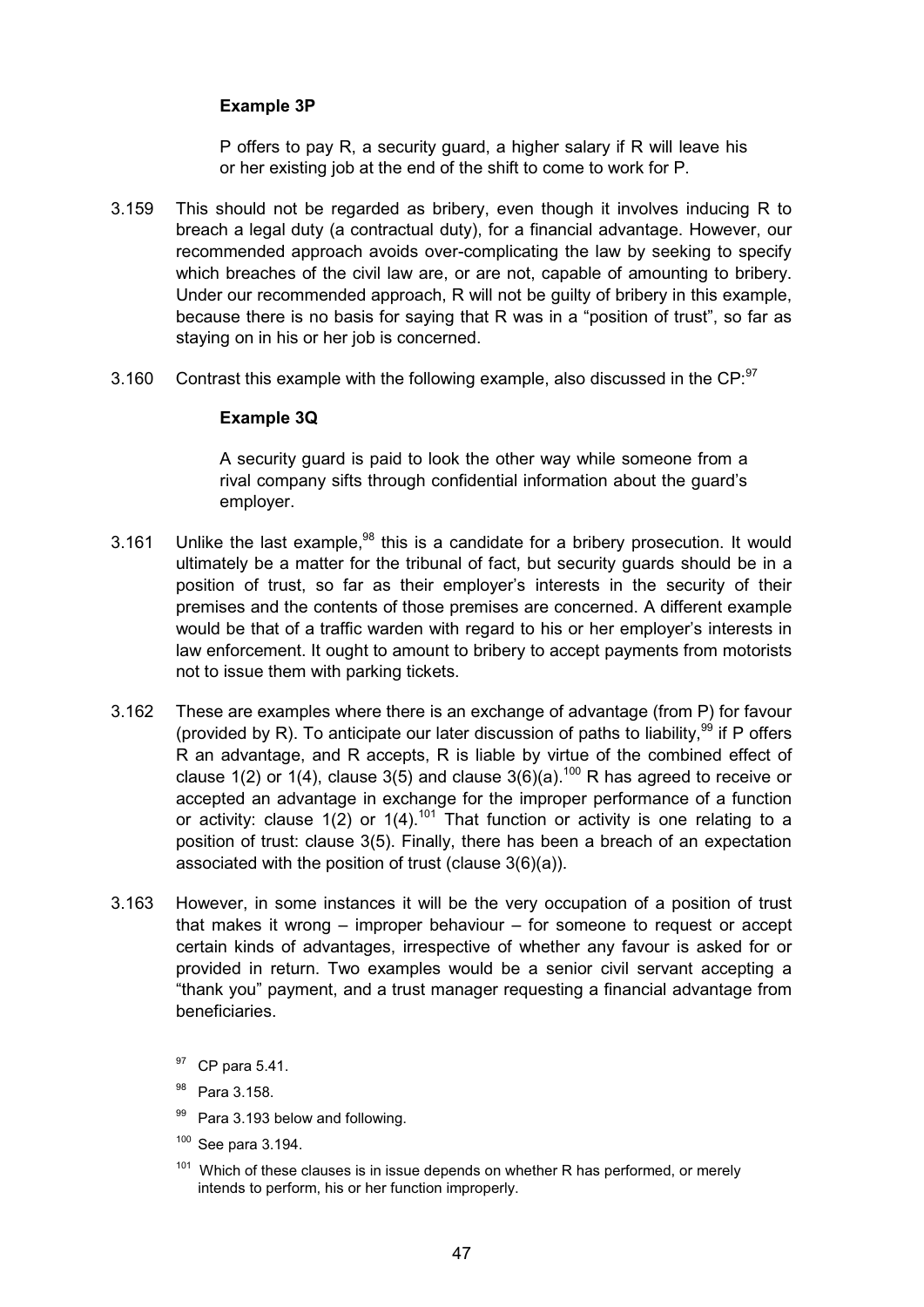- 3.164 The same analysis can be applied in the case of a judge who, long after the end of the dispute, accepts the gift of a chalet at a ski resort from the successful litigant. This is not a breach of an expectation of "impartiality", because that notion has no real application when there is no dispute in issue before the judge. Although it is a marginal case of "bribery", it is a case where it is improper for someone, in virtue of the position that they hold, to accept an advantage.
- 3.165 All the latter cases civil servant, trust manager, judge are caught by the combined operation of clauses 1(3), 3(5), and 3(6)(a). In short, R accepts the advantage in circumstances where to do so, given the expectations associated with the position of trust that R holds, constitutes improper conduct in itself.
- 3.166 An important point about positions of trust, specifically addressed in the draft  $Bill<sub>102</sub>$  is that it can amount to a betrayal of trust that one acted for the wrong reason, and not solely that one's action was in itself wrong. In other words, acting in accordance with a position of trust does not mean simply conforming one's conduct to an external requirement, such as issuing a visa at a particular time to a particular person, awarding a contract to the highest bidder, or making a grant from a fund to a beneficiary entitled to it. It may in some instances mean avoiding doing these things for the *wrong reason* (an advantage offered or provided), even if in themselves they are the right things to do.
- 3.167 Normative rules, concerned with what one "ought" to do, include the reasons for which one acts as well as the actions in themselves.<sup>103</sup> Whereas this is implicit in the very nature of acting in good faith or impartially, we believe that it needs specifically to be provided for when the prosecution seeks to rely on breach of an expectation that someone will act in accordance with a position of trust.
- 3.168 An example would be one in which an official always intended to issue a passport to someone on a particular day, but is paid to issue it on that day by the applicant. In such an example, R behaves "improperly", in breach of a position of trust, if part of the reason for issuing the passport that day is the advantage provided by the applicant. Another example would be one in which the CEO of a major public company (R) has already decided to sign a contract merging his company with another company, but is then secretly paid a large sum by the other company to sign the contract. In this example, likewise, if receipt of the advantage plays a role – such as reinforcing R's resolve – in the signing of the contract, then R will be in breach of his position of trust within the company.<sup>104</sup>

 $102$  Clause 3(7)(b).

<sup>103</sup> Joseph Raz, *Practical Reason and Norms* (1990), 11 to 12.

 $104$  It is important to note that in both of these examples, if the payment played no part at all in motivating R's conduct, R may still be guilty of bribery. R will be guilty in accepting the payment, if accepting it would in itself constitute breach of a position of trust: clause1(3). This is a conceptually separate basis on which R may be guilty of bribery, even if in practice it is likely to overlap with the situation described in the text.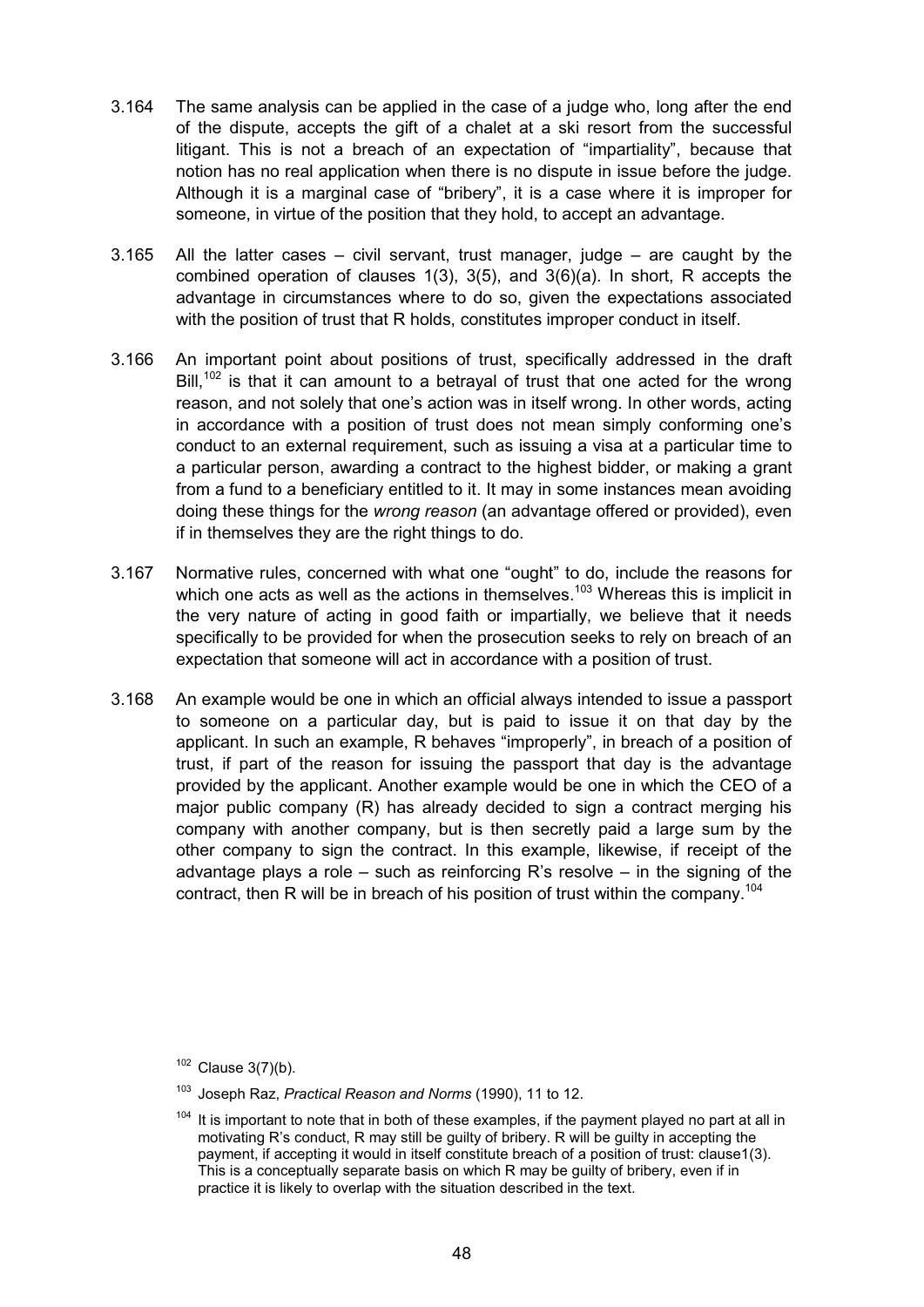3.169 A small minority of consultees would have preferred at least some public servants, like judges, to be dealt with through specific clauses rather than through the application of general principles such as betrayal of a "position of trust". We address this argument below.<sup>105</sup> In short, we believe that it is simpler and clearer to have a law of bribery based on sound general principles applied by the tribunal of fact to particular cases. The criminal law of bribery should not, even in part, take the form of a disciplinary code directed at (particular kinds of) public officials.

### **Leaving the matter to the jury**

- 3.170 In the CP we proposed that the question whether there had been a legal or equitable duty of the relevant kind should be one for the judge.<sup>106</sup> The jury would decide only whether, on the facts, there had been a breach of the duty.
- 3.171 There was no specific question asked of consultees about this (the nature of the judge/jury divide), but it was disliked by the Council of Circuit Judges, and by the judges in the higher courts. Both groups thought that the whole issue of whether there was a duty, and if so whether it was breached, should be one for the jury. They thought that the role of the judge should be confined to deciding whether the facts were capable of giving rise to such a duty. This view takes on particular significance in the context of our recommendation that the test for the "expectation or betrayal" element of P's conduct should be one where the ordinary meaning of words – "expectation", "good faith", "impartiality", or "position of trust" – is applied by the jury to the facts.

### *Analogous approaches in other areas of the criminal law*

- 3.172 There are other examples in the criminal law where there is reliance on the common sense of the jury rather than on legal definition. In particular, the notion that the judge rules on whether facts are capable of giving rise to a duty of some kind, and the jury decides whether in fact there was a duty (and a breach thereof), is a notion applied in other areas of the criminal law where what are also regarded as civil law concepts are in issue.
- 3.173 This is how, for example, the duty of care concept is approached in cases of manslaughter. The jury decides not only whether there was such a duty but also, if so, whether there was a grossly negligent breach of it. The (non)-existence of the duty is not regarded as one for the judge.

 $105$  Para 3.212 onwards.

 $106$  CP, para 5.26.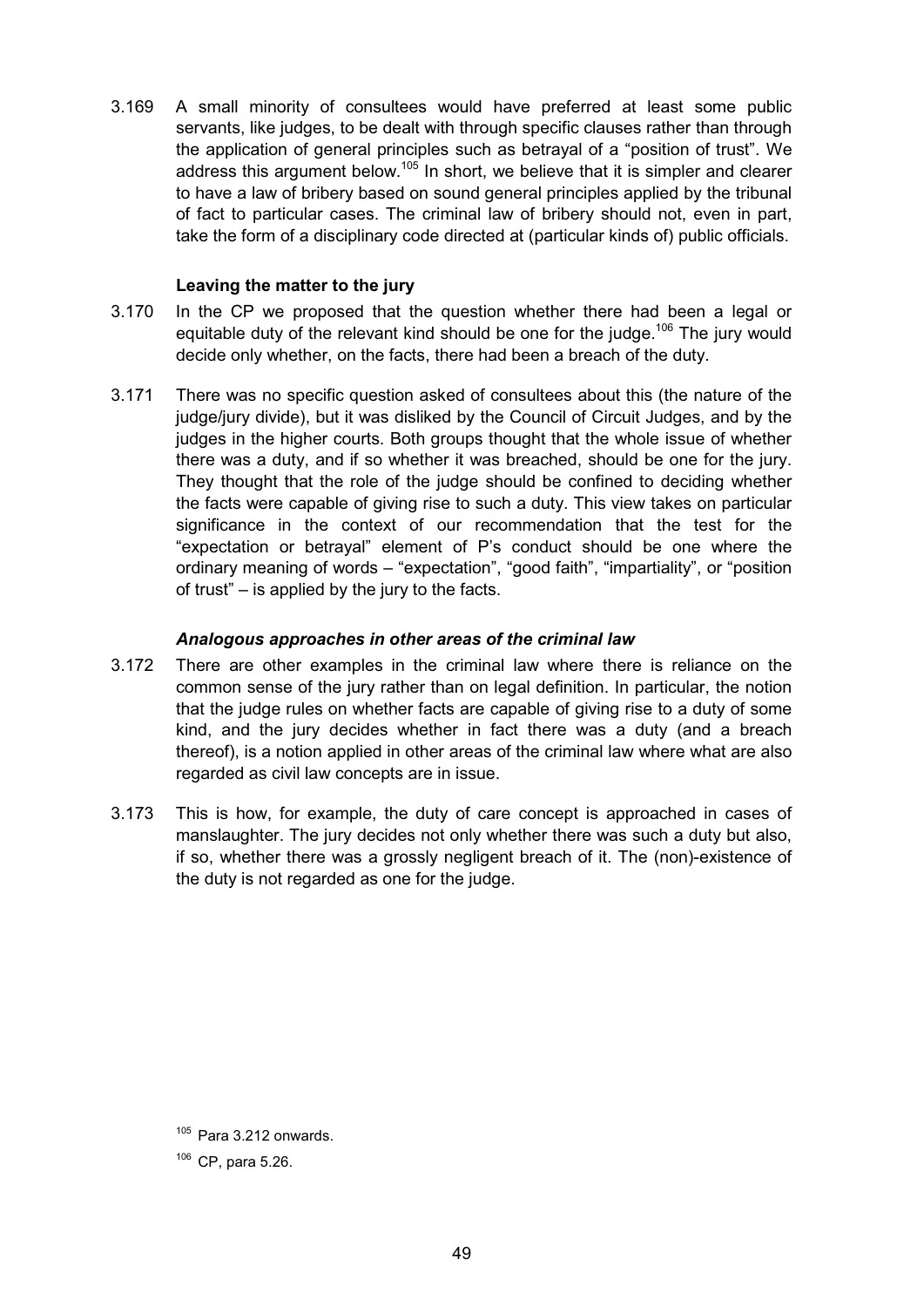3.174 An example is provided by *Willoughby*.<sup>107</sup> D and V spread petrol around D's property, with the intention of burning down D's property and claiming on D's insurance policy. When the petrol ignited, V was killed. D's conviction for gross negligence manslaughter was upheld. It had already been decided that there was no place for the doctrine of "ex turpi causa" in the law of gross negligence manslaughter.108 In *Willoughby*, the Court of Appeal said, "whether a duty of care exists is a matter for the jury once the judge has decided that there is evidence capable of establishing a duty."

# *How the jury is to approach the issue*

- 3.175 We are persuaded that a jury will be perfectly capable of deciding whether or not there was an expectation that R would act in good faith or impartially, or was in a position of trust, and if so, whether R failed to live up to expectations or betrayed the position of trust.
- 3.176 How is a jury to decide on the content of that expectation, on what was in fact expected of R in the circumstances? At the outset, we said that the expectation in question is that which would be had, in the circumstances, by people of moral integrity.<sup>109</sup> Again, it will be for the tribunal of fact to decide what that expectation amounted to, in the circumstances.
- 3.177 Not much is needed by way of elaboration. In Crown Court trials, we are content that the way in which this standard is put to the jury is left to the judge. Accordingly, we have not set the requirement out in the draft Bill. However, it is important to say something about its role. This is because it is not necessarily to be identified with the question whether the members of the jury would, in R's shoes, have regarded themselves as obliged (not) to behave in a certain way.
- 3.178 We have stressed the importance of ensuring that the question whether bribery has been committed is not made to turn on what happens to be accepted practice in particular countries (or regions).<sup>110</sup> We believe that the law should not open the door to advice to jurors that a case should turn on whether – had they been in R's shoes – they would have regarded it as expected that the prevailing practice (however corrupt) about accepting advantages in the country or region in question would be followed. We believe that the best way to do this is to require the jury to consider not what they themselves might, in certain circumstances, have done in R's position, but what they believe that a person of moral integrity would have regarded as (im)permissible, in R's shoes.
- 3.179 However, we will not make a specific recommendation about this matter, because it is essentially one to be worked out through the development of guidelines for judges directing juries in bribery cases.

109 Para 3.10.

<sup>107</sup> [2004] EWCA Crim 3365, [2005] 1 WLR 1880

<sup>108</sup> *Wacker* [2002] EWCA Crim 1944, [2003] QB 1207. Very broadly speaking, the doctrine of "ex turpi causa" prevents liability arising where the claim arises out of illegal activity in which someone was engaged.

 $110$  See paras 3.114 to 3.117 above.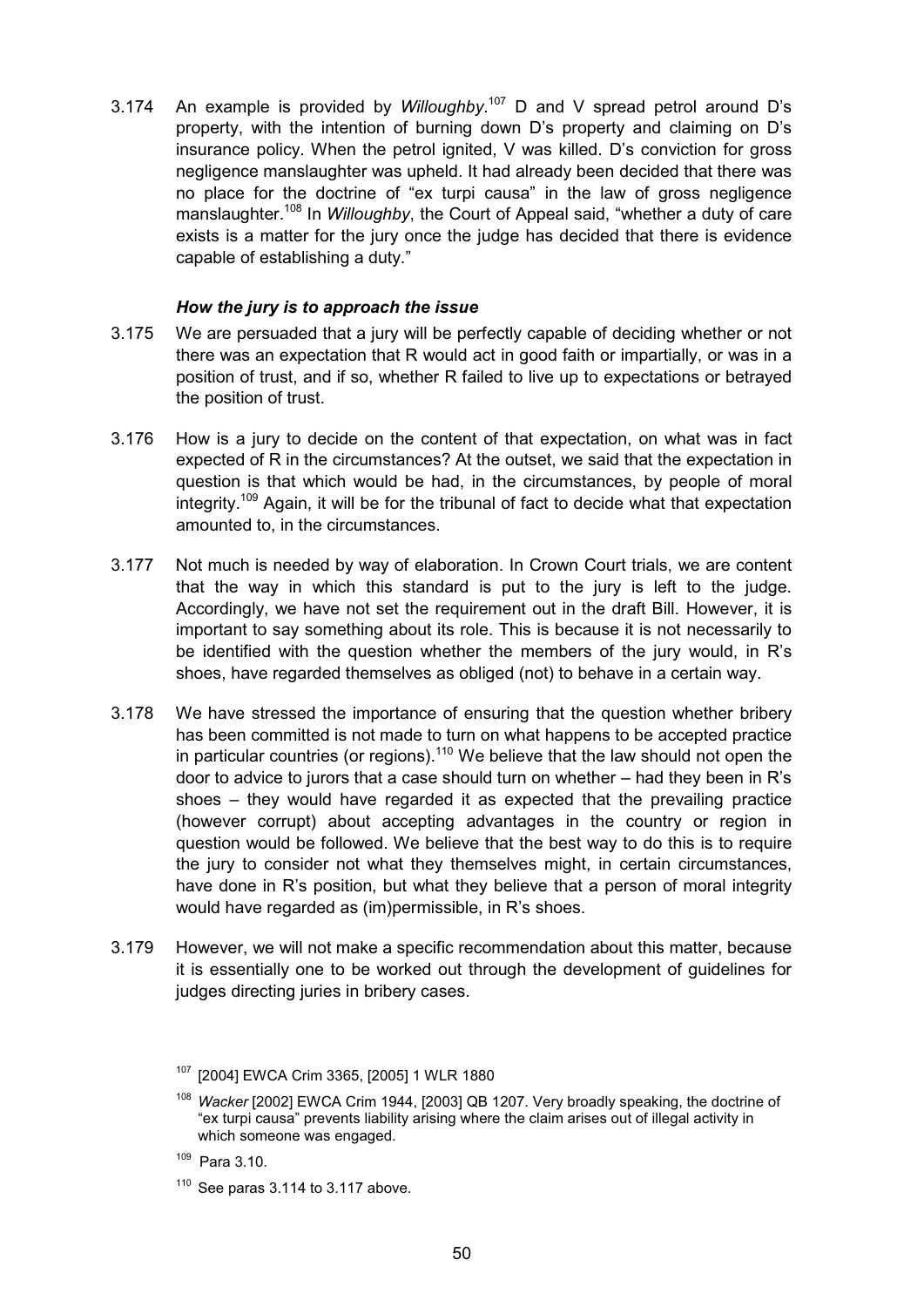#### ILLUSTRATIVE DIFFICULT CASES

3.180 Here is an explanation of how the jury might approach two difficult cases:

#### **Example 3R**

R is employed by a normally reputable newspaper as a financial commentator. The newspaper's proprietor makes it clear to R that she does not mind if R supplements his low salary by taking payments from companies to promote their financial products. R receives a large payment from company P to promote their life insurance product. R writes an article comparing other life insurance products unfavourably with P's, but adding in conclusion that, "of course anyone reading this would be crazy to trust my judgment!"

- 3.181 In this example, R would normally be under an express or implied duty to his employer not to promote particular products in exchange for money. In this case, his employer has made it clear that there is no such duty. Under the existing law, and under the approach in the CP, that would be the end of the matter, and neither R nor the proprietor could be convicted of bribery. However, under our revised approach, which seeks to escape the confines of principal-agent disloyalty as the basis for bribery, the employer's connivance at R's conduct does not put an end to the case for establishing bribery on these facts.
- 3.182 We believe that it should be open to the jury to find that, given R's role as a writer for the newspaper, R was expected to act in good faith (or impartially), when recommending one financial product over another. R could, of course, claim that the rider he added to his recommendation meant that he was under no such duty, or not in breach of such a duty. It would be for the jury to decide whether the expectation of good faith or impartiality nonetheless existed, and was breached. The test would be whether someone of moral integrity would not have done as R did.
- 3.183 Here is another example:

#### **Example 3S**

Company C tells an employee, R, to do "whatever it takes" to secure a reliable supply of widgets for C from Blueland. To that end, R attends a trade fair in Blueland. At the trade fair, P is representing company D. D's widgets are advertised by P in the normal way, but P also says to each person expressing an interest  $-$  including  $R -$  that D is "very flexible indeed" in terms of what they will do to secure business. R is told by P that D prefers to "make it personally worth their while" for contractors to agree to purchase widgets from D. R agrees on behalf of C to purchase widgets from D.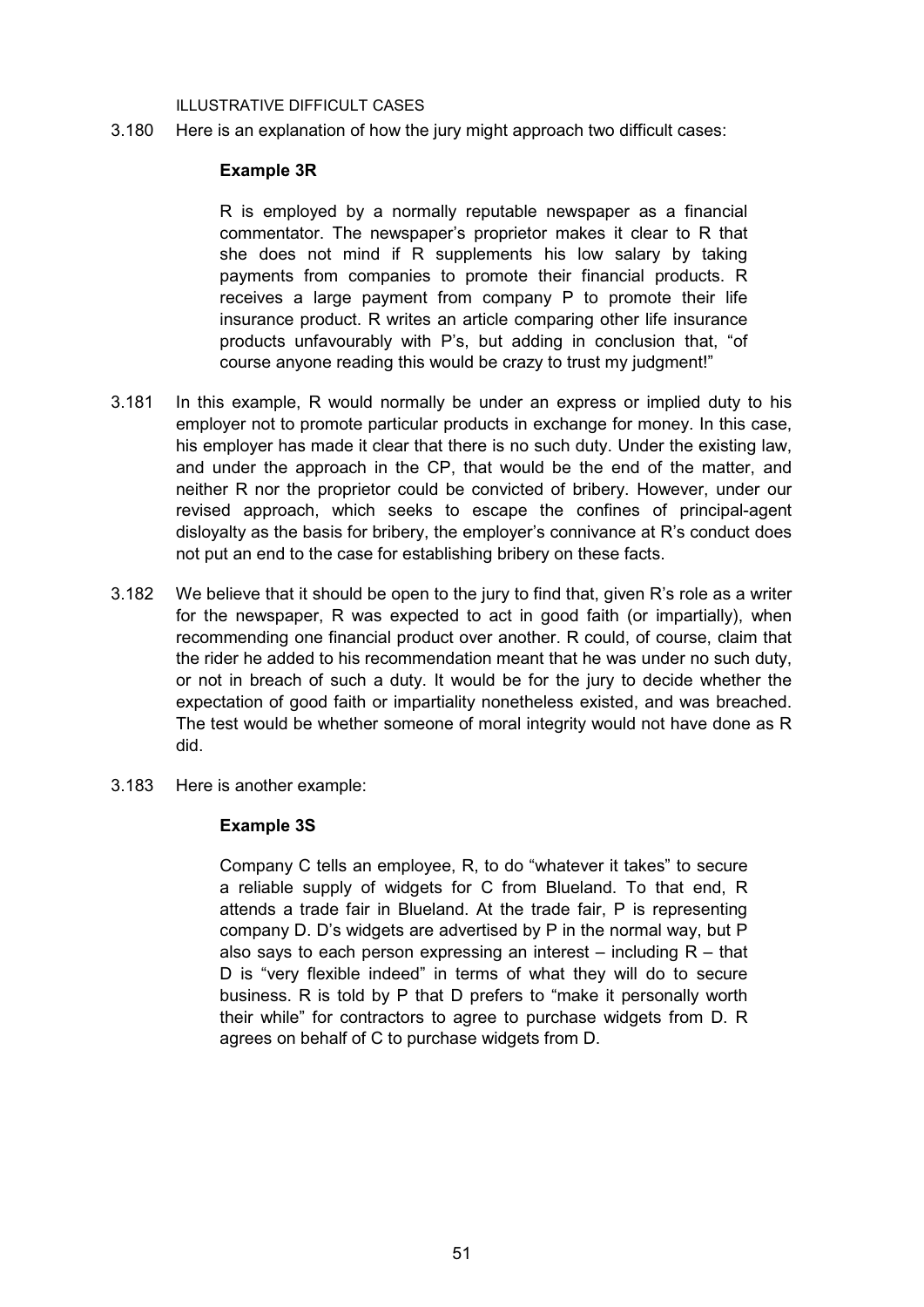- 3.184 In this example, it is perfectly possible that C will claim that it was not intended that R accept bribes in exchange for contracts, and will hence claim that R was acting independently if any bribes were accepted to secure contracts. If that claim is believed, then R as an individual, but not C, can be convicted of bribery under our scheme by virtue of clause 1.<sup>111</sup>
- 3.185 R may claim that he was only acting on C's instructions in accepting any bribe, where necessary to do business. That, in itself, *may* be a good defence for R, if it means that there is no breach of any expectation of good faith, impropriety or trust. If R *was* acting on C's instructions, and it is only C's expectations about R's conduct that matter in the circumstances, R clearly cannot commit bribery. Quite simply, there will have been no breach of any relevant expectation about R's conduct. However, it may not be only C's expectations about R's conduct that count, in setting the standards of conduct that R is expected to observe. R's claim to be acting on C's instructions is much less likely in itself to be a good defence if, for example, the well-understood working rule at the trade fair was that payments should not be offered to individual contractors or accepted by them, in exchange for business. In such circumstances, an expectation about the standards of conduct R must observe may have arisen quite independent of C's expectations.
- 3.186 Alternatively, R may claim that it was never his or her intention to accept a "bribe" from anyone, but simply to accept the terms most favourable to C when entering into contracts. If true, this would be a complete answer to a charge of bribery. The jury would have to be persuaded that the truth of the matter was that R showed that he was prepared to go to lengths to secure a contract that included improperly accepting payments for himself to sign contracts on C's behalf.
- 3.187 Whether it was improper for R to accept payments offered by P might depend on a number of factors. For example, as already indicated, it might depend on the standards of business ethics generally observed at the trade fair in Blueland. Alternatively, it may depend on the terms of the contract between C and R.

# **Conclusion on the nature of "improper" conduct**

- 3.188 We believe that there is sufficient clarity and certainty in the notions of a failure to act in accordance with an expectation of good faith or of impartiality, or in accordance with a position of trust, as the defining features of "improper conduct" for the purposes of the law of bribery. We believe that these notions give people adequate guidance on what conduct is to be avoided. Our attempt in the CP to provide greater certainty, by making these notions secondary duties arising once a breach of a (primary) legal or equitable duty had been established, was in our view unsuccessful. Neither prosecutors nor judges supported it, because whatever extra certainty may have been created (and that is hard to measure), came at the cost of significant extra complexity and lack of clarity.
- 3.189 As the Council of HM Circuit Judges rightly said in their response, at some point the law must rely on the common sense of juries. If it does not, the irony is that the law may become too complex for juries to understand and apply.

 $111$  If it can be proved that R improperly agreed to accept a payment from P, it will not be necessary to go on to show that such a payment was in fact made: clause1.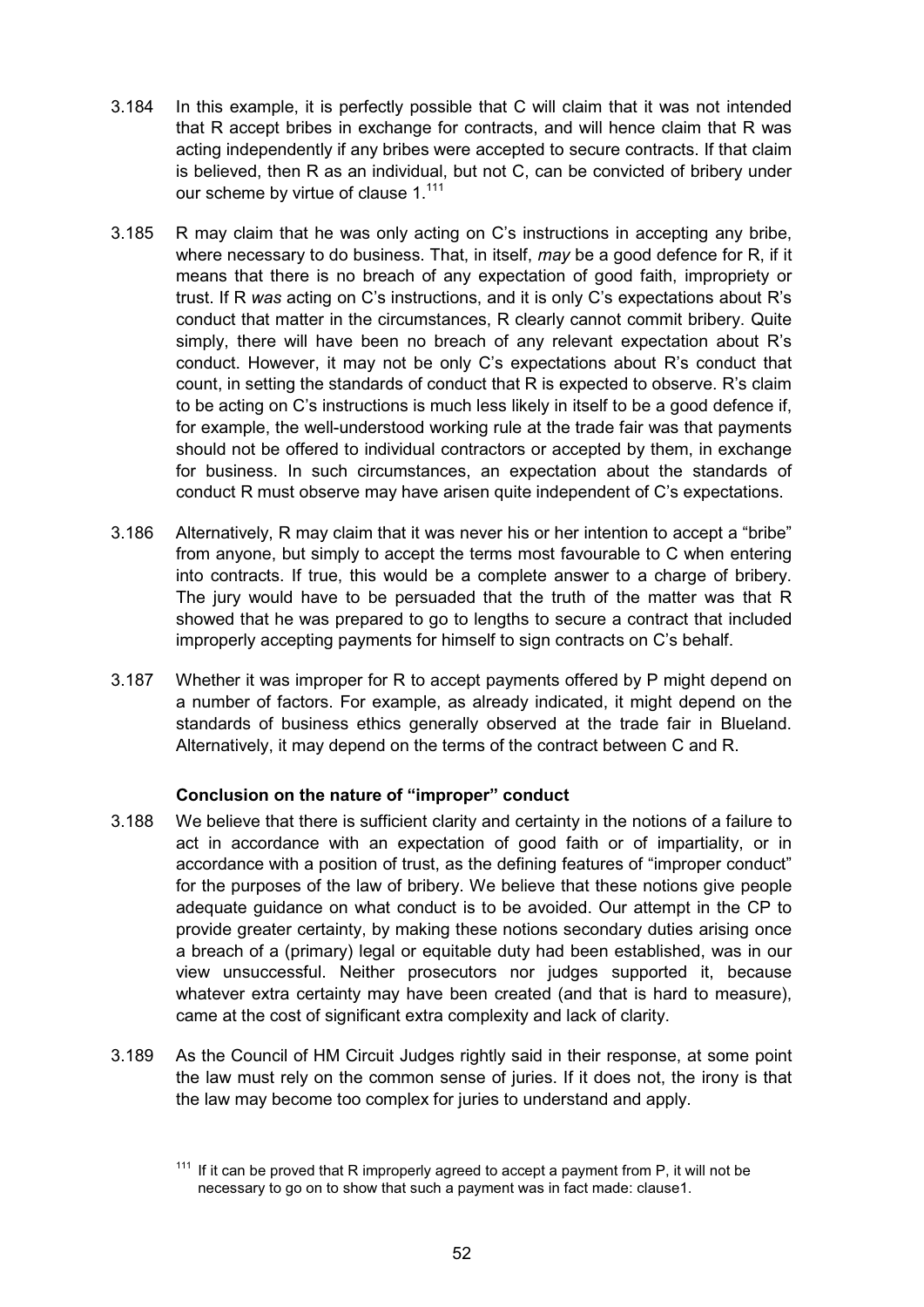# **R's awareness of the wrongful nature of his or her conduct**

3.190 Amongst consultees who addressed the matter, there was strong support (8/9) for the view that it should be immaterial whether or not R was aware that the relevant action he or she performed was improper. Consequently, our draft Bill is silent on this issue. There is enough justification for regarding R as guilty of a bribery offence if R fulfils both the basic and the wrongfulness elements of the offence as we have defined them.

# **The link between the giving of the advantage and the impropriety**

- 3.191 It should be irrelevant that R's act, contrary to the expectation in question, is not the one P intended the giving of the advantage to bring about. This is really a matter of common sense. 10/10 of consultees who addressed the matter agreed with the proposition. P may ask R to do a particular improper thing in exchange for an advantage, but R may realise that only by doing something else improper will P's ultimate aim be achieved. This should not affect the liability of either P or R. The wording of clause 1(2) to 1(5) achieves this result.
- 3.192 Secondly, it should not matter that someone other than R performs or is to perform the function or activity improperly. An example might be where P pays R to breach a duty of good faith, but the breach comes about when R orders one of his or her employees to do the act requested by P (for which the employee – who may remain innocent – is not rewarded). In this kind of example, it should be the fact that P has paid for a breach of duty that is crucial, not that R is the one who is him- or herself to breach the duty. Clauses 1(2) to 1(6) achieve this result.

# *Paths to the commission of bribery by R*

- 3.193 R may commit bribery in one of two main ways, both of which we have included under a single "umbrella" offence. Broadly speaking, first, R may offer to or actually engage in a misuse of his or her position in exchange for an advantage ("doing P a favour"). Secondly, R may misuse his or her position simply by asking for or accepting an advantage in the first place ("compromising R's position"). A certain amount of complexity is involved in capturing all the forms in which these two ways of committing bribery may be manifested.
- 3.194 First, there are the "advantage in exchange for favour" cases. Under our recommendations:
	- (a) Either the advantage (or the prospect thereof) must be a reward for improper conduct.  $112$  or
	- (b) the advantage (or the prospect thereof) must be requested, agreed to or accepted with the intention that improper conduct will be performed, $113$  or
	- (c) the improper conduct must be engaged in, in consequence of or in anticipation of, a request, agreement to or acceptance of the advantage.<sup>114</sup>
	- $112$  Clause 1(4).

 $113$  Clause 1(2).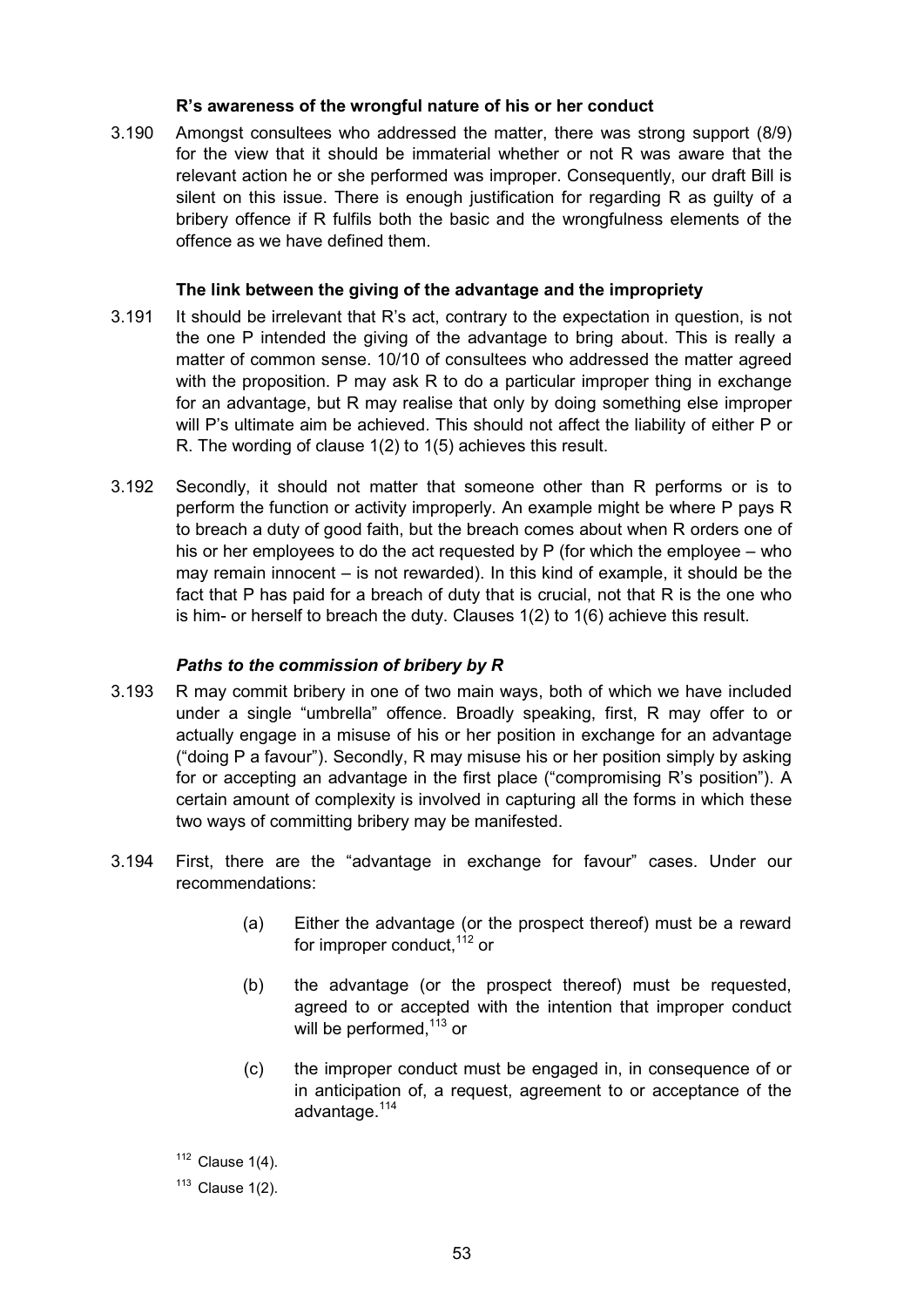- 3.195 Secondly, there are the "compromise of R's position" cases. Under our recommendations the request for, agreement to accept, or acceptance of the advantage must in itself constitute improper conduct.<sup>115</sup>
- 3.196 In relation to both these ways of committing bribery "improper" conduct means the performance of a function or activity contrary to an expectation that R would act in good faith or impartially, or in accordance with a position of trust.<sup>116</sup> In that regard, a function or activity can be performed contrary to an expectation relating to a position of trust if it is performed because of the advantage (to be) conferred – in other words for the wrong reason – even if R does not behave differently in performing the function or activity.<sup>117</sup>
- 3.197 These key elements of the offence are at the heart of bribery as a form of wrong. We have divided them into four separate cases in the draft Bill.<sup>118</sup> Bribery can be committed at R's (as well as P's) initiation, as well as when R enters into a transaction with P. Improper conduct may come before the advantage is conferred, and the other way around. We believe that the law will be clearer if the key ways in which the offence can be committed are separately set out.
- 3.198 The first case (Case A) is where R requests, agrees to receive or accepts an advantage intending that, in consequence, a relevant function or activity will be improperly performed.<sup>119</sup>
- 3.199 The second case (Case B) is where R requests, agrees to receive or accepts an advantage and the request, agreement or acceptance in itself amounts to the improper performance of a relevant function or activity.<sup>120</sup>
- 3.200 The third case (Case C) is where R requests, agrees to receive or accepts an advantage as a reward for the improper performance of a relevant function or activity.<sup>121</sup>
- 3.201 The fourth case (Case D) is where, in anticipation of, or in consequence of, R requesting, agreeing to receive or accepting an advantage, a relevant function or activity is improperly performed.<sup>122</sup>

- $115$  Clause  $1(3)$ .
- $116$  Clauses 3(3) to 3(7). We have thought it right to indicate by express provision that the improper "performance" of a function or activity can come about through a failure to perform the function or activity, as well as through a positive act of impropriety (clause 3(6)(b)). The use of the unusual term "performance", rather than "act", to describe the relevant aspect of R's conduct element is what led us to believe that this would be appropriate.
- $117$  Clause 3(7).
- $118$  Clause 1(2) to clause 1(5).
- $119$  Clause 1(2).
- $120$  Clause 1(3).
- $121$  Clause 1(4).
- $122$  Clause  $1(5)$ .

 $114$  Clause 1(5).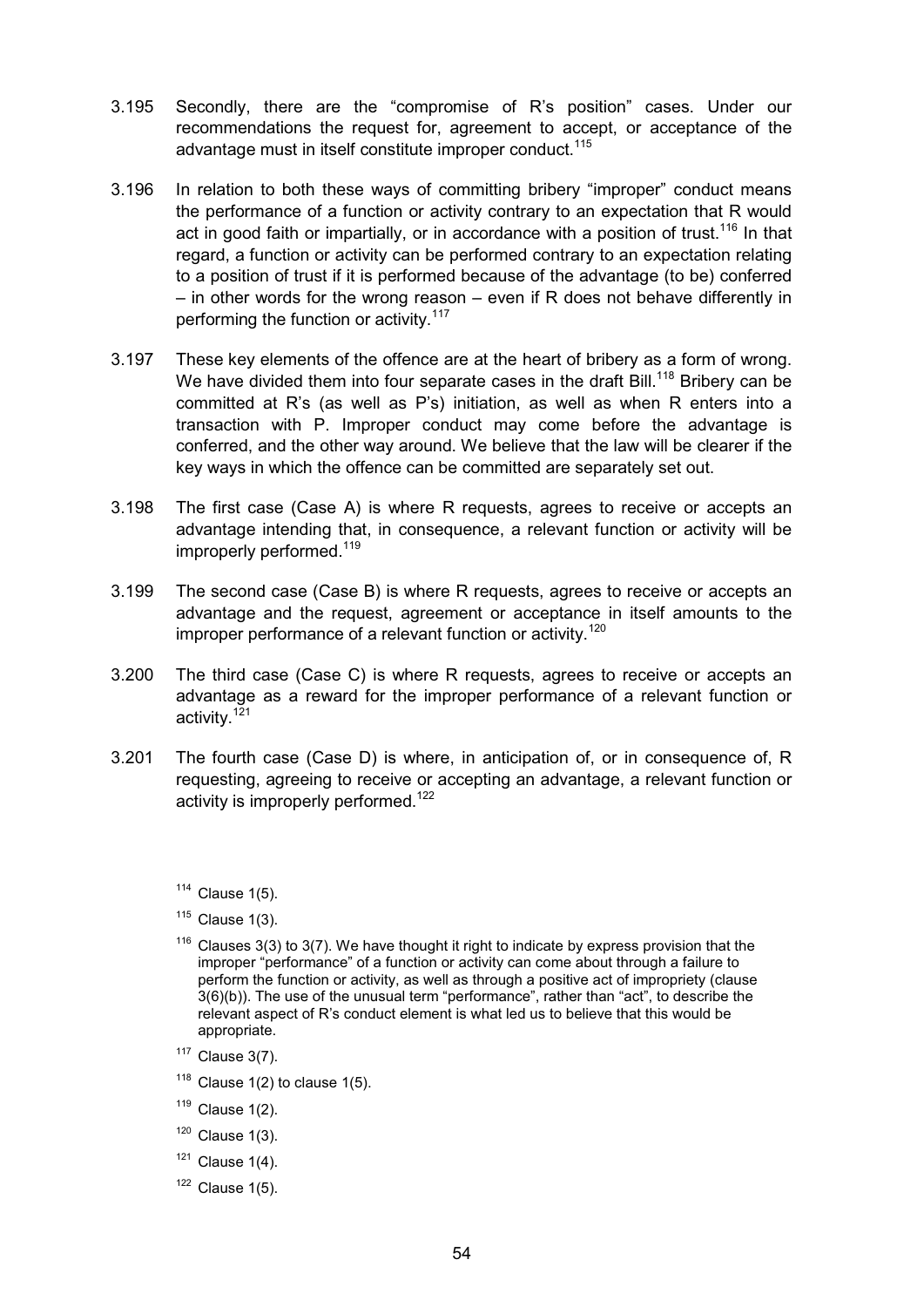3.202 In the CP, we concentrated on the classic case of bribery, in which P provides R with an advantage in exchange for a favour that (as P knows) R is improperly to provide for P. In the classic case, the assumption is that the role of the advantage to be provided by P is to motivate R to provide the favour. However, our scheme would not be wide enough if it extended only to such situations. In particular, it ought to be regarded as bribery in some situations that R's request for, agreement to receive or acceptance of the advantage is in itself a manifestation of impropriety, irrespective of whether there is a favour sought by P in exchange for the advantage.<sup>123</sup> Here are two examples:

## **Example 3T**

R is a senior civil servant who has been working to secure a trade agreement between Britain and a foreign government. Her efforts ensure that agreement is reached. Some time later, the foreign Government sends R £10,000 as a "thank you" for all her efforts. R banks the cheque.

## **Example 3U**

R is the manager of a charitable trust with a number of organisations who are beneficiaries. R has been a very successful manager but believes that he or she is underpaid for the work he has done for the trust. As R's income for acting as a manager cannot easily be increased using the proper procedures, R asks the head of each of the beneficiary organisations for a contribution from their funds to increase his income.

- 3.203 These two examples show that, both as regards the public and the not-for-profit sector, it may be necessary to catch within the scope of the offence the request for or receipt of advantages that are not provided in exchange for favours. The conduct in question may in some instances, such as Example  $3T<sup>124</sup>$  be caught by other offences, such as misconduct in a public office; but that is also true in the classic cases of bribery, which may involve fraud.
- 3.204 Under our recommended scheme, these examples will fall within the scope of bribery, but the path to liability through the draft Bill will take a slightly different course from that which is followed in a classic case. This can be explained as follows, assuming in both instances that the conduct in question meets the threshold condition  $125$

<sup>&</sup>lt;sup>123</sup> This point was forcefully made to us by Professor Alldridge. See now Peter Alldridge, "Reforming Bribery: Law Commission Consultation Paper 185 (1) Bribery Reform and the Law Commission – Again" [2008] *Criminal Law Review* 671, 677 to 679.

 $124$  Para 3.202 above.

 $125$  See para 3.3 above.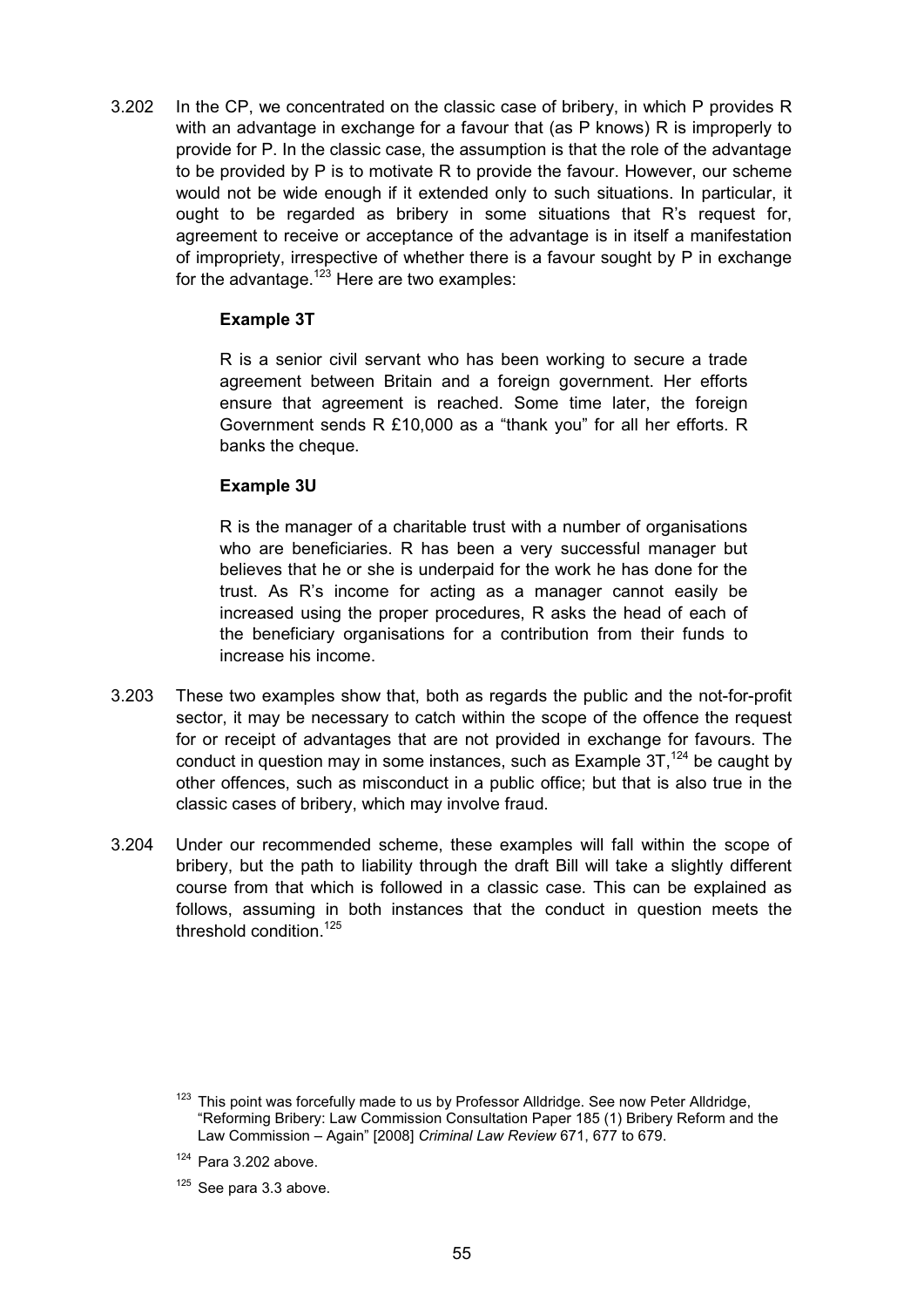3.205 In the classic case (Case D),<sup>126</sup> P pays R for a favour which it was or is improper for R to provide. One example would be where P pays R to rig a bidding process in P's favour. Another example would be where P pays R to move P up the list of priorities for the grant of planning consent. In such cases, R's conduct will be wrongful in that it breaches an expectation that R will act in good faith or impartially. R's normal path to liability will then be as follows:

> First, clause 1(5) of the draft Bill is satisfied if R accepts an advantage and in consequence engages in the improper performance of a relevant function or activity.

> Next, clause 3(3) or 3(4) will be satisfied if the activity in question is one R was expected to perform respectively in good faith or impartially, and

> Clause 3(6)(a) also needs to be satisfied. It will be satisfied if R did not live up to expectations (or promised or agreed not to), so far as one of the expectations in 3(3) or 3(4) is concerned (clause 3(7)(a)). These are the expectations that the function or activity is performed in good faith or impartially referred to above.

- 3.206 It is important to stress that this is by no means the only path to liability that a classic case might follow. However, it is likely to be the typical path.
- 3.207 By way of contrast, in the case where it is in itself improper for R to request, agree to receive or to accept the advantage (Case B in the draft Bill)<sup>127</sup> the wrongful nature of R's conduct lies in the request, the agreement or the acceptance, as such. The examples, given earlier,  $128$  involving respectively the civil servant and the trust manager, will in all probability follow this path to liability. In such cases, R's conduct will be wrongful in that it breaches an expectation that R will act in accordance with a position of trust. The typical path to liability will be as follows:

First, clause 1(3) is satisfied if R requests, agrees to receive or accepts an advantage, and the request, agreement to receive, or acceptance itself constitutes the improper performance of a function or activity mentioned in clause 3.

Clause 3(5) is satisfied if R, in performing a relevant function or activity, is in a position of trust by virtue of performing it.

Clause 3(6)(a), must also be satisfied. It is satisfied if what was done breached an expectation arising from R's position of trust. Such an expectation may concern (clause 3(7)(b)) the manner in which, or the reasons for which, the relevant function or activity will be performed  $(3(7)(b))$ .

 $126$  Clause 1(5).

 $127$  Clause 1(3).

 $128$  Para 3.202 above.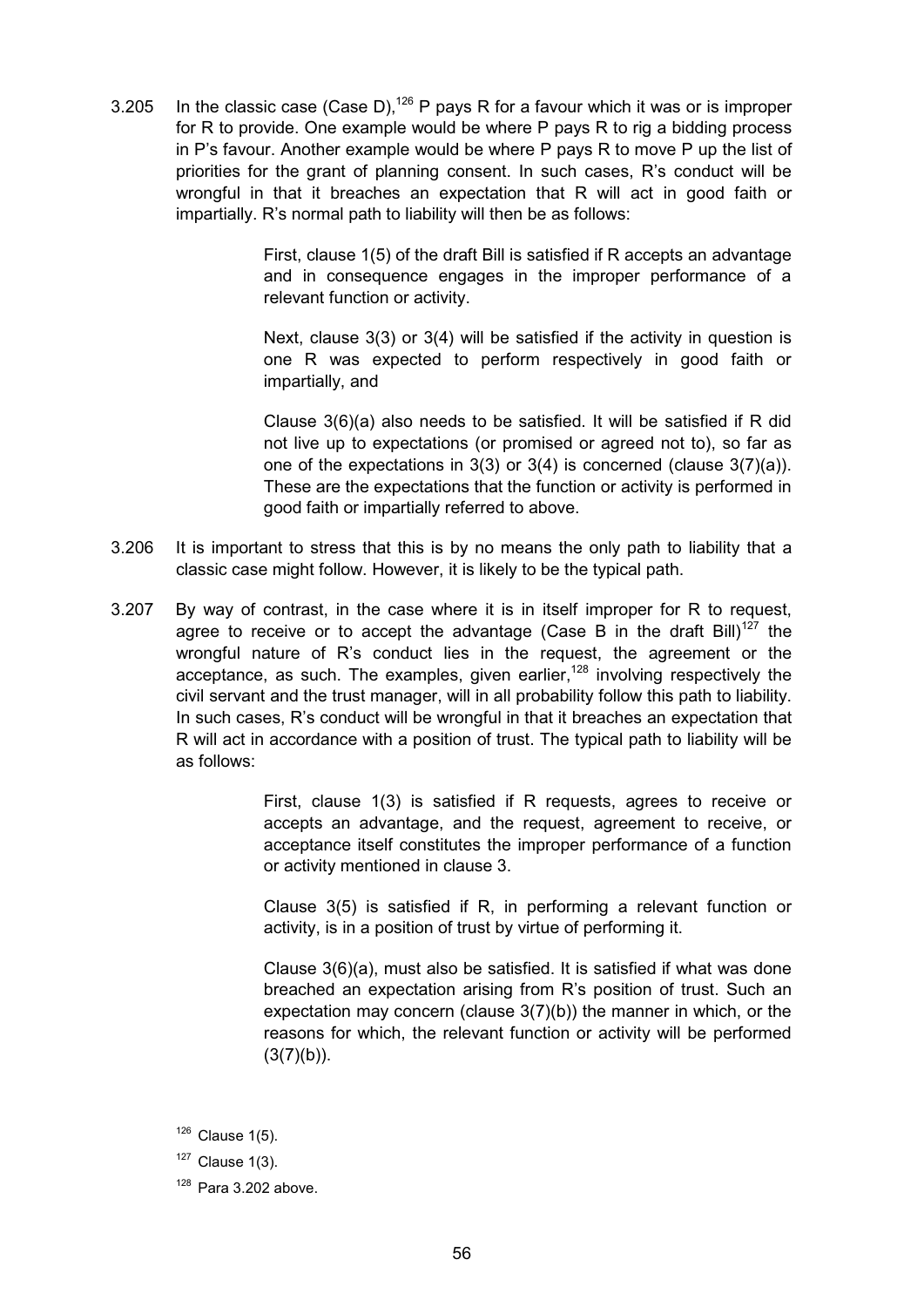- 3.208 In the examples given above,<sup>129</sup> both the senior civil servant and the trust manager are highly likely to be found by the tribunal of fact to be in positions of trust by virtue of performing their respective functions (clause 3(5)). That almost certainly means that the tribunal of fact will conclude that a mere request for, agreement to receive, or acceptance of the advantage in question had in itself the potential to be the improper performance of a relevant function or activity (clause 1(3)(b)). It seems equally likely that the tribunal of fact will further find that, in the circumstances, the request for or acceptance of the advantage was as such  $\alpha$  (clause  $3(6)(b)$ ) a breach of an expectation as to the manner in which the function would be performed (clause 3(7)(b)).
- 3.209 It is through this route that R becomes liable in the case where R requests or accepts a 'facilitation payment' to do what is in any event his or her duty. Even if R was doing only what he or she was bound to do, clause 3(7)(b) extends the scope of 'improper' conduct to conduct undertaken for the wrong reason (even where that reason is only a minor reason). The acceptance of a payment in these circumstances would mean that R's conduct would almost certainly be undertaken for the wrong reason.
- 3.210 Once again, it is important to emphasise that this is not the only path to liability that such cases might take. A certain amount may depend on differences in the circumstances.
- 3.211 For example, had the senior civil servant in Example  $3L^{130}$  been promised the £10,000 in advance, if negotiations ended successfully, this might have cast doubt over whether she was playing her role in the negotiations with the complete good faith required in the circumstances. That being so, the path to liability might have been the same as for the classic example, given above.<sup>131</sup> This is because the implication might be that R was now biased in favour of P when conducting the negotiations, thus making the case one of exchange of advantage for favour.

# **ARE "PUBLIC SERVANTS" IN A SPECIAL POSITION, JUSTIFYING A DISCRETE OFFENCE?**

- 3.212 The foregoing analysis draws no distinction between public servants and the private sector, in determining the limits of the offences of bribery. Instead, there are simply different paths to liability, some of which are especially suited to, but by no means confined to, those who hold public office.<sup>132</sup> Nonetheless, we ought to say something about the common view that  $-$  as the present law does  $-$  a distinction should be drawn between offences applicable to the public sector and offences applicable to the private sector.
- 3.213 In the CP, we provisionally proposed that no distinction within the general offence of bribery should be drawn between the private and the public sector, even though some public officials should certainly never accept advantages of any kind other than those due under their contract of employment. 20/24 consultees agreed with this proposal.

 $131$  Case D, para 3.205 above.

 $129$  Para 3.202 above.

<sup>130</sup> Para 3.202.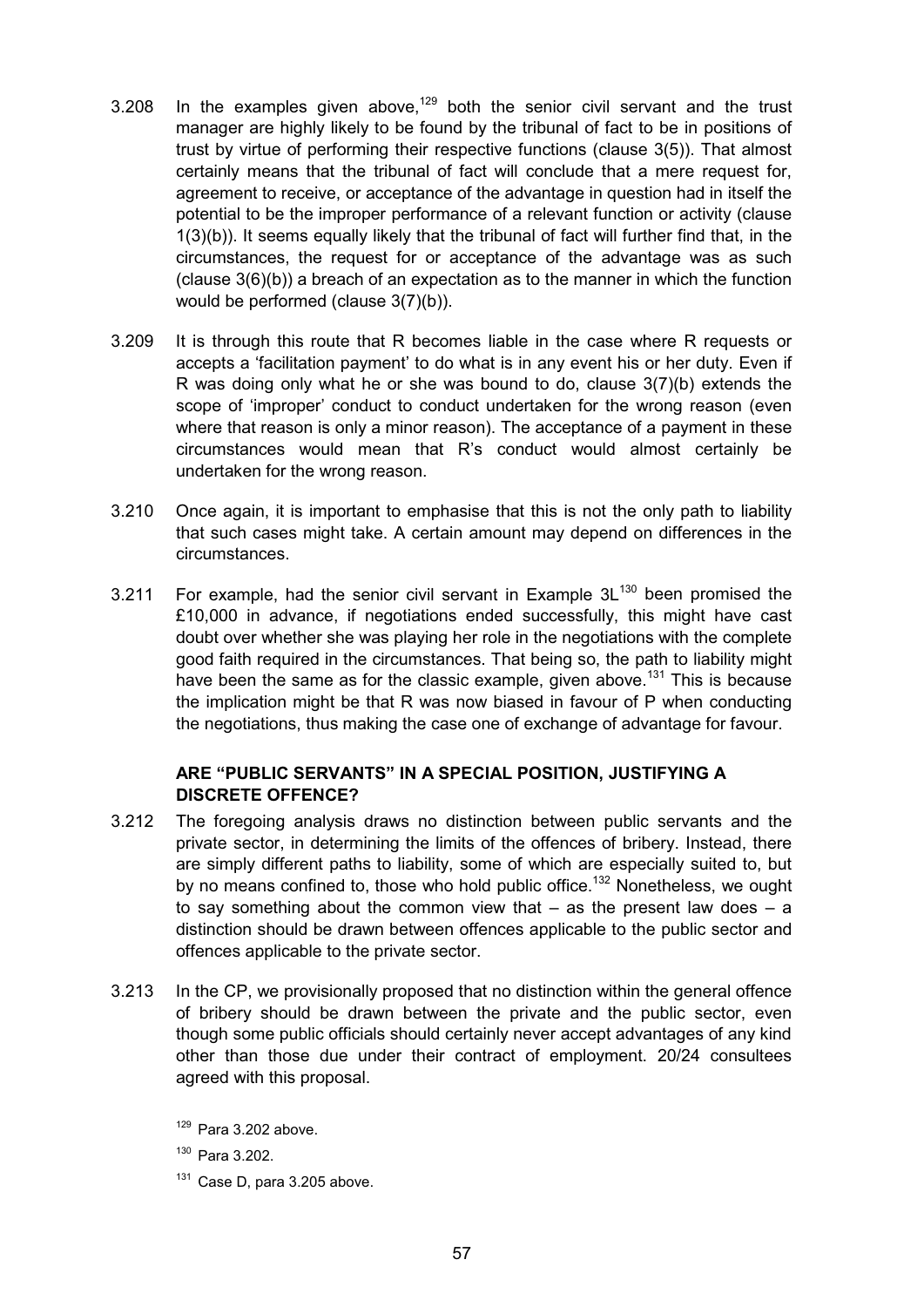- 3.214 The Association of Chartered Accountants agreed with that provisional proposal, as a matter of principle, although they said that it should be recognised that commission of bribery in the public sector was by its nature more serious. On a similar line, Peters & Peters said that the moral difference between private and public sector bribery was not sufficient to justify a different legal test, although Professors Green and Alldridge, and the Council of HM Circuit Judges, disagreed. Some consultees pointed to the difficulties in identifying the "public" sector for the purposes of distinguishing it from the private sector. Peters & Peters wondered, for example, whether the charitable or "not for profit" sectors would be included within any special offence by those who advocated the creation of one. A similar point was made by the Ministry of Defence Police about corruption in relation to private finance initiatives and public-private partnerships.
- 3.215 Naturally, there is an argument that "public servants" should in no circumstances accept advantages from people with whom they have dealings in an official capacity, and that the acceptance of advantages by public servants should in itself be a criminal offence. That argument is perhaps less persuasive than it at first sight appears to be. As we have ourselves indicated,<sup>133</sup> it is no easy matter to identify, without arbitrariness, who will and who will not count as a "public servant".
- 3.216 As some of our consultees pointed out, so many more private individuals and organisations are now contracted to provide public services, or to provide services to the private sector that have a "public interest" element to them.<sup>134</sup> In the private sector, the acceptance of advantages in doing business may be perfectly acceptable in many contexts. How, then, should such people or bodies be treated, if there is to be a separate bribery-related offence focused on the "public" sector? The fact that there is now so much more private sector provision of goods and services in the public interest, makes it hard to argue that no one should ever accept advantages in any form, simply because what they do involves a public service dimension.
- 3.217 In any event, under our recommendations, if the request for or acceptance of an advantage came in circumstances involving a breach of a position of trust, such conduct would fall within the scope of the offence. Further, there is and will continue to be an offence of misconduct in a public office.<sup>135</sup> It may be that that offence can be applied, in appropriate circumstances, to the wrongful acceptance of advantages in breach of a contract involving public office, whether or not there was a betrayal of trust, or a breach of an expectation of good faith or impartiality.

 $132$  See the analysis at paras 3.193 to 3.211.

<sup>133</sup> Paras 3.18 to 3.20.

<sup>&</sup>lt;sup>134</sup> See para 3.19 above.

 $135$  For discussion of this offence, see Archbold (2008 ed), para 25-381.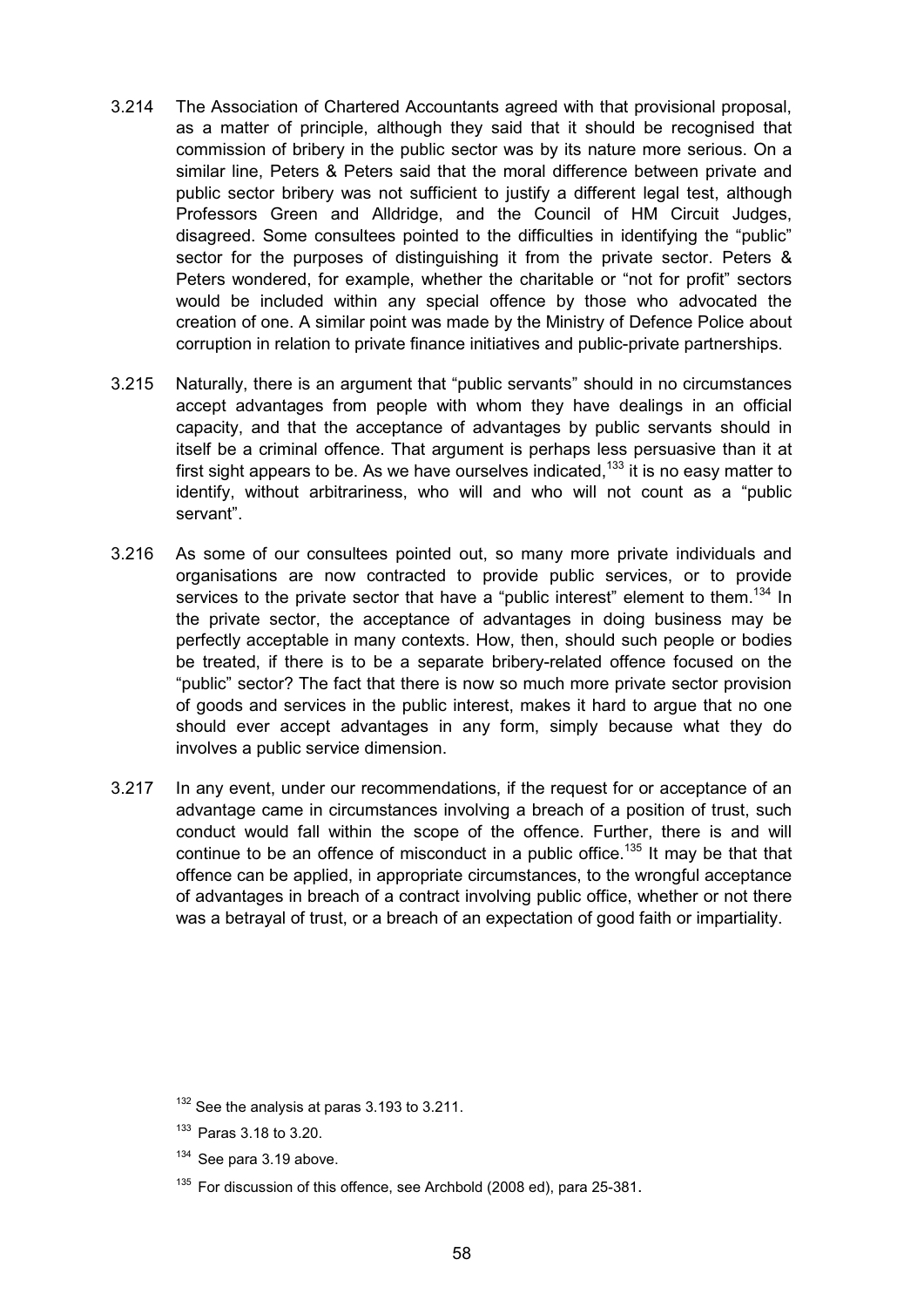3.218 This is significant, in that, where public office holders are concerned, it might be thought not to matter a great deal whether or not they misconduct themselves in exchange for an advantage. It is enough that they have misconducted themselves, whatever the reason was.<sup>136</sup>

#### **Recommendations**

- 3.219 **The prosecution must show that R requested, agreed to receive or accepted an advantage intending that, in consequence, a relevant function or activity should be performed improperly, whether by R or by another (Case A).**<sup>137</sup>
- 3.220 **Alternatively, it must be shown that R's request for, agreement to receive or acceptance of the advantage itself constituted the improper performance of a relevant function or activity (Case B).**<sup>138</sup>
- 3.221 **Alternatively, it must be shown that R requested, agreed to receive or accepted an advantage as a reward for the improper performance of a relevant function or activity (Case C).**<sup>139</sup>
- 3.222 **Alternatively, it must be shown that, in anticipation of, or in consequence of R requesting, agreeing to receive or accepting an advantage, a relevant function or activity was performed improperly by R, or by another at R's request or with R's assent or acquiescence (Case D).**<sup>140</sup>
- 3.223 **The impropriety in the performance of the function or activity must be shown to have turned on an expectation that R will act in good faith, or impartially.**<sup>141</sup>
- 3.224 **Alternatively, the impropriety in the performance of the function or activity must be shown to have turned on an expectation that relates to a position of trust which R held by virtue of performing that function or activity.**<sup>142</sup>
- 3.225 **It must be shown that there was a breach of an expectation that R will act in good faith or impartially, or in accordance with his or her position of trust.**<sup>143</sup>

- $139$  Clause 1(4).
- $140$  Clause 1(5).
- $141$  Clause 3(3) and 3(4).
- $142$  Clause 3(5).
- $143$  Clause 3(6); clause 3(7).

 $136$  Assuming that it was not a reason with full justificatory or excusatory effect.

 $137$  Clause 1(2).

 $138$  Clause 1(3).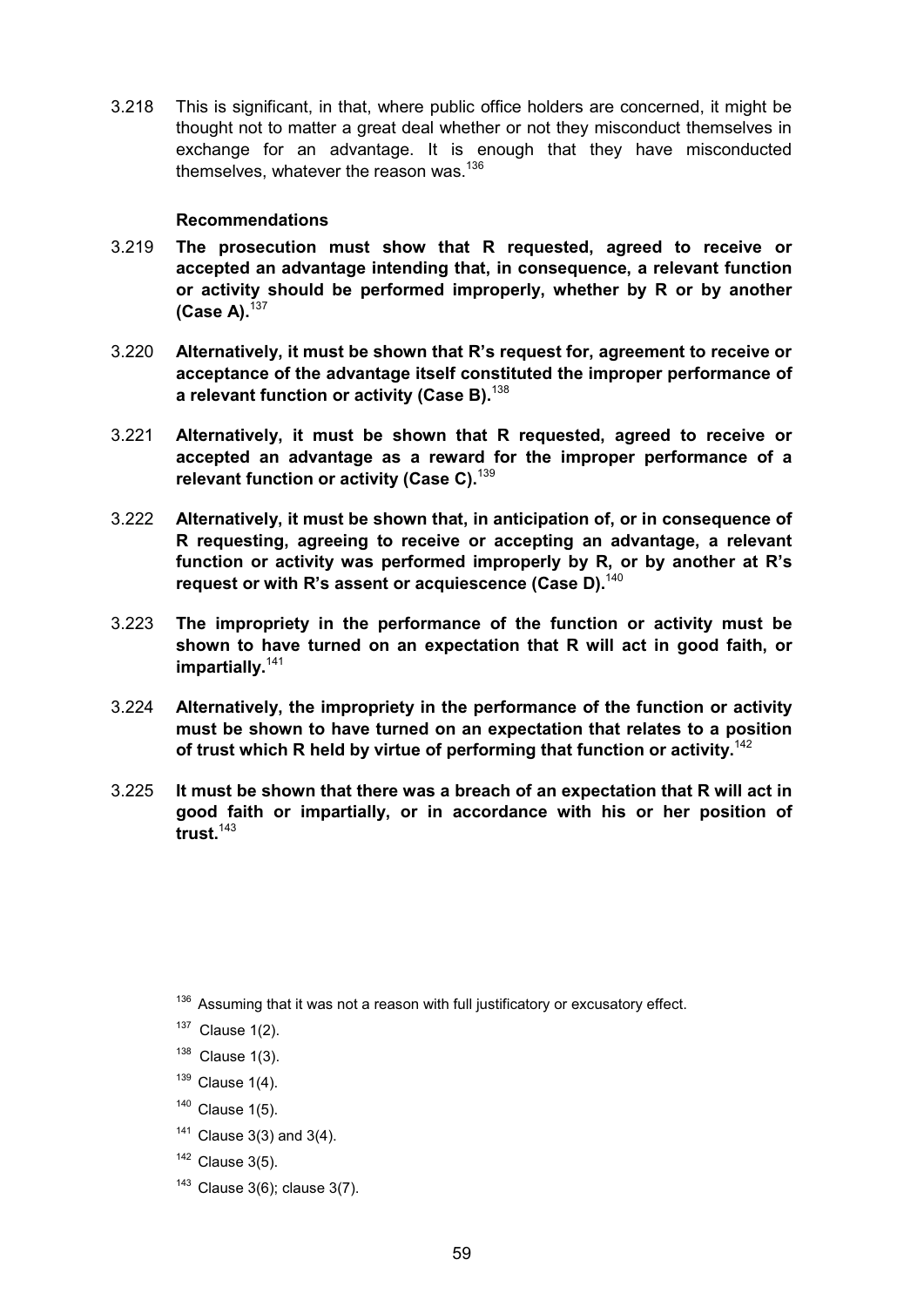# **A "SHORT FORM" SUMMARY OF P'S AND R'S OBLIGATIONS**

- 3.226 There will almost inevitably be some legal complexity to crimes designed not just to replace the common law in its entirety (as well as older statutes), but also to catch sophisticated kinds of transaction or interaction that may have been structured in order to conceal the wrong that the crime seeks to prohibit. Having said that, it ought to always be possible to capture the essence of a criminal wrong both in plain language and in a short form, so that adequate guidance can be given to those who do not, unlike lawyers dealing with legal cases, need to know the full legal details.
- 3.227 In that respect:
	- (1) We believe that it will generally be sufficient guidance to those in a position to make payments to say:

Do not make payments to someone (or favour them in any other way) if you know that this will involve someone in misuse of their position.

(2) We believe that it will generally be sufficient guidance to those in a position in which they may receive payments (or other favours) to say:

> Do not misuse your position in connection with payments (or other favours) for yourself or others.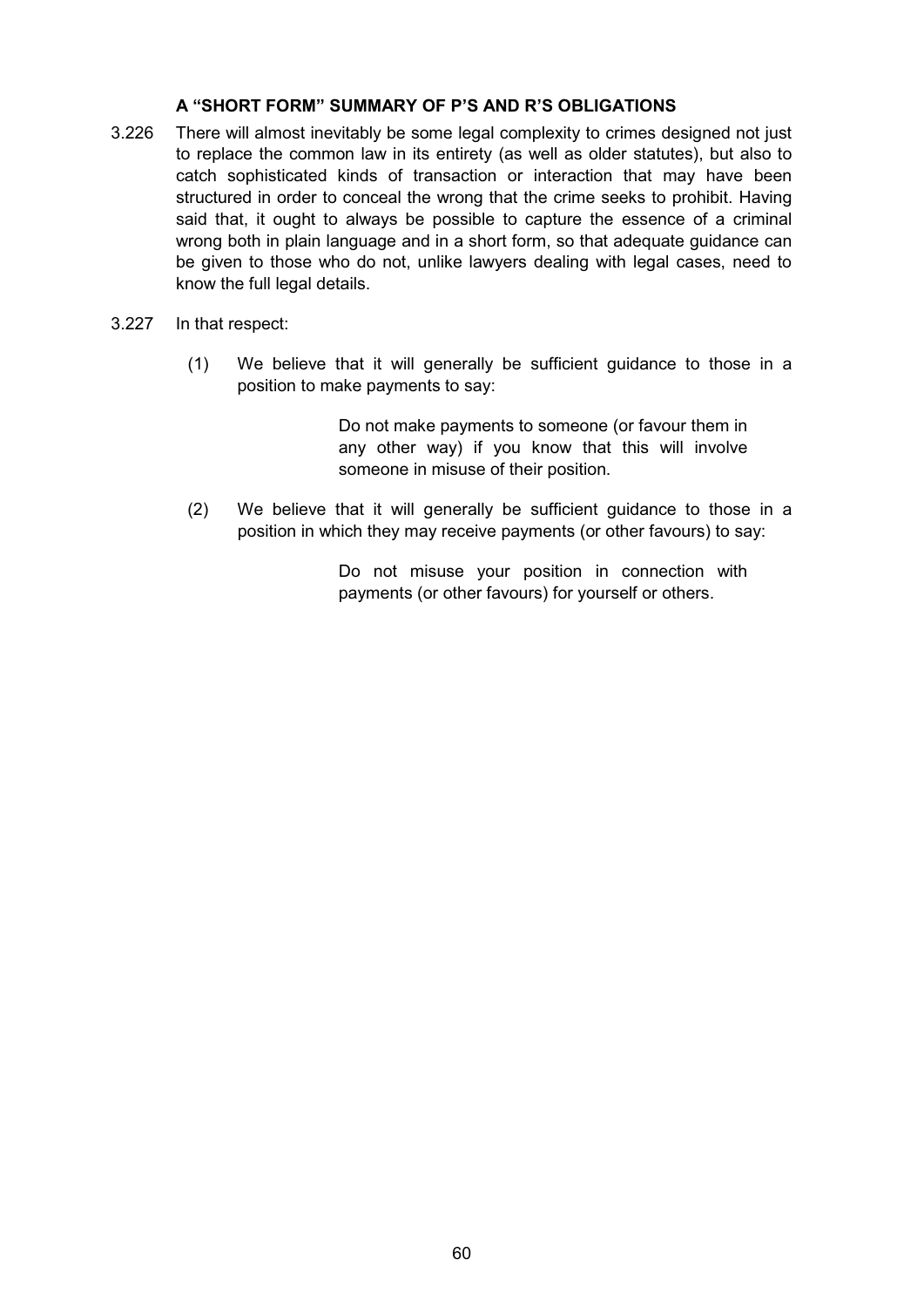# **PART 4 BRIBERY OF A FOREIGN PUBLIC OFFICIAL – THE BACKGROUND TO AND DEFICIENCIES OF THE CURRENT LAW**

4.1 This Part considers the provisions of Part 12 of the Anti-terrorism, Crime and Security Act 2001 ("the 2001 Act"), which sought to fulfil the UK's international obligations under the OECD Convention on Combating Bribery of Foreign Public Officials in International Business Transactions ("the OECD Convention").<sup>1</sup> It highlights the main requirements of the OECD Convention and sets out Parliamentary background to Part 12 of the 2001 Act; it then considers the deficiencies in the current law in order to demonstrate why the current law on bribery of a foreign public official is not satisfactory.

# **THE UK'S OBLIGATIONS UNDER THE OECD CONVENTION**

- 4.2 The OECD Convention entered into force on 15 February 1999 and requires signatory states to establish under their domestic law the offence of bribery of a foreign public official.<sup>2</sup> The basic obligation under Article 1, which our recommended offence is intended to meet, $^3$  is as follows:
	- 1. Each Party shall take such measures as may be necessary to establish that it is a criminal offence under its law for any person intentionally to offer, promise or give any undue pecuniary or other advantage, whether directly or through intermediaries, to a foreign public official, for that official or for a third party, in order that the official act or refrain from acting in relation to the performance of official duties, in order to obtain or retain business or other improper advantage in the conduct of international business.
	- 2. Each Party shall take any measures necessary to establish that complicity in, including incitement, aiding and abetting, or authorisation of an act of bribery of a foreign public official shall be a criminal offence. Attempt and conspiracy to bribe a foreign public official shall be criminal offences to the same extent as attempt and conspiracy to bribe a public official of that Party.
	- 3. […]
	- 4. […]

3 As described in Part 5 below.

The issue of bribery of a foreign public official was addressed in Part 7 of the CP: Reforming Bribery (2007) Law Commission Consultation Paper No 185.

 $2^{\circ}$  www.oecd.org/dataoecd/4/18/38028044.pdf.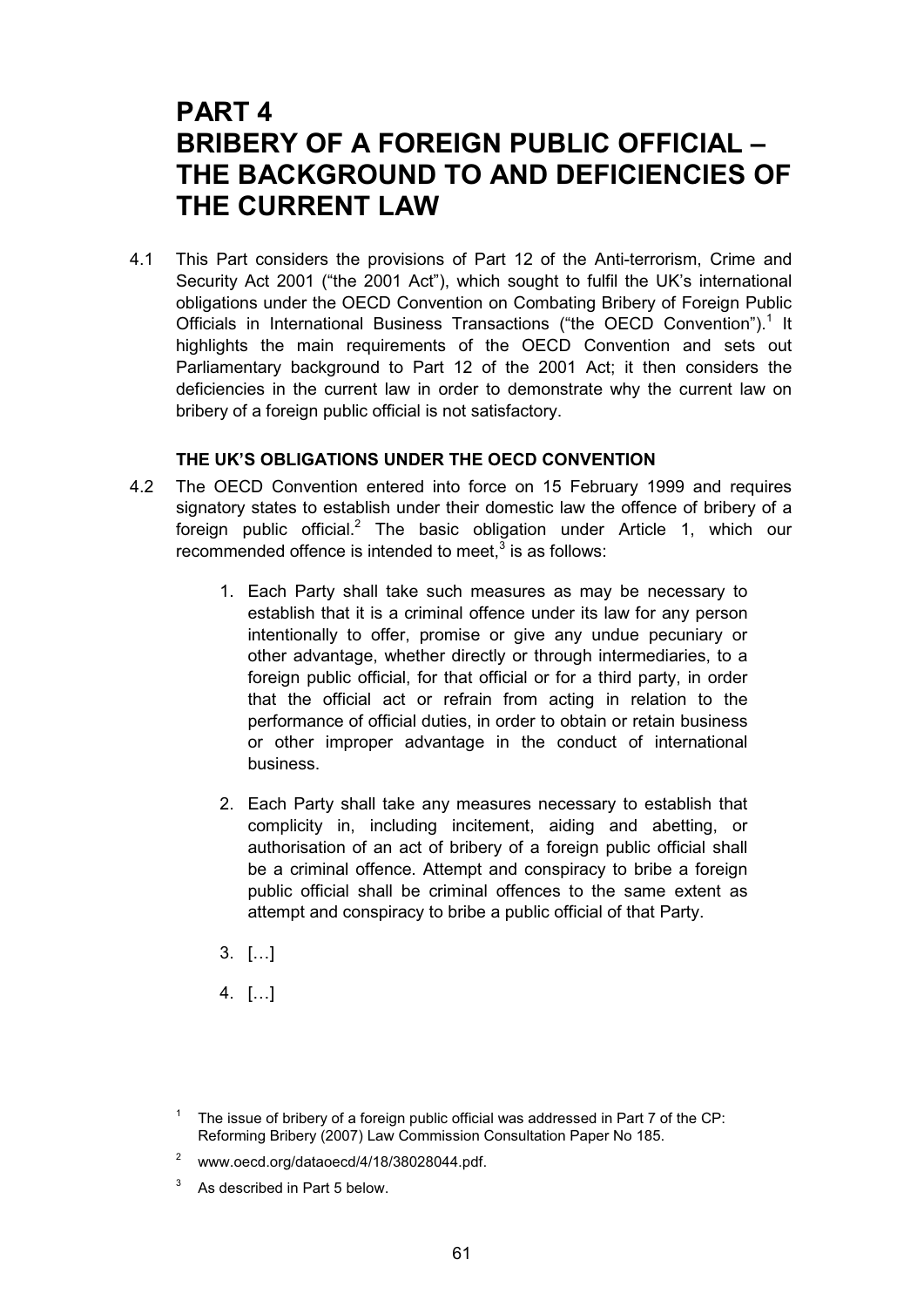- 4.3 The OECD Convention targets "active" bribery only. That is to say that it is only the payer of the bribe who is caught, not the public official in receipt of the bribe. Paragraph 3 of the Commentaries on the Convention also makes it clear that "Article 1 establishes a standard to be met by Parties, but does not require them to utilise its precise terms in defining the offence under their domestic laws".<sup>4</sup>
- 4.4 Article 2 of the OECD Convention extends the ambit of the offence to bribery of foreign public officials committed by legal persons:<sup>5</sup>

Each Party shall take such measures as may be necessary, in accordance with its legal principles, to establish the liability of legal persons for the bribery of a foreign public official.

4.5 Articles 3 to 17 are concerned with wider issues relating to the application and enforcement of the offence and the practical implementation of the OECD Convention.<sup>6</sup> However, Part 5 of this report is confined to the formulation of the substantive offence, designed to meet the core obligations under Articles 1 and 2.

## **THE CURRENT LAW**

#### **The Parliamentary background**

4.6 In order to ensure UK compliance with the OECD Convention, the Government inserted Part 12 into the Anti-terrorism, Crime and Security Act 2001. Part 12 came into force on 14 February 2002 and its purpose is summarised in paragraph 32 of the Explanatory Notes to the Act:

> Part 12 brings in provisions to strengthen the law on international corruption. The sections put beyond doubt that the law of bribery applies to acts involving officials of foreign public bodies, Ministers, MPs and judges; and to "agents" (within the meaning of the 1906 Act) of foreign "principals". They give courts jurisdiction over crimes of bribery committed by UK nationals and UK incorporated bodies overseas. There is also a technical provision, to ensure that the existing presumption of corruption in the Prevention of Corruption Act 1916, which it is intended to abolish, does not apply any more widely as a result of these new provisions.

<sup>6</sup> Article 3: Sanctions; Article 4: Jurisdiction; Article 5: Enforcement; Article 6: Statute of Limitations; Article 7: Money Laundering; Article 8: Accounting; Article 9: Mutual Legal Assistance; Article 10: Extradition; Article 11: Responsible Authorities; Article 12: Monitoring and Follow-up; Article 13: Signature and Accession; Article 14: Ratification and Depositary; Article 15: Entry into Force; Article 16: Amendment; Article 17: Withdrawal.

The Commentaries can be found at the link in n 2 above, after the text of the Convention.

 $5$  Part 6 contains our recommendations on corporate liability for bribery of a foreign public official.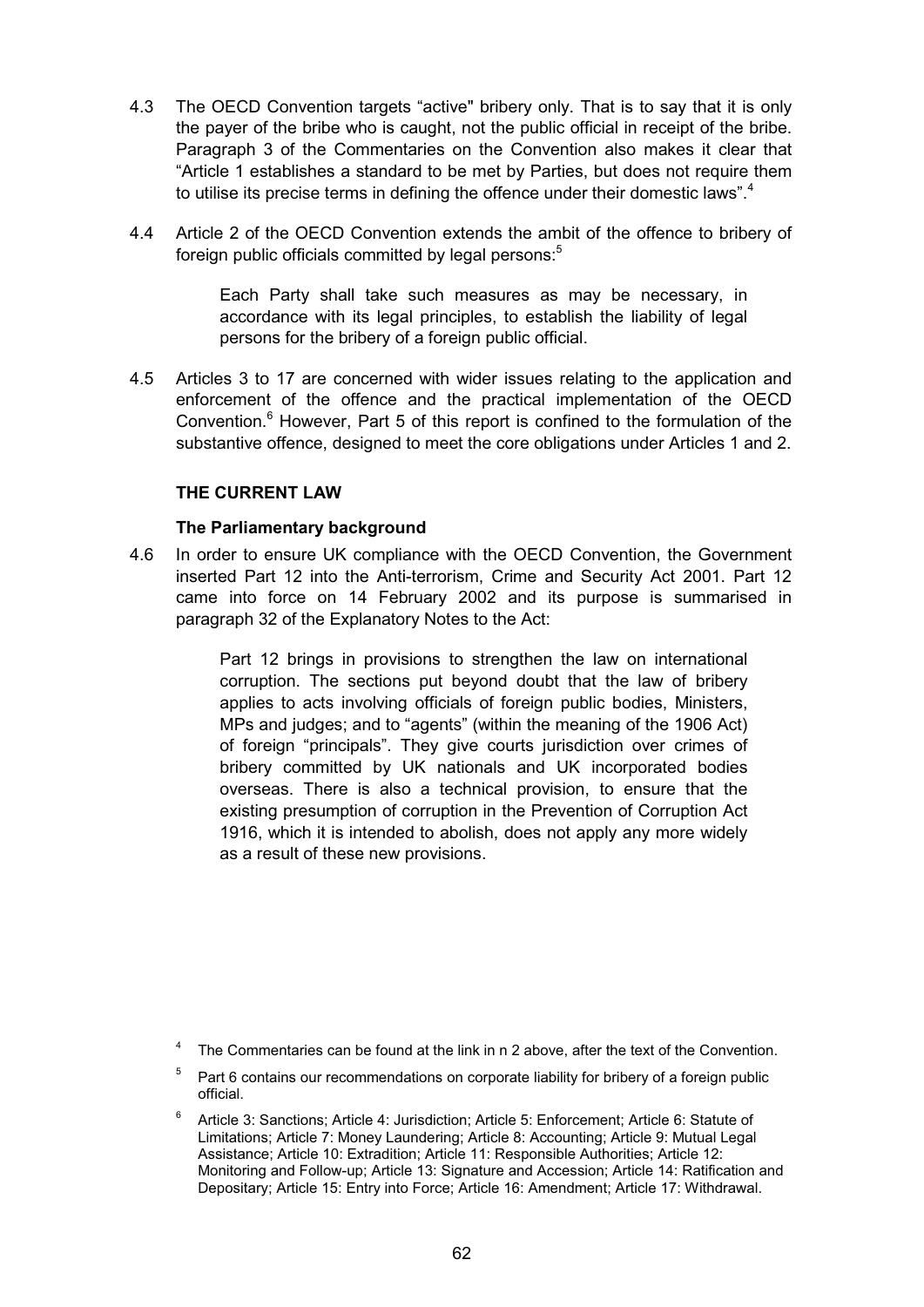- 4.7 The 2001 Act itself was passed in response to the terrible events of 11 September 2001.<sup>7</sup> Although the connection between the threat of terrorism and the need for the UK to satisfy its international bribery obligations is not immediately apparent, it was maintained that "corruption engenders the conditions that cause terrorism and allow it to flourish".<sup>8</sup> The inclusion of the provisions contained in Part 12 was approved without difficulty: "there was agreement between the three main parties that those measures were not controversial because everybody had argued for them and they were potentially linked to terrorism".<sup>9</sup>
- 4.8 Part 12 was intended as a temporary measure, pending the introduction of comprehensive corruption legislation. The Privy Counsellor Review Committee stated in a report in 2003, which monitored the ongoing application of the 2001 Act, that:

It is welcome that these measures, which have little direct bearing on terrorism, but are in themselves largely uncontroversial, are going to be repealed and replaced in their proper context, the Corruption Bill, which is currently subject to consultation [sic].<sup>10</sup>

4.9 The lack of progress made by the Corruption Bill has meant that the provisions of Part 12 continue to govern the current law.

# **The Part 12 provisions**

- 4.10 The method by which Part 12 sought to meet the requirements of the OECD Convention was by widening the scope of the existing offences to include extraterritorial bribery.
- 4.11 Section 108 of the 2001 Act extends the application of the common law and statutory bribery offences to include bribery of persons and bodies outside or with no connection to the UK:
	- (1) For the purposes of any common law offence of bribery it is immaterial if the functions of the person who receives or is offered a reward have no connection with the United Kingdom and are carried out in a country or territory outside the United Kingdom.
	- (2) In section 1 of the Prevention of Corruption Act 1906 (c 34) (corrupt transactions with agents) insert this subsection after subsection (3):
		- (4) For the purposes of this Act it is immaterial if:
	- <sup>7</sup> The long title states that it is "an Act to amend the Terrorism Act 2000; to make further provision about terrorism and security; to provide for the freezing of assets; to make provision about immigration and asylum; to amend or extend the criminal law and powers for preventing crime and enforcing that law; to make provision about the control of pathogens and toxins; to provide for the retention of communications data; to provide for implementation of Title VI of the Treaty on European Union; and for connected purposes".
	- <sup>8</sup> *Hansard* (HL), 27 November 2001, vol 629, col 152, by Lord Rooker.
	- <sup>9</sup> Orders of the Day, *Hansard* (HC), 19 November 2001, vol 375, col 57, by Simon Hughes MP.
	- <sup>10</sup> Anti-terrorism, Crime and Security Act 2001 Review: Report (2003) HC 100, para 415.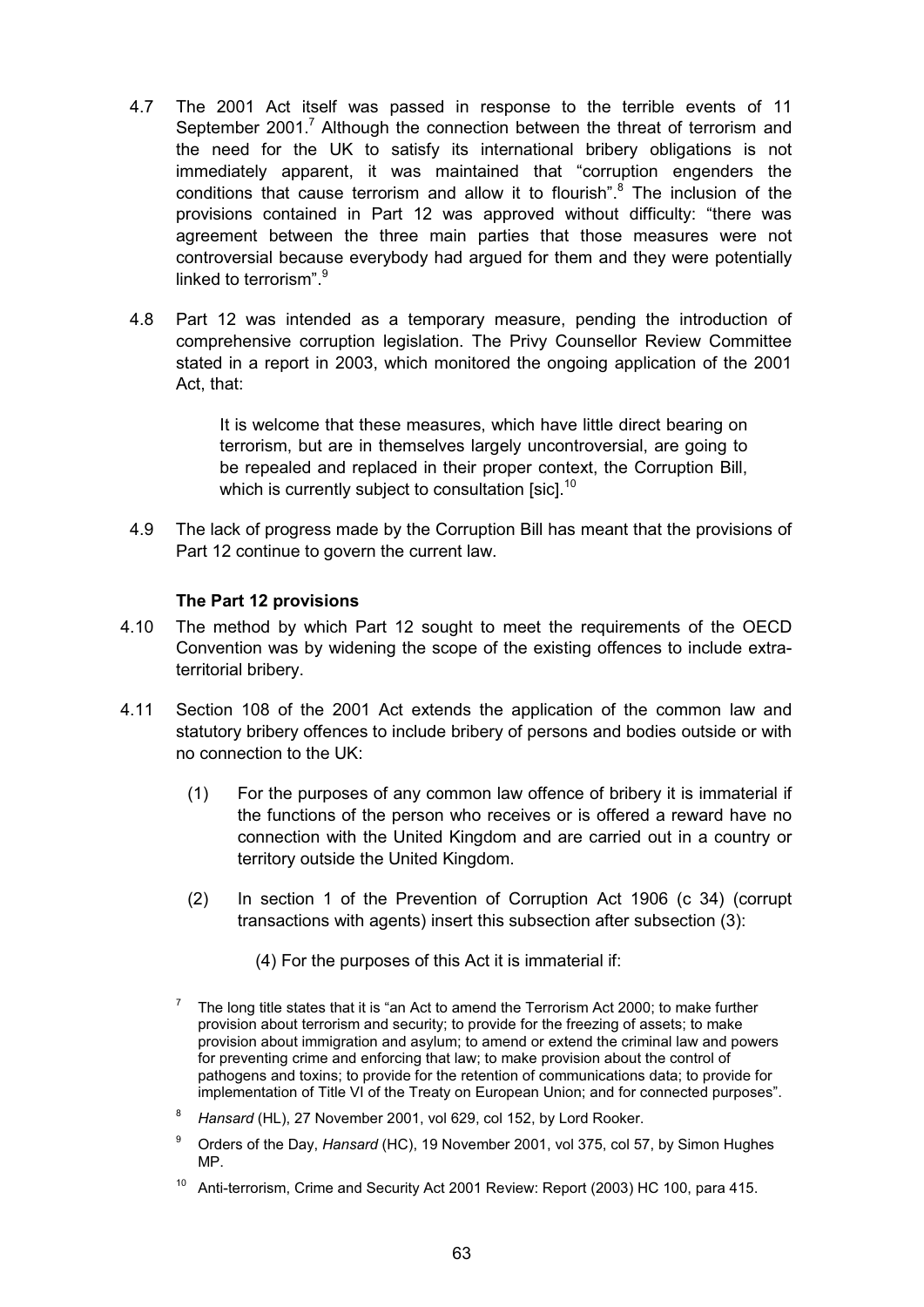(a) the principal's affairs or business have no connection with the United Kingdom and are conducted in a country or territory outside the United Kingdom;

(b) the agent's functions have no connection with the United Kingdom and are carried out in a country or territory outside the United Kingdom.

- (3) In section 7 of the Public Bodies Corrupt Practices Act 1889 (c 69) (interpretation relating to corruption in office) in the definition of "public body" for "but does not include any public body as above defined existing elsewhere than in the United Kingdom" substitute "and includes any body which exists in a country or territory outside the United Kingdom and is equivalent to any body described above".
- (4) In section 4(2) of the Prevention of Corruption Act 1916 (c 64) (in the 1889 and 1916 Acts public body includes local and public authorities of all descriptions) after "descriptions" insert "(including authorities existing in a country or territory outside the United Kingdom)".
- 4.12 The extension to encompass cases with the necessary "foreign" element would then include instances of bribery committed by legal persons, as mandated by Article 2 of the OECD Convention, because "person" is defined in Schedule I to the Interpretation Act 1978 as "includ[ing] a body of persons corporate or unincorporate".
- 4.13 Section 109 of the 2001 Act establishes jurisdiction over bribery offences committed abroad by UK nationals or bodies incorporated under UK law:
	- (1) This section applies if:
		- (a) a national of the United Kingdom or a body incorporated under the law of any part of the United Kingdom does anything in a country or territory outside the United Kingdom, and
		- (b) the act would, if done in the United Kingdom, constitute a corruption offence (as defined below).
	- (2) In such a case:
		- (a) the act constitutes the offence concerned, and
		- (b) proceedings for the offence may be taken in the United Kingdom.
	- (3) These are corruption offences:
		- (a) any common law offence of bribery;
		- (b) the offences under section 1 of the Public Bodies Corrupt Practices Act 1889 (c 69) (corruption in office);
		- (c) the first two offences under section 1 of the Prevention of Corruption Act 1906 (c 34) (bribes obtained by or given to agents).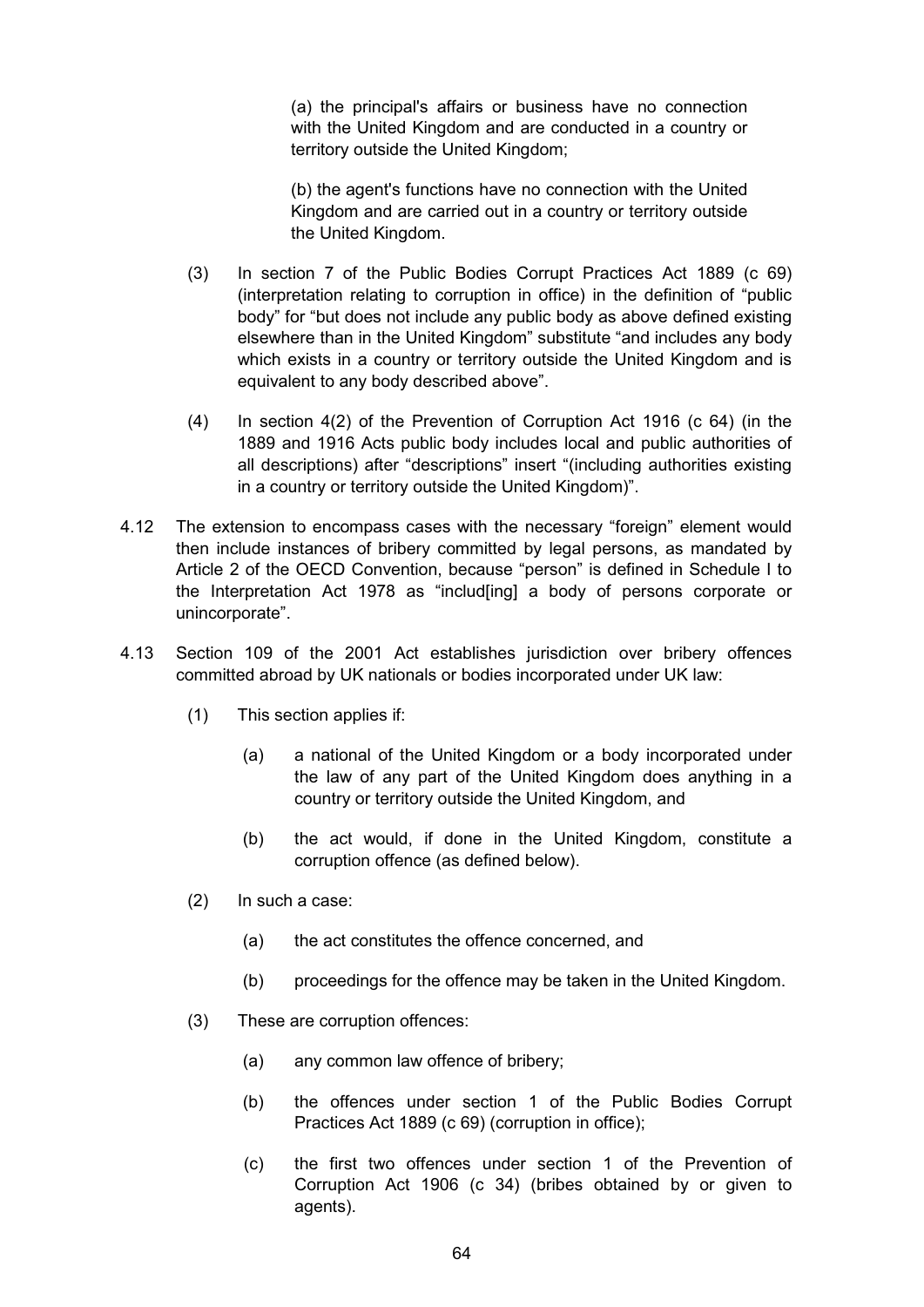- (4) A national of the United Kingdom is an individual who is:
	- (a) a British citizen, a [British overseas territories citizen], a British National (Overseas) or a British Overseas citizen,
	- (b) a person who under the British Nationality Act 1981 (c 61) is a British subject, or
	- (c) a British protected person within the meaning of that Act.
- 4.14 Finally, section 110 states that the presumption of corruption is not to apply to any offences committed by virtue of the extensions made by Part 12. The reason for this, as contained in the Explanatory Note reproduced at paragraph 4.6, was that the Government did not wish to widen the application of a presumption which it intended to abolish in any event.

# **DEFICIENCIES OF THE CURRENT LAW**

- 4.15 The problems of the current law on bribery generally were addressed in Parts 1 and 2 of the  $\text{CP}$ <sup>11</sup>. This section highlights how those difficulties have an impact on the clarity and effectiveness of the law on bribing foreign public officials. An important role in assessing this impact is played by the OECD's Working Group on Bribery in International Business Transactions ("the WGB"). Its task is to monitor compliance with the OECD Convention, and it is therefore well placed to comment on the weaknesses of the current law in fulfilling the UK's obligations.
- 4.16 The WGB assessed the changes made by Part 12 of the 2001 Act in its Phase 1 bis review of 3 March 2003.<sup>12</sup> Whilst acknowledging the "very significant steps" taken by the UK, there remained some "areas of uncertainty".<sup>13</sup> Consequently, the Phase 1 bis report recommended that the UK "enact a comprehensive anticorruption statute" to clarify the law.<sup>14</sup>
- 4.17 Two years later, on 17 March 2005, the WGB published a Phase 2 report,  $15$ which reassessed the state of implementation and, in particular, the actions taken to remedy the uncertainties highlighted in the earlier Phase 1 bis report. However, with the progress of the Corruption Bill having stalled, the WGB noted that:

since Phase 1 bis the United Kingdom has not enacted any new foreign bribery offence. The Working Group therefore recommends that the United Kingdom enact at the earliest possible date comprehensive legislation whose scope clearly includes the bribery of a foreign public official.<sup>16</sup>

- <sup>11</sup> Reforming Bribery (2007) Law Commission Consultation Paper No 185.
- <sup>12</sup> www.oecd.org/dataoecd/12/50/2498215.pdf.
- $13$  Above, at E(a) para 3.
- <sup>14</sup> Above, at  $E(b)$  para 1.
- $15$  www.oecd.org/dataoecd/62/32/34599062.pdf.
- Above, at para 248.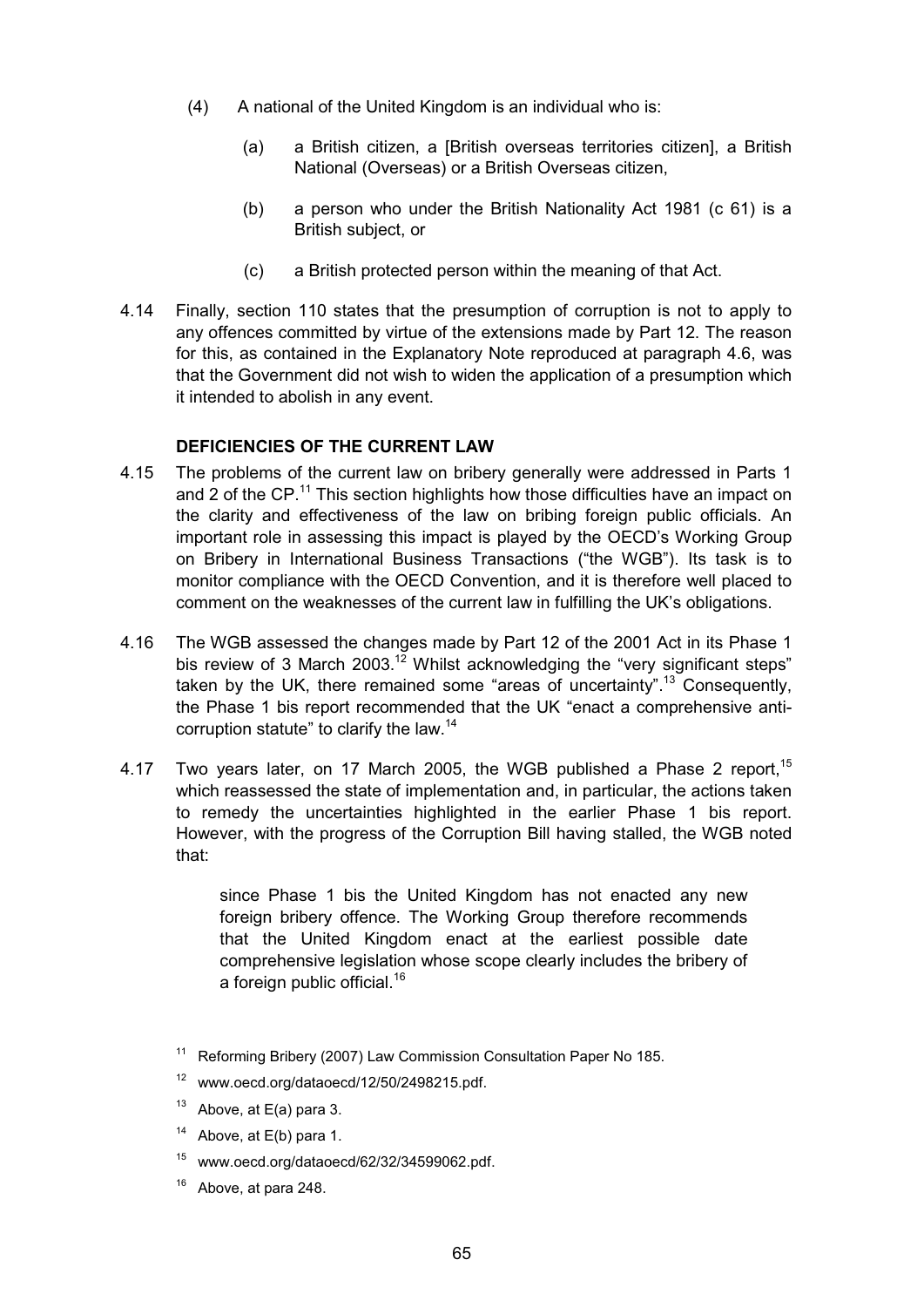4.18 The following subheadings summarise the "areas of uncertainty" left by the 2001 Act which it is hoped our recommendations would remedy.

#### **The agent/principal relationship**

- 4.19 Section 108 of the 2001 Act extended the territorial application of the Public Bodies Corrupt Practices Act 1889 ("the 1889 Act"), the Prevention of Corruption Act 1906 ("the 1906 Act"), and common law bribery. While bribery of a foreign public official would most likely be prosecuted under the 1889 Act or at common law, it is at least possible that such cases could be brought under the 1906 Act. For example, if the person bribed were an official working for a public international organisation, it is not entirely clear that the public international organisation would be regarded as a "public authority" for the purposes of the 1889 Act. By contrast, a prosecution could be brought under the 1906 Act, since the official would be an "agent" within the meaning of that Act. This would require conceptualising bribery as an agent's betrayal of his or her principal's trust.
- 4.20 There are two main strands of criticism of the agent/principal model. First, "principal" may not be an accurate way to describe the victim, such as where the person who suffers loss and whose trust is betrayed is not the same person as the "principal". Secondly, the agent/principal model fails where there is no personal victim or principal at all, such as where the person committing bribery is a worker in the public sector and does not owe a duty to any identifiable individual. The criticisms of the model were reproduced in  $\mathbb{CP}^{17}$  and the vast majority of our consultees agreed that it should be abandoned. Yet, while the 1906 Act is in force, there remains the risk that it could lead to interpretations that are not compliant with the OECD Convention. In particular, the WGB was concerned that foreign public official "agents" might seek to raise as a defence the consent of the person conceived to be their "principal".<sup>18</sup>

 $17$  CP, paras 4.14 to 4.43.

 $18$  Phase 2 report, para 182. This was despite the assurances of the UK authorities, noted at para 182 of the Phase 2 report, that a defence of consent would have "no basis in current UK law".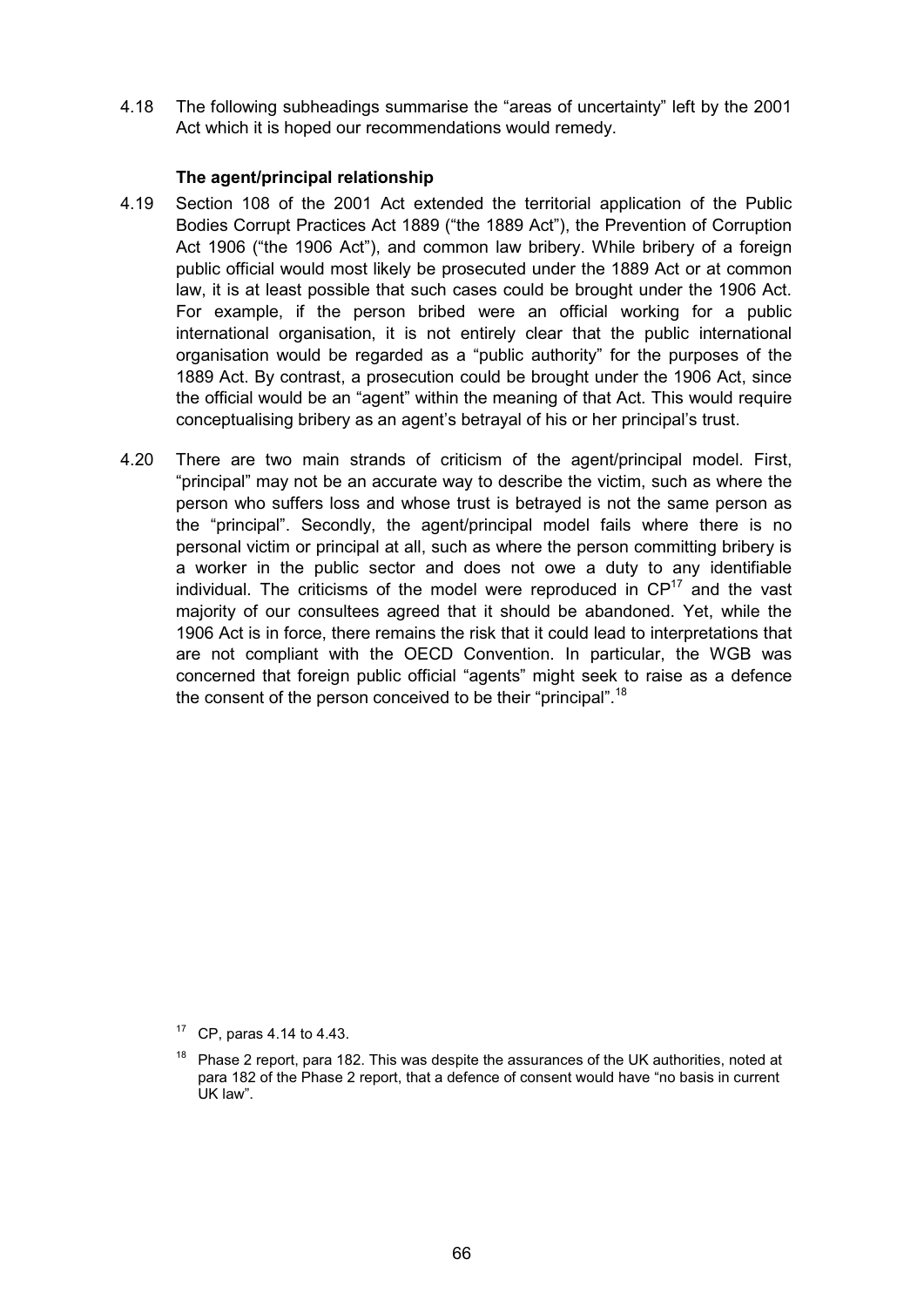#### **Uncertainty within and inconsistency between definitions**

- 4.21 The current law lacks an autonomous definition of "foreign public official". The 2001 Act has simply prefixed the "foreign" extension to the existing "public officers", "public bodies" and "agents" capable of being bribed. This uncertainty could give rise to instances of bribery contrary to the OECD Convention which are not caught by the current range of definitions,<sup>19</sup> or which are more difficult to prosecute precisely because of the difficulties of interpretation.<sup>20</sup>
- 4.22 In a similar vein, the WGB expressed discomfort at having to assume that the different formulations of the nature of the bribe<sup>21</sup> or the methods for giving or obtaining it $^{22}$  would satisfy the "offer, promise or give any undue pecuniary or other advantage" proscribed by the OECD Convention.<sup>23</sup>

#### **Application to intermediaries and third party beneficiaries**

4.23 The Serious Fraud Office emphasised in its response to the CP that cases of bribery where payments are made through intermediaries are frequent and difficult to investigate and prosecute. Also, it should make no difference that the beneficiary of the corrupt transaction is a third party, which could be commonplace where multiple companies are involved. Although the current law is probably sufficiently flexible to deal with these scenarios, the WGB and some of our consultees<sup>24</sup> felt that they should be outlawed expressly. At the least, the current law may be open to criticism for not being clear on these points.

#### **Possible inadequacies of corporate criminal liability**

- 4.24 While convicting a legal person for bribery of a foreign public official is possible under the current law, it is not easy. The problems associated with attribution of corporate criminal liability are considered in detail in Part 6, but suffice it to say that the obstacle they present to the prosecution of bribery means that
	- <sup>19</sup> Phase 1 bis report, pp 13 to 14; Phase 2 report, para 183. Again, this was despite the assurance of the then Attorney General when s 108 of the 2001 Act was being debated in the House of Lords that the extension to the current law would "cover all the categories of public officials that the OECD Convention require[s]": *Hansard* (HL), 4 December 2001, vol 629, col 818.
	- $20$  For example, it might be argued that MPs are excluded from the ambit of the Prevention of Corruption Acts on the basis that they are not "agents" under the 1906 Act and the Houses of Parliament are not "public bodies" under the 1889 Act. On the other hand, the UK authorities cited to the WGB the case of *Greenway and others* (Central Criminal Court, June 1992), which did not proceed to full trial but which was presided over by Buckley J, as supporting the view that MPs would be caught at common law as "public officers". See the Phase 2 report, fn 126.
	- $21$  "Anv undue reward" at common law; "any gift, loan, fee reward, or advantage" under the 1889 Act; and "any gift or consideration" under the 1906 Act.
	- <sup>22</sup> "Offering" at common law; "give, promise, or offer" under the 1889 Act; and "gives or agrees to give or offers" under the 1906 Act.
	- <sup>23</sup> Phase 1 bis report, p 14; Phase 2 report, para 181.
	- $24$  Phase 2 report, paras 187 to 188; responses of Corner House and Transparency International (UK) in particular.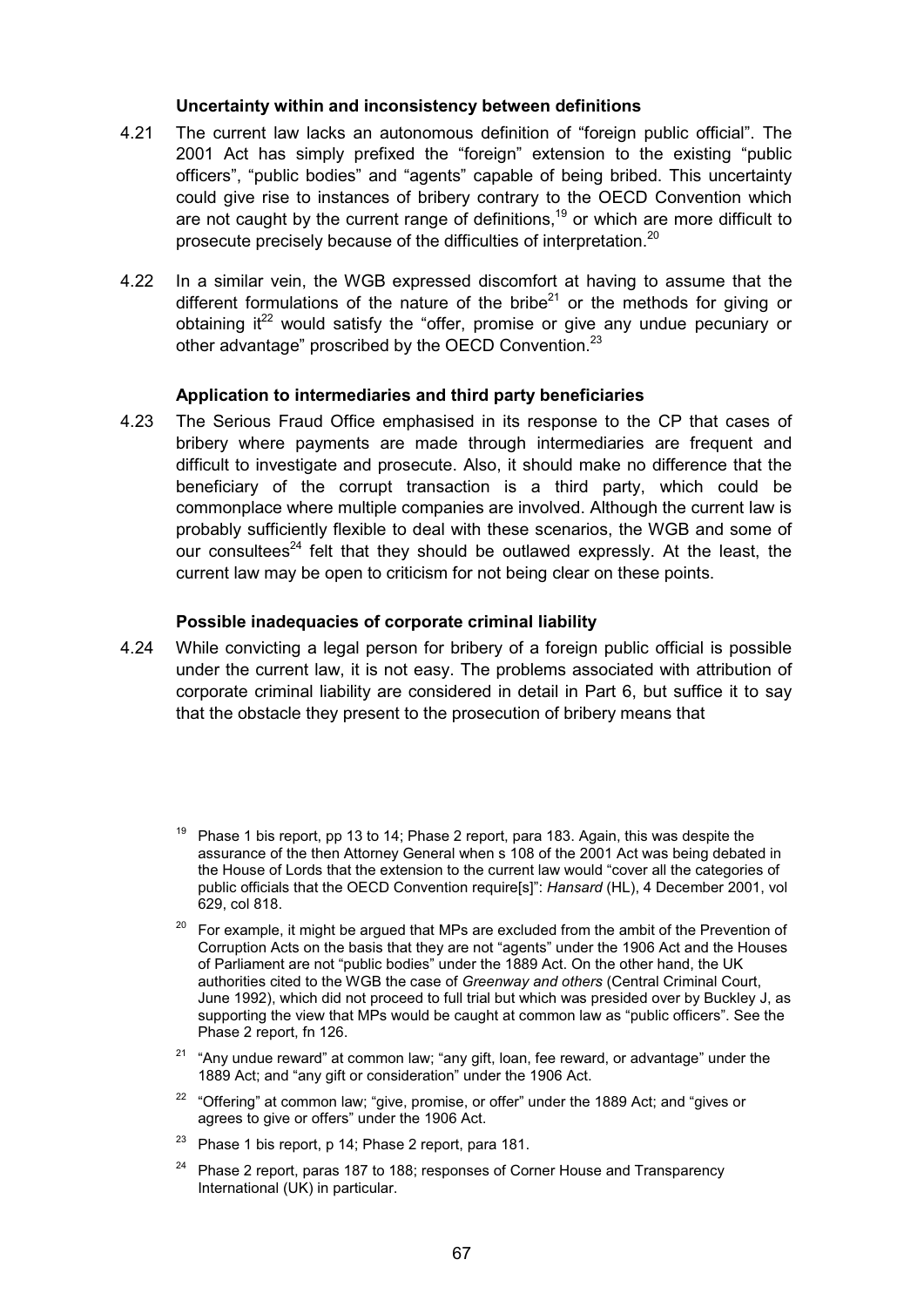in present cases of corruption it is extremely difficult to prove corporate responsibility. Accordingly, it is mainly individuals who tend to be prosecuted. $25$ 

4.25 Although it is not disputed that the doctrines of criminal corporate liability are far from perfect, a separate question is whether the OECD Convention obliges the UK to reform them. Article 2 requires that the UK "in accordance with its legal principles … establish the liability of legal persons for the bribery of a foreign public official". On a straightforward understanding, this is already the case: the legal principles apply, even if they do pose evidential difficulties. However, the interpretation adopted by the  $WGB^{26}$  further requires that those legal principles be effective principles in practice. This important issue is also addressed in Part 6.

## **Consent to prosecution**

4.26 Article 5 of the OECD Convention forbids considerations of international relations or economic interest to influence the investigation or prosecution of bribery of a foreign public official. $^{27}$  Our recommendations concerning prosecutorial decisionmaking are contained in Part 9 below.

 $27$  Phase 2 report, paras 168 to 177.

<sup>&</sup>lt;sup>25</sup> Consultation response of the Serious Fraud Office.

 $26$  Phase 2 report, paras 195 to 206.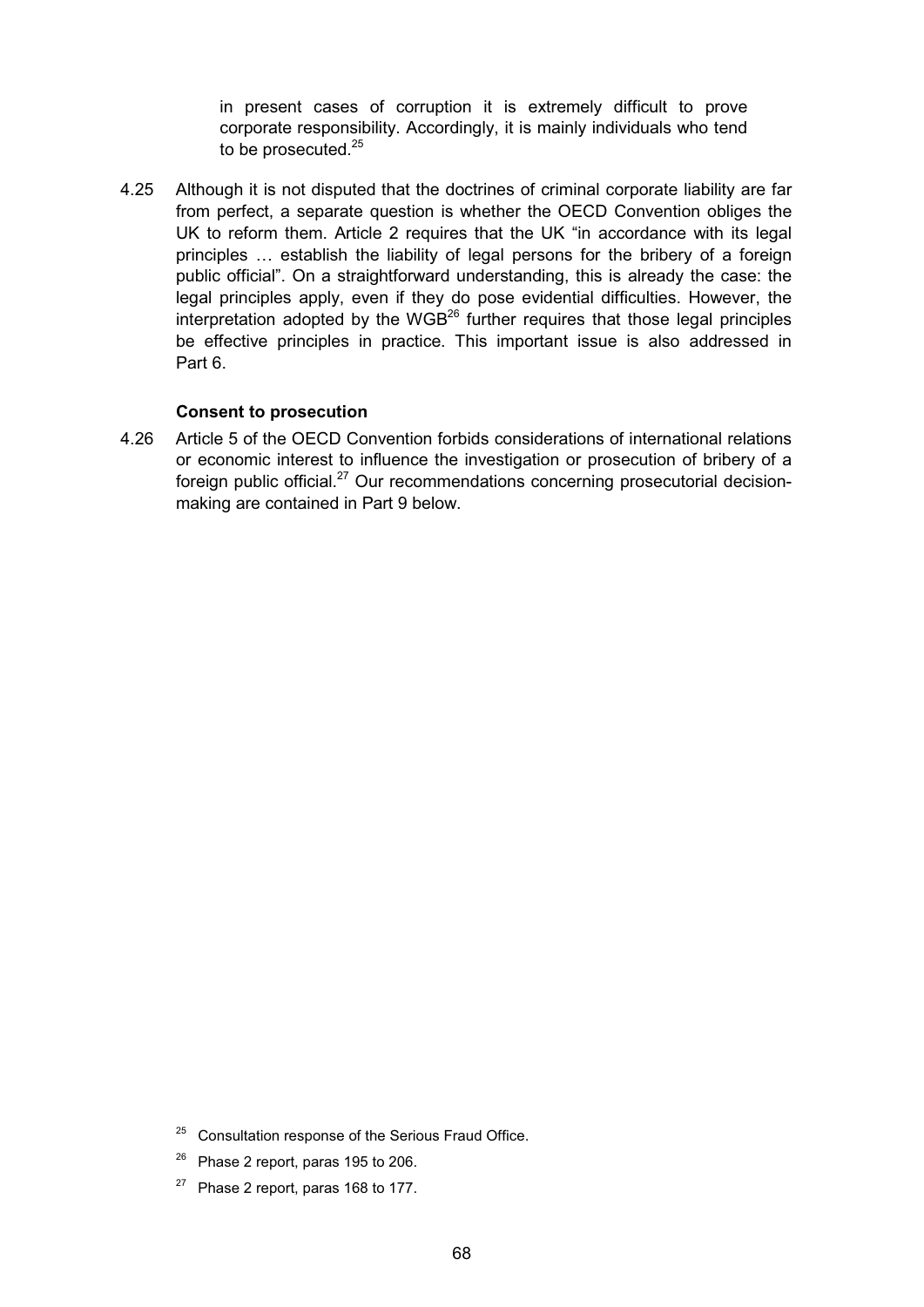# **PART 5 A DISCRETE OFFENCE OF BRIBING A FOREIGN PUBLIC OFFICIAL**

# **INTRODUCTION: A NEW OFFENCE OF BRIBING A FOREIGN PUBLIC OFFICIAL**

- 5.1 In order to meet our international obligations to deter and punish corrupt transactions taking place overseas, section 108 of the Anti-terrorism, Crime and Security Act 2001 extended the law of bribery so that it applies to acts of bribery taking place outside the UK. As a way of meeting our international obligations, that approach is in some respects over-broad, and in some respects too narrow.
- 5.2 The current approach is broader than is required to meet our international obligations, in that it extends the law of bribery taking place outside the UK beyond the business contexts that are the focus of our international obligations. It is too narrow, in that it carries over into the domain of international corruption all the deficiencies of the existing (domestic) law of bribery, such as the principal/agent restriction.<sup>1</sup>

## **OVERVIEW OF OUR CONCLUSIONS**

- 5.3 In our view there should be a new, discrete offence of bribing a foreign public official, covering advantages given to third parties at the foreign public official's request or with their assent or acquiescence.
- 5.4 In this Part, we explain this recommendation, which is meant specifically to meet our international obligations to deter and punish corrupt transactions in an international business context. The overwhelming majority of consultees who addressed this issue (16/19) agreed that this would be the right approach.
- 5.5 Clause 4 of the draft Bill sets out the main elements of the discrete offence as follows:

(1) A person ("P") who bribes a foreign public official ("F") is guilty of an offence if P's intention is to influence F in F's capacity as a foreign public official.

- (2) P must also intend to obtain or retain
	- (a) business, or
	- (b) an advantage in the course of business.
- (3) P bribes  $F$  if  $-$ 
	- (a) directly or through a third party, P offers, promises or gives any financial or other advantage, either to F or to another person at F's request or with F's assent or acquiescence, and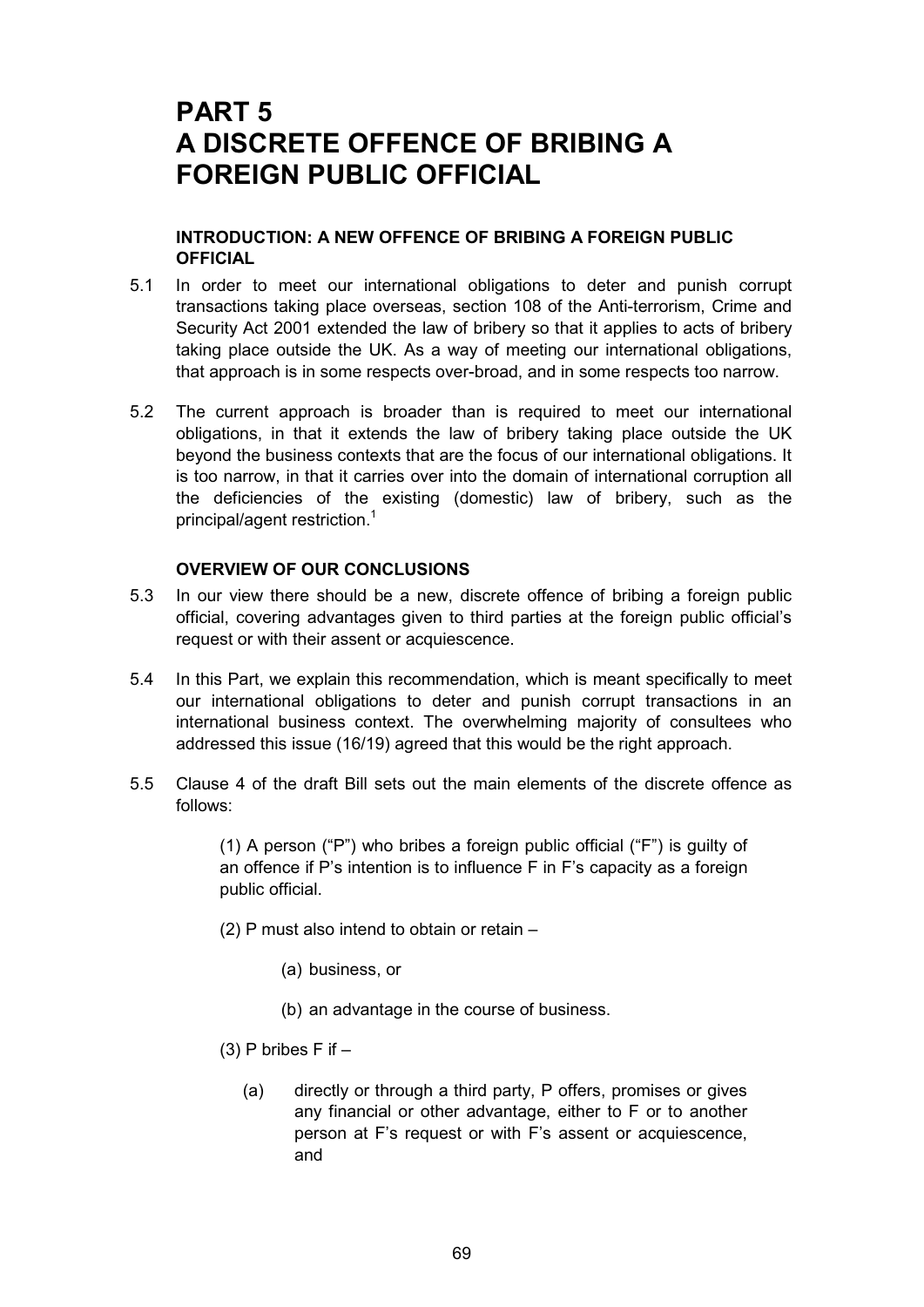(b) the advantage is not legitimately due to F, or (if offered, promised or given to another person as mentioned in paragraph (a)) it would not be legitimately due if offered, promised or given to F.

(4) If the law applicable to F permits or requires F to accept a particular financial or other advantage, it is legitimately due.

5.6 There will also be a defence in clause 5:

(1) It is a defence to a charge under section 4 to prove that P reasonably believed that what P did was required or permitted under the law applicable to F (as defined in section 4).<sup>2</sup>

This defence is discussed in Part 7 below.<sup>3</sup>

- 5.7 There are provisions in clauses 4 and 6 to ensure that the offence can be committed if part of the conduct element takes place in England and Wales, or even if the offence takes place entirely outside the United Kingdom. In the latter case, it must be shown that the acts done would have constituted an offence under the Act if done in England and Wales, and that P satisfies certain criteria. These are criteria such as being a British citizen, or being a body incorporated under the law of any part of the UK. $4$
- 5.8 "Foreign public official" is defined in clause 4(6) of the Bill. It obviously includes anyone holding legislative, administrative or judicial positions, but it extends to cover someone exercising a public function for a foreign country or territory, or for one of that foreign country or territory's public agencies. It also includes officials of public international organisations, which are themselves defined in clause  $4(7).^{5}$

#### **THE PROVISIONAL PROPOSALS IN THE CP**

- 5.9 In Part 7 of the CP, we provisionally proposed that there should be a discrete offence of bribery of a foreign public official. Our reasons are set out in paragraphs 7.2 to 7.5 of the CP. The reasons for confining the offence to bribery of foreign public officials are set out in paragraphs 7.7 to 7.14 of the CP.
- 5.10 With regard to the elements of the discrete offence, we provisionally proposed that it should be an offence if:

(1) in order to

- (a) obtain business;
- See the discussion in the CP, paras 4.14 to 4.43.
- Discussed at para 5.133 below.
- $3$  See paras 7.22 to 7.44 below.
- <sup>4</sup> For the full list of qualifying criteria, see clause 6 of the draft Bill and Part 8 below.
- $5$  For the definition of foreign public official, see the discussion starting at para 5.120 below. For officials of public international organisations, see para 5.130 and following.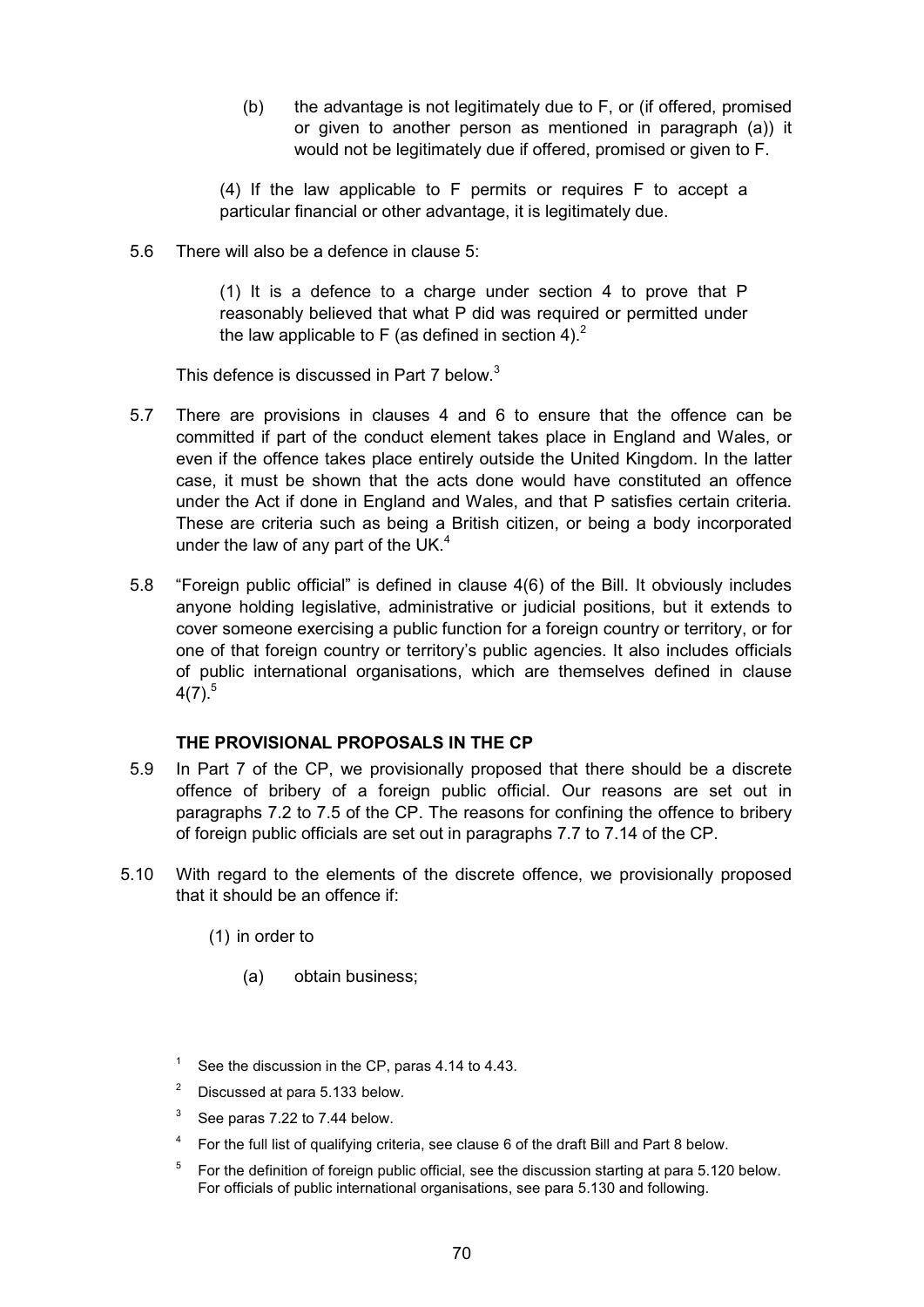- (b) retain business;
- (c) obtain or retain a business advantage;
- (2) P gives, offers or agrees to give an advantage to or for any person, being an advantage to which the recipient or intended recipient is not legitimately due, and
- (3) P does so
	- (a) intending to influence that person or another person in respect of any act or omission by that person or another person in his or her capacity as a foreign public official; or
	- (b) realising that there is a serious risk that the advantage will influence that person or another person in respect of any act or omission by that person or another person in his or her capacity as a foreign public official; or
	- (c) intending to influence a third party to use their influence over another person in respect of any act or omission by that person or another person in his or her capacity as a foreign public official.
- 5.11 The discrete offence, as set out in the CP, would require the prosecution to prove, first, that P intended<sup>6</sup> the advantage to influence the conduct of the FPO in his or her capacity as an FPO and, secondly, that the advantage that P conferred was "not legitimately due". Whether the conduct of the FPO that the "undue" advantage was intended to influence would constitute a breach of any duty under the law of the FPO's country would be irrelevant. So, the fact that the FPO's conduct would not constitute a breach of any duty would not in itself prevent P being convicted.

# **THE RESPONSES OF CONSULTEES TO THE CP**

## **Those in favour of a discrete offence**

- 5.12 A substantial majority (16/19) of the responses that addressed the issue agreed that there should be a discrete offence of bribery of a foreign public official. The Serious Fraud Office said that the reasons set out for a discrete offence were "compelling". Transparency International (UK) "commends" the proposals in Part 7 of the CP, adding that, with some reservations, it thought that the wording of the Commission's proposal was "an improvement upon the wording in the TI Bill's discrete offence".
- 5.13 A number of consultees stressed that having a discrete offence would be a visible sign of the UK's commitment to ensuring compliance with the international Conventions to which it is a signatory. For example, Colin Nicholls QC and his colleagues thought that a foreign bribery offence could "properly be criminalised within a generic definition" but that creating a distinct offence would have:

<sup>6</sup> Or foresaw a serious risk that the advantage would influence the FPO.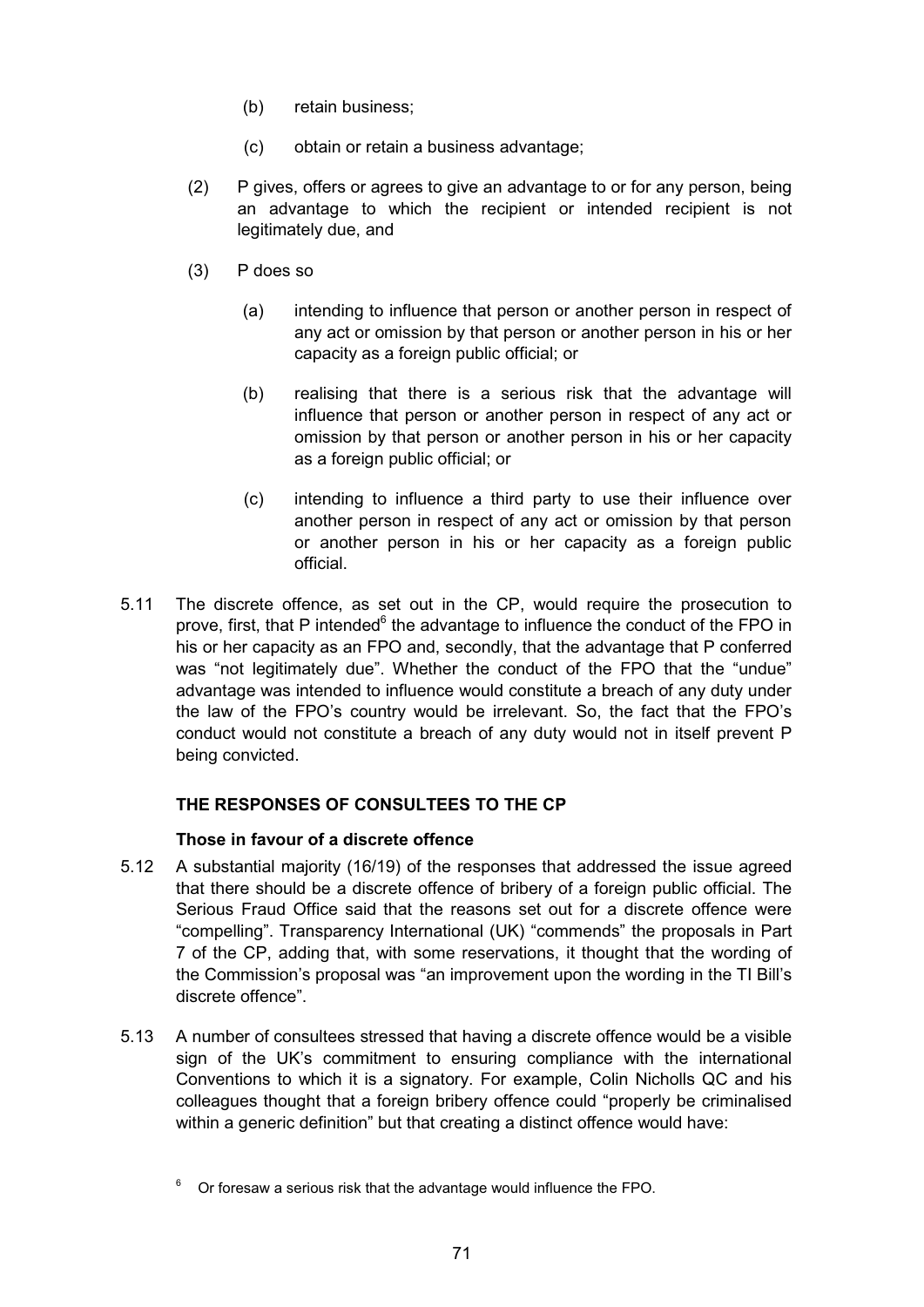the advantage that convention obligations … can be reflected explicitly by the use of language which mirrors the language of the conventions.

- 5.14 The Council of HM Circuit Judges said that there was a case for a discrete offence subject to recognising that, before such an offence was enacted, it would be necessary to ensure recognition and, more importantly, enforcement of similar principles internationally. It said that there could be serious political implications in seeking to impose criminal sanctions upon persons in the UK where competitors are not subject to the same constraints.
- 5.15 This point seems to go beyond the issue of whether or not there should be a discrete offence. Rather, the suggestion is that, regardless of whether there is a discrete offence, in order to protect the competitiveness of its commercial concerns, the UK should not criminalise conduct that goes beyond the minimum standards required by the OECD Convention.<sup>7</sup> In broad terms, we agree with that view, although it must be kept in mind that the language of the Convention is often the language of broad principle, not of precise obligation. So, there can be room for argument over what it would mean to be doing no more than the minimum required to comply with the Convention.

#### **Those against the provision of a discrete offence**

- 5.16 Some respondents did question the need for a separate offence. The Law Society Criminal Law Committee said that having a separate offence was not consistent with the Commission's stated aim of simplifying the law of bribery. In fairness, our recommendations, as a whole, do amount to a considerable simplification of the current law.
- 5.17 Having said that, it is certainly true that the OECD Convention does not *require* a separate offence. Our recommended general offences are focused on R's impartiality, good faith, or on his or her need to act in accordance with a position of trust. In that regard, paragraph 3 of the Commentaries to the Convention provides:

… a statute which defined the offence in terms of payments "to induce a breach of the official's duty" could meet the standard provided that it was understood that every public official had a duty to exercise judgement or discretion impartially and this was an "autonomous" definition not requiring proof of the law of the public official's country.

- 5.18 Peters and Peters were "not sure" that the Commission had made out a sufficiently persuasive case for a separate offence. They questioned the Commission's concern that reliance on general offences of bribery for prosecuting bribery of foreign public officials would give rise to evidential problems. In fact, it may be that the general offences we are now recommending will give rise to fewer such problems than the general offence that we proposed in the CP. In that regard, it is worth pointing out that the offences, two general and one specific, would not be mutually exclusive.
	- See para 5.2 above.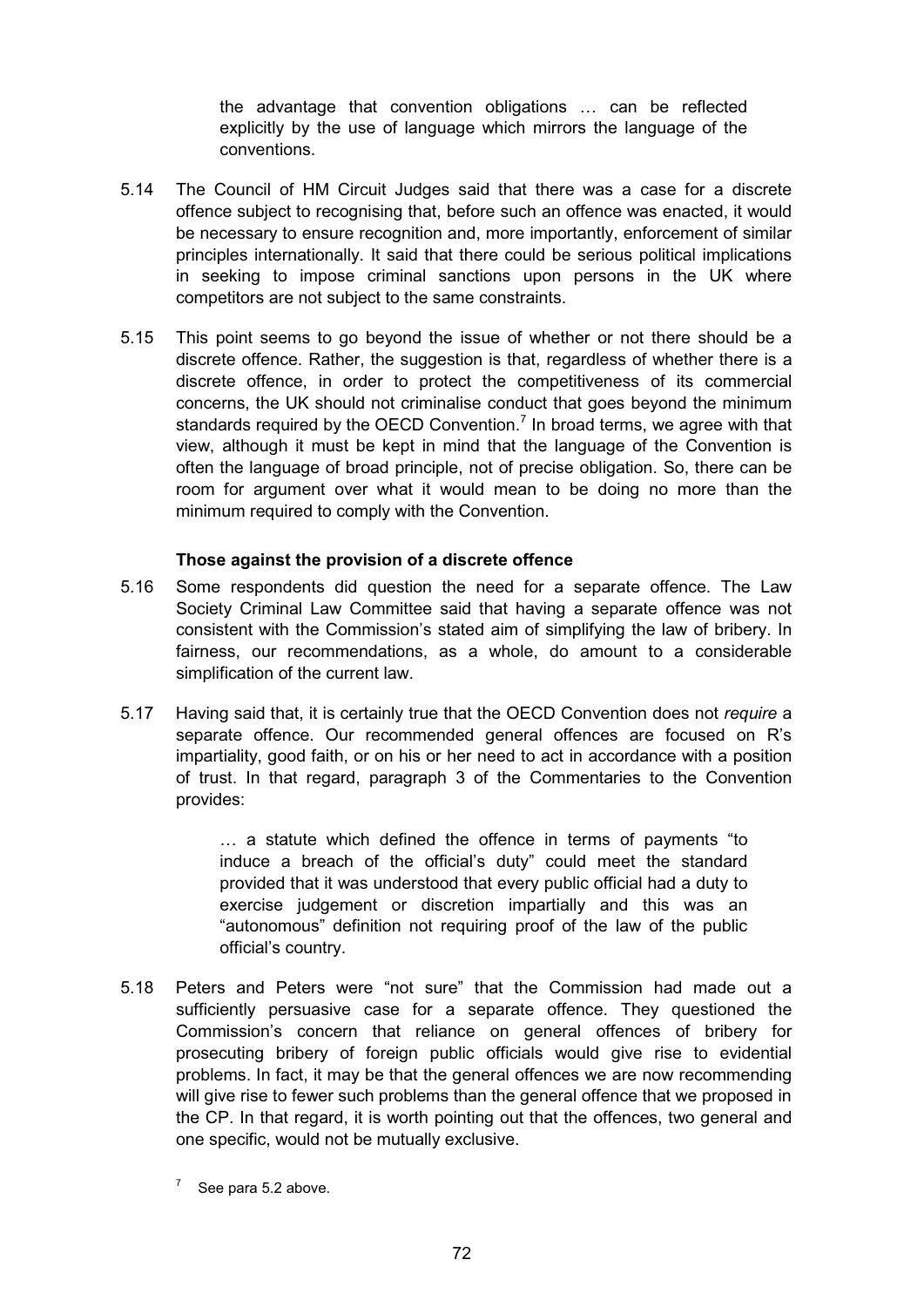- 5.19 The UK Anti-Corruption Forum said that its members did not have a unanimous view as to whether there should be a discrete offence. However, even those members who did favour a discrete offence, because it would demonstrate compliance with the OECD Convention, believed that the offence should be defined in a similar way to the general bribery offence, and in particular that it should include the element of "improper act". This view was shared by the Institute of Chartered Accountants.
- 5.20 There is force in all of these arguments. Nonetheless, we believe that the creation of a discrete offence is the right course, for reasons given below. $8$ Naturally, the separate offence of bribing a foreign public official that we are recommending, focused broadly on conferral of an advantage not legitimately due, covers much the same ground as an offence focused on directly on an "improper act". However, it does not follow that, if a particular kind of conduct should be regarded as bribery if directed at a foreign public official, it should also be bribery if directed at a private individual or company.
- 5.21 For example, in the private sector it may not be in the slightest way inappropriate to seek to influence someone in the performance of their duties, as by directing advertising of a product at someone who is under an obligation to buy that kind of product from a supplier. Further, in the private sector, it may be much harder to give clear meaning to the notion of an advantage not being "legitimately" due. This is one of the reasons that we rejected the "improper payment" model for the general offences of bribery.
- 5.22 In addition, in this context, there are reasons for using language similar to that used by the Convention, and by other countries to meet Convention obligations.
- 5.23 Simmons and Simmons adopted a neutral stance. From a pragmatic viewpoint, they saw merit in the creation of a separate offence. However, they had "some sympathy" for the view that, in circumstances where the accused is more likely to have been operating in an unfamiliar cultural and legal environment, it would be wrong to depart from the test for the general bribery offence.
- 5.24 We see the logic of this view. However, in our opinion, it would in fact be advantageous for businesses operating in an unfamiliar environment overseas to have to look for their obligations to an offence defined in language used by the applicable Convention, and followed by other countries whose businesses also may operate in that environment.
- 5.25 We turn to specific arguments in favour of a discrete offence below.<sup>9</sup>
	- See paras 5.61 to 5.71.
	- <sup>9</sup> Paras 5.61 to 5.71.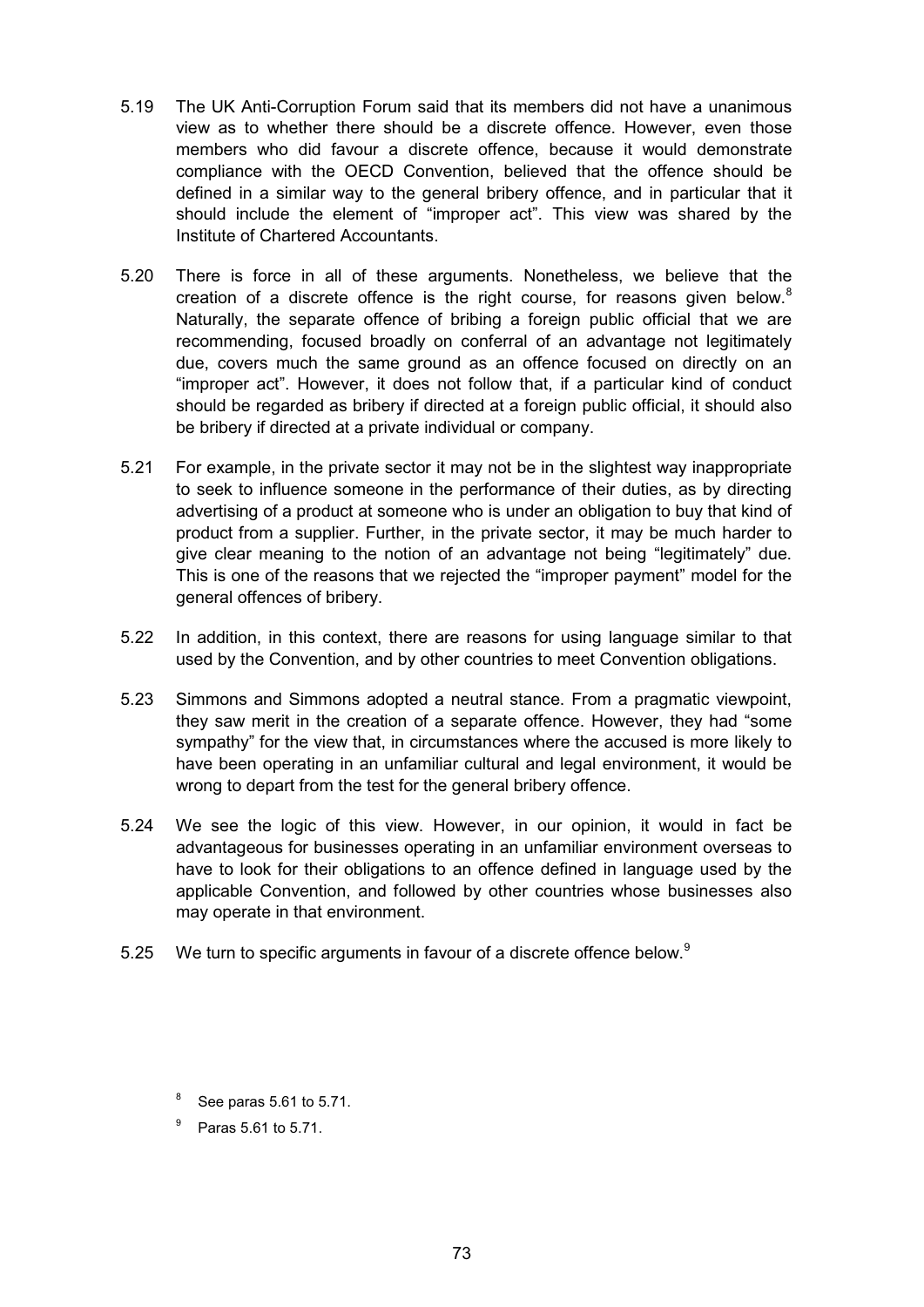## **THE UNITED KINGDOM'S INTERNATIONAL OBLIGATIONS**

# **The OECD Anti-Bribery Convention**<sup>10</sup>

5.26 The OECD Convention provides minimum standards for establishing criminal liability in relation to bribery of foreign public officials. Paragraph 2 of the Commentaries on the OECD Convention ("the Commentaries") states:

> This Convention seeks to assure a functional equivalence among the measures taken by the Parties to sanction bribery of foreign public officials, without requiring uniformity or changes in fundamental principles of a Party's legal system.

5.27 Parties to the OECD Convention are at liberty to impose criminal liability in respect of conduct outside that proscribed by the OECD Convention. However, if a Party does so, there is the danger that the competitiveness of its businesses and companies may suffer in comparison to the businesses and companies of Parties which are content to do no more than create offences that reflect the minimum standards set out in the OECD Convention.

## *The core obligation imposed by the OECD Convention*

5.28 Article 1.1 of the OECD Convention requires:

Each Party [to] take such measures as may be necessary to establish that it is a criminal offence under its law for any person intentionally to offer, promise or give any undue pecuniary or other advantage, whether directly or through intermediaries, to a foreign public official, for that official or for a third party, in order that the official act or refrain from acting in relation to the performance of official duties, in order to obtain or retain business or other improper advantage in the conduct of international business.

- 5.29 Accordingly, there is an international obligation on the UK to make it a criminal offence for a person ("P") directly or indirectly to bribe a foreign public official ("FPO"). This is so-called "active" bribery: bribery committed by the payer. The obligation is in substance met by the definition of the offence in clause 4 of the draft Bill.
- 5.30 However, the OECD Convention does not require the UK to take measures to make it a criminal offence for the FPO to accept or solicit a bribe. This is socalled "passive" bribery, committed by the recipient (or the person who condones receipt by a third party), which in this context means the FPO.

<sup>10</sup> The Organisation for Economic Co-operation and Development, *Convention on Combating Bribery of Foreign Public Officials in International Business Transactions* (November 1997).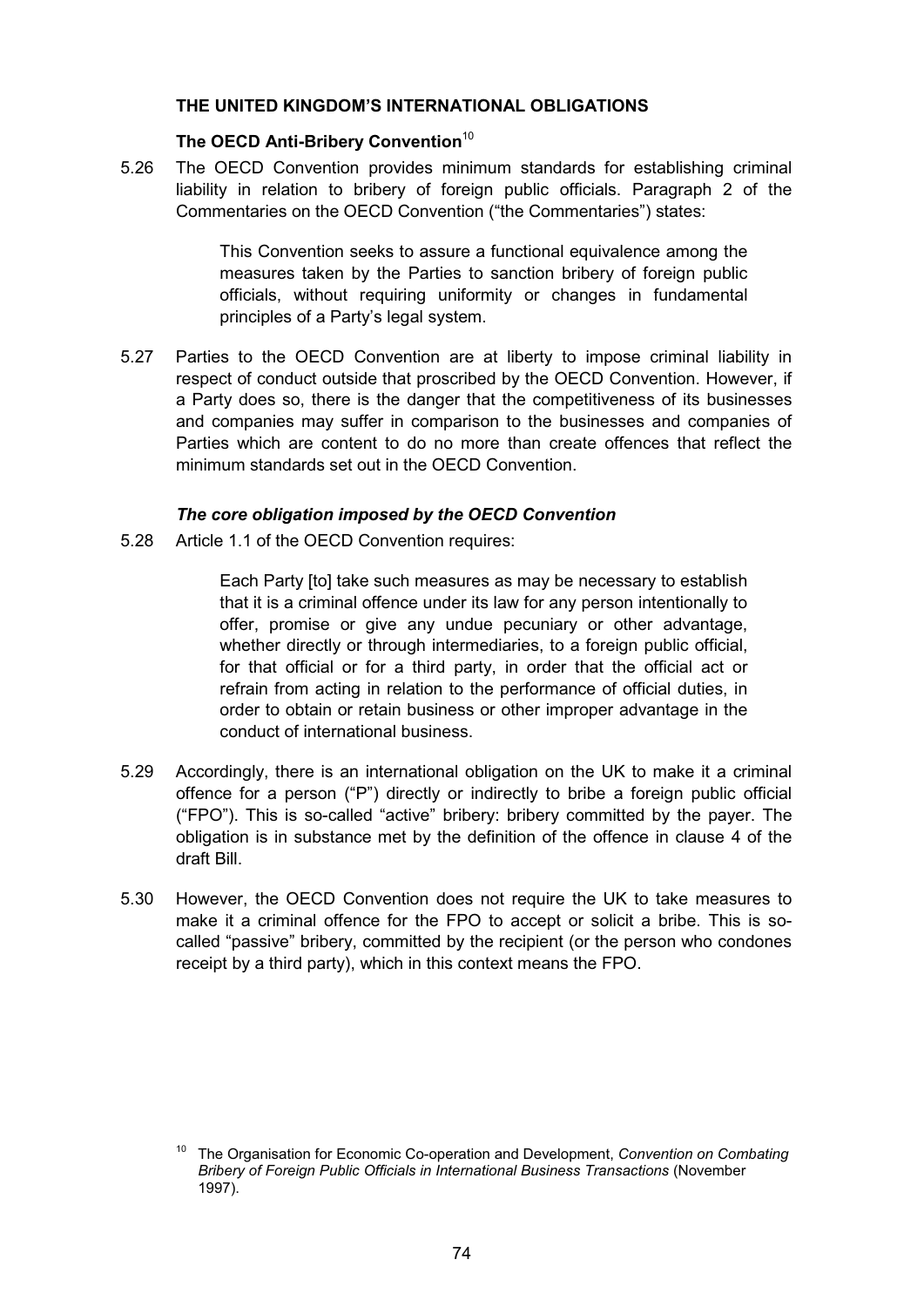- 5.31 By virtue of Article 4.2,<sup>11</sup> the obligation under Article 1.1 extends to criminalising bribery of a foreign public official that occurs outside the UK if the act of bribery is perpetrated by a national of the UK. This is now accounted for in clauses 4(9) and 6 of the Bill.
- 5.32 The obligation also goes beyond the central case where P directly gives<sup>12</sup> an advantage to the FPO for his or her own benefit.
- 5.33 First, it requires coverage of cases where the advantage is given to the FPO by an intermediary acting on behalf of P. A wide range of natural and legal persons can perform the role of intermediary. Examples would be customs agents, sales representatives, consultants, suppliers, sub-contractors, joint venture partners, lawyers and foreign subsidiaries of UK companies. In addition, foreign political parties and party officials can perform the role.
- 5.34 Secondly, the obligation under Article 1.1 requires coverage of cases where P gives an advantage to the FPO for the benefit of "a third party". Foreign public officials may want to obtain benefits for a third party, such as a spouse, friend, business partner, a company in which the foreign public official or his or her relatives have a financial interest, a political party or a party official.
- 5.35 Both of these requirements are addressed in clause 4 of the draft Bill.
- 5.36 Article 1.4(a) of the OECD Convention provides a broad definition of "foreign public official":

Any person holding a legislative, administrative or judicial office of a foreign country, whether appointed or elected; any person exercising a public function for a foreign country, including for a public agency or public enterprise; and any official or agent of a public international organisation.

- 5.37 In turn, paragraphs 12 to 18 of the Commentaries define broadly "public function", "public agency", "public enterprise", "public international organisation" and "foreign country".
- 5.38 Clause 4 of the draft Bill broadly follows this understanding of a "foreign public official".

# *The limitations of the OECD Convention, and our recommendations*

5.39 Central to the discrete offence as defined in the OECD Convention is the notion of an "undue" advantage, which we will also refer to as an advantage that is "not legitimately due". The OECD Convention envisages this advantage being conferred on someone who is a FPO him or herself, for his or her own benefit or ultimately for the benefit of another person. This structure sets limits to the scope of the offence that may sometimes not be defensible.

 $11$  "Each Party which has jurisdiction to prosecute its nationals for offences committed abroad shall take such measures as may be necessary to establish its jurisdiction to do so in respect of the bribery of a foreign public official, according to the same principles."

<sup>&</sup>lt;sup>12</sup> Or "offers" or "promises".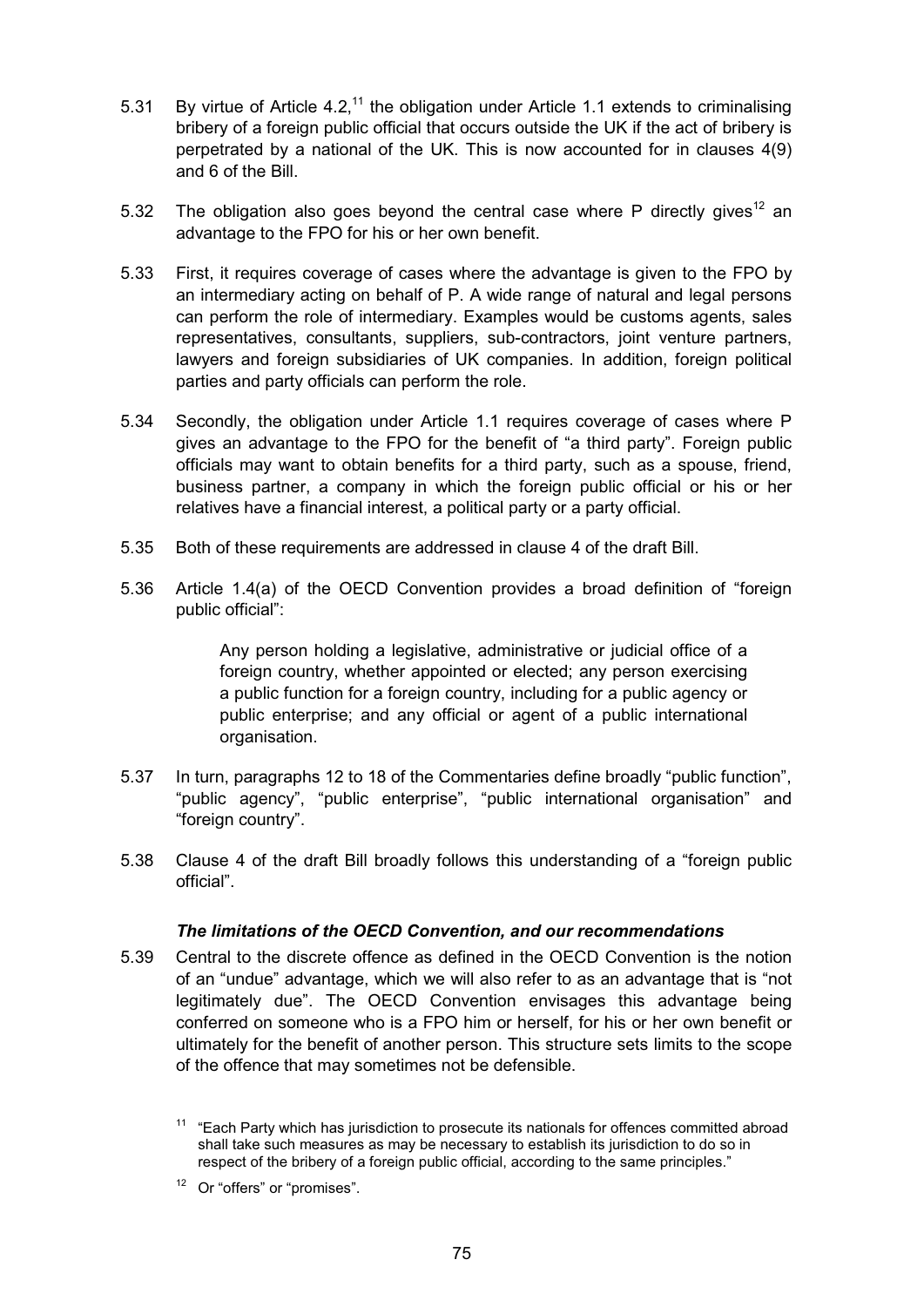FPO EXCHANGES INFLUENCE FOR AN ADVANTAGE FOR A THIRD PARTY

5.40 First, the OECD Convention does not appear expressly to cover a situation in which P advantages a third party directly in exchange for influence over the FPO, when this is at the FPO's request or with their consent. Tolerating such a major gap in the coverage of the discrete offence would not be right. It is equivalent to a case in which P has provided an undue advantage to the FPO him or herself. This is because the FPO has requested or assented to the provision of the benefit to the third party. This is conduct that is akin to the FPO accepting a benefit to which he or she is not entitled. Our definition of the discrete offence will therefore cover this situation.

#### THIRD PARTY ADVANTAGED, WITH A VIEW TO P INFLUENCING THE FPO

- 5.41 Secondly, the OECD Convention does not cover the situation in which, even though the FPO did not request or assent to this, P advantages a third party who is connected (perhaps through a family or political association) to the FPO, with the intention of later using the fact that the benefit has been provided to secure influence over the FPO. In this situation, P's provision of the benefit to the third party may in a broad sense rightly be regarded as part of a strategy corruptly to secure influence over the FPO. However, it may not involve the provision of an advantage that is "undue". There may be nothing unlawful, as such, in the provision of an advantage to the third party by P. Further, even if providing an advantage to the third party would be unlawful under the law of the FPO's state, the third party may reside in a state where it is not unlawful to ask for or to receive such advantages.
- 5.42 We will not be recommending that the discrete offence cover this situation. To make it do so would be to depart too far from the requirement that the provision of the advantage itself be "undue", a requirement at the heart of the OECD Convention. As we will explain below, such an extension of the offence may also leave those who (as it happens, quite properly) seek to do business with FPOs through the use of connections at risk of prosecution, or under suspicion, when they have done nothing wrong.

PROVIDING ADVANTAGES TO A THIRD PARTY TO INFLUENCE THE FPO

5.43 Thirdly, the Convention does not extend to what we referred to in the CP as the "pure trade in influence".<sup>13</sup> This is the situation where P provides an advantage to T, the third party, so that T will seek to use influence with a FPO to obtain or retain business for P. In such a case, the advantage provided to T may not be undue, and no advantage may ever be given to the FPO. Here is an example:

> The Government sets up an agency in Urbania to promote British companies. It is meant to be self-financing, through fees paid by firms who wish to use the agency. The agency arranges periodic meetings with FPOs in Urbania. At these meetings, the agency provides information about, and supports the services and products provided by, firms who have paid the fee.

<sup>13</sup> CP, paras 7.25 to 7.27.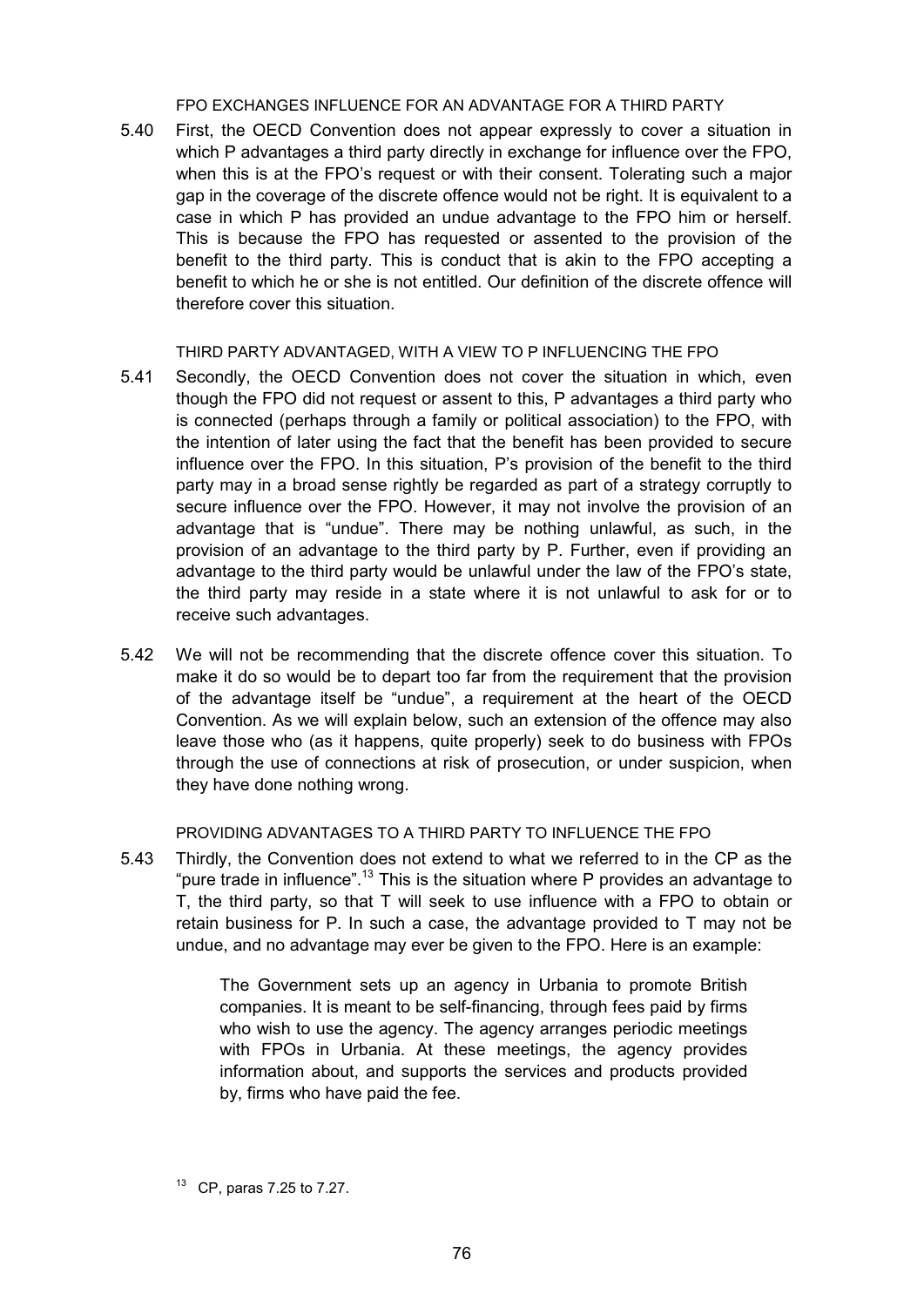- 5.44 This is generally acknowledged to be a controversial area of the law. It is discussed at some length in the Woolf Report.<sup>14</sup>
- 5.45 As we indicated in the CP, $15$  the Government has exercised its right to opt out of a provision of Europe's Criminal Law Convention on Corruption that would have addressed trading in influence. Article 12 of that Convention covers:

The promising, giving or offering, directly or indirectly, of any undue advantage to anyone who asserts or confirms that he or she is able to exert an improper influence over the decision-making of any person referred to [in relation to the principal offence].

- 5.46 The Government has consistently maintained its intention not to extend the criminal law into this area, for fear that lobbyists might be caught by the expanded offence.<sup>16</sup> In the CP, consultees were not asked specifically for their views about this situation, although it was covered in the proposed discrete offence that was supported by a clear majority of consultees. In the example just given, the firm would have committed an offence under the proposals in the CP, because when the fee was paid, the company was, "intending to influence a third party [the agency] to use their influence over another person [an Urbanian FPO] in respect of any act or omission by that person …in his or her capacity as a foreign public official".17
- 5.47 However, we do not now believe that it would be right to make recommendations at this juncture that would undermine the point and purpose of the Government's opt-out with respect to Article 12 of Europe's Criminal Law Convention on Corruption. It will always be the case that firms sometimes seek to use personal, business or other connections to secure contracts ahead of their competitors. It is not our intention to turn the use of such connections to that end into a criminal offence. Further, we do not believe that the consultees who agreed that there should be a discrete offence of bribing a FPO were necessarily also agreeing that that offence should have such a wide application, when intermediaries are involved.
- 5.48 What we believe is necessary is to ensure that the discrete offence covers corrupt trading in influence. Having done that, we need to ensure that there is a clear demarcation between this kind of corrupt conduct and ordinary lobbying activity that should not be prohibited by the criminal law.
- 5.49 In that regard, we have found Corner House's comments on this aspect of the proposed discrete offence particularly helpful. They pointed to the US Foreign Corrupt Practices Act 1977 ("FCPA"), which outlaws the making of a payment to:

- $15$  CP, para 5.81 to 5.82.
- $16$  See the CP, para 5.86.
- $17$  CP, para 12.30 3(C).

<sup>14</sup> Woolf Committee, *Business Ethics, Global Companies and the Defence Industry* (2008, www.woolfcommittee.com), at paras 3.34 to 3.42.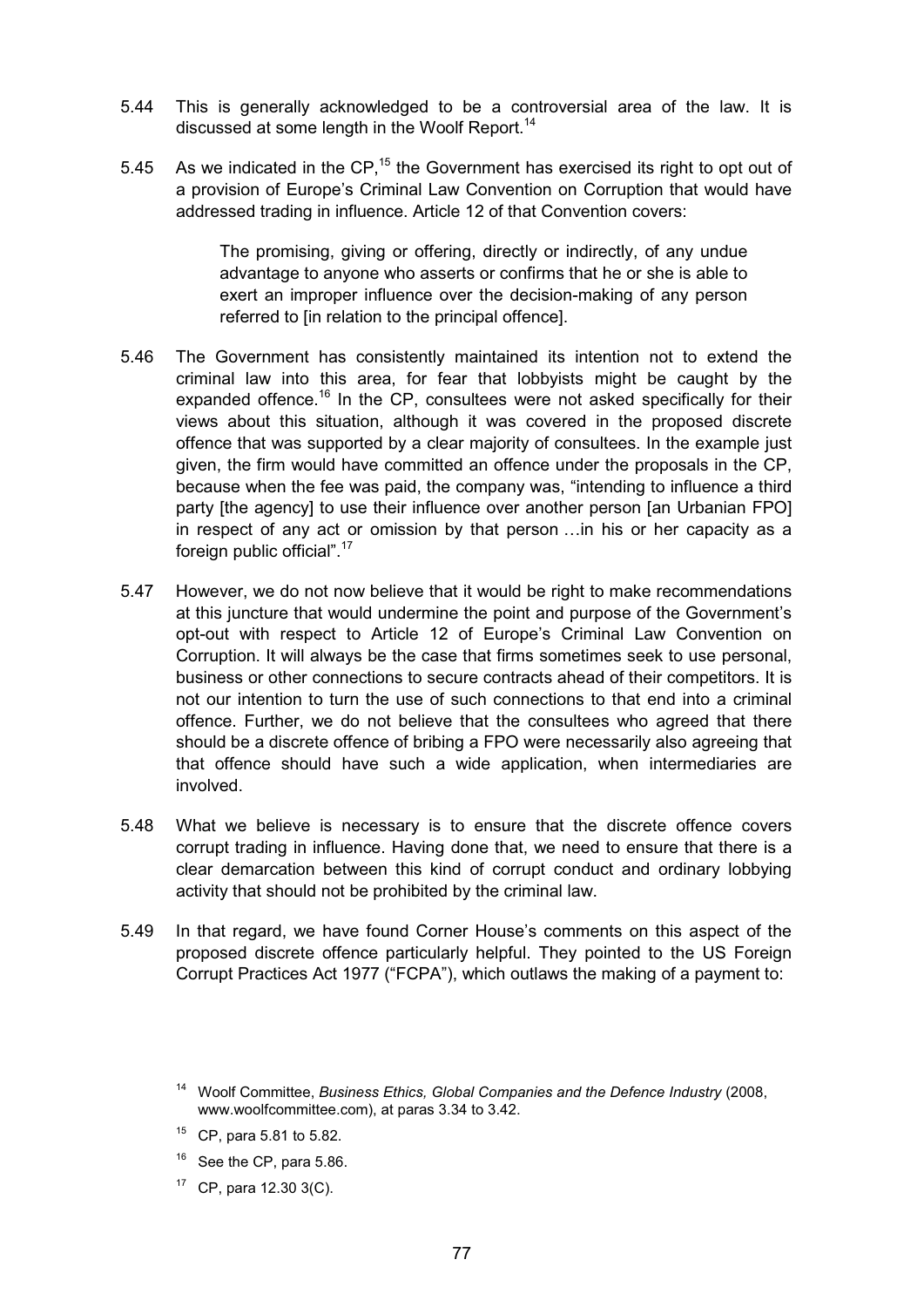any person, while knowing that all or a portion of such money or thing of value will be offered, given, or promised, directly or indirectly, to any foreign official… for the purposes of influencing any act or decision of such foreign official… in his official capacity [or] inducing such foreign official… to do or omit to do any act in violation of the lawful duty of such foreign official...<sup>18</sup>

5.50 Corner House suggested that:

The most appropriate way in which to cover payments through intermediaries, particularly in the context where most foreign bribery is shielded through commission payments made to agents, would be to create an additional offence similar to that under the US FCPA …

- 5.51 We believe that we can include payments through intermediaries in a single discrete offence, but apart from that we agree that the approach of the FCPA on this point is on the right lines. The crucial point about the FCPA offence is that, although directed at payments involving intermediaries, it involves the conferral of some or all of the advantage on the FPO. It does not cover a pure trade in influence, where the FPO is persuaded to do something but not through the conferral on him or her of any advantage. The discrete offence that we are recommending will cover instances in which an advantage is given to an intermediary but the FPO receives some of the (or additional) advantage.
- 5.52 By taking this approach, a clear line is drawn in the right place. There are cases in which agents (intermediaries or lobbyists) are paid simply to persuade FPOs to award contracts, and so forth: this will be a legitimate practice. Then there are cases in which such third parties are paid to pass on advantages to FPOs to influence their decisions: this will be an illegitimate practice.<sup>19</sup>

#### ADVANTAGE EXCHANGED FOR INFLUENCE WITH PROSPECTIVE FPO

5.53 Finally, the OECD Convention does not cover the situation in which P provides R with advantages to secure influence with R, if and when R becomes a FPO (when R is not yet a FPO). It is perhaps surprising that this situation is not covered by the Convention. The point at which candidates (perhaps, from countries where corruption is regarded as acceptable) are seeking high office within, say, a public international organisation, would seem to be a good time at which to seek influence over them through the provision of advantages. As Professor Zerbes has said of the OECD Convention:

> Perhaps a little surprisingly, persons who apply for office within the civil or public service … are not regarded as, de facto, carrying out public functions. This is the case notwithstanding the obvious public profile of such offices and their proximity to the state.<sup>20</sup>

 $18$  FCPA, 78dd-2(a)(3).

Assuming, of course, that the conferral of the advantage on the FPO in such circumstances is not required or permitted by the law of the land governing the FPO.

Ingeborg Zerbes, "Article 1: The Offence of Bribery of Foreign Public Officials", in M Pieth, L Low, and P Cullen (eds), *The OECD Convention on Bribery: A Commentary* (2007) p 67.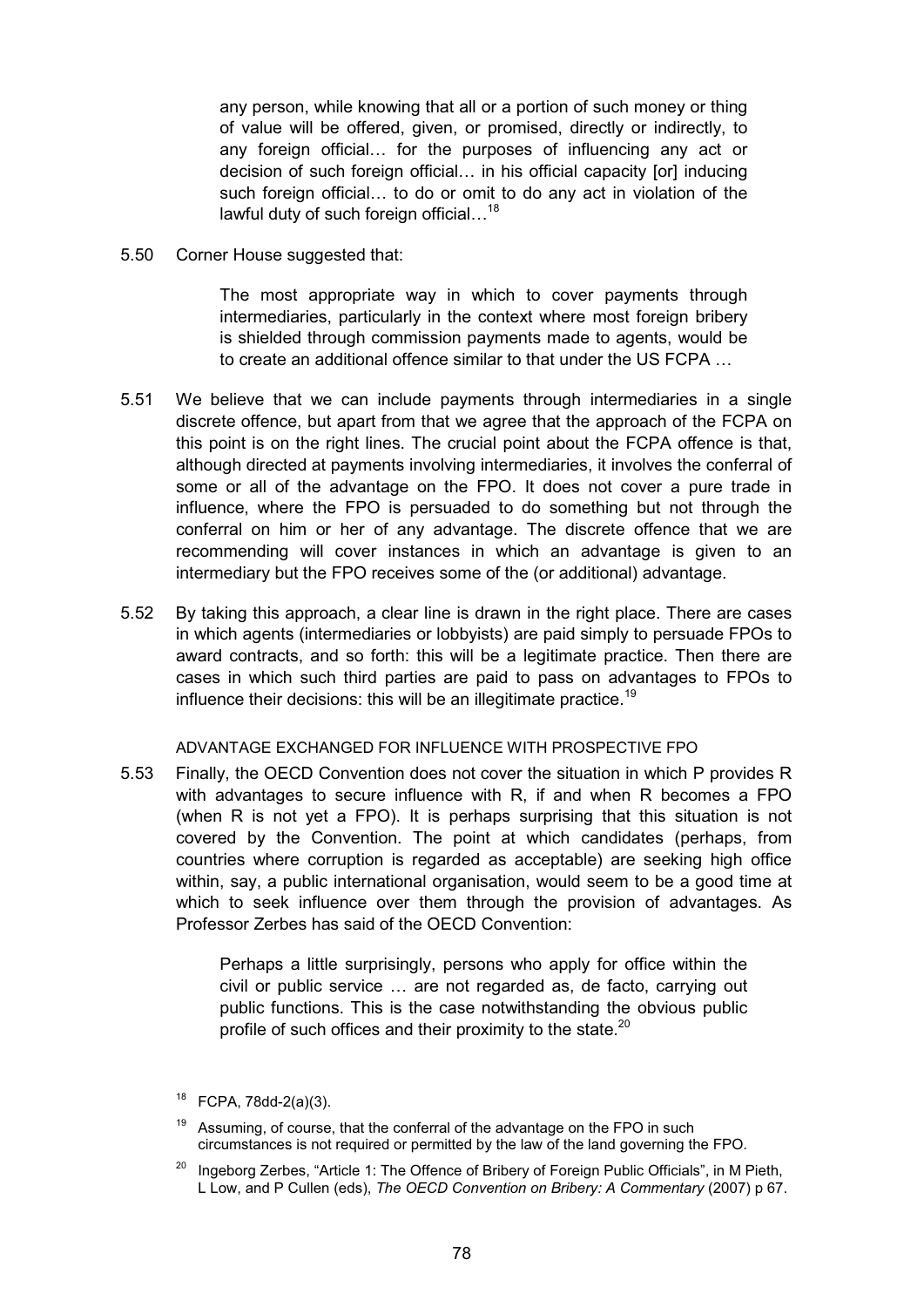5.54 An important point about this kind of case is that it will not be easy to identify a clear sense in which a payment was "undue". Consider the following example:

> F is shortly to become King in place of his brother in Urbania. Before the brother abdicates in F's favour, P pays F a large sum of money to ensure that, when F becomes King, F will reward P with lucrative contracts.

- 5.55 Even if it is right to describe P's conduct as unethical in this situation, there may be difficulties in determining in law how F's conduct can be regarded as involving the making of a payment that was not legitimately due. In any event, in other cases where F is a candidate for office-holding with a public international organisation, one could argue that it is a situation best addressed though the threat of dismissal, or other action in civil law, if and when it is subsequently discovered that F (now a FPO) accepted an advantage in exchange for influence before taking up office. Of course, whilst that would deal with the person who became a FPO, it would leave the corrupt payer free from the prospect of a deterrent sanction.
- 5.56 However, it may be that the general offences of bribery that we are recommending would cover both P and F in such cases. This would be so if, for example, P gave an advantage in exchange for influence to F, at a point in the appointment process where it could be said that F was expected to act in good faith in dealing with his or her prospective employer. $21$
- 5.57 Consequently, we are not recommending that the specific offence be extended to cover prospective FPOs.

## FPOS AND FOREIGN POLITICAL PARTIES

- 5.58 Although Article 1.4(a) provides a broad definition of "foreign public official", it does not include foreign political parties or foreign political party officials. This might be thought to be a strange omission. In single political party states there is clearly the potential to bribe political party officials in order to obtain advantages in the conduct of international business.
- 5.59 Even so, we will not be recommending that the discrete offence covers this kind of case. There is too great a risk that all advantages conferred in order to secure influence with politicians on certain issues will be turned into bribes. The taking of such a large step, in a highly controversial area, is more appropriately considered as part of a review of standards in public life, and not as part of the reform of the law of bribery.
- 5.60 Having said that, the way in which clause 4 of the draft Bill seeks to implement the general policy of the Convention would ensure that the following cases are covered:
	- (1) P uses a foreign political party or a foreign political party official as an intermediary to bribe the FPO, and

 $21$  See Part 3.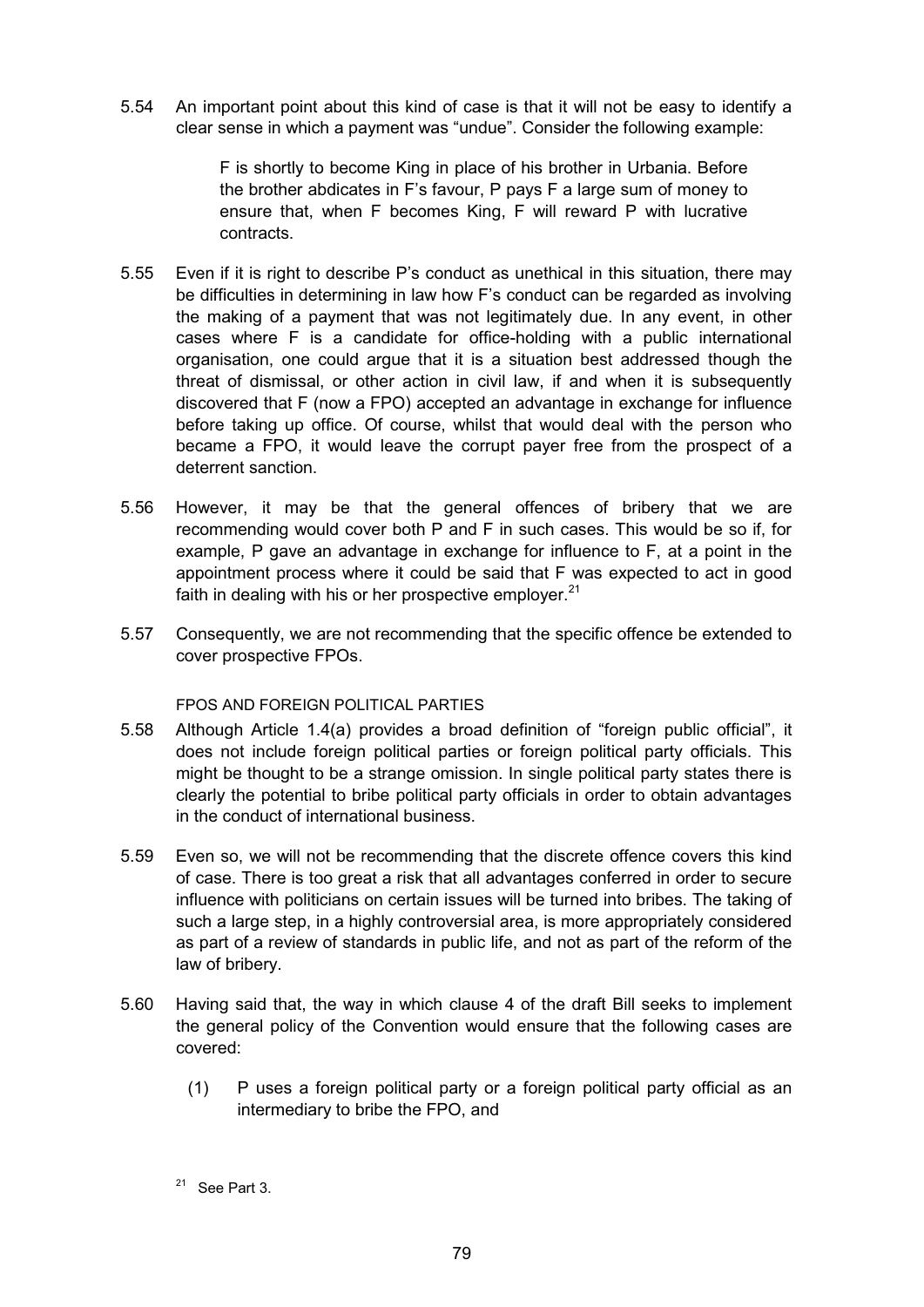(2) P gives an advantage to the FPO for the FPO to transmit to a foreign political party or a foreign political party official.

# **THE CASE FOR A DISCRETE OFFENCE OF BRIBING A FOREIGN PUBLIC OFFICIAL**

5.61 As we have already said, a substantial majority (16/19) of the consultees who addressed the issue thought that there should be a discrete offence of bribing a foreign public official. We believe the following important reasons support the creation of a discrete offence.

#### **Demonstrating a commitment to our international obligations**

5.62 First, consultees who supported our provisional proposal, such as the British Bankers' Association, and the Confederation of British Industry, stressed that creating a discrete offence would demonstrate not merely a symbolic but a real commitment on the part of England and Wales to meeting its international obligations. We entirely agree that this is a strong reason to create such an offence. To take an analogous situation, "torture" almost always involves the commission of an offence under the Offences Against the Person Act 1861, and "genocide" always involves murder; but the UK has nonetheless made torture and genocide offences in English law, to demonstrate its commitment to fulfil its international obligations. $^{22}$  The analogy may not be precise but the point about tangible signs of commitment is the same.

#### **Making it easier to interpret the law in the light of international obligations**

5.63 Secondly, the discrete offence is specifically focused on advantages promised to or conferred on FPOs, to obtain or retain business. Maintaining such a focus should make it easier and more straightforward for the courts to interpret the scope and nature of the offence against the evolving background of the OECD Convention. The OECD Convention is an international agreement subject to the law regulating international treaties, including the 1969 Vienna Convention on Treaties ("the Vienna Convention"). In the recent case of *R (Corner House Research and Campaign Against Arms Trade) v Director of the Serious Fraud* Office and BAE Systems Plc,<sup>23</sup> Lord Justice Moses referred<sup>24</sup> to Article 31(1) of the Vienna Convention:

> A treaty should be interpreted in good faith in accordance with the ordinary meaning to be given to the terms of the treaty in that context and in the light of its object and purpose.

 $24$  Above, at para 129.

 $22$  See, respectively, ss 134 and 135 of the Criminal Justice Act 1988, and ss 50 and 51 of the International Criminal Court Act 2001.

<sup>&</sup>lt;sup>23</sup> [2008] EWHC 714 (Admin), [2008] All ER (D) 151.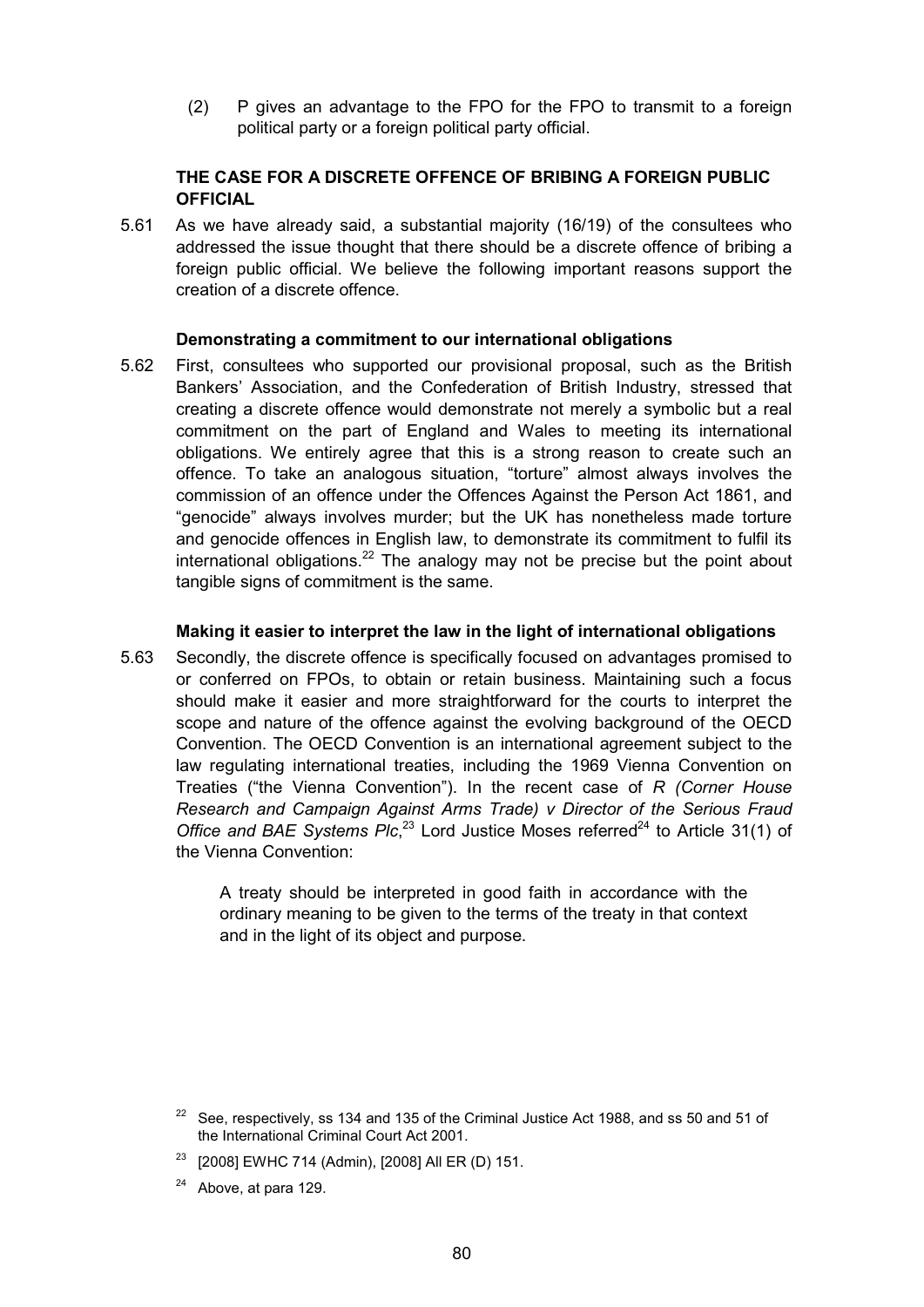- 5.64 Where domestic legislation is passed to give effect to an international convention, and a court needs to refer to the convention in order to interpret the legislation, "there is a presumption that Parliament intended to fulfil its international obligations".<sup>25</sup> A Convention is, though, commonly understood to be a "living instrument", meaning that the obligations it generates are subject to change over time in order to meet new challenges and to adapt to evolving policies. In the case of the OECD Convention, the Working Group on Bribery has the task of ensuring that the obligations under the Convention keep pace with developments in international commerce, and with changes in the nature and practice of corruption in that context (such as a change from advantages conferred in the making of contracts to advantages conferred in the fulfilment of contracts already made). $26$
- 5.65 A discrete offence aimed solely at giving effect to Convention obligations should make it easier for the courts confidently to interpret the language of the offence against this background, without having to be concerned about the knock-on effects for the offence of bribery as it occurs in other contexts. It is not desirable that the courts should, in interpreting an offence of bribery, be concerned at one and the same time with ensuring that the interpretation keeps the law in step with evolving international standards in a changing trans-national commercial context, and also with ensuring that the interpretation will not have undesirable ramifications for the scope of bribery in a domestic context.
- 5.66 Naturally, a single compendious offence could have a provision or sub-clause dealing with bribery in a commercial context which would be applicable to international business transactions. However, the difference between a single offence with specialised applications, and three distinct offences (two general, and one special), does not seem to be one of great significance. Moreover, a separate, specialised offence will be easier to adapt to practices and developments more common in the conduct of international than domestic commercial transactions, such as the use of foreign agents, and of "offset".<sup>27</sup>

- <sup>26</sup> See OECD, *Bribery in Public Procurement: Methods, Actors and Counter-Measures* (2007) p 23, citing evidence provided by the World Bank.
- $27$  The Woolf Committee defines offset as "the requirement placed on the contractor to provide industrial, commercial or other economic benefits to the recipient country as compensation for the main contract to supply…equipment or services": "Business Ethics, Global Companies and the Defence Industry" (2008) p 27: www.woolfcommittee.com. "Offset" may be beneficial to the recipient country. On occasion, however,what should benefit a community is wrongly diverted for the benefit of an individual.

<sup>&</sup>lt;sup>25</sup> Brownlie, *Principles of International Law* (5<sup>th</sup> ed 1999) p 47. See also the statement of Lord Diplock in *Garland v British Rail* [1983] 2 AC 751, 771: "It is a principle of construction of United Kingdom statutes now too well established to call for citation of authority, that the words of a statute passed after the treaty has been signed and dealing with the subject matter of the international obligation of the United Kingdom, are to be construed, if they are reasonably capable of bearing such a meaning, as intended to carry out the obligation and not to be inconsistent with it." See also P Sales and J Clement, "International law in domestic courts: the developing framework" (2008) *Law Quarterly Review* 388, 402.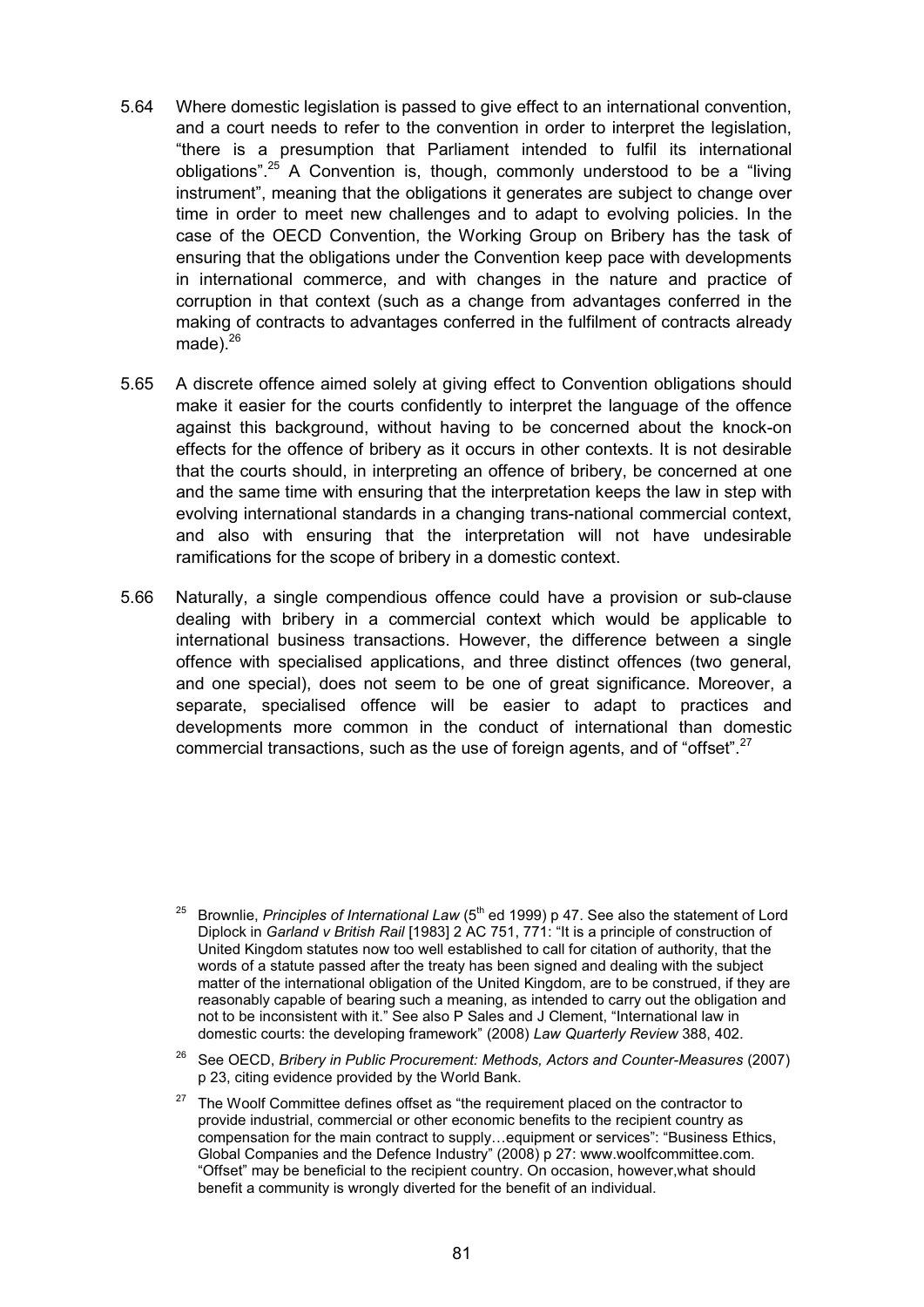## **Facilitating a comparative approach**

- 5.67 Finally, by trying where possible to construct the discrete offence using language used to implement the discrete offence by other jurisdictions which are Parties to the Convention, we are hoping to make it possible for the courts to draw readily on comparative jurisprudence in interpreting the scope of the offence.
- 5.68 There never has been, and is unlikely to be, a very large number of bribery cases making their way to the higher courts in such a way that an authoritative interpretation of the offence or offences can be settled satisfactorily by the English courts over time. That may well be one of the problems that has led to the uncertain state of the current law, which is very infrequently litigated, decades sometimes passing between opportunities to settle meanings.
- 5.69 Accordingly, we believe that it would greatly assist the courts if the language of the Convention itself were adopted where possible. This would allow not only courts, but also businesses and their legal advisors, to consider the comparative jurisprudence in understanding the obligations imposed by the offence. An example is the decision of the US State Court of Appeals in US v Kay,<sup>28</sup> which held that money paid to customs and tax officials in Haiti, in order to obtain a reduction of import duties and taxes, would assist "in obtaining or retaining business".
- 5.70 The language of "obtaining or retaining business" is to be found not only in the US Federal Corrupt Practices Act 1977, as in this last example, but also in section 105(C)(1) of the New Zealand Crimes Act 1961, and in Division 70.2, Schedule of the Australian Criminal Code Act 1995. Similar language ("obtain or retain an advantage in the course of business") can be found in section 3 of the Canadian Corruption of Foreign Public Officials Act 1998. So, as time goes by, there is the potential for a range of comparative source material to emerge, on which the courts will be able to draw in interpreting any discrete offence using such language.

## **Recommendation**

5.71 **There should be a new, discrete offence of bribing a foreign public official, covering advantages given to third parties at the foreign public official's request or with their assent or acquiescence.**

## **THE ELEMENTS OF THE DISCRETE OFFENCE**

#### **The offence itself**

5.72 The essential elements of the offence were set out above. $^{29}$ 

## **Changes in the offence from the version in the CP**

- 5.73 The recommended offence is in two significant respects narrower than the offence proposed in the CP.<sup>30</sup>
	- <sup>28</sup> SD Tex, Case No H-01-914, April 16, 2002.
	- <sup>29</sup> Para 5.5.
	- $30$  Set out at para 5.10 above.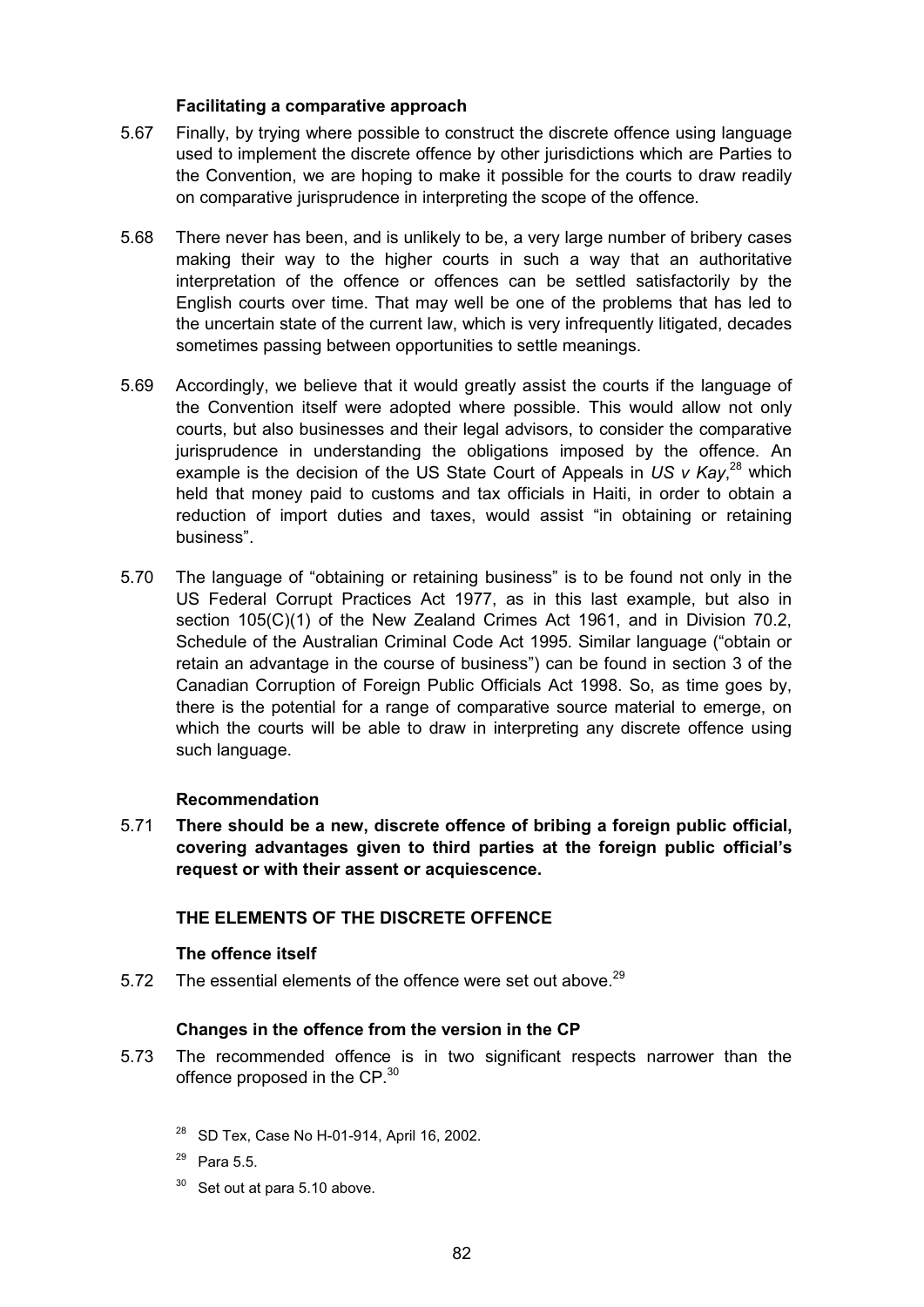- 5.74 It is narrower in that in clause 4 we have confined the fault element respecting influence sought to an "intention" to influence. We have removed the alternative possibility that P might be guilty if he or she foresaw a serious risk of influence being obtained. This respect in which the offence has been narrowed will be explained in due course.<sup>31</sup>
- 5.75 It is also narrower in that, as indicated above.<sup>32</sup> we have eliminated from the scope of the offence cases in which P pays T to influence a FPO, where no undue advantage is conferred on the FPO (or on someone whom the FPO wishes to benefit) at any stage.
- 5.76 The discrete offence necessarily comprises a number of quite complicated elements and alternatives. This is because there are a number of different ways in which unacceptable conduct involving the conferral of advantages may occur that ought to be regarded as bribery. However, in very broad terms, under our scheme people can almost always rely on a simple rule of thumb to guide them in their conduct:

Do not intentionally give advantages to foreign public officials, to gain or retain business, without a legal justification.

# **Illustrating the elements of the offence**

## *The basic case of bribery*

- 5.77 The basic case is bribery of a FPO directly, or through someone acting in effect as an agent. There are two kinds of situation, both covered by clause 4 of the draft Bill:
	- (1) P offers to reward a FPO if he or she will award P a contract, which the FPO can do in his or her capacity as a FPO. $^{33}$
	- (2) P entrusts a payment to Z, requesting that Z give it to such FPO as has the power to award the contract to P.
- 5.78 The first situation is straightforward. In the second situation, P gives the advantage to Z, but crucially it is for an FPO. P likewise seeks to influence not Z but the FPO acting in that capacity.

## *Requests by the FPO to benefit a third party*

5.79 Here is an example:

P is asked by a FPO to pay T a sum of money, in exchange for the FPO's award of a contract to P.

 $31$  Paras 5.112 to 5.118 below. See also the discussion of the same issue in relation to the general offences in Part 3.

 $32$  Paras 5.43 to 5.52 above.

In the case where P thinks the FPO has the official power to award the contract but the FPO does not, it ought to be possible to find P guilty of an (impossible) attempt to commit the discrete offence.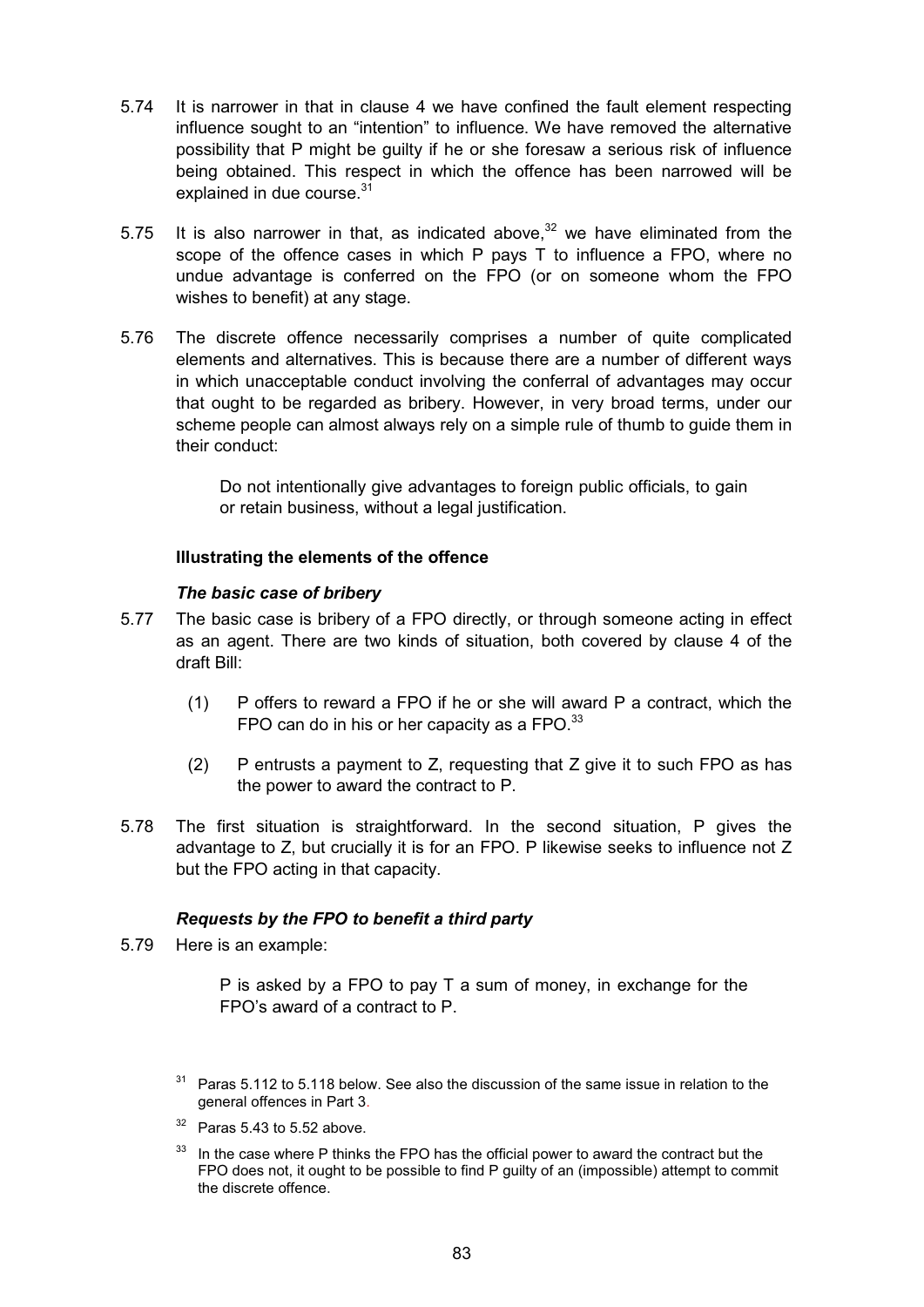5.80 In this situation, we have to assume that the laws of the FPO's country do not permit him or her to accept advantages for others, in exchange for influence. It may sometimes be the case that it is lawful for a FPO to accept advantages offered to third parties. A benign example would be where the FPO is entitled to accept donations to reputable charitable foundations in his or her country from those seeking to obtain or retain business. However, if such conduct is not permitted by law, then the conduct should be regarded as involving bribery, even though it is not unlawful for T to receive a payment from P. If such conduct were not to be regarded as involving bribery then there would be a loophole for this indirect form of bribery. Our recommendation, therefore, encompasses such conduct and clause 4 of the draft Bill gives effect to it.

## **Advantages "not legitimately due", and facilitation payments**

# *The OECD Convention and the CP*

5.81 At the core of the offence, Article 1.1 of the OECD Convention refers to "any undue pecuniary or other advantage". The Commentaries do not specifically refer to "undue". However, paragraphs 7 and 8 of the Commentaries provide some guidance:

> It is also an offence irrespective of, inter alia, the value of the advantage, its results, perceptions of local custom, the tolerance of such payments by local authorities, or the alleged necessity of the payment in order to obtain or retain business or other improper advantage.

> It is not an offence, however, if the advantage was permitted or required by the written law or regulation of the foreign public official's country, including case law.

- 5.82 The first paragraph explains our provisional proposal that, for the purposes of determining whether an advantage is "legitimately due" no account should be taken of
	- (1) the fact that the advantage may be customary, or perceived to be customary, in the circumstances; nor
	- (2) any official tolerance of the advantage.  $34$
- 5.83 It was our intention to reflect the OECD Convention minimum standard that the advantage must be "undue" and to emphasise that a payment could be "undue" despite being customary or tolerated in the country in question. In this respect, we were not proposing that the UK should go beyond the OECD minimum standard.

<sup>&</sup>lt;sup>34</sup> CP, para 7.37. See, further, Ingeborg Zerbes, "Article 1: The Offence of Bribery of Foreign Public Officials", in M Pieth, L Low, and P Cullen (eds), *The OECD Convention on Bribery: A Commentary* (2007) at p 104.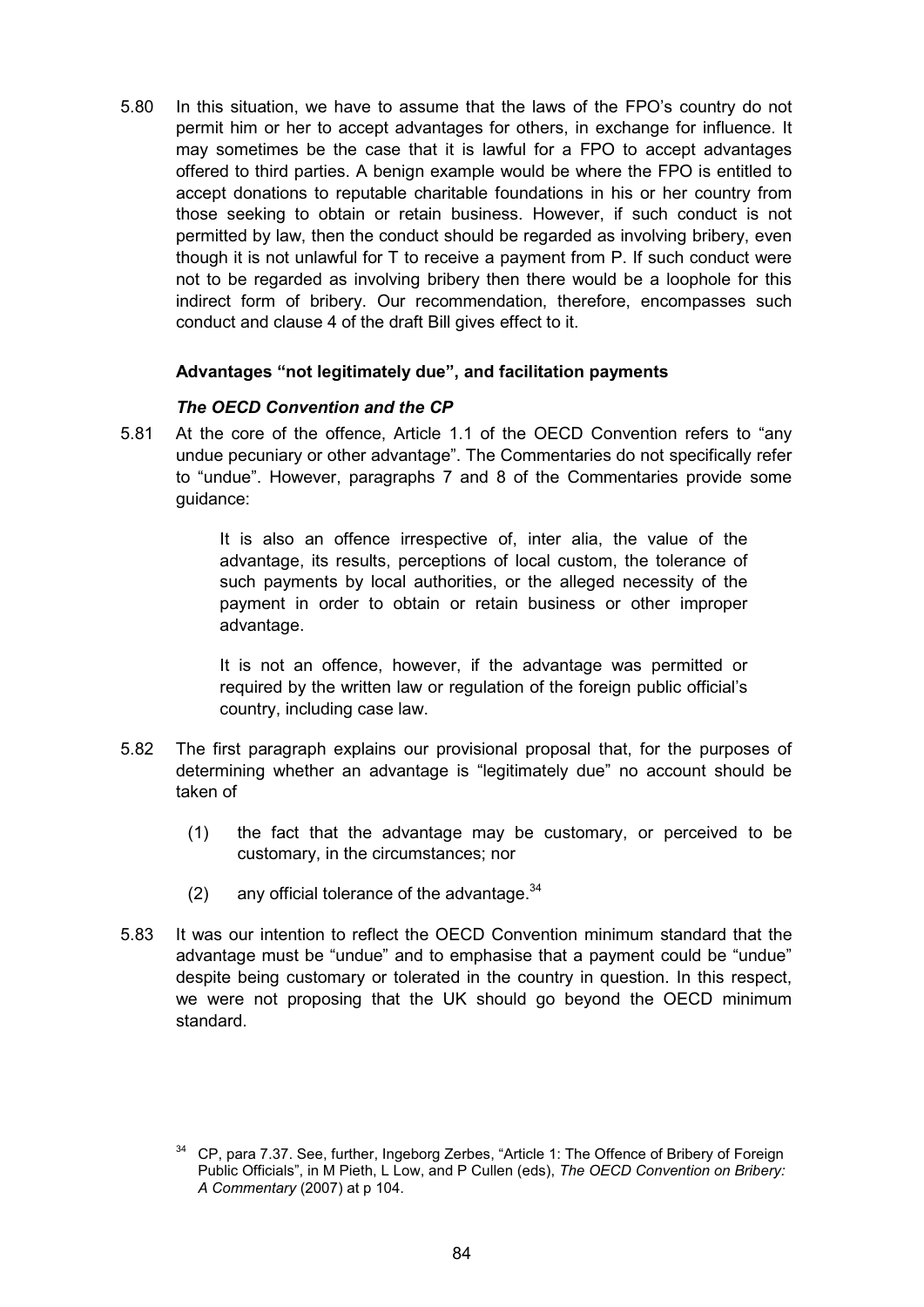5.84 Clause 4 of the draft Bill carries through this policy. In addition to using the language of advantages that are "not legitimately due", the draft Bill restricts the understanding of advantages that are legitimately due to those permitted or required by law.<sup>35</sup>

## *The OECD's and the CP's position on facilitation payments*

- 5.85 Our approach raised the question whether so-called "facilitation payments" do or do not fall within the scope of "undue" advantages, and if they do, whether they should be specifically exempted (and if so, in what circumstances) from the category of "undue" advantages.<sup>36</sup>
- 5.86 "Facilitation payment" is not a legal term of art. The law of England and Wales does not recognise facilitation payments as a distinct category. In the CP, we said:

It is generally accepted that a facilitation (or "speed" or "grease") payment is a payment made with the purpose of expediting or facilitating the provision of services or routine government action which an official is normally obliged to perform.<sup>37</sup>

- 5.87 In the CP, we said that the current law prohibits facilitation payments and that our provisional view was that they should remain prohibited.<sup>38</sup> In justifying our position, we set out some of the corrosive aspects of facilitation payments.<sup>39</sup>
- 5.88 The OECD's position on facilitation payments is not so straightforward. We have referred to paragraph 7 of the Commentaries $40$  in which it is said that the value of an advantage conferred is irrelevant. By way of contrast, paragraph 9 of the Commentaries provides:

Small "facilitation" payments do not constitute payments made "to obtain or retain business or other improper advantage" within the meaning of paragraph 1 and, accordingly, are also not an offence. Such payments, which, in some countries, are made to induce public officials to perform their functions, such as issuing licences or permits, are generally illegal in the foreign country concerned. Other countries can and should address this corrosive phenomenon by such means as support for programmes of good governance. However, criminalisation by other countries does not seem a practical or effective complementary action.

- $37$  CP Appendix F, para F.5.
- <sup>38</sup> CP Appendix F, para F.9.
- <sup>39</sup> CP Appendix F, paras F.21 to F.24.
- See para 5.81 above.

 $35$  Paras 5.80, 5.82 and 5.83 above; clause 4(4) of draft Bill.

<sup>&</sup>lt;sup>36</sup> See Appendix D.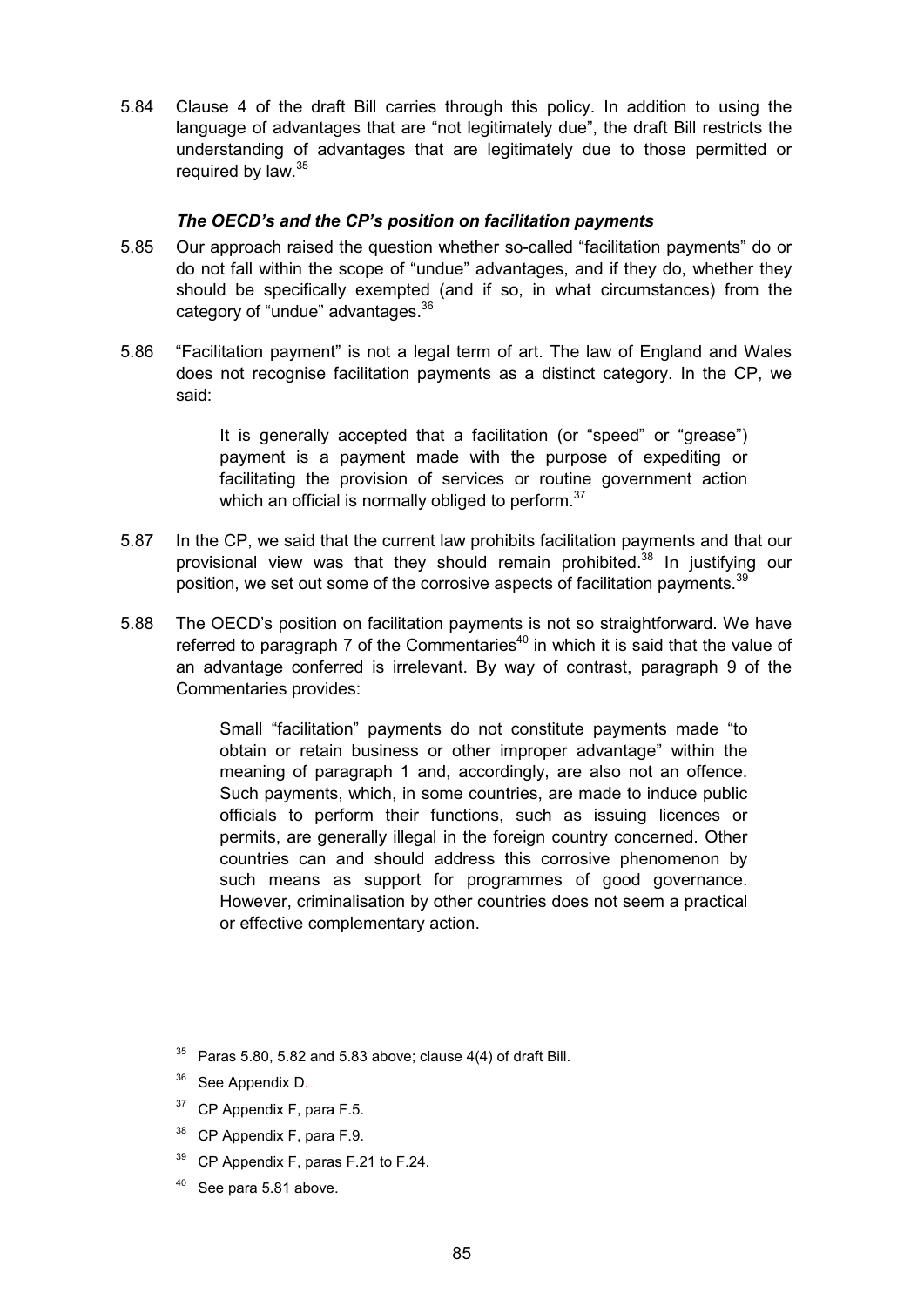- 5.89 A number of Parties to the Convention have accordingly provided that payments made to a foreign public official in order to "expedite", "ensure" or "secure" the performance of a routine government action are not prohibited.<sup>41</sup> Some of those Parties expressly require that the payment is of "a minor nature"<sup>42</sup> or "small"<sup>43</sup> and some require that a record be kept of the payment.<sup>44</sup>
- 5.90 It should be noted that the OECD Working Group on Bribery has identified two problems that can arise where Parties have provided a defence for small facilitation payments:
	- (1) a certain level of confusion on the part of the private sector and sometimes the public sector concerning the differentiation between facilitation payments and bribes; and
	- (2) an absence of judicial interpretations of the scope of the defence.

#### *The views of consultees*

THE PHRASE "NOT LEGITIMATELY DUE"

- 5.91 Concern was expressed by some consultees about the proposed requirement that the advantage be one "not legitimately due" to the FPO.
- 5.92 Both the Serious Fraud Office and the Crown Prosecution Service observed that requiring that the advantage be "not legitimately due" is to make the offence one based on an improper payment. They regarded that as problematic.
- 5.93 According to the Crown Prosecution Service, the adoption of a different conceptual approach from that underpinning the proposed general bribery offence – the latter centred on the impropriety of conduct – would be at the expense of clarity. It would give rise to difficulties in cases where a person is charged with bribing both foreign public officials and persons who are not foreign public officials.
- 5.94 We understand this view, but gave our reasons for not adopting it earlier.<sup>45</sup>
- 5.95 The Serious Fraud Office's concern is that it will be difficult to establish that the advantage was "not legitimately due". Having said that, it also said that removing those words was problematic because:

- <sup>43</sup> New Zealand.
- <sup>44</sup> Australia.
- $45$  See para 3.47 above.

<sup>41</sup> For example, the USA, Canada, Australia and New Zealand.

<sup>42</sup> Australia.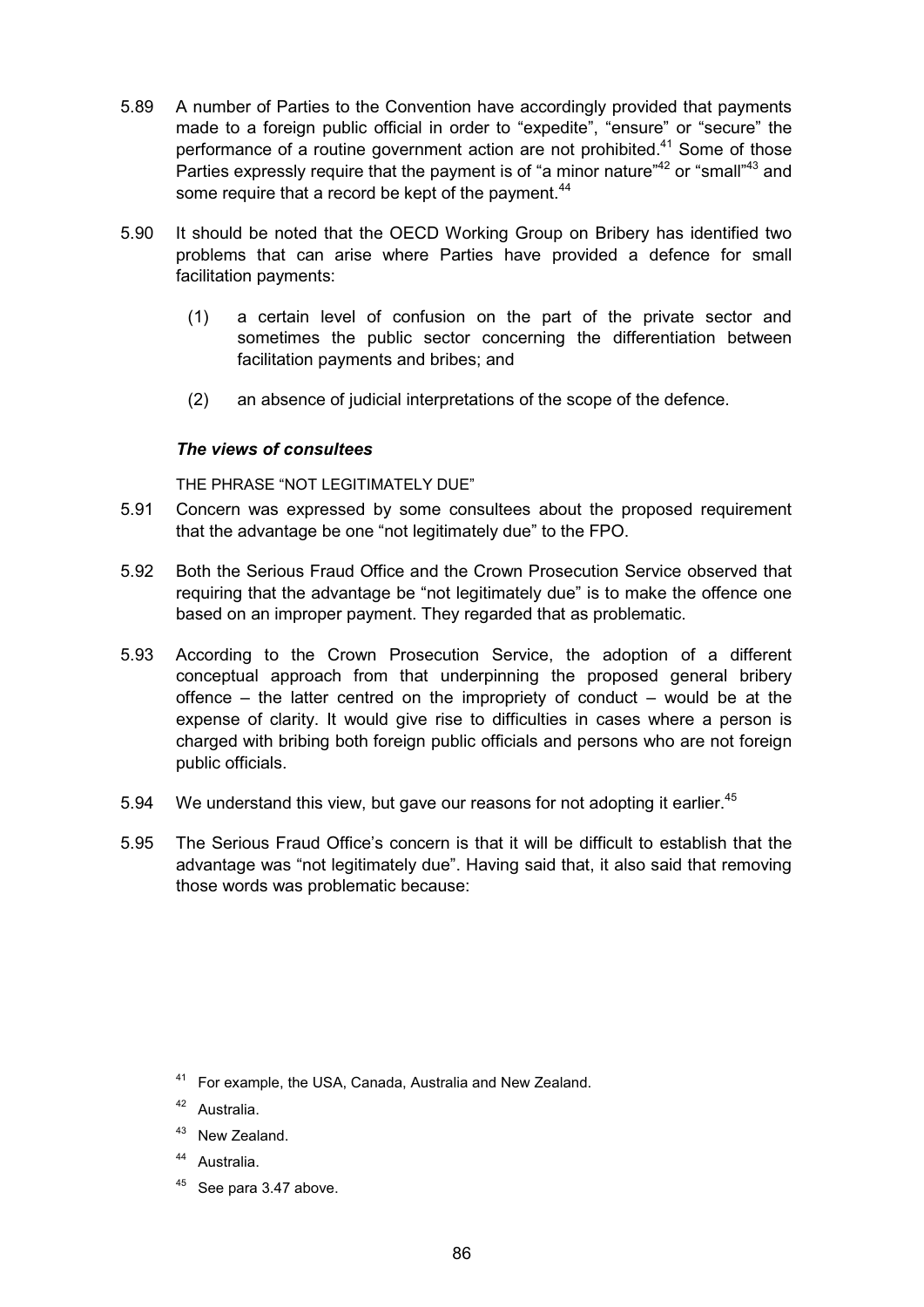… if "not legitimately due" is removed where does the impropriety lie? It lies in the undue influence intention and not in any act. However the FCPA46 does not demand that the value offered is "undue". It also rolls up just about everything in the intention lying behind the influence: with intent to corruptly influence … or induce a violation of duty … or secure an improper advantage. However it also includes intent "to induce an act" (in essence) for a business reason. [This] is much more wide ranging and unlikely to pass muster here.

- 5.96 In other words, the Serious Fraud Office is saying that one possibility, as under the Foreign Corrupt Practices Act 1977 ("the FCPA"), is to have an offence that requires neither an "undue" payment nor an intention to induce a breach of duty, but only an intention to influence for reasons connected with business advantages. However, it doubts whether that approach would be acceptable.
- 5.97 By contrast, Corner House supports the approach adopted in the FCPA and, like the Serious Fraud Office, believes that a requirement of "not legitimately due" will create evidential problems. They also point to the fact that the general offence of bribery proposed in the CP did not require that the advantage was "not legitimately due".<sup>47</sup>
- 5.98 The reason for relying on a requirement that an advantage be "not legitimately due" is, as explained on behalf of the OECD by Professor Zerbes, in part to respect the autonomy of states in determining when their official are legally entitled to accept advantages for themselves or on behalf of the state.<sup>48</sup> The Official Commentary on the anti-bribery convention itself says, "It is not an offence…if the advantage was permitted or required by the written law or regulation of the foreign public official's country, including case law".<sup>49</sup> Most signatories to the Convention have accordingly provided that it is not illegal to provide an advantage in this situation. So far as offences applicable within a single jurisdiction such as England and Wales are concerned, there is not really a basis for regarding this justification for an "illegal payment version" as applicable to the two general offences.

#### FACILITATION PAYMENTS

5.99 Turning to the specific issue of facilitation payments, in contrast to Corner House, the Council of HM Circuit Judges said that serious consideration had to be given to the fact that the standards of conduct in the UK and European Union "are not universally recognised as the standards to be applied elsewhere". The Council continued:

- $47$  This is true, but the proposed general offence of bribery did require that the advantage be conferred for the primary reason of inducing a breach of duty.
- <sup>48</sup> Ingeborg Zerbes, "Article 1: The Offence of Bribery of Foreign Public Officials", in M. Pieth (ed), *The OECD Convention on Bribery* (2007), 105.
- 49 Commentary 8.

<sup>&</sup>lt;sup>46</sup> The Foreign Corrupt Practices Act 1977 is one of a number of US public bribery statutes: CP Appendix C.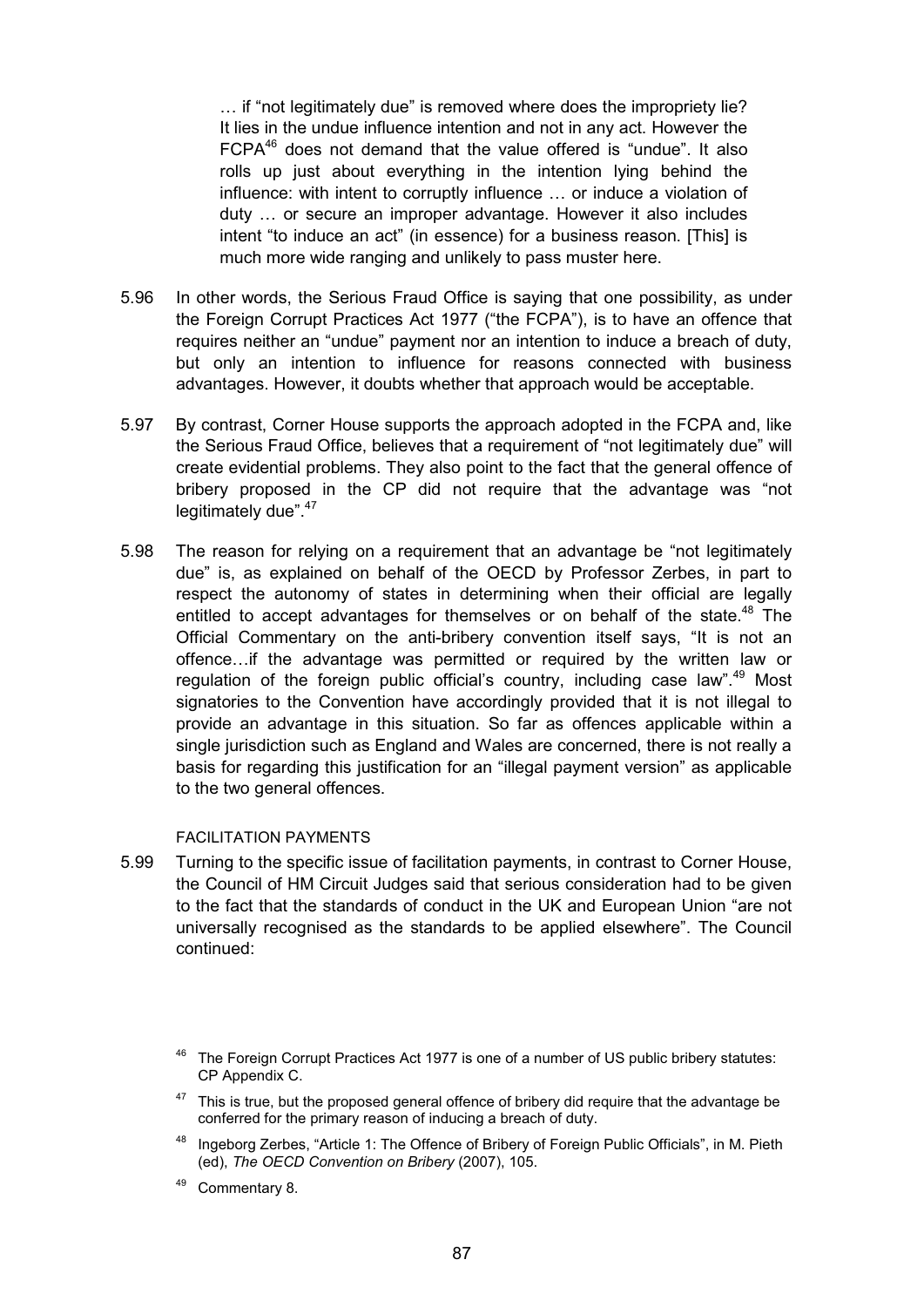We would be concerned if the law in England and Wales results in the prosecution of a defendant in England and Wales for an offence arising from activities in a foreign jurisdiction where those activities were not criminal acts in that jurisdiction but were acts that were accepted as a normal feature of life or business in that jurisdiction.

- 5.100 It might be thought that what concerned them was the prospect of Z being prosecuted in England and Wales for conduct that was a normal feature of life in his or her country. However, the example that they give makes it clear that the person they had in mind was P and that they were concerned that P might be criminally liable for conferring an advantage the giving and receipt of which was "a normal feature of life" in the particular foreign country.
- 5.101 The UK Anti-Corruption Forum ("the Forum") distinguished between facilitation payments and bribes: a bribe should relate to the provision of an advantage for an improper act. This would include any payment that is made with the intention of inducing the recipient to give preferred treatment to the payer, for example by moving the payer up the queue or awarding a permit which is not due. It said that such payments are sometimes mistakenly believed to be facilitation payments.
- 5.102 The Forum said that a facilitation payment should relate to the provision of an undue advantage to induce a person to perform his duty without resulting in preferred treatment. The Forum made the point that a facilitation payment may in terms of amount be very considerable.
- 5.103 The Forum said that the act of making a facilitation payment was far less reprehensible than paying a bribe, because the payer will usually be the victim of extortion or be under considerable commercial or personal pressure, but it was nevertheless wrong. It considered how facilitation payments should be addressed but said that it had been unable to reach a consensus.
- 5.104 The Forum was nevertheless of the view that facilitation payments are wrong, even if they are, in its view, less reprehensible than bribes.
- 5.105 The Institute of Chartered Accountants ("the Institute") questioned the assertion in the CP that nearly all facilitation payments would be caught by an offence based on the "improper conduct" model. It said that many payments are made to simply ensure that "minor public duties are carried out at all", for example releasing goods from customs.
- 5.106 The Institute acknowledged that payments made simply to secure the carrying out of a public duty or function may tend to lead to a culture where they are expected universally and may grow to be unaffordable by the poor, leading to unfair social disadvantage. However, the Institute thought that there were many "grey areas" which would be inappropriately criminalised if payments, whether large or small, made to secure the performance of a public duty fell within the scope of a criminal offence of bribery.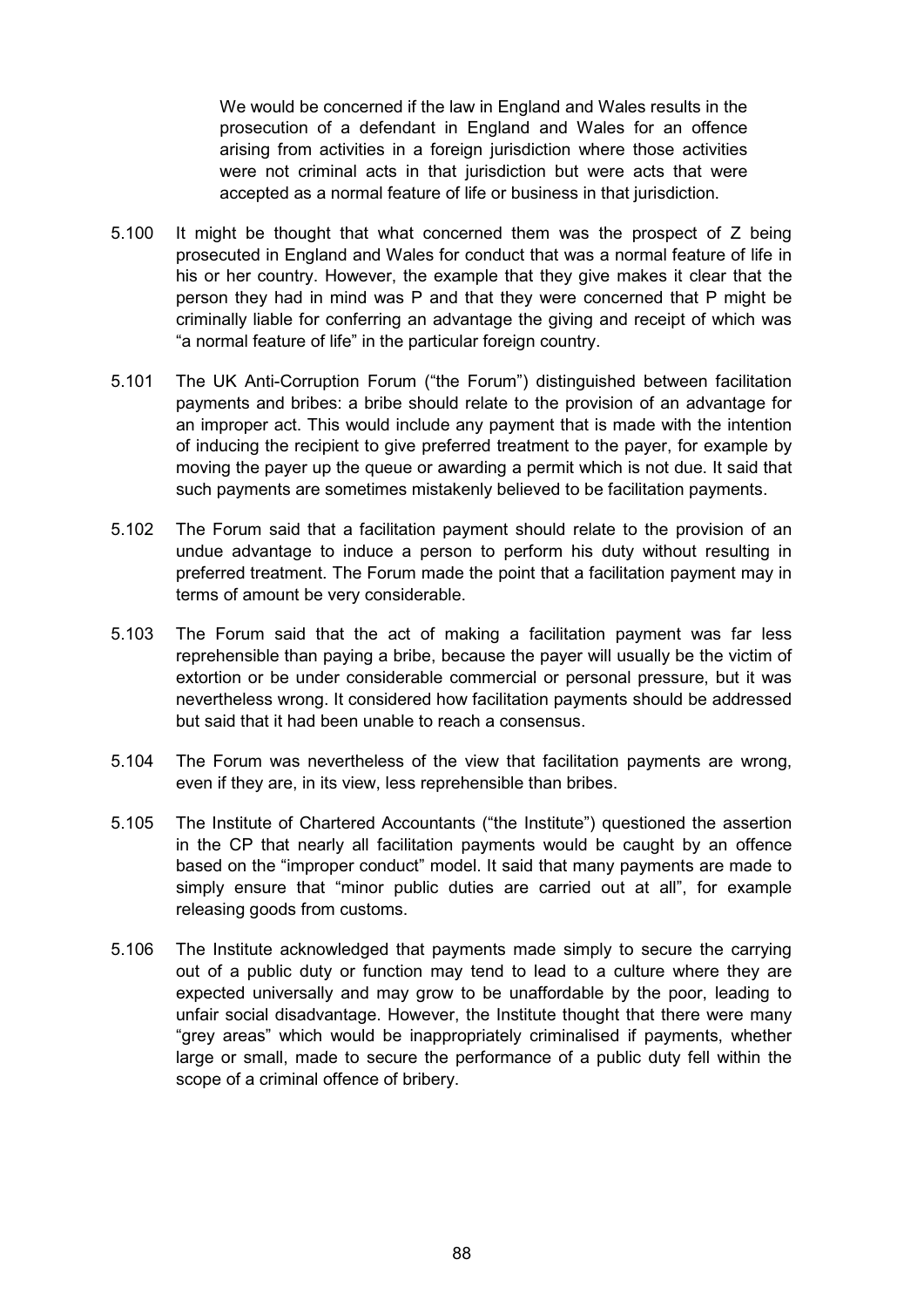5.107 We believe that the points made by the Forum and the Institute are well made. In fact, they advocate a view which in substance is similar to that which we put forward in the CP. $50$ 

## *Our recommended approach to facilitation payments*

- 5.108 We believe that facilitation payments are best handled through sensible use of the discretion not to prosecute.
- 5.109 Whilst it will clearly be a matter for the prosecution authorities, we suggest that it will rarely be in the public interest to prosecute individuals or organisations for the payment of small sums to secure the performance of routine tasks.
- 5.110 In summary, we believe that it is not necessary to make special provision or exception for facilitation payments. Sensible use of prosecutorial discretion should ensure that, where no public purpose would be served by securing a conviction in respect of a facilitation payment, a prosecution is not undertaken at all.

#### **Conclusion**

5.111 The discrete offence should create no special exception for "facilitation payments", howsoever defined.

#### **The fault element of the offence**

#### *Intention alone, not recklessness*

- 5.112 In the CP, we provisionally proposed that the fault element of the proposed discrete offence should be either intention to influence someone in his or her capacity as a FPO or foresight of a serious risk that the advantage would influence someone in his or her capacity as a  $FPO.<sup>51</sup>$
- 5.113 We explain, as a matter of general principle, why we are restricting P's fault element to intention in our discussion of the general offences of bribery.<sup>52</sup> However, it is worth reflecting on the arguments that apply in this particular context.

<sup>52</sup> Part 3, paras 3.67 to 3.70.

<sup>50</sup> See CP Appendix F, paras F.31 to F.37.

<sup>51</sup> CP, para 12.30.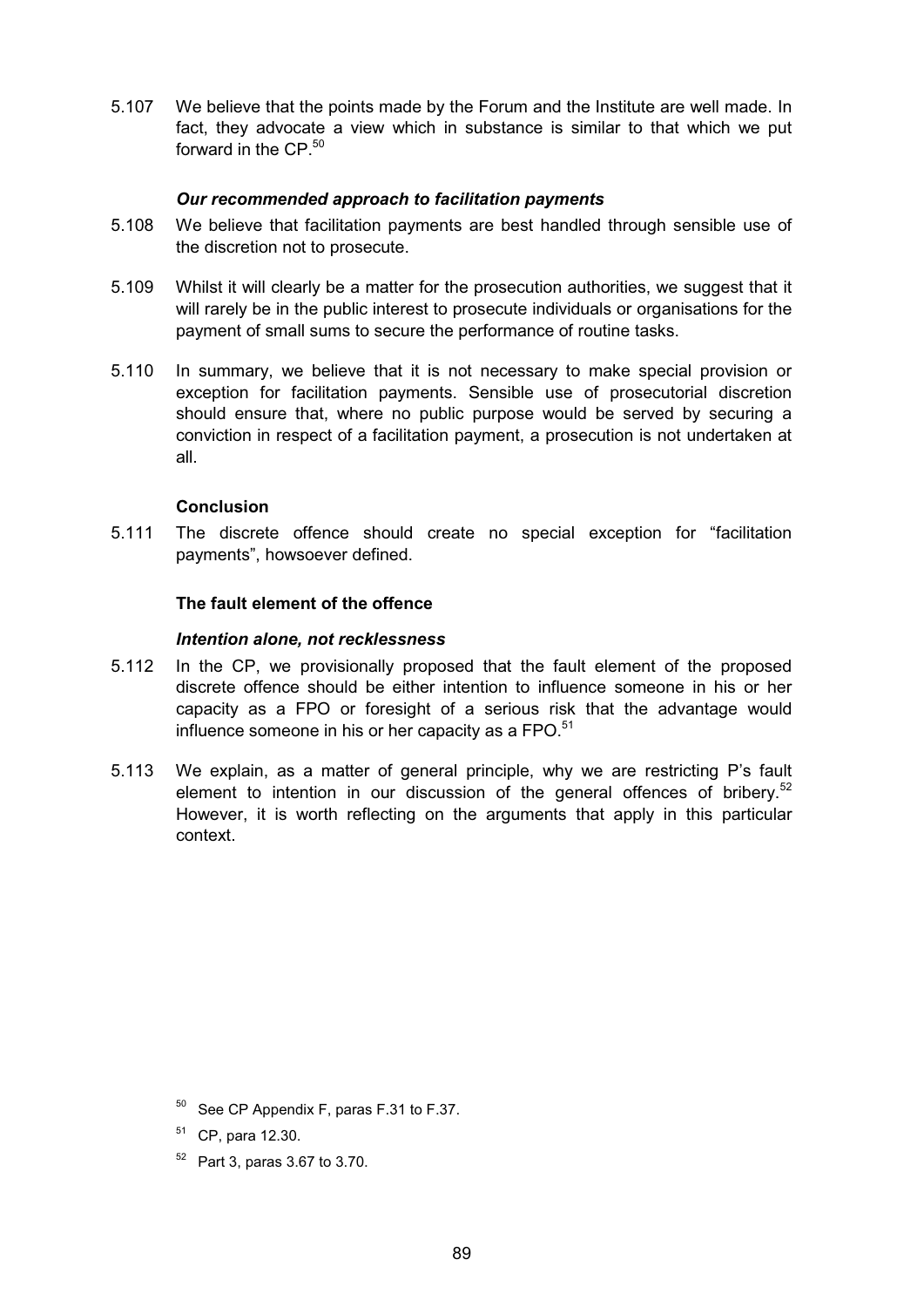- 5.114 The language of the OECD Convention is itself that of intention.<sup>53</sup> It is in part for that reason that, in our recommended offence, P must intend to obtain or retain business or business advantages, and must intend to influence the conduct of a FPO in his or her official capacity.<sup>54</sup>
- 5.115 It is important to remember that the offence is defined in the inchoate mode. In other words, it will suffice that P simply offered or promised to confer an advantage on a FPO. In such cases, reliance on intention alone as the fault element relating to conduct is the principled approach in English law.<sup>55</sup> We also believe that tribunals of fact can be trusted to deal sensibly with cases where P (falsely) claims that, in conferring an advantage to obtain or retain business, it was not actually his or her intention that a FPO should be influenced in his or her official capacity.
- 5.116 As indicated in our discussion of the issue in relation to the general offence.<sup>56</sup> we also believe that, by confining the fault element relating to P's conduct to intention, we will be promoting certainty and clarity. By including cases in which P was aware of a "serious risk" that a FPO would be influenced in his or her official capacity, the provisional proposal in the CP introduced a large measure of uncertainty into the fault element. That kind of "recklessness" may be an acceptable fault element when it is likely to be relatively easy to assess the risk that conduct will bring about the forbidden outcome, as in cases of criminal damage or manslaughter. It is a less helpful – indeed, potentially unfair - fault element when that risk is inherently likely to be harder to assess.
- 5.117 We believe that this context provides an instance in which it may well frequently be hard to assess whether there is a serious risk that officials will be influenced by the provision of certain kinds of advantages. For example, someone may be communicating with unknown officials remotely, or language difficulties may make it unclear what officials' attitudes really are.
- 5.118 We have concluded that, in this context, considerations of simplicity, certainty and fairness combine to favour a fault element confined to an intention to influence a FPO (or an intention to see that the FPO is influenced by a third party) in his or her official capacity.

- <sup>53</sup> See para 5.28 above.
- <sup>54</sup> Clause 4. A fault requirement of intention will capture most cases in which P foresees it as virtually certain that the advantage will influence an FPO in his or her official capacity, under the rule in *Woollin* [1999] 1 AC 82. There is every reason to think that this standard common law understanding of intention is wide enough to satisfy the Convention: see Ingeborg Zerbes, "Article 1: The Offence of Bribery of Foreign Public Officials", in M Pieth, L Low, and P Cullen (eds), *The OECD Convention on Bribery: A Commentary* (2007) pp 157 to 158.
- <sup>55</sup> See Conspiracy and Attempts (2007) Law Commission Consultation Paper No 183.
- <sup>56</sup> See Part 3, para 3.68.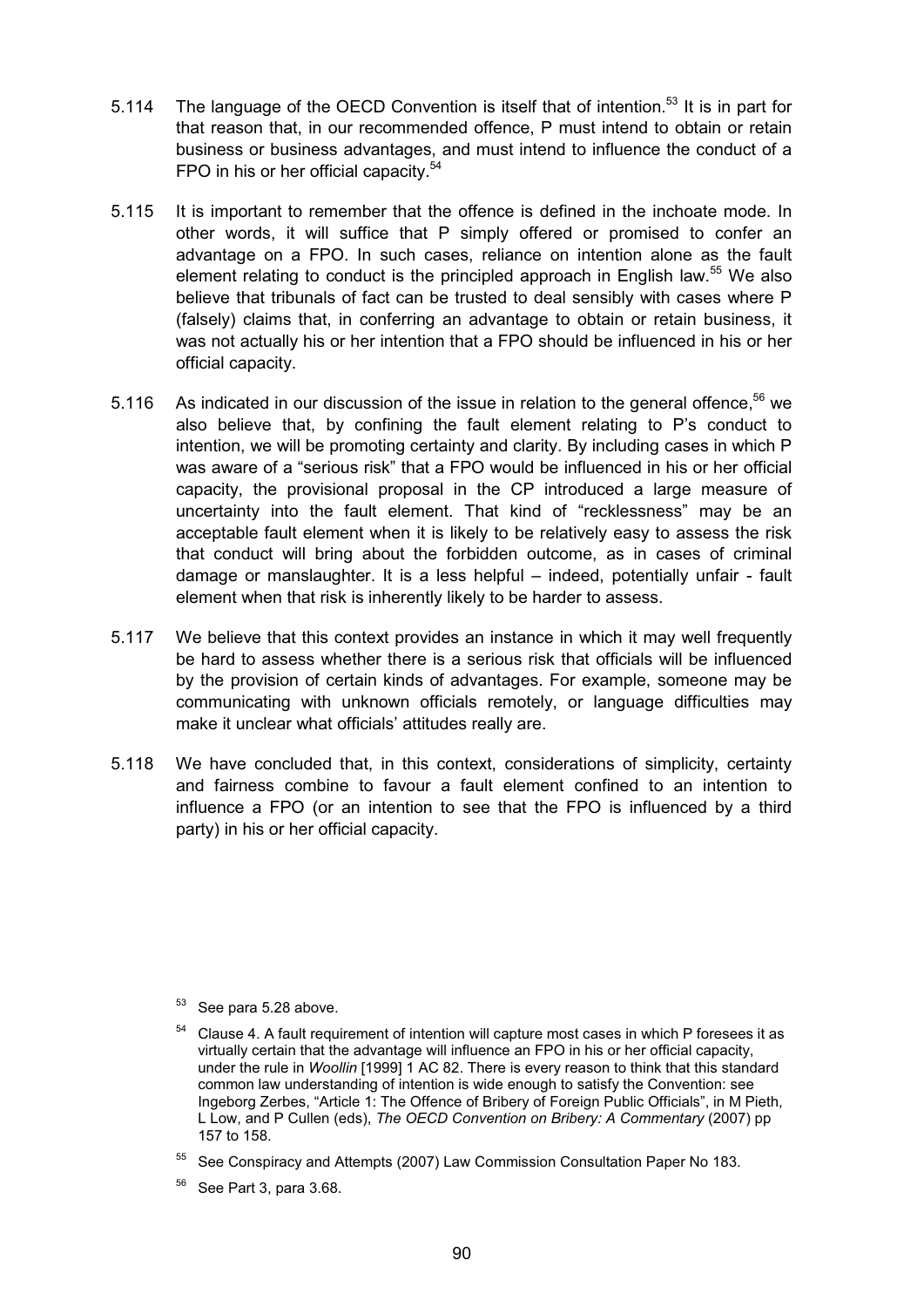### **Recommendation**

5.119 **In relation to the discrete offence it must be shown that, where P intended to obtain or retain business or an advantage in the conduct of business, P (directly or indirectly) through the provision of an advantage intended to influence the foreign public official in his or her capacity as such, in circumstances where the advantage was not legitimately due.**

## **Defining foreign public official**

#### *An autonomous definition*

- 5.120 In the CP, we did not set out a proposed definition of "foreign public official". A number of consultees said that it was essential that any new offence should contain a definition of "foreign public official". Corner House said that any definition must be one that reflects paragraphs 12 to 19 of the Commentaries on the OECD Convention.
- 5.121 We agree that the Bill would need to define "foreign public official" and must do so in a way that complies with the definition contained in the OECD Convention. That has been the approach of many other Parties to the Convention.
- 5.122 Article 1.4 of the Convention, cited above,  $57$  provides an autonomous definition of a FPO. In other words, it is a definition that is to be followed irrespective of how particular states themselves define a FPO.
- 5.123 States have sometimes given more detailed consideration to these basic requirements in their law. For example, in Canada, the Corruption of Public Officials Act 1998 defines FPO in the following way:

a person who holds a legislative, administrative or judicial position of a foreign state;

a person who performs public duties or functions for a foreign state, including a person employed by a board, commission, corporation or other body or authority that is established to perform a duty or function on behalf of the foreign state, or is performing such a duty or function; and

an official or agent of a public international organisation that is formed by two or more states or governments, or by two or more such public international organisations.

- 5.124 We believe that, in broad terms, the Canadian model is a sound one.
- 5.125 Our definition, in clause 4 of the draft Bill, is as follows:

"Foreign public official" means an individual who –

 $57$  Para 5.36 above.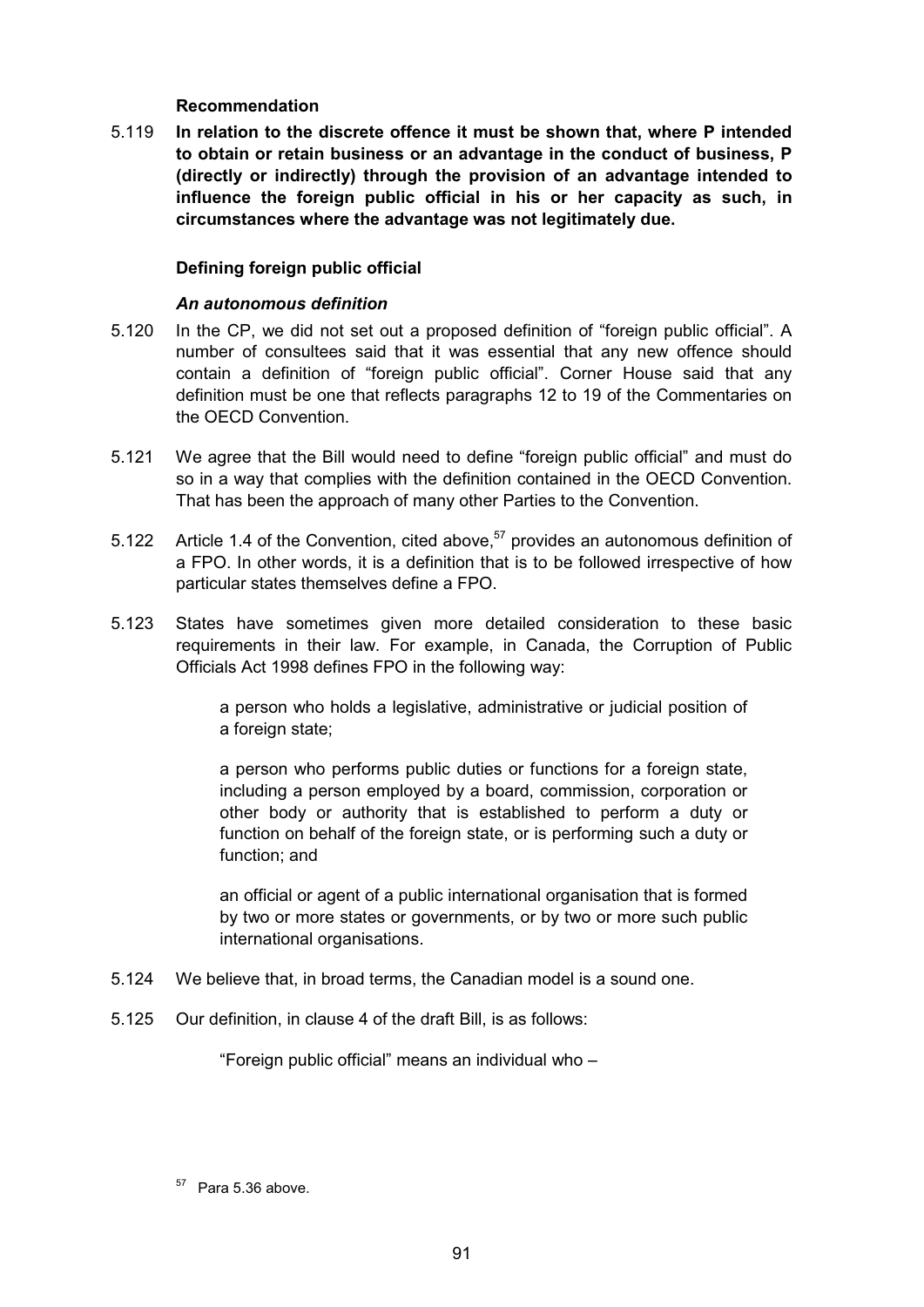- (a) holds a legislative, administrative or judicial position of any kind, whether appointed or elected, of a country or territory outside the United Kingdom (or any subdivision of such a country or territory), or
- (b) exercises a public function for or on behalf of a country or territory outside the United Kingdom (or any subdivision of such a country or territory), or for any public agency or enterprise of that country or territory (or subdivision), or
- (c) is an official or agent of a public international organisation.
- 5.126 However, two issues arise out of the OECD Convention definition that are unresolved by Canadian law.

## *The problem of political parties and their officials*

- 5.127 The first, discussed above,  $58$  is whether the definition should extend beyond the OECD Convention, to include foreign political party officials and foreign political parties. Such an extension would be of particular significance in one-party states.
- 5.128 The OECD is aware that the definition of "foreign public official" in the OECD Convention means that there is a gap in the coverage of bribery under the Convention. Paragraph 16 of the Commentaries provides that:

In special circumstances, public authority may in fact be held by persons (eg political party officials in single party states) not formally designated as public officials. Such persons, through their de facto performance of a public function, may, under the legal principles of some countries, be considered to be foreign public officials.

5.129 There is thus no obligation on Parties to provide for the case in which P confers an advantage on a political party, or party official. We will not be recommending such an extension. It is true that the problems addressed in the Convention may well be engaged when people seek to do business with party officials in one-party states. However, it would in practice be difficult to distinguish between party officials in such states, who may or may not be able to put business someone's way in an official capacity on behalf of the state, and party officials in other states who may be perfectly entitled to accept advantages in exchange for (say) seeking greater influence within the party for the person providing the advantage. Further problems may lie in deciding when someone is, or is not, a member of a "political party".

 $58$  Paras 5.58 to 5.60 above.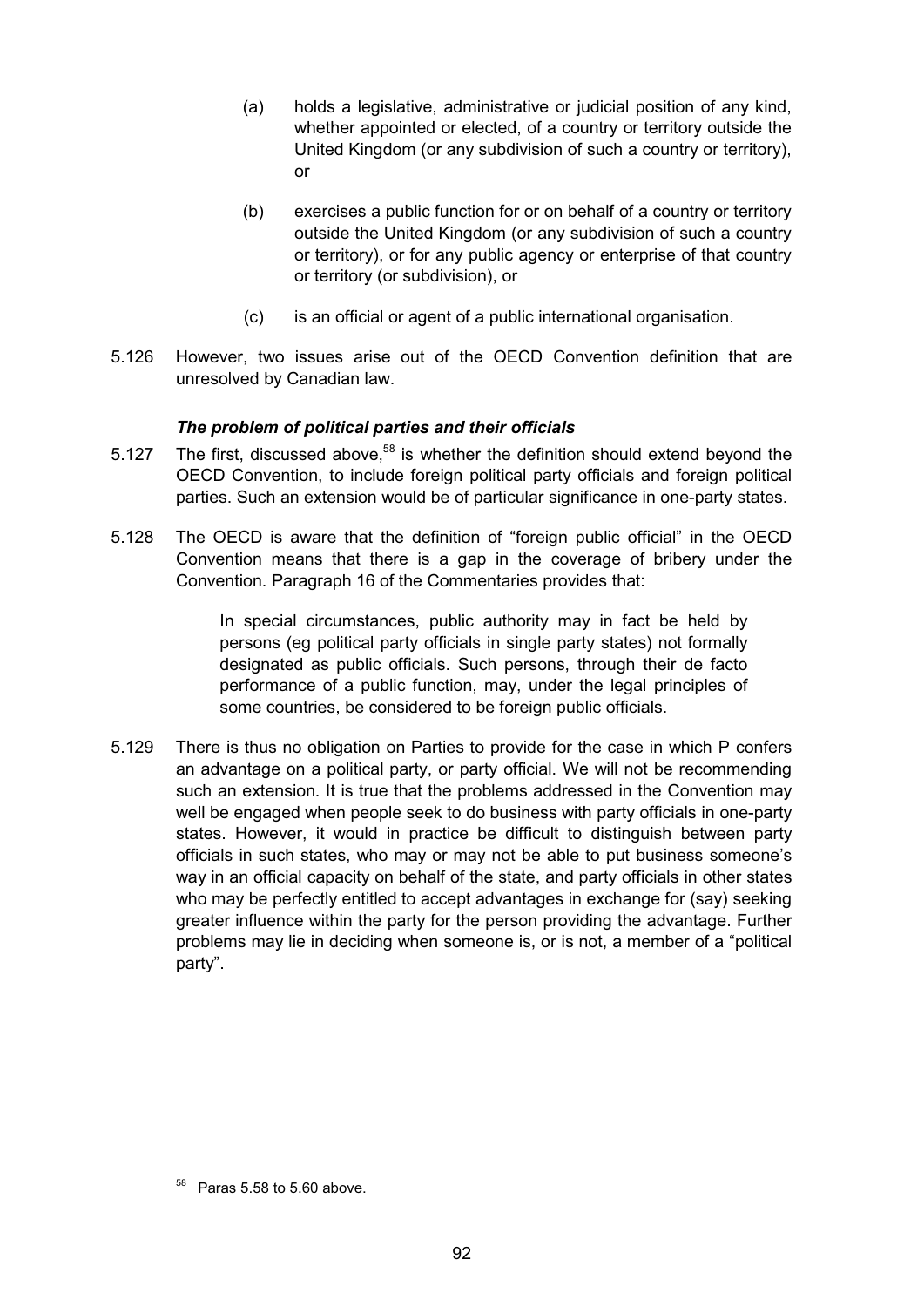## *Officials of public international organisations*

- 5.130 The second issue concerns officials within "public international organisations". The designation of an organisation as a "public international" one is not free from difficulty. For example, under Canadian law, an organisation would be "public international" in character if formed to handle matters arising between Italy and the Vatican state.<sup>59</sup> Under New Zealand law, there is a more detailed definition of organisations that are public international in character. Section 105C(1) of the Crimes Act 1961 defines such organisations as an organisation or part thereof:
	- (a) of which 2 or more countries or 2 or more governments are members, or represented on the organisation;
	- (b) which is constituted by an organisation to which paragraph (a) applies or by persons representing 2 or more such organisations;
	- (c) which is constituted by persons representing 2 or more countries or 2 or more governments.
- 5.131 We accept as a matter of course that the discrete offence must apply to public international organisations. The European Community (and hence its officials) is very obviously one such organisation, as are the United Nations and the OECD itself. Professor Zerbes has provided the following definition, in a commentary on the Convention:

An international organisation can therefore be defined as an association of entities possessing either full or partial sovereignty under international law, which pursues certain common goals by means of common institutions and by means of an international treaty.<sup>60</sup>

5.132 Professor Bindschedler has defined a public international organisation as one:

established and based upon a treaty, which pursues common aims and which has its own special organs to fulfil particular functions within the organisation. $61$ 

5.133 A further problem with public international organisations is that the question whether an advantage was or was not legitimately due will turn, in the case of public international organisations, not on the ""written law", in the normal sense of state law, but on the rules of the organisation in question. These rules may not have been drafted in such a way that they can be regarded as authoritative in the same sense as state law.

- Ingeborg Zerbes, "Article 1: The Offence of Bribery of Foreign Public Officials", in M Pieth, L Low, and P Cullen (eds), *The OECD Convention on Bribery: A Commentary* (2007) p 75.
- $61$  RL Bindschedler, "International Organisations, General Aspects", in R Bernhardt (ed), *Encyclopedia of Public International Law*, vol 2 (1996) p 1289.

<sup>59</sup> For further discussion, see Ingeborg Zerbes, "Article 1: The Offence of Bribery of Foreign Public Officials", in M Pieth, L Low, and P Cullen (eds), *The OECD Convention on Bribery: A Commentary* (2007), at pp 70 to 75.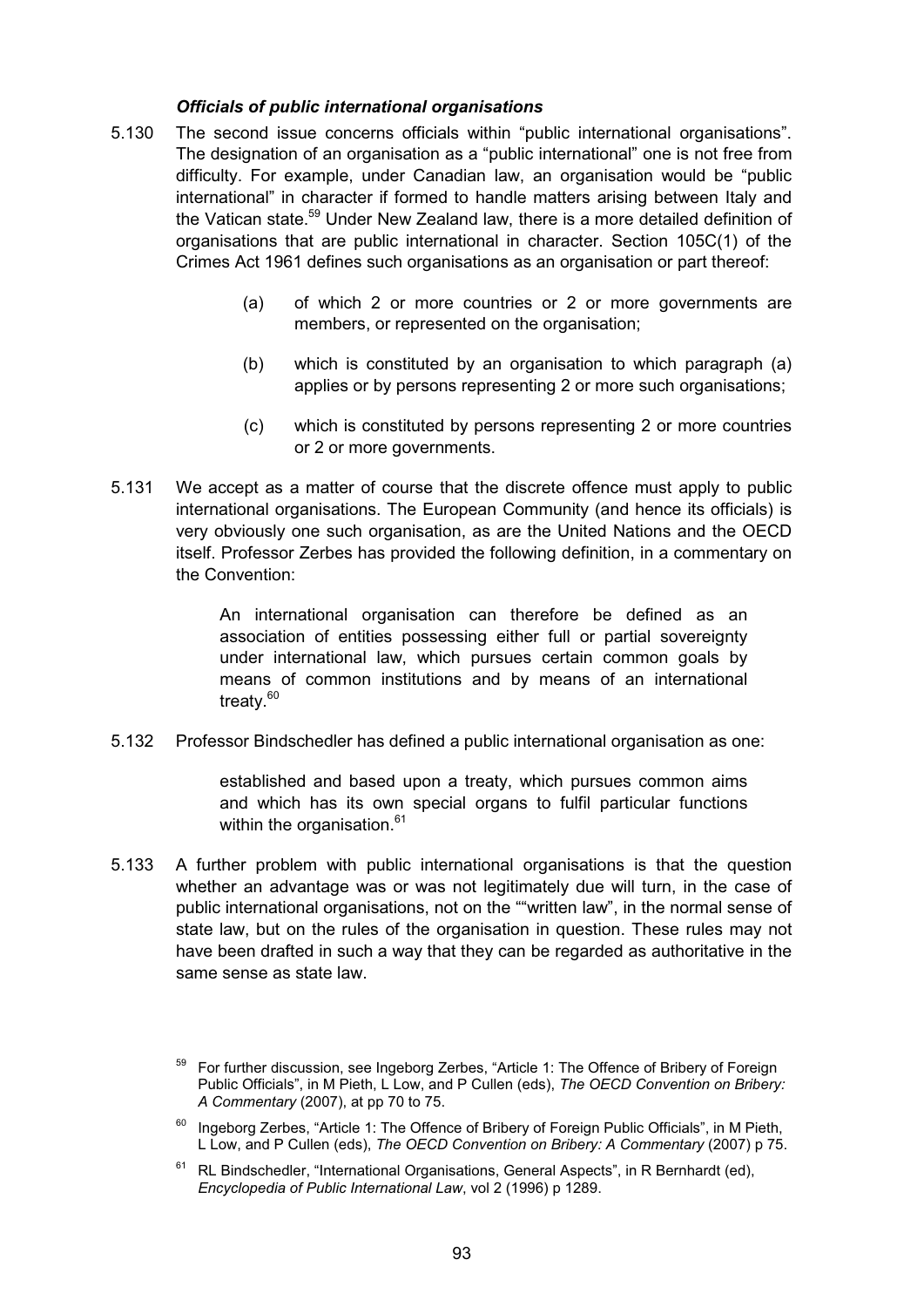- 5.134 This is, of course, a matter that cannot really be helped. It is for public international organisations to ensure that the rules governing advantages that may be accepted, or which must be refused, by their officials provide the kind of clarity that the officials themselves, as well as courts, are entitled to expect.
- 5.135 Bearing in mind all these considerations, our definition of a public international organisation, in clause 4(7) of the draft Bill, is as follows:

an organisation whose members are any of the following –

- (a) countries or territories,
- (b) governments of countries or territories,
- (c) other public international organisations,
- (d) a mixture of the above.

## **Recommendation**

5.136 **A "foreign public official" should be understood as someone who holds a legislative, administrative or judicial position of any kind of a country or territory outside the United Kingdom, or exercises a public function for or on behalf of a country or territory outside the United Kingdom, or for any public agency or enterprise of that country or territory, or is an official or agent of a public international organisation.**

**Should the discrete offence also inculpate the foreign public official who accepts or solicits a bribe?**

#### *The views of consultees*

- 5.137 In the CP, we made no provisional proposal on this issue, we merely asked the question. The majority of consultees (10/14) who answered the question thought that the discrete offence should inculpate the foreign public official.
- 5.138 Even were it to apply to the foreign public official, it is unlikely that prosecutors in England and Wales would resort very frequently to the offence in order to prosecute a foreign public official. However, it is not difficult to think of examples where a prosecution would be possible. The Serious Fraud Office offered two examples:
	- (1) The Defence Minister of a foreign state is protected by his wider family who hold other positions within the government of that state. He regularly holidays in the south of France. It would be possible to have him arrested under a European arrest warrant and tried in England and Wales.
	- (2) The Prime Minister of a foreign state is forced to stand down in the face of mounting domestic pressure. He flees to the UK and is living in exile. Subsequently, allegations are made that he has been involved in bribery. The briber is identified as a UK-based company.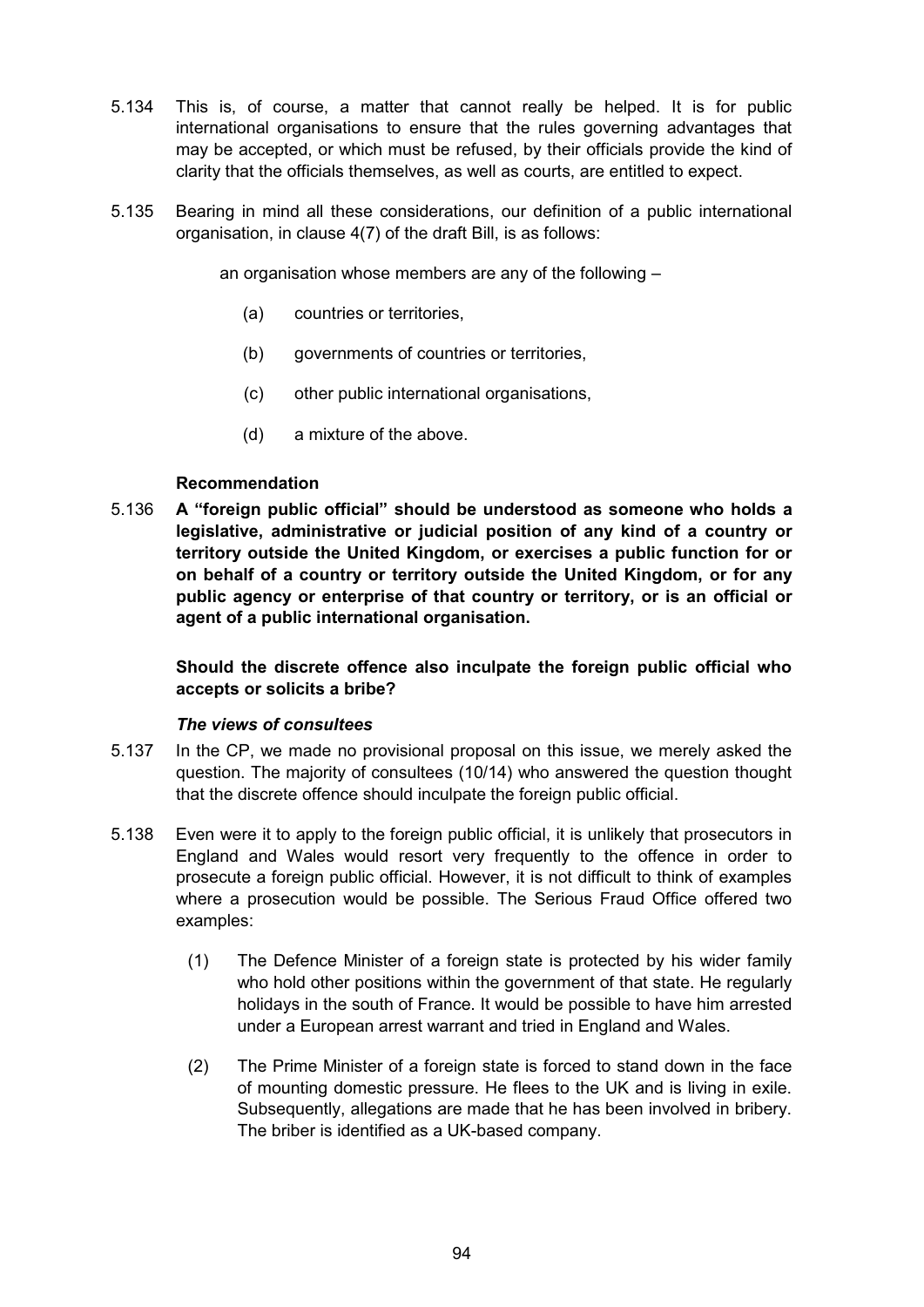- 5.139 The Serious Fraud Office added that it may be unrealistic to expect that the FPO will be prosecuted in their own country. That country may lack the resources to undertake such a prosecution, or even if it has such resources it may care little about the official's conduct. There might also be litigation advantages in making the FPO subject to potential prosecution. If the FPO was immune from prosecution, he or she might readily give false evidence to support a defence offered by P.
- 5.140 A number of consultees thought that, even if the number of cases where it would be possible to prosecute the foreign public official was small, that was no reason for excluding the foreign public official from the ambit of the offence. It could be, for example, that the FPO him or herself was active in seeking a bribe from someone seeking to do business in the FPO's country, and pressurised that person to provide one even though they were initially disposed not to engage in such conduct.
- 5.141 However, there were some consultees who opposed the extension of the offence to the FPO him or herself. The response of the Institute of Chartered Accountants was very concise: "it should not be the remit of the UK to decide what is or is not permissible to foreign public officials". The Crown Prosecution Service thought that it would be distasteful for the FPO to face criminal sanctions in England and Wales for conduct that may have been perfectly in accordance with his or her own national law. The Council of HM Circuit Judges thought that extending the law to cover the FPO would achieve little in practice.
- 5.142 The OECD Convention is primarily concerned with active bribery (bribery by the person who provides the advantage), and does not require states to grant themselves power to prosecute FPOs.<sup>62</sup> Further, it is, of course, a principle of international law that criminal jurisdiction should ordinarily be based on territory (the "territorial principle"), $^{63}$  and the UK has long been a supporter of that principle. Exceptions to the principle can sometimes be justified, and the Serious Fraud Office pointed to some advantages to criminalisation.
- 5.143 However, the objections or concerns raised by the Crown Prosecution Service and the Council of HM Circuit Judges have persuaded us that the case for extending the offence to cover the conduct of FPOs themselves is insufficiently compelling. As a representative of the International Chamber of Commerce (UK) pointed out to us, were the UK to depart in this instance from the territorial principle, other states – including those where trials fail to meet basic standards of fairness – would feel entitled to extend their criminal law to cover officials from the UK. We would not want to set such developments in train.

## **Conclusion**

5.144 **The new, discrete offence should not be extended to cover conduct on the part of the foreign public official him or herself.**

 $62$  See the General section at the beginning of the Commentaries on the OECD Convention.

Oppenheim, *International Law* (9<sup>th</sup> ed), vol 1, at p 466.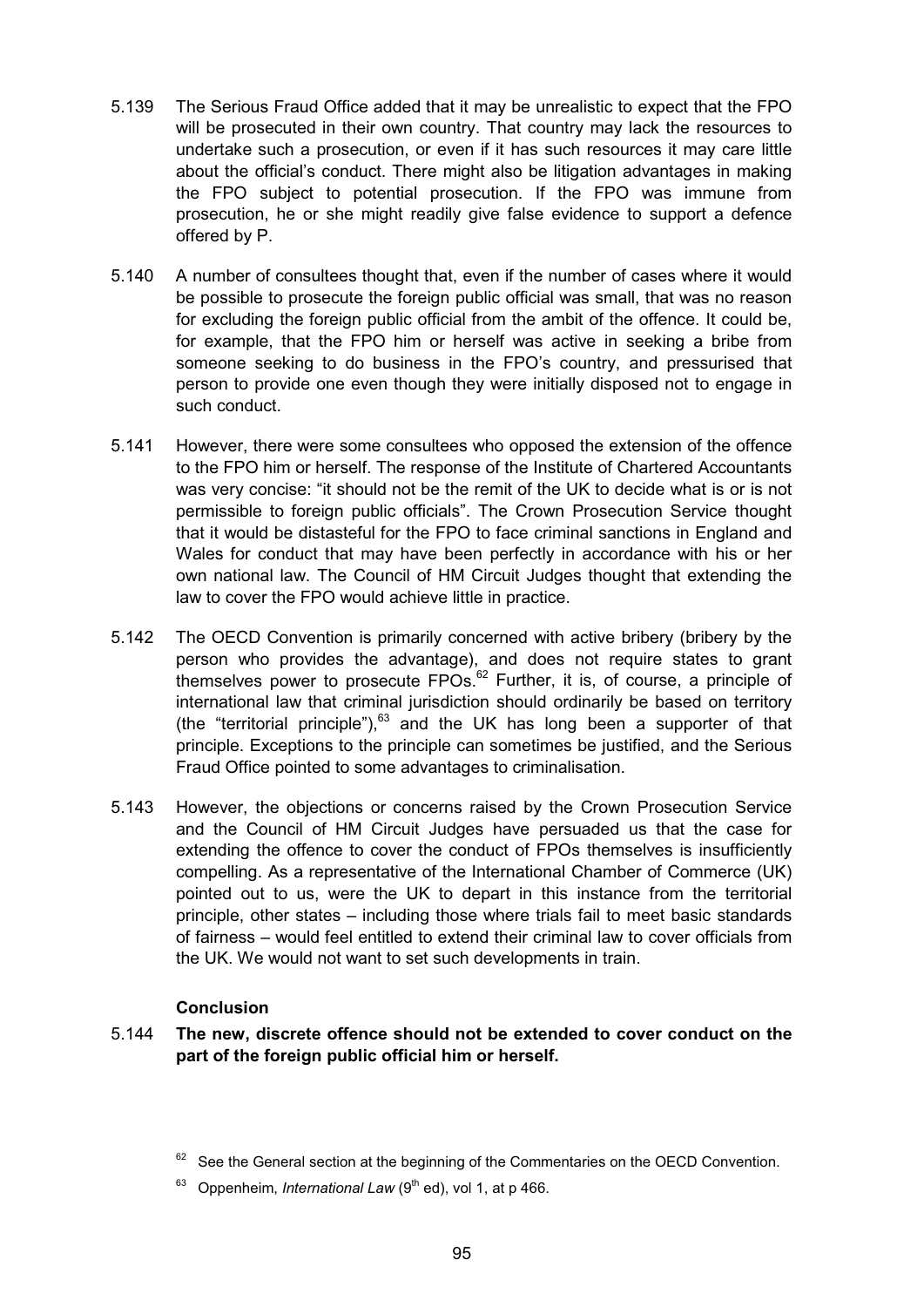## **Should the offence extend to bribery of foreign private persons?**

- 5.145 In paragraphs 7.7 to 7.14 in the CP we said why we did not think the offence should extend to bribery of foreign private persons. Two consultees questioned our thinking.
- 5.146 The Fraud Advisory Panel said that the experience of their members was that the distinction between public and private persons had become blurred as much state-owned business had become partially privatised (Public Private Partnerships) or fully privatised.
- 5.147 Professor Gaoneng Yu thought that the Commission was being inconsistent. On the one hand, we were proposing that in the domestic context the law should not draw a distinction between public and private sector bribery, partly because of the difficulty in drawing a clear distinction between the two spheres. Further, he said that identifying the legal and equitable duties of foreign private persons could be as difficult as identifying the legal and equitable duties of foreign public officials. Finally, he thought that the difficulty of non-cooperation by other states was not limited to public sector bribery.

## **Conclusion**

5.148 We are not persuaded that the discrete offence should also extend to bribery in the private sector. It is not required by the OECD Convention. We believe that it would be better for the discrete offence to focus on foreign public officials and for the general offences of bribery to cover private sector bribery. This view is implicit in our recommendation that the new, discrete offence be concerned only with foreign public officials.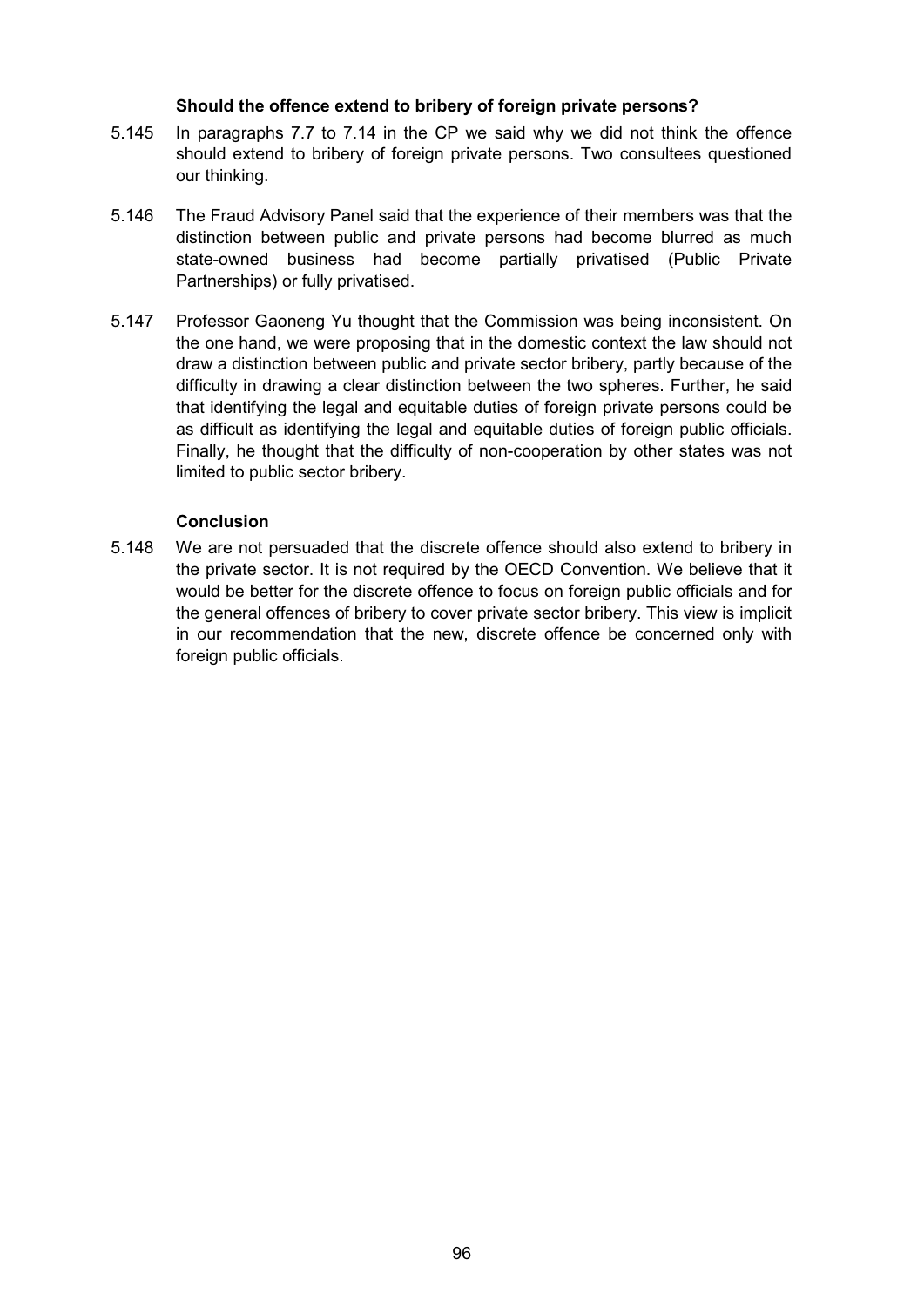# **PART 6 THE LIABILITY OF COMPANIES AND LIMITED LIABILITY PARTNERSHIPS FOR BRIBERY**

## **A NEW OFFENCE APPLICABLE TO COMPANIES AND LIMITED LIABILITY PARTNERSHIPS**

- 6.1 In this Part, we recommend the creation of a new offence, applicable to some organisations. This is the offence of *negligently failing to prevent* bribery committed by a person performing services on behalf of the organisation in question.<sup>1</sup> Those capable in law of committing the offence will be companies and limited liability partnerships whose registered office is in England or Wales.<sup>2</sup>
- 6.2 It will be for the Government to decide to what extent, if at all, it should be possible for organisations (including Government Departments) other than companies and limited liability partnerships to commit the offence.<sup>3</sup>
- 6.3 In making this recommendation, we are consequently not recommending at this stage extending the scope for findings of *direct* liability beyond the existing limits. Under our recommendations, traditional criminal liability should be extended only as far as the creation of an offence of negligently "failing to prevent" bribery committed by a person performing services on behalf of the organisation in question.<sup>4</sup> This is because we believe, especially where larger organisations operating nation-wide and world-wide are concerned, that it is such failures that are a key factor in the perpetuation of the practice of bribery. This is especially (but not solely) the case when bribery takes place in environments where there is, or is believed to be, a "culture" of bribe-taking. $5$
- 6.4 Accordingly, the bribery offences to which the "failure to prevent" offence applies are those contained in clause 2 and clause 4 of the draft Bill. These are the
	- $1 \quad$  Clause 7.
	- <sup>2</sup> Clause 7(1). It will be for other criminal jurisdictions within the UK to decide whether or not to introduce this offence and apply it to companies and partnerships with registered offices in their jurisdiction. The use of the term "registered office…situated in England and Wales" reflects the fact that companies are "incorporated" in the UK, and not in England and Wales or in some other part of the UK as the case may be. So the use of the term "incorporated in the UK" will remain inappropriate until such time as all the criminal jurisdictions within the UK introduce this offence. Clause 7 of the draft Bill extends liability to limited liability partnerships. For the sake of convenience, in this Part when referring to companies, we are including limited liability partnerships.
	- <sup>3</sup> Under the Corporate Manslaughter and Corporate Homicide Act 2007, it is possible for a wide range of organisations to be liable for the relevant offence. So far as the bribery of foreign public officials is concerned, the Chairman of the OECD Working Group on Bribery has said, in this regard, that "Certainly, where the state has endowed entities with powers to engage in contracts on its behalf, these bodies should not be allowed to escape regulation": M Pieth, "The Responsibility of Legal Persons", in M Pieth, L Low, and P Cullen (eds), *The OECD Convention on Bribery: A Commentary* (2007) p 186.
	- Clause  $7(1)(a)$ .
	- 5 A factor influencing our approach has been the report of the Woolf Committee which looked into the broader issue of business ethics and global companies, as part of its report on BAE Systems plc (www.woolfcommittee.com). The Committee reported after the publication of our CP. The report is considered further below, at paras 6.43 to 6.51.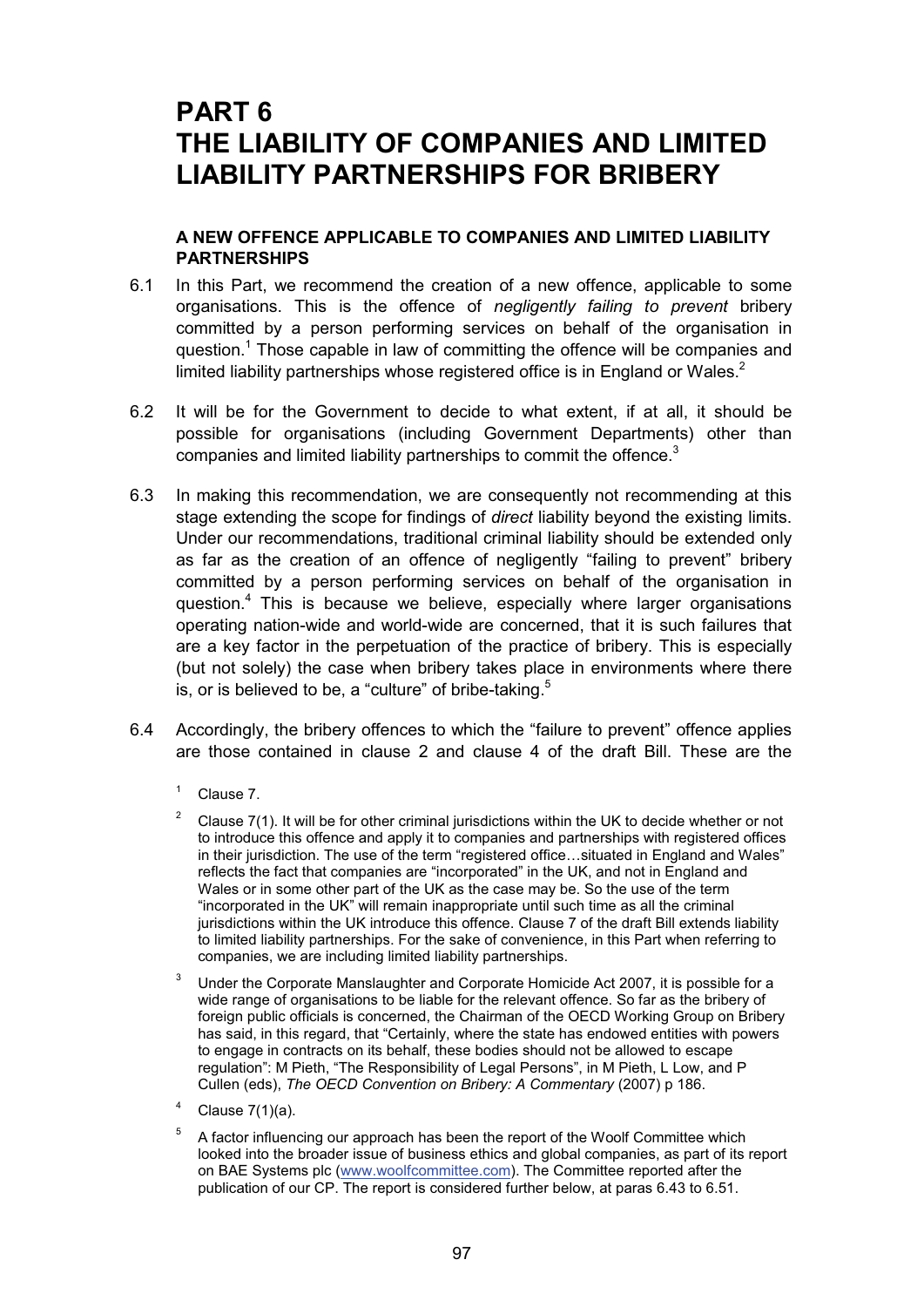offences of so-called "active" bribery that can be committed by P, the provider of the advantage.

- 6.5 It might seem odd to leave a gap in the coverage of corporate liability for a failure to prevent bribery where, for example, there has been a failure to prevent an employee *taking* a bribe (a clause 1 offence). However, new criminal offences should extend no further than is necessary. The principal justification for the introduction of this offence is to deter companies from giving direct or indirect support to a practice or culture of bribe-taking on the part of those with whom they do business. Its main purpose is not to encourage companies to do more to prevent their employees and agents from acting in a corruptly self-interested way.
- 6.6 We are recommending that it should be a defence to this new offence for a company to show that there were adequate procedures in place to prevent bribery by a person performing services on behalf of the organisation in question.<sup>6</sup> The existence of this defence is an important limitation on liability for the offence. It shows that our concern is to direct the criminal law at companies that fail to make continuing and systematic efforts to ensure that active bribery is not committed on their behalf, even when the risk of that happening may be high. Our focus is not on ethically well-run companies which have made an error (albeit culpable) in a particular case leading to the commission of bribery by someone providing services on their behalf.
- 6.7 However, the defence should not be available when the negligence that led to the failure to prevent bribery being committed was attributable to a director of the company (or equivalent person) him or herself.<sup>7</sup> The defence is concerned with procedures set down on high authority within a company to apply to those working on its behalf at a lower level. When it comes to the liability of a company in respect of the conduct of those with high authority (at directorial level or equivalent) themselves, so far as fault is concerned, liability is avoided only if no negligence can be proved on their part.

## **RECOMMENDATION**<sup>8</sup>

6.8 **It should be an offence for a company or limited liability partnership of which the registered office is situated in England and Wales negligently to fail to prevent bribery where**

> **someone (A) performing services on that organisation's behalf bribes another person,**

> **the bribe was in connection with the business of that organisation, and**

> **someone (other than A) connected with or employed by the organisation, who has responsibility for preventing bribery, negligently fails to prevent A bribing the other person.**<sup>9</sup>

- $6$  Clause 7(6).
- Clause 7(7) of the draft Bill addresses this point.
- $8^8$  See clause 7(1).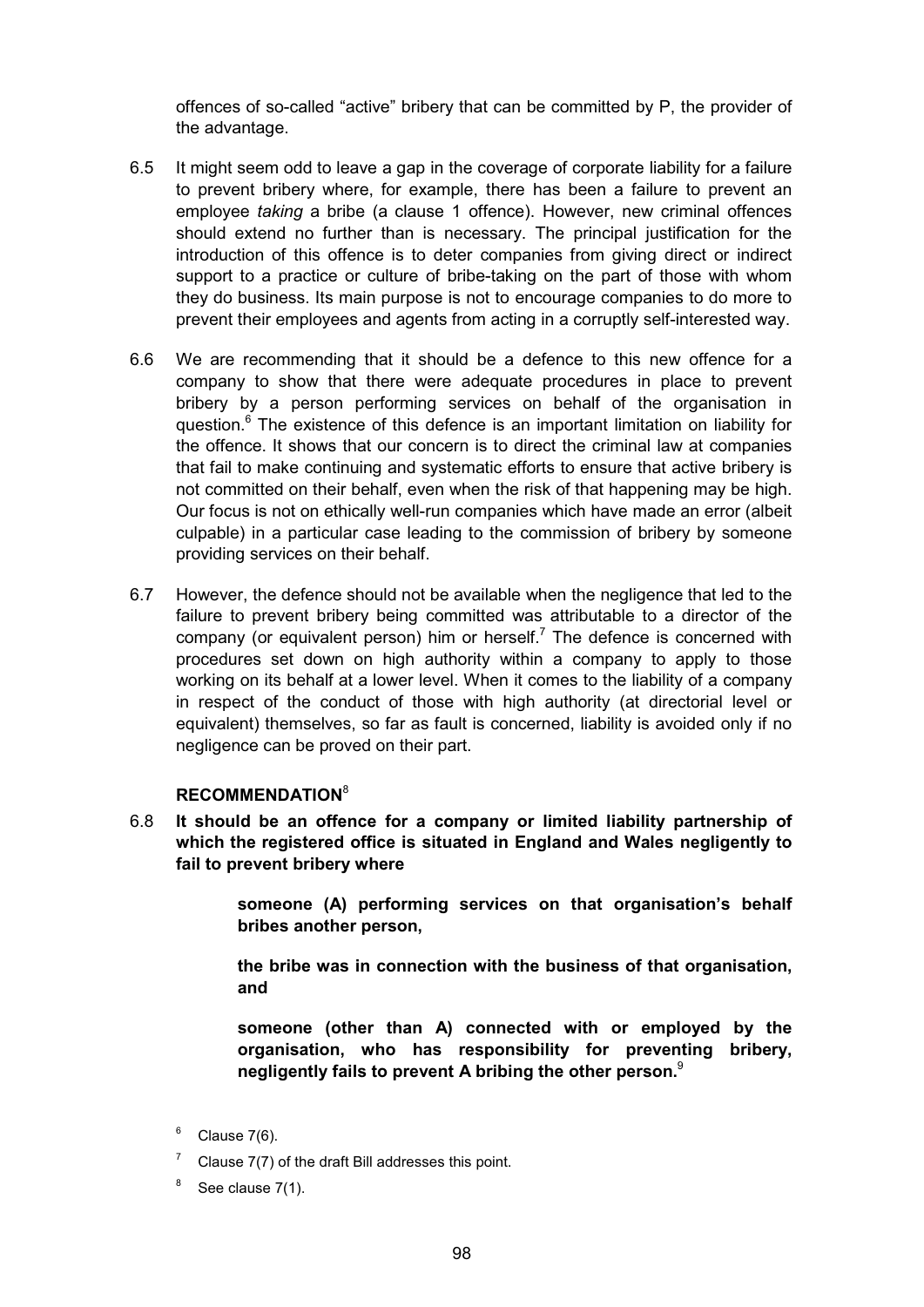- 6.9 **The bribery offences to which the offence of negligently failing to prevent bribery applies should be the offences that can be committed by P (the** payer), whether the general offence of bribery<sup>10</sup> or the bribery of a foreign **public official.11**
- 6.10 **Except where the negligence in question is alleged to be on the part of a director (or equivalent), it should be a defence for the company or limited liability partnership to show that it had adequate procedures in place designed to prevent bribery being committed by people performing services on the organisation's behalf**. 12

## **INDIVIDUAL LIABILITY FOR CONSENTING TO OR CONNIVING AT THE COMMISSION OF BRIBERY**

6.11 In this Part, we are also recommending that it should be possible to hold directors, managers, secretaries or similar officers<sup>13</sup> criminally liable as individuals if they are proved to have consented to or connived at the commission of bribery by a body corporate, contrary to the offences in clause 1, 2 or  $4^{14}$  This will bring the law of bribery into line with the law governing the offence of fraud, and in particular with section 12 of the Fraud Act 2006, and with section 18 of the Theft Act 1968.

#### **RECOMMENDATION**

6.12 **It should be possible to hold directors, managers, secretaries or similar officers of a body corporate individually liable if they consent to or connive at the commission of bribery by the body corporate**.

## **CRIMINAL LIABILITY IN CONTEXT**

- 6.13 Anyone recommending the creation of a new criminal offence bears a heavy burden of justification. Our justification runs as follows.
- 6.14 It is companies (and those acting on their behalf) who are undoubtedly in the best position to ensure that the enormous damage done by toleration of bribery – especially in relation to overseas trade – is reduced or even eliminated worldwide.<sup>15</sup> Yet, at present it is very difficult effectively to bring either criminal or civil proceedings in English law against companies who are quite prepared to allow bribes to be employed as a means of establishing or enhancing their trading position.16 Companies that would like to adopt and enforce ethical trading policies should not find that other companies indifferent to ethical standards are highly
	- $9$  Clause 7(1)(c).
	- <sup>10</sup> Committed under clause 2.
	- <sup>11</sup> Committed under clause 4.
	- $12$  Clause 7(6) and (7).
	- $13$  See clause 8(3) and (4).
	- <sup>14</sup> Clause 8.
	- $15$  See paras 6.43 to 6.51 below.
	- See para 6.27 below.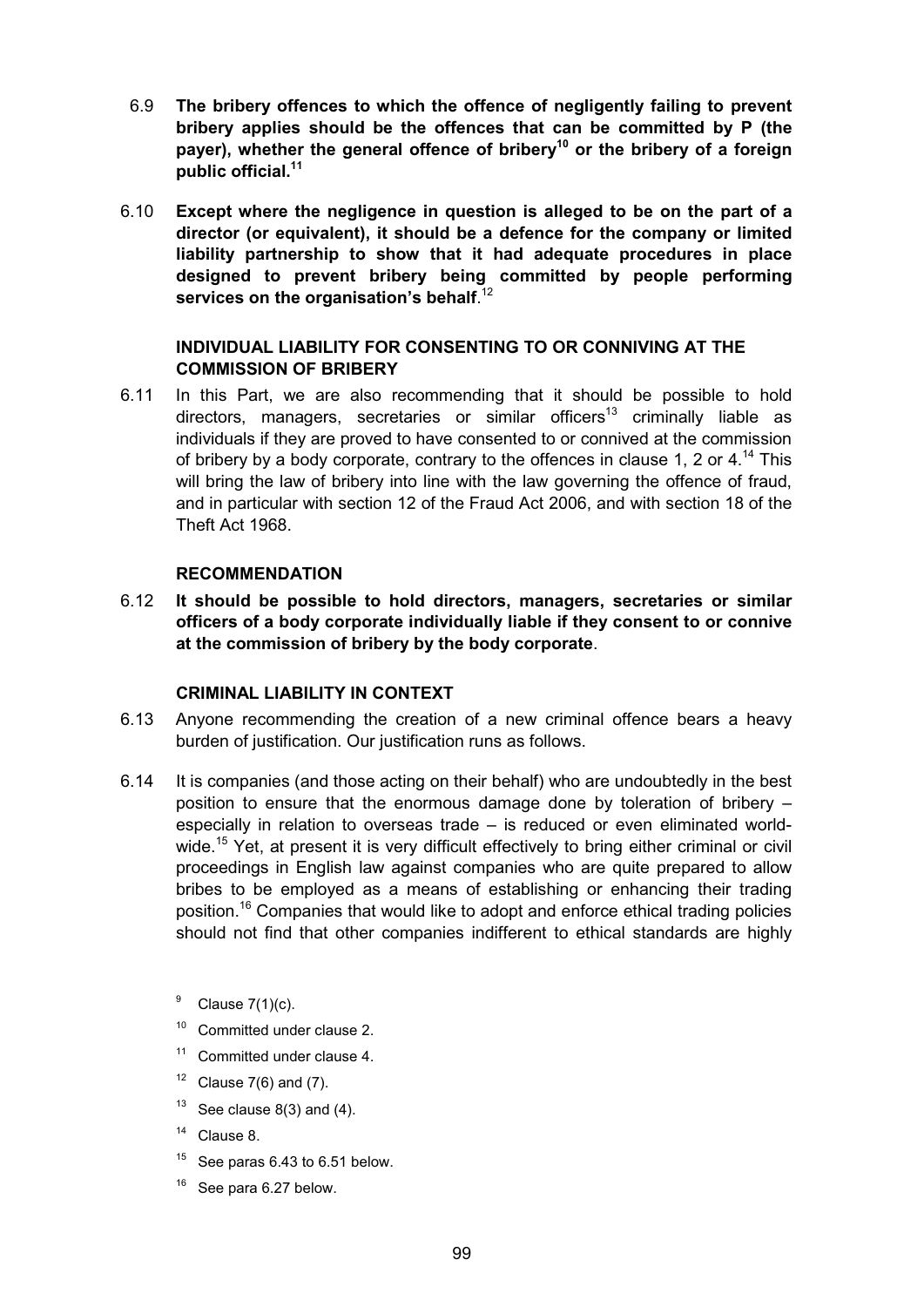unlikely to face any significant sanction if they tolerate bribery.<sup>17</sup> As actionable damage may not be suffered when bribery is committed, this difficulty must be addressed through the strengthening of the criminal law rather than through modification of the civil law.<sup>18</sup> Further, our argument will be that it is in the spirit (even if not required by the letter) of our international obligations to do more to prevent bribery, by providing enhanced means of deterring and punishing companies indifferent to the commission of bribery on their behalf.<sup>19</sup>

- 6.15 Any legislature that considers imposing criminal liability on companies can choose between a number of different forms that such liability can take. For example, a company could automatically be made liable for the criminal conduct of any of its employees or agents. In England and Wales, that route has traditionally been pursued only when less serious wrongdoing is concerned. To follow that route when a serious offence such as bribery is in issue would be a major step that it may not be advisable to take in relation to one offence in isolation. It is a matter for consideration as part of a broader review of the nature and scope of corporate criminal liability.<sup>20</sup> Alternatively, the company can itself be regarded as having committed the offence  $-$  even a serious offence  $-$  if a selected range of its senior officers (beyond directors or equivalent persons) was culpable. This approach has recently been adopted in relation to manslaughter committed by companies. $21$  We explain below that special features of manslaughter as a crime make this approach to corporate liability for committing it an approach that cannot straightforwardly be employed to address corporate liability for bribery. $22$
- 6.16 Another approach is the one we recommend. This makes the company liable not for the offence itself, but for culpably failing to prevent that offence when committed on the company's behalf. We will explain why we have chosen this form of (vicarious) liability in due course. $23$
- 6.17 However, at the outset we should explain how we see the introduction of this new offence relating to another way in which a legislature might seek to address the liability of companies. That is through the imposition of so-called "regulatory" penalties for misconduct. Depending on their nature, regulatory penalties stand somewhere between civil liability (when enforcement relies on someone who has suffered loss taking legal action against the wrongdoer), and full criminal liability (when enforcement is under the supervision of a prosecution authority, and conviction upon proof beyond reasonable doubt entails a criminal record). Parking offences, many environmental or licensing offences, and offences connected with, for example, failures to file accounts in a particular form, are "regulatory" in nature. Professor Gardner has aptly described regulatory offences
	- $17$  See the discussion at paras 6.52 and 6.53 below.
	- <sup>18</sup> See paras 6.68 to 6.70 below.
	- $19$  Paras 6.83 to 6.93 below.
	- $20$  See paras 6.25 to 6.28 below.
	- $21$  Corporate Manslaughter and Corporate Homicide Act 2007.
	- $22$  Paras 6.33 to 6.37 below.
	- $23$  See paras 6.40 to 6.61 below.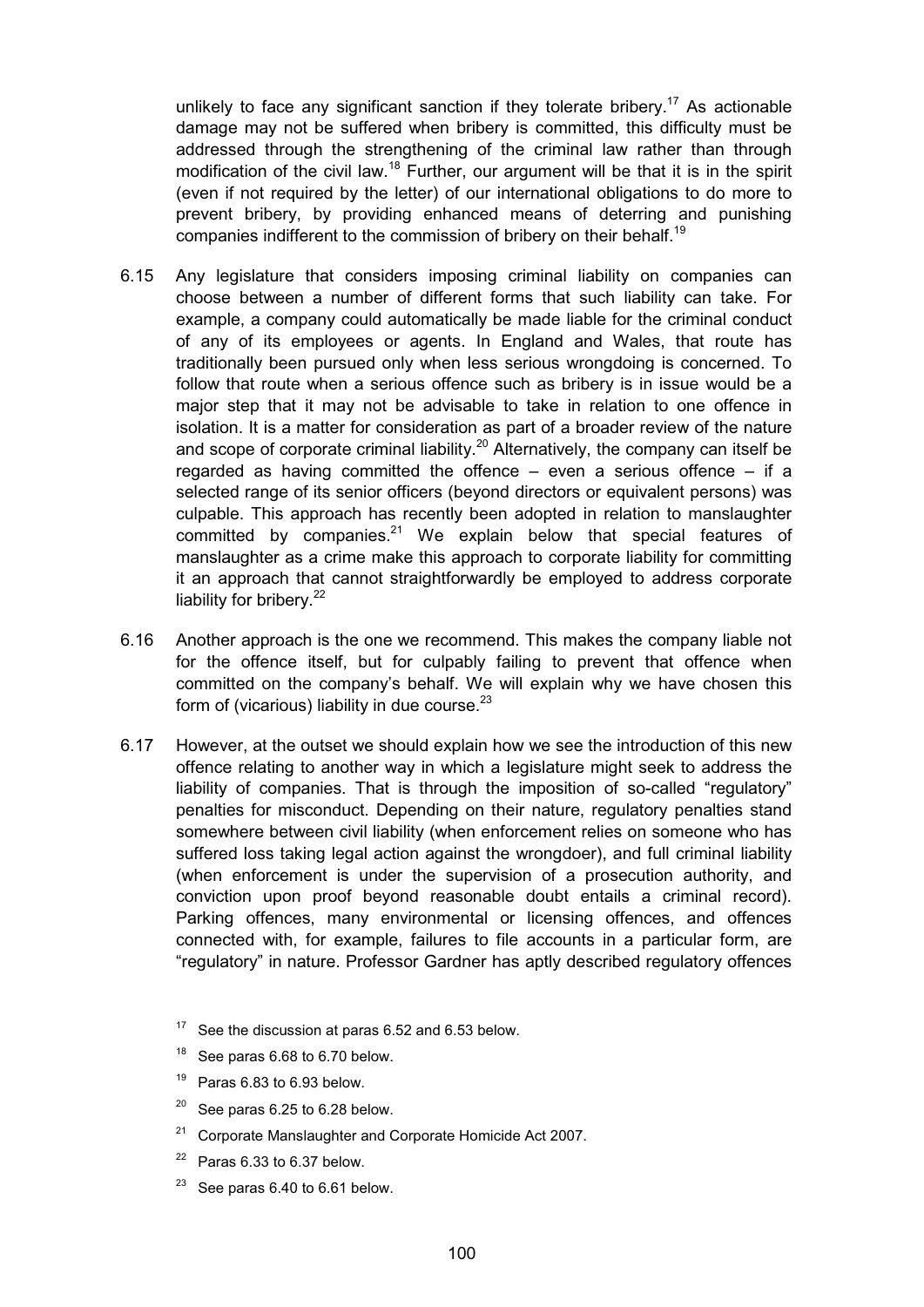as aiming "to institutionalise clear standards of success and failure where the internal standards are in doubt or come to be widely disregarded".<sup>24</sup>

- 6.18 In that regard, regulatory offences often target conduct that may in itself involve no harm or wrong done, but which is of a kind conducive to harmful, risky or wrongful outcomes. In itself, a given instance of parking on a double yellow line may pose no risk or significant obstruction, but (assuming the yellow lines have been correctly located) parking in that particular place is conducive to such nuisances or dangers.
- 6.19 By these standards, the new offence that we are recommending is not regulatory in nature. A culpable failure by a company to prevent bribery depends upon proof that bribery – a serious criminal wrong – was in fact committed on the company's behalf. The new offence is not concerned exclusively with conduct conducive to the commission of bribery. However, the new offence does have a regulatory dimension to it in that the defence – proof that the company had adequate procedures designed to prevent bribery being committed on its behalf – is concerned with measuring the adequacy of "internal standards", to use Professor Gardner's words, that might otherwise be disregarded.
- 6.20 We regard this inclusion of a regulatory element as a positive virtue, but so also is the fact that the offence is in itself an ordinary criminal offence. Criminal offences, especially those with fault elements like this one, may be difficult to prove beyond reasonable doubt; but that is as it should be given the serious nature of the wrongdoing involved. In practice, it is likely to follow that the offence will only be prosecuted in clear cases, and against the worst offenders.<sup>25</sup> Again, that might be thought to be an entirely appropriate outcome, so long as the presence of the regulatory element also encourages companies more generally to introduce anti-bribery policies and procedures appropriate for their own size and operational nature.<sup>26</sup>
- 6.21 Having said that, the Commission is currently in the early stages of a general review of the liability of organisations, and hopes to start consulting on it in 2009. That review may encompass wider consideration of the extent to which truly regulatory supervision and enforcement should be preferred to, or set alongside, the imposition of more traditional forms of criminal liability.
- 6.22 Professor Macrory's 2006 Report<sup>27</sup> found that criminal prosecution was not always the best way to secure enforcement. He found that administrative penalties might better enable regulators to impose proportionate, flexible and meaningful sanctions. The Report was accepted in full by the Government.

- $25$  See the discussion at paras 6.57 and 6.58 below.
- See paras 6.43 to 6.51.
- $27$  "Regulatory Justice: Making Sanctions Effective" (Final Report, November 2006).

<sup>24</sup> John Gardner, "On the General Part of the Criminal Law", in Antony Duff (ed*), Philosophy and the Criminal Law: Principle and Critique* (1998) p 231.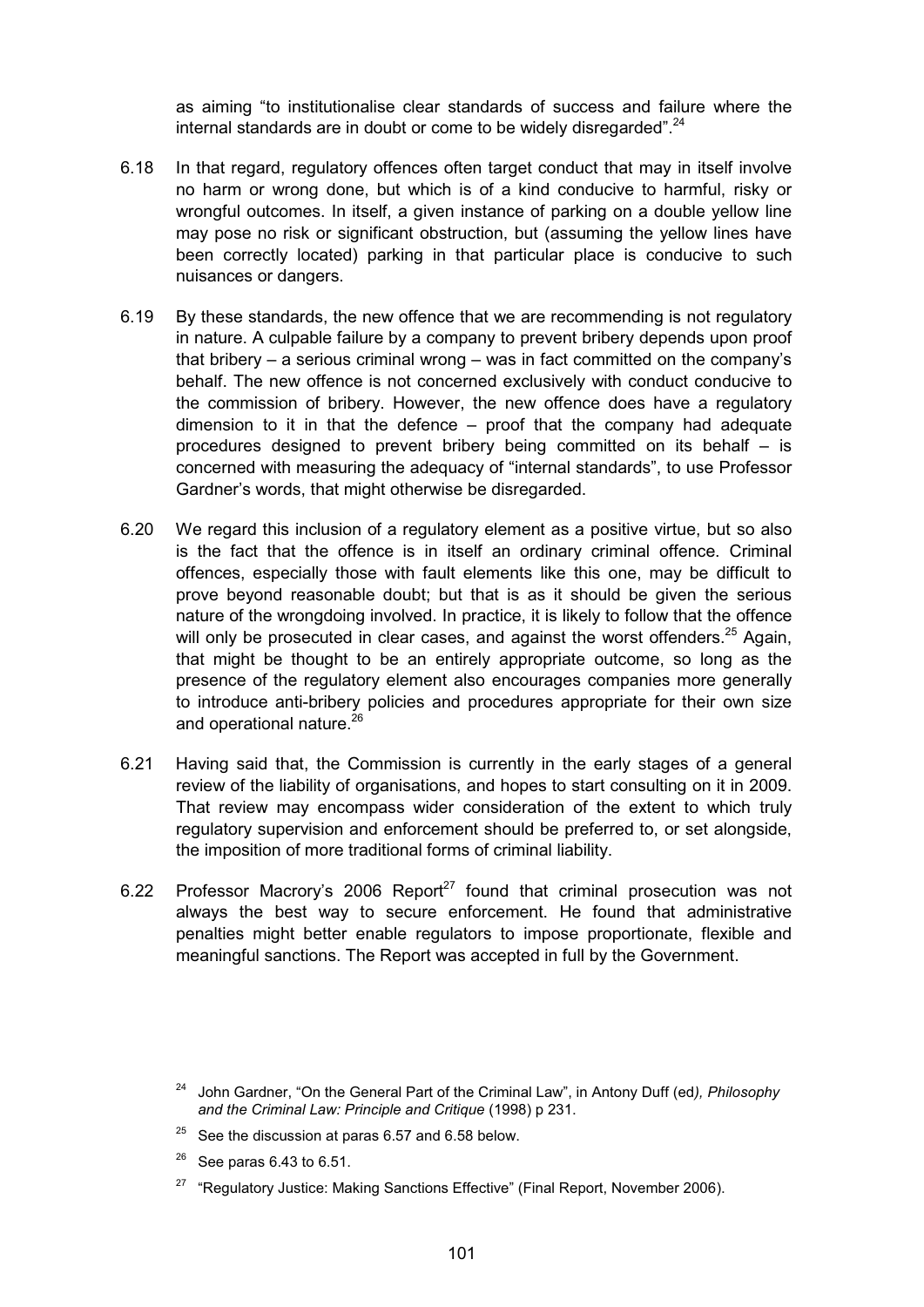- 6.23 As part of a response to the Macrory Report, the Ministry of Justice has introduced guidelines for Departments on the creation of (amongst other things) new regulatory crimes.<sup>28</sup> Amongst the factors to be considered are:
	- a. What is the conduct that you are seeking to target? A *particular event* such as late filing of compulsory information? Or behaviour such as dishonesty, negligence, or repeated non-compliance?
	- b. What is the range of conduct that you are targeting? Can different kinds of conduct be identified and some of them addressed with more targeted sanctions? For example, can dishonest evasion of a regulatory obligation be separated from the *wider non-compliance* of failure to provide information to the regulator, where there may be little or no dishonest intent?<sup>29</sup>
- 6.24 No doubt these kinds of factors will be central to consideration of further regulatory intervention to prevent corporate criminal wrongdoing, including bribery. However, consideration of the issues cannot be undertaken here.

## **SHOULD CONSIDERATION OF THE EXTENT OF DIRECT LIABILITY OF COMPANIES BE DEFERRED PENDING A GENERAL REVIEW OF THEIR CRIMINAL LIABILITY?**

#### **The "identification" doctrine**

- 6.25 It has for many years been possible in English law to prosecute companies for criminal offences, including bribery. In that regard, a special principle (sometimes known as the "identification" doctrine) applies in cases where companies are charged with offences involving a fault element. Bribery is such an offence.
- 6.26 Conviction of a company for bribery can be obtained under the existing law if the fault element of the offence was attributable to someone (such as a director) who was at the relevant time the "directing mind and will" of the company,  $30$  the "embodiment of the company".<sup>31</sup> In short it must be possible to identify the fault element with someone who is, to use the language of the draft Criminal Code.<sup>32</sup> a "controlling officer" of the company. $33$ 
	- <sup>28</sup> www.justice.gov.uk/guidance/regulatory-offences.htm.
	- <sup>29</sup> www.justice.gov.uk/guidance/regulatory-offences.htm, at p 2 (our emphasis).
	- <sup>30</sup> *JF Alford Transport Ltd* [1997] 2 Cr App R 326, 331.
	- <sup>31</sup> *Tesco Supermarkets Ltd v Nattrass* [1972] AC 153, 170.
	- <sup>32</sup> Codification of the Criminal Law (1985) Law Com No 143, para 11.6, and cl 34.
	- <sup>33</sup> *Tesco Supermarkets Ltd v Nattrass* [1972] AC 153, discussed in AP Simester and GR Sullivan, *Criminal Law: Theory and Doctrine* (3<sup>rd</sup> ed 2007) pp 258 to 260. It has been suggested that there is in fact no "identification doctrine" as such, and that the basis of attribution of liability to companies is a matter of statutory interpretation in each case: see the observations of Lord Hoffmann in *Meridian Global Funds Management Asia Ltd v Securities Commission* [1995] 2 AC 500, 511. Naturally, it is always open to a court to find that a particular statute cannot be interpreted in the light of the identification doctrine, without defeating the purpose of the statute, as was found in the *Meridian* case; but we believe that the identification doctrine is now too well established to be regarded as nothing more than an aid to interpretation. It is a rule of law, whose application may be displaced by the context in which a particular statute must be interpreted.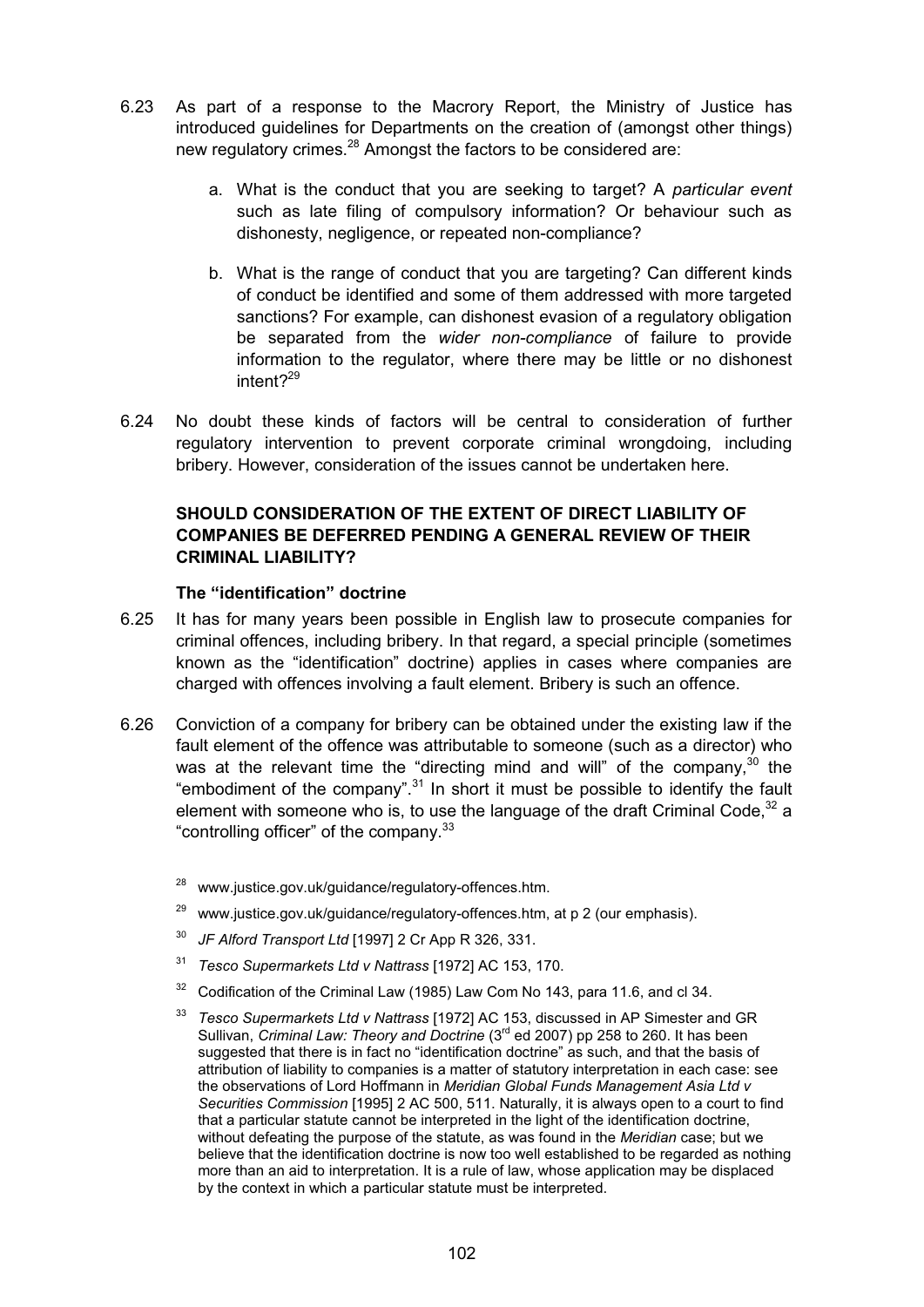- 6.27 It has often been claimed that the identification doctrine makes it too difficult to prosecute companies directly for offences that require proof of fault.<sup>34</sup> It has been said that the doctrine is not adequate in a world where corporate decision-making may be highly decentralised, and may take place in a multi-national context.<sup>35</sup>
- 6.28 However, in the CP, we did not provisionally propose any extension of direct liability beyond the limits of the identification doctrine. We provisionally proposed that consideration of the limits of direct liability of legal persons for bribery should be deferred to our general review of such liability in criminal law.<sup>36</sup>

#### **Consultees' responses**

6.29 Our provisional proposal was supported by the great majority (18/24) of consultees who addressed the issue. In their response, the Council of HM Circuit Judges said:

> We agree that this should be seen as part of a much larger review of corporate liability for criminal offences. The topic is potentially difficult and the consequences far reaching … Thus we agree that consideration of the law relating to direct liability of legal persons (incorporated and unincorporated bodies) should be deferred until the Law Commission's wider review of this area.

- 6.30 The senior judiciary agreed, saying that "This entire area should be dealt with at the same time".
- 6.31 It is important to note, in this respect, that countries that have broadened their regime of liability for legal persons have tended to do so as part of a general review of corporate liability. They have tended not to devise an entirely new structure of corporate liability solely for the purpose of applying it to the offence of bribery.<sup>37</sup>
- 6.32 Amongst the minority who believed that we should have addressed the issue of direct liability in the CP, Corner House said that they did not understand the Commission's position that piecemeal change makes for poor law reform. They thought that our concern must be for what they called the "orderliness of the statute book". On the contrary, we believe that the avoidance where possible of piecemeal reform is a matter of justice, part of a concern for the rule of law; it is not something as purely technical as orderliness in the statute book.
	- $34$  For a critique of the existing law and a clear exposition of the alternatives, see C Wells, *Corporations and Criminal Responsibility* (2<sup>nd</sup> ed 2001) chs 5, 7 and 8; GR Sullivan, "Reforming the Law of Bribery: Bribery Outside England and Wales; Corporate Liability; Defences; Consent to Prosecution" [2008] *Criminal Law Review* 687.
	- <sup>35</sup> M Pieth, "Article 2: The Responsibility of Legal Persons", in M Pieth, L Low, and P Cullen (eds), *The OECD Convention on Bribery: A Commentary* (2007) pp 179 to 80; GR Sullivan, "Reforming the Law of Bribery: Bribery Outside England and Wales; Corporate Liability; Defences; Consent to Prosecution" [2008] *Criminal Law Review* 687.
	- $36$  CP, para 9.20. In this context, when speaking of "direct liability", we include the possibility that an organisation can automatically be made liable for offences committed by its employees.
	- $37$  Section 12.3(1) of the Australian Model Penal Code, drafted by the Model Criminal Code Officers' Committee, *General Principles of Criminal Responsibility*, Report (1992) ch 2, p 109.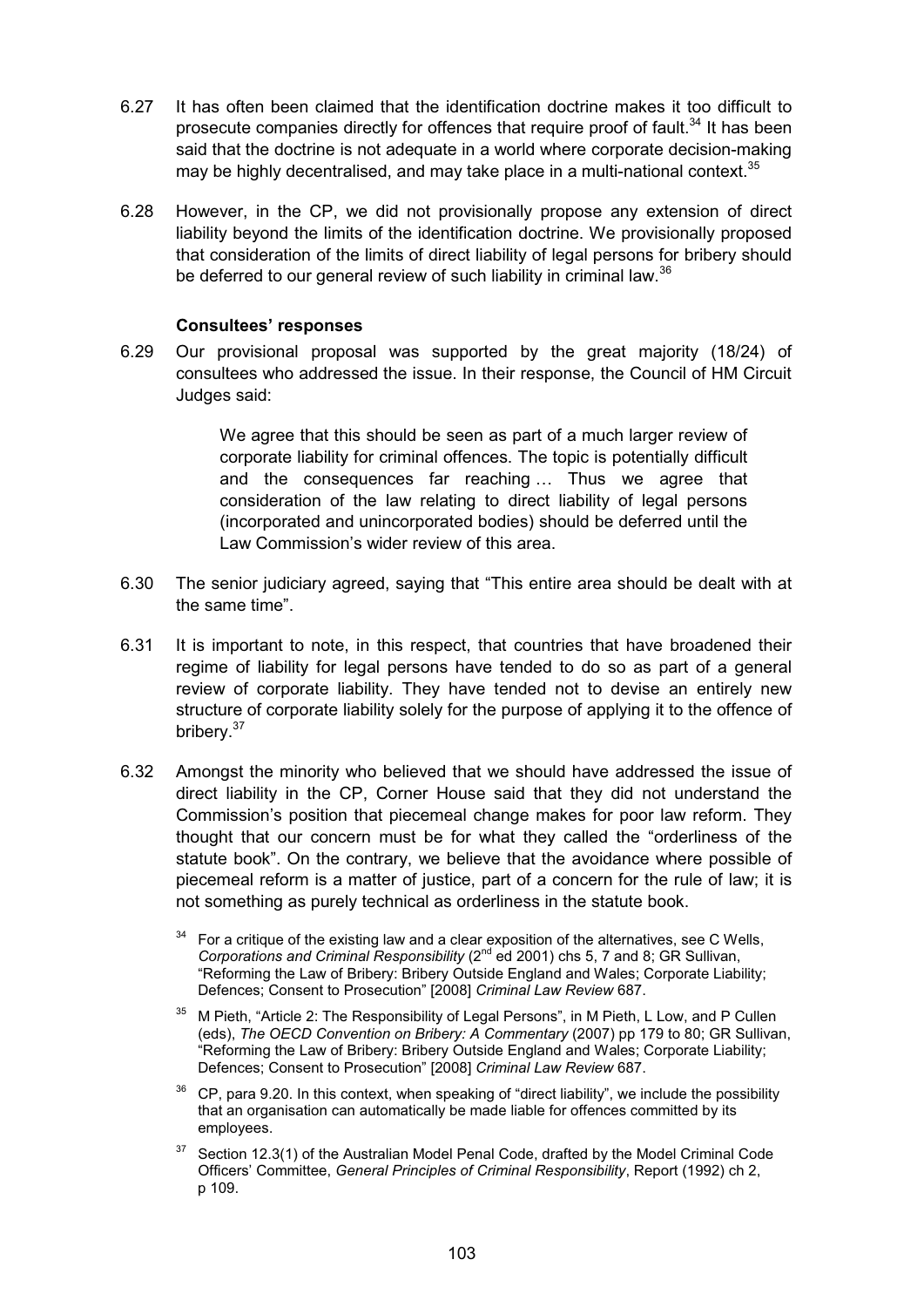- 6.33 Some consultees pointed to the new regime for direct liability introduced by the Corporate Manslaughter and Corporate Homicide Act 2007 as an attractive regime in this context. Assuming the other elements of the offence are fulfilled, this regime permits the conviction of an organisation for manslaughter if, at least in part, there is what amounts to gross negligence on the part of senior managers. It is not necessary to show that there was gross negligence on the part of directors.
- 6.34 However, the corporate manslaughter offence has special features, some of which are tied to the unique character of manslaughter as a crime. This makes it premature to consider simply transplanting the regime of the 2007 Act into a reformed offence of bribery.
- 6.35 For example, individual directors cannot be made complicit in the offence of corporate manslaughter. Further, manslaughter is, most unusually, a serious crime whose fault element is gross negligence. It is not necessary to prove that anyone possessed a subjective fault element. This makes it possible – and in the context of corporate conduct desirable – to aggregate negligent acts (whether confined to or extending beyond the acts of senior managers) to come to a "global" view that an unlawful killing was caused by gross negligence on the part of the company. Bribery, by way of contrast, is an offence that depends on proof of subjective fault elements.
- 6.36 In their response, the International Chamber of Commerce (UK) said that, in their view:

The provisions of the Corporate Manslaughter and Corporate Homicide Act 2007 do not provide a great deal of help, because health and safety factors which form the basis of that legislation are very different from the conduct associated with bribery.

- 6.37 It might be possible to create a rule imputing to a company, for example, "knowledge" of certain facts, by aggregating the knowledge possessed by persons with different roles within a company. However, that it is not quite the same as aggregating negligent acts for the purpose of saying that a company was "grossly" negligent. It is a matter that needs further thought and consultation.<sup>38</sup>
- 6.38 Bearing in mind the views of the great majority of our consultees, we have concluded that the extension of direct liability for bribery should not be recommended at this stage.

#### **Recommendation**

6.39 **Consideration of the extension of the scope for imposing direct liability on companies should form part of a general review of corporate criminal liability.**

 $38$  Our future work on general principles of corporate liability will enable us, for example, to consider Article 3(1) of the Second Protocol of the Convention on the Protection of the European Communities' Financial Interests, which considers the categories of person who should be considered persons representing the company for the purposes of the imposition of liability: see the discussion in the CP, paras 9.14 to 9.17.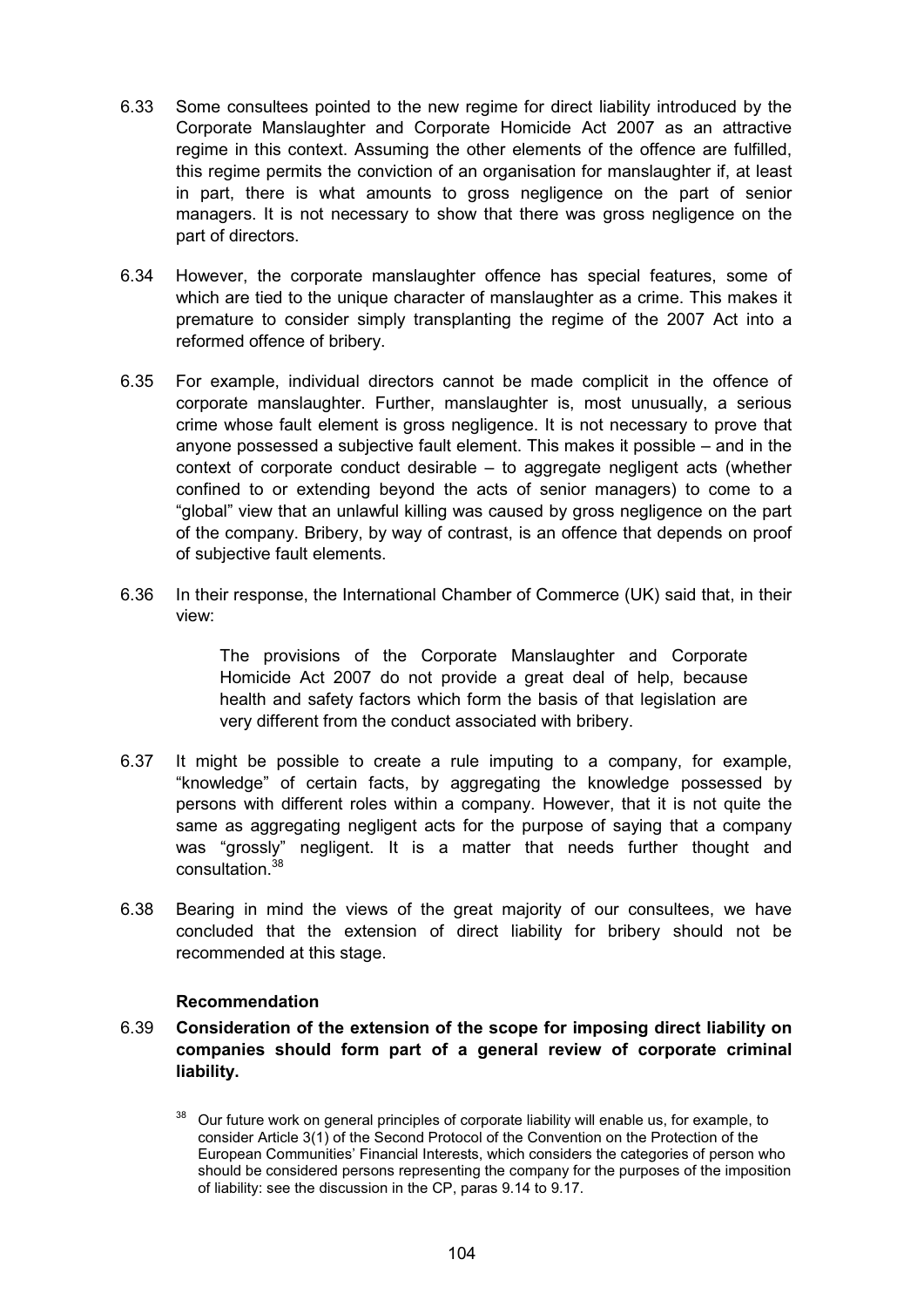### **SHOULD THE WHOLE QUESTION OF ORGANISATIONAL LIABILITY FOR BRIBERY BE DEFERRED TO A GENERAL REVIEW?**

6.40 Direct liability for an offence is not the only way in which an organisation can be subjected to criminal liability for wrongdoing involving fault. In English law, criminal liability for an offence (whether or not involving proof of fault) can be imposed indirectly, as through the creation of organisational liability for a *failure to prevent* wrongdoing by another. In the CP, we asked consultees to consider whether this kind of liability should be introduced respecting a failure adequately to supervise those who in consequence commit bribery offences.<sup>39</sup> We also asked whether the whole issue should be left to the more general review of organisational liability.

#### **Consultees' responses**

6.41 Fourteen of 22 consultees who addressed the issue agreed with the view that consideration of indirect liability should be deferred to a general review of organisational liability. They did so on the same kinds of grounds that were given for deferring the issue of direct liability. $40$  Those who thought we should not leave this issue to a wider review of organisational liability generally thought that such liability should be introduced alongside, and not in place of, a greater degree of direct liability. More generally, Mr Richard Kelly, of Shearman and Sterling, said of our provisional proposals in the CP:

> If the purpose of the proposed new law is simply to cover the individual that actually pays or receives the bribe, then the proposed law would serve that purpose. However, if the aim of that law is also to encourage and develop a culture of corporate compliance through deterrence, that goal will be seriously undermined by postponement of the question of corporate liability.

6.42 Although a majority of consultees favoured deferring the issue, we have now decided that this would not be the right course. After the end of the consultation period, following the publication of the CP, the Woolf Committee published its report on ethical business conduct in BAE Systems  $PLC<sup>41</sup>$  The findings and recommendations in that report have led us to the view that it would be right to recommend that the criminal law be used to address the issue of culpable organisational failure to prevent bribery offences.

## **The Woolf Committee report**<sup>42</sup>

- 6.43 The Woolf Committee report's terms of reference required the Committee to (1) identify the high ethical standards to which a global company should adhere, (2) identify the extent to which the company [BAE Systems] may currently meet these standards, and (3) recommend the action that the company should take to achieve such standards. In this report we will obviously not be concerned with
	- 39 CP, para 12.46.
	- $40$  See paras 6.29 to 6.37 above.
	- <sup>41</sup> Woolf Committee, *Business ethics, global companies and the defence industry* (May 2008), www.woolfcommittee.com.
	- <sup>42</sup> Woolf Committee, *Business ethics, global companies and the defence industry* (May 2008), www.woolfcommittee.com.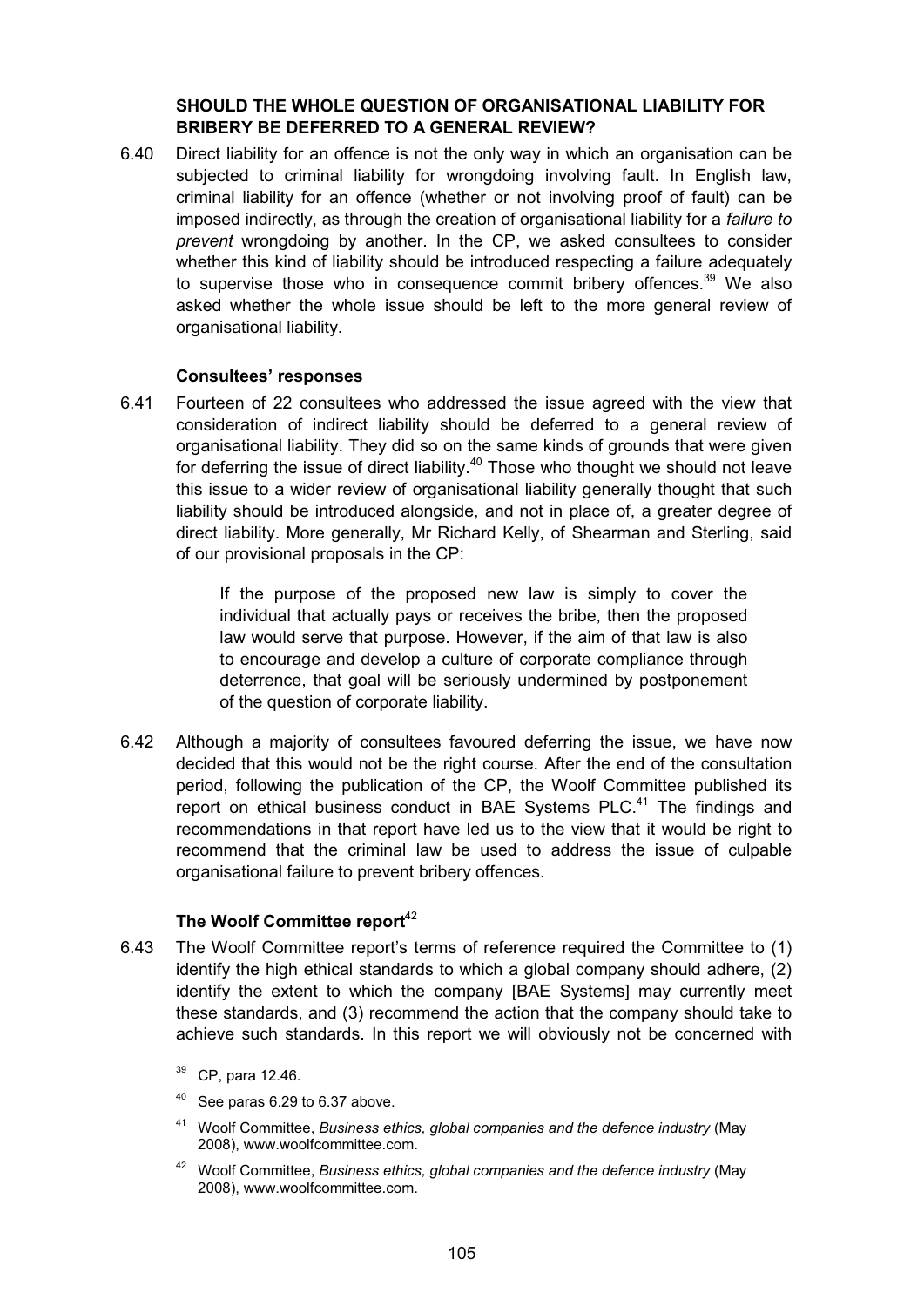(2), which is a matter for BAE Systems. However, the Woolf Committee's findings and conclusions in relation to both (1) and (3) are of relevance to our recommendations.

6.44 Of the Woolf Committee's 24 recommendations and five "observations", some are of particular relevance here. The first of these is recommendation  $9<sup>43</sup>$ 

> The Company should develop formal processes to ensure business decisions are only taken following an explicit consideration of ethical and reputational risks. Where such risks are identified, the process should ensure any decision to proceed is taken at an appropriate level and should include ratification by the Board.<sup>44</sup>

6.45 The importance of this recommendation is that it involves the introduction of a supervisory role at Board level over decisions further down the line that carry risks of unethical behaviour. In that regard, recommendation 9 needs to be set in the context of recommendation 4, which makes the development of high standards in ethical business conduct in all the Company's activities an obligation binding on the Board itself:

> The Board should develop its increasingly proactive role in ensuring high standards of ethical business conduct in all the Company's activities. It should be a standing item on the agenda. There should be an explicit assessment of ethical and reputational risks in all business decisions taken by the Board. Board members should themselves be exemplars of the standards [to be set out in a global code of conduct] and receive regular briefings on emerging issues in business ethics.45

6.46 BAE Systems is, of course, a very large public company, and such companies are vastly outnumbered in the UK by private companies, very many of which have few (or no) employees. In 1998, for example, of the 3.7 million businesses in the UK, over 2.3 million were "size class zero" (being sole traders or partners without employees).<sup>46</sup> The former Department for Trade and Industry estimated that in 2005, over 90% of companies have five shareholders or fewer.<sup>47</sup> For the very smallest companies, it may mean little or nothing to speak of ethical business conduct as "a standard item on the agenda", or to speak of Board members as "exemplars of [high] standards". However, a company with only one employee is still capable of having a policy about ethical and reputational risks, and of ensuring that its employee knows the importance of that policy. So, the emphasis placed by the Woolf Committee on the supervisory responsibilities of a

- <sup>44</sup> Woolf Committee, *Business ethics, global companies and the defence industry* (May 2008), www.woolfcommittee.com, p 45.
- <sup>45</sup> Woolf Committee, *Business ethics, global companies and the defence industry* (May 2008), www.woolfcommittee.com p 41.
- <sup>46</sup> J Freedman, "Limited Liability: Large Company Theory and Small Firms" (2000) 63 *Modern Law Review* 317, 320 to 21.
- <sup>47</sup> Department for Trade and Industry, *Company Law Reform* (2005), p 13.

 $43$  It is also relevant to note the Committee's  $5<sup>th</sup>$  observation: "In the light of the results of the consultation on the Law Commission's proposals for reform of bribery, the Government should quickly bring forward the necessary legislative proposals" (pp 33 and 63).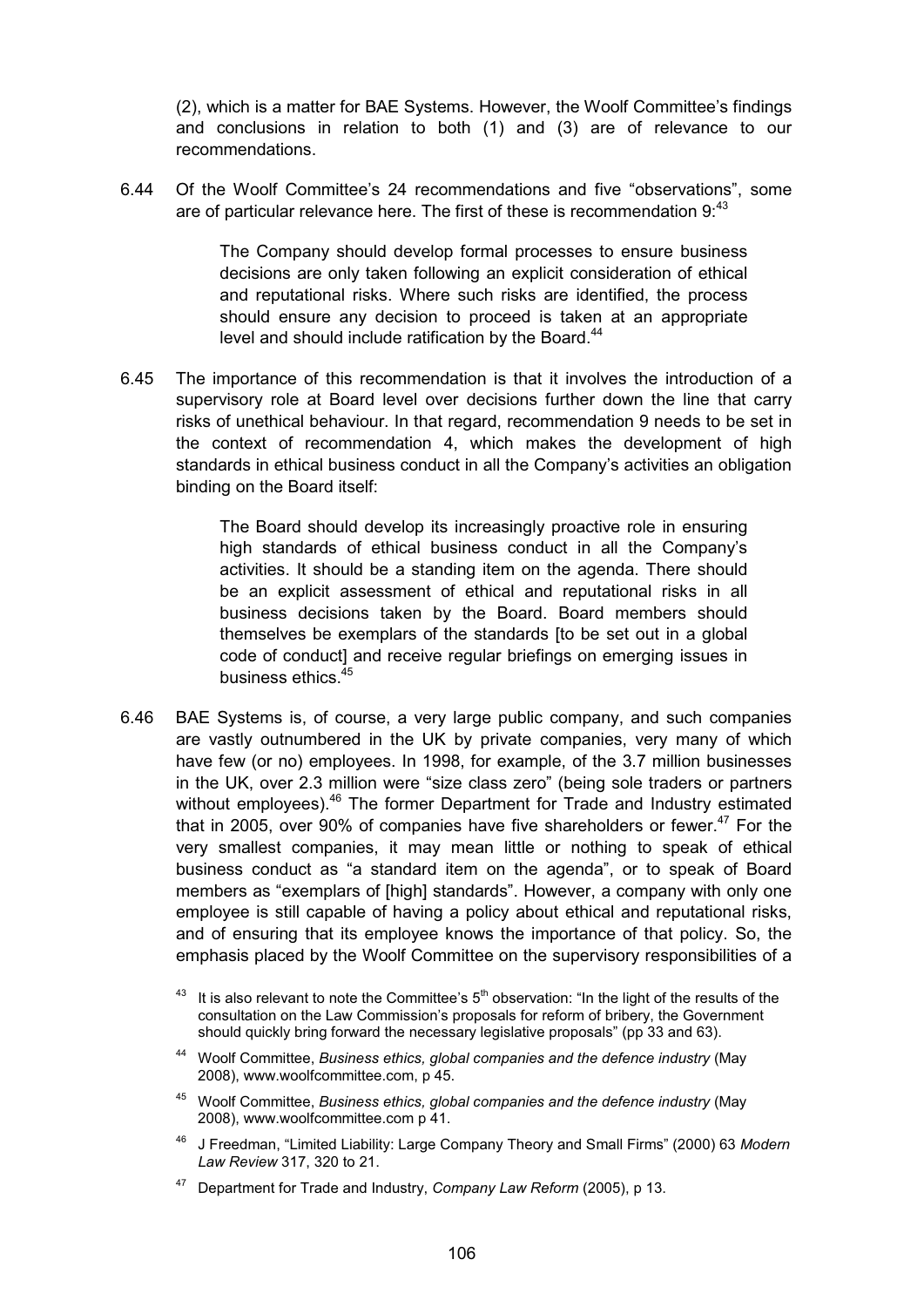company's Board is capable of adaptation so that it applies in a cost-effective way even to very small companies.

6.47 The focus on the role of the Board, both in setting ethical standards and in ensuring that employees adhere to them, may be considered particularly important when a company is seeking to do business in a country that is prepared for its officials to ignore such standards "if the price is right". Following on from recommendations 4 and 9, the Woolf Committee goes on to say, in recommendation 13:

> The company should continue to forbid facilitation payments as a matter of global policy. While it may not be possible to eliminate such payments immediately in some countries, management and employees in those countries need to be supported to ensure all such payments are reported to senior executives and to the Board, and the means developed to eliminate them completely over time.

- 6.48 In this respect, some commentators have in fact gone further, suggesting that, if corruption is endemic in a country's business culture, "consideration may have to be given to withdrawal from or limiting activities in that country".<sup>48</sup>
- 6.49 In this report, we have not recommended any change to the policy of the present law, which is to forbid "facilitation" payments. It will continue to be a matter for the prosecution authorities whether, in any individual instance in which it is alleged that a facilitation payment has been made, evidentiary considerations and the public interest point in favour of or against a prosecution.<sup>49</sup>
- 6.50 However, recommendation 13, seen together with recommendations 4 and 9, highlights the importance of Board supervision of a company's activities where they may involve ethical or reputational risk – something that may be a very real possibility in some countries outside the UK. For example, it is only natural that, in seeking to do business overseas, companies will seek to secure the services of local individuals or companies who can provide advice in relation to securing contracts for the company. As the Woolf report goes on to say of such cases:

<sup>&</sup>lt;sup>48</sup> George Grammas, of Squire, Sanders & Dempsey LLP, in his "Globalisation of the Battle Against Corruption", http://eurfpn.advisen.com/articles/article77315610-106210071.html, p 2.

 $49$  Facilitation payments are discussed in Appendix D, and were considered in detail in the CP at Appendix F.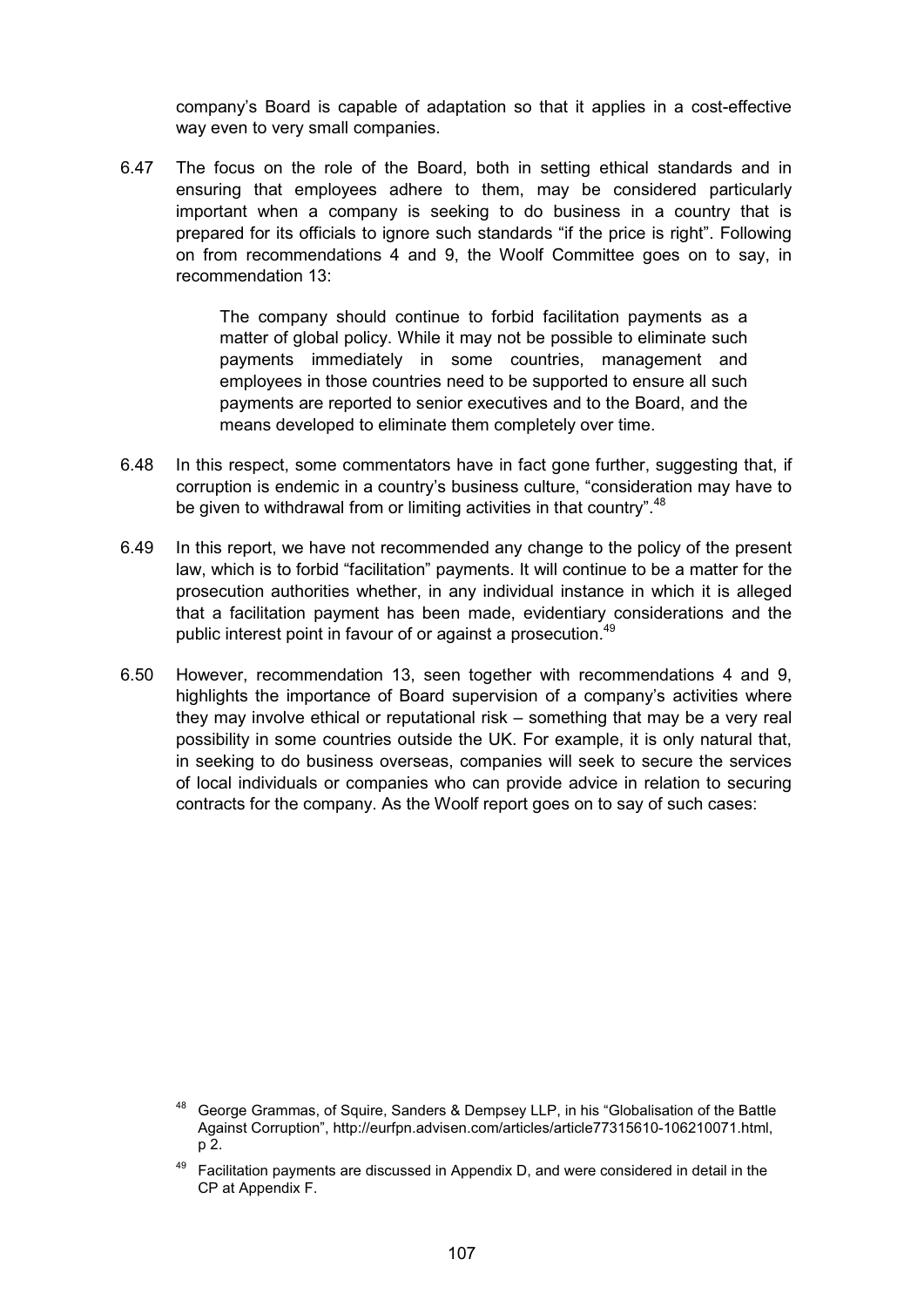Advisers are often incentivised by commission payments on the successful award of sales contracts, and at a percentage of the contract price. These contracts can be of very large monetary value and commission payments correspondingly large. This can mean an Adviser will have the capability, and some will be tempted, to obtain contracts with the aid of corrupt payments either with or without the knowledge or connivance of the company…*A reputable company should take all practicable action to prevent this happening*…A defence company must therefore only appoint Advisers where…stringent control measures, based upon ethical and reputational risk, are followed to ensure due diligence in their selection, appointment, management and payment. The company's Board should be kept fully informed of action taken which should be closely audited.<sup>50</sup>

6.51 The emphasis throughout the Woolf report on the pro-active role of the Board in securing high standards of ethical business conduct is very important. However, we believe that, as a matter of law reform policy, it is not enough to leave such a role as a purely aspirational one for company Boards. Incentives to adopt good practice must be underpinned by legal duties that, if breached, may lead to legal action to punish and deter bad practice.

#### **Our revised view**

6.52 In our view, it is important to emphasise the benefits to companies of modernising and strengthening the law governing corporate criminal liability for bribery, in so far as that will provide greater incentives to avoid bribery. As one commentator puts it:

> Companies with multinational operations or sales should…endorse anti-corruption policies, because in the end they increase market efficiency and decrease costs. Concerted action by the business community will help expand the market sector driven by value-based competition rather than bribery.<sup>51</sup>

6.53 This is an important point, because it shows how the effective deterrence of bribery by companies themselves (in response to the threat of criminal sanctions) can be very much in their own business interests. For example, a British company may spend a great deal of money to prepare a bid for a major contract. If it turns out that the British company was not awarded the contract because (say) a rival foreign company bribed the official awarding the contract, then these costs will have been wasted for entirely unacceptable reasons. In his response to our CP, Professor Sullivan, an acknowledged expert in this area, endorsed the introduction of a form of "failure to prevent" offence, especially in so far as this might make one (English) company responsible for bribery committed by another (foreign) company. He said:

<sup>50</sup> Woolf Committee, *Business ethics, global companies and the defence industry* (May 2008), www.woolfcommittee.com, para 3.34 (footnote omitted; our emphasis).

<sup>51</sup> George Grammas, of Squire, Sanders & Dempsey LLP, in "Globalisation of the Battle Against Corruption", http://eurfpn.advisen.com/articles/article77315610-106210071.html, p 2.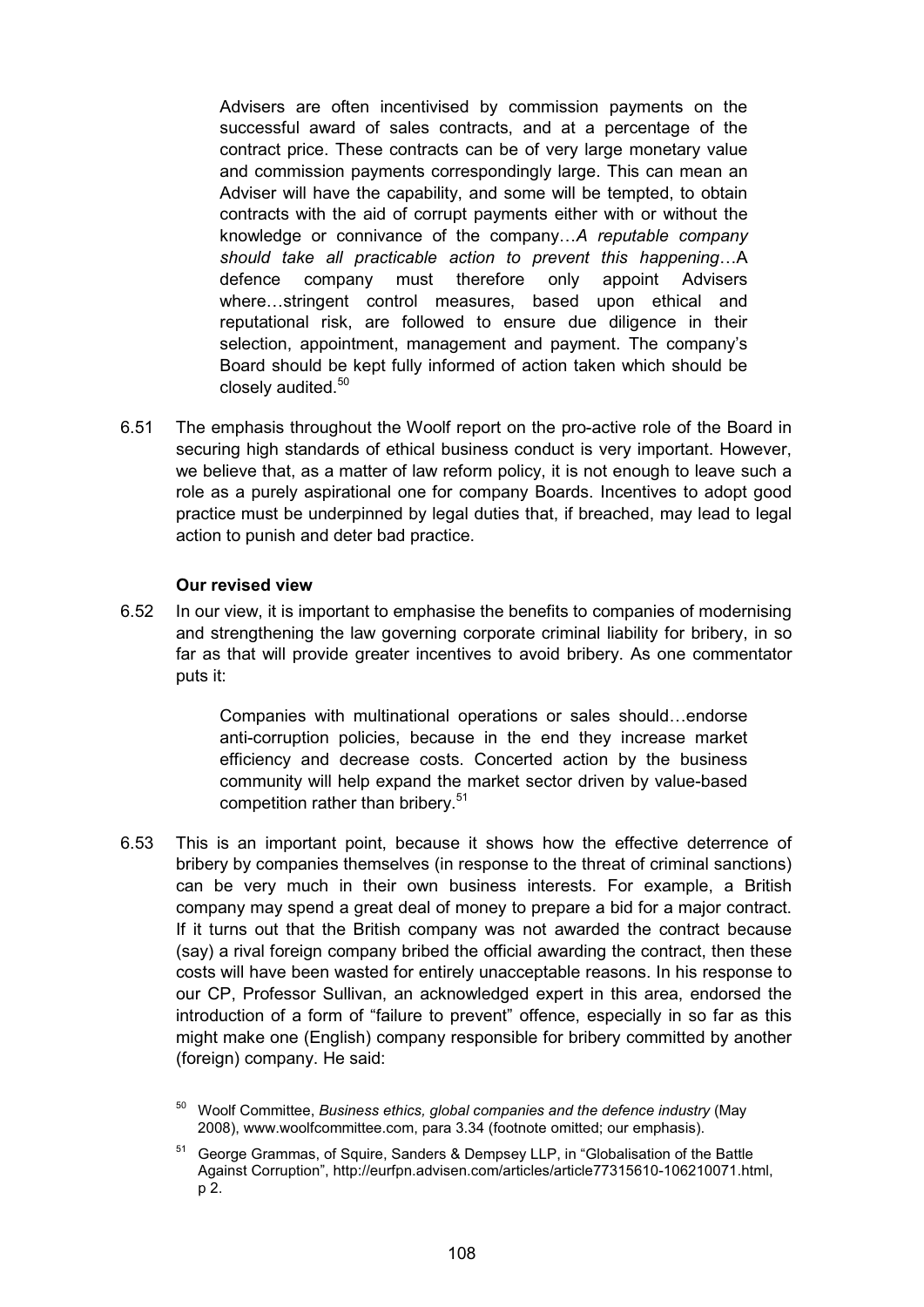[A]n offence of inadequate supervision in no way alters or undermines the structure of company law. The offence would merely recognise that in some circumstances one independent person should have a legal responsibility to concern itself with the conduct of another independent person. This truism is particularly in point where the legal entities which are separate and independent in law are commercially integrated.<sup>52</sup>

6.54 Professor Sullivan also supported the introduction of a "due diligence" defence, broadly of the kind that we are recommending. He said that even when there had been fault of some kind on the company's part that led to the commission of bribery:

> A company should be allowed to demonstrate that it has robust antibribery culture and practices, even though, as regards a particular payment, it is unable to prove the absence of any instruction by someone acting on behalf of the company to offer or give an advantage…[such] defences [are] essential to the fairness and acceptability of this domain specific form [of] corporate liability.<sup>53</sup>

- 6.55 The nature of the offence we are recommending in particular, its fault and defence elements<sup>54</sup> – is in part shaped by the need to ensure that companies do not find themselves saddled with disproportionate administrative burdens, and exposed to a serious form of criminal liability respecting conduct they were effectively helpless to prevent. We believe that organisations must be persuaded to contribute constructively towards the reduction of bribery by the adoption of a positive attitude towards reform of their own practices, as the Woolf report recommends.
- 6.56 The burdens of legal compliance on an ongoing basis must not be so great, or the standards so difficult to meet, that even well-disposed companies come to regard legal requirements in a negative light. It is important that business organisations come to regard breach of the criminal law of bribery as an automatic indication of serious wrongdoing. Breach of bribery laws should not come to be seen as something that might easily have been no more than a venal failure to take bureaucratic "red tape" seriously enough.
- 6.57 An approach to criminal liability that focuses on a culpable failure to prevent offending by those who act on its behalf, but with a systems-based "due diligence" defence, fits well with the view of corporate fault endorsed by some leading commentators. For example, one of our consultees, Professor Wells, has argued that:

53 GR Sullivan, "Reforming the Law of Bribery: Bribery Outside England and Wales; Corporate Liability; Defences; Consent to Prosecution" [2008] *Criminal Law Review* 687, 697.

 $54$  See clauses  $7(1)(c)$  and  $7(6)$ .

<sup>&</sup>lt;sup>52</sup> GR Sullivan, "Reforming the Law of Bribery: Bribery Outside England and Wales; Corporate Liability; Defences; Consent to Prosecution" [2008] *Criminal Law Review* 687, 698. However, Professor Sullivan's own preference was for the introduction of a widerranging form of vicarious liability respecting bribery committed by employees or agents of a company.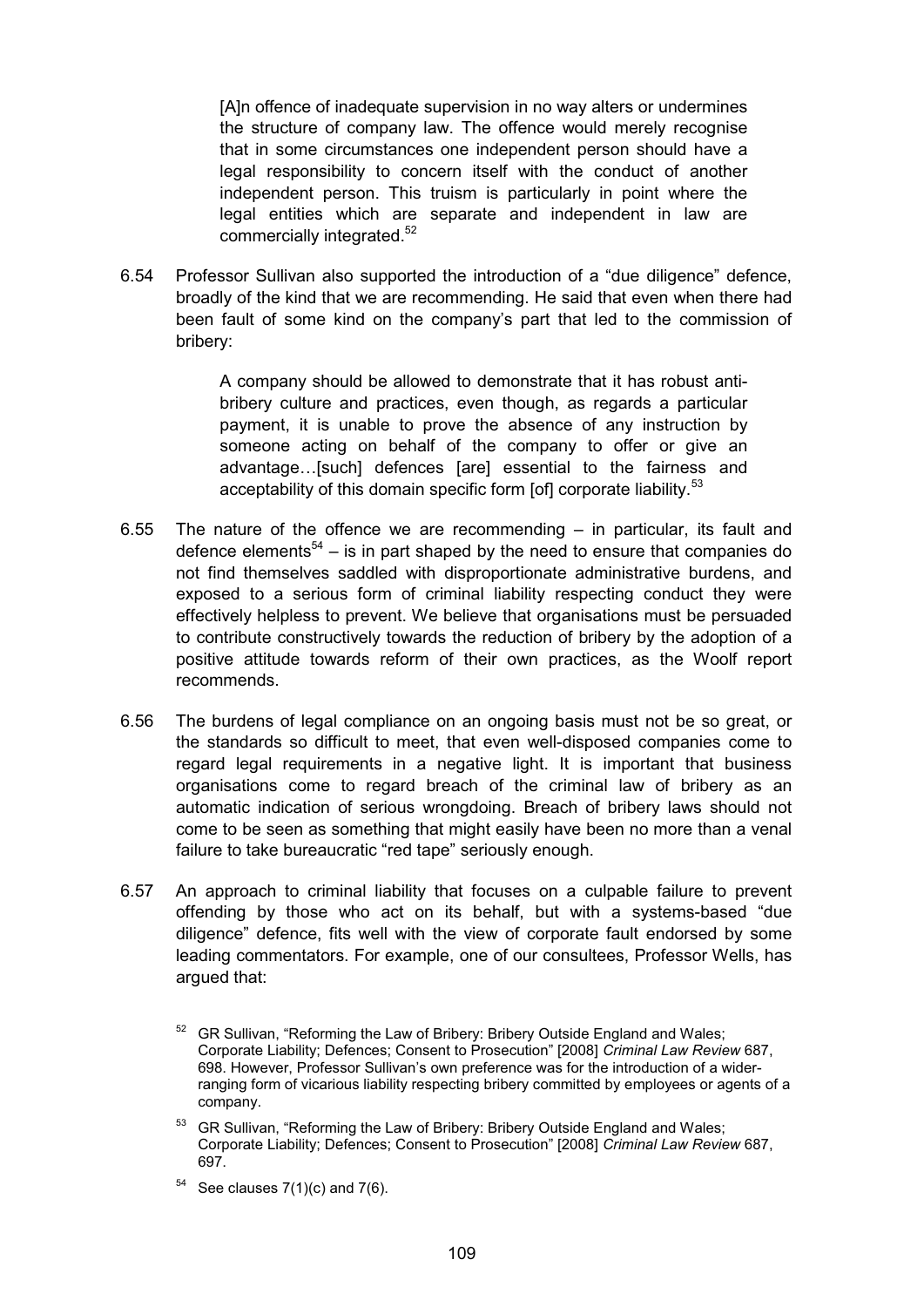Corporations … are mini-jurisdictions and their operating policies are broad, general principles … Once the idea that a corporation's fault can be approached through its policies is established … [corporate internal decision structures] can be used both to lead a corporation towards liability but also to give it the opportunity to escape. The corporation should be able to rebut the attribution of corporate responsibility to any act of its high managerial staff on the grounds that it is against established internal policy.<sup>55</sup>

6.58 Along similar lines, Professors Gobert and Punch have argued that:

Locating corporate criminal liability in organisational fault offers at the same time a more restrictive and a more expansive model of corporate criminality than vicarious or imputed liability…The proposed approach is more limiting … in that it would allow the company to avoid liability for crimes of both employees and officers when it has conducted its affairs with due diligence to prevent criminal activity. Conversely, the proposed model is more expansive than the traditional tests in that it envisages situations where the company can be liable where the resultant crime is committed by a third party who is not an employee or agent of the company, and in situations where no individual can be charged with a corporate crime for, say, lack of mens rea $^{56}$ 

- 6.59 It is also important to put the imposition of a new form of criminal liability in context. Even those countries that have much broader doctrines of organisational liability for bribery than England and Wales see few (if any) prosecutions of companies.57 Even in the USA, which is one of the most vigorous prosecutors of bribery relating to overseas activity, only 21 companies were convicted under the Foreign Corrupt Practices Act 1977 between 1997 and 2001.<sup>58</sup>
- 6.60 In short, we believe that the offence that we are recommending will make it easier for prosecutors to pursue companies who, in effect, do something to perpetuate the culture and practice of bribery, by operating without safeguards to promote high standards of integrity, in industries, regions or countries vulnerable to the lure of malpractice. However, we also believe that the fault element and defences applicable to the offence will both emphasise the seriousness of conviction, and ensure that companies who make good faith efforts to avoid the commission of the offence will duly escape its net.

<sup>&</sup>lt;sup>55</sup> C Wells, *Corporations and Criminal Responsibility* (2<sup>nd</sup> ed 2001), p 158. Professor Wells' remarks are not confined to "failure of supervision" offences.

<sup>56</sup> James Gobert and Maurice Punch, *Rethinking Corporate Crime* (2003), p 114. The authors' remarks are not confined to "failure of supervision" offences.

<sup>&</sup>lt;sup>57</sup> For the figures respecting statutory offences of bribery in England Wales, see the CP, para 2.30.

<sup>&</sup>lt;sup>58</sup> M Pieth, "Article 2: The Responsibility of Legal Persons", in M Pieth, L Low, and P Cullen (eds), *The OECD Convention on Bribery: A Commentary* (2007), p 201. There have been a greater number of prosecutions since then, but we do not have accurate figures for a later period.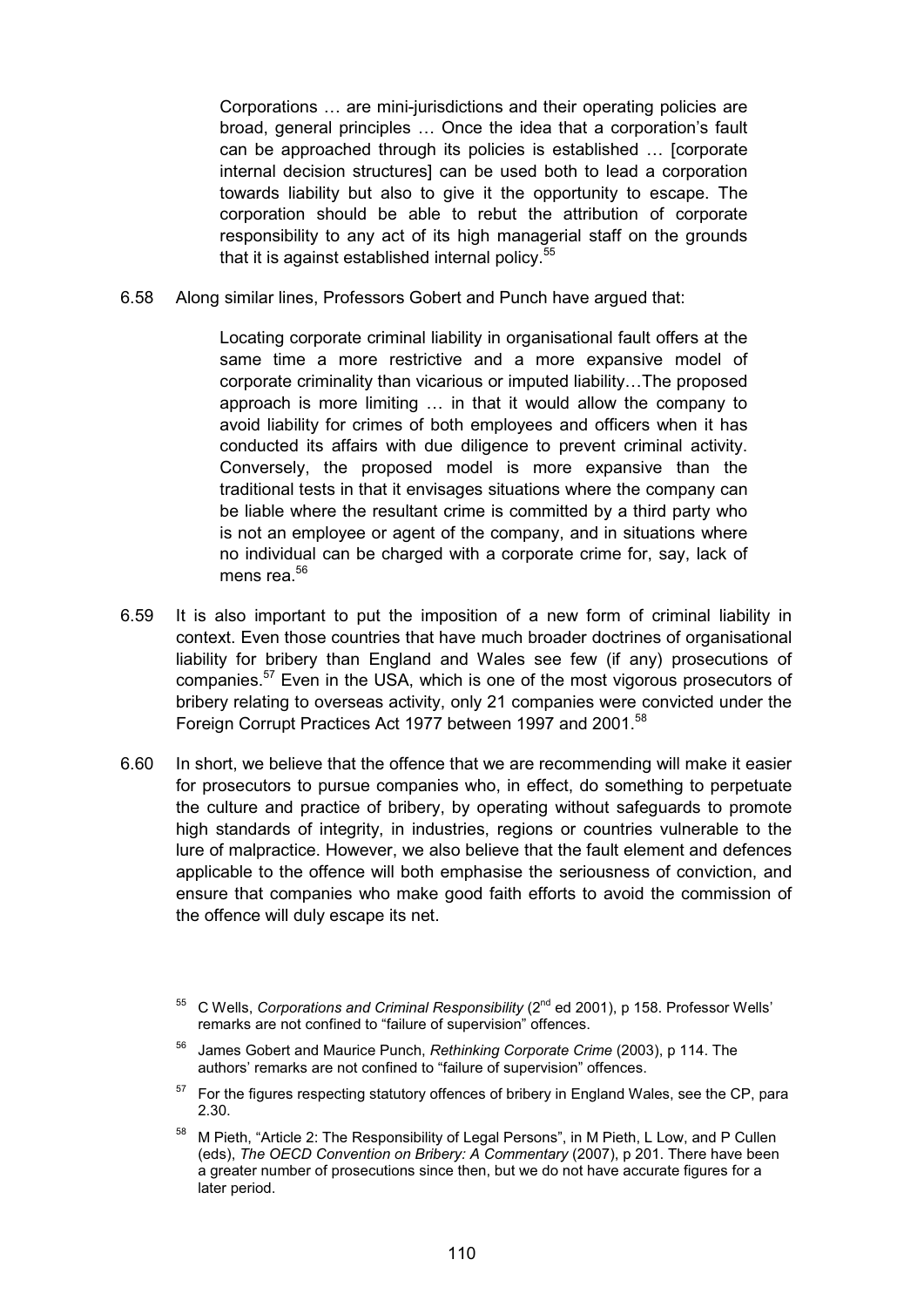6.61 We now turn to consideration of the role the recommended offence will play in relation to our international obligations to combat bribery, a role that is of special significance so far as the bribery of foreign public officials is concerned.

## **INTERNATIONAL OBLIGATIONS BINDING THE UK**

**The "failure to supervise/ failure to prevent" offence: a broader European perspective**

- 6.62 There are four European Conventions that require liability of legal persons to be established, which we discussed in the CP.<sup>59</sup> One of these is the OECD antibribery Convention. This will be discussed further below, but we will begin by considering those Conventions that specifically address the issue of an organisation's failure to prevent bribery.
- 6.63 Having addressed the question of direct liability of legal persons for bribery (which already exists in England and Wales), these Conventions also require liability to be established for an inadequate failure to supervise an employee (or other person) who has in consequence committed bribery:
	- (1) Article 3(2) of the Second Protocol of the Convention on the Protection of the European Community's Financial Interests;
	- (2) Article 18(2) of the Council of Europe's Criminal Law Convention on Corruption; and
	- (3) Article 5(2) of the European Council's Framework Decision 2003/568/JHA.
- 6.64 Each provision requires that:

[Each party] can be held liable where the lack of supervision or control by a [natural] person … has made possible the commission of [a bribery offence] for the benefit of that legal person by a [natural] person under its authority.

- 6.65 With the possible exception of Article 5(2), these provisions leave jurisdictions free to meet their obligations by imposing either civil or criminal liability. This is a freedom that does not exist in an unfettered form under the OECD Convention. The Convention requires jurisdictions to follow their legal principles governing the imposition of liability for bribery, which may entail the imposition of criminal liability, if there is no effective "tort" of bribery or special administrative sanction directed at its prevention.
- 6.66 Respecting Article 5(2), the European Commission has offered the view that:

The liability is a criminal liability, which must be matched by a criminal sanction and that such a criminal sanction may be supplemented by other measures which are administrative or civil in nature.

<sup>59</sup> CP, paras 9.39 to 9.58.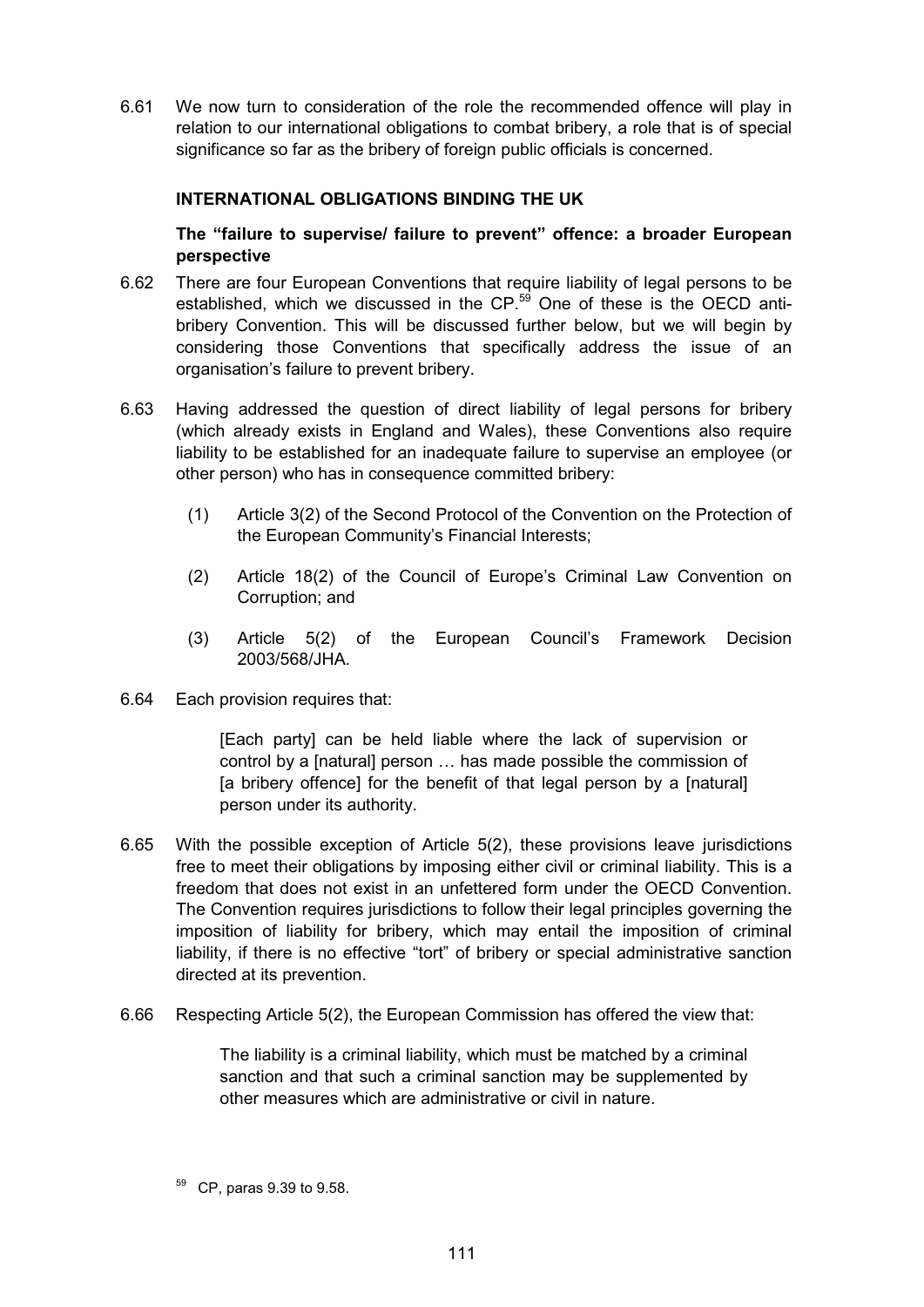6.67 In the CP we took the view that the European Commission was not right to suggest that, in virtue of its failure to impose criminal liability for failure adequately to supervise, the UK was in breach of its obligations under Article  $5(2).<sup>60</sup>$  However, we also took the view that there must be some doubt whether existing civil remedies or sanctions were in reality likely to provide any kind of incentive to promote adequate supervision. $61$  We said:

> It may be questioned whether it is sufficient to use the civil law to address the involvement of individuals in bribery committed by companies. The aim of the law of tort is to put the parties back in the position they were in before the loss resulting from the commission of the tort was incurred. This does not seem to reflect the ambition of the Conventions. These seem at least to imply that there must be the possibility of imposing liability irrespective of whether the bribery has caused loss giving rise to a claim for compensation.<sup>62</sup>

- 6.68 The law of tort is not, of course, the only possible source of a private law remedy for bribery. It could be argued that action against corporate tolerance of unethical practice is a matter for shareholders, as through the bringing of a minority shareholders' action.<sup>63</sup> However, even putting aside the obstacles that shareholders may face in bringing such actions, there is no evidence that such actions are – or could ever be – effectively used to hold company Boards to account. In 2006, for example, there were only three reported instances of judgments concerned with such actions, even though there are millions of companies.<sup>64</sup>
- 6.69 In an indirect way, evidence of bribery may also be revealed by a Financial Reporting Review Panel investigation of material departures by a large company from accounting standards. However, the ultimate sanction involved in the small number of such cases where action is taken (on average, 44 cases per year) is only a court order that the company revise its accounts appropriately; and there are no reported instances in which such an order has been made.<sup>65</sup>
- 6.70 We asked consultees to consider the possibility that lack of corporate supervision or control is best tackled systematically through regulatory measures and noncriminal sanctions. Of the four consultees who considered it, three were against it. That is not an adequate basis on which to make specific recommendations about a regulatory approach to bribery.
	- $60$  CP, para 9.51.
	- $61$  CP, paras 9.53 to 9.57.
	- $62$  CP, para 9.57.
	- $63$  Companies Act 2006, ss 260 to 264 and 994.
	- $64$  John Armour, "Enforcement Strategies in UK Corporate Governance: A Roadmap and Empirical Assessment", Law Working Paper No 106/2008 (April 2008) p 14 http://www.ecgi.org/wp/search\_title.php?title=enforcement+strategies. See also, Shareholder Remedies (1996) Law Commission Consultation Paper No 142, pp 235 to 238.
	- <sup>65</sup> John Armour, "Enforcement Strategies in UK Corporate Governance: A Roadmap and Empirical Assessment", Law Working Paper No 106/2008 (April 2008) http://www.ecgi.org/wp/search\_title.php?title=enforcement+strategies. p 23.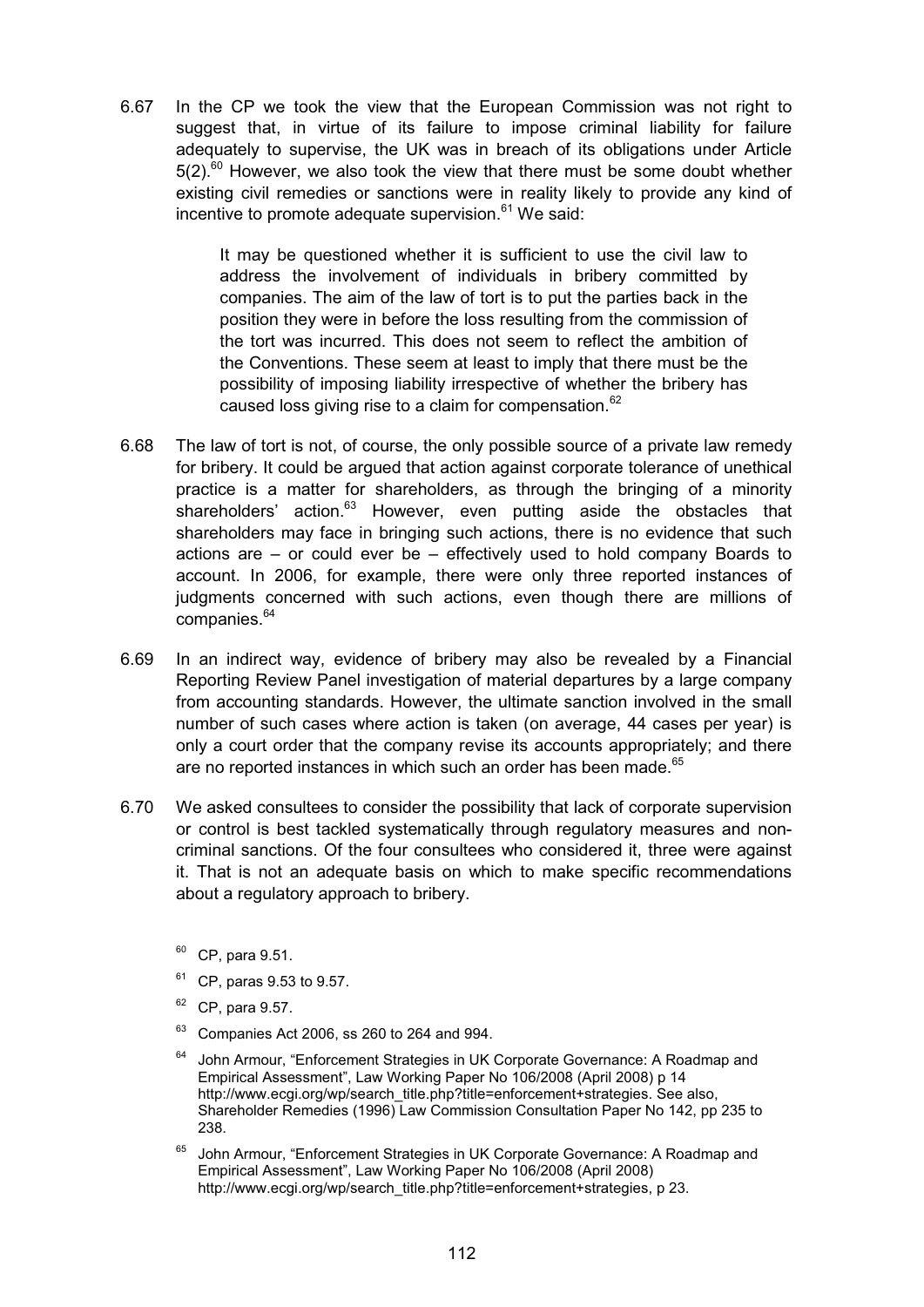6.71 However, we believe that the introduction of our recommended offence would banish any doubt that there might be over the adequacy of the existing law, respecting European Convention requirements regarding the combating of bribery committed or tolerated by companies. We believe that the offence is capable of providing a strong central pillar supporting anti-bribery prosecutorial initiatives against companies, perhaps particularly when employees or agents of the organisation have seemingly been involved in bribery more than once, or in more than one region or country.

## **The requirements of the OECD Convention respecting the liability of legal persons for bribery of a foreign public official (FPO)**

- 6.72 We now re-consider whether the law in England and Wales is compliant with the requirements of the OECD Convention. This is, in part, because some of our consultees disagreed with the conclusion in the CP that England and Wales complied with its obligations under that convention in relation to the liability of companies for bribery of FPOs.
- 6.73 Article 2 of the OECD Convention says:

Each Party shall take such measures as may be necessary, in accordance with its legal principles, to establish the liability of legal persons for the bribery of a foreign public official.

- 6.74 Article 3 adds that sanctions for those found guilty of bribing a foreign public official must involve "effective, proportionate and dissuasive criminal penalties".
- 6.75 In England and Wales, liability for bribery is criminal in nature, whether it is committed by a natural or a legal person. In the CP, we took the view that England and Wales was compliant with Article 2. We did this because it would automatically be possible to hold legal persons liable for bribery of a foreign public official, "in accordance with its [the UK's] legal principles", as Article 2 requires. These principles do not exclude bribery in any form from the scope of corporate criminal liability. So far as Article 3 is concerned, when a company is convicted of bribery, in the UK it will be subject to a fine, and so long as that fine is high enough to meet the demands of justice and deterrence (and wellpublicised enough), it ought to be perfectly capable of being, "effective, proportionate and dissuasive".
- 6.76 Most importantly, Article 2 does not say that the measures adopted to establish the liability of legal persons must themselves take (or not take) a particular form, in order to be "effective, proportionate and dissuasive". That phrase only appears in Article 3 in relation to penalties following conviction. Neither does Article 2 say that a Party must seek to follow "best practice" amongst Parties to the OECD Convention, in relation to principles of corporate liability. Indeed, it says that it is consistency with a Party's own legal principles of liability that counts.<sup>66</sup> As the Chair of the OECD Working Group has himself said:

See para 4.4 above.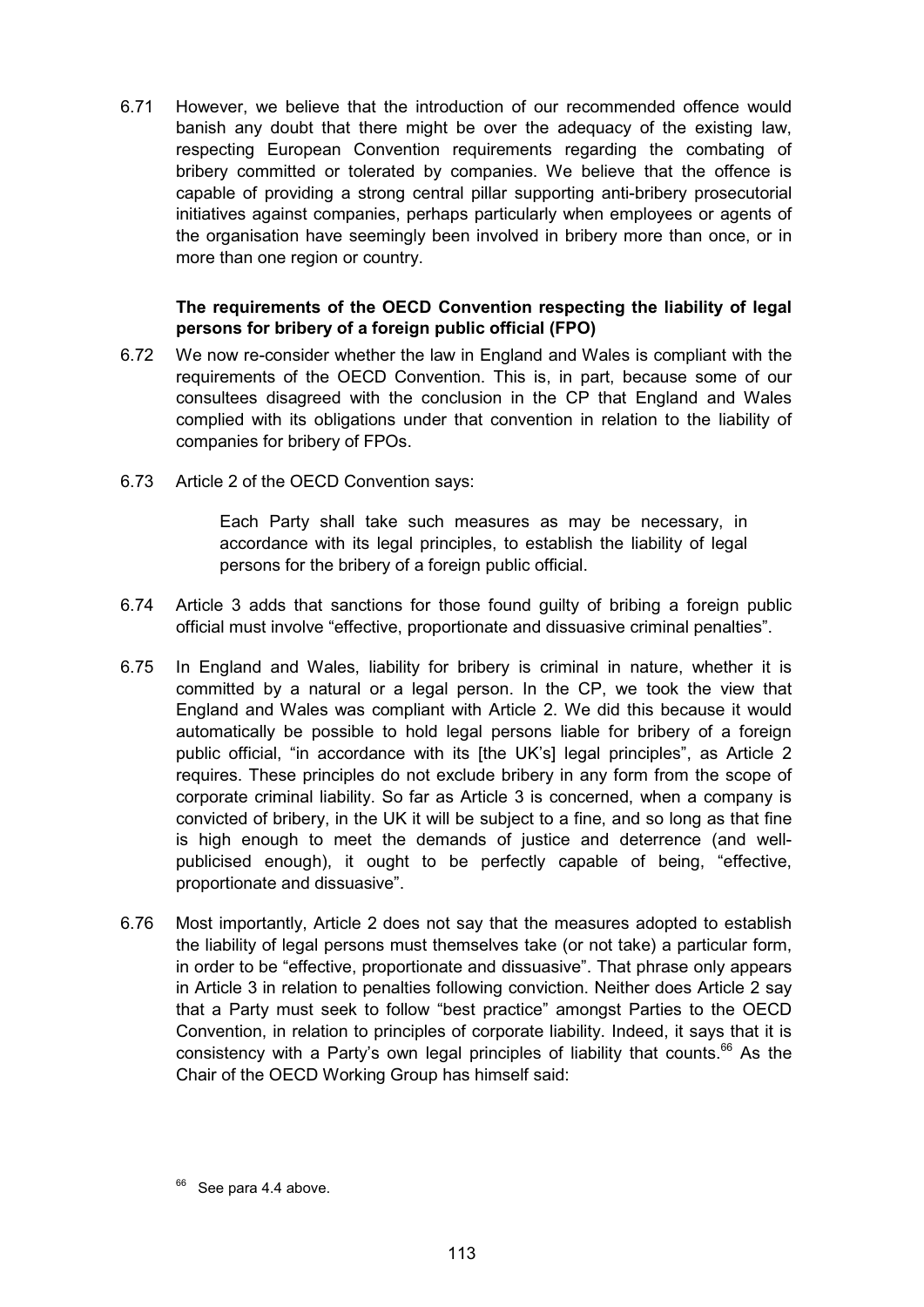Article 2 of the OECD Convention indicates just how mindful the drafters were of national particularities … The interpretation of the Convention therefore has to respect such differences.<sup>67</sup>

- 6.77 Some consultees were critical of this interpretation of Article 2, and its relationship with Article 3. Transparency International (UK), for example, said that the argument that the UK complied with the Convention was unsustainable. They took this view because they said that what matters is whether a Party makes legal persons liable "in an effective manner", and this could not be said of English law relating to the liability of legal persons.
- 6.78 We have already pointed out, and the Chair of the OECD Working Group's own observations confirm, that Article 2 requires only that Parties draw on their own legal principles when establishing the criminal liability of legal persons for bribery of a foreign public official. If particular regimes of liability for legal persons (such as the identification doctrine) $68$  were not to be regarded as "effective, proportionate and dissuasive", then it might have been expected that Article 2 would say so, or, like Article 3, would at least include that phrase to indicate what is expected of a Party's principles of liability. The conjunction of two related clauses (like Articles 2 and 3), one of which does include a key phrase, and one of which does not, should in the interests of certainty be regarded an indication that the clause which does not include the phrase was not meant to do so. As the Chair of the OECD Working Group has said:

The texts of Articles 2 and 3 of the Convention are not very articulate when it comes to defining the minimum standard to be implemented by state Parties.<sup>69</sup>

- 6.79 Indeed, we regard Article 2 as requiring no minimum standard to be observed by all contracting Parties, precisely because it requires liability (whether criminal or civil) to be established by each Party in accordance with its own domestic law principles.
- 6.80 However, like some of our consultees, the Chair of the OECD Working Group has recently suggested that, "It is not just sanctions and sanctioning practice, but also the choice of attribution model, which needs to pass the test of "effectiveness, proportionality and dissuasiveness".<sup>70</sup> Clearly, this view is at odds with the understanding of the obligation imposed by Article 2 that we have just defended. It would be right to say that, even if this view were shared by the Working Group as a whole, as the House of Lords has recently indicated, the Working Group does not  $-$  and was never intended to  $-$  perform the function of a court, giving binding interpretations of the Convention.<sup>71</sup> The role of the Working Group is,
	- $67$  M Pieth, "Article 2: The Responsibility of Legal Persons", in M Pieth, L Low, and P Cullen (eds), *The OECD Convention on Bribery: A Commentary* (2007), p 184.
	- $68$  See paras 6.25 to 6.28 above.
	- <sup>69</sup> M Pieth, "Article 2: The Responsibility of Legal Persons", in M Pieth, L Low, and P Cullen (eds), *The OECD Convention on Bribery: A Commentary* (2007), pp 183 to 184.
	- $70$  M Pieth, "Article 2: The Responsibility of Legal Persons", in M Pieth, L Low, and P Cullen (eds), *The OECD Convention on Bribery: A Commentary* (2007), p 192.
	- <sup>71</sup> *R (On the application of Corner House Research and others) (Respondents) v Director of the Serious Fraud Office (Appellant)* [2008] UKHL 60, [45] (per Lord Bingham).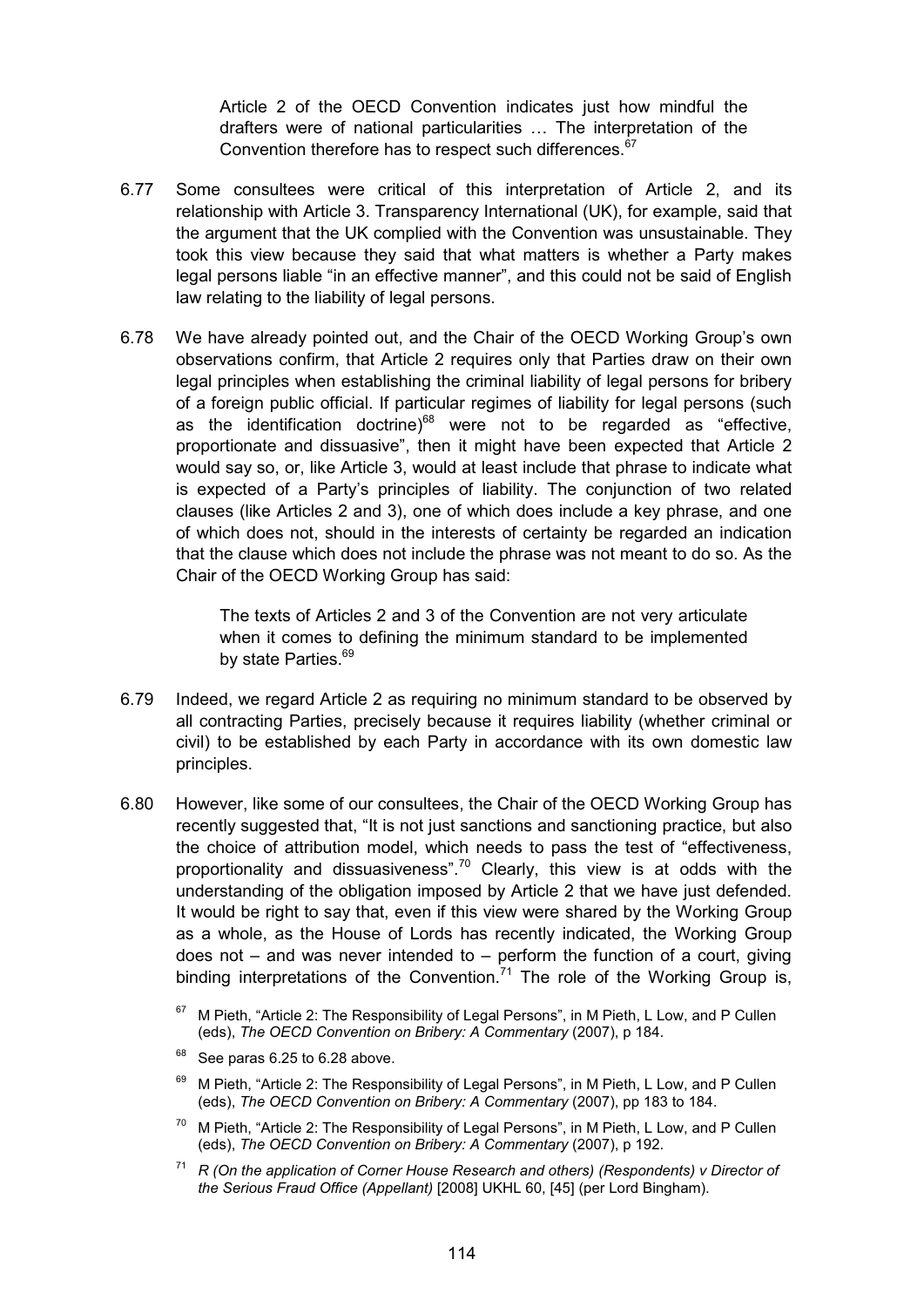given the wide varieties of ways in which Contracting Parties seek to understand and meet their obligations, to provide, as Lord Brown puts it, "continuing processes [through which] it is hoped a consensus view will emerge".<sup>72</sup> This point is taken up further below. Still less, of course, is it the function of the Working Group to extend the reach of the Convention beyond that to which the Contracting Parties agreed.

- 6.81 We reject as unsustainable the view that the England and Wales is in breach of its obligations under Article 2 of the Convention.
- 6.82 Having said that, it must be acknowledged that the OECD Working Group has the difficult executive task of seeking to some degree to harmonise the Contracting Parties' anti-bribery policies. The importance of that task provides a useful perspective from which to assess the role of our recommended offence, because it may well be that identification doctrine, as the sole route to organisational liability for bribery in England and Wales, is a significant hindrance to the successful pursuit of that task.

## **Building on the basic obligations under the OECD Convention**

6.83 What is required in law by Article 2 is one thing; what is desirable in the interests of the spirit of the law is another thing. The pursuit of greater legal and policy convergence between Contracting Parties should properly be regarded as part of maintaining the spirit of the Convention. As the Chair of the OECD Bribery Working Group puts it:

> The interpretation of the Convention … has to respect … differences. Nevertheless, within the process of evaluation the [Working Group on Bribery] is forced to develop standards. The anchor point for "benchmarking" is contained in Article  $3.^{73}$

6.84 What this means is that (whatever the strict legal position) the form and extent of liability imposed on legal persons should be "effective, proportionate and dissuasive", and not just the nature of the sanctions that are imposed when legal persons are found guilty. We entirely accept that, as part of the effort to promote more uniform and (to an extent) higher standards across legal systems, it is legitimate for the OECD Working Group to take the view that contracting Parties' obligations must evolve and converge over time. We can see that the OECD Working Group rightly wishes to reduce the scope for the following kind of situation to arise:

<sup>72</sup> *R (On the application of Corner House Research and others) (Respondents) v Director of the Serious Fraud Office (Appellant)* [2008] UKHL 60, [65]. See also Phillip Sales QC and Joanne Clement, "International Law in Domestic Courts: The Developing Framework" [2008] 124 Law Quarterly Review 388, 406.

 $73$  M Pieth, "Article 2: The Responsibility of Legal Persons", in M Pieth, L Low, and P Cullen (eds), *The OECD Convention on Bribery: A Commentary* (2007) p 184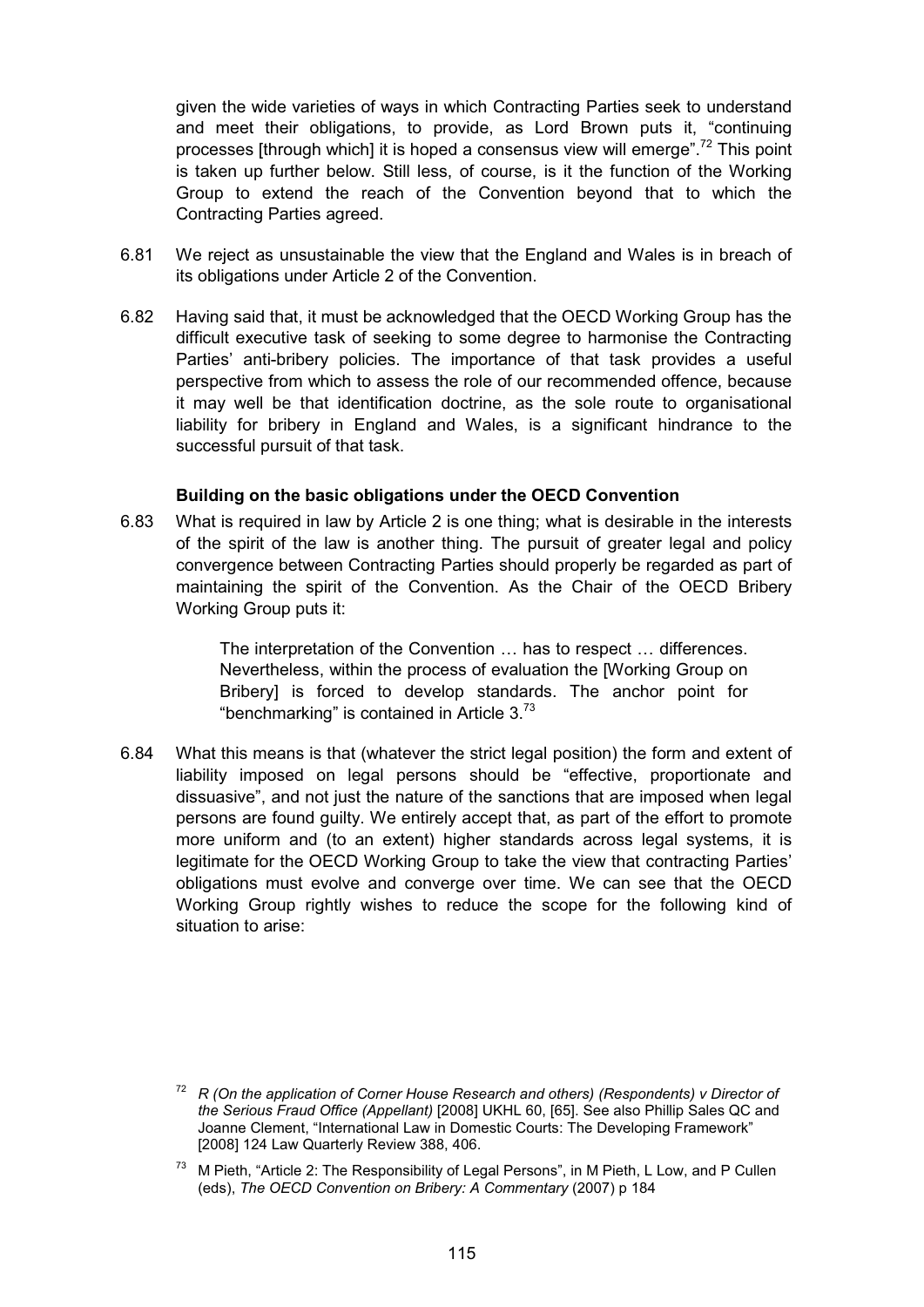Company A (registered in Country A, a signatory to the Convention) is bidding for a contract in Country X against Company B (registered in Country B, also a signatory to the Convention). Country A imposes liability on companies who bribe foreign public officials only in a very limited range of circumstances. Country B imposes such liability in a much wider range of circumstances. Company A is thus in a position lawfully to make payments to secure the contract which, had it been registered in Country B, would have been regarded as bribery of a foreign public official.

- 6.85 We believe that all Governments who are signatories to the Convention would accept that, if stark differences emerge between contracting Parties, in terms of the nature and scope of corporate liability for bribery of a foreign public official that they impose, there will not be proper incentives to avoid bribery. Instead, there may be greater (so-called "perverse") incentives for companies registered in countries that have high standards to register subsidiary companies in countries (themselves signatories to the Convention) that provide much more limited scope for imposing liability on companies.
- 6.86 This may pose particular difficulties in industries where corruption is prevalent. For example, an Ernst & Young survey of 1,186 executives suggested that almost half of those involved in the mining sector said that corruption was prevalent in that sector, compared with about 30% saying that corruption was prevalent in the banking and energy industries.<sup>74</sup> Australia, which is heavily involved in the mining industry, and also a signatory to the OECD Convention, has one of the most extensive forms of corporate criminal liability in the world.<sup>75</sup> In our view, there is no obligation on OECD signatories to impose such farreaching forms of liability on companies. Even so, it would be unfair if Australia were to lose mining business to companies registered in other countries party to the Convention solely because those companies benefit from a far less extensive regime for imposing such liability in bribery cases.
- 6.87 In a broader context, it would also be right to note that the reduction of corruption is a global goal sought by more organisations than the OECD. As Mr George Grammas, a partner of Squire, Sanders & Dempsey LLP, has commented:

 $74$  http://news.bbc.co.uk/1/hi/business/7399678.stm. These are average, global figures. Corruption is reported in the survey to be much more prevalent outside Europe than within Europe.

<sup>75</sup> See the Australian Model Criminal Code, *General Principles of Criminal Responsibility*, Report (1992), s 12(3), p 109.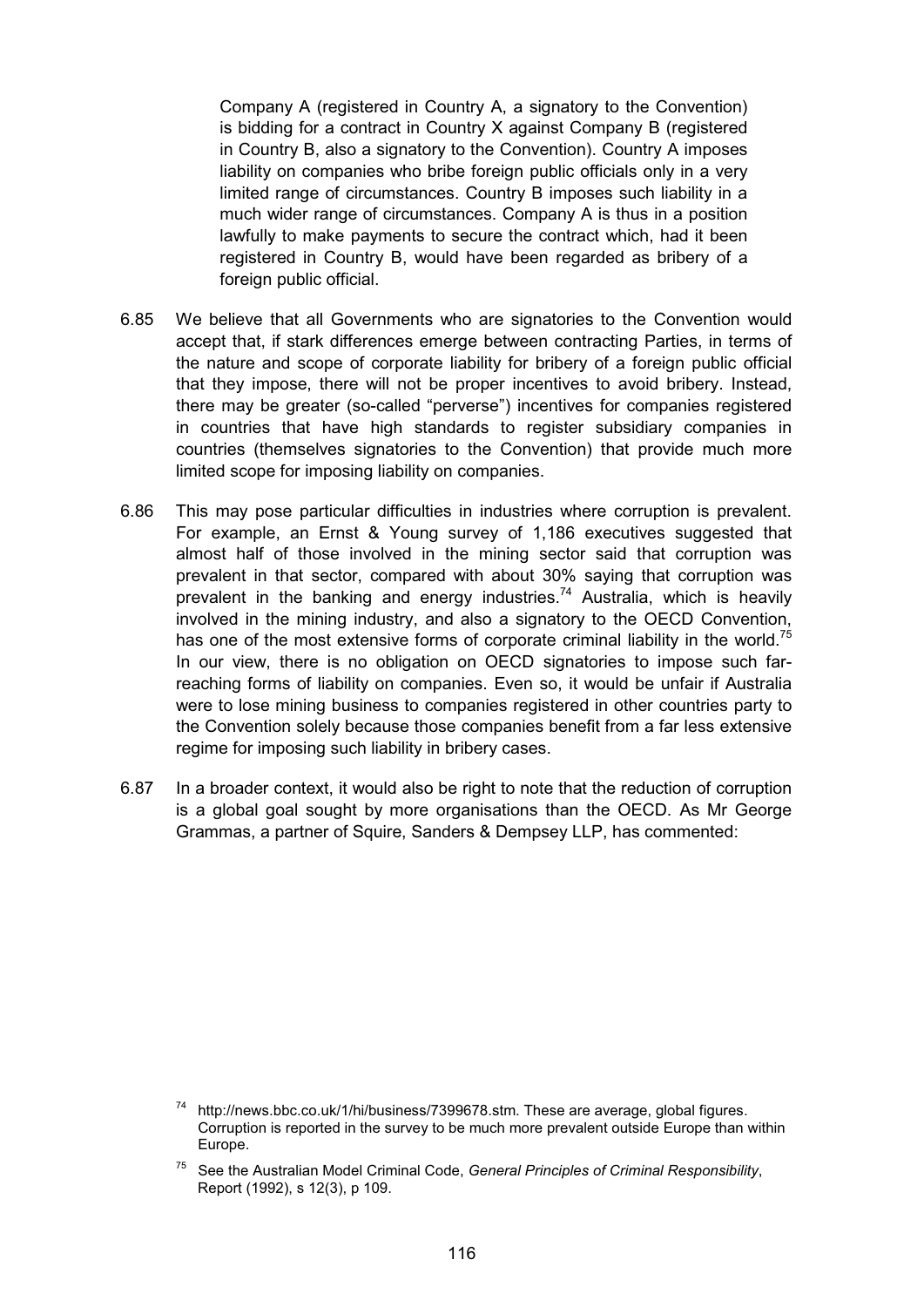The World Bank estimates that more than US\$1 trillion in bribes is paid annually. Bribery on such a grand scale exerts a significant drag on developing economies, and therefore the World Bank has made elimination of bribery and related practices a major policy objective … [A]nti-corruption enforcement does not look to slow down [*sic*] in the foreseeable future … [Companies] must take effective steps to be certain they are not directly engaged in corrupt activities and they should review their joint venture, distributorship, sales agency and consultancy arrangements … a company must ensure it has an effective global compliance program in place, including adequate periodic training, in the interest of both the prevention of violations and the mitigation of penalties ...<sup>76</sup>

6.88 The OECD Convention itself provides in a preamble that "achieving equivalence among the measures to be taken by the Parties is an essential object and purpose of the OECD Convention" (although that is in the context of proscribing derogations from it). It is in that context that one must understand the remarks of the Chair of the OECD Bribery Working Group when he says:

> With respect to those countries which have implemented corporate criminal liability, the application of a mere identification model, imputing only offences of the most senior management to corporations … would in our view fail to meet the requirements of "effective, proportionate and dissuasive sanctions".<sup>77</sup>

- 6.89 When we met the Chair of the OECD Working Group during the course of the consultation exercise, he confirmed that the test of what is "effective, proportionate and dissuasive" is indeed to be applied to regimes of liability under Article 2, and not just to sanctions under Article 3. However, we do not believe that a regime of criminal liability that is "effective, proportionate and dissuasive" necessarily entails either the removal of the identification doctrine.<sup>78</sup> or the introduction of a concept of "aggregate knowledge" in imputing criminal fault.<sup>79</sup> There must necessarily be different ways in which Parties can seek to ensure that their regime imposing liability on companies is effective, proportionate and dissuasive.
- 6.90 We believe that our recommended offence, the "failure to prevent bribery" offence, will make the regime of liability of companies in England and Wales more "effective, proportionate and dissuasive". It would be an important step in following the spirit, and not just  $-$  like the current legal position  $-$  in observing the letter, of the obligations under the OECD Convention.
	- $76$  George Grammas, "Globalisation of the Battle Against Corruption", http://eurfpn.advisen.com/articles/article77315610-106210071.html, p 2.
	- <sup>77</sup> M Pieth. "Article 2: The Responsibility of Legal Persons", in M Pieth, L Low, and P Cullen (eds), *The OECD Convention on Bribery: A Commentary* (2007) p 202, cited by Cornerhouse in their response to the CP.
	- $78$  Something the vast majority of our consultees did not wish to see before consideration had been given to its application in a broader context.
	- <sup>79</sup> On "aggregate knowledge" that a company may possess, see M Pieth, "Article 2: The Responsibility of Legal Persons", in M Pieth, L Low, and P Cullen (eds), *The OECD Convention on Bribery: A Commentary* (2007) p 202.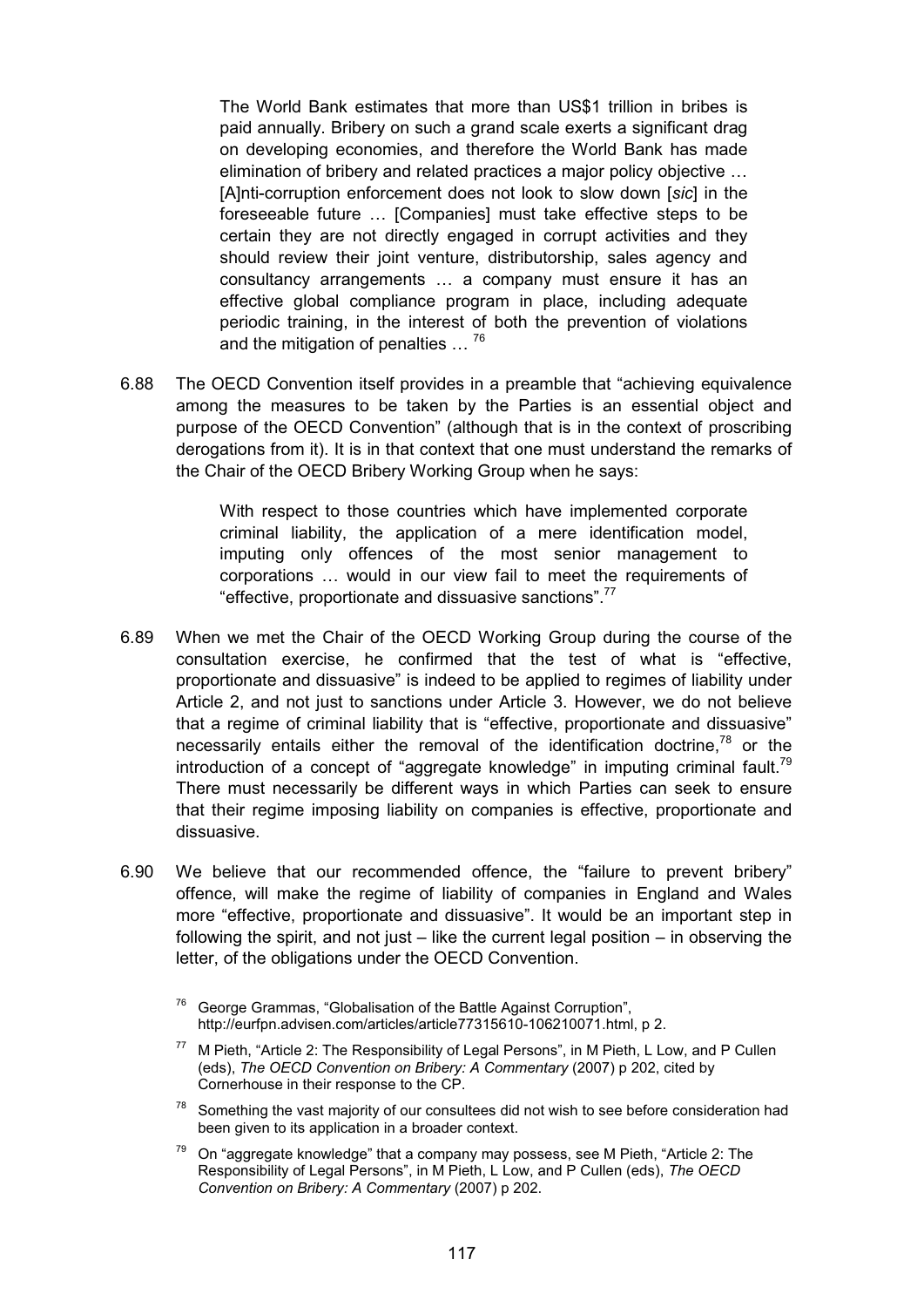6.91 The Chairman of the OECD Working Group on Bribery has himself indicated that this kind of structure (regulatory offence; due diligence defence) can meet the OECD Convention requirements, as he understands them:

> We believe that the test of "effectiveness, proportionality, and dissuasiveness" can be met only if this approach [focussing on the (in)activity of directors] deems management failure to include the lack of due diligence in hiring, the absence of education and instruction, *and a failure of supervision and control*. Those laws which comply with the requirements of Article 18(2) of the COE Convention or with the similar terms of Article 3(2) of the Second Protocol of the EU can therefore also be regarded as consistent with the requirements of the OECD Convention regarding corporate liability.<sup>80</sup>

6.92 Although Professor Pieth separates the elements of due diligence in supervision and control, on the one hand, and in hiring, education and instruction on the other, we consider that the latter three elements can easily be seen as a part of a broad duty to exercise supervision and control in the prevention of offending.

## **ORGANISATIONAL LIABLITY FOR CULPABLY FAILING TO PREVENT SOMEONE ACTING ON THE ORGANISTION'S BEHALF COMMITTING BRIBERY**

#### **What kind of offence is needed and what kind of defences should there be?**

- 6.93 There are examples in English law (considered below) of criminal liability being imposed on companies, subject to a defence such as "due diligence" on the part of the legal person in question. Such a defence may operate even when the offence to which it is a defence has a fault element and is not one of strict liability. In such a case, what the defendant is saying is, "There may have been fault on this occasion, but that fault was not a reflection of the way that I run my affairs generally. Indeed, my business is run with systems in place whose aim it is to prevent this kind of incident".<sup>81</sup>
- 6.94 A number of jurisdictions in mainland Europe and beyond impose liability on companies when it is a failure of adequate supervision that has led to the commission of bribery offences. In such jurisdictions, liability is imposed on the basis of "*culpa in eligendo, instruendo, et custodiendo*" 82 (known as the "lack of supervision rule"). Such jurisdictions include Austria, Finland, France, Germany, Greece, Italy, Japan, and Sweden. Such liability is often very general in nature, rather than being focused on bribery alone. For example, under the Finnish Criminal Code:

<sup>80</sup> M Pieth, "Article 2: The Responsibility of Legal Persons", in M Pieth, L Low, and P Cullen (eds), *The OECD Convention on Bribery: A Commentary* (2007) pp 192 to 193 (our emphasis).

 $81$  See the passage cited from Professor Sullivan, at para 6.54 above.

Broadly translated as, responsibility for selection, education and supervision.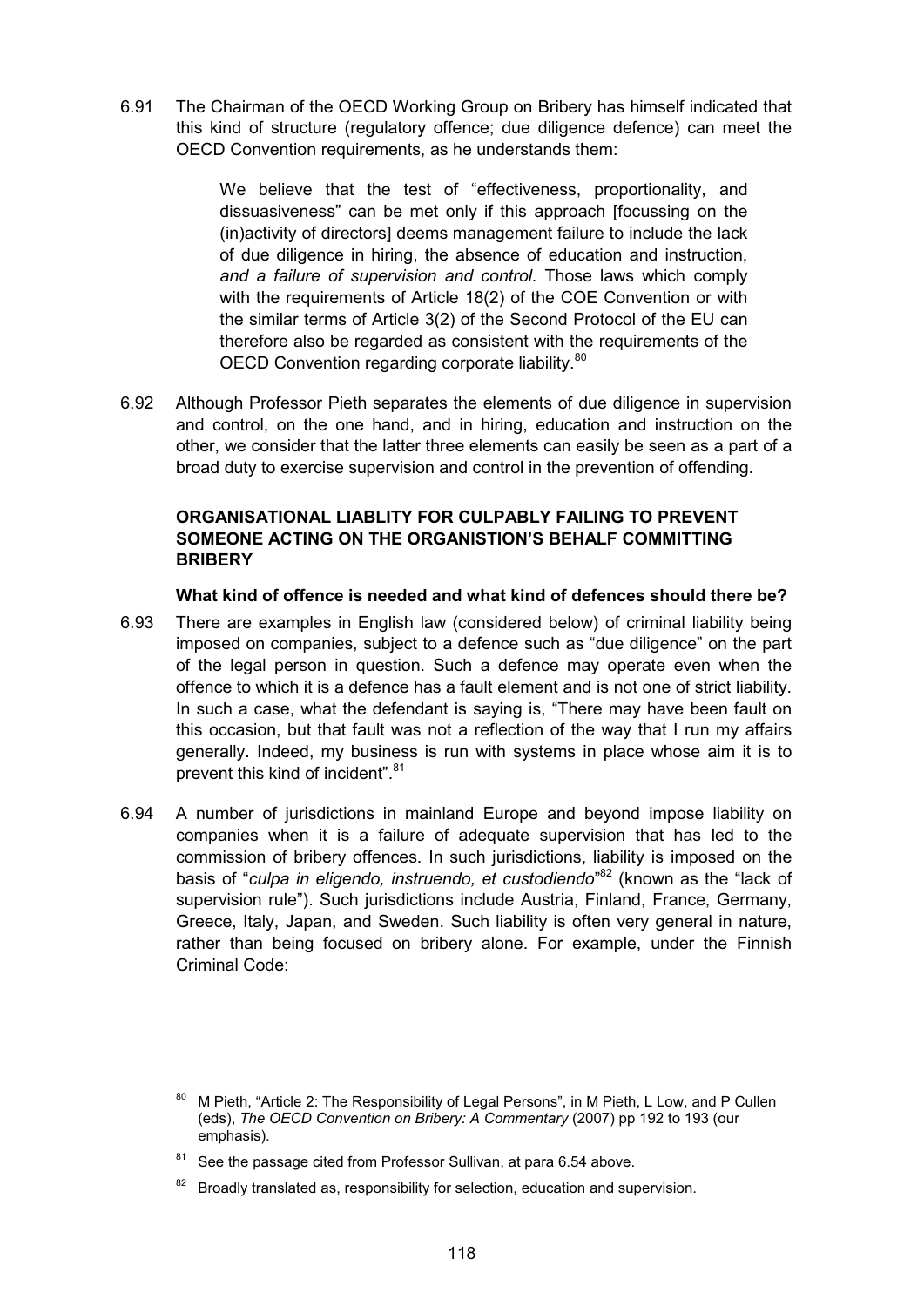(1) A corporation may be sentenced to a corporate fine, if a person belonging to a statutory body or other management thereof has been an accomplice to an offence or allowed the commission of an offence or if the care and diligence necessary for the prevention of the offence has not been observed.<sup>83</sup>

- 6.95 Some countries extend the company's duty of supervision beyond employees to agents and other third parties engaged in the company's interests. Such jurisdictions include Iceland, Switzerland, Korea and the United States of America. Whilst the United States of America imposes a form of strict liability for a failure to supervise, other states – such as Finland, Japan, Korea, Sweden and Switzerland – insist on proof of a fault element in relation to lack of supervision.
- 6.96 Are there examples of this kind of legal structure in English law? In fact there are a considerable number, although they are concentrated in the regulatory area of criminalisation, which broadly speaking is concerned with imposing liability as an incentive to good practice in a particular area. Such structures often focus on health and safety issues, broadly construed.
- 6.97 An example of offences coupled with a "due diligence" defence can be found in the Food Safety Act 1990.<sup>84</sup> Under section 21(1) of this Act, under the heading "defence of due diligence", it is provided that:

In any proceedings for an offence under any of the preceding provisions of the Part … it shall … be a defence for the person charged to prove that he took all reasonable precautions and exercised all due diligence to avoid the commission of the offence by himself or by a person under his control ....

- 6.98 Where it is alleged by a company that, in relation to some of the offences under the 1990 Act, they were committed by someone other than him or herself (or by someone under his or her control), the defence in subsection (1) can be established if the legal person proves:
	- (a) that the commission of the offence was due to an act or default of another person who was not under his control … ;
	- (b) that he carried out all such checks … as were reasonable in all the circumstances … ; and
	- (c) that he did not know and had no reason to suspect at the time of the commission of the alleged offence that his act or omission would amount to an offence under the relevant provision.
- 6.99 Other examples of a defence of a "due diligence" kind can be found in section 34 of the Weights and Measures Act 1985, section 141A of the Criminal Justice Act 1998, and section 24 of the Trade Descriptions Act 1968.

 $83$  Ch 9, section 2 ("Prerequisites for Liability").

<sup>&</sup>lt;sup>84</sup> For an analysis, see Smith and Hogan, *Criminal Law* (11<sup>th</sup> ed, 2005), pp 161 to 162.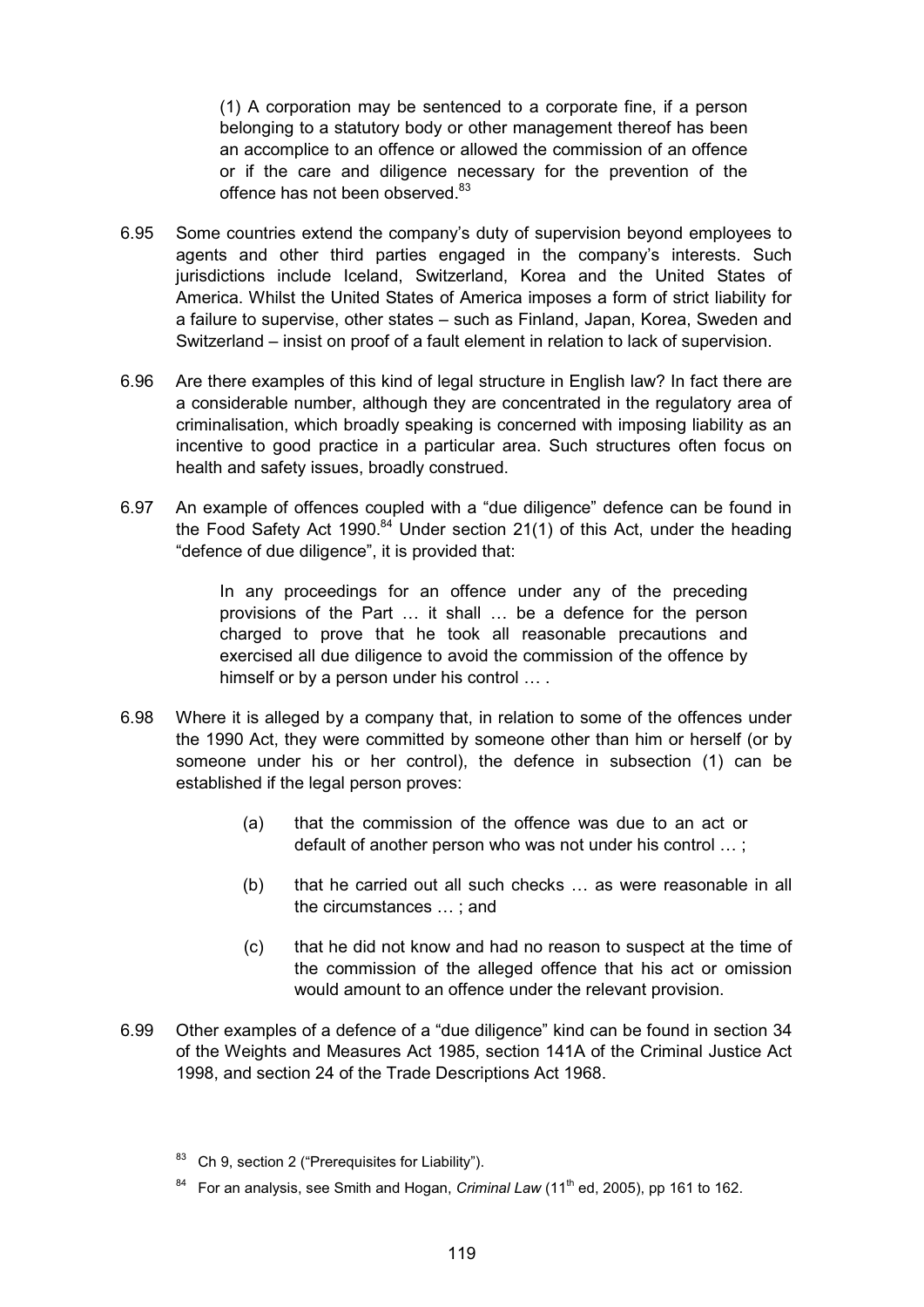## **Should English law follow this model for bribery?**

### A FAULT REQUIREMENT

- 6.100 We would not recommend that a "failure to prevent bribery" offence should be one of strict liability. That would run entirely counter to the normal approach to serious offences. It would also be wholly inconsistent with the view of consultees, such as the Law Society's Criminal Law Committee, Peters & Peters and Clifford Chance, that liability should not be imposed without proof of criminal intent or awareness. A positive requirement of fault can be a qualitative way of distinguishing the offence from a purely regulatory or administrative penalty, respecting which liability is more likely to be strict. As indicated above, a number of states insist on proof of a fault element in relation to lack of supervision.<sup>85</sup>
- 6.101 Accordingly, our recommended offence requires proof of negligence in failing to prevent bribery.<sup>86</sup> This negligence must be proved against an individual connected with or employed by the company. It must be shown that one of the functions (express or implied) of this individual, was to prevent the commission of bribery by persons (such as the one who committed bribery) performing services for the company. It is implicit in this that proof of a higher fault element than negligence will be sufficient. If a company intentionally does nothing to prevent the commission of bribery, that should obviously be regarded as satisfying the fault element of the offence.
- 6.102 The offence may thus involve circumstances in which a company is found to be at fault on a vicarious basis (but only when a fault element can be attributed to someone down the chain of command). The offence would be too narrow in scope if *only* the negligence of a director (or equivalent) could fix the company with liability. Indeed, there would be little point in recommending the offence at all if liability could not in some instances be established on a vicarious basis. If the prosecution always needed to show negligence on the part of a director (or equivalent), they would encounter almost all the same difficulties of proof of fault on the part of a company that make so problematic proof of the commission of the substantive offence of bribery itself by a company.
- 6.103 Even so, the prosecution will still have to show that the negligence of an individual connected to the company led to the failure to prevent bribery, and that (expressly or impliedly) one of this person's functions was to prevent bribery. $87$ Without that requirement, the prosecution could fall back on proof of a negligent failure to prevent bribery through proof of a series of acts or omissions (by one or more people connected to the company) that cumulatively amount to such negligence. Attractive though that prospect might be from the prosecution's point of view, it would be inconsistent with the provision of a defence of "adequate systems" that we describe below.
- 6.104 Of course, it may prove impossible to identify anyone as a person responsible for preventing bribery by others connected to the company. It is in such a case that the proper course will be to allege that the negligent failure to prevent bribery was
	- $85$  Para 6.95 above.
	- $86$  Clause 7(1)(c).
	- $87$  Clause 7(1)(c).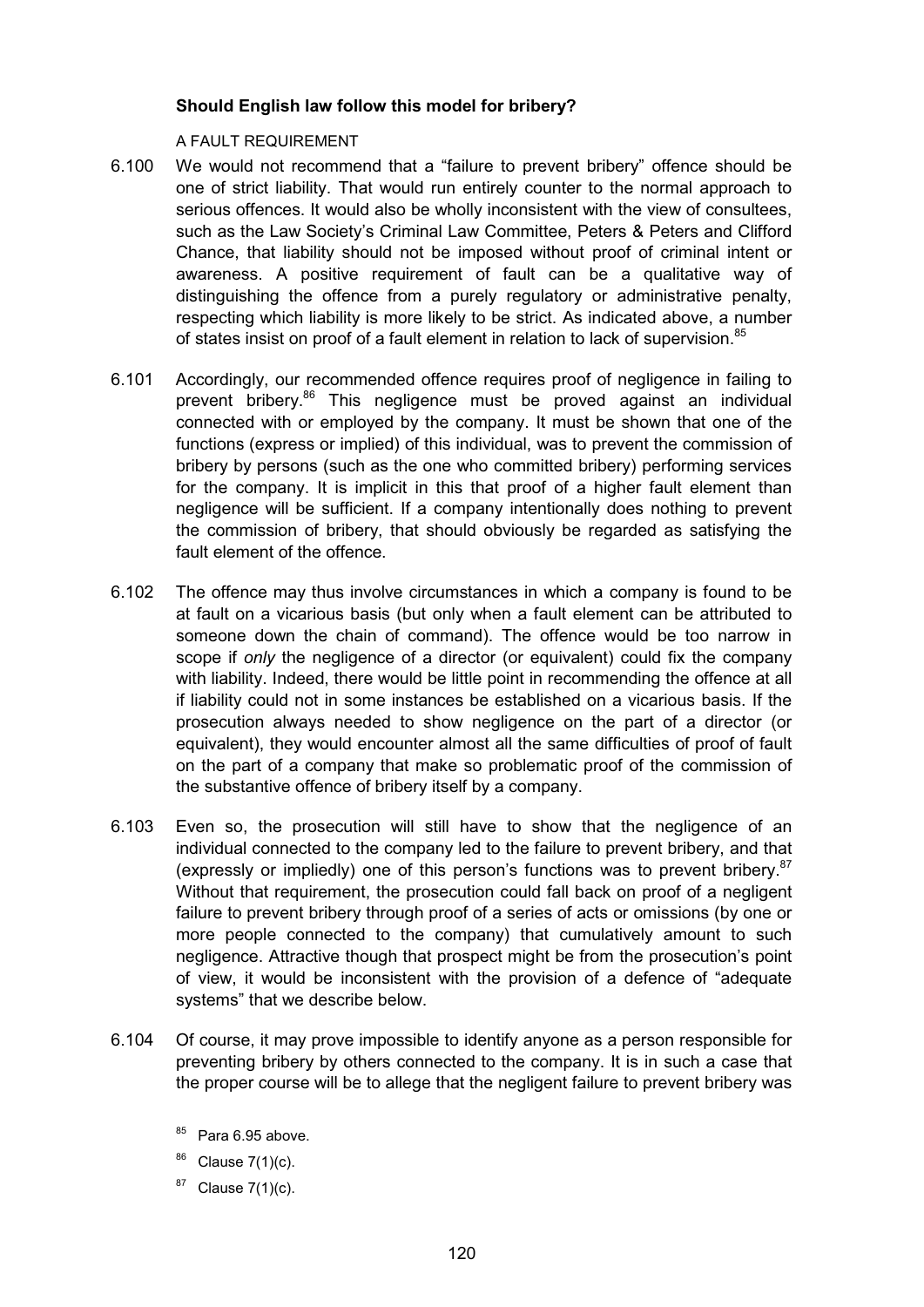attributable to the directors (or equivalent) themselves, who have the residual responsibility to ensure that criminal offences are not committed on the company's behalf. In such a case, the "adequate systems" defence will not apply.<sup>88</sup>

### AN "ADEQUATE SYSTEMS" DEFENCE

- 6.105 If a negligent failure to prevent bribery is the basis of the offence, can it logically nonetheless be a defence for the company to show that it has adequate systems in place designed to avoid the commission of bribery on its behalf? It can, if a distinction is drawn between instances of carelessness leading to the commission of bribery that even good preventative systems cannot completely eliminate, and instances of carelessness that tend to reveal either the absence of preventative systems or their inadequacy.<sup>89</sup>
- 6.106 A company should not be liable for a serious offence, such as failure to prevent bribery, on the basis of a single instance of carelessness, if it can show that it had robust management systems in place to prevent bribery taking place. Clause 7(6) of the draft Bill makes it a defence to show that there were such systems in place. Here are two examples of carelessness leading to the commission of bribery that, in all probability, even an adequate preventative system could not reasonably be expected to have stopped in advance:

An English company, C, that has anti-bribery policies of which employees are periodically reminded, takes over a company (YCo) based in a country where bribery by companies is common. Immediately following the take-over, a former employee of YCo (now an employee of C) bribes an official to secure a contract. The employee's supervisor (also a former employee of YCo) says that he or she was still coming to terms with C's new ways of operating, and had not fully appreciated the wholly categorical nature of the new policy. C is charged with negligently failing to prevent bribery by the employee.

An English company, C, wishes to do business in Blueland. C employs an agent (X) living in Blueland to establish business contacts on C's behalf with Government officials in Blueland. X bribes those officials to place contracts with C. C can show that it gave Y, their regional manager, the task of ensuring that all foreign agents complied with the company's anti-bribery policy. Y had failed in her task, as she was busy looking for a job with a rival company.

6.107 In both these examples, if the relevant employee's negligence is a significant contributing factor in the failure to prevent bribery, that is a sufficient contribution for causal purposes to make the failure to prevent bribery a negligent one in law. $90$  Further, the fact that the negligence was on the part of an employee, and

 $88$  Clause 7(7).

<sup>89</sup> See the discussion in C Wells, *Corporations and Criminal Responsibility* (2<sup>nd</sup> ed 2001), p 158.

 $90$  In law, a causally relevant factor need not be the sole or main cause of the event, so long as it is significant: *Smith* [1959] 2 QB 35.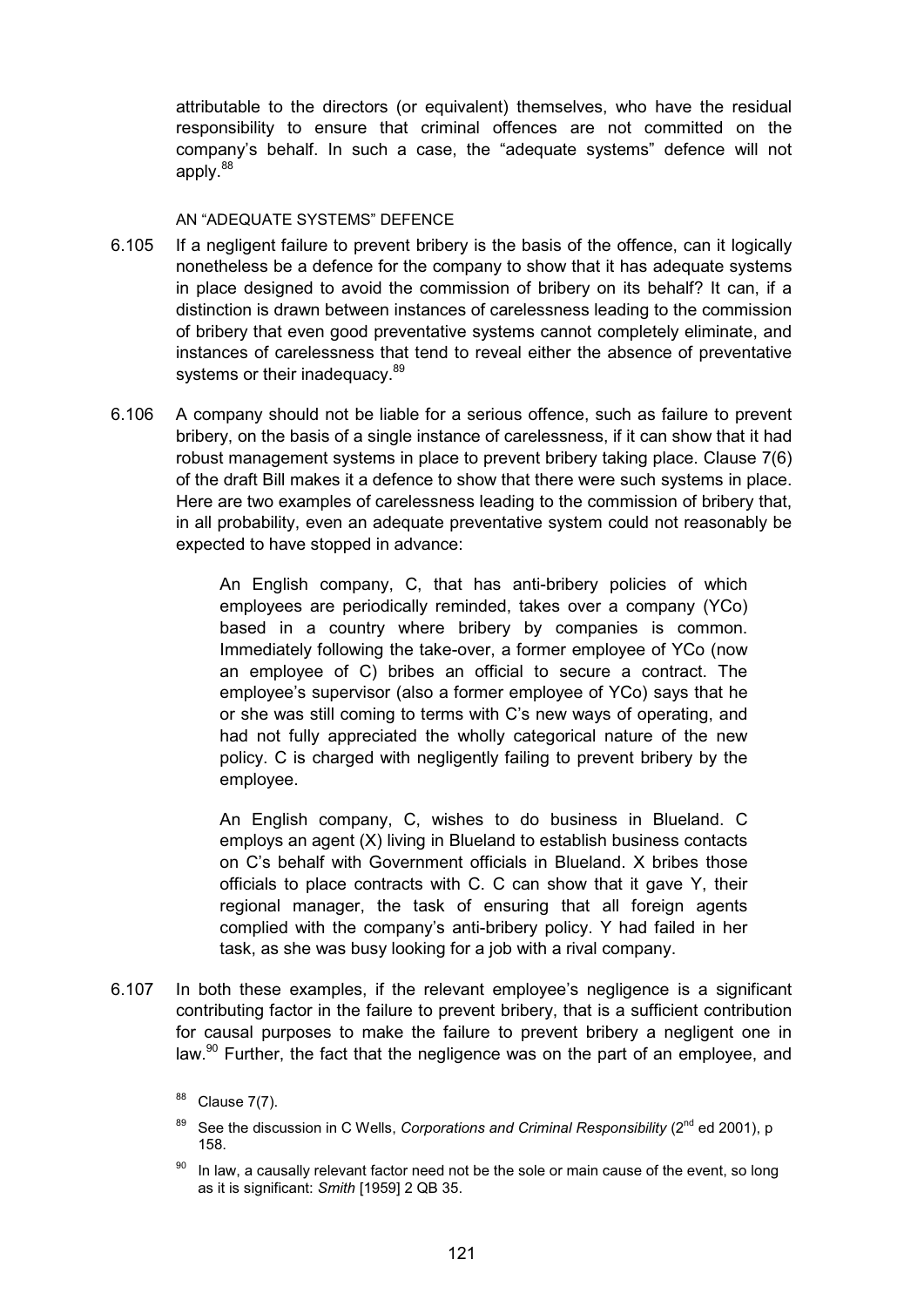not a director, will not allow C to escape liability: the failure to prevent bribery is C's failure even though it came about through the negligence of an employee.<sup>91</sup>

- 6.108 However, in both examples, C will have a good defence to the charge of negligently failing to prevent bribery, if C can show that its systems designed to prevent the commission of bribery were adequate.  $92$  As in these examples, individual failings of particular members of staff do not necessarily illustrate systematic failures in the way that it is sought to prevent the commission of bribery.
- 6.109 An important point to note, in relation to this last point, is that the adequacy of a system can be made to depend on the size (and, we might add, the resources) of the company in question. In a small company with five employees, it might be perfectly adequate for the managing director simply to remind the employees (and others) periodically of their obligations.
- 6.110 Consider, by way of contrast, the following example:

A British company, C, with no previous experience of operating overseas, sets up a subsidiary company to act on its behalf, ZCo, in a country where the payment of bribes to secure contracts is commonplace. C does not have any anti-bribery policies, and does not look closely into how ZCo does its business. ZCo pays a bribe in order to secure an important contract on C's behalf.

- 6.111 In this example, C has failed to prevent bribery by someone providing services for it, who was acting on its behalf. $93$  Clearly, with no anti-bribery policy in place, the "adequate systems" defence will not be available. So, liability will turn on whether it was negligence that led to the failure to prevent bribery.<sup>94</sup> If such negligence is found, it may be on the part of the directors (or equivalent) of C itself, who will always have an express or implied responsibility to prevent persons connected with C committing bribery. The negligence may also be proved against someone such as, say, a regional manager, so long as that person satisfies the test of being a person responsible (expressly or impliedly) for preventing bribery.
- 6.112 As indicated earlier.<sup>95</sup> the "adequate systems" defence will not be available in the case of a negligent failure to prevent bribery on the part of a director (or equivalent, someone who is the "mind and will" of the company). Here is an illustrative example:

- <sup>91</sup> Clause  $7(1)(c)$  of the draft Bill.
- $92$  Clause 7(6) of the draft Bill.
- <sup>93</sup> See the discussion in the next section.
- $94$  Clause 7(1)(c).
- $95$  Para 6.7 above.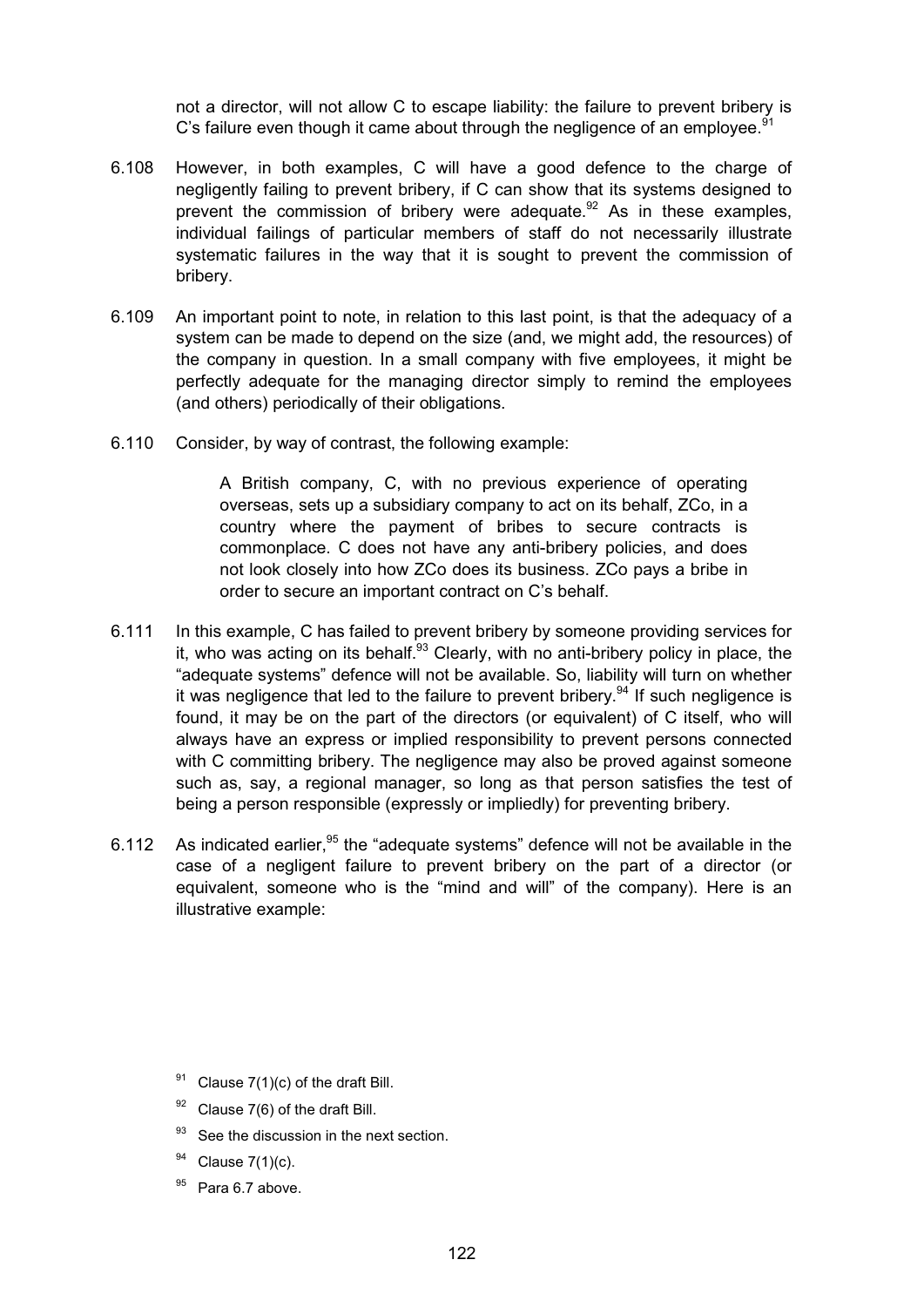A British company, C, takes over a company (YCo) in Kickbackland, with the former YCo employees now acting on C's behalf, and one of the former directors of YCo becoming a director of C. The payment of bribes to secure contracts is commonplace in Kickbackland, and so an anti-bribery policy in introduced as company policy by C. When visiting Kickbackland to evaluate progress in securing new contracts, the former director of YCo does not ask whether bribes have been asked for, or paid, to secure contracts for C. Taking this as a signal that the anti-bribery policy is a low priority, C's employees in Kickbackland pay bribes to secure contracts.

6.113 In this example, it may well be that C's anti-bribery policy constitutes an "adequate system" for preventing bribery being committed on C's behalf. However, that would not avail C in this instance, if the failure to prevent bribery was causally attributable to negligence on the part of a director. The "adequate systems" defence does not<sup>96</sup> and should not apply in such circumstances. The company itself must take responsibility for the directors' (or equivalent persons') own negligence, if that leads to a failure to prevent bribery by someone acting on the company's behalf.

THE SCOPE OF THE SUPERVISION RULE

- 6.114 Obviously, a company should be under a duty to prevent its own employees committing bribery. However, we noted above that a number of countries extend the scope of the "supervision rule" to agents and other third parties who act in the company's interests. $97$  We believe that this must be the right approach if the offence is to be of any real significance in an international context.
- 6.115 It is perfectly possible, indeed quite likely, that a company may seek to secure the services of someone with local power, expertise and perhaps also influence, in an overseas jurisdiction, to do business on the company's behalf. If such a person does an act on behalf of the company, which would amount to bribery in English law, then it ought to be possible to raise the question whether due diligence was exercised to ensure that that person did not commit the offence. If there was a negligent failure to supervise that person, the question should ultimately be, "were the management systems in place adequate to ensure that such persons would not commit bribery?"

SHOULD A COMPANY BE LIABLE FOR FAILING TO PREVENT BRIBERY COMMITTED BY ONE OF ITS SUBSIDIARIES?

- 6.116 In the CP, we provisionally proposed that this issue should be deferred for consideration in a general review of corporate criminal liability. Of the eight consultees who addressed the issue, six agreed with the provisional proposal. It is also not a requirement that such liability be established under the OECD Convention, when bribery of foreign public officials is in issue.
- 6.117 Those who disagreed with the provisional proposal said that unless such liability could be imposed, there would be an unacceptably large loophole in the law. A situation might arise in which a company would be liable for bribery committed by

<sup>96</sup> Clause 7(7).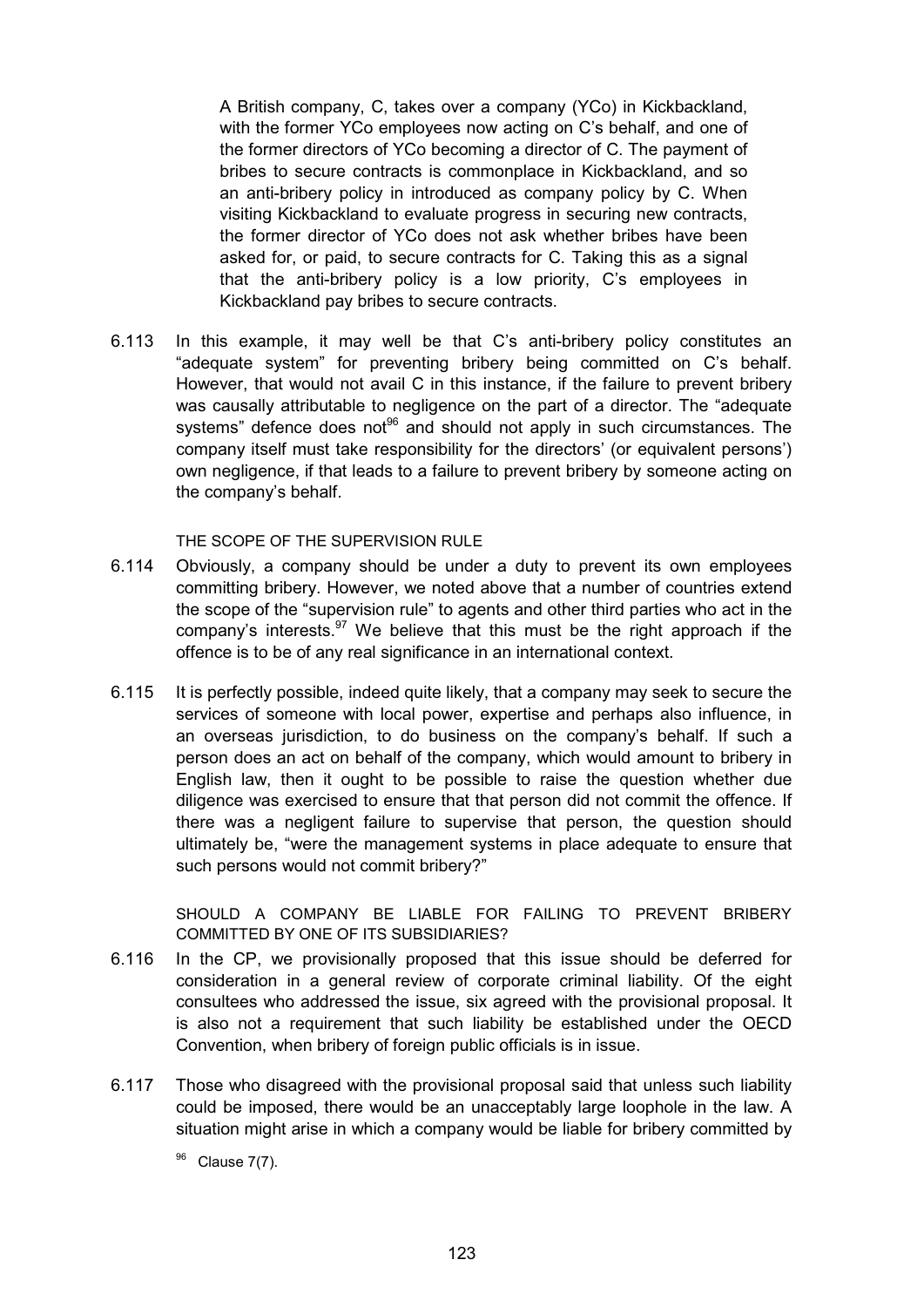a local individual on the company's behalf, but not liable if the same act of bribery was committed by a local subsidiary organisation on the company's behalf.

- 6.118 We agree with the majority of consultees who addressed the provisional proposal that the broad issue of a company's liability for failing to supervise the acts of its subsidiaries should be left to consideration in the wider review.
- 6.119 However, in one respect we believe that, under the new structure we are recommending for corporate liability for bribery, the law will be too narrow if it fails to provide that liability may arise in respect of the acts of a subsidiary. This is in the situation mentioned above,  $98$  in which a subsidiary can be proved to have acted "on behalf of" the accused company. Under our scheme, a company may be held liable (subject to a due diligence defence) for a negligent failure to prevent bribery being committed by *anyone* who is proved to have acted on behalf of the company. $99$  It would be anomalous if subsidiary companies were specifically to be excluded from the range of persons who may be considered to be acting on behalf of the company, for the purpose of establishing the company's liability in this respect.
- 6.120 In that regard, the test of whether a subsidiary company is providing services "on behalf of" a main company should be a substantive rather than a formal test. In other words, the question of whether the test has been satisfied will depend on all the circumstances.<sup>100</sup> It should not depend simply on whether, for example, the subsidiary company does business with foreign officials using papers that all say, "none of the (subsidiary) company's actions are done on behalf of the main company". It could be that, in such a case, there is clear evidence that the official sought, and received, an assurance that an advantage was to be conferred on behalf of the main company. If that were the case, then the advantage would be one to be conferred "on behalf of" the main company, notwithstanding the contrary indication on the paperwork.
- 6.121 This kind of situation is different from the situation in which a question arises whether liability should be imposed on a company for a failure adequately to supervise a subsidiary, when that subsidiary has committed bribery on its own account, and not specifically on behalf of the main company. It is this difficult question that we believe is best left to the general review of corporate liability.

SHOULD THERE BE A NEED FOR THE BRIBERY TO HAVE BEEN PROVED IN SEPARATE PROCEEDINGS?

6.122 If a company is charged with a failure to prevent bribery, should there be a need to show that the person the company is accused of failing adequately to

- <sup>98</sup> Paras 6.110 and 6.111.
- $99$  Clause 7(2).
- $100$  Clause 7(3).

<sup>&</sup>lt;sup>97</sup> Para 6.95 above.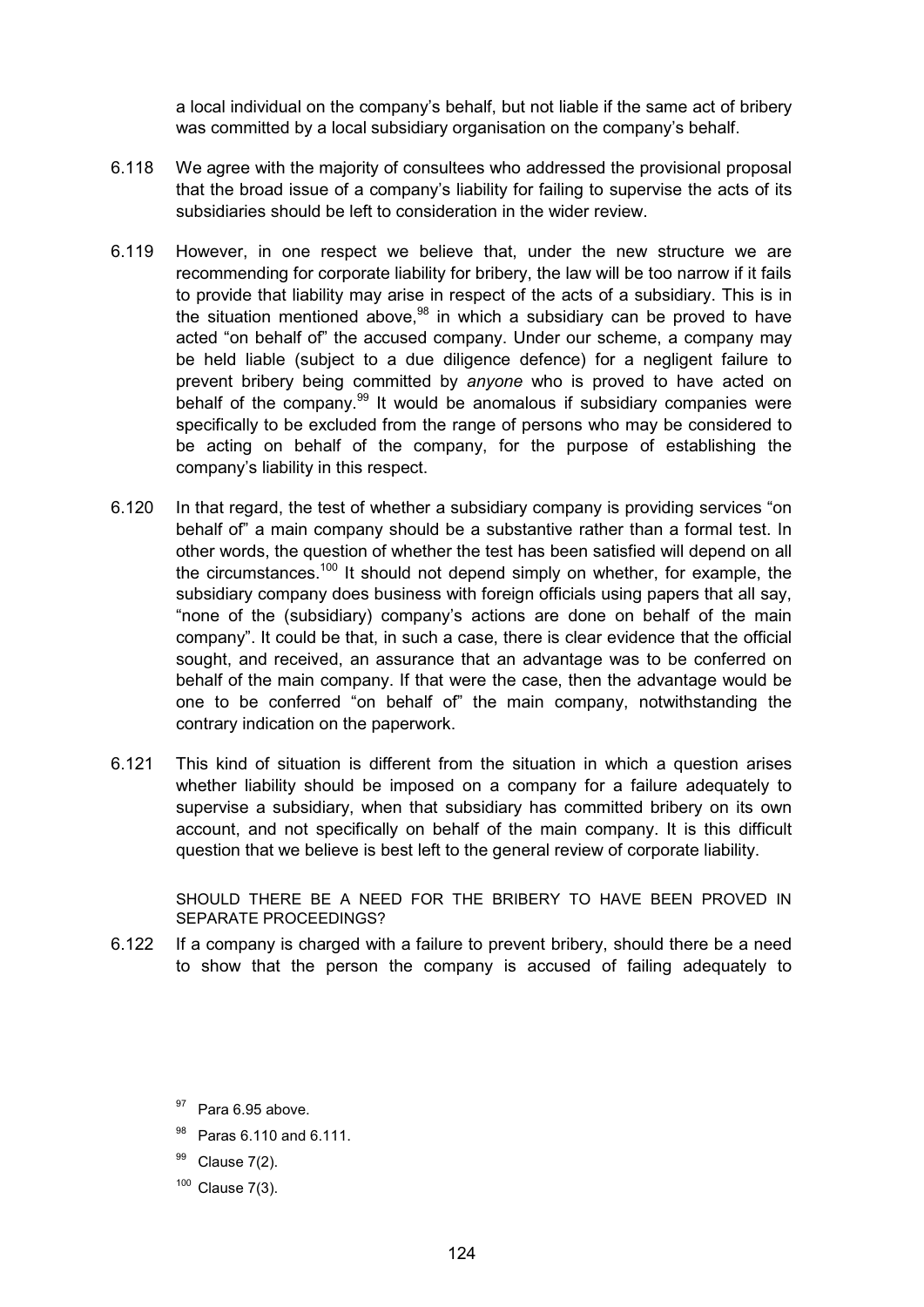supervise, in that respect, has in fact been convicted of bribery themselves? We believe that this would be too onerous and too restrictive a requirement.<sup>101</sup>

6.123 In a case where the individual was an agent living overseas, such a person might never be prosecuted. It should be enough that, in the proceedings against the company for a failure to prevent bribery, the tribunal of fact is satisfied by the prosecution so that they are sure that the bribery offence was committed by someone on behalf of the company.<sup>102</sup>

## **CONCLUSION**

- 6.124 We believe that the creation of an offence of negligent failure to prevent bribery (with an "adequate systems" defence), as described above, is the right way to modernise the criminal law relating to bribery by companies. Our recommendation is founded on the important insights and conclusions of the Woolf Committee Report, as well as on the desirability of following the spirit as well as the letter of our international obligations.
- 6.125 Our aim is not to place bureaucratic barriers in the way of British businesses wishing to compete in foreign markets. Our aim is to ensure that British businesses do not compete on terms that are unfairly advantageous, solely in that they involve freedom from a developing set of international legal standards aimed at reducing the incidence of bribery. Beyond that, however, we have not sought to go. It must be kept in mind that these developing standards must also be met by other signatories to the OECD Convention, whose businesses also seek to compete in foreign markets.

## **INDIVIDUAL LIABILITY FOR FAILURE TO PREVENT BRIBERY**

6.126 In the CP, we asked whether the question of individual liability (respecting directors or persons of equivalent status) for negligent supervision should be left to a general review of corporate criminal liability. Of the 16 consultees who addressed this question, 13 agreed that consideration of this question should be deferred. Accordingly, we will not make a recommendation in this report respecting such liability. It must be kept in mind that we are recommending in this report that it be possible to find individual directors (or equivalent persons) liable on a "consent or connivance" basis when bribery has been committed by their company.

# **SHOULD IT BE POSSIBLE, AS IT IS UNDER THE FRAUD ACT 2006, TO CONVICT HIGH-RANKING INDIVIDUALS WHO CONSENTED TO OR CONNIVED AT THE COMMISSION OF THE NEW OFFENCE?**

6.127 We asked consultees whether it should be possible to fix high-ranking employees with criminal liability for bribery, on the basis that they consented to or connived at the commission of the bribery offence. Of the seven consultees who addressed the matter, six agreed that it should be possible.

 $102$  Clause  $7(2)$ .

<sup>101</sup> For more general supporting argument, see the Tasmanian Law Reform Institute, *Criminal Liability of Organisations*, Final Report No 9 (April 2007), para 6.4.17.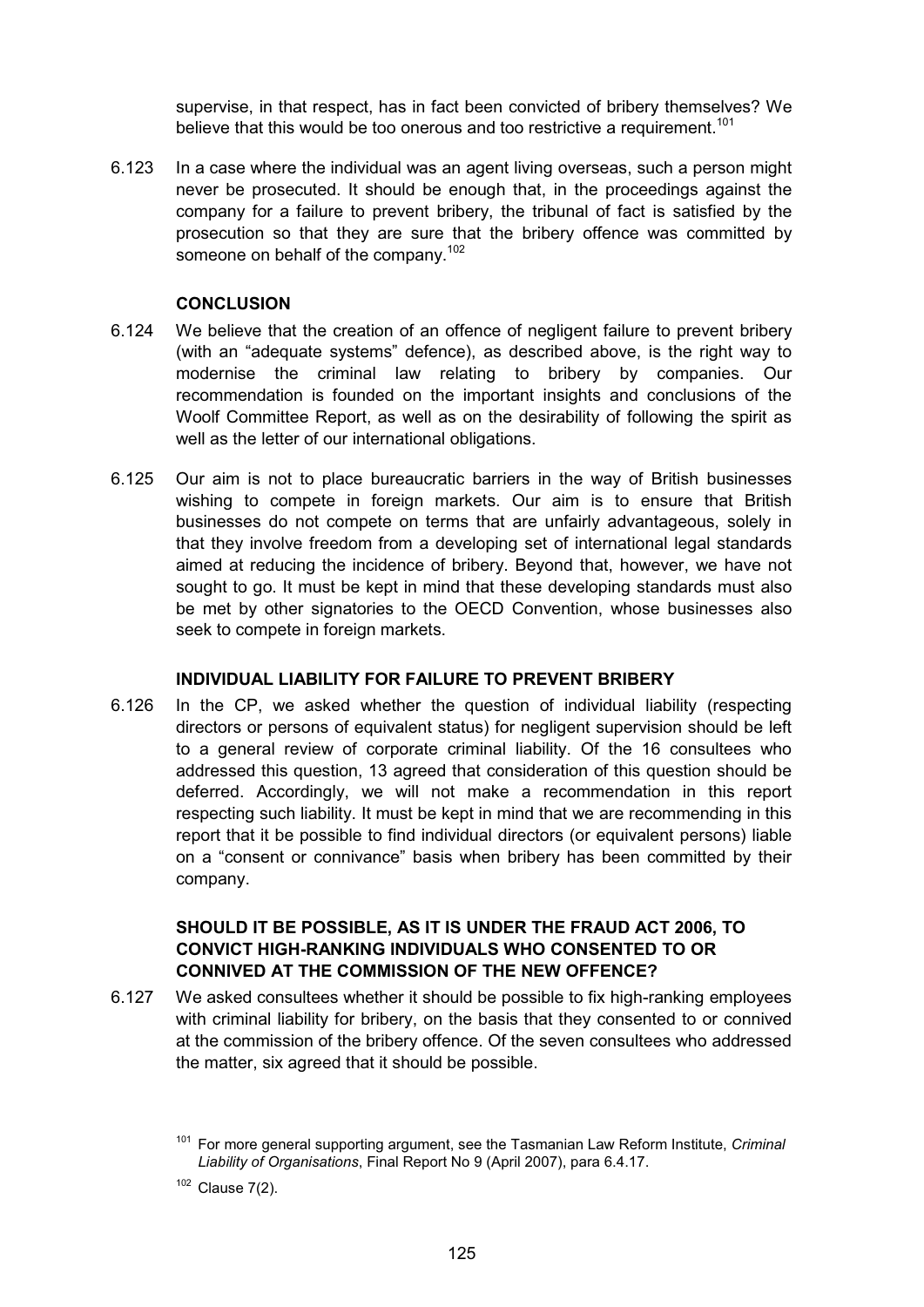- 6.128 Our question was prompted by what we thought would be the desirability of having the same regime of liability for bribery as for fraud. Section 12 of the Fraud Act 2006 provides:
	- (1) Subsection (2) applies if an offence under this Act is committed by a body corporate.
	- (2) If the offence is proved to have been committed with the consent or connivance of –
		- (a) a director, manager, secretary or other similar officer of the body corporate, or
		- (b) a person who was purporting to act in any such capacity, he (as well as the body corporate) is guilty of the offence and liable to be proceeded against and punished accordingly.<sup>103</sup>
- 6.129 A number of consultees thought that there were strong reasons to apply this regime of liability to bribery offences.
- 6.130 In that regard, we would cite what Professor Wells had to say on the relationship between bribery and fraud:

It is in the pursuit of corporate objectives that individual employees use bribes. Individuals do the bribing, corporations benefit. Thus to sideline the key player/offender is to ignore the essence of the problem. This is not a case of an offence which sometimes corporations also commit, such as for example fraud, or even manslaughter. The mischief at which bribery offences are directed is almost entirely confined within business activity (or organisational activity if public authorities are included).

- 6.131 This point is well made. However, it does seem to us arguable that fraud (unlike manslaughter) can in fact become part of "business activity" in the same way as bribery. An example might be where employees within companies knowingly exaggerate to potential customers the benefits or value of financial products, holiday homes, and the like, in order to increase sales, with the encouragement or tolerance (consent or connivance) of the company itself. While they would have preferred the matter to have been left to a more general review of corporate criminal liability, the International Chamber of Commerce (UK) also considered that, "some assistance may be gained from the Fraud Act 2006 in its references to consent and connivance in section 12".
- 6.132 It seems to us that there is a compelling case to extend the "consent and connivance" regime applicable in fraud cases to bribery offences, including bribery of a foreign public official.<sup>104</sup>

<sup>&</sup>lt;sup>103</sup> This regime is also applied by the Theft Act 1968 to the offence created by section 17 of that Act.

 $104$  Clause 8(2).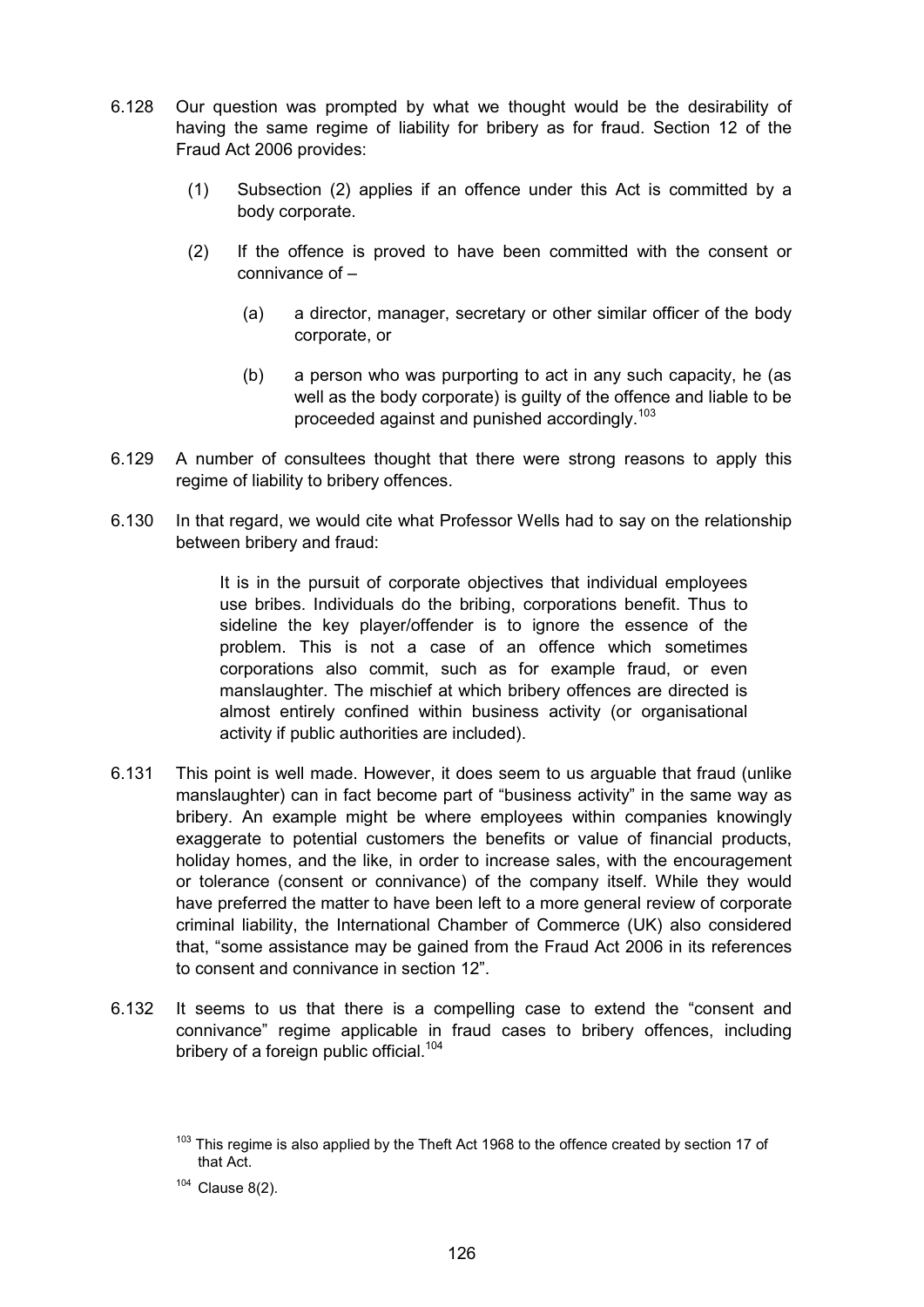6.133 Before leaving this subject, however, we should mention the analogous provisions of the Financial Services and Markets Act 2000. This Act provides for the liability of individual company officers respecting misrepresentation offences in investment matters committed by the company. Section 400 says:

If an offence under this Act committed by a body corporate is shown –

- (a) to have been committed with the consent or connivance of an officer,105 or
- (b) to be attributable to any neglect on his part,

the officer as well as the body corporate is guilty of the offence and liable to be proceeded against and punished accordingly.

- 6.134 Section 400 thus imposes individual liability for a fraud-like offence not only when there has been "consent or connivance" but also when there has been "neglect" on the part of the individual officer. By way of contrast, under section 12 of the Fraud Act 2006, proof of neglect will not suffice in establishing individual liability; only proof of "consent or connivance" will do.
- 6.135 In general, companies, and their officers, should not face very different standards of liability depending on which charge they face from amongst such closely related offences. A more consistent approach ought to be developed. In the present context, we do not believe it is right to impose liability on an individual respecting a fraud offence, a fraud-like offence, or a bribery offence, if that individual has merely been careless. That is, in this context, a standard of liability that should be regarded as sufficient only to justify civil liability. Nothing short of proof of "consent or connivance" should be enough in this context to justify individual criminal liability.

 $105$  "Officer" is defined in section 400(5).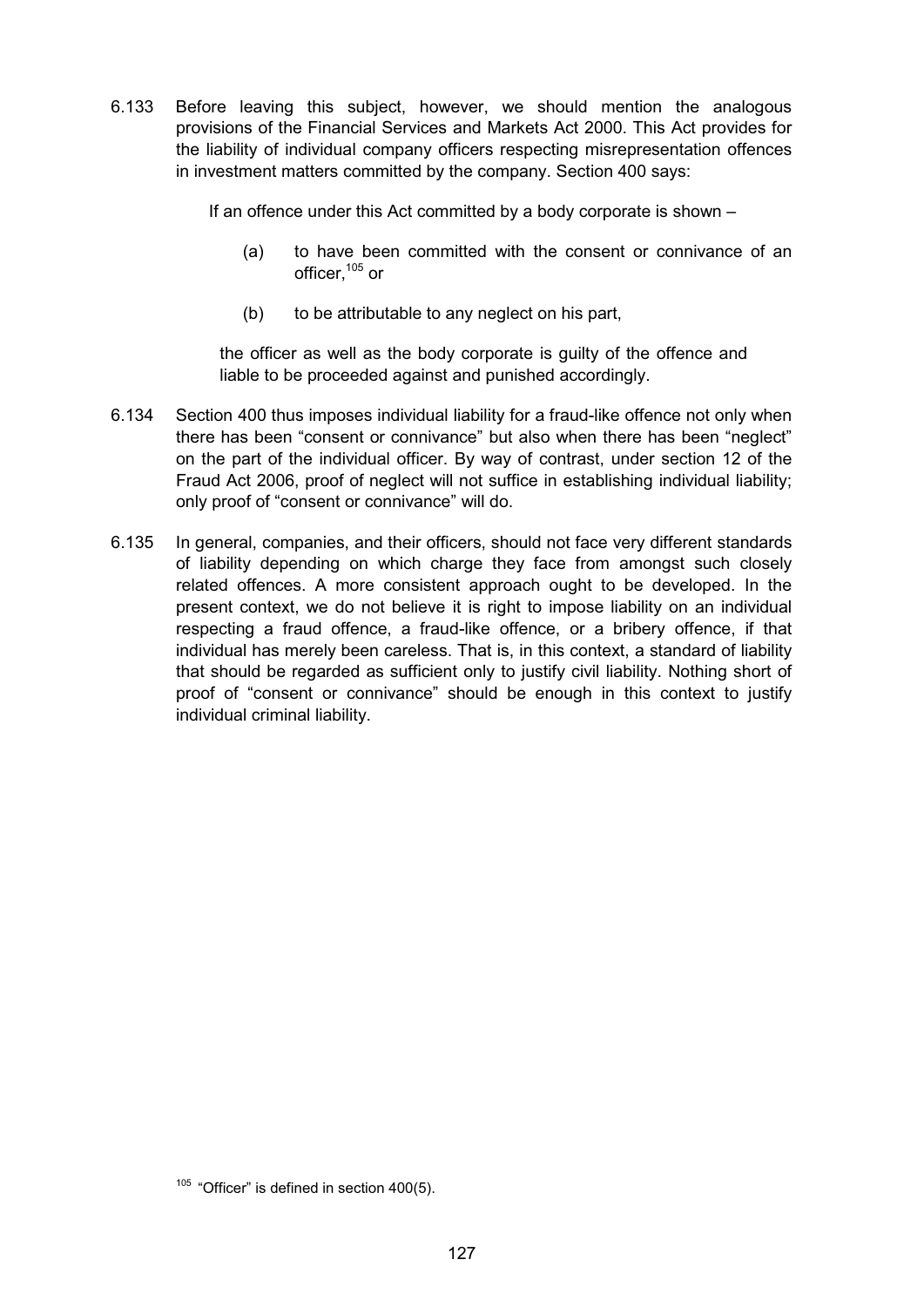# **PART 7 DEFENCES**

## **INTRODUCTION**

- 7.1 In Part 8 of the CP, we considered what specific defences, if any, should be applicable to the new offences.<sup>1</sup> We began<sup>2</sup> by affirming a view taken in our previous report on corruption:<sup>3</sup> there should be no recognition of defences of disclosure, no obligation to account, normal practice, small value, entrapment and public interest. No consultee has suggested that we were wrong to maintain that view.
- 7.2 In our previous report, $4$  we recommended that there should be two defences, namely principal's consent and proper remuneration. In the CP,<sup>5</sup> we said that these two defences were no longer necessary, because the model for a reformed offence of bribery that we were proposing made such defences superfluous. Again, no consultee has suggested that, in the new context, we were wrong to reject these two defences. They will be of no relevance to liability for the offences of bribery that we are now recommending.
- 7.3 In the CP we provisionally proposed $6$  that there should be two defences:
	- (1) conferring an advantage in order to avert what was reasonably believed to be an imminent danger of physical harm to him or herself or another, $<sup>7</sup>$ </sup>
	- (2) conferring an advantage in the reasonable belief that to do so was legally required.
- 7.4 In each case the accused would bear the evidential burden of adducing sufficient evidence to raise the defence. If the accused discharged that burden, the legal burden would be on the prosecution to negative the application of the defence.
- 7.5 In addition, we asked consultees whether it should also be a defence if an advantage was conferred in the reasonable belief that to do so was legally permissible.
- 7.6 In the following sections, we consider the responses of consultees to the provisional proposals and question about defences. We also have to re-consider the issue of which defences should be available, in the context of the reformed offences that we are recommending.
	- In Part 6 we recommended a defence to the corporate offence of negligently failing to prevent bribery. We do not discuss that defence further in this Part.
	- $2^2$  CP, para 8.2.
	- <sup>3</sup> Legislating the Criminal Code: Corruption (1998) Law Com No 248, paras 5.135 to 5.150.
	- <sup>4</sup> Above.
	- $5$  CP, para 8.6.
	- <sup>6</sup> CP, paras 8.7 to 8.32.
	- $7$  This would be in addition to the common law defences of duress by threats and necessity. It would be a wider defence than duress by threats because the latter is restricted to imminent threats of death or *serious* injury.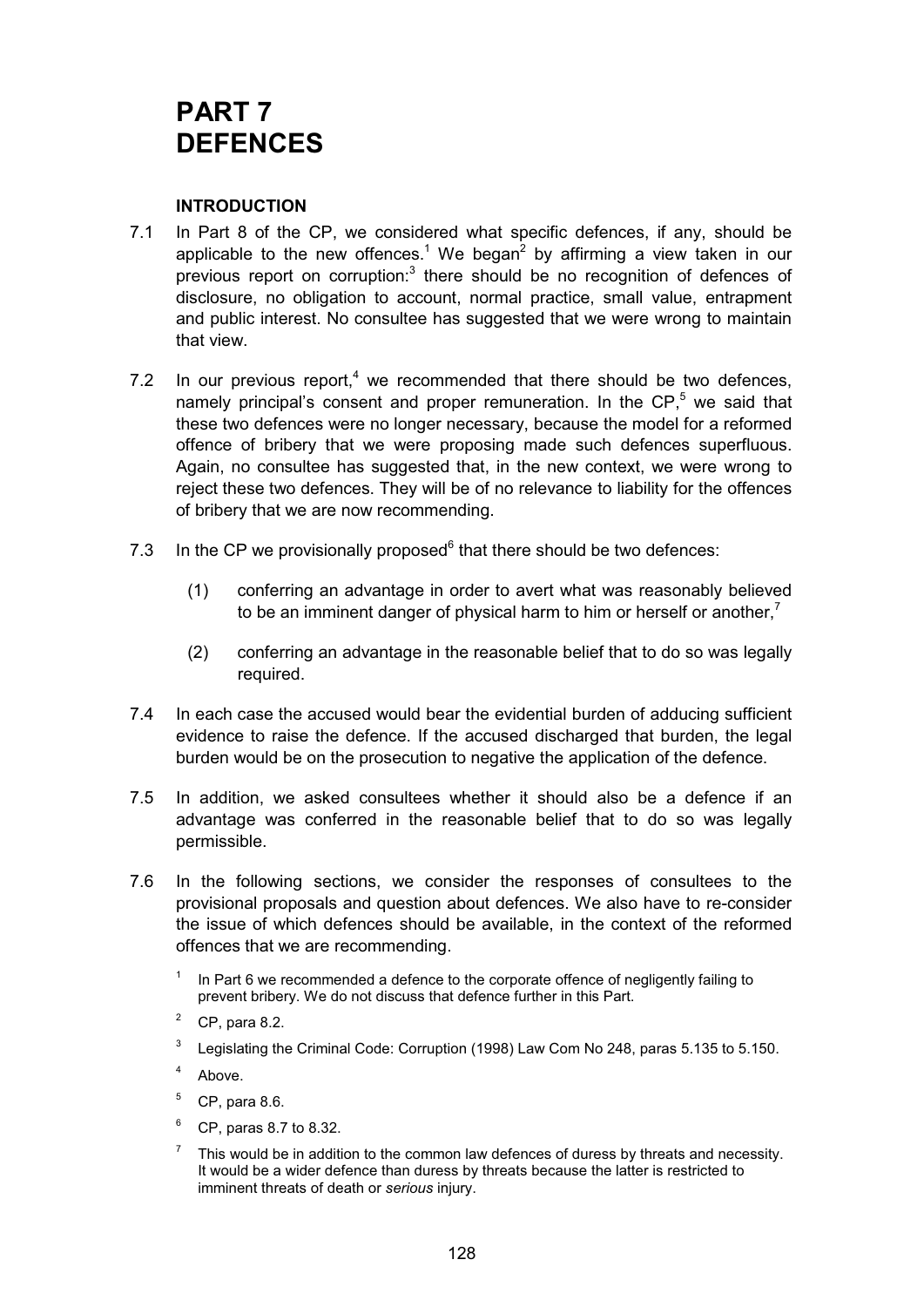- 7.7 Our conclusion is that it should be a defence to the discrete offence of bribery of a foreign public official for P to prove on a balance of probabilities that the reason for conferring an advantage was that P reasonably believed that he or she was legally obliged to do so by the law of the foreign country. In deciding whether such a belief was reasonable, regard should be had to the steps taken to discover the true legal position before the advantage was conferred.
- 7.8 For reasons that we will set out, we will not be recommending the creation of any specific defences to the two general bribery offences.<sup>8</sup>
- 7.9 We turn first to consideration of one defence that was provisionally proposed in the CP, to be applied to both offences.

# **CONFERRING AN ADVANTAGE IN ORDER TO AVERT WHAT THE PAYER REASONABLY BELIEVED TO BE AN IMMINENT DANGER OF PHYSICAL HARM TO HIM OR HERSELF OR ANOTHER**

- 7.10 In the CP, we provisionally proposed the creation of a discrete "emergency" defence, aimed principally at the need to make facilitation payments in emergencies that fall outside the scope of the current defences of duress or necessity.<sup>9</sup> These common law defences cover only imminent threats of death or serious harm. We argued in the CP that it might be perfectly understandable if a payment was made in a situation less dire than that, and the law of bribery should recognise this.
- 7.11 Consequently, we proposed that a defence should be available when the person making the payment or conferring the advantage was (or reasonably believed that they, or another person, were) in imminent danger of physical harm if the payment was not made.<sup>10</sup> The defence was to be available in a slightly wider range of circumstances than the defences of necessity or duress, because it extended to an imminent threat of some physical harm, not just serious harm or death. We gave the example of a mother on holiday who finds that a facilitation payment must be paid if her sick child is to be treated in hospital, in circumstances where the child is not facing the threat of serious harm or death.<sup>11</sup>

#### **The views of consultees**

- 7.12 There was strong support for the existence of an "imminent danger of harm" defence to any offence of bribery. 15/18 consultees who addressed the issue supported the creation of such a defence. Indeed, the Financial Services and Markets Legislation City Liaison Group suggested extending it further to cover threats of imprisonment abroad.
	- <sup>8</sup> See paras 7.34 and 7.35 below.
	- <sup>9</sup> CP, paras 8.9 to 8.14.
	- <sup>10</sup> CP, para 8.14.
	- $11$  CP, para 8.11.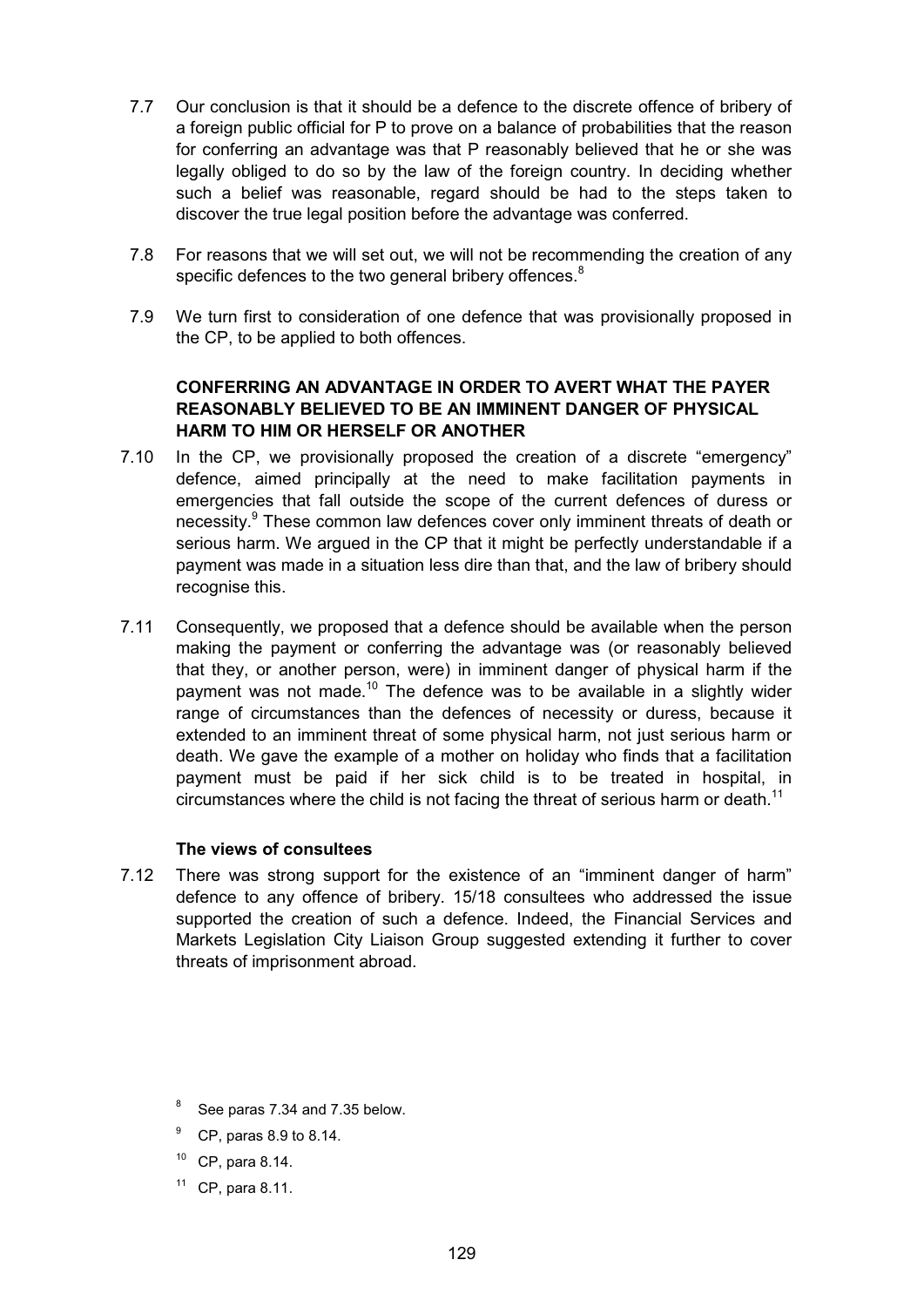- 7.13 However, most consultees who supported it did not specifically address the question whether the ambit of the existing common law defences of duress and necessity was too narrow, which was the main reason for the creation of a new, slightly wider defence. They simply indicated that they thought that a defence along these general lines (imminent threat of harm) was desirable.
- 7.14 The small minority who opposed the creation of a special defence thought that most situations where the case for a defence was compelling would be covered by the existing defences of duress and necessity, or could be dealt with through the proper use of prosecutorial discretion. The Council of HM Circuit Judges opposed the creation of special statutory defences to cover this kind of situation except in "exceptional situations". The creation of such a defence was also opposed by the higher court judges.
- 7.15 The Council of HM Circuit Judges would have preferred that the matter be dealt with through an expansive definition of the fault element for bribery, such that in emergency situations P could be found not to have intended to act improperly (corruptly). Peters and Peters said that if the fault element of the offence is defined correctly,<sup>12</sup> so that the payer is guilty of bribery only if he or she knew or believed that the recipient has done or intends to do an improper act, there would be no need for such a defence. They referred to example 8A in the  $CP<sup>13</sup>$  In this example, P, who is on holiday abroad with her children, pays money to ensure that her sick child receives treatment which, were the payment not made, the child would not receive. They say that, in the example, the payment, "is not made in the belief that [Z] will do an improper act; on the contrary the belief is that [Z] will do that which [Z] should (i.e. treat the child)".
- 7.16 Our response to these comments is that, except in rare (and controversial) circumstances when the law is dealing with a belief in the lawfulness of the use of force, dealing with the issue of threats through manipulation of the fault element is unusual, and would require special justification. Even existing offences that have expansive fault elements, such as the element of "dishonesty" in theft, do not deal with duress in this way. No doubt it is possible to run an argument in a theft case that an appropriation of someone's property under duress is not a "dishonest" appropriation; but the accepted course in procedural terms is for D to claim duress in such circumstances.
- 7.17 *If* it is right for there to be an escape from liability for payments made under duress, then the defence should be cast in such terms, but we do not think it is helpful if the offence itself is defined in such a way as to accommodate what is really a defence. If D is claiming that he or she was intimidated into making a payment, the law should set the conditions under which that claim exculpates by making it the subject of a defence of duress. The key issue is consequently whether there should be a specific (wider) defence of duress or necessity for offences of bribery.
- 7.18 The higher court judges opposed the creation of a specially tailored defence on a different basis. They said:
	- $12$  In their view, the proposals in the CP governing the fault element were flawed.
	- $13$  CP, para 8.11.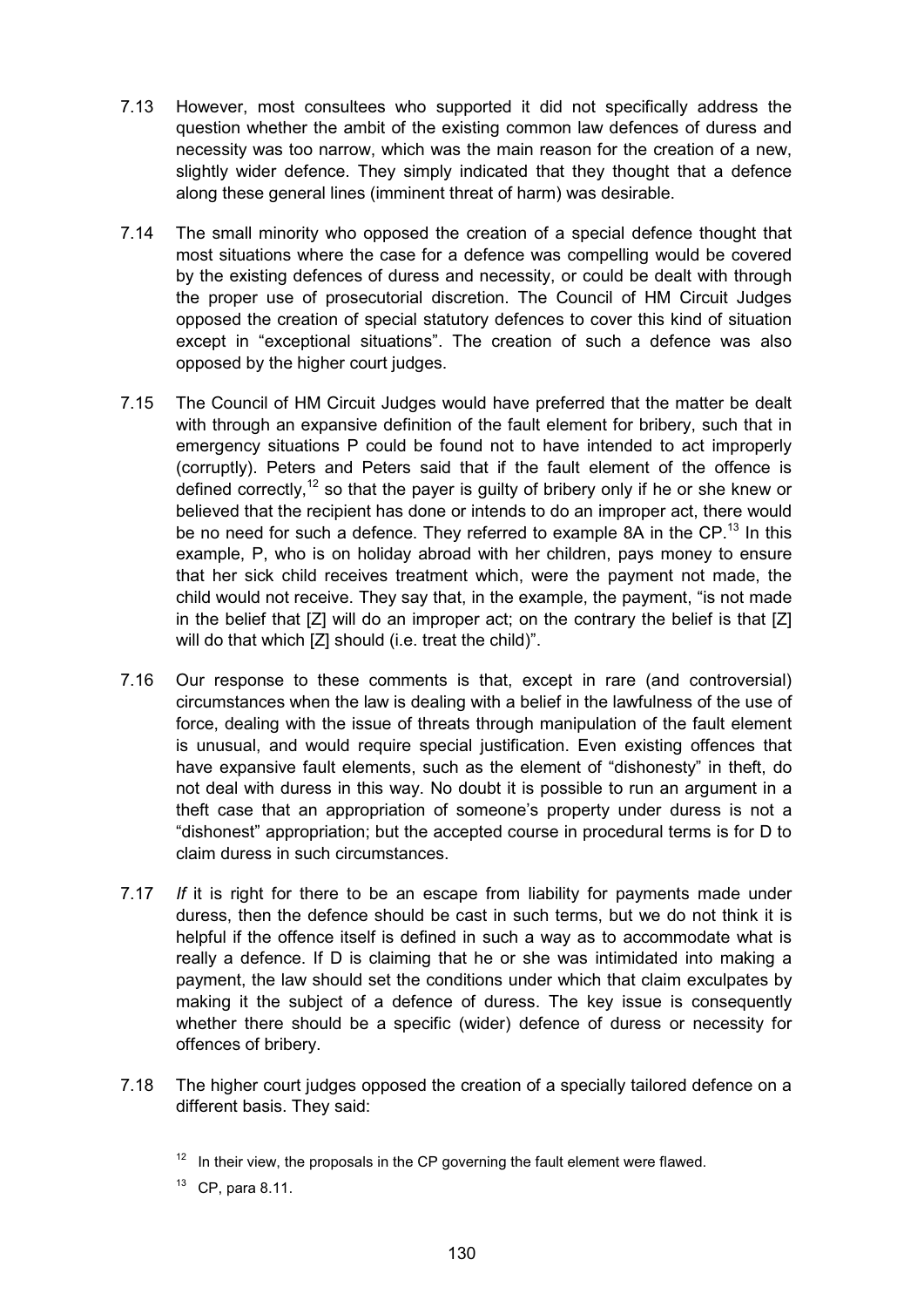We are very concerned at this proposed dilution of the defence of duress/necessity. Whilst it may be appropriate to look at the definition of this defence and its application across the criminal justice spectrum generally, it should not be incrementally diluted in this way… On a practical, day-by-day implementation of the criminal law, consistency has a high value, and inconsistent defences between like offences are highly undesirable. Whilst particular examples can often be found where the implementation of the criminal law may be said, at least potentially, to be harsh, these are often more theoretical than practical in nature, and they can be ameliorated by appropriate charging and sentencing decisions (eg an absolute discharge).

- 7.19 On reflection, we have come to the view that this is a decisive argument against the creation of a specially tailored defence of "imminent threat of harm".
- 7.20 We have a duty to keep criminal law reform as a whole directed at the creation of a simpler system, something some of our consultees on bribery would quite naturally have no reason to keep in mind. Whilst that goal cannot always be achieved, here *is* a case where greater simplicity and consistency would be the result of leaving the issue of threats to be dealt with through what is a relatively settled body of common law. In cases where a threat can only be averted if a relatively small payment is not received, it seems overwhelmingly likely that the prosecution authorities would decide that the person making the payment has endured enough already without facing a prosecution for bribery.
- 7.21 Consequently, we will not be recommending the creation of a specially tailored (wider) defence of duress application to bribery offences.

#### **CONFERRING AN ADVANTAGE IN THE REASONABLE BELIEF THAT TO DO SO IS LEGALLY REQUIRED OR PERMITTED**

7.22 In the CP, we proposed that P should have a defence in circumstances where he or she could show that he or she reasonably believed that an advantage was legally required.<sup>14</sup> As we explain below, we now conclude that this defence should only apply in relation to the offence of bribing a foreign public official.

#### **The views of consultees in favour of the defence**

7.23 Of those who addressed the proposal, the majority (14/19) agreed that it should be a defence to the discrete offence, and to the general offence, if an advantage was conferred in the reasonable belief that to do so was legally required. For the most part, consultees who agreed with the proposal did no more than record their agreement. The Association of Council Secretaries and Solicitors said specifically that they thought that the defence was particularly important in the public sector context. They considered that there is great reliance by the public on the word of a councillor or senior official as to what might constitute "legal requirements". We might add that the same could be said of high-ranking officials overseas. The Serious Fraud Office also agreed with the proposal.

<sup>14</sup> CP, para 8.31.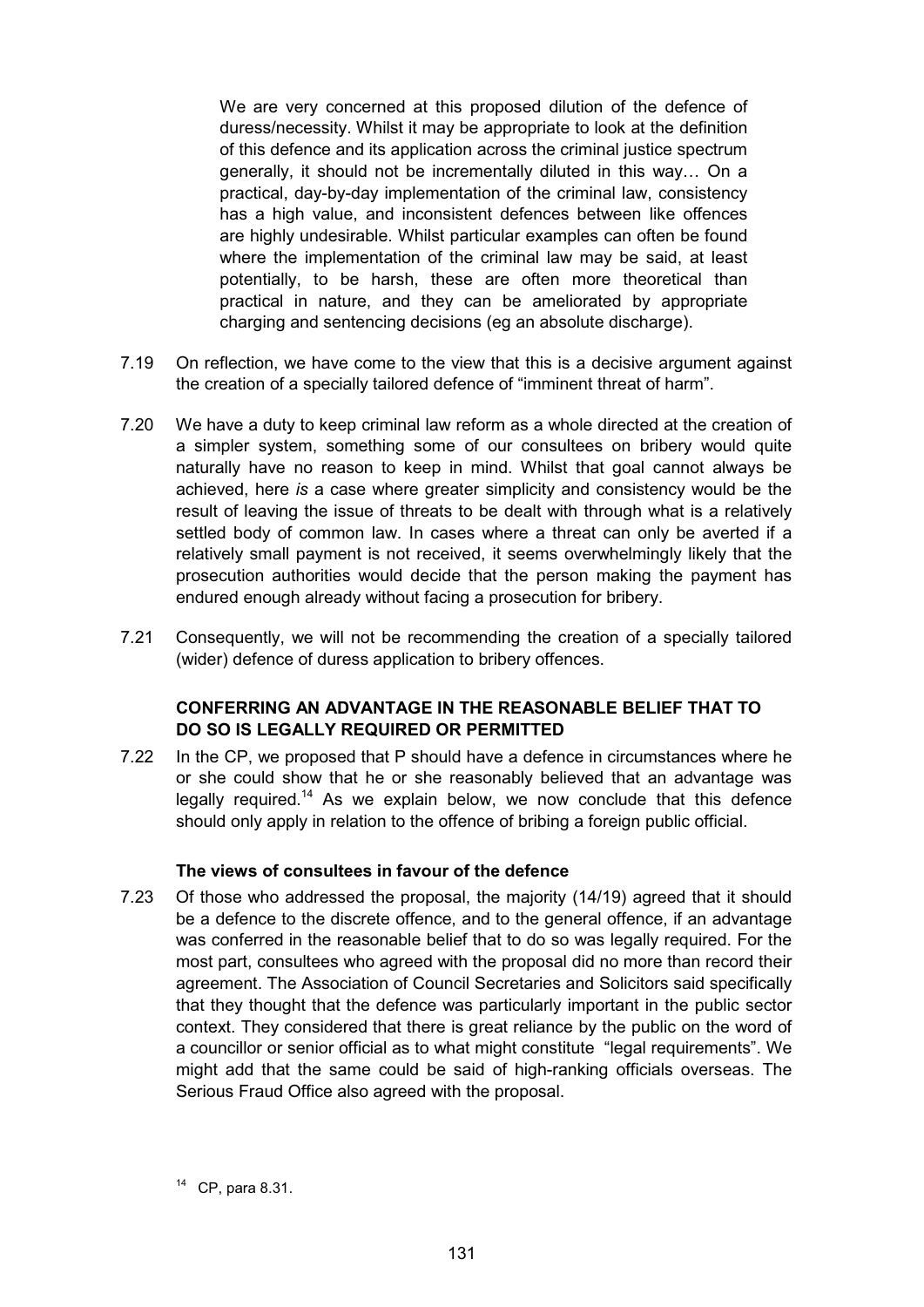7.24 In the light of consultees' responses, we considered whether there is a case for introducing the defence but restricting its application to cases where the advantage is given to a foreign public official whose country is not a Party to the OECD Convention or to the United Nations Convention against Corruption.<sup>15</sup> It is an interesting option but one that, on balance, we do not favour. It makes the availability of a defence depend on an arbitrary factor and it is quite possible for a country to be a Party to a Convention but nevertheless to be regarded as a "failing" Party.

#### **The views of consultees against the defence**

- 7.25 The response of the Crown Prosecution Service to our proposal was more cautious. It said that there was a danger in providing too many defences to the offence of bribery, and that there was a potential for the defence to be used successfully where a payer ought to have been aware that the payment constituted a bribe. It said that proper application of the Code for Crown Prosecutors should weed out cases where there is no public interest in prosecuting.
- 7.26 When we met representatives of the OECD Working Group on Bribery, they indicated that the Working Group did not favour the creation of the defence, in so far as it applied to bribery of a foreign public official. However, some representatives said that it might possibly be acceptable if there was a requirement that the defendant pleading the defence show "due diligence " in seeking to discover the true legal position. We have now incorporated a "due diligence " element into the defence, in the form of a requirement that the tribunal of fact consider the steps that P took to discover the legal position, in forming the belief that the payment was required or permitted.<sup>16</sup>
- 7.27 By way of contrast, both Corner House and Transparency International (UK) criticised the proposal, especially in so far as it was to apply to the offence of bribing a foreign public official. Corner House said that the proposed defence would undermine recent developments in corporate practice in relation to corruption, where detailed and extensive due diligence is undertaken before employing agents, making payments and engaging in business in general in a foreign jurisdiction. It believes that the defence would most likely be employed in cases of bribery occurring overseas and that it would place an additional burden on prosecutors.
- 7.28 Transparency International (UK) also said that, so far as research has shown, every country of the world has laws that criminalise bribery. Accordingly, those operating in or from the UK have no grounds for reasonably believing that to offer an advantage of the type that could constitute the offence of bribery could be either legally required or be legally permissible.
- 7.29 The higher court judges also said that the defence was not necessary. They added:

<sup>&</sup>lt;sup>15</sup> The United Nations Convention against Corruption now has 140 signatories. Articles 15 and 19 require Parties to criminalise bribery of national public officials.

<sup>&</sup>lt;sup>16</sup> See para 7.49 below and cl  $5(2)$  of our draft Bill.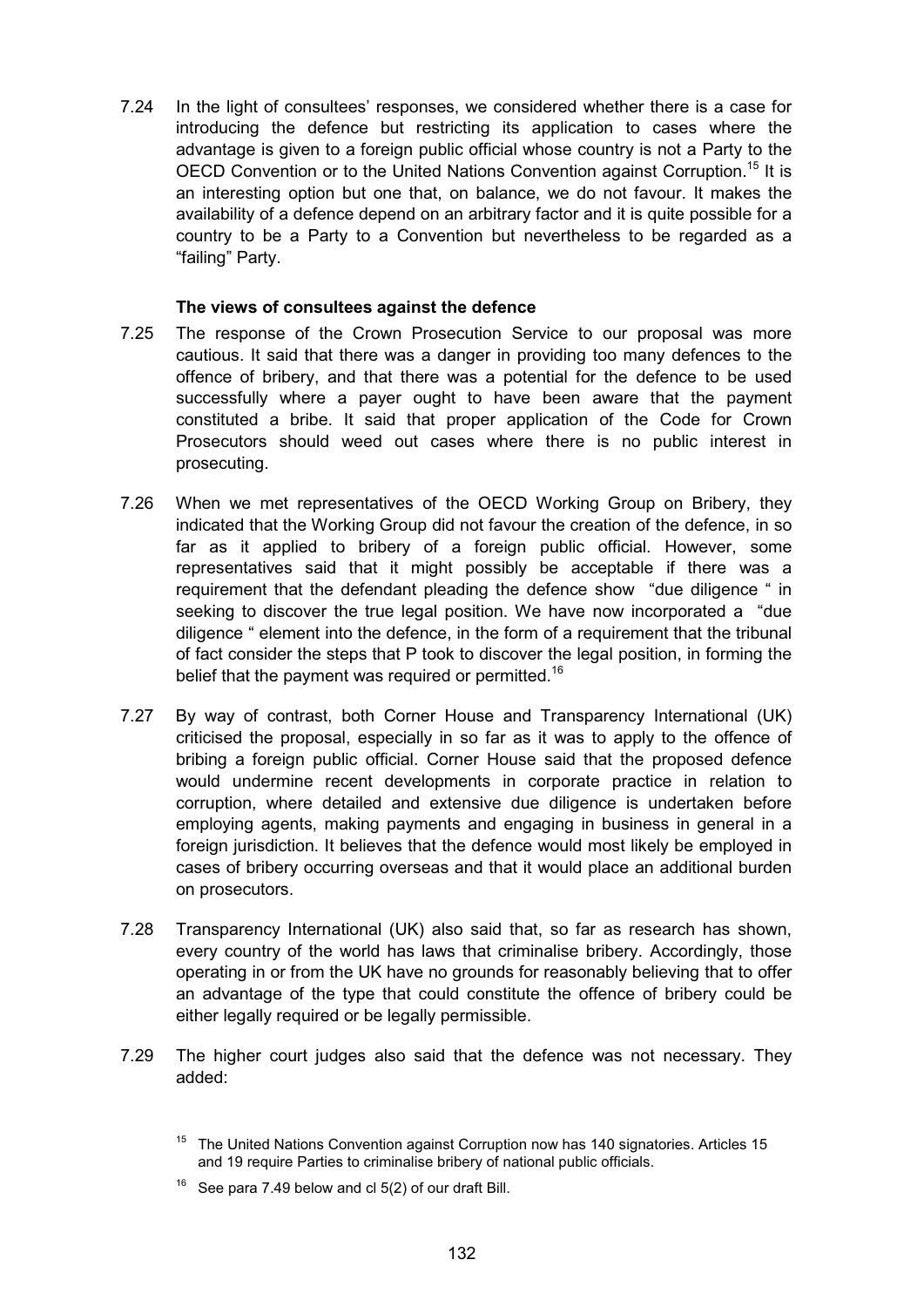Although the maxim "ignorance of the law is not a defence" is imperfect, it nonetheless captures the spirit of our approach, and if this defence is embodied in this offence and not in others, it will cause "knock-on" problems.

- 7.30 The higher court judges asked whether, given that the offence is aimed at corrupt behaviour, it might be preferable to build into the fault element that the accused acted "dishonestly". This approach runs counter to our wish to move away from the use of terms such as "corruptly" or "dishonestly" to carry the burden of describing what is wrong with bribery.
- 7.31 This is a substantial and significant body of opinion opposed to the creation of the defence, even if the majority agreed that there should be such a defence.
- 7.32 In response to the higher court judges' observation that "ignorance of the law is [generally] no excuse" in English law, as they concede, the maxim is an imperfect one. Not all the English authorities support a completely unyielding adherence to that maxim.<sup>17</sup> At least one other jurisdiction – also a signatory to the OECD Convention – takes a more generous approach, at least where the error was induced by an official.<sup>18</sup> Where the law in question, of which the defendant was ignorant, is not English law but the law of another jurisdiction, the case for adhering to the maxim very strictly seems even less persuasive.
- 7.33 Further, strictly speaking, it is not "ignorance" of the law that is the basis of the defence that we are recommending, in so far as that implies that a mere absence of knowledge of the law would in and of itself amount to an excuse. The defence we are recommending requires a positive, and adequately grounded, belief that a payment is required or permitted by law.
- 7.34 Having said that, we will be dealing with this issue through the fault element, where the general offence of bribery is concerned. Unlike the offence of bribing a foreign public official, the general offence is not founded on a hybrid "influence/undue payment" model.<sup>19</sup> It is founded on a hybrid "influence/improper" conduct" model. The focus of the general offence is hence on the propriety of R's conduct, and not on the (supposed) legal propriety of the advantage.

<sup>17</sup> Compare *Cambridgeshire and Isle of Ely County Council v Rust* [1972] 1 QB 426, with *Postermobile PLC v Brent London Borough Council*, *The Times*, 8 December 1997, both discussed in Andrew Ashworth, "Testing Fidelity to Legal Values: Official Involvement and Criminal Justice" in Stephen Shute and AP Simester (eds), *Criminal Law Theory: Doctrines of the General Part* (2002).

<sup>&</sup>lt;sup>18</sup> See the Canadian case of *R v Cancoil Thermal Corporation* (1986) 52 CR (3<sup>rd</sup>) 188.

<sup>19</sup> For discussion of the different models for a bribery offence, see CP, Part 4.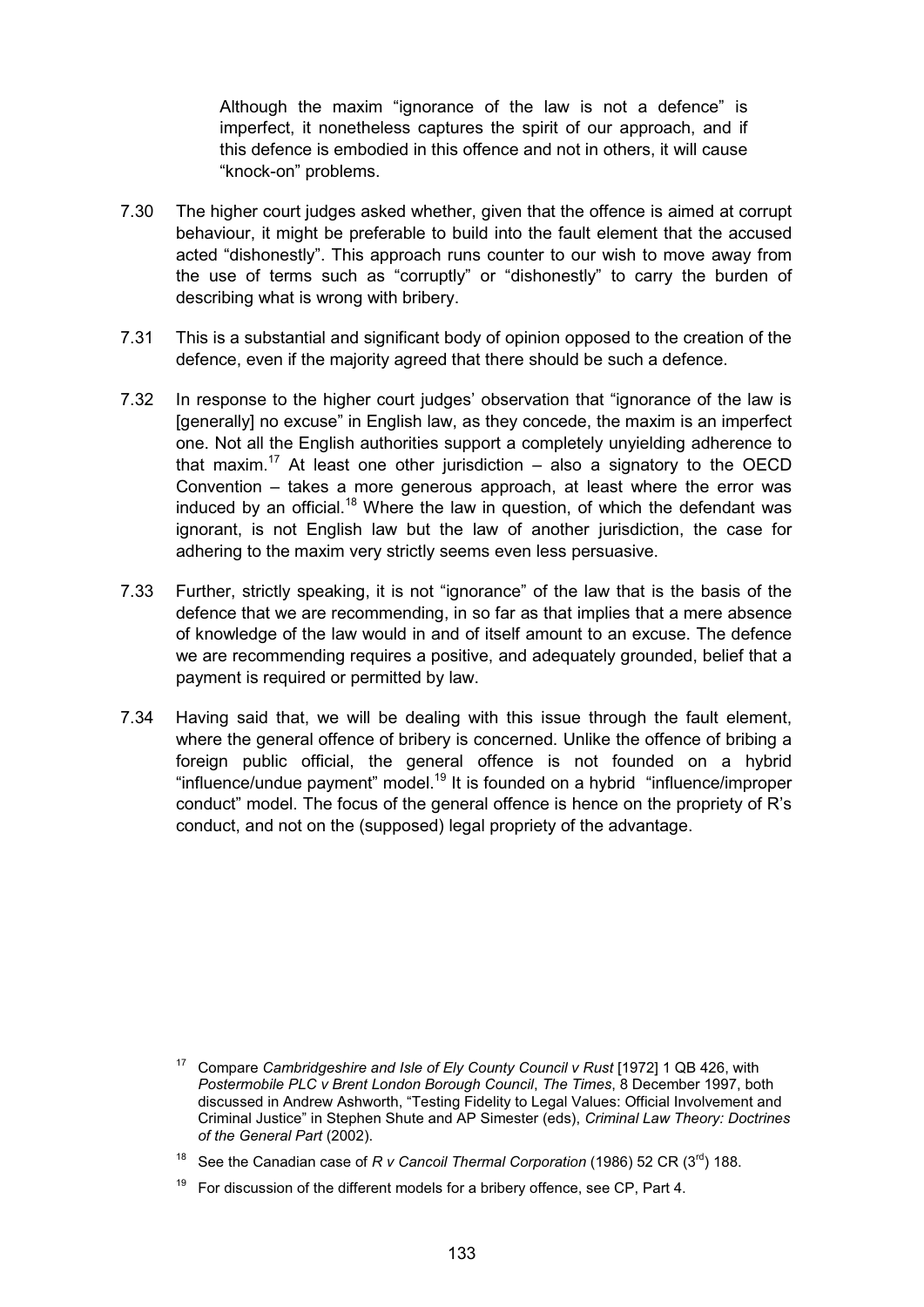- 7.35 What does this mean, in the case of the general offence? It means that where P believes that a payment is lawfully required or permitted, he or she believes that R will *not*, in accepting the payment, be falling short of an expectation that he or she would act in good faith, impartially, or be betraying a position of trust. Such a belief is in itself not a mistaken belief about what the law requires or permits; it is a belief about the propriety of R's conduct. It is a belief about whether R will (or will not) fall short of expectations or betray a position of trust by accepting an advantage. Under our recommendations, unless P intends R, by accepting the advantage offered, to do something involving either falling short of expectations or the betrayal of a position of trust, P does not have the fault element for the offence. There is therefore no need, within the general offences, for a special defence of belief that the payment is lawfully required or permitted. The same reasoning does not apply to the discrete offence of bribing a foreign public official, where there is no requirement that R's conduct should be improper.
- 7.36 In response to the criticisms made by Transparency International (UK), naturally we concede that bribery is subject to almost universal prohibition across the globe. That does not solve the problem of whether particular payments or other advantages are, or could reasonably be appreciated to be, bribes. "Taxes", "fees", "administration payments", and so forth, may all be legally required, or permitted in certain circumstances. Those paying them may quite understandably believe that they are legal requirements, or are legally permitted in particular circumstances (when the administration involved is time-consuming, for example). Given that we are not recommending that there should be a gap in the law to permit the making of "facilitation payments" without incurring liability, we believe that the defence we are recommending provides some protection for "innocents abroad".
- 7.37 In that regard, in response to the criticisms of Corner House, we have to keep in mind that the recommended offence will extend not only to companies but also to individuals travelling abroad, such as tourists. The latter do not have the opportunity, time or resources to find out if demands for payments held out as legally required or permitted are indeed what they are said to be. So it is right and just that such persons should have a defence that they reasonably believed an official when he or she said that a payment was required or permitted by law.
- 7.38 The difference between the individual and a large corporation seeking to make use of the defence is that the latter should face a much more daunting task in showing that their belief in the lawfulness of the payment was reasonable. In practice, companies seeking to make use of the defence should have to show, as part of their business strategy for dealing with the officials in question, that they took appropriate steps to discover whether any payments requested would indeed be required or permitted by law.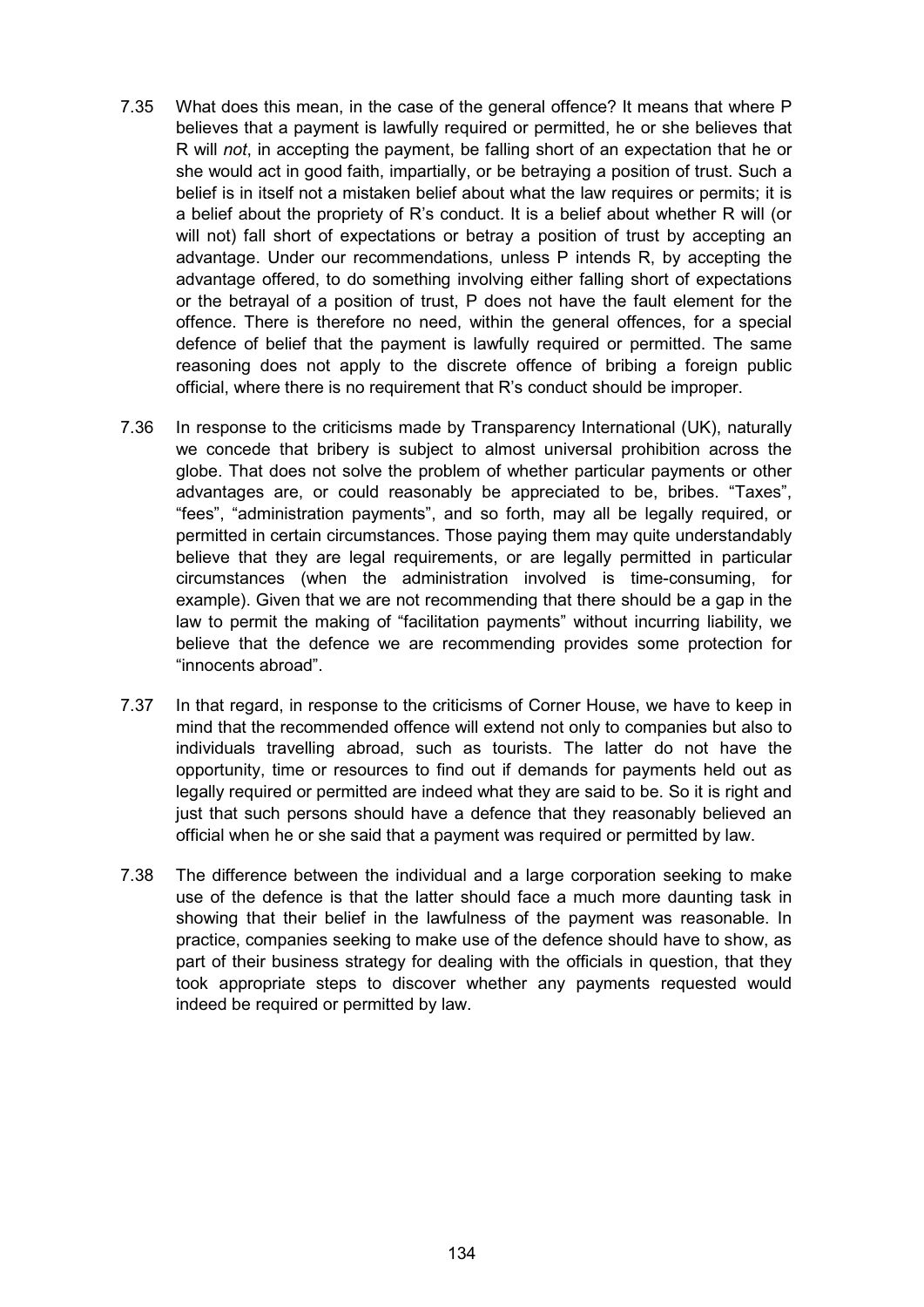#### **Conferring an advantage in the reasonable belief that to do so was legally permissible**

7.39 In the analysis just given, we have not distinguished between payments legally required and payments permissible in law. In the CP, we drew a distinction between the two, and said that we had doubts about whether it should be a defence that a payment was reasonably believed to be legally permissible (as opposed to legally required).<sup>20</sup> We did this because we were concerned that the extension of the defence to cover "permissible" payments might provide scope for a claim that a payment was tolerated in a particular country's business environment. To permit such a claim to form the basis for a defence would undermine the offence of bribing a foreign public official. $^{21}$ 

#### *Views of consultees*

- 7.40 Of those consultees who considered this issue, a small majority (9/17) were of the view that it should not be a defence, either to the discrete offence or the general offence, that P reasonably believed that the conferral of the advantage was legally permissible.
- 7.41 Some of those who opposed the extension to "permission" cases thought that there was a risk that P would then be able to rely on official tolerance, or the social and political acceptability of payments.<sup>22</sup> However, it was only our intention to ask whether the offence should be extended to legally permitted advantages. It should never be a defence, as such, that a payment was permitted as a matter of social or political practice.
- 7.42 The Crown Prosecution Service would have preferred that the whole matter be dealt with as a matter of prosecutorial discretion. However, we regard the matter of innocent belief in the lawfulness of conferring a payment or other advantage to be too major an issue to be left to prosecutorial discretion where a serious criminal offence is in issue.
- 7.43 Of those who supported the extension of the defence to cases in which the payment was legally permissible, the Law Society's Criminal Law Committee commented that the defence ought to be extended that far because, from P's point of view, P will believe that he or she has acted lawfully. With respect to that belief, no distinction can sensibly or should be drawn between beliefs about legal requirements, and beliefs in legal permissions.
- 7.44 We regard that as a decisive argument in favour of extending the defence to include cases where P reasonably believes that an advantage is legally permitted.
	- $20$  CP, para 8.29.
	- $21$  Paragraph 7 of the Commentaries to the OECD Convention distinguishes between "the written law" of a foreign territory and what is customary or tolerated. To confer an advantage on a foreign public official because it is tolerated or customary is an offence in the absence of a written law that makes it permissible or required. English law does not have a concept of "written law" and it does not seem to us helpful to introduce a distinction between "written law" and informal "unwritten law".
	- <sup>22</sup> See further, GR Sullivan, "Reforming the Law of Bribery (LCCP No185): Bribery Outside England and Wales; Corporate Liability; Defences; Consent to Prosecution" [2008] *Criminal Law Review* 687, 698-699.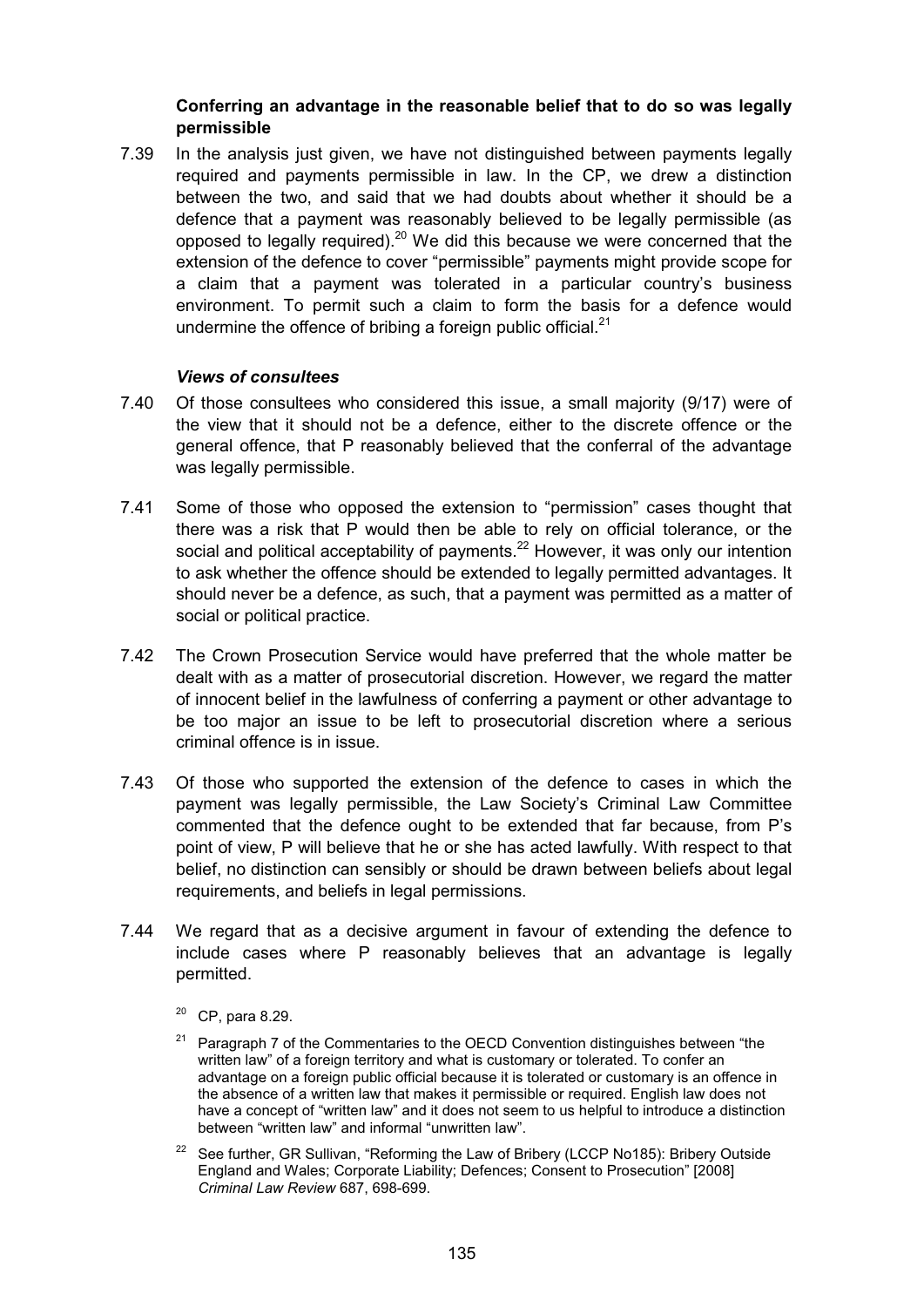# *Conclusion*

- 7.45 After further consideration, we do not now believe that a workable distinction could be drawn between legal requirements and legal permissions, in seeking to set limits to the defence that we are recommending. If a payment must be made, if certain conditions are met, it could be argued that the payment is still one that is required, but only in certain circumstances. However, if the circumstances in which the payment is required depend on evaluative as well as factual criteria, then the distinction between a requirement and permission becomes blurred. An example would be where an administration payment is required when the administration involved has been time-consuming or burdensome. It would be undesirable if the courts had to conduct pedantic interpretive exercises to determine the availability of a defence. To require the courts to distinguish between legal requirements and legal permissions in foreign legislation might be, in many instances, to set them an impossible task.
- 7.46 Moreover, in practice we believe that if the defence is confined to what is *legally* permitted (as well as required), then there should be no risk that factors such as the prevailing business environment, custom and practice, will have an impact on the availability of the defence.
- 7.47 Accordingly, clause 5 extends the defence of reasonable belief that a payment is legitimately due to cases in which it is reasonably believed that the payment is legally permitted, alongside cases in which it is reasonably believed that the payment is lawfully required.

#### **Burden of proof**

7.48 In the CP, we said that the evidential burden should be on P but that the legal burden of disproving the defence should be on the prosecution. In the light of consultees' responses, we now believe that the legal burden should be on P. We do not believe that placing the burden on P would contravene Article 6(2) of the European Convention on Human Rights and Fundamental Freedoms. P will be in a position to explain what steps he or she took to ascertain the law of the foreign country and to give an explanation as to why it was his or her belief that the advantage was legally required.

#### **Recommendation**

7.49 **We recommend that it should be a defence to the discrete offence of bribery of a foreign public official for P to prove on a balance of probabilities that the reason for conferring an advantage was that P reasonably believed that he or she was legally obliged or legally permitted to do so by the law of the foreign country. In deciding whether such a belief was reasonable, regard should be had to the steps taken to discover the true legal position before the advantage was conferred.**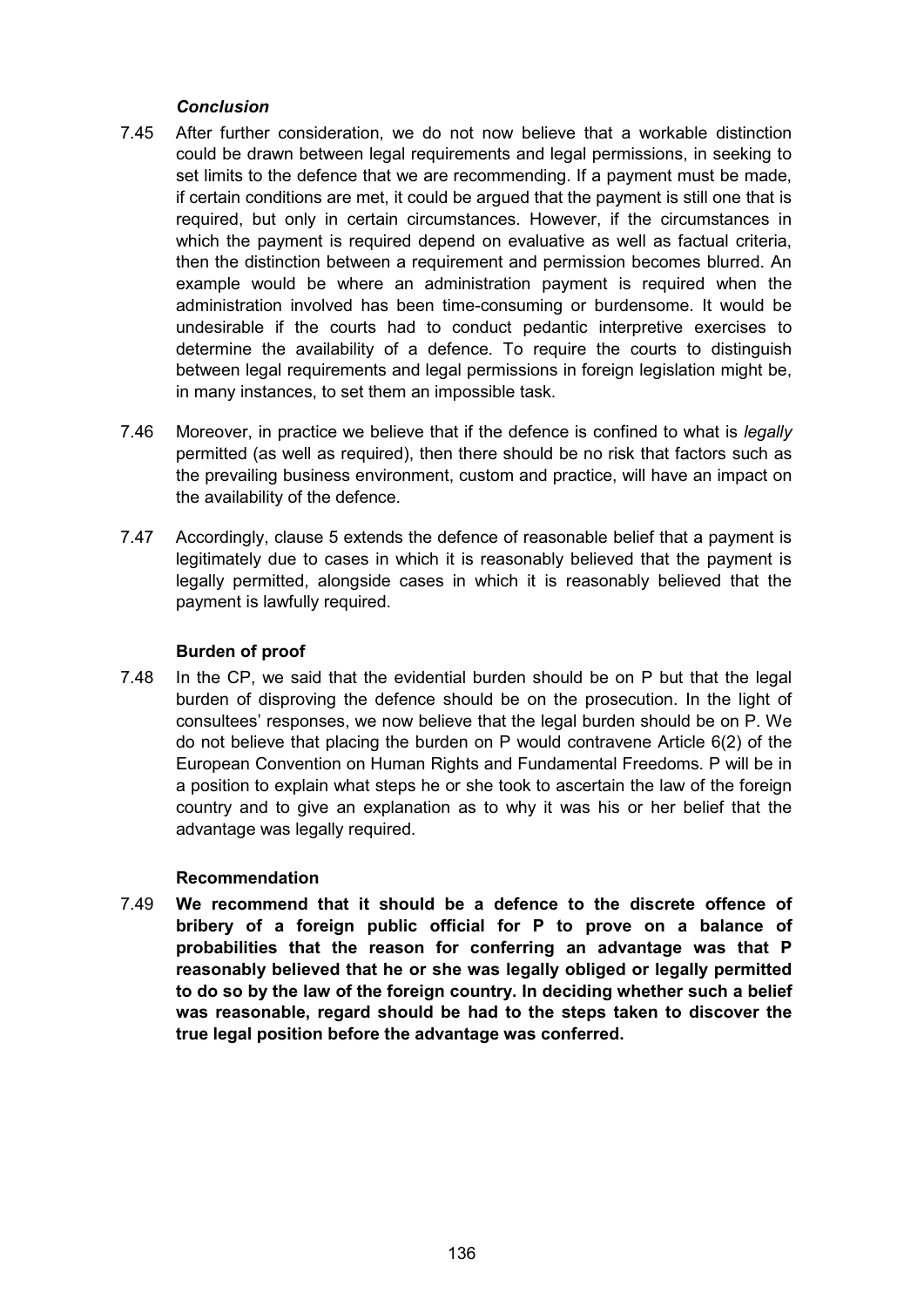# **PART 8 BRIBERY COMMITTED OUTSIDE THE JURISDICTION**

#### **INTRODUCTION**

8.1 In this Part, we consider the circumstances in which English law should recognise as an offence an act committed outside England and Wales (an extra-territorial act) which, if committed in England and Wales, would be an offence of bribery. We conclude that an act of bribery, or an act of bribery of a foreign public official, which, if done in England and Wales, would constitute a bribery offence, should constitute a bribery offence triable in England and Wales if

done outside the United Kingdom by a person who at that time was:

- (a) a national of the UK,
- (b) a body incorporated under the law of any part of the United Kingdom, or
- (c) a natural person who was ordinarily resident in the United Kingdom.
- 8.2 We start with a brief description of the current law. We then explain our view of the UK's international obligations. Drawing on those two sections, we then state what we consider to be the defects in the current law. Before progressing to discuss the proposals in the CP and our conclusions, we address a preliminary issue raised by Council of HM Circuit Judges.
- 8.3 In that regard, however, we will not make any recommendations in this report in relation to our proposals concerning the criminal liability of accessories, or concerning criminal liability for assisting or encouraging bribery, or for conspiring or attempting to commit bribery.<sup>1</sup> We believe that issues raised in relation to accessorial liability, or inchoate liability for assisting and encouraging crime, have been adequately dealt with by our past recommendations in relation to those particular issues.<sup>2</sup>

<sup>1</sup> See paras 8.58 to 8.67 below.

<sup>&</sup>lt;sup>2</sup> Participating in Crime (2007) Law Com No 305; Law Commission, Inchoate Liability for Assisting and Encouraging Crime (2006) Law Com No 300. See now the Serious Crime Act 2007, Part 2.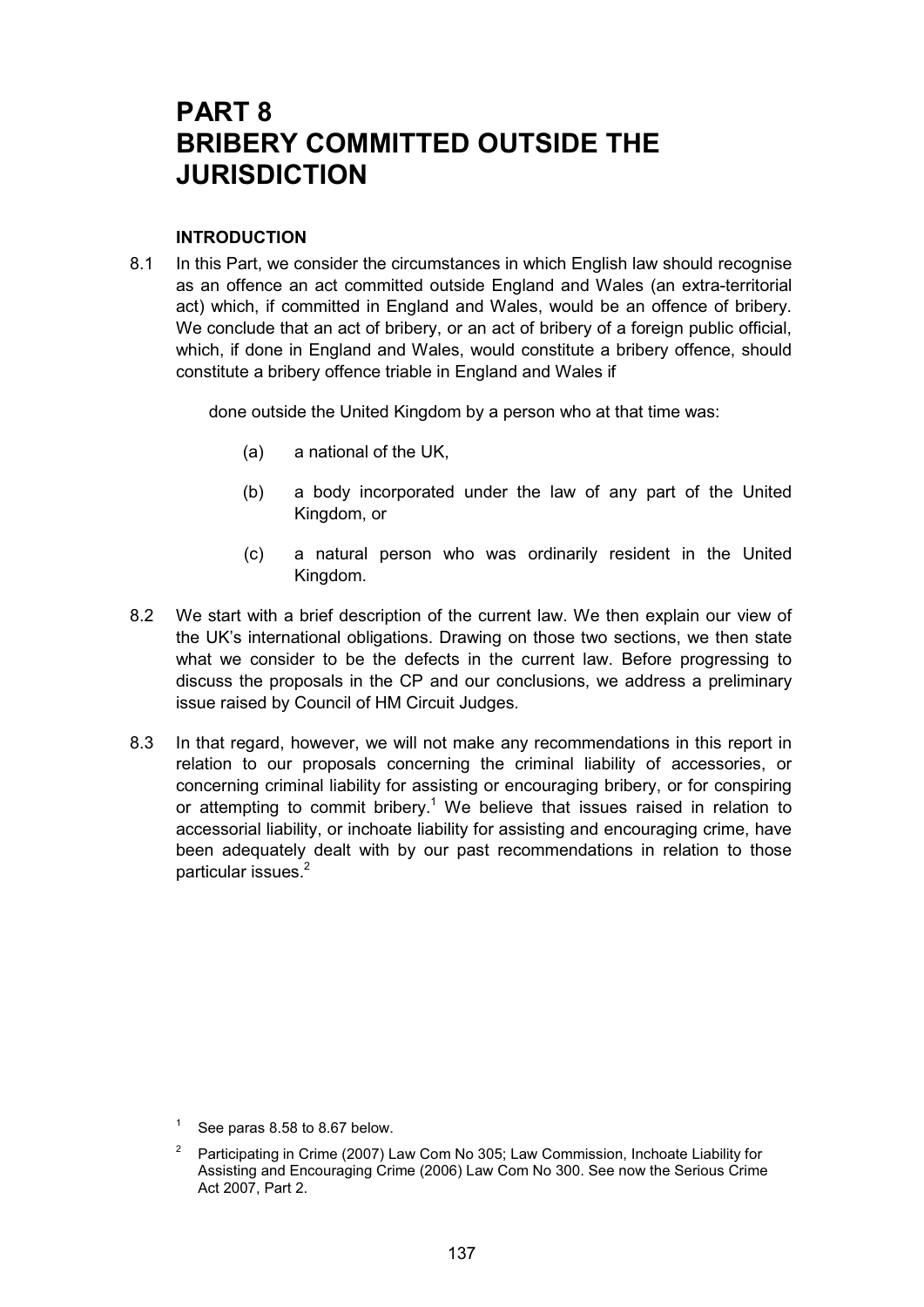#### **THE JURISDICTION OF ENGLISH COURTS**

- 8.4 At common law, the general principle is that conduct which would constitute an offence if committed in England and Wales is not an offence under English law if perpetrated outside England and Wales. $3$  This is so even if it is a British citizen who perpetrates the conduct. Conversely, conduct in England and Wales that is an offence if engaged in by a British national or a body incorporated under English law is also an offence if engaged in by a foreign citizen or body incorporated under a foreign law. The function of the criminal law is to deter and punish the commission of offences in England and Wales. In order to do so effectively, English courts have jurisdiction to try all natural and legal persons whose conduct in England and Wales constitutes an offence. By contrast, conduct perpetrated outside England and Wales is not within the jurisdiction of English courts unless the reach of the courts is extended by a clear rule.
- 8.5 Parliament is supreme and, when enacting an offence, can stipulate that it can be committed by conduct occurring outside England and Wales.<sup>4</sup> When interpreting a statutory offence, the courts start from a "strong presumption" that Parliament did not intend to enact an extra-territorial offence:<sup>5</sup> for the presumption to be displaced, there have to be clear words. For corruption offences, such clear words are contained in section 109 of the Anti-terrorism, Crime and Security Act 2001 ("the 2001 Act").

## **Section 109, Anti-terrorism, Crime and Security Act 2001<sup>6</sup>**

- 8.6 Neither the 1889 Act nor the 1906 Act created extraterritorial offences. Section 109 of the 2001 Act altered the position. It did so by providing that an act, which if done in the United Kingdom would constitute a corruption offence, constitutes a corruption offence if done outside the United Kingdom provided it is done:
	- (1) by a national of the United Kingdom; or
	- (2) by a body incorporated under the law of any part of the United Kingdom

There is no requirement that the act must also constitute an offence under the law of the foreign territory.

- 8.7 "Corruption offence" means not only the common law offence of bribery and the offences under section 1 of the 1889 Act but also the first two offences under the 1906 Act. The inclusion of offences under the 1906 Act means that, unlike some other jurisdictions, it is an offence under English law (for a British national or company) to bribe a private agent outside England and Wales.
- 8.8 The categories of natural and legal persons to which section 109 applies are restricted. Further, section 109 does not apply to acts done in Scotland or Northern Ireland.
	- 3 For the purposes of this report, the common law exceptions are not important.
	- 4 Equally, it can extend the scope of a common law offence to conduct occurring outside England and Wales.
	- <sup>5</sup> *Treacy* [1971] AC 537, 551 by Lord Reid; *Air India v Wiggins* [1980] 1 WLR 815.
	- $6$  A similar provision applies in relation to Scotland: Criminal Justice (Scotland) Act 2003, s 69.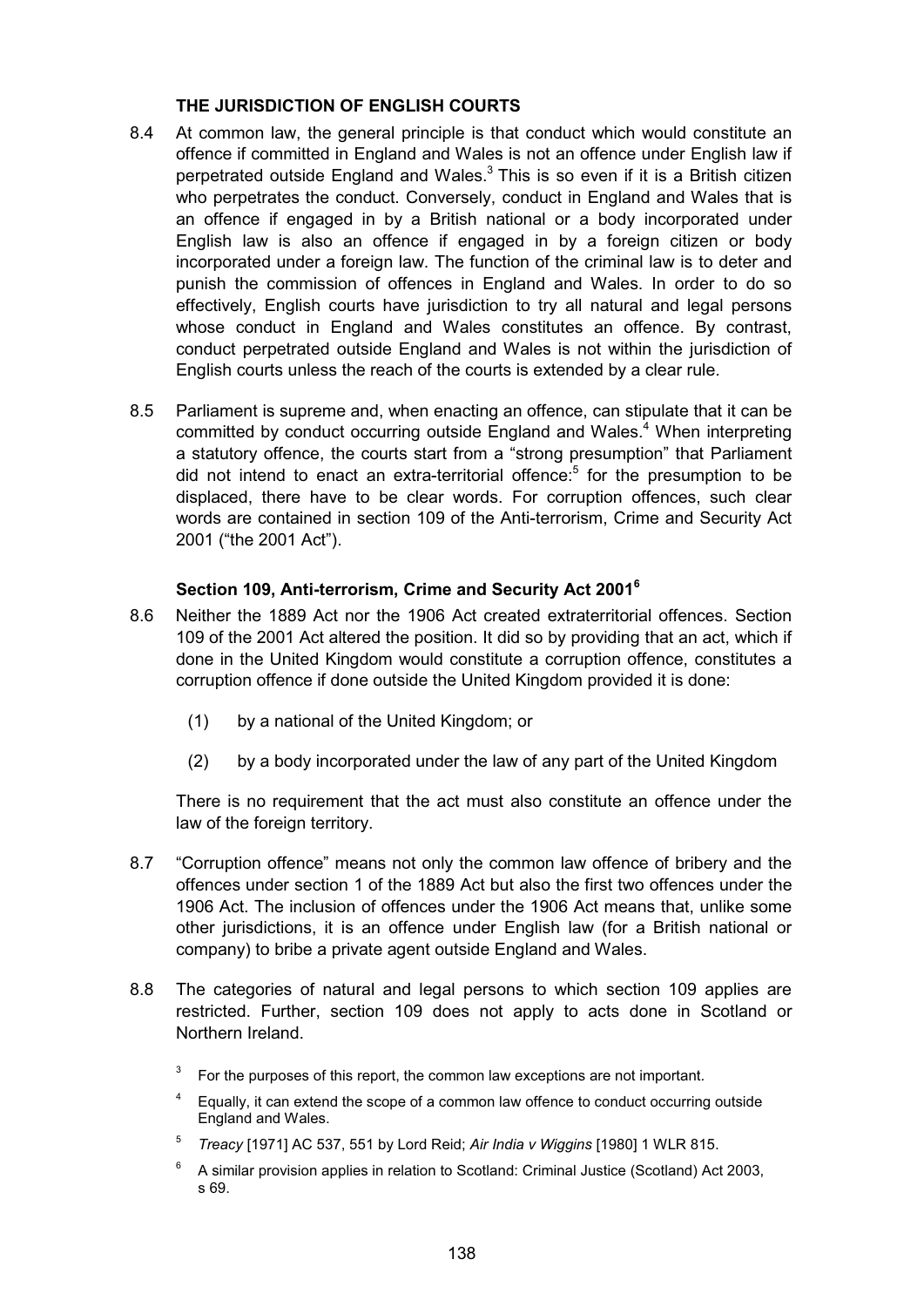- 8.9 Section 109 only applies to bodies that are incorporated under any part of the law of "the United Kingdom". "The United Kingdom" means Great Britain and Northern Ireland.<sup>7</sup> Crown Dependencies ("CD")<sup>8</sup> and Overseas Territories ("OT")<sup>9</sup> are not part of Great Britain. It follows that section 109 does not apply to companies that are incorporated in the Crown Dependencies and Overseas Territories.
- 8.10 Section 109 is restricted to bodies that are incorporated. The requirement that a body must be incorporated means that unincorporated bodies - such as most types of partnerships, unincorporated foundations and associations and many trusts - fall outside the ambit of section 109. Nonetheless, individual natural persons such as trustees and partners who make up the unincorporated bodies may still be prosecuted.
- 8.11 Section 109 applies to acts done outside the United Kingdom. As Scotland is part of the United Kingdom, if, when P is in Carlisle, P bribes R in Dumfries, P commits no offence known to English law.<sup>10</sup> In such a case, P is liable to be prosecuted for a corruption offence under Scottish law.

- <sup>8</sup> Of which there are three.
- <sup>9</sup> Of which there are 14.
- $10$  Both the 1889 and the 1906 Acts apply to Scotland and Northern Ireland. However, even if an offence-creating provision does apply to other parts of the United Kingdom, the general rule is that any offences committed wholly in Scotland or Northern Ireland are offences under Scots or Northern Ireland law alone.

<sup>7</sup> Interpretation Act 1978, s 5 and Sch 1.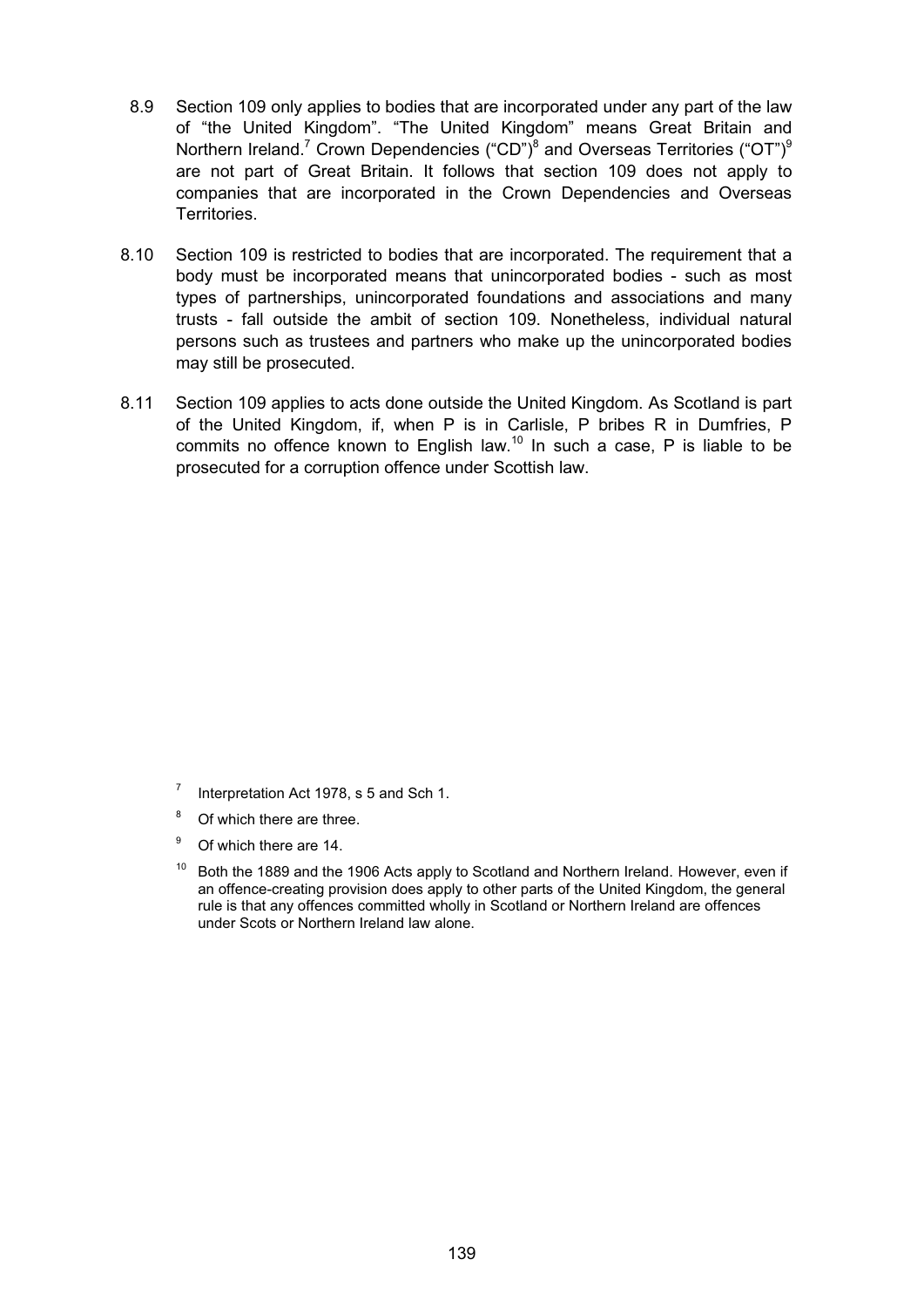#### **THE UNITED KINGDOM'S OBLIGATIONS UNDER INTERNATIONAL CONVENTIONS**

- 8.12 In Part 11 of the CP we pointed out<sup>11</sup> that, under the various international Conventions that it has ratified,<sup>12</sup> the only legal obligation that the UK has in relation to bribery committed outside the UK is to take measures to criminalise extra-territorial acts of bribery that are committed by natural persons who are its nationals.<sup>13</sup> The fact that the obligation is limited to extra-territorial acts that are committed by its nationals is the result of the government exercising its entitlement to derogate from some of the obligations that would otherwise apply under the Conventions that it has ratified.<sup>14</sup>
- 8.13 We said<sup>15</sup> that in relation to principal offenders, the obligation to take measures to criminalise extra-territorial acts of bribery that are committed by natural persons who are its nationals had been satisfied by the enactment of section 109 of the 2001 Act and section 69 of the Criminal Justice (Scotland) Act 2003.
- 8.14 In addition, we said<sup>16</sup> that the current law goes beyond the minimum obligations imposed on the UK under the international Conventions to which it is a signatory. This is because sections 109 and 69 also apply to bodies incorporated under the law of any part of the UK.

#### **DEFECTS IN THE LAW**

- 8.15 While we thought that the current law satisfies the UK's international obligations,<sup>17</sup> we also said we thought there were arguably defects in the law. First, a foreign national does not commit an offence known to English law if he or she commits an act of bribery outside the UK (or assists or encourages such an act) even if he or she is ordinarily resident in England and Wales.
- 8.16 Secondly, sections 109 and 69 only apply to bodies that are incorporated under any part of the law of Great Britain and Northern Ireland. They do not extend to bodies incorporated under the laws of the Crown Dependencies or the Overseas Territories.
	- <sup>11</sup> Para 11.9.
	- $12$  We referred to Art 4 of the OECD Convention, Art 17 of the Criminal Law Convention on Corruption, Art 7 of the Council of the European Union's Framework Decision of 22 July 2003 on combating corruption in the private sector and Art 42 of the United Nations Convention Against Corruption.
	- $13$  The UK's obligations under the OECD Convention are confined to active bribery of foreign public officials. By "active" bribery we mean the offence committed by the person who promises or gives the bribe as opposed to the offence committed by the person who solicits or receives the bribe – sometimes referred to as "passive" bribery. Under other Conventions, the UK's obligations extend to both active and passive bribery whether in the public or private sector. The proposals that we set out in Part 11 of the CP were not confined to the discrete offence that we were proposing and made no distinction between active and passive bribery and between bribery of foreign public officials and bribery of persons in the private sector.
	- <sup>14</sup> CP, para 11.8.
	- $15$  CP, para 11.9.
	- <sup>16</sup> CP, para 11.10.
	- $17$  At least in relation to principal offenders.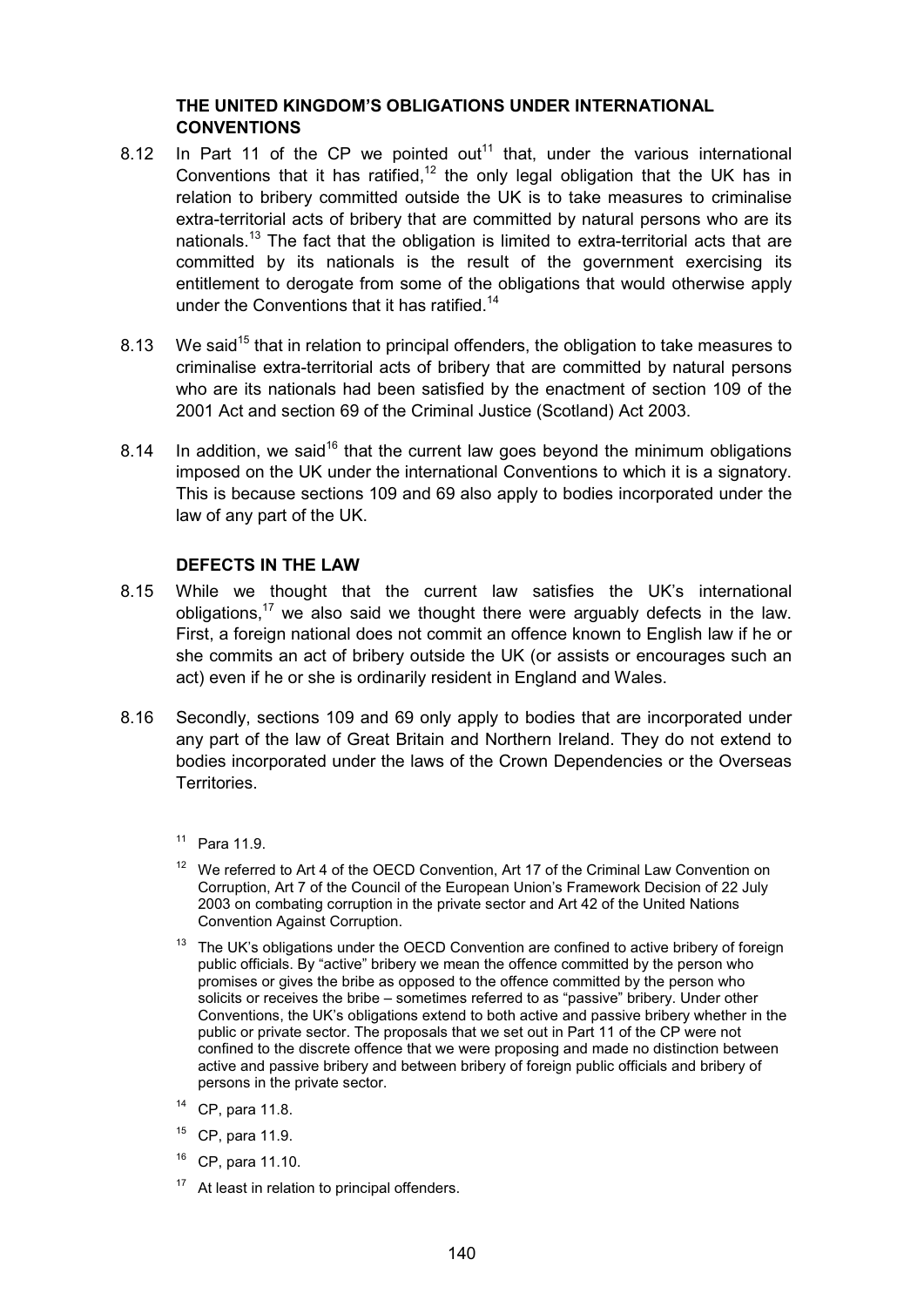- 8.17 Thirdly, the enactment of sections 109 and 69 does not guarantee that a national of the UK or a body incorporated under the law of any part of the UK ("X") will be convicted of an offence of bribery if X assists or encourages the commission outside the United Kingdom of an act of active bribery by another natural or legal person ("P").
- 8.18 If P is either a national of the United Kingdom or a legal person incorporated under the law of any part of the United Kingdom then it is possible to convict X of the offence as an accessory. However, if P is neither a national of the United Kingdom nor a legal person incorporated under the law any part of the UK, it is not possible to convict X. This is so even if X's act of assistance or encouragement is done in England and Wales. P, the principal offender, does not commit an offence known to English law and under the doctrine of secondary liability, the criminal liability of an accessory derives from and is dependent upon an offence having been committed by a principal offender.

#### **PRELIMINARY ISSUE**

- 8.19 In response to what we perceived to be the major defects of the current law, we made a number of proposals. In the following sections, we consider the proposals and the responses that they attracted, as well as setting out our recommendations in the light of the responses. However, before we do so, we need to refer specifically to the response of the Council of HM Circuit Judges because it raises a fundamental issue.
- 8.20 The Council of HM Circuit Judges said they would be concerned if:

the law in England and Wales results in the prosecution of a defendant in England and Wales for an offence arising from activities in a foreign jurisdiction where those activities were not criminal acts in that jurisdiction but were acts that were accepted as a normal feature of life or business in that jurisdiction.

It is clear that the Council had in mind cases of active bribery.

8.21 We will take the Council to be asking the question whether P should stand to be judged by the same legal test for the legitimacy of a payment, irrespective of the difference in that regard between jurisdictions.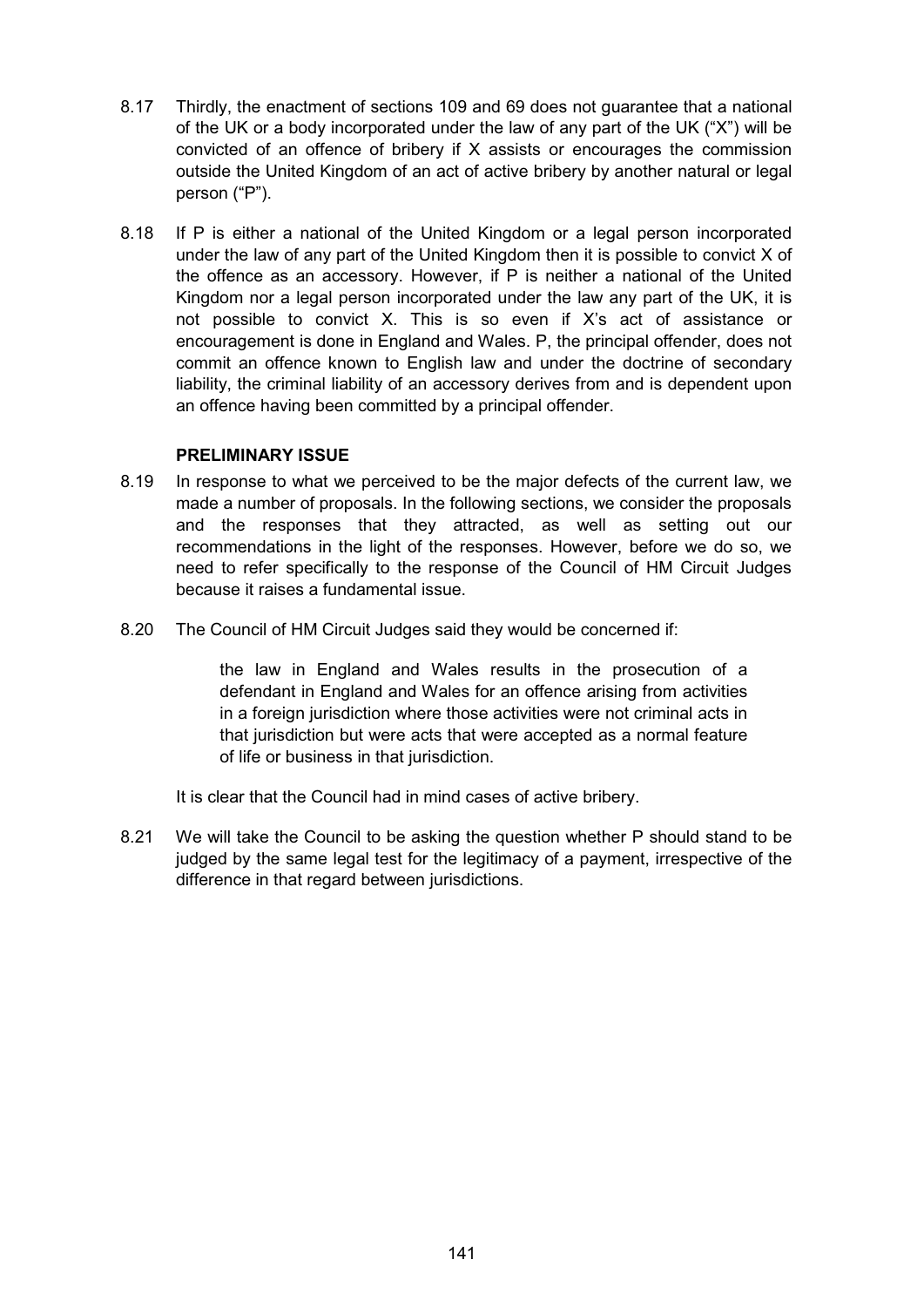- 8.22 Section 109 makes it an offence triable in the United Kingdom for a national of the UK $^{18}$  to do anything outside the UK which, if done in the UK, would constitute a corruption offence, *irrespective of whether the act would be an offence in the territory where it is perpetrated*. In this regard, section 109 goes beyond the requirements of the OECD Convention on Combating Bribery of Foreign Public Officials. This is because paragraph 8 of the Commentaries on the Convention makes it clear that under the Convention a Party does not have to criminalise the giving of an advantage to a foreign public official if acceptance of the advantage was permitted or required by the law of the foreign public official's country, including case law.19
- 8.23 Under our recommendations, the latter approach is adopted (involving the exception in paragraph 8 of the Commentaries), the approach that is more generous to P. That is to say, it will be a complete defence, a justification for P's conduct, to show that the conferral of the advantage was permitted or required by the law of the foreign public official's country. In this particular instance, it would be unfair to P to require him or her to abide by English law in refusing a payment, when the official asking for payment is himself or herself permitted or required by law to do so.
- 8.24 The legal-bureaucratic structures governing interaction between (and the definition of) the private and the public sector may vary a great deal from one country to the next. Even if what is merely customary or tolerated in practice is put on one side as irrelevant, there may still be understandable variation between countries in the circumstances in which payments can and should be made as a matter of law. A realistic and fair law of bribery must account for this.
- 8.25 In this regard, the scheme we are recommending goes further towards meeting the concern of the Council of HM Circuit Judges. This is the concern that the criminal law may be too harsh in its policy towards British businesses operating in countries with different legal approaches to payments to officials or other persons. We are recommending that P should have a defence if he or she bribed a foreign public official in the *reasonable belief* that the advantage was required or permitted by the law of the foreign jurisdiction.<sup>20</sup> This approach is more generous than section 109 because there is no such defence in that section.

Or a body incorporated under the law of any part of the United Kingdom.

<sup>19</sup> However, in paragraph 7 of the Commentaries a distinction is drawn between "the written law" of a foreign territory and what is customary or tolerated. To confer an advantage on a foreign public official because it is tolerated or customary is an offence in the absence of a written law that makes it permissible or required. (The distinction between "written" and "customary" law is not one that is recognised in English law.) The Council of HM Circuit Judges appears to believe that it should not be an offence if the advantage conferred is a normal feature of life or business in the territory concerned.

 $20$  See 7.49 above.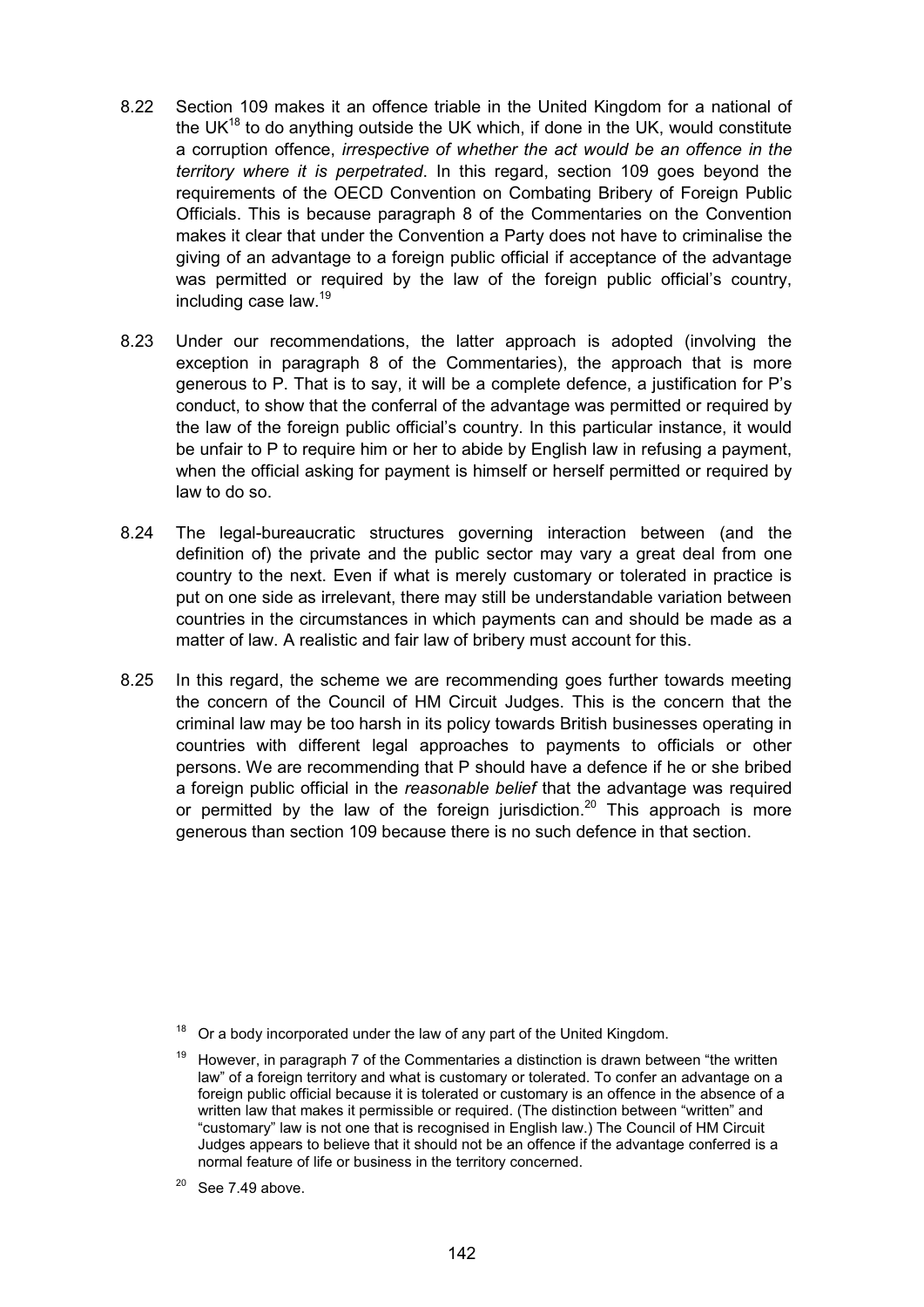### **FOREIGN NATIONALS WHO RESIDE IN THE UNITED KINGDOM, CROWN DEPENDENCIES OR OVERSEAS TERRITORIES**

#### **Proposal**

- 8.26 We provisionally proposed<sup>21</sup> that an act which, if done in England and Wales, would constitute a bribery offence should constitute a bribery offence if done outside the United Kingdom provided that it was done by either a national of the UK, or a natural person who was resident in the United Kingdom.
- 8.27 The proposal would extend the law by making individuals who are resident in the United Kingdom criminally liable for acts of bribery, which they are not under the current law. Such an extension would put them on the same footing as UK nationals.

## **Views of consultees**

- 8.28 Of those that commented on the proposal, all supported the proposal in principle. Both the Crown Prosecution Service and the Serious Fraud Office described the arguments for extending the current law to foreign nationals who are resident in the United Kingdom as "compelling". The Institute of Chartered Accountants said that it had some concern that "such a provision could smack of unnecessary extra-territoriality". However, it added that it recognised the need to ensure that the whole of the business community in the UK is held to the same standards and that on balance, subject to clear and well defined definitions of residency, it supported the proposal.
- 8.29 The Financial Services and Markets Legislation City Liaison Group ("the FSMLCLG") said that, as a matter of principle, the proposal "looks sensible" although they sounded a cautionary note that it might significantly diminish the commercial attractiveness of the UK. On the latter point, we believe that foreign nationals who might be deterred from residing and doing business in the UK – because they would face the prospect of prosecution if they committed an act of bribery of a foreign public official outside the UK – are not persons that the UK should be seeking to attract.
- 8.30 The Law Society Criminal Law Committee ("the LSCLC"), while not hostile to the proposal, raised two issues. First, the Committee asked whether it is important that the foreign national was "resident" in the UK before the commission of the offence, during the commission of the offence and after the commission of the offence.
- 8.31 Secondly, the Committee said that careful consideration would need to be given as to how residency should be defined: "Does a person have to be ordinarily resident in the UK, frequently resident, primarily resident?"
- 8.32 On the first point raised by the LSCLC, we believe that the policy requires that the foreign national be "resident" in the UK at the time that he or she commits the act of bribery. The fact that a foreign national happened to reside in the United Kingdom before or after the commission of the offence should not suffice if at the time of committing the offence he or she was not resident in the United Kingdom.
	- $21$  CP, para 11.54.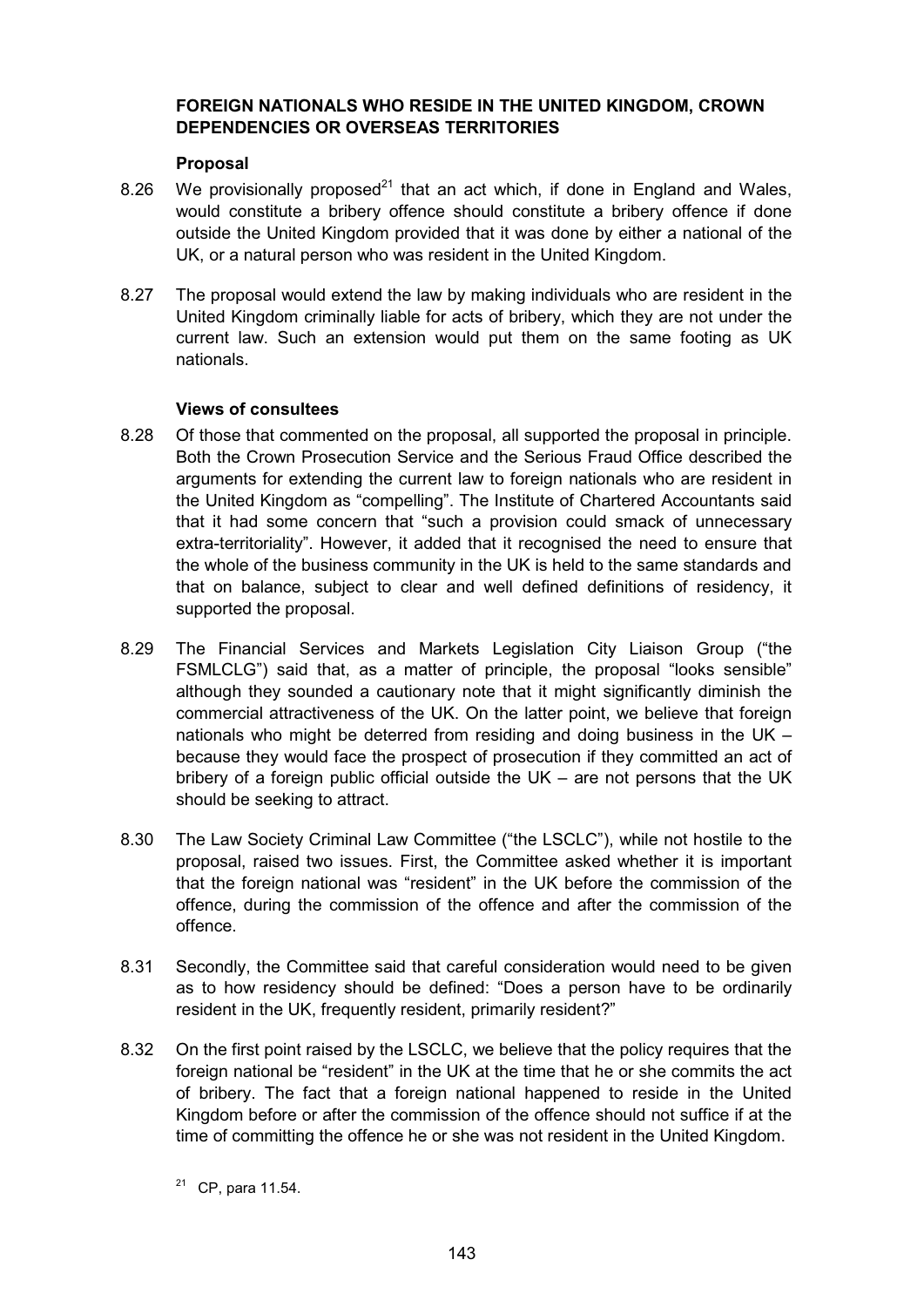8.33 On the second point raised by the LSCLC, we have concluded that "resident", in this context, should mean "ordinarily resident", as we now explain.

#### **"Ordinarily resident"**

8.34 Dicey and Morris offer the following comment on the term, "ordinary residence":

It has sometimes been said that "ordinary residence" means nothing more or less than "residence", but it is submitted that the better view is that the adjective does add something, an element of continuity, order, or settled purpose. $22$ 

8.35 This view is supported by dicta from early income tax cases: "if [ordinarily resident] has any definite meaning I should say it means according to the way in which a man's life is usually ordered".<sup>23</sup> Although it might be thought that the interpretation used in these tax cases should be confined to that context, that view was unanimously rejected by the House of Lords in *R v Barnet LBC, ex parte Nilish Shah*. 24 Lord Scarman, with whom the rest of the House agreed, held as follows:<sup>25</sup>

> It was urged upon your Lordships by counsel for Brent and Barnet Borough Councils (but not, as I understood her ultimate position, by counsel for the Shropshire County Council) that these two decisions of the House were authority only for a special meaning limited to the Income Tax Acts. The converse is the case. The true reading of the speeches delivered is that the House decided to construe the words in their tax context as bearing their natural and ordinary meaning as words of common usage in the English language: note particularly the words of Lord Warrington of Clyffe. In the present cases Lord Denning MR adopted the same view of the natural and ordinary meaning of the words … I agree with Lord Denning MR that in their natural and ordinary meaning the words mean "that the person must be habitually and normally resident here, apart from temporary or occasional absences of long or short duration." …

> … Unless, therefore, it can be shown that the statutory framework or the legal context in which the words are used requires a different meaning, I unhesitatingly subscribe to the view that "ordinarily resident" refers to a man's abode in a particular place or country which he has adopted voluntarily and for settled purposes as part of the regular order of his life for the time being, whether of short or of long duration.

- 8.36 Since the courts' approach has largely been to defer to the normal meaning of the words "ordinarily resident" (absent specific statutory intentions), we think that it would be readily understood by natural persons within the UK.
	- <sup>22</sup> *Dicey and Morris, The Conflict of Laws* (14<sup>th</sup> ed 2006), para 6-120.
	- <sup>23</sup> *Levene v IRC* [1928] AC 217, by Lord Warrington at 232.
	- $24$  [1983] 2 AC 309.
	- $25$  Above, at 341 and 342.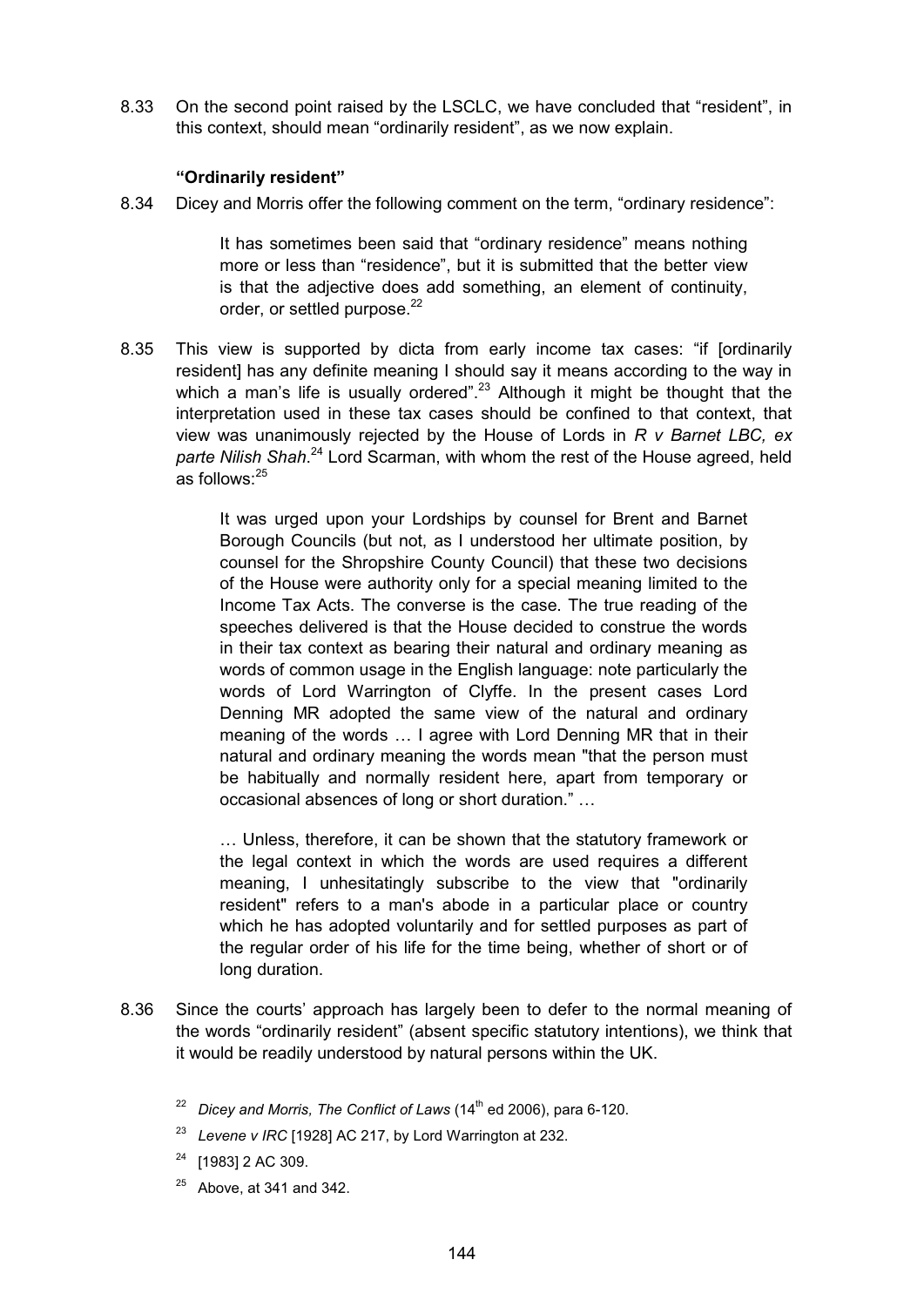- 8.37 The 2001 Act has set a precedent for the use of "ordinarily resident" in the criminal context.<sup>26</sup> Prior to that Act, statutes establishing criminal liability for UK residents did so without further definition.<sup>27</sup> We think it is desirable to ensure consistency of approach with the 2001 Act, particularly given that that Act is also concerned with combating international crime effectively.
- 8.38 It is also worth noting the discussion of the meaning of the term during the passage of the International Criminal Court Bill through Parliament. Lord Goodhart said that, by way of contrast with its use in tax legislation, "the residence test will be applied for the purpose of founding jurisdiction over criminal offences. In those circumstances, the court is likely to interpret the residence test strictly."28

#### **Foreign nationals ordinarily resident in Crown Dependencies or Overseas Territories**

- 8.39 In the CP, we did not consider whether our proposals concerning bribery overseas should apply to foreign nationals resident in a Crown Dependency or Overseas Territory, as well as to foreign nationals resident in the UK. In the light of the strong support for our proposal as it concerns foreign nationals resident in the UK, we believe that it would be right to make the following observation.
- 8.40 To put the matter briefly, it does not seem right that a foreign national ordinarily resident in Southampton could face prosecution in England and Wales for committing bribery overseas, but could avoid such a prosecution by the expedient of becoming ordinarily resident in, say, Guernsey. However, this is not a matter for the Law Commission, but one which we suggest the Government may wish to pursue.

- A resident of the United Kingdom is—
- an individual who is ordinarily resident in the United Kingdom,
- a body incorporated under the law of any part of the United Kingdom, or
- a Scottish partnership

The section 113 offence referred to is the use, or threatened use, of a noxious substance or other noxious thing, where that use or threat is designed to influence the Government or intimidate the public.

- $27$  For example, War Crimes Act 1991, s 1; Terrorism Act 2000, s 63A, s 63B; International Criminal Court Act 2001, s 51; Sexual Offences Act 2003, s 72
- <sup>28</sup> *Hansard* (HL), 8 March 2001, vol 623, col 421.

 $26$  Section 113A of the Anti-terrorism, Crime and Security Act 2001 makes it an offence for a "United Kingdom resident" to commit an offence contrary to s 113. Section 9(2) defines "resident of the United Kingdom":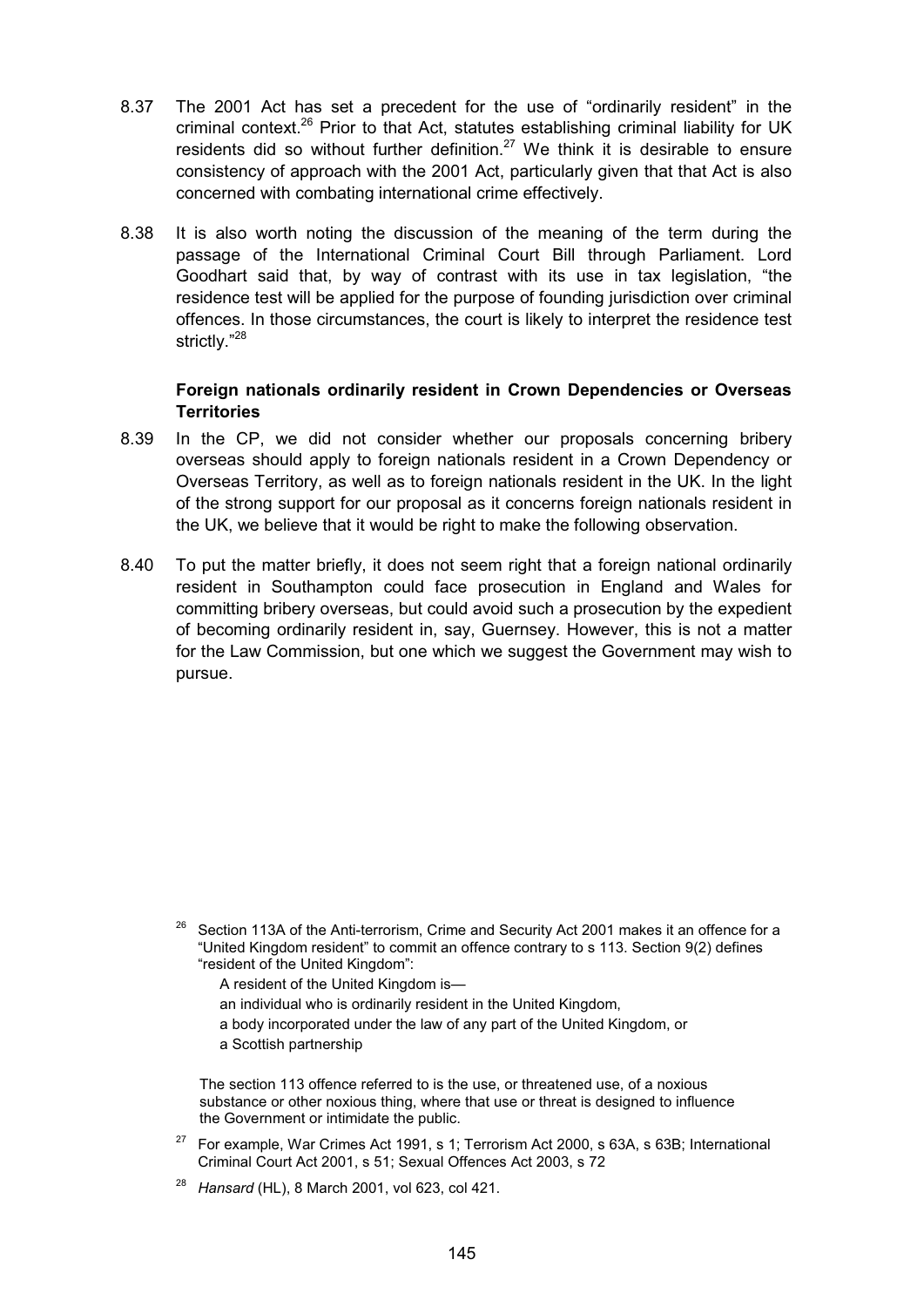#### **CORPORATE BODIES**

- 8.41 We noted above that section 109 of the 2001 Act provides that an act, which if done in the United Kingdom would constitute a corruption offence, constitutes a corruption offence if done outside the United Kingdom provided it is done by "a body incorporated under the law of any part of the United Kingdom".<sup>29</sup> The 2001 Act thus extends the reach of its overseas bribery provisions to bodies incorporated in Scotland and in other parts of the UK with a legal existence separate from that of England and Wales for this purpose.
- 8.42 The international anti-bribery conventions to which the 2001 Act is relevant, in particular the OECD Convention, were signed on behalf of the UK, and not just on behalf of England and Wales. Accordingly, we have retained the approach of the 2001 Act in relation to the two general offences of bribery and to the discrete offence of bribery of a foreign public official. Under that approach, liability for overseas bribery may be incurred by any body incorporated in the UK. This aspect of the existing approach was not called into question by any consultee.
- 8.43 That leaves the question whether liability should be extended to incorporated bodies in Overseas Territories or Crown Dependencies, and to such bodies in jurisdictions outside the UK.

#### **Companies not incorporated under the law of any part of the United Kingdom nor under the law of a Crown Dependency or Overseas Territory**

- 8.44 In the CP we said that we did not think that criminal liability for extra-territorial acts of bribery should extend to bodies that are incorporated under the law of a territory *outside* the United Kingdom, its Crown Dependencies or its Overseas Territories.
- 8.45 One consultee, the UK Anti-corruption Forum, said that extra-territorial jurisdiction should extend not only to foreign nationals who were resident in England and Wales but also to companies which had a place of business in the UK even if they were not incorporated under the law of any part of the UK.
- 8.46 This is not an issue on which we consulted. It is a question best suited to a more general review of corporate liability, because it raises an issue of relevance to many crimes committed by legal persons, not just bribery. Accordingly, we believe that we should not at this stage make the recommendation suggested by the UK Anti-corruption Forum.

## **Bodies incorporated under the law of the Crown Dependencies and the Overseas Territories**

8.47 That brings us to the question whether an act which, if done in England and Wales would constitute a bribery offence, should constitute a bribery offence if done outside the United Kingdom by a body incorporated under the law of a Crown Dependency or an Overseas Territory. We invited consultees to comment on this issue.<sup>30</sup>

30 CP, para 11.57.

 $29$  This includes limited liability partnerships: Limited Liability Partnerships Act 2000, s 1.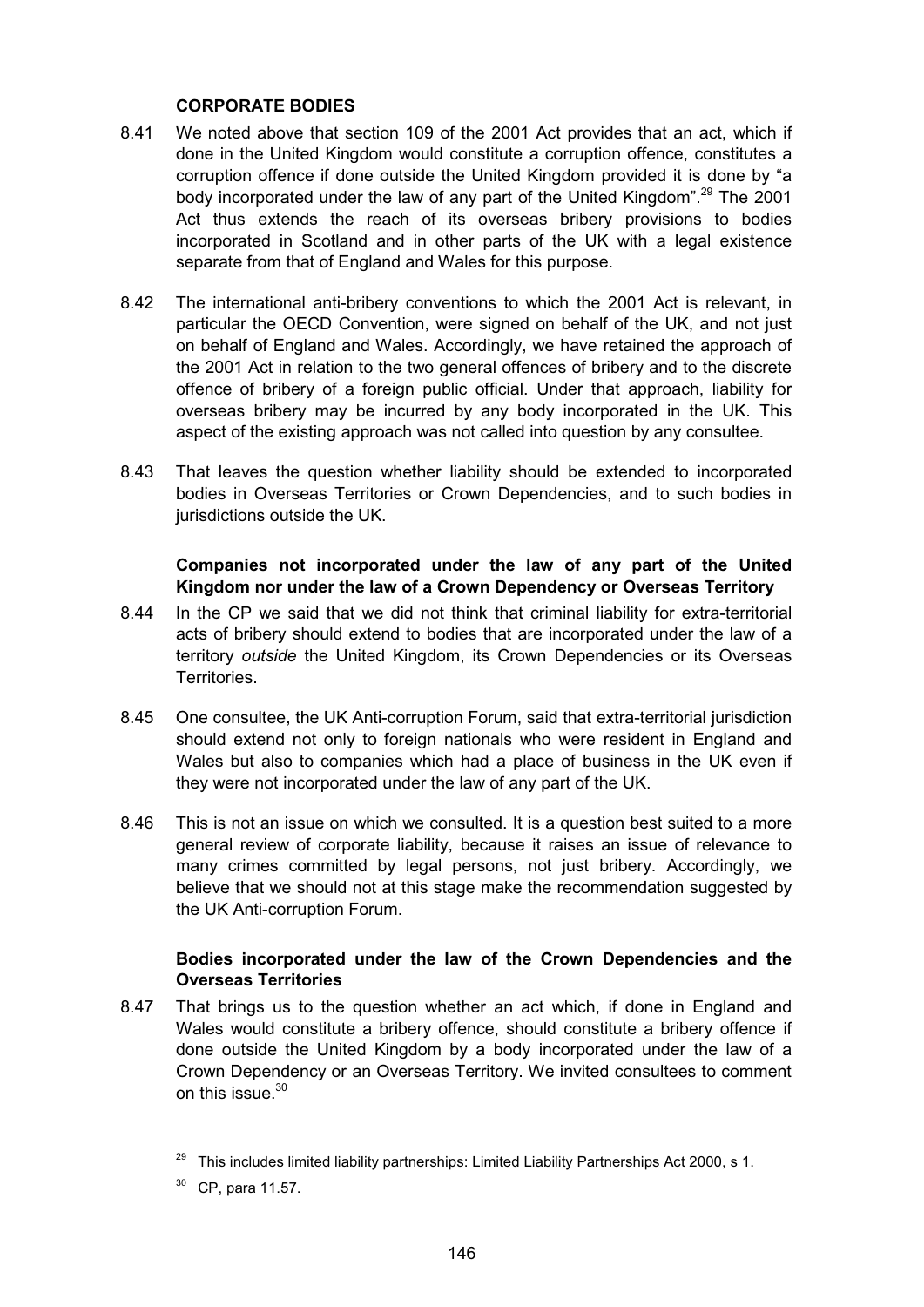#### *Views of consultees*

- 8.48 The overwhelming majority of consultees who commented said that they thought that such an act should be an offence.
- 8.49 Of those who disagreed, the Crown Prosecution Service said that they did not think that it should be an offence because of the particular difficulty in prosecuting companies incorporated in the CDs and OTs. Such companies may not have any link with the UK and there would be a need to rely on evidence obtained through mutual legal assistance. This could be a costly and time-consuming process. It was not aware of any precedent whereby companies incorporated in the CDs and OTs had been made subject to extra-territorial jurisdiction.
- 8.50 We accept that a criminal investigation into a company incorporated under the law of a CD or OT may be costly and time-consuming. However, in itself, we do not believe that this is a sufficient reason for declining to extend extra-territorial jurisdiction to such companies. The OECD Working Group has commented on the fact that under the current law extra-territorial jurisdiction does not extend to such companies.<sup>31</sup>
- 8.51 The Serious Fraud Office took a contrary view to that of the Crown Prosecution Service. The Serious Fraud Office said that they did not believe that it should be possible to escape criminal liability for bribery overseas by the simple expedient of using a subsidiary company incorporated in a Crown Dependency or Overseas Territory to make payments. Of course, a subsidiary company incorporated in another jurisdiction may be used for the same purpose. However, in such instances there is a strong case for saying that, as a matter of constitutional and international law, a bribery prosecution is for the authorities in that jurisdiction. That case is much weaker when the subsidiary company is incorporated in a jurisdiction that is constitutionally dependent on the UK (with respect, for example, to foreign policy), such as a Crown Dependency.
- 8.52 We believe that an act, which if done in England and Wales would constitute an offence of bribery or the discrete offence of bribery of a foreign public official, should constitute an offence triable in England and Wales if done outside the United Kingdom by a body incorporated under the law of a Crown Dependency or an Overseas Territory. Such a change would fill what we said in the CP was a significant gap in the current law. $32$  However, as we are the Law Commission of England and Wales, this is not a matter about which it is appropriate for us to make a recommendation, but it is an issue the Government may wish to take up in negotiation with the appropriate authorities.

#### **Unincorporated bodies**

8.53 In its response to the Joint Committee in its scrutiny of the Draft Corruption Bill, the Home Office said:

 $32$  CP, para 11.43. See para 8.16 above.

<sup>31</sup> See further, Mark Pieth, "Jurisdiction" in M Pieth, L Low, and P Cullen (eds), *The OECD Convention on Bribery: A Commentary* (2007) pp 275 to 276.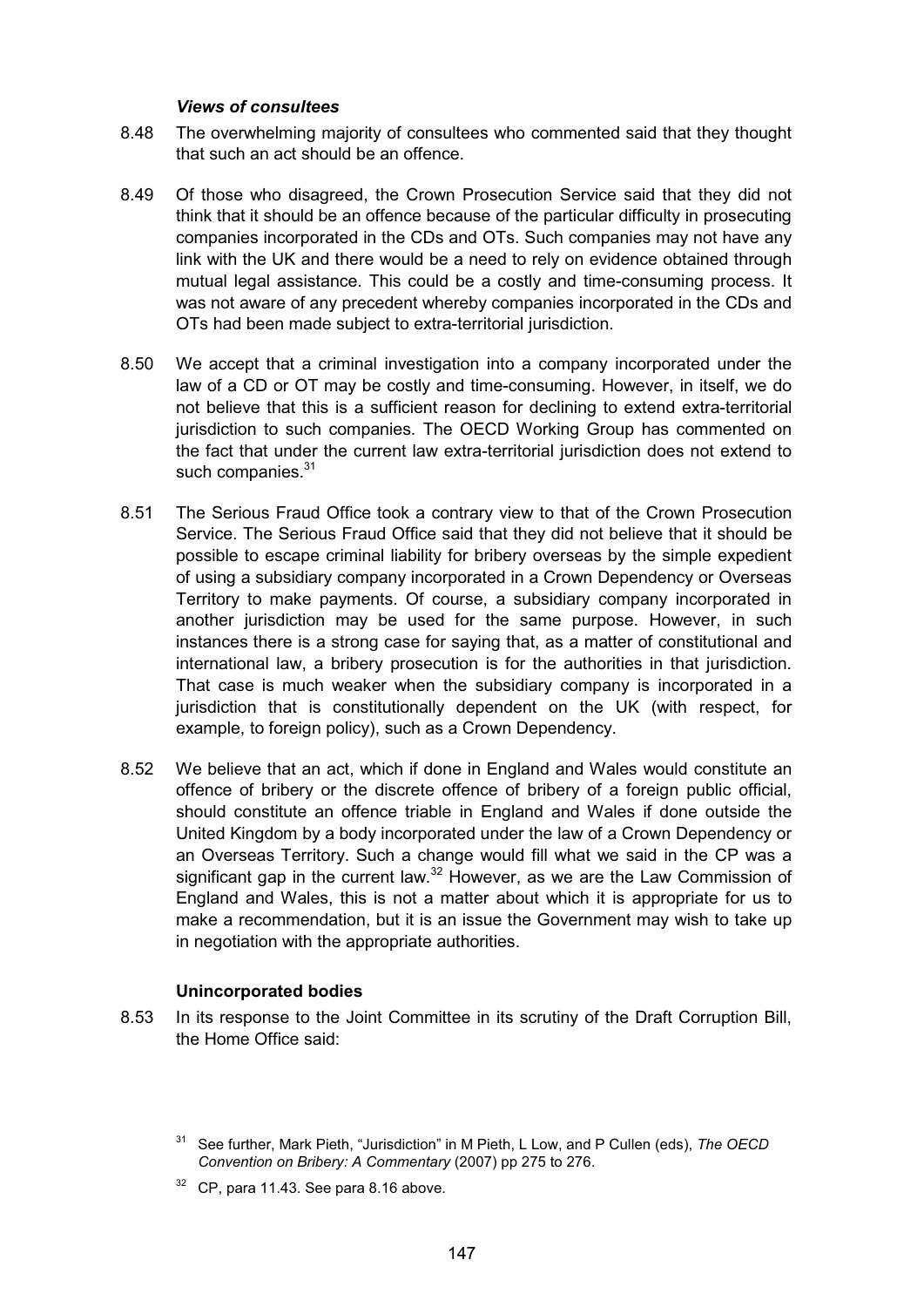An unincorporated body does not have legal personality so criminal liability for corruption could not attach to the body itself. Any criminal liability would have to attach to the people who were members of the unincorporated body. So it would be possible, for example, to bring within the scope of the corruption offences individual members of a partnership where the partnership was drawn up under English law. But we think this would be taking extraterritorial jurisdiction too far. Many people will make their agreements subject to English law even though they have no connection with this country. It would not be fair for them suddenly to find that they were personally subject to English criminal law jurisdiction because of this.<sup>33</sup>

- 8.54 This first part of this statement may not be right, because the law may permit partnerships to be prosecuted and convicted even though they are not incorporated bodies. Under sections 5 and 11 of the Interpretation Act 1978, the word "person" is to be construed as extending to "a body of persons corporate or unincorporate". Our offences of bribery use the term "person" to describe the offender. Unless the interpretive context otherwise dictates, the term is apt to cover bribery committed by unincorporated bodies (for example, Trade Unions or some partnerships).
- 8.55 However, whilst other criminal jurisdictions in the UK, along with England and Wales, have accepted the application of bribery offences to acts outside the UK if those acts are done by natural persons, or by bodies "incorporated" within the UK, they have not accepted such extra-territorial application of the law in so far as it relates to unincorporated bodies. As it is not for us to recommend that other jurisdictions within the UK should accept the widening of the range of bodies subject to the extra-territorial application of the law, this will be a matter for Government, in consultation with the law reform agencies in the separate criminal jurisdictions within the UK.

## **AT WHAT POINT IN TIME MUST A PERSON FALL WITHIN THE RELEVANT CATEGORY?**

8.56 The relevant time for determining whether a person falls into one of the categories is the time when the act was done. In other words, the offences apply to persons who are a UK national, a body incorporated under UK law, or a natural person ordinarily resident in the UK at the time when he, she or it commits the act of bribery.

### **RECOMMENDATION**

- 8.57 **We recommend that an act of bribery which, if done in England and Wales, would constitute a bribery offence or an offence of bribing a foreign public official, should constitute an offence triable in England and Wales if done outside the United Kingdom by a person who at that time was:**
	- **(1) a national of the UK,**

<sup>33</sup> Annex 1 to Draft Corruption Bill Report and Evidence, Joint Committee on the Draft Corruption Bill (2002-03) HC 705.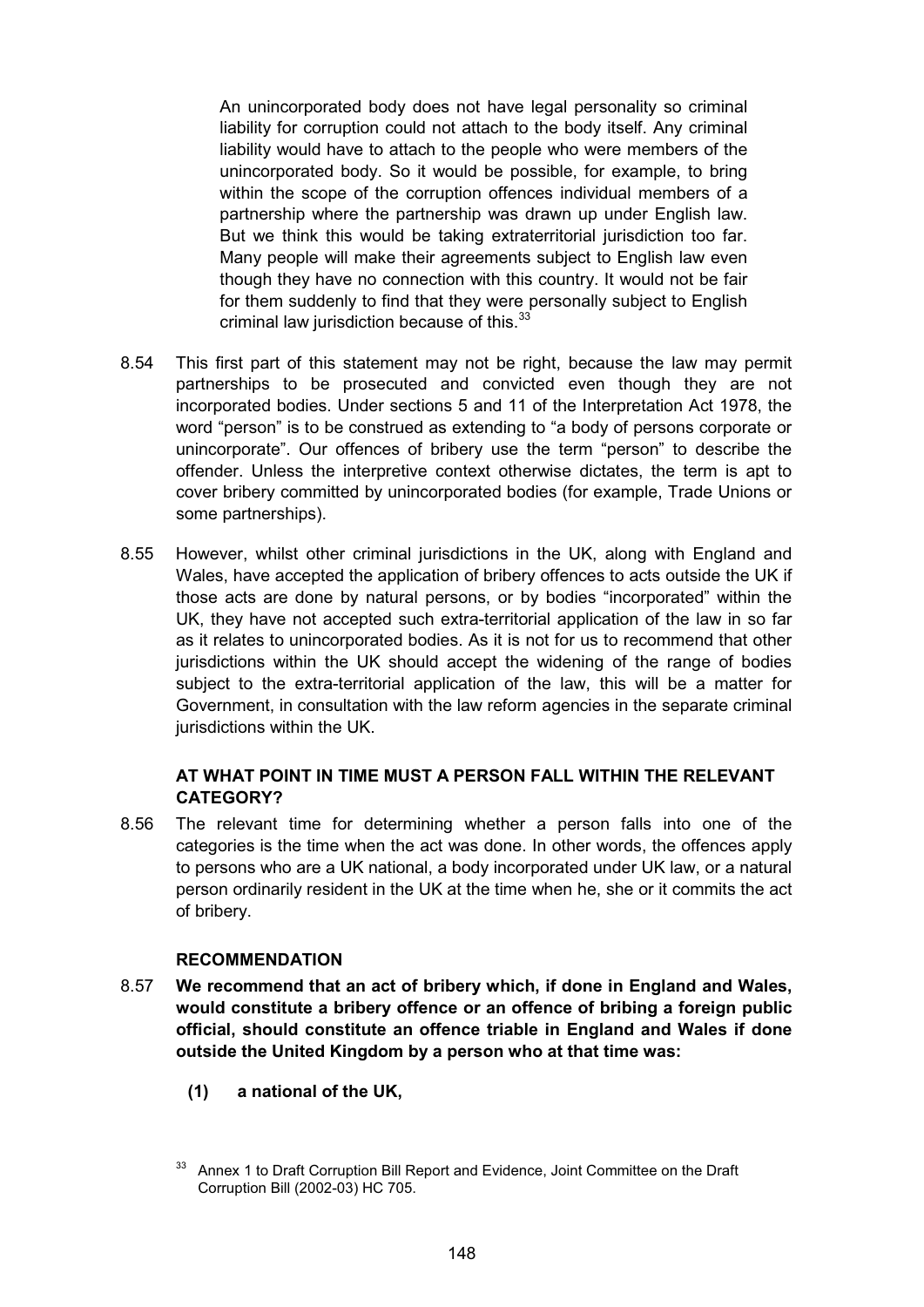- **(2) a body incorporated under the law of any part of the United Kingdom, or**
- **(3) a natural person who was ordinarily resident in the United Kingdom.**

#### **THE PROPOSALS RELATING TO SECONDARY PARTIES**

- 8.58 In the CP, we made a number of proposals in relation to secondary parties which were consistent with those that we made in our report Participating in Crime.<sup>34</sup>
- 8.59 We provisionally proposed<sup>35</sup> that if the payer or recipient, with X's assistance or encouragement, commits an offence of bribery in England and Wales, X also commits an offence of bribery under English law irrespective of:
	- (1) where the assistance or encouragement was rendered; and
	- (2) the payer's or the recipient's citizenship, nationality or place of residence.

This proposal did no more than re-state the common law.

- 8.60 We also provisionally proposed<sup>36</sup> that if the payer or the recipient, with X's assistance or encouragement, perpetrates an act of bribery outside England and Wales, X commits an offence of bribery under English law if:
	- (1) X's assistance or encouragement takes place wholly or partly within England and Wales; and
	- (2) the payer's or the recipient's act of bribery:
		- (a) constitutes an offence of bribery under English law; or
		- (b) would have constituted an offence of bribery under English law had the payer or the recipient satisfied a condition relating to citizenship, nationality or residence.
- 8.61 Our third proposal on secondary liability<sup>37</sup> was that if the payer or the recipient, with X's assistance or encouragement, does an act of bribery outside England and Wales, X commits an offence of bribery known to English law if:
	- (1) X's assistance or encouragement takes place wholly outside England and Wales; and

- <sup>35</sup> CP, para 11.59.
- <sup>36</sup> CP, para 11.60.
- $37$  CP, para 11.64.

<sup>&</sup>lt;sup>34</sup> Participating in Crime (2007) Law Com No 305.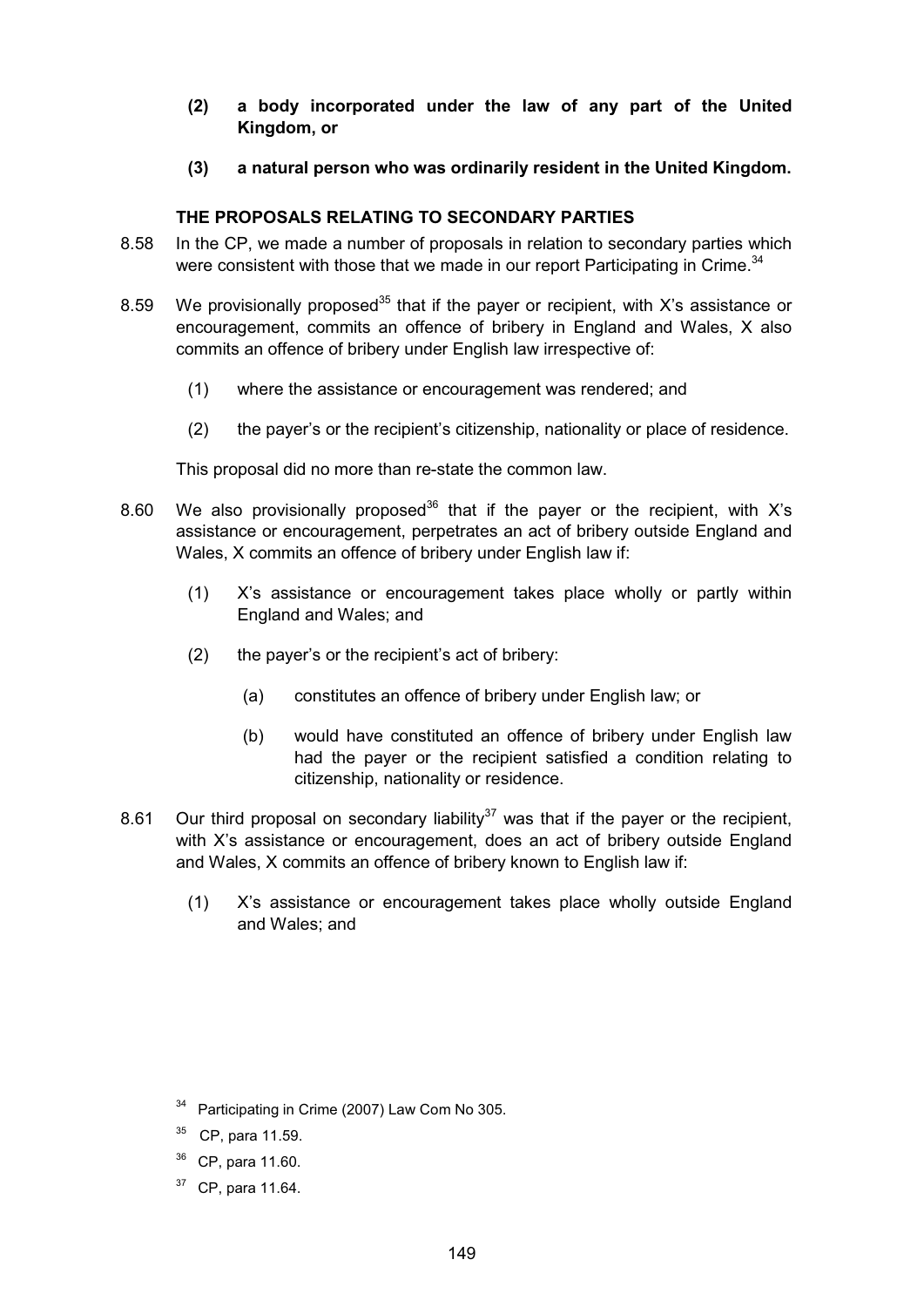- (2) irrespective of whether the payer or the recipient committed an offence known to English law, X would have committed an offence known to English law had he or she done the act of bribery in the place where the payer or the recipient did it.<sup>38</sup>
- 8.62 We noted above<sup>39</sup> that the UK has an obligation to criminalise extra-territorial acts of bribery of foreign public officials that are committed by persons who are its nationals. Section 109 of the 2001 Act ensures that the United Kingdom complies with this obligation in relation to principal offenders but it does not do so in relation to secondary parties.<sup>40</sup>
- 8.63 The proposals that we made would rectify the position by providing that in cases where P perpetrates an act of bribery outside England and Wales with X's assistance or encouragement, the fact that P does not commit an offence known to English law – for example, because P is a foreign national who is not resident in the UK or is a foreign subsidiary of a UK company – would not in itself preclude X being criminally liable.

## **Views of consultees**

8.64 Of those who addressed the proposals, the overwhelming majority (14/17) said that they agreed with them. Peters and Peters considered that they were "complex and unwieldy". They said that there should be "a thorough review of the issues of jurisdiction and secondary/inchoate liability". However, they added, "pending such a review these amendments are necessary to cope with the realities of international commerce".

#### **Conclusions**

- 8.65 It is right to acknowledge that our recommendations are complex: this is a necessary reflection of the fact that a wide variety of factual situations can and does occur. For example, the principal offender may commit the offence in England or Wales but the act of assistance or encouragement may be done outside England or Wales. Alternatively, the principal offender may commit the offence outside England and Wales, and the act of encouragement or assistance may take place in England or Wales.
- 8.66 As mentioned above, our proposals in relation to the liability of accessories drew directly on our earlier work. If the recommendations in our report Participating in Crime are accepted, and if our recommendation in this report to create an offence of bribing a foreign public official is accepted, and the draft provisions giving effect to those recommendations are enacted, then English law will be compliant with the OECD Convention, and secondary parties who help others commit bribery will be liable to prosecution in appropriate circumstances.

<sup>39</sup> See para 8.12 above.

<sup>38</sup> Eg, X is a Spanish national ordinarily resident in London. He flies to Stockholm and assists P, a Japanese national resident in Tokyo, to bribe R. Under our recommendation at para 8.57 above, X's liability to prosecution depends on whether X falls within the list in clause 6(3) of the draft Bill because whether X could have been tried if he had committed P's offence where P had committed it depends on precisely that fact.

See para 8.17 above and Article 1(2) of the OECD Convention.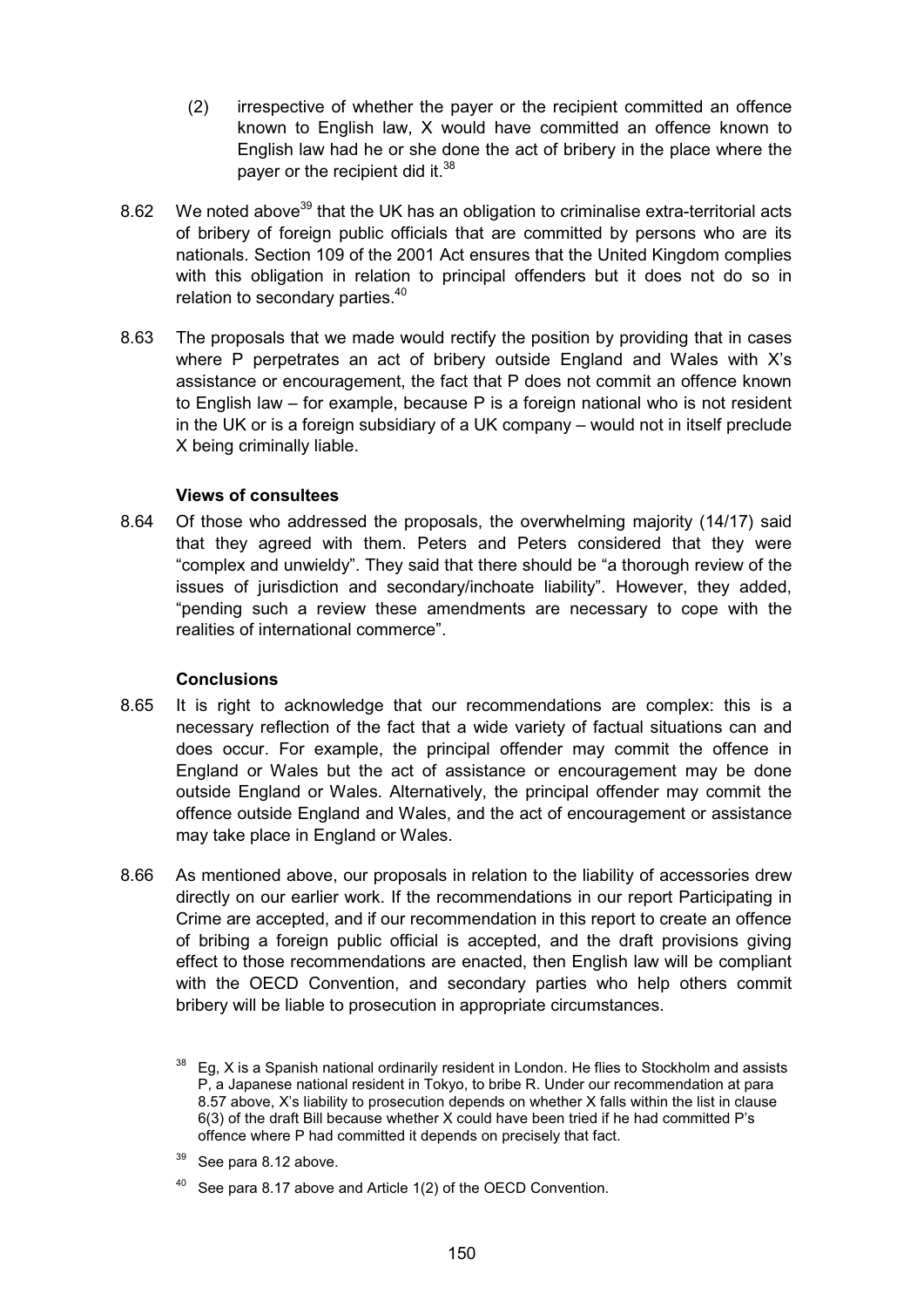8.67 We have explained in the CP and in this report what we think the position should be, and we have already published our recommendations (and draft clauses) in relation to secondary parties. We therefore do not think that we need to make separate recommendations on the issue in this report.

# **THE PROPOSALS RELATING TO INCHOATE LIABILITY**

#### **Assisting and encouraging**

8.68 The proposals that we made in the CP in relation to inchoate liability<sup>41</sup> were designed to be consistent with the recommendations that we made in our report Inchoate Liability for Assisting and Encouraging Crime.<sup>42</sup> Those recommendations are now contained in the Serious Crime Act 2007 ("the 2007 Act") and we do not think that we need make any further recommendations in relation to them. The inchoate offences of assisting or encouraging crime will apply to any new statutory bribery offences when they are brought into force.

#### **Conspiracy and attempt**

- 8.69 Despite the fact that in the CP we made proposals in relation to conspiracy.<sup>43</sup> we now think that the best way forward is to make no recommendations in relation to either conspiracy to commit bribery or attempt to commit bribery.
- 8.70 We plan to publish a separate report and draft Bill on Conspiracy and Attempt in 2009.<sup>44</sup> and in that report we will be making recommendations on extra-territorial jurisdiction consistent with those that we made in relation to assisting and encouraging, which are now contained in the 2007 Act.

#### **THE NEW OFFENCE OF FAILING TO PREVENT BRIBERY**

- 8.71 The new offence that we are recommending, that of failing to prevent bribery, can only be committed by a person other than a natural person.<sup>45</sup> Such persons may, of course, in law be separately recognised in jurisdictions within the UK in a way that natural persons may not. So, whereas one speaks of "British" citizens, when referring to natural persons, one refers to "English" companies, to "Scottish" partnerships, and so on.
- 8.72 The new offence we are recommending involves the extension of criminal liability into an entirely new area. Accordingly, we have concluded that it would not be appropriate to recommend that bodies other than those incorporated and whose registered office is situated in England and Wales should at this stage be liable to prosecution in this jurisdiction for the offence of failing to prevent bribery. It will be for the other criminal jurisdictions within the UK to decide whether or not they wish to extend their bribery laws to create this new offence, or some variation on it.
	- 41 See paras 11.70 to 11.77 of the CP.
	- <sup>42</sup> (2006) Law Com No 300.
	- 43 See paras 11.71, 11.75 and 11.78 of the CP.
	- <sup>44</sup> Following on from our CP, Conspiracy and Attempts (2007) Law Commission Consultation Paper No 183.
	- <sup>45</sup> See Part 6 above.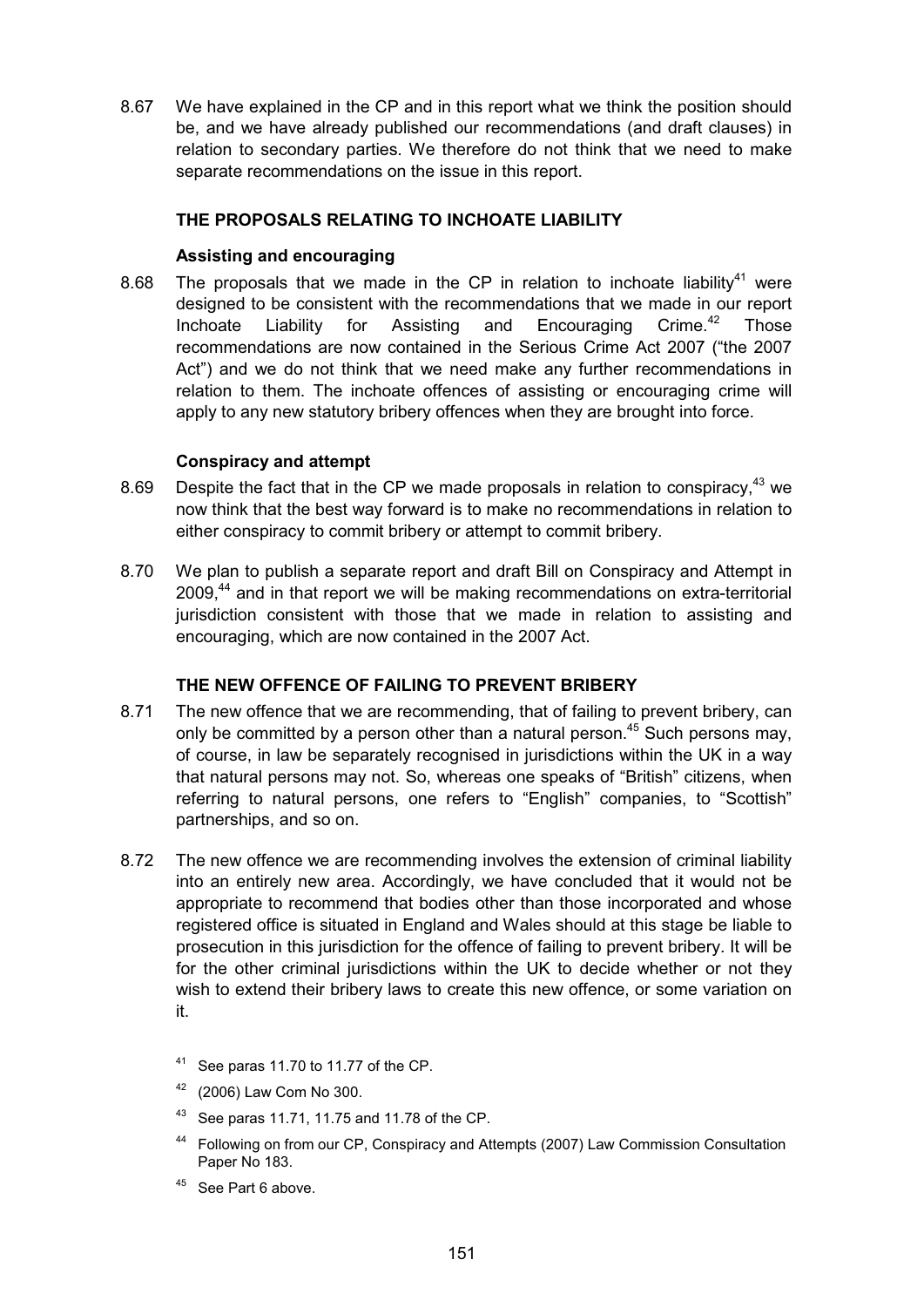# **PART 9 CONSENT TO PROSECUTION; OTHER MATTERS**

#### **CONSENT TO PROSECUTION**

- 9.1 Under the current law, certain bribery offences require the consent of the Attorney General (AG) to prosecution.
- 9.2 In the CP,<sup>1</sup> we recommended that the consent of the AG should be required only in cases with an international dimension to them. In other cases, we provisionally proposed that it was to be the Director of the prosecution authority who was to give the consent.<sup>2</sup>
- 9.3 Putting aside cases with an international element, our proposal was what all of our consultees who addressed the matter (13/13) wished to see. In cases involving an international element, our provisional proposal that the AG should continue to have a role was less well supported, with only a minority of those who addressed the issue agreeing with the proposal (7/16). Only 2/16 consultees thought that a consent requirement should be abolished altogether.
- 9.4 Our provisional proposals have now been overtaken by events. The Government has now published a White Paper and draft Constitutional Renewal Bill. In Part 2 of the Bill, there is a requirement that the consent of the Director of the relevant prosecution authority be obtained for prosecutions for bribery under statute (the 1889 and 1906 Acts), in place of the existing requirement that the AG give consent.<sup>3</sup>
- 9.5 Under the draft Bill, the role of the AG in relation to prosecution is to be restricted to intervening in cases where he or she is satisfied that it is necessary to do so in order to safeguard national security.<sup>4</sup> This proposal has been contested by the Joint Committee on the draft bill, who recommended that the AG should retain the power to give a direction in relation to any individual case. $5$
- 9.6 There is a need for consistency in the basic powers to consent to prosecution for both the general offence and the specific offence, not least because in some instances both offences may be charged together. In that regard, it must be kept in mind that whatever consent requirements are imposed for the substantive offences, ought also to be applicable when an inchoate offence relating to a bribery offence is charged.
	- $1^{1}$  Para 12.37.
	- <sup>2</sup> CP, para 12.36.
	- $3$  Constitutional Renewal Bill, cl 7 and Schedule 1, cls 1 and 2.
	- <sup>4</sup> Constitutional Renewal Bill, cls 2 and 12.
	- <sup>5</sup> Draft Constitutional Renewal Bill, Volume I Report of the Joint Committee on the Draft Constitutional Renewal Bill (2007-08) HC 551-I, para 114. The report of the Joint Committee was published too late for us to conduct meaningful discussions or consultation on the issue.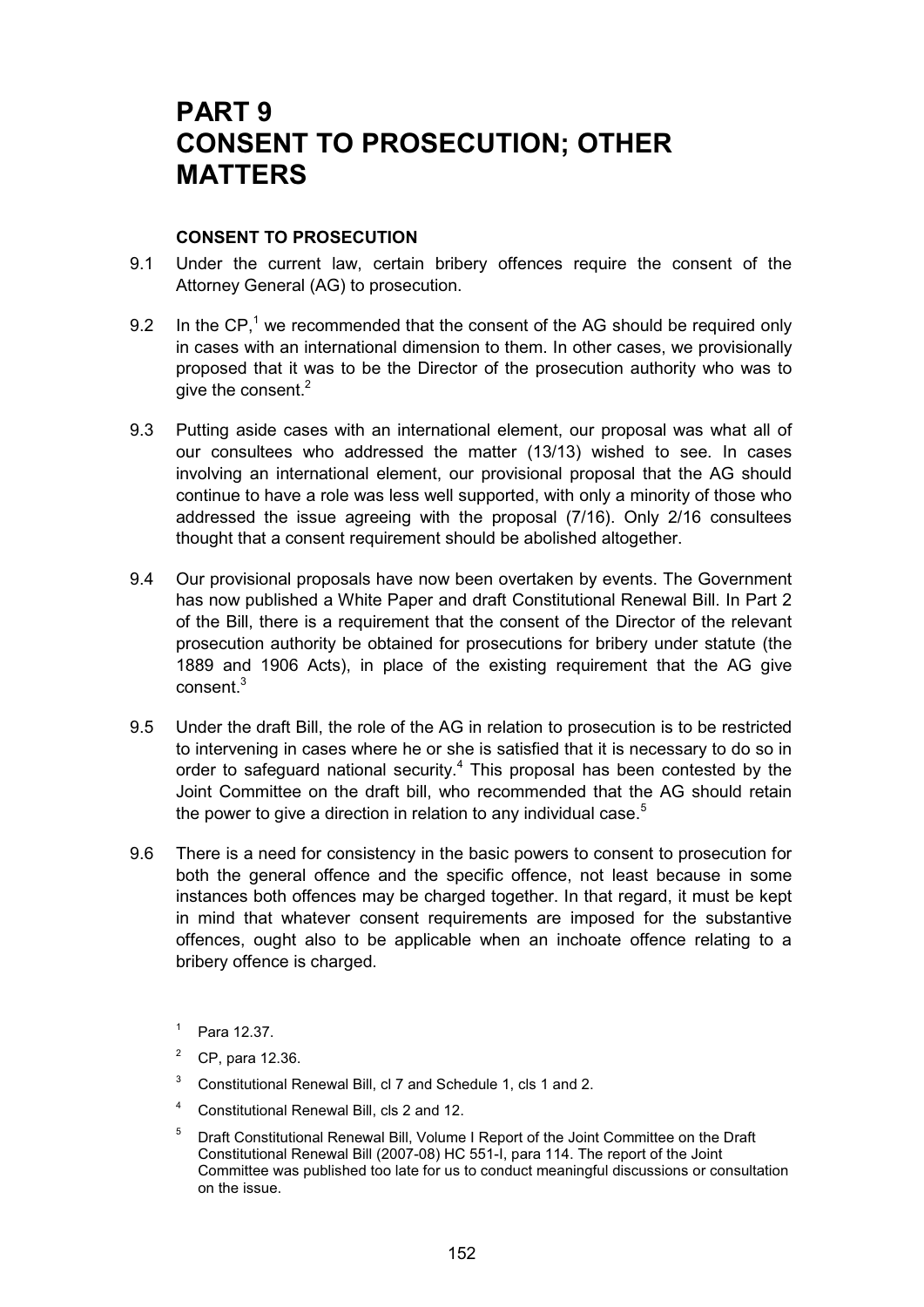#### **Recommendation**

9.7 **We recommend that the consent of the Director of the relevant prosecution authority should be required in relation to a decision to commence proceedings for a bribery offence, or for an inchoate offence relating to that offence.**

#### **MODE OF TRIAL**

9.8 13/13 of our consultees agreed that bribery offences should be triable either way (on indictment or summarily).

#### **Recommendation**

9.9 **We recommend that both the new offences of bribery and the offence of bribing a foreign public official should be triable either way.**

#### **PENALTIES**

9.10 In the interests of simplicity and (where possible) uniformity, our recommendation is that the potential penalties for bribery should be broadly the same as those available for fraud. Accordingly, in respect of the offences (other than that under clause 7):

> **we recommend that on summary conviction, a person may be sentenced to imprisonment for no more than 12 months, to a fine not exceeding the statutory maximum, or to both.6 Following conviction on indictment, a person may be sentenced to imprisonment for no more than 10 years, or to a fine, or to both**. 7

9.11 Only a company may be guilty of the "failure to prevent bribery" offence under clause 7. Accordingly we recommend the following penalties:

## **a fine up to the statutory maximum upon summary conviction, or a fine upon conviction on indictment**. 8

#### **DISQUALIFICATIONS IN ELECTORAL LAW**

9.12 Section 165(1) of the Representation of the People Act 1983 provides that a Parliamentary candidate can be disqualified if he or she employs an agent who has been "convicted more than once of an offence under the Public Bodies Corrupt Practices Act 1889". The attached Bill repeals the 1889 Act; accordingly, unless a provision is enacted to replace section 165(1), the Bill will effectively abolish this disqualification.

- $6$  Clause 10(1)(a).
- Clause 10(1)(b).
- Clause 10(2).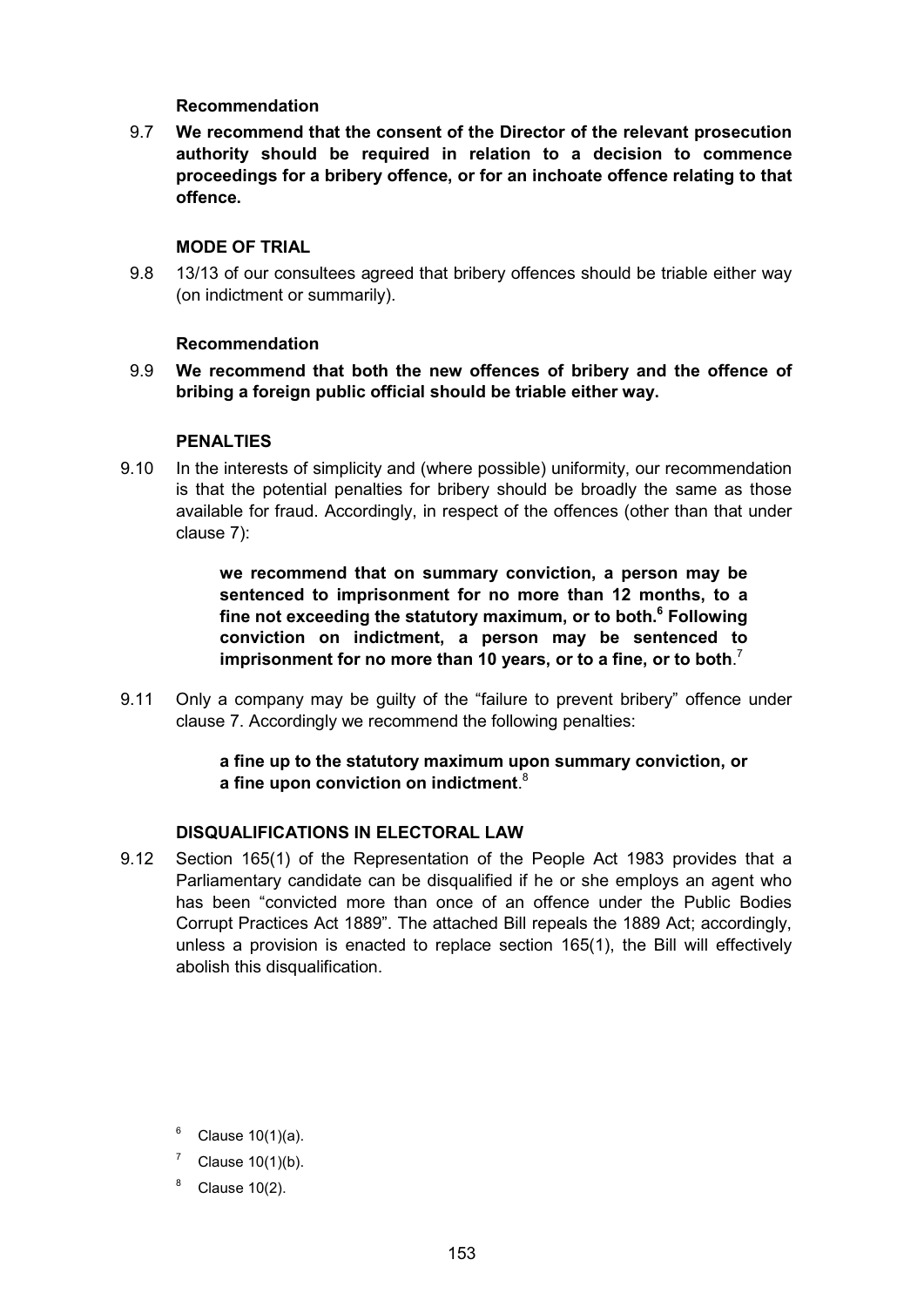- 9.13 Acts that, at present, constitute an offence under the Public Bodies Corrupt Practices Act 1889 will also constitute an offence under the attached Bill. However, the converse is not true, and it would be a wide extension of the law to disqualify a candidate for employing an agent who has been engaged in private commercial bribery. A possible solution, though it would not coincide exactly with the scope of the 1889 Act, would be to require the agent to have been convicted of an offence under the Bill involving a "function of a public nature" within clause 3(1)(a). However, this might create evidential difficulties, as it will not always appear on the face of an indictment or other public record whether a particular conviction for bribery involves public functions or not. For this reason, the Bill in its present form does not contain a provision replacing section 165(1).
- 9.14 As the matter falls outside the scope of this Report, the Government will have to give consideration at a later point to the consequences for electoral law of the repeal of the 1889 Act.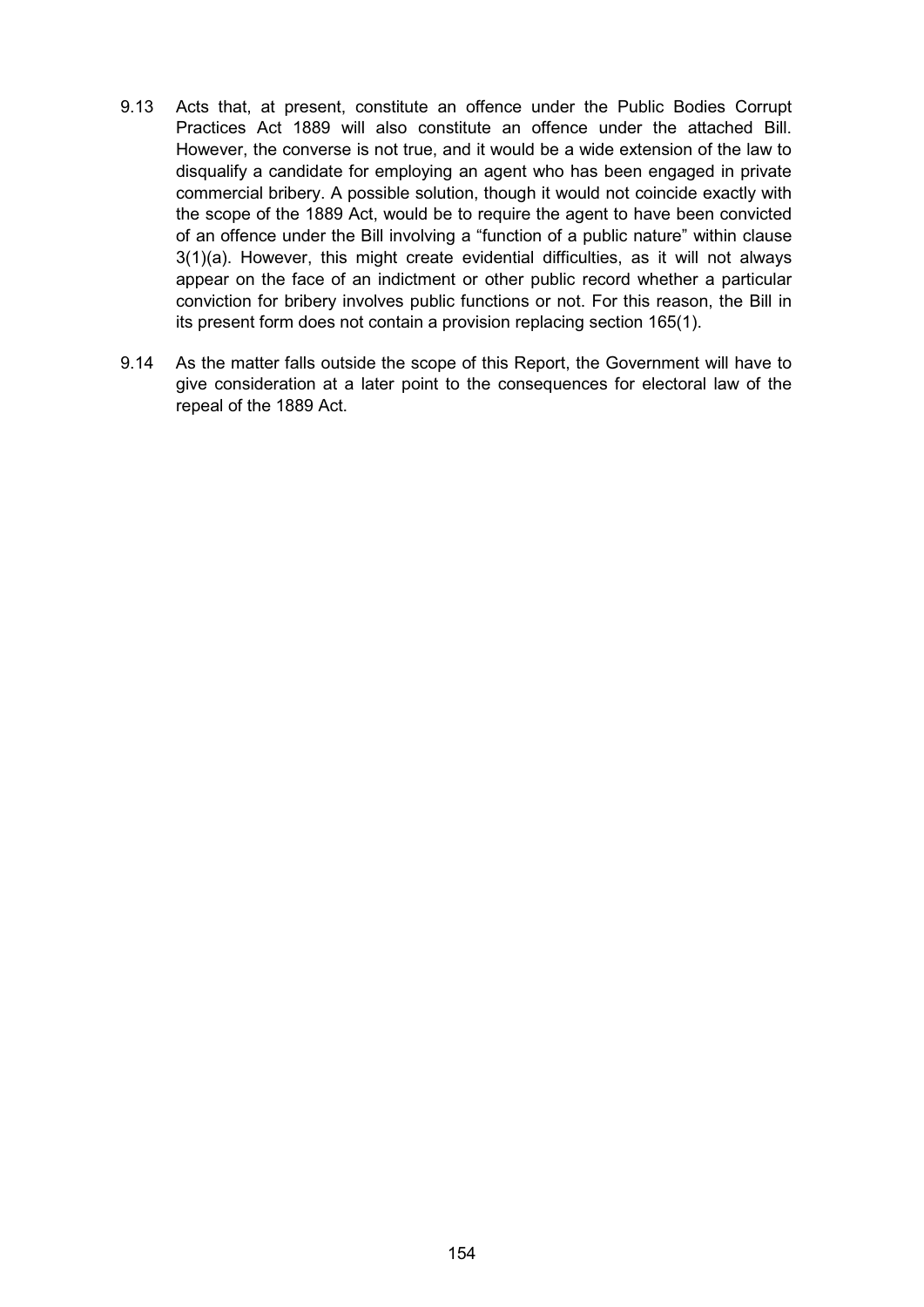# **PART 10 LIST OF RECOMMENDATIONS**

# **THE GENERAL OFFENCES**

10.1 We recommend that the offences should relate to conduct undertaken in connection with the past or present performance of a public function, or in connection with past or present trade, employment or business activity, or activity on behalf of a body of persons (whether corporate or incorporate).

Paragraph 3.28

## **TWO GENERAL OFFENCES OF BRIBERY**

10.2 We recommend that there should be two general offences of bribery: one concerned with the conduct of the payer, and the other with the conduct of the recipient.

Paragraph 3.33

#### **The offence committed by the payer**

10.3 We recommend that P must be shown, directly or through a third party, to have given, offered or promised an advantage (to be left undefined) to R or to someone else.

Paragraph 3.51

10.4 Subject to the recommendation at 10.5 below, we recommend that P must be shown to have intended to induce R or another to perform a relevant function or activity improperly, or to reward R or another for such conduct.

Paragraph 3.72

10.5 We recommend that even where P is not trying to persuade R to perform a relevant function or activity improperly (or to reward R for such conduct), it should still be bribery if P knew or believed that it would in itself be improper for R to accept an advantage.

Paragraph 3.77

#### **The offence committed by the recipient**

10.6 We recommend that R must be shown to have requested, agreed to receive, or accepted an advantage from another person, for him or herself or for another.

Paragraph 3.85

10.7 We recommend that the prosecution must show that R requested, agreed to receive or accepted an advantage intending that, in consequence, a relevant function or activity should be performed improperly, whether by R or by another (Case A).

Paragraph 3.219

10.8 Alternatively, it must be shown that R's request for, agreement to receive or acceptance of the advantage itself constituted the improper performance of a relevant function or activity (Case B).

Paragraph 3.220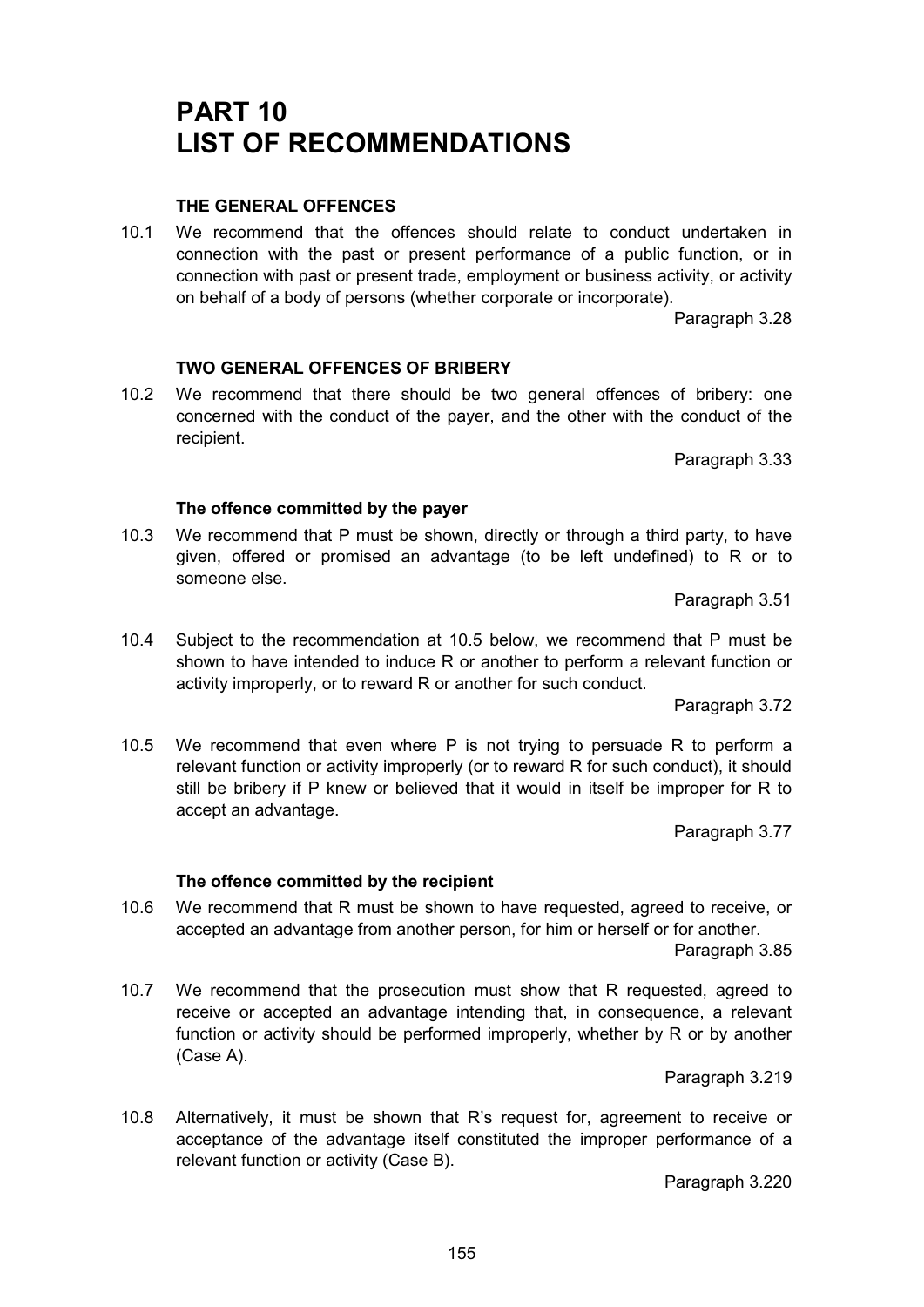10.9 Alternatively, it must be shown that R requested, agreed to receive or accepted an advantage as a reward for the improper performance of a relevant function or activity (Case C).

Paragraph 3.221

10.10 Alternatively, it must be shown that, in anticipation of, or in consequence of R requesting, agreeing to receive or accepting an advantage, a relevant function or activity was performed improperly by R, or by another at R's request or with R's assent or acquiescence (Case D).

Paragraph 3.222

10.11 We recommend that the impropriety in the performance of the function or activity must be shown to have turned on an expectation that R will act in good faith, or impartially.

Paragraph 3.223

10.12 Alternatively, the impropriety in the performance of the function or activity must be shown to have turned on an expectation that relates to a position of trust which R held by virtue of performing that function or activity.

Paragraph 3.224

10.13 We recommend that it must be shown that there was a breach of an expectation that R will act in good faith or impartially, or in accordance with his or her position of trust.

Paragraph 3.225

# **A DISCRETE OFFENCE OF BRIBING A FOREIGN PUBLIC OFFICIAL**

10.14 We recommend that there should be a new, discrete offence of bribing a foreign public official, covering advantages given to third parties at the foreign public official's request or with their assent or acquiescence.

Paragraph 5.71

10.15 We recommend that in relation to the discrete offence it must be shown that, where P intended to obtain or retain business or an advantage in the conduct of business, P (directly or indirectly) through the provision of an advantage intended to influence the foreign public official in his or her capacity as such, in circumstances where the advantage was not legitimately due.

Paragraph 5.119

10.16 We recommend that, a "foreign public official" should be understood as someone who holds a legislative, administrative or judicial position of any kind of a country or territory outside the United Kingdom, or exercises a public function for or on behalf of a country or territory outside the United Kingdom, or for any public agency or enterprise of that country or territory, or is an official or agent of a public international organisation.

Paragraph 5.136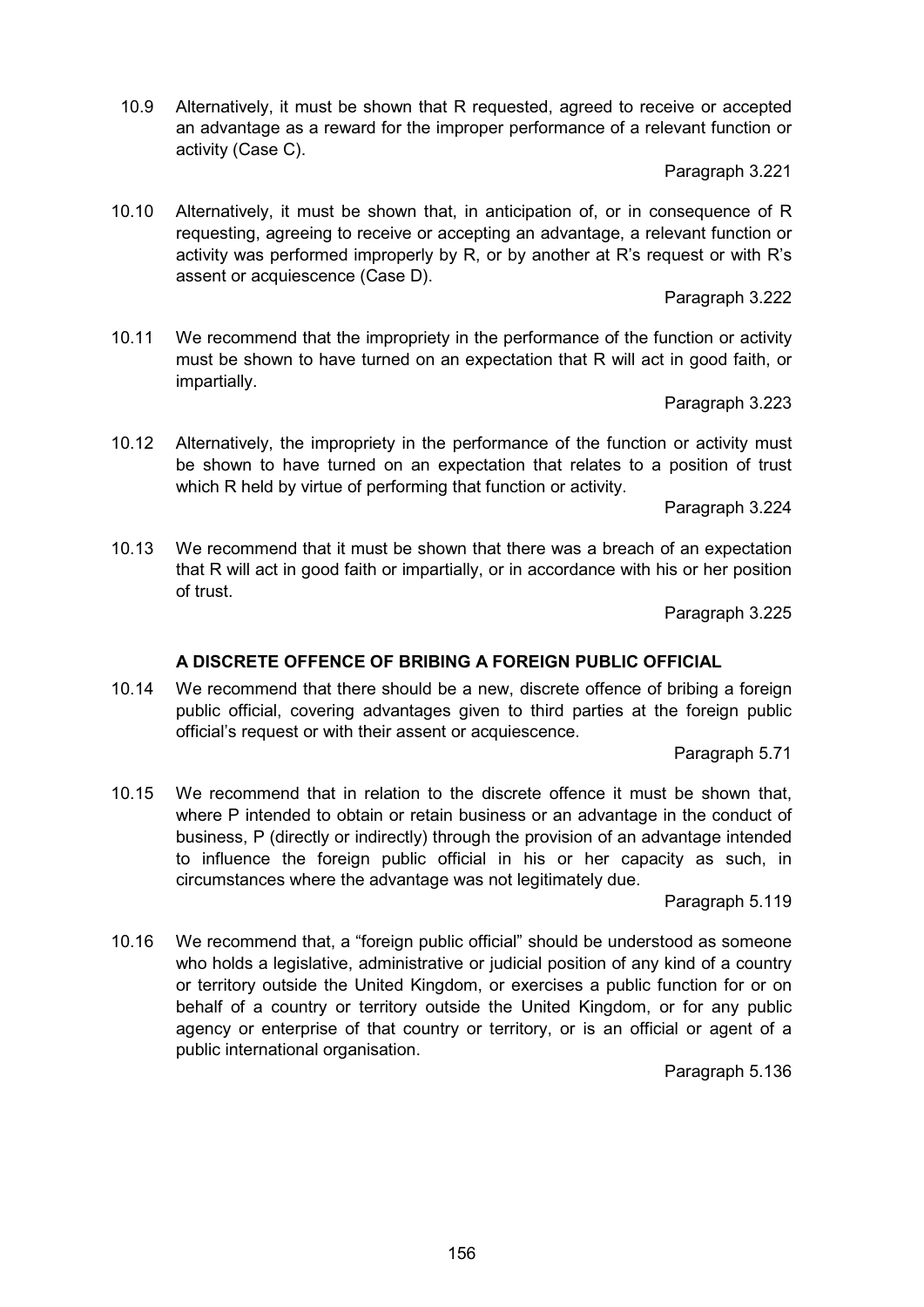#### **DEFENCES**

10.17 We recommend that it should be a defence to the discrete offence of bribery of a foreign public official for P to prove on a balance of probabilities that the reason for conferring an advantage was that P reasonably believed that he or she was legally obliged or legally permitted to do so by the law of the foreign country. In deciding whether such a belief was reasonable, regard should be had to the steps taken to discover the true legal position before the advantage was conferred.

Paragraph 7.49

#### **LIABILITY OF COMPANIES AND LIMITED LIABILITY PARTNERSHIPS**

10.18 We recommend that it should be an offence for a company or limited liability partnership of which the registered office is situated in England and Wales negligently to fail to prevent bribery where

> someone (A) performing services on that organisation's behalf bribes another person,

the bribe was in connection with the business of that organisation, and

someone (other than A) connected with or employed by the organisation, who has responsibility for preventing bribery, negligently fails to prevent A bribing the other person.

Paragraph 6.8

10.19 We recommend that the bribery offences to which the offence of negligently failing to prevent bribery applies should be the offences that can be committed by P (the payer), whether the general offence of bribery or the bribery of a foreign public official.

Paragraph 6.9

10.20 We recommend that, except where the negligence in question is alleged to be on the part of a director (or equivalent), it should be a defence for the company or limited liability partnership to show that it had adequate procedures in place designed to prevent bribery being committed by people performing services on the organisation's behalf.

Paragraph 6.10

10.21 We recommend that it should be possible to hold directors, managers, secretaries or similar officers of a body corporate individually liable if they consent to or connive at the commission of bribery by the body corporate.

Paragraph 6.12

10.22 We recommend that consideration of the extension of the scope for imposing direct liability on companies should form part of a general review of corporate criminal liability.

Paragraph 6.39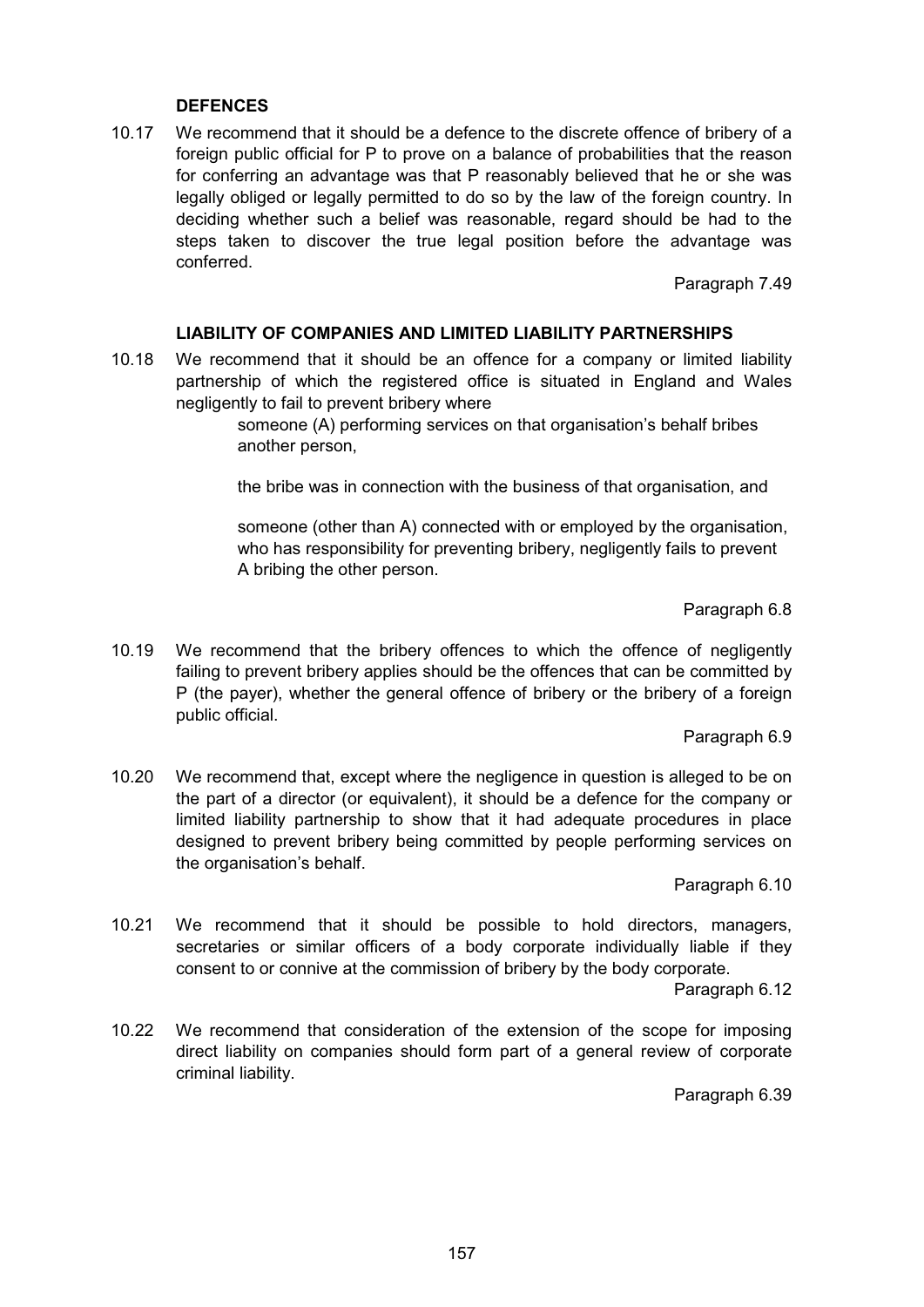#### **EXTRA-TERRITORIALITY**

- 10.23 We recommend that an act of bribery which, if done in England and Wales, would constitute a bribery offence, or an offence of bribing a foreign public official, should constitute an offence triable in England and Wales if done outside the United Kingdom by a person who at that time was:
	- (1) a national of the UK,
	- (2) a body incorporated under the law of any part of the United Kingdom, or
	- (3) a natural person who was ordinarily resident in the United Kingdom.

Paragraph 8.57

#### **CONSENT TO PROSECUTION; OTHER MATTERS**

#### **Consent to prosecution**

10.24 We recommend that the consent of the Director of the relevant prosecution authority should be required in relation to a decision to commence proceedings for a bribery offence, or for an inchoate offence relating to that offence.

Paragraph 9.7

#### **Mode of trial**

10.25 We recommend that both the new offences of bribery and the offence of bribing a foreign public official should be triable either way.

Paragraph 9.9

#### **Penalties**

- 10.26 We recommend that a person guilty of the general offence of bribery, or of the offence of bribing a foreign public official, should be liable:
	- (a) on summary conviction to imprisonment for not more than 12 months, or to a fine up to the statutory maximum, or to both.
	- (b) on conviction on indictment to imprisonment for up to 10 years or, to fine, or to both.

Paragraph 9.10

10.27 We recommend that a company guilty of negligently failing to prevent bribery should be liable to a fine (up to the statutory maximum, on summary conviction).

Paragraph 9.11

(*Signed)* TERENCE ETHERTON, *Chairman* ELIZABETH COOKE DAVID HERTZELL JEREMY HORDER KENNETH PARKER

WILLIAM ARNOLD, *Chief Executive* 2 October 2008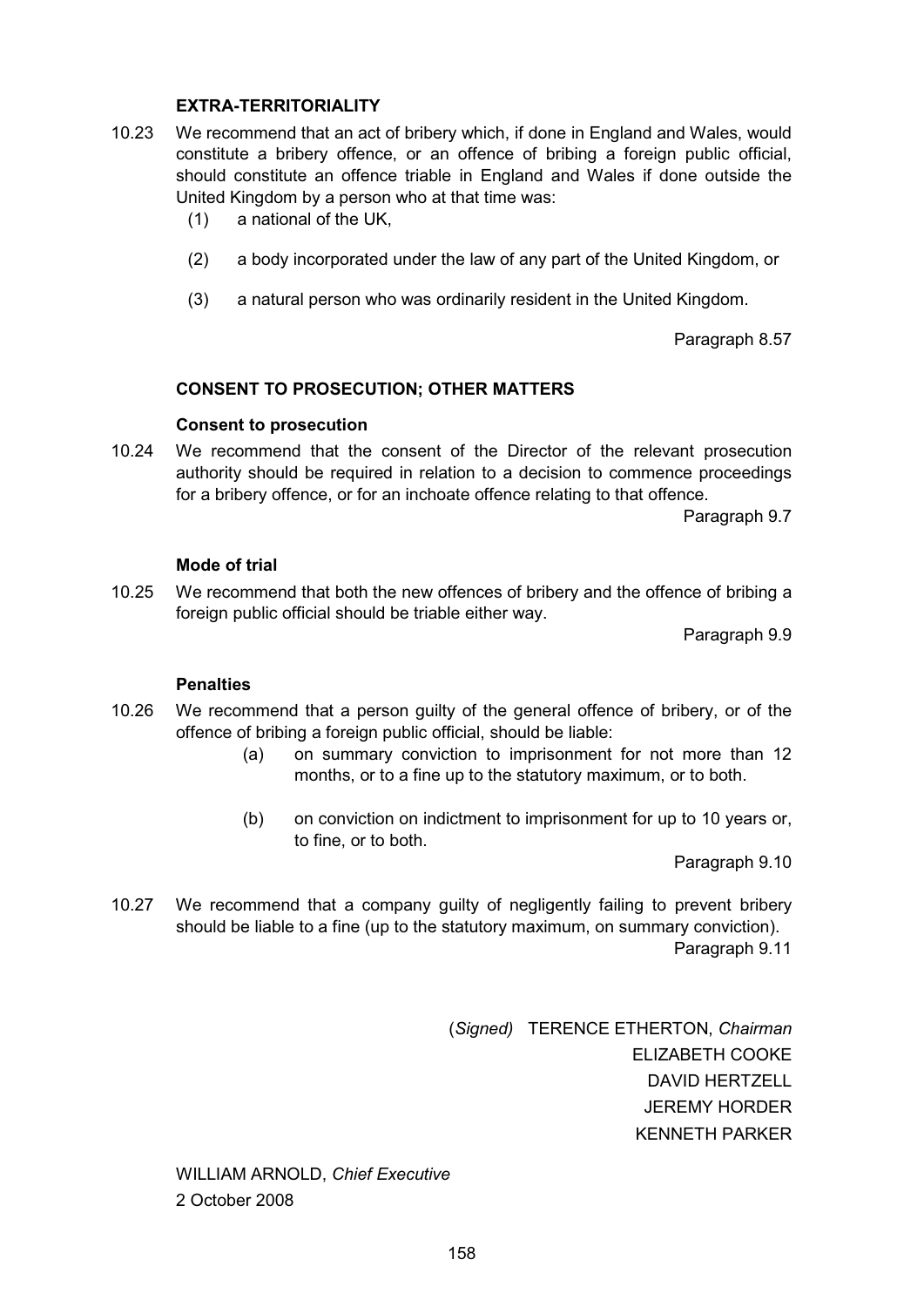# **CONTENTS**

#### *General offences*

- 1 Bribery: requesting, agreeing to receive or accepting an advantage
- 2 Bribery: offering, promising or giving an advantage
- 3 Sections 1 and 2: functions and activities

#### *Bribery of foreign public officials*

- 4 Bribery of foreign public officials
- 5 Defence

#### *Extra-territorial application*

6 Offences under sections 1, 2 and 4: extra-territorial application

#### *Failure to prevent bribery*

7 Failure to prevent bribery

#### *General*

- 8 Offences by bodies corporate
- 9 Consent to prosecution
- 10 Penalties
- 11 Consequential provisions
- 12 Commencement and savings
- 13 Short title and extent

Schedule 1 — Consequential amendments Schedule 2 — Repeals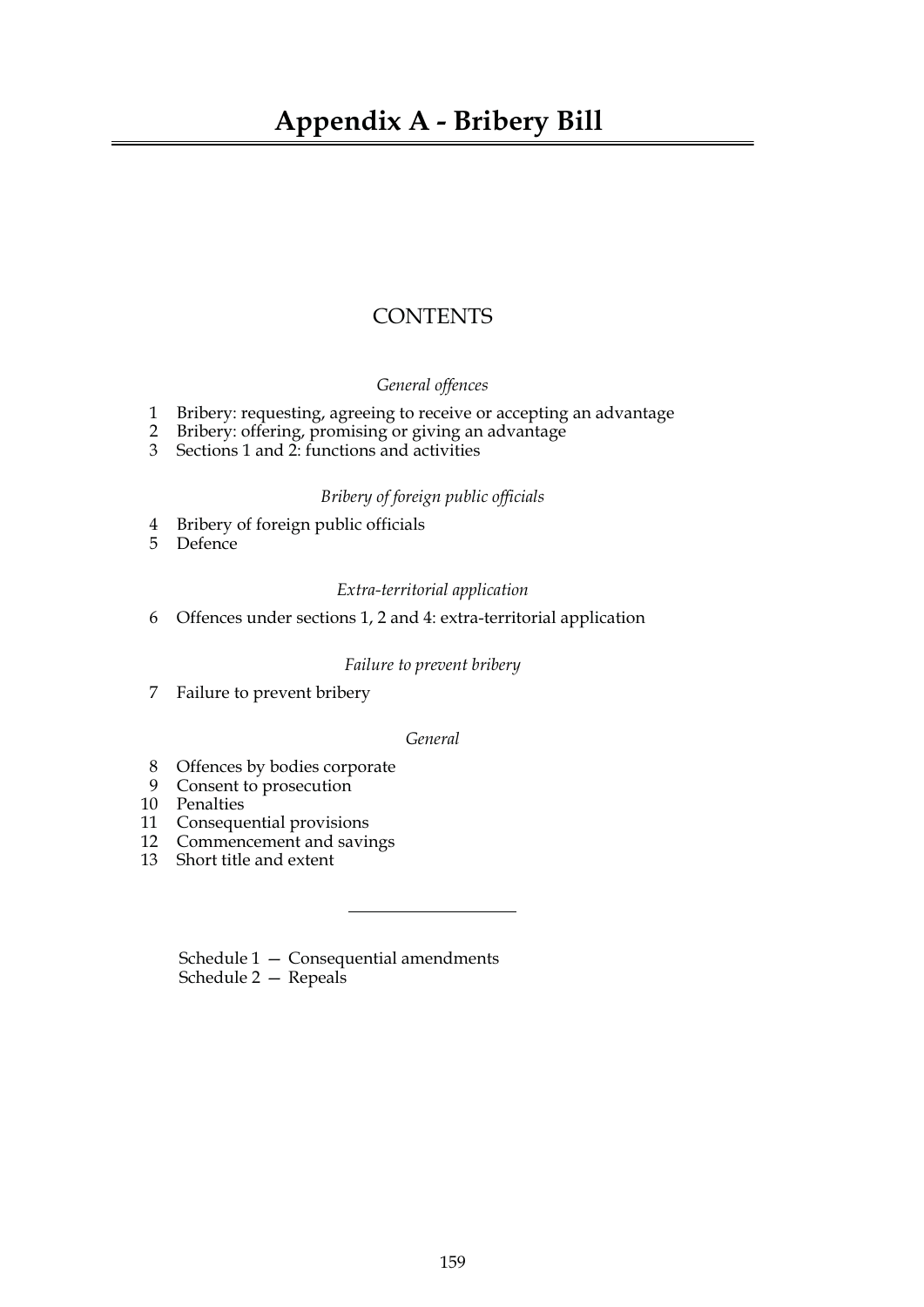DRAFT OF A **BILL** TO

Make provision for offences relating to bribery; and for connected purposes.

E IT ENACTED by the Queen's most Excellent Majesty, by and with the advice and consent of the Lords Spiritual and Temporal, and Commons, in this present **B** E IT ENACTED by the Queen's most Excellent Majesty, by and with consent of the Lords Spiritual and Temporal, and Commons, Parliament assembled, and by the authority of the same, as follows:  $-$ 

#### *General offences*

#### **1 Bribery: requesting, agreeing to receive or accepting an advantage**

- (1) A person ("R") is guilty of an offence in cases A to D.
- (2) Case A is where R requests, agrees to receive or accepts a financial or other advantage intending that, in consequence, a function or activity to which section 3 applies should be performed improperly (whether by R or another person).
- (3) Case B is where—
	- (a) R requests, agrees to receive or accepts a financial or other advantage, and
	- (b) the request, agreement or acceptance itself constitutes the improper performance by R of a function or activity to which section 3 applies.
- (4) Case C is where R requests, agrees to receive or accepts a financial or other advantage as a reward for the improper performance (whether by R or another person) of a function or activity to which section 3 applies.
- (5) Case D is where, in anticipation of or in consequence of R requesting, agreeing to receive or accepting a financial or other advantage, a function or activity to which section 3 applies is performed improperly –
	- (a) by R, or
	- (b) by another person at R's request or with R's assent or acquiescence.
- (6) In cases A to D it does not matter—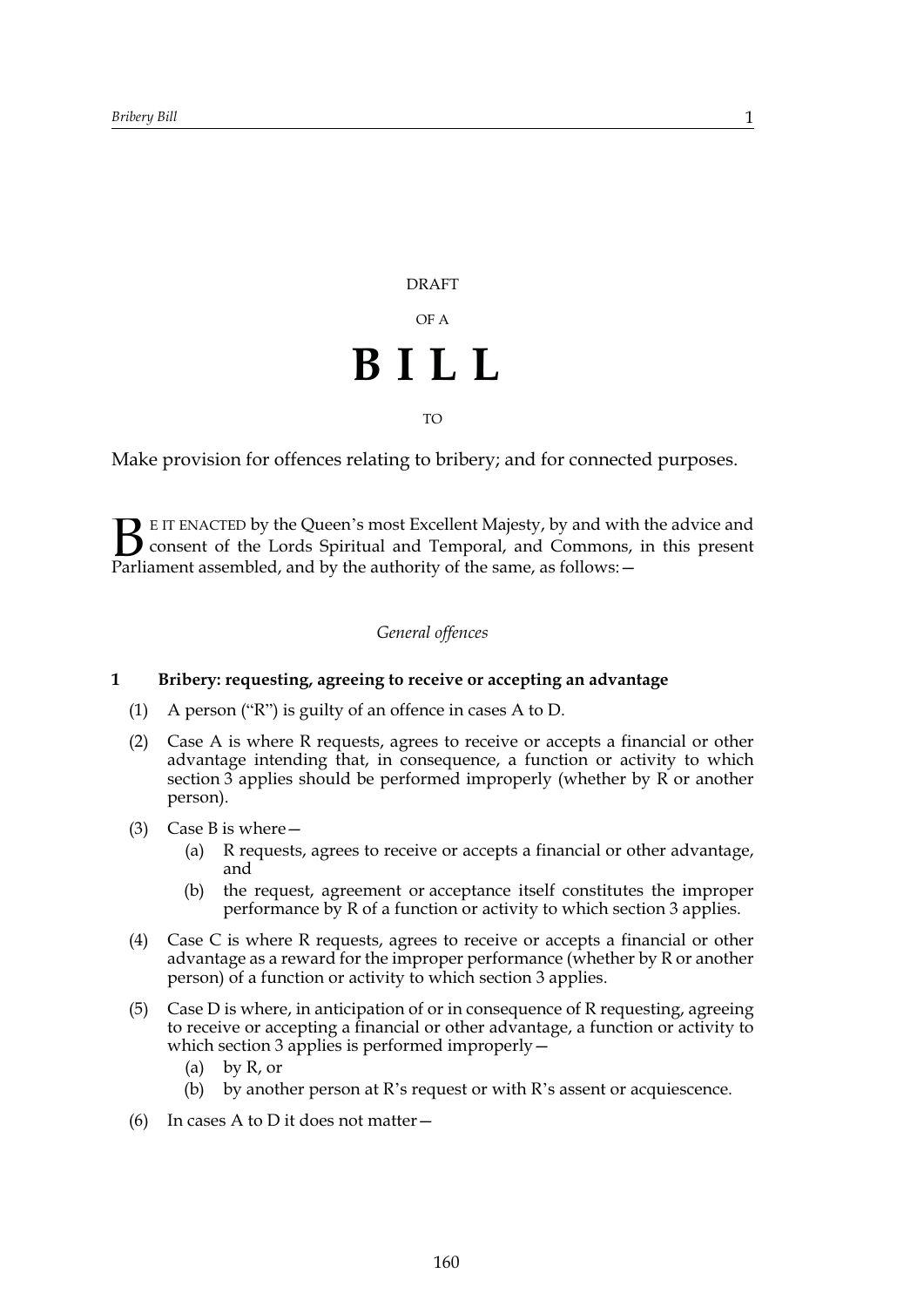- (a) whether R requests, agrees to receive or accepts (or is to request, agree to receive or accept) the advantage directly or through a third party,
- (b) whether the advantage is (or is to be) for the benefit of R or another person.
- (7) An offence is committed under this section in England and Wales if any part of the conduct element of the offence takes place in England and Wales; but this section is to be read subject to section 6 if no part of the conduct element of the offence takes place in England and Wales.

#### **2 Bribery: offering, promising or giving an advantage**

- (1) A person ("P") is guilty of an offence in cases E and F.
- (2) Case E is where—
	- (a) P offers, promises or gives a financial or other advantage to another person, and
	- (b) P intends the advantage to induce a person to perform improperly a function or activity to which section 3 applies, or to reward a person for the improper performance of such a function or activity.
- (3) Case F is where—
	- (a) P offers, promises or gives a financial or other advantage to another person, and
	- (b) P knows or believes that the acceptance of the advantage would itself constitute the improper performance of a function or activity to which section 3 applies.
- (4) In case E it does not matter whether the person to whom the advantage is offered, promised or given is the same person as the person who is to perform, or has performed, the function or activity in question.
- (5) In cases E and F it does not matter whether the advantage is offered, promised or given by P directly or through a third party.
- (6) An offence is committed under this section in England and Wales if any part of the conduct element of the offence takes place in England and Wales; but this section is to be read subject to section 6 if no part of the conduct element of the offence takes place in England and Wales.

#### **3 Sections 1 and 2: functions and activities**

- (1) This section applies to those of the following functions and activities which satisfy one or more of conditions 1 to 3—
	- (a) any function of a public nature,
	- (b) any activity connected with a business, trade or profession,
	- (c) any activity performed in the course of a person's employment, and
	- (d) any activity performed by or on behalf of a body of persons (whether corporate or unincorporate).
- (2) It applies even if the function or activity—
	- (a) has no connection with the United Kingdom, and
	- (b) is carried out in a country or territory outside the United Kingdom.
- (3) Condition 1 is that a person performing the function or activity is expected to perform it in good faith.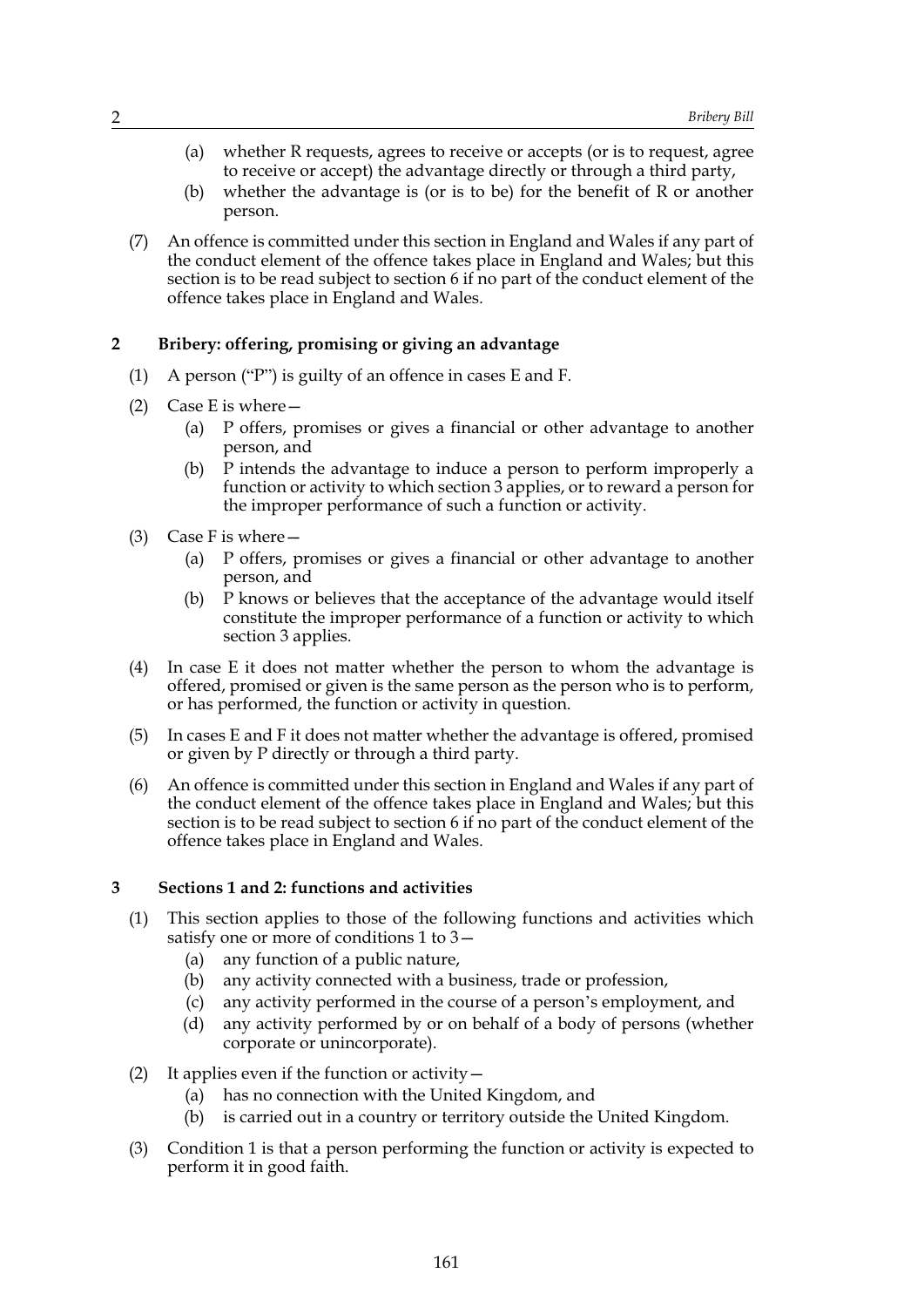- (4) Condition 2 is that a person performing the function or activity is expected to perform it impartially.
- (5) Condition 3 is that a person performing the function or activity is in a position of trust by virtue of performing it.
- (6) For the purposes of sections 1 and 2 a function or activity to which this section applies—
	- (a) is performed improperly if it is performed in breach of a relevant expectation, and
	- (b) is to be treated as being performed improperly if there is a failure to perform the function or activity and that failure is itself a breach of a relevant expectation.
- (7) In subsection (6) "relevant expectation"—
	- (a) in relation to a function or activity which satisfies condition 1 or 2, means the expectation mentioned in the condition in question, and
	- (b) in relation to a function or activity which satisfies condition 3, means any expectation as to the manner in which, or the reasons for which, the function or activity will be performed that arises from the position of trust mentioned in that condition.
- (8) Anything that a person does (or omits to do) arising from or in connection with that person's past performance of a function or activity mentioned in subsection (1) is to be treated for the purposes of this Act as being done (or omitted) by that person in the performance of that function or activity.

*Bribery of foreign public officials*

#### **4 Bribery of foreign public officials**

- (1) A person ("P") who bribes a foreign public official ("F") is guilty of an offence if P's intention is to influence F in F's capacity as a foreign public official.
- (2) P must also intend to obtain or retain—
	- (a) business, or
	- (b) an advantage in the conduct of business.
- (3) P bribes  $F$  if  $-$ 
	- (a) directly or through a third party, P offers, promises or gives any financial or other advantage, either to F or to another person at F's request or with F's assent or acquiescence, and
	- (b) the advantage is not legitimately due to F, or (if offered, promised or given to another person as mentioned in paragraph (a)) it would not be legitimately due if offered, promised or given to F.
- (4) If the law applicable to F permits or requires F to accept a particular financial or other advantage, it is legitimately due.
- (5) References in this section to influencing F in F's capacity as a foreign public official mean influencing F in the performance of F's functions as such an official, which includes—
	- (a) any omission to exercise those functions, and
	- (b) any use of F's position as such an official, even if not within F's authority.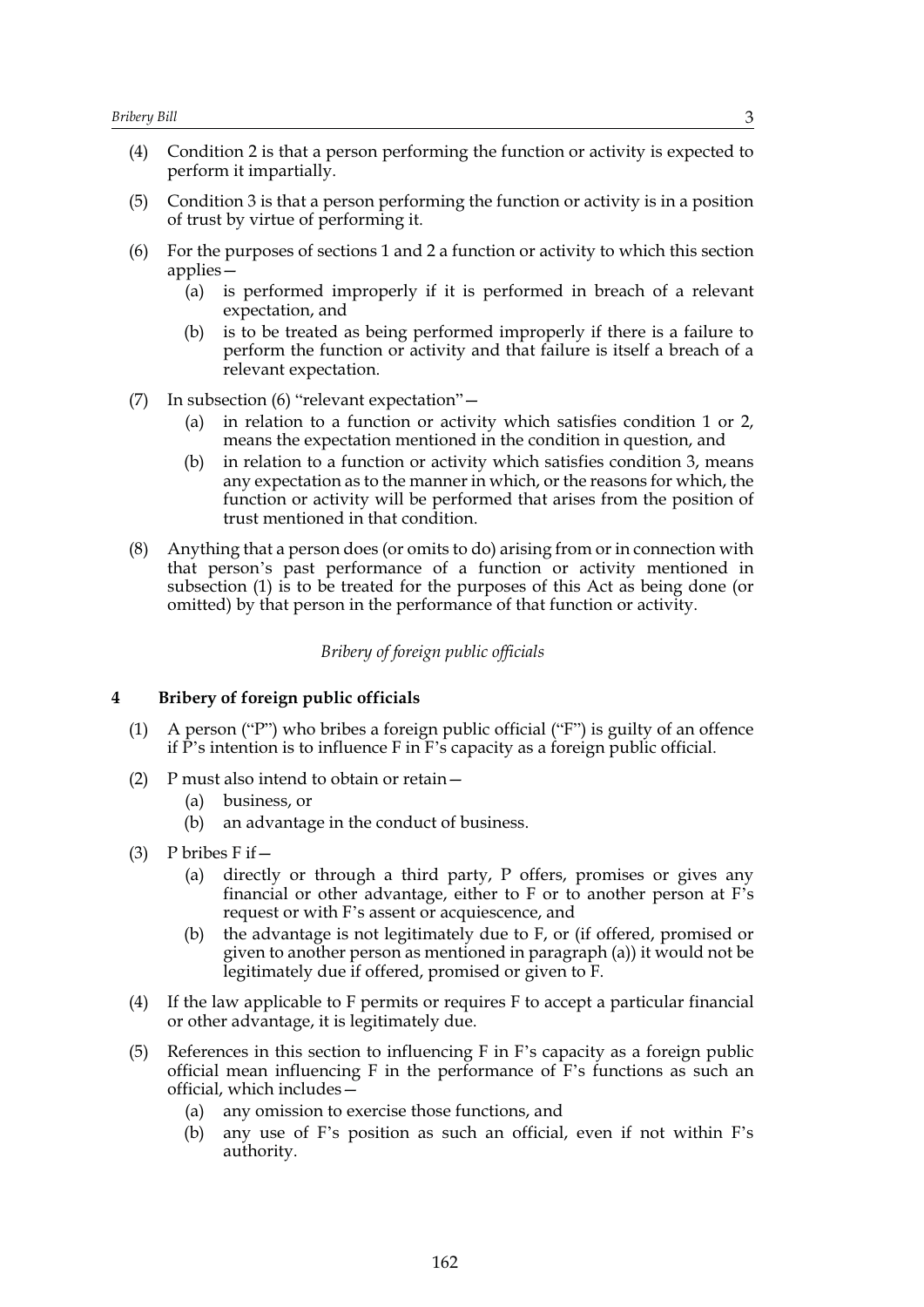- (6) "Foreign public official" means an individual who—
	- (a) holds a legislative, administrative or judicial position of any kind, whether appointed or elected, of a country or territory outside the United Kingdom (or any subdivision of such a country or territory), or
	- (b) exercises a public function for or on behalf of a country or territory outside the United Kingdom (or any subdivision of such a country or territory), or for any public agency or enterprise of that country or territory (or subdivision), or
	- (c) is an official or agent of a public international organisation.
- (7) In subsection  $(6)(c)$ , "public international organisation" means an organisation whose members are any of the following—
	- (a) countries or territories,
	- (b) governments of countries or territories,
	- (c) other public international organisations,
	- (d) a mixture of any of the above.
- (8) For the purposes of subsection (4), the law applicable to F is  $-$ 
	- (a) the law of the country or territory in relation to which F is a foreign public official, or
	- (b) if F is an official or agent of a public international organisation, the applicable rules of that organisation.
- (9) An offence is committed under this section in England and Wales if any part of the conduct element of the offence takes place in England and Wales; but this section is to be read subject to section 6 if no part of the conduct element of the offence takes place in England and Wales.

#### **5 Defence**

- (1) It is a defence to a charge under section 4 to prove that P reasonably believed that what P did was required or permitted under the law applicable to F (as defined in section 4).
- (2) Whether a belief is reasonable is to be determined having regard to all the circumstances, including any steps P has taken to find out what was required or permitted under the law applicable to F.

#### *Extra-territorial application*

#### **6 Offences under sections 1, 2 and 4: extra-territorial application**

- (1) Subsection (2) applies if  $-$ 
	- (a) no part of the conduct element of an offence under section 1, 2 or 4 takes place in England and Wales,
	- (b) a person's acts done outside the United Kingdom would constitute such an offence if done in England and Wales, and
	- (c) that person falls within subsection (3).
- (2) In such a case—
	- (a) the acts constitute the offence referred to in subsection  $(1)(a)$ , and
	- (b) proceedings for the offence may be taken in England and Wales.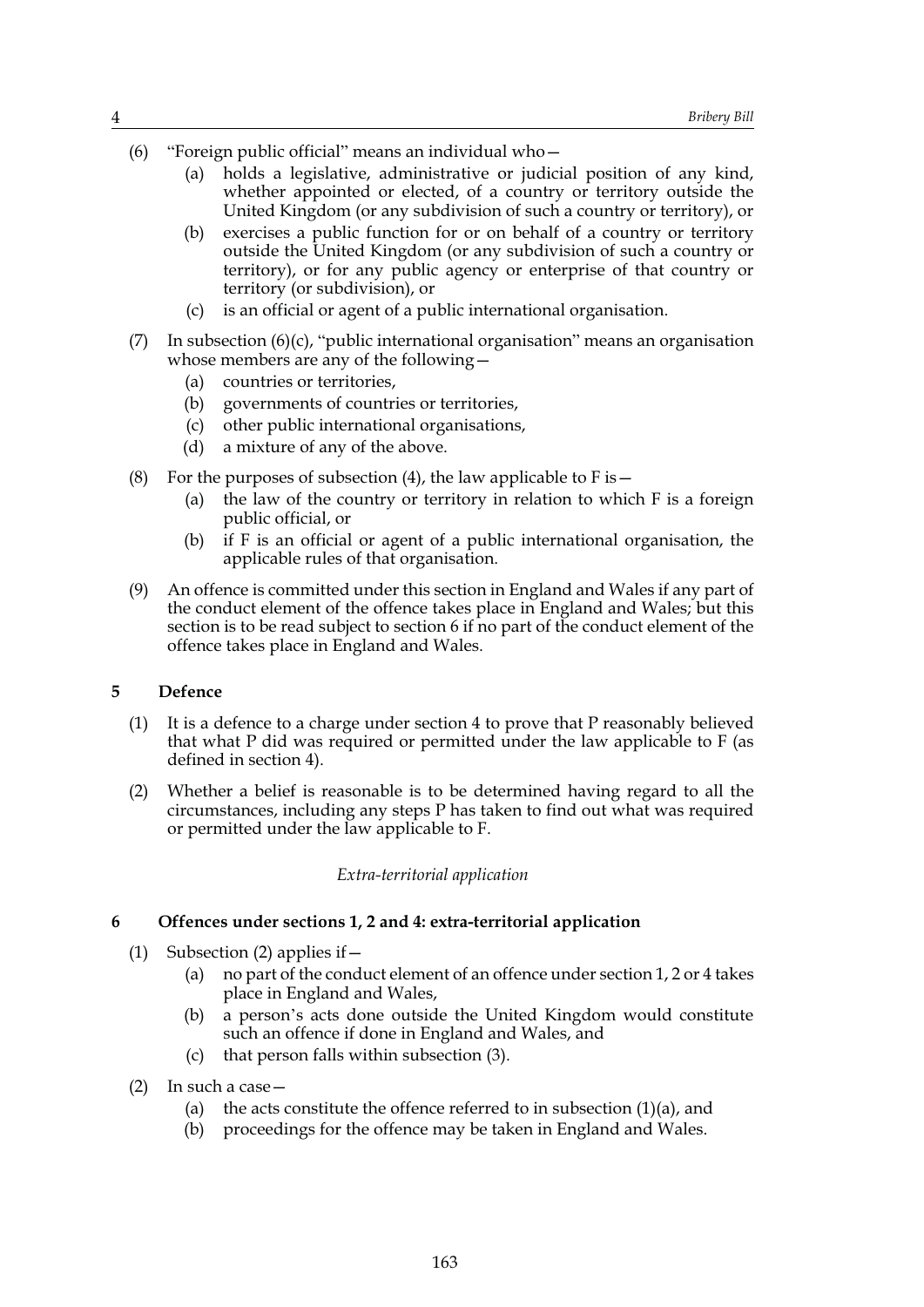- (3) A person who was one of the following at the time the acts were done falls within this subsection—
	- (a) a British citizen,
	- (b) a British overseas territories citizen,
	- (c) a British National (Overseas),
	- (d) a British Overseas citizen,
	- (e) a person who under the British Nationality Act 1981 (c. 61) was a British subject,
	- (f) a British protected person within the meaning of that Act,
	- (g) an individual ordinarily resident in any part of the United Kingdom,
	- (h) a body incorporated under the law of any part of the United Kingdom.

#### *Failure to prevent bribery*

#### **7 Failure to prevent bribery**

- (1) A company or limited liability partnership whose registered office is situated in England and Wales (or in Wales) (" $C$ ") is guilty of an offence under this section if  $-$ 
	- (a) a person ("A") performing services for or on behalf of C bribes another person,
	- (b) the bribe was in connection with C's business, and
	- (c) any person (other than A) connected with or employed by C, whose functions at the time of the bribe included preventing persons such as A from committing offences under section 2 or 4 in connection with C's business, was negligent in failing to prevent A from bribing the other person mentioned in paragraph (a).
- (2) The capacity in which A was performing services for or on behalf of C does not matter, and accordingly A may (for example) be C's employee or agent, or a subsidiary of C.
- (3) Whether or not A was performing services for or on behalf of C at the time when A bribed the other person is to be determined by reference to all the relevant circumstances and not merely by reference to the nature of the relationship between A and C.
- (4) But if A was an employee of C, it is to be presumed unless the contrary is shown that A was performing services for or on behalf of C.
- (5) For the purposes of subsection (1), A bribes another person if A is, or would be, guilty of an offence under section 2 or 4, whether or not A has been prosecuted for such an offence (and for this purpose it is to be taken that all or part of the conduct element of the offence occurred in England and Wales).
- (6) Except as provided in subsection (7), it is a defence to a charge under this section to prove that C had in place adequate procedures designed to prevent persons performing services for or on behalf of C from committing offences under section 2 or 4.
- (7) The defence in subsection  $(6)$  is not available  $-$ 
	- (a) if C is a company and the negligence referred to in subsection  $(1)(c)$  was that of a director, manager, secretary or other similar officer of C, or a person purporting to act in any such capacity,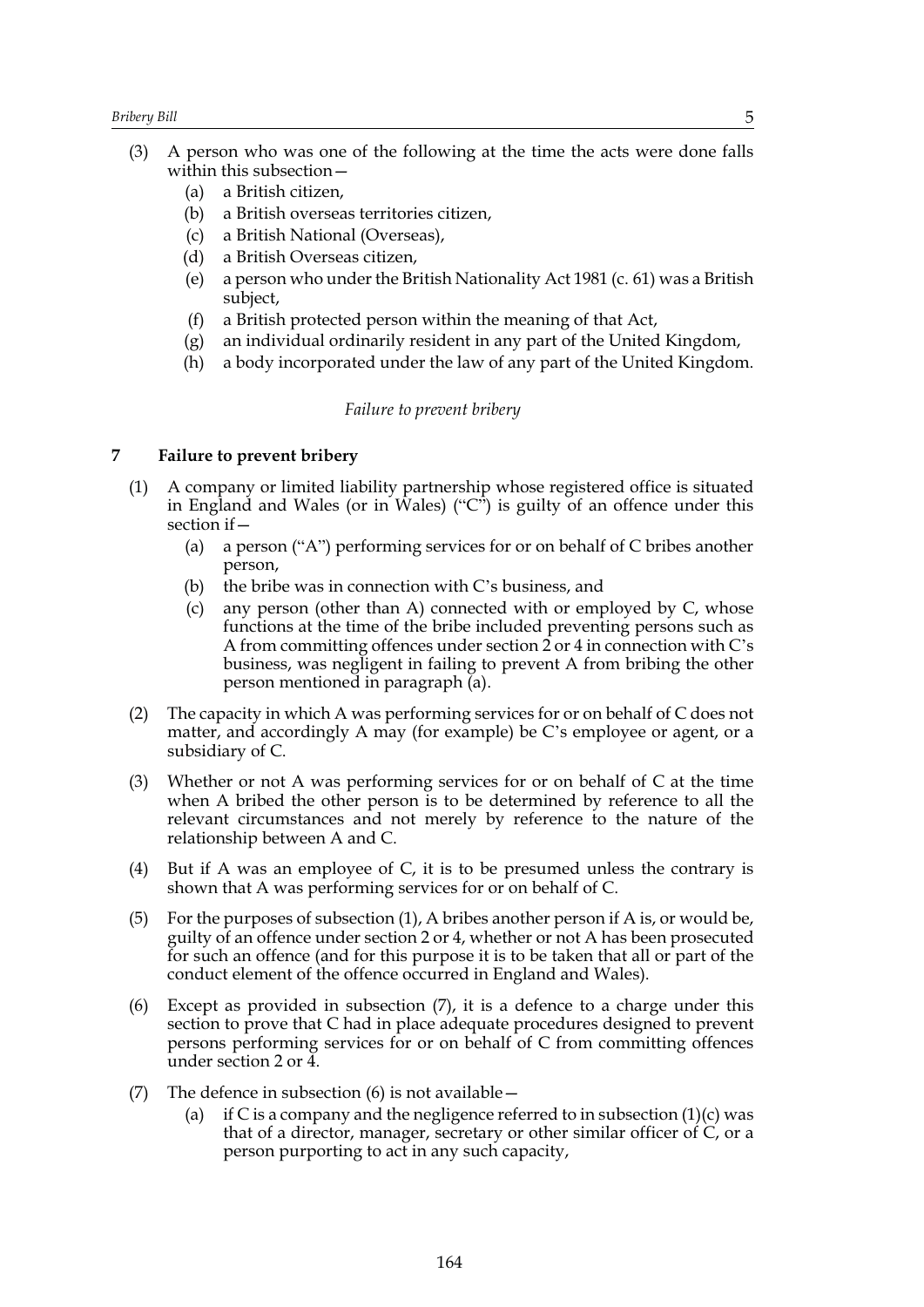- (b) if C is a limited liability partnership and the negligence referred to in subsection  $(1)(c)$  was that of a member of C, or a person purporting to act as a member of C.
- (8) In this section "company" has the same meaning as in the Companies Acts (see section 1(1) of the Companies Act 2006 (c. 46)).

#### *General*

#### **8 Offences by bodies corporate**

- (1) Subsection (2) applies if an offence under section 1, 2 or 4 is committed by a body corporate.
- (2) If the offence is proved to have been committed with the consent or connivance of a person mentioned in subsection (3), that person (as well as the body corporate) is guilty of the offence and liable to be proceeded against and punished accordingly.
- (3) The persons are—
	- (a) a director, manager, secretary or other similar officer of the body corporate, or
	- (b) a person who was purporting to act in any such capacity.
- (4) Where the affairs of a body corporate are managed by its members, this section applies in relation to the acts and defaults of a member in connection with the member's functions of management as if the member were a director of the body corporate.

#### **9 Consent to prosecution**

- (1) No proceedings for an offence under this Act may be instituted against any person except by or with the consent of—
	- (a) the Director of Public Prosecutions,
	- (b) the Director of the Serious Fraud Office,
	- (c) the Director of Revenue and Customs Prosecutions,
	- (d) a person authorised by any of those Directors.
- (2) A Director's authorisation by virtue of subsection  $(1)(d)$ 
	- (a) may relate to a specified person or to persons of a specified description, and
	- (b) may relate to specified circumstances.

#### **10 Penalties**

- (1) An individual guilty of an offence under this Act is liable—
	- (a) on summary conviction, to imprisonment for a term not exceeding 12 months, or to a fine not exceeding the statutory maximum, or to both,
	- (b) on conviction on indictment, to imprisonment for a term not exceeding 10 years, or to a fine, or to both.
- (2) Any other person guilty of an offence under this Act is liable—
	- (a) on summary conviction, to a fine not exceeding the statutory maximum,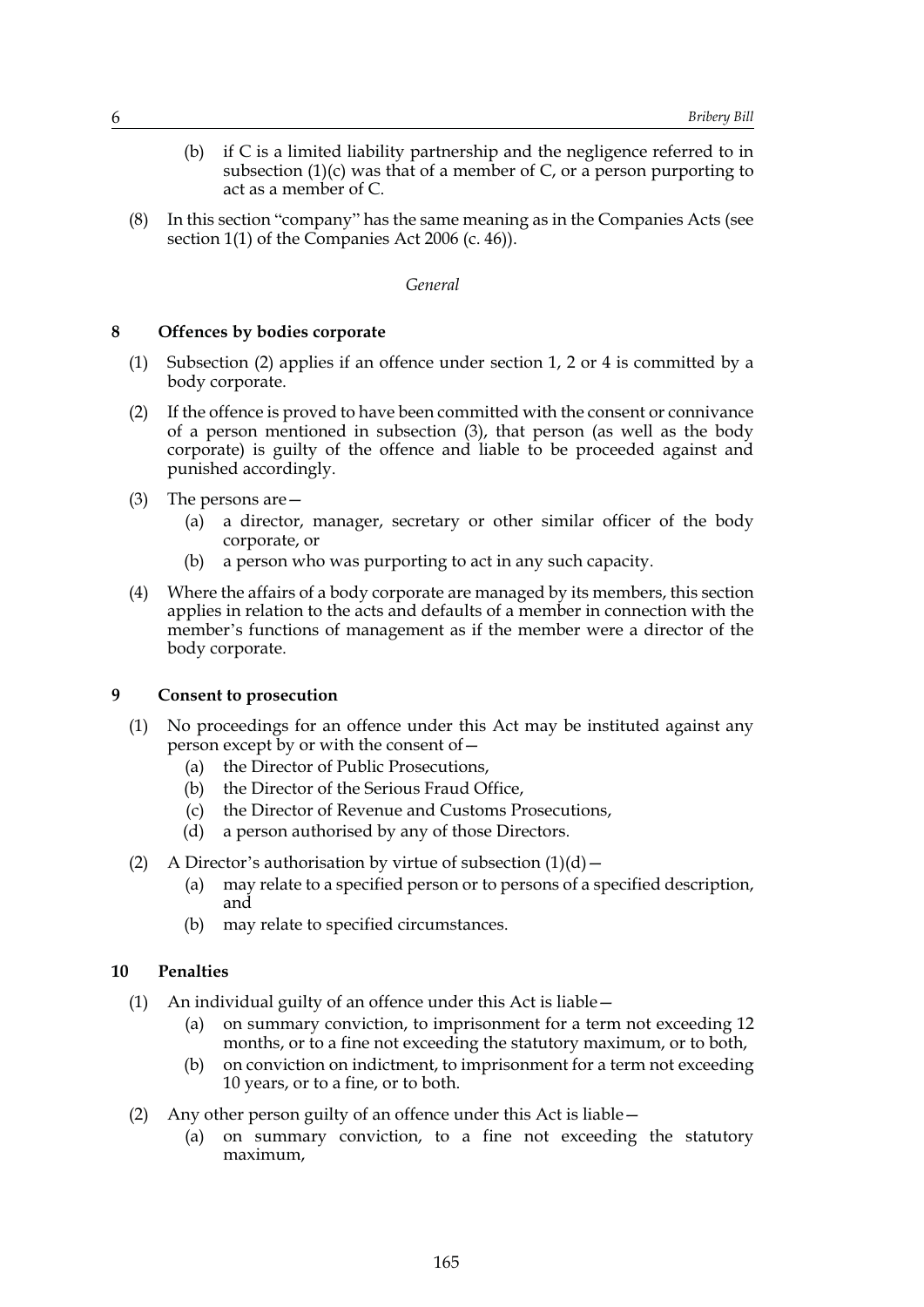- (b) on conviction on indictment, to a fine.
- (3) In relation to an offence committed before the commencement of section 154(1) of the Criminal Justice Act 2003 (c. 44), the reference in subsection  $(1)(a)$  to 12 months is to be read as a reference to 6 months.

#### **11 Consequential provisions**

- (1) The common law offences of bribery and embracery are abolished.
- (2) Schedule 1 contains consequential amendments.
- (3) Schedule 2 contains repeals.

#### **12 Commencement and savings**

- (1) This section and section 13 come into force on the day on which this Act is passed, but otherwise this Act comes into force on such day as the Secretary of State may by order made by statutory instrument appoint.
- (2) An order under subsection (1) may—
	- (a) appoint different days for different purposes;
	- (b) make such provision as the Secretary of State considers necessary or expedient for transitory, transitional or saving purposes in connection with the coming into force of any provision of this Act.
- (3) This Act does not affect any liability, investigation, legal proceeding or penalty for or in respect of—
	- (a) a common law offence of bribery or embracery committed wholly or partly before the coming into force of section 11(1) of this Act, or
	- (b) an offence under the Public Bodies Corrupt Practices Act 1889 (c. 69) or the Prevention of Corruption Act 1906 (c. 34) committed wholly or partly before the coming into force of the repeal of the Act by Schedule 2 to this Act.
- (4) For the purposes of subsection (3) an offence is wholly or partly committed before a particular time if any part of the conduct element of the offence occurred before that time.
- (5) Subsections (3) and (4) are without prejudice to section 16 of the Interpretation Act 1978 (c. 30) (general savings on repeal).

#### **13 Short title and extent**

- (1) This Act may be cited as the Bribery Act 2008.
- (2) The following provisions of this Act have the same extent as the enactments to which they relate—
	- (a) paragraphs 1, 2, 6 and 7 of Schedule 1, and
	- (b) the entry in Schedule 2 relating to the Armed Forces Act 2006 (c. 52).
- (3) The remaining provisions of this Act extend to England and Wales only.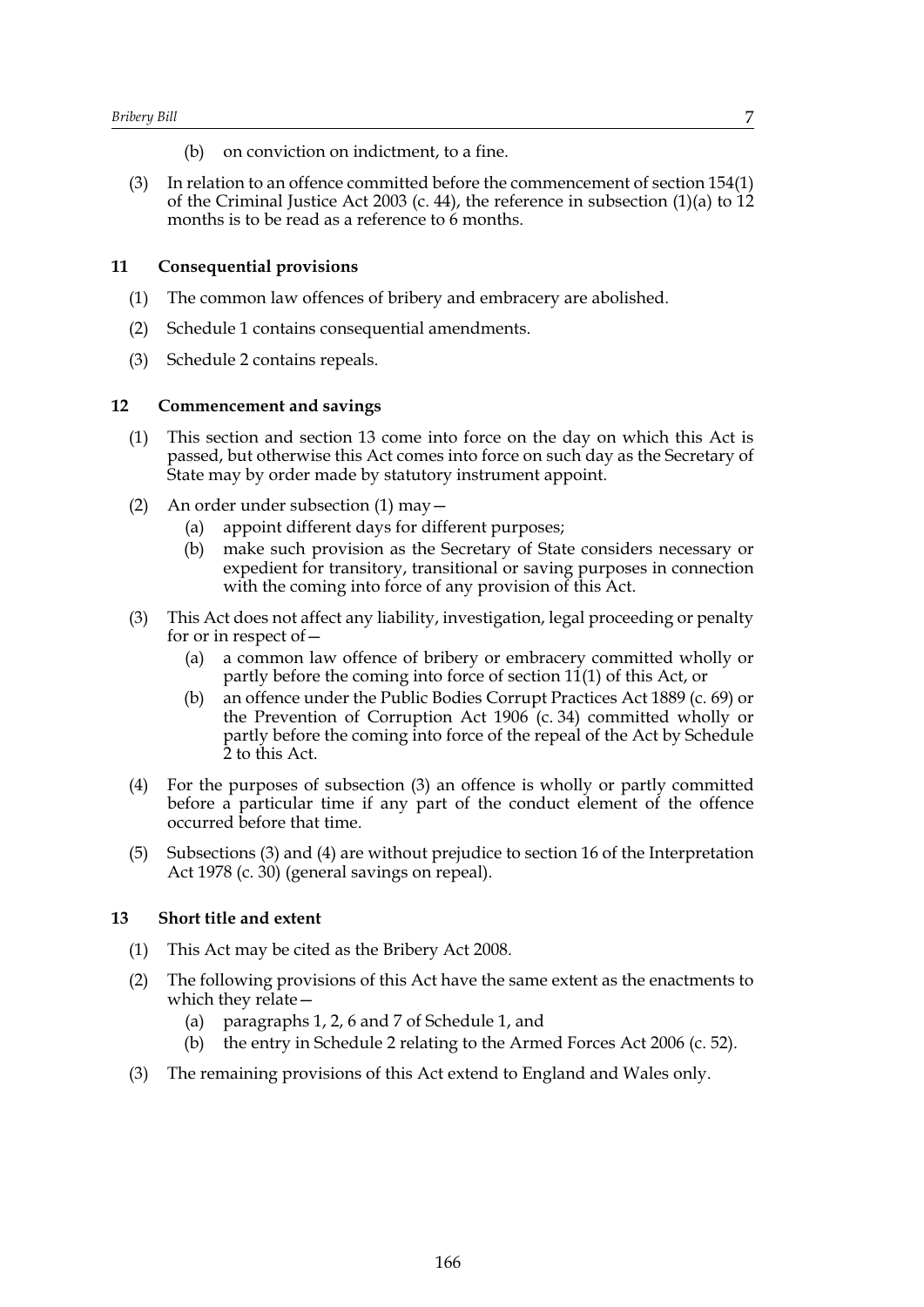# SCHEDULES

#### SCHEDULE 1 Section 11

#### CONSEQUENTIAL AMENDMENTS

*Ministry of Defence Police Act 1987 (c. 4)*

1 In section 2 of the Ministry of Defence Police Act 1987 (jurisdiction of members of Ministry of Defence Police Force), in subsection (3)(ba), after "1916" insert "and under the Bribery Act 2008".

*Criminal Justice Act 1987 (c. 38)*

- 2 In section 2A of the Criminal Justice Act 1987 (Director of SFO's preinvestigation powers in relation to bribery and corruption: foreign officers etc.), at the end add—
	- "(7) This section also applies to any conduct—
		- (a) which, as a result of section 3(2) of the Bribery Act 2008, constitutes an offence under section 1 or 2 of that Act, or
		- (b) which constitutes an offence under section 4 of that Act."

*Serious Organised Crime and Police Act 2005 (c. 15)*

- 3 The Serious Organised Crime and Police Act 2005 is amended as follows.
- 4 In section 61 (offences in respect of which investigatory powers apply), for subsection  $(1)(h)$  substitute  $-$ 
	- "(h) in England and Wales, any offence under the Bribery Act 2008."
- 5 In section 76 (financial reporting orders), in subsection (3), for paragraphs (d) to (f) substitute  $-$ 
	- "(da) an offence under any of the following provisions of the Bribery Act 2008
		- section 1 (bribery: requesting, agreeing to receive or accepting an advantage),
		- section 2 (bribery: offering, promising or giving an advantage),

section 4 (bribery of foreign public official),".

*Armed Forces Act 2006 (c. 52)*

6 In Schedule 2 to the Armed Forces Act 2006 (which lists serious offences the possible commission of which, if suspected, must be referred to a service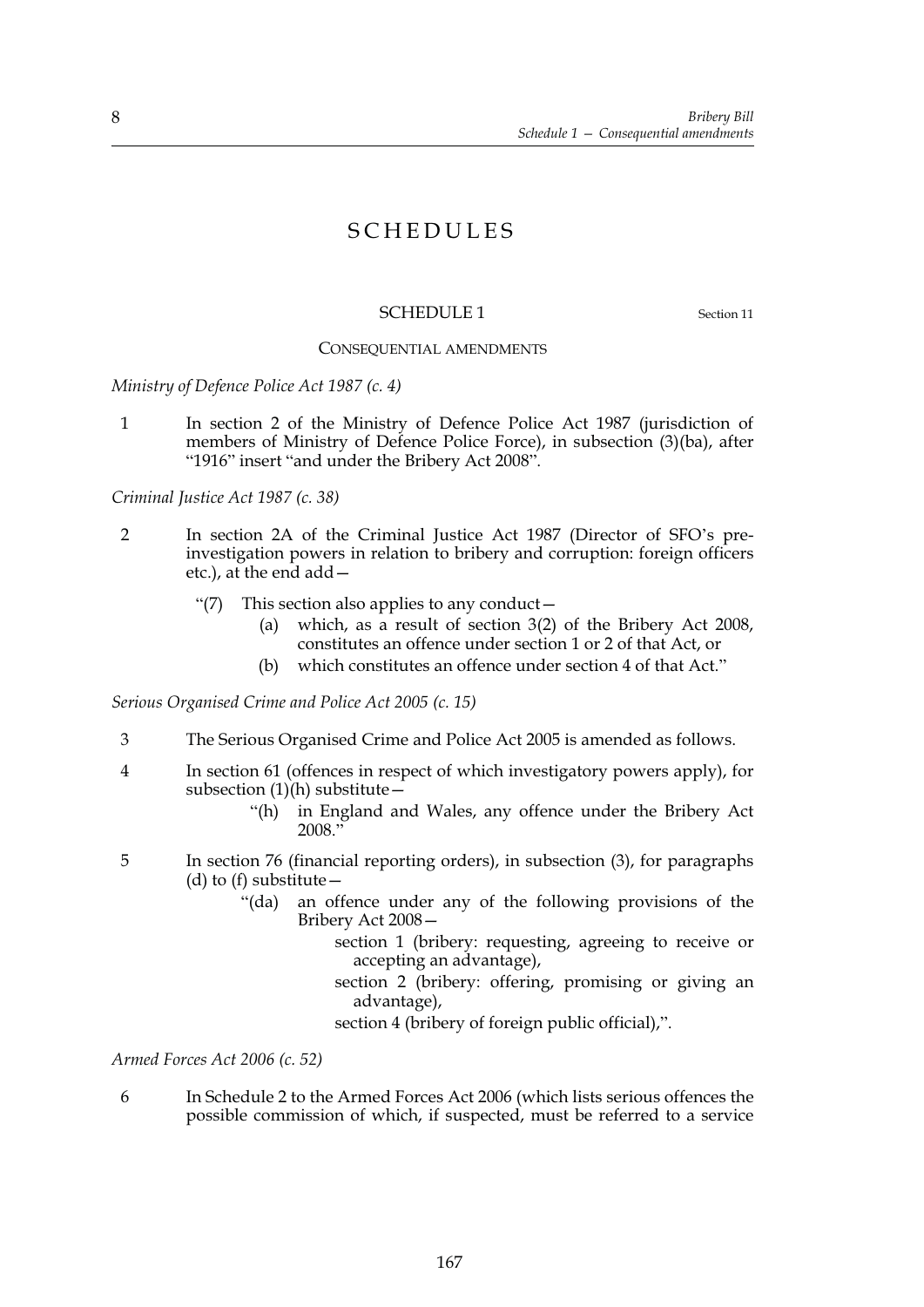police force), in paragraph 12, at the end add—

"(av) an offence under section 1, 2 or 4 of the Bribery Act 2008."

*Serious Crime Act 2007 (c. 27)*

7 In Schedule 1 to the Serious Crime Act 2007 (list of serious offences), for paragraph 9 substitute—

*"Bribery*

- 9 An offence under any of the following provisions of the Bribery Act 2008—
	- (a) section 1 (bribery: requesting, agreeing to receive or accepting an advantage);
	- (b) section 2 (bribery: offering, promising or giving an advantage);
	- (c) section 4 (bribery of foreign public officials)."

#### SCHEDULE 2 Section 11

9

| Short title and chapter                                                  | Extent of repeal                                      |
|--------------------------------------------------------------------------|-------------------------------------------------------|
| <b>Public Bodies Corrupt Practices</b><br>Act 1889 (c. 69)               | The whole Act.                                        |
| Prevention of Corruption Act<br>1906 (c. 34)                             | The whole Act.                                        |
| Prevention of Corruption Act<br>1916 (c. $64$ )                          | The whole Act.                                        |
| Criminal Justice Act 1988 (c. 33)                                        | Section 47.                                           |
| Anti-terrorism,<br>Crime<br>and<br>Security Act 2001 (c. 24)             | Sections 108 to 110.                                  |
| Armed Forces Act 2006 (c. 52)                                            | In Schedule 2, paragraph $12(1)$ and $(m)$ .          |
| Local Government and Public<br>Involvement in Health Act<br>2007 (c. 28) | Section $217(1)(a)$ .<br>In Schedule 14, paragraph 1. |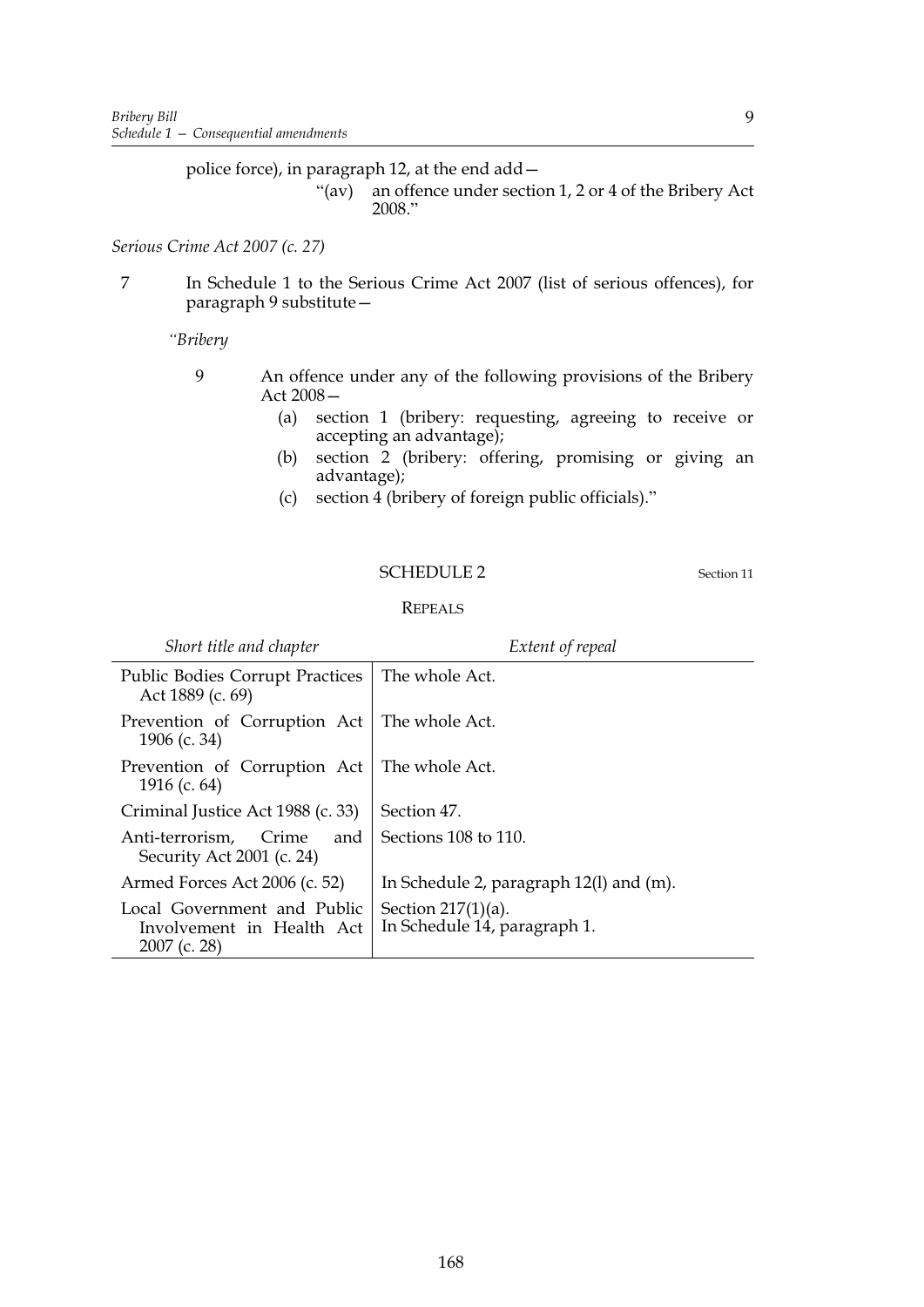# **BRIBERY BILL: EXPLANATORY NOTES**

A.1 The purpose of the Bill is to create new offences of bribery. These offences are designed to replace both the common law offence of bribery and the offences under the Prevention of Corruption statutes (which are repealed: see Schedule 2).

## **CLAUSE 1**

- A.2 This clause defines the offence of bribery as it applies to the recipient or potential recipient of the bribe, who is called R. It distinguishes four "Cases" from A to D.
- A.3 In Cases A, B and C there is a requirement that R "requests, agrees to receive or accepts" an advantage, whether or not R actually receives it (the meaning of "advantage" is to be left to be determined as a matter of common sense by the tribunal of fact). This requirement must then be linked with R's "improper performance" of a function or activity. The nature of this function or activity is addressed in clause 3(1) to (5), and "improper performance" is defined in clause 3(6) and 3(7).
- A.4 The link may take three forms:
	- (1) R may intend improper performance to follow as a consequence of the request, agreement to receive or acceptance of the advantage (Case A, in subsection (2)).
	- (2) Receiving, agreeing to receive or accepting the advantage may itself amount to improper performance of the relevant function or activity (Case B, in subsection (3)).
	- (3) Alternatively, the advantage may be a reward for performing the function or activity improperly (Case C, in subsection (4)).
- A.5 In Case D (subsection (5)) what is required is improper performance by R (or that of another person, where R requests it, assents to or acquiesces in it). This performance must be in anticipation or in consequence of a request, agreement to receive or acceptance of the possible advantage.
- A.6 In cases A and C, it does not matter whether the improper performance is by R or by another person. By way of contrast, subject to subsection (6), in case B it must be R him or herself who requests, agrees to receive or accepts the advantage.
- A.7 Subsection (6) is concerned with the role of R him or herself in requesting, agreeing to receive or accepting advantages, or in benefiting from them, in cases A to D.
- A.8 First, subsection (6) makes it clear that in cases A to D it does not matter whether it is R, or someone else through whom R acts, who requests, agrees to receive or accepts the advantage ((6)(a)).
- A.9 Secondly, subsection (6) indicates that the advantage can be for the benefit of R, or of another person ((6)(b)).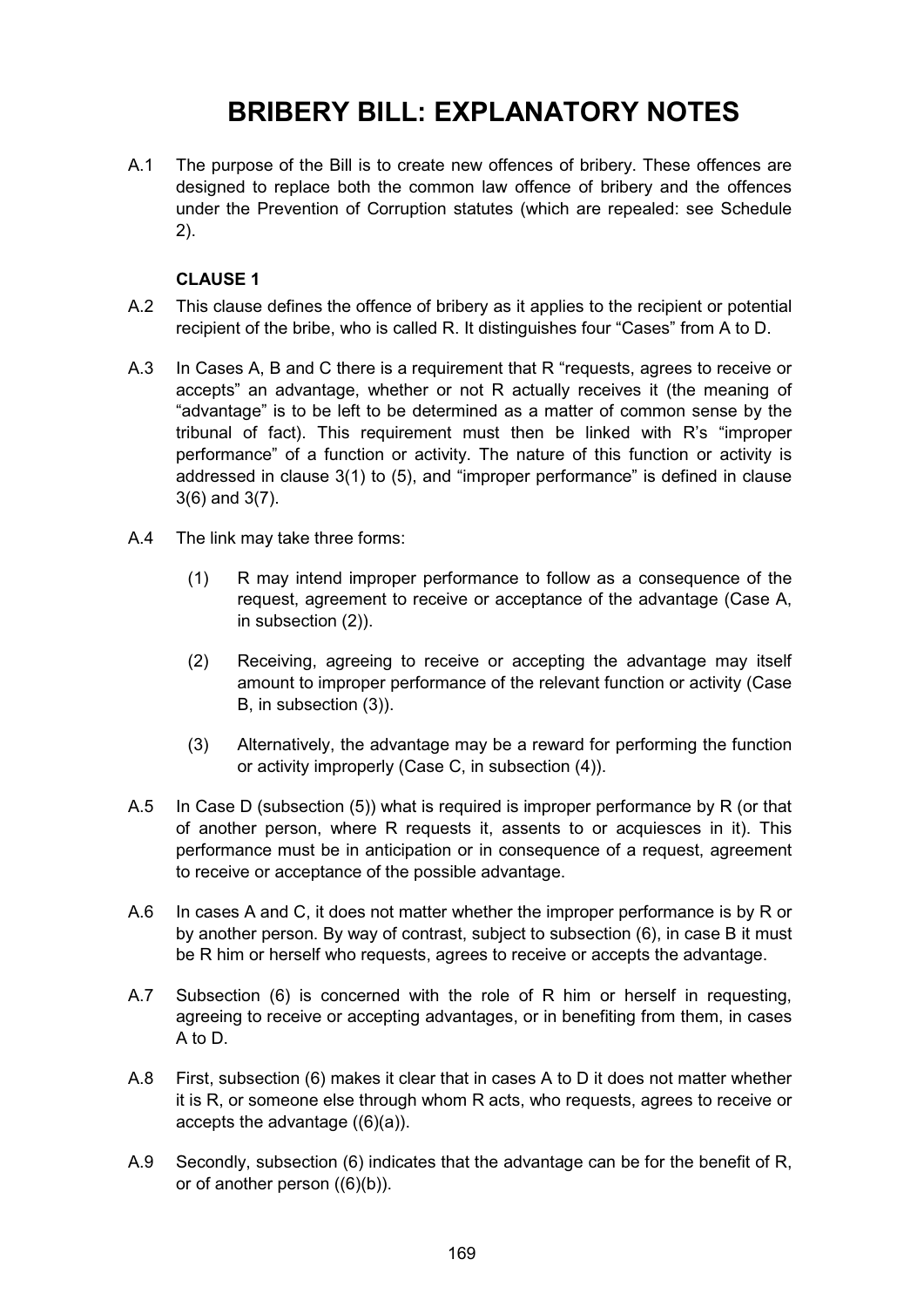A.10 Subsection (7) explains the jurisdictional limits to the offence. If no part of the conduct element takes place in England and Wales, then the offence is to be read subject to clause 6.

# **CLAUSE 2**

- A.11 This clause defines the offence of bribery as it applies to the giver or potential giver of the advantage. It is divided into two cases, Case E (subsection (2)) and Case F (subsection (3)).
- A.12 Case E concerns cases in which the advantage is intended to bring about the improper performance or to reward it. It is not necessary that the person to whom the advantage is promised or given be the same person as the person who is to engage in the improper performance of an activity or function, or to be rewarded for have engaged in it. This is made clear in subsection (4).
- A.13 Case F concerns cases in which P knows or believes that the acceptance of the advantage offered, promised or given in itself constitutes the improper performance. In most cases, the person offered the advantage will be the one for whom it would be an improper act to accept it, but this is not a requirement of Case F.
- A.14 Subsection (5) makes it clear that the advantage can be offered, promised or given by P him or herself or by P through someone else.
- A.15 Subsection (6) explains the jurisdictional limits to the offence. If no part of the conduct element takes place in England and Wales, then the offence is to be read subject to clause 6.

# **CLAUSE 3**

- A.16 This clause defines the fields within which bribery can take place, in other words the types of function or activity that can be improperly performed for the purposes of the first two clauses.
- A.17 The purpose of the clause is to ensure that the law of bribery applies equally to public and to selected private functions without discriminating between the two. Accordingly the functions or activities in question include all functions of a public nature and all activities connected with a business, trade or profession. The phrase "functions of a public nature" is the same phrase as is used in the definition of "public authority" in the Human Rights Act 1998, section 6(3)(b). In addition, the functions or activities include all activities performed either in the course of employment or on behalf of any body of persons: these two categories straddle the public/private divide.
- A.18 Subsection (2) clarifies that the functions or activities in question may be carried out either in the UK or abroad, and need have no connection with the UK. This preserves the effect of section 108(1) and (2) of the Anti-terrorism, Crime and Security Act 2001.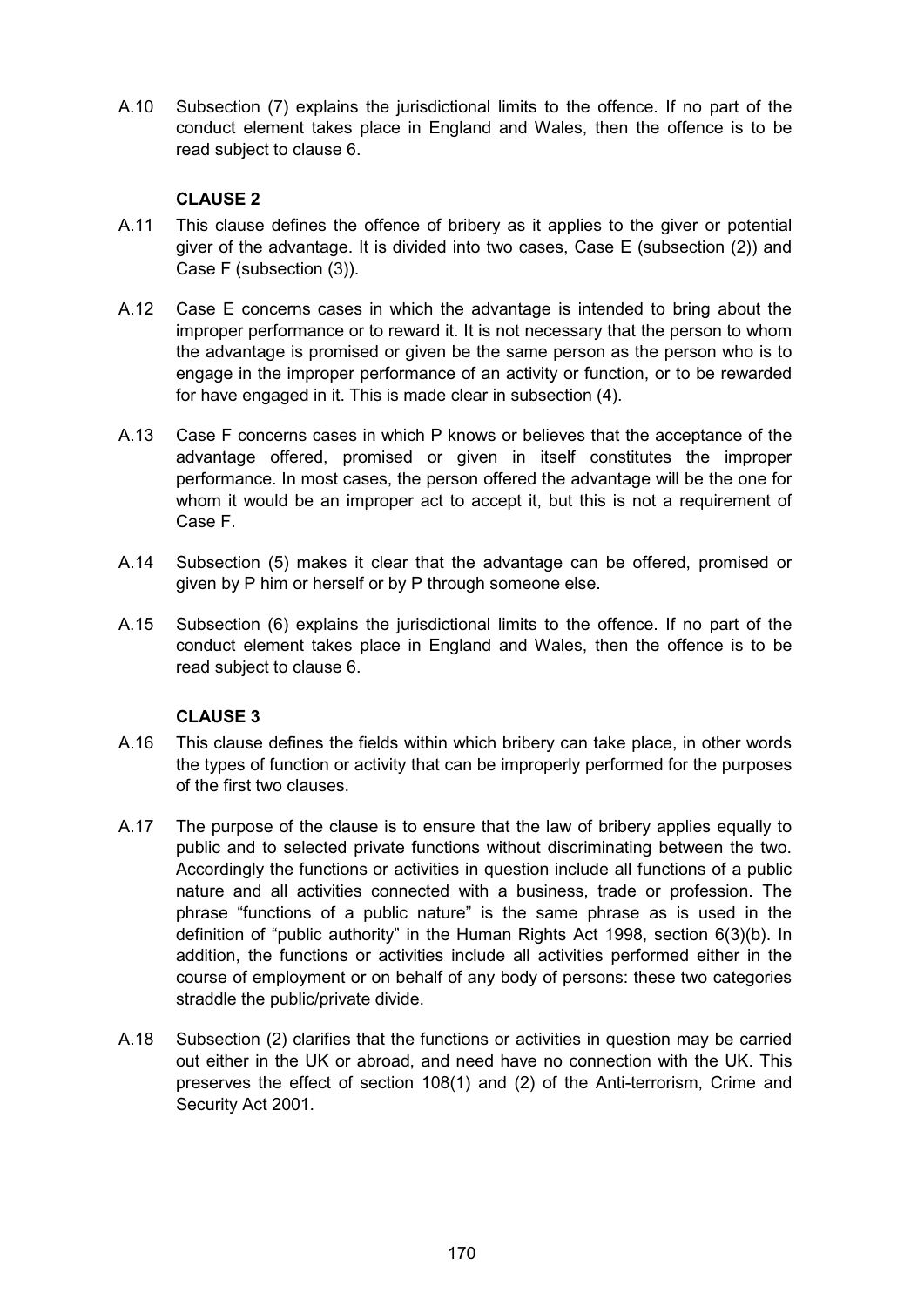- A.19 Not every defective performance of one of these functions for reward or in the hope of advantage engages the law of bribery. Subsections (3) to (5) impose the further condition that these functions or activities must have a special character: there must be an expectation that the functions be carried out in good faith, or impartially, or the person performing it must be in a position of trust. Subsections (6) and (7) then define "improper performance" as performance (including nonperformance) which breaches that expectation or that trust. Subsection 3(6)(b) makes it clear that an omission can in some circumstances amount to improper "performance".
- A.20 Subsection (8) addresses the case where R is no longer engaged in a given function or activity but still carries out acts related to his or her former function or activity; these acts are treated as done in performance of the function or activity in question.

- A.21 This clause creates a separate offence of bribery of foreign public officials. This offence closely follows the requirements of the OECD Convention on Combating Bribery of Foreign Public Officials in International Business Transactions.
- A.22 Unlike the general bribery offences, it only covers the giving or offering of bribes, and not the acceptance of them. Also, it requires that the advantage given or offered must be "not legitimately due", but does not require that the action expected in return must itself be improper. However, the giver of the bribe must intend to influence the recipient in the conduct of his or her duties, and must intend to obtain or retain business or a business advantage.
- A.23 Foreign public officials are defined in subsection (6) to include both government officials and those working for international organisations. The definition draws on Article 1.4(a) of the OECD Convention. Similarly, the definition of "public international organisation" in subsection (7) draws on Commentary 17 to the OECD Convention.

## **The conduct element**

- A.24 The conduct element of the offence what a person must do in order to commit the offence – is set out in subsection (3). The offence may be committed in a number of ways.
- A.25 If a person (P) offers, promises or gives any advantage to a foreign public official (F) which is not legitimately due to that official, with the requisite intention (see below), that person commits the offence.
- A.26 The offence will also be committed if the advantage is offered to someone other than the official, if that happens at the official's request, or with the official's assent or acquiescence. In such a case, the advantage will be regarded as "not legitimately due" if that condition would have been satisfied, had it been offered to the official him or herself (subsection (3)(b)).
- A.27 It does not matter whether the offer, promise or gift is made directly to the official or through a third party (subsection (3)(a)).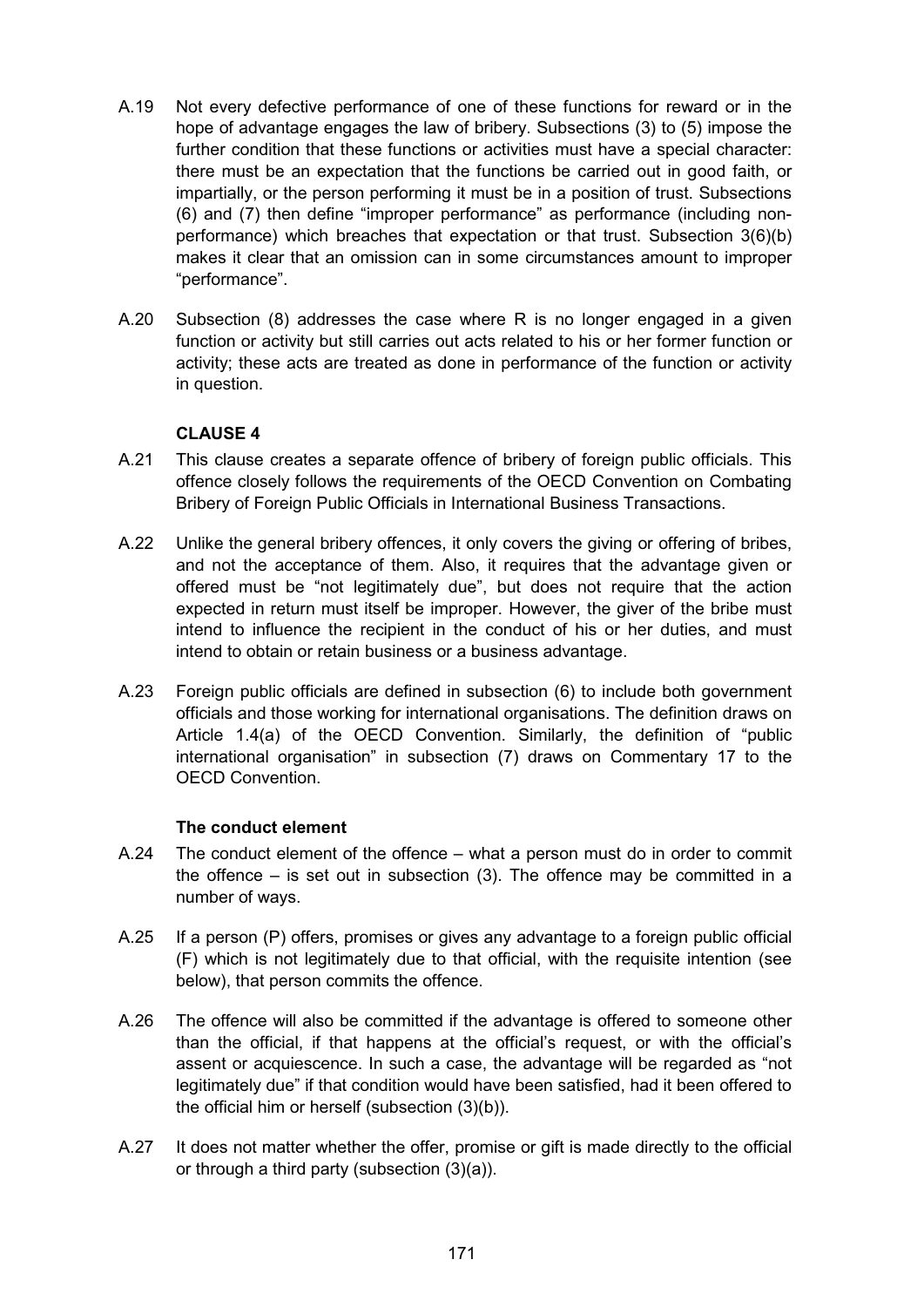- A.28 Subsections (4) and (8). If the law governing or rules applicable to the official permits or requires the official to accept the advantage, then it is legitimately due and no offence is committed by offering, promising or giving it. If an advantage is merely customary or apparently officially tolerated, that does not amount to it being required or permitted by law.
- A.29 If none of the conduct element takes place within England and Wales, then the persons who may commit this offence are limited to those listed at clause 6(3) (provided that clause  $6(1)(b)$  is satisfied also). This is the effect of subsection  $(9)$ of clause 4.
- A.30 The language of the international Conventions to which the United Kingdom is a party is mirrored in the phrase "offers, promises or gives" and in the word "advantage" in subsection (3), and in the words "public function" in subsection  $(6)(b)$ .

# **The fault element**

- A.31 The fault element of the offence what a person must intend in order to commit the offence – is specified in subsections  $(1)$ ,  $(2)$  and  $(5)$ .
- A.32 Subsections (1) and (5) have the effect that, in order to commit the offence, a person must intend to influence a foreign public official in the performance of his or her functions as a public official, including any failure to exercise those functions and any use of his or her position, even if he or she does not have authority to use the position in that way.
- A.33 In order to commit the offence a person must also intend to obtain or retain business or an advantage in the conduct of business (subsection (2)).

## **CLAUSE 5**

- A.34 Clause 4 already confines the scope of the offence of bribing foreign public officials to cases where the advantage is not legitimately due, and defines "legitimately due" as meaning that the recipient is either required or permitted to accept it by the applicable law or rules.
- A.35 Clause 5 supplements this with a defence, available to the payer if he or she reasonably believed that the payment was required or permitted by the law.
- A.36 The reasonableness of the belief is a matter of fact for the tribunal of fact which should take into account all relevant circumstances, including the efforts made by the person charged to find out what the law required or permitted in relation to the official.

## **CLAUSE 6**

A.37 This clause governs the extra-territorial application of the offences under clauses 1, 2 and 4.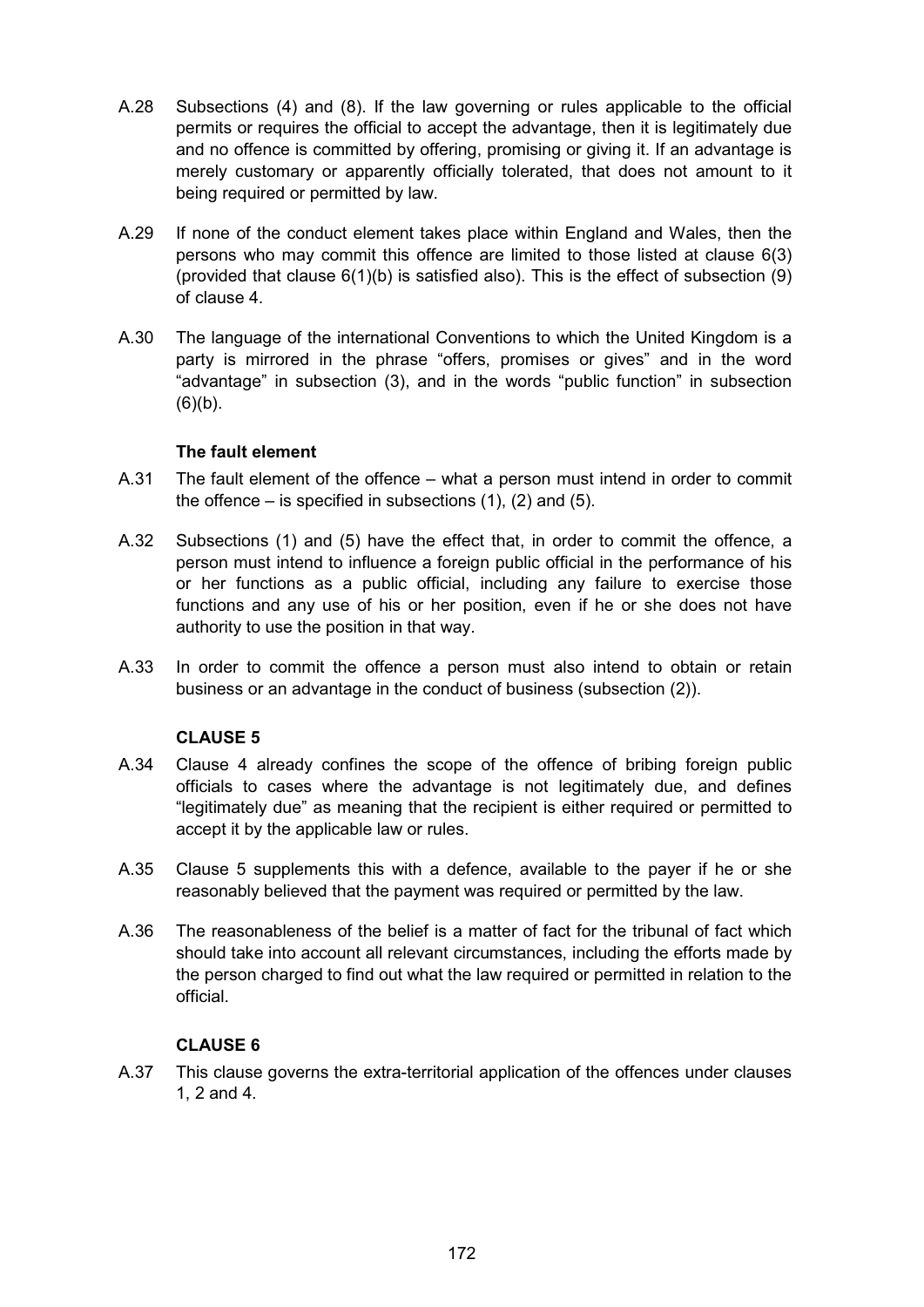- A.38 Those clauses all provide that, subject to clause 6, the respective offences are only committed if some part of the conduct element takes place in England and Wales. Clause 6 provides for the case where no part of the conduct element takes place in the United Kingdom. (If a part of the conduct element takes place in Scotland or Northern Ireland but none of it in England and Wales, no offence under this Bill is committed. There may or may not be an offence under the law of Scotland or of Northern Ireland.)
- A.39 The effect of clause 6 is that, even though the actions in question took place abroad, they still constitute the offence if the person performing them was a British national or resident, a national of a British overseas territory or a body incorporated in the United Kingdom.

- A.40 Subsection (1). This clause creates an offence that can only be committed by a company or limited liability partnership. The offence consists of negligent failure to prevent bribery being committed in connection with the company's or partnership's business. "Bribery" here only means the giving or offering of bribes, contrary to sections 2 and 4; there is no corresponding offence of failure to prevent the taking of bribes.
- A.41 The offence is committed when (a) a person employed by or performing services for the company or limited liability partnership gives a bribe, (b) the bribe is in connection with the company's or partnership's business and (c) another person connected with the company or partnership, with the responsibility of preventing bribery, negligently fails to do so.
- A.42 Subsections (2), (3) and (4). Whether someone is "performing services for or on behalf of C [the company/limited liability partnership]" is a question relating to the actual activities being undertaken at the time rather than of the person's general position; but where the person is an employee this is to be presumed unless the contrary is shown.
- A.43 Subsection (6). Where the negligent failure is that of someone below senior management (as defined in subsection (7)) level, it is a defence that the company or limited liability partnership has shown that it had adequate procedures in place to prevent bribery being committed on its behalf. Senior management, here, includes directors, the company secretary and anyone in a similar position, including members of a limited liability partnership.

# **CLAUSE 8**

A.44 This clause is the converse of clause 7: instead of aiming at companies or partnerships which fail to prevent bribery by individuals, it is aimed at individuals who consent or connive at bribery, contrary to sections 1, 2 or 4, committed by their institution. As well as applying to bribery committed by companies, it extends to bribery committed by bodies corporate of all kinds. It does not apply to the offence in clause 7.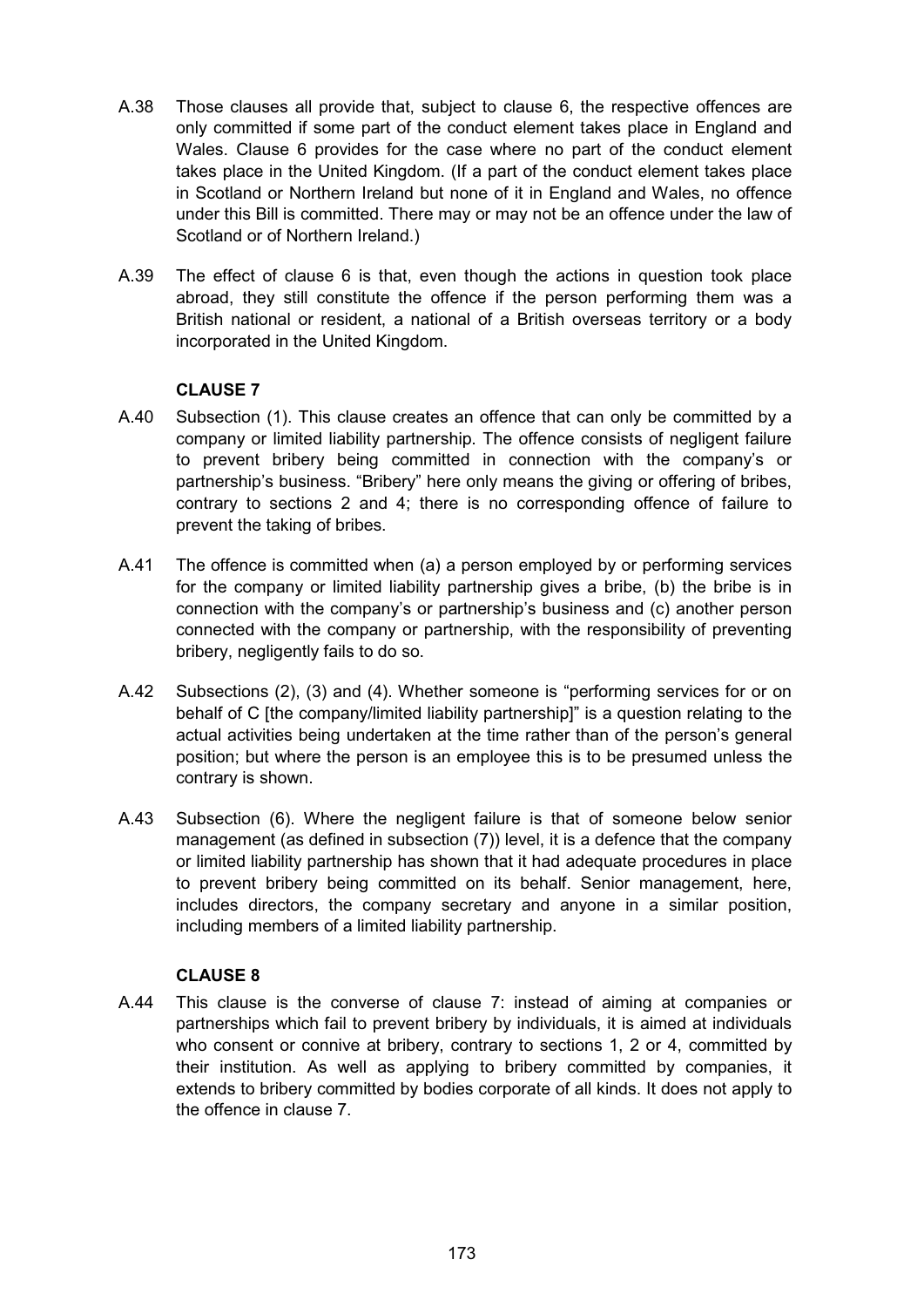- A.45 The first step is to ascertain that the body corporate has indeed been guilty of an offence under clause 1, 2 or 4. That established, the clause provides that a director or similar senior manager of the body corporate is guilty of the same offence if he or she has consented to or connived at the commission of the offence. In a body corporate managed by its members, the same applies to members.
- A.46 It should be noted that in this situation, the body corporate and the director are both guilty of the main bribery offence. This clause does not create a separate offence of "consent or connivance".

- A.47 A prosecution under the Bill can only be brought with the consent of one of the three senior prosecuting authorities, that is to say the DPP, the Director of the Serious Fraud Office and the Director of Revenue and Customs Prosecutions.
- A.48 Any of these three may also authorise someone to give consents to prosecution. That person may be authorised either generally or in relation only to a particular description of person or case.

# **CLAUSE 10**

- A.49 This clause concerns sentencing. Any offence under the Bill committed by an individual is punishable either by a fine or imprisonment for up to 10 years (12 months on summary conviction), or both. An offence committed by a body is punishable by a fine. In either case, the fine may be up to the statutory maximum if the conviction is summary, unlimited if it is on indictment.
- A.50 Section 154 of the Criminal Justice Act 2003, which is not yet in force, sets the maximum sentence that can be imposed by a magistrates' court at 12 months. Where an offence under this Bill is committed before section 154 comes into force, the magistrates' court's power is restricted to 6 months.

# **CLAUSE 11**

A.51 This clause abolishes the common law offences of bribery and embracery (bribery of jurors), and refers to the two Schedules, which contain amendments and repeals.

## **CLAUSE 12**

A.52 This clause covers commencement, which is by order of the Secretary of State; this order may contain appoint different days for different purposes and contain transitory, transitional or saving provisions. The clause also contains express saving provisions, which allow offences under the old law to be prosecuted if any part of the conduct element takes place before the abolition or repeal of the law in question.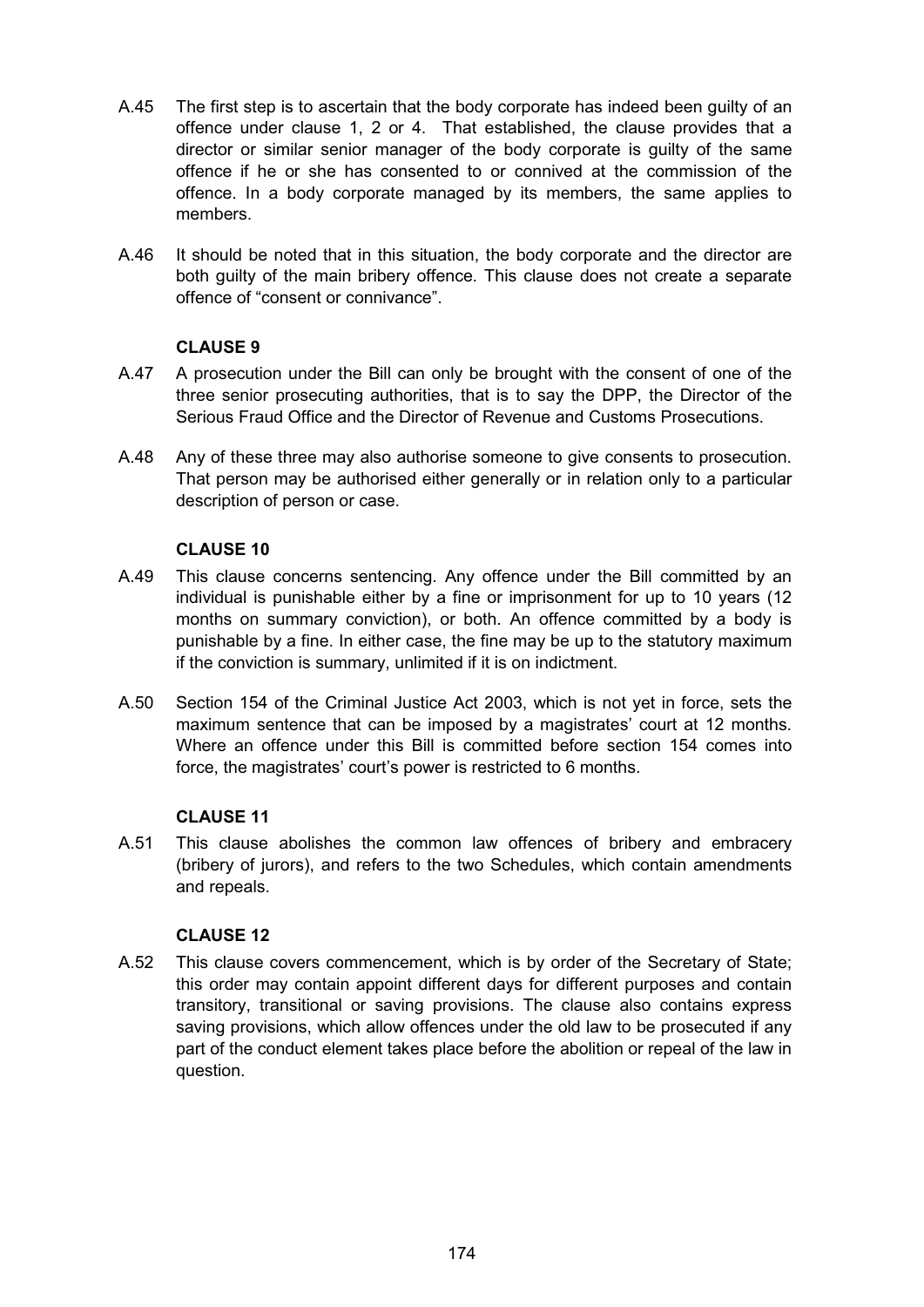A.53 This clause covers citation and extent. The Bill is generally confined to England and Wales, except that some of the amendments and repeals relate to enactments with a wider extent than this, and therefore themselves have this wider extent.

## **SCHEDULE 1**

A.54 This Schedule contains amendments to other legislation. These are as follows.

#### *Ministry of Defence Police Act 1987*

A.55 Section 2 of that Act gives the Ministry of Defence Police the same powers as normal police, in relation to services property or personnel, including offences involving the bribery of such persons. At present these offences are those under the Prevention of Corruption Acts 1889 to 1916. The amendment adds the present Bill to the list. (As the 1987 Act extends to the whole of the United Kingdom, and the Prevention of Corruption Acts remain in force in Scotland and Northern Ireland, it was necessary to leave the references to these Acts in being.)

#### *Criminal Justice Act 1987*

A.56 Section 2A of that Act gives the Director of the Serious Fraud Office power to investigate corruption offences. Again the section extends to the whole of the United Kingdom, and the amendment leaves the references to the Prevention of Corruption Acts and adds offences under this Bill to the list. The offences in question are the bribery of foreign officials (clause 4), and the general bribery offence (clauses 1 and 2) where the functions in question are performed outside or unconnected with the United Kingdom.

## *Serious Organised Crime and Police Act 2005*

- A.57 Chapter 1 of Part 2 of that Act gives investigatory powers to the Director of Public Prosecutions and other prosecuting authorities in relation to offences listed in section 61. This list was amended by SI 2006/1629 to include common law bribery and offences under the Prevention of Corruption Acts: this amendment extends only to England and Wales. Accordingly it is amended by substituting the offences under the Bill, again only in England and Wales.
- A.58 A similar amendment applies to section 76, which gives the court power to make a financial reporting order in dealing with a person convicted of (among other offences) corruption offences.

## *Armed Forces Act 2006*

A.59 Schedule 2 creates a number of military offences with world-wide application, by reference to civilian offences existing in the law of England and Wales. The list of civilian offences is amended to include the offences under the Bill; but as this has the effect of creating new military offences, the application of the amendment is also world-wide.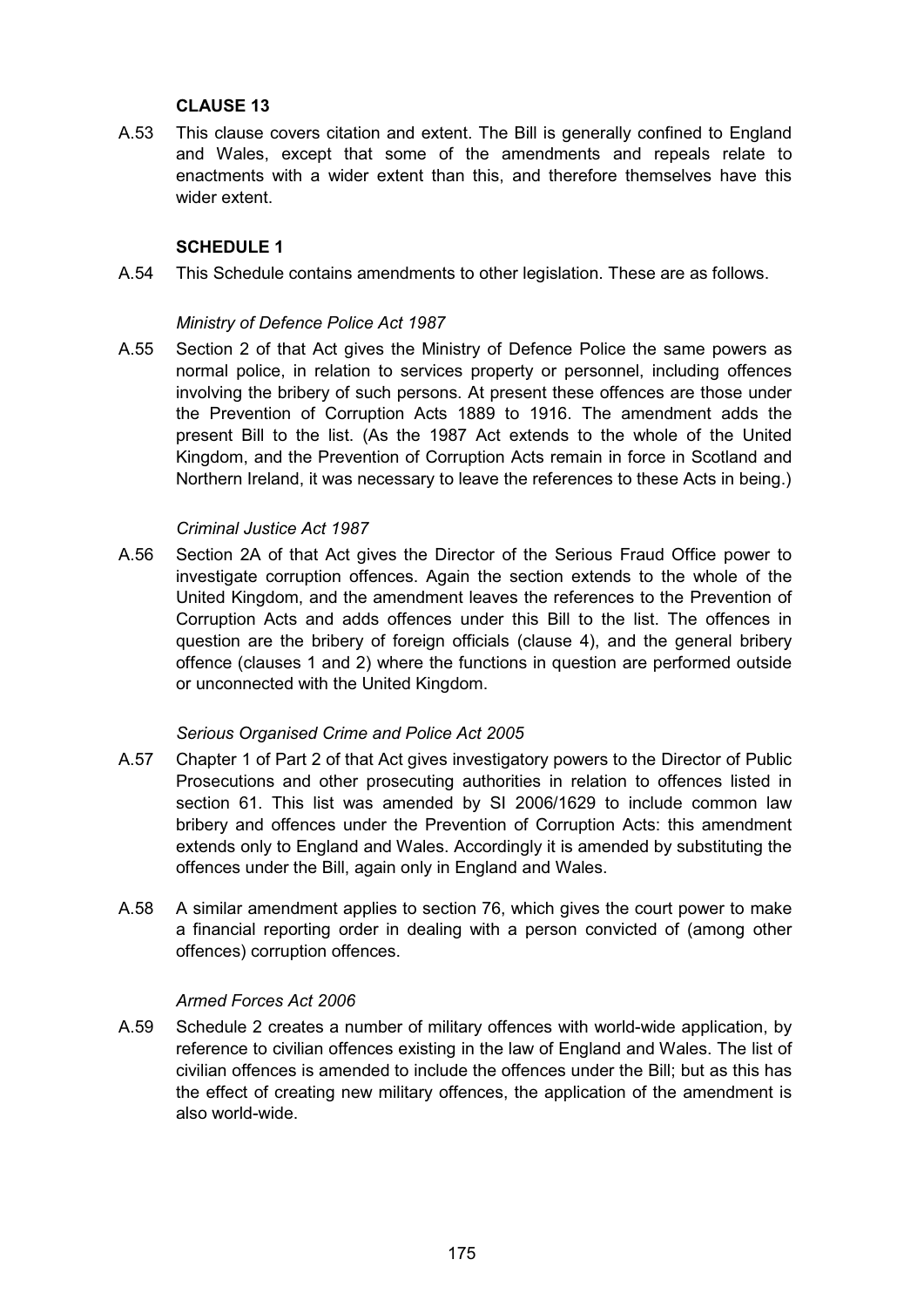#### *Serious Crime Act 2007*

A.60 This Act gives power to make a "serious crime prevention order" in relation to offences listed in Schedule 1 of the Act. Part 1 of that Schedule, relating to offences in England and Wales, includes offences under the Prevention of Corruption Acts. The present amendment replaces this reference with offences under clauses 1, 2 and 4 of the Bill. The amendment extends to England and Wales and Northern Ireland, as a court in Northern Ireland may make a serious crime prevention order in relation to offences in England and Wales.

## **SCHEDULE 2**

- A.61 This Schedule contains repeals.
- A.62 The three Prevention of Corruption Acts are repealed in their entirety. These offences are wholly replaced by the offences under the Bill. The repeal extends only to England and Wales: in Scotland and Northern Ireland the Acts remain in being.
- A.63 Sections 108 to 110 of the Anti-terrorism, Crime and Security Act 2001, which extend the geographical scope of the offences under those three Acts, are also repealed, as is section 47 of the Criminal Justice Act 1988, which inserts provisions about penalties into those three Acts.
- A.64 In the Armed Forces Act 2006, those paragraphs in the list in Schedule 2 which refer to offences under the Prevention of Corruption Acts are repealed. This repeal is a corollary of the amendment to that list in Schedule 1 to this Bill.
- A.65 Section 217(1)(a) of the Local Government and Public Involvement in Health Act 2007 gives the Secretary of State power to define an "entity under the control of a local authority" for the purposes of section 4(2) of the Prevention of Corruption Act 1916. This is now repealed. Paragraph 1 of Schedule 14 to the 2007 Act, which contains amendments to the 1916 Act, is also repealed.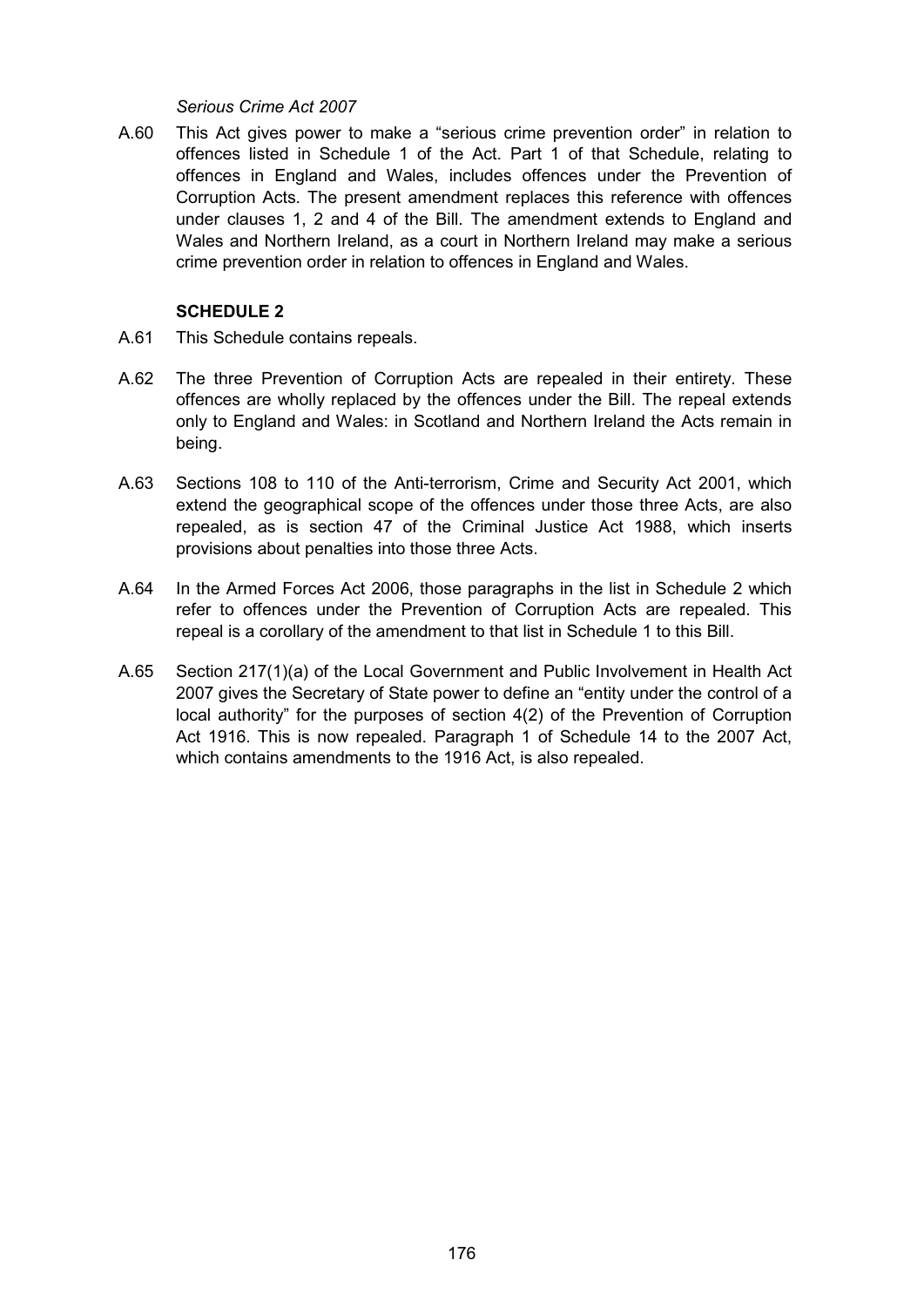# **APPENDIX B LIST OF THOSE WHO COMMENTED ON CONSULTATION PAPER NO 185**

#### **Judicial and legal practitioners/bodies**

Bar Council

Mr George Brown

Mr Jeremy Carver

Clifford Chance

Council of HM Circuit Judges

Criminal Bar Association

Crown Prosecution Service

Mr Tim Daniel

Mr Justice Fulford (on behalf of the President of the Queen's Bench Division and the Senior Presiding Judge)

Mr John Hatchard

Justices' Clerks' Society

Mr Richard Kelly

The Law Society of England and Wales (Criminal Law Committee)

Mr Colin Nicholls QC

Peters & Peters

Mr Martin Polaine

Mr Graham Rodmell

Mr Eoin O'Shea

Simmons & Simmons

#### **Academics**

Professor Peter Alldridge (Queen Mary, University of London)

Mr John Child

Professor Stuart Green (Rutgers School of Law, Newark)

Sally Ramage (The Criminal Lawyer)

Professor G R Sullivan (University College London)

Professor Celia Wells (Durham University)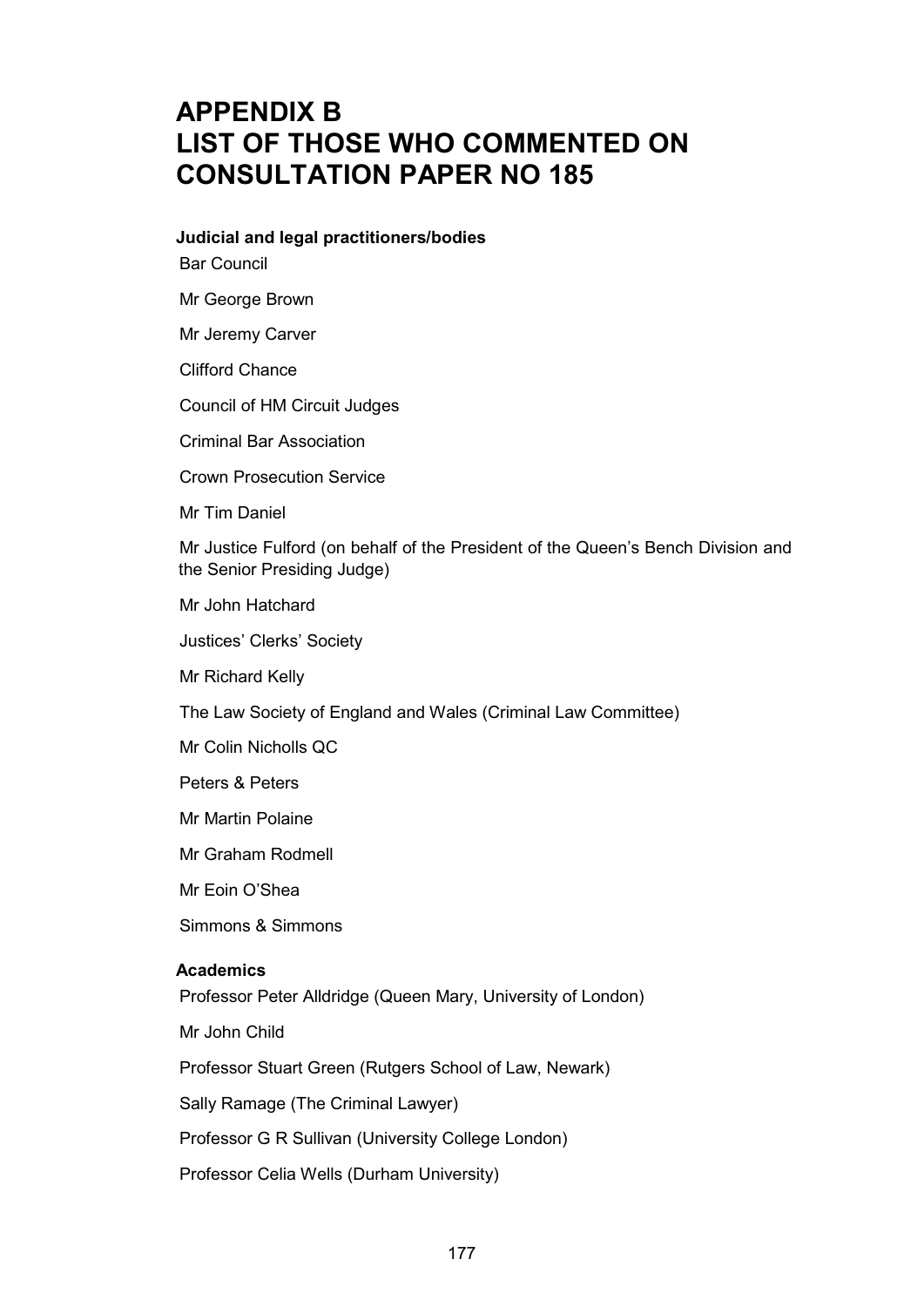Professor Gaoneng Yu (Northwest University, Xi'an, China; Durham University)

## **Government departments and police organisations**

Mr Nicholas van Benschoten (Department for Business, Enterprise and Regulatory Reform)

Mr N Dickerson (Foreign and Commonwealth Office)

Mr Piers Harrison (Department for International Development)

Joanna Kuenssberg (Foreign and Commonwealth Office)

Mr D McMillan (Foreign and Commonwealth Office)

Mr C Monteith (Serious Fraud Office)

Ministry of Defence Police

Police Federation of England and Wales

## **Business persons/organisations**

Association of Chartered Certified Accountants

International Chamber of Commerce (UK)

Mr Andrew Berkeley

British Bankers' Association

Mr Gary Campkin

Confederation of British Industry

Ernst & Young

Financial Services and Markets Legislation City Liaison Group

Institute of Chartered Accountants

## **Other individuals or organisations**

The Corner House

Fraud Advisory Panel

Susan Hawley (The Corner House)

Public Administration Select Committee

Transparency International (UK)

UK Anti-Corruption Forum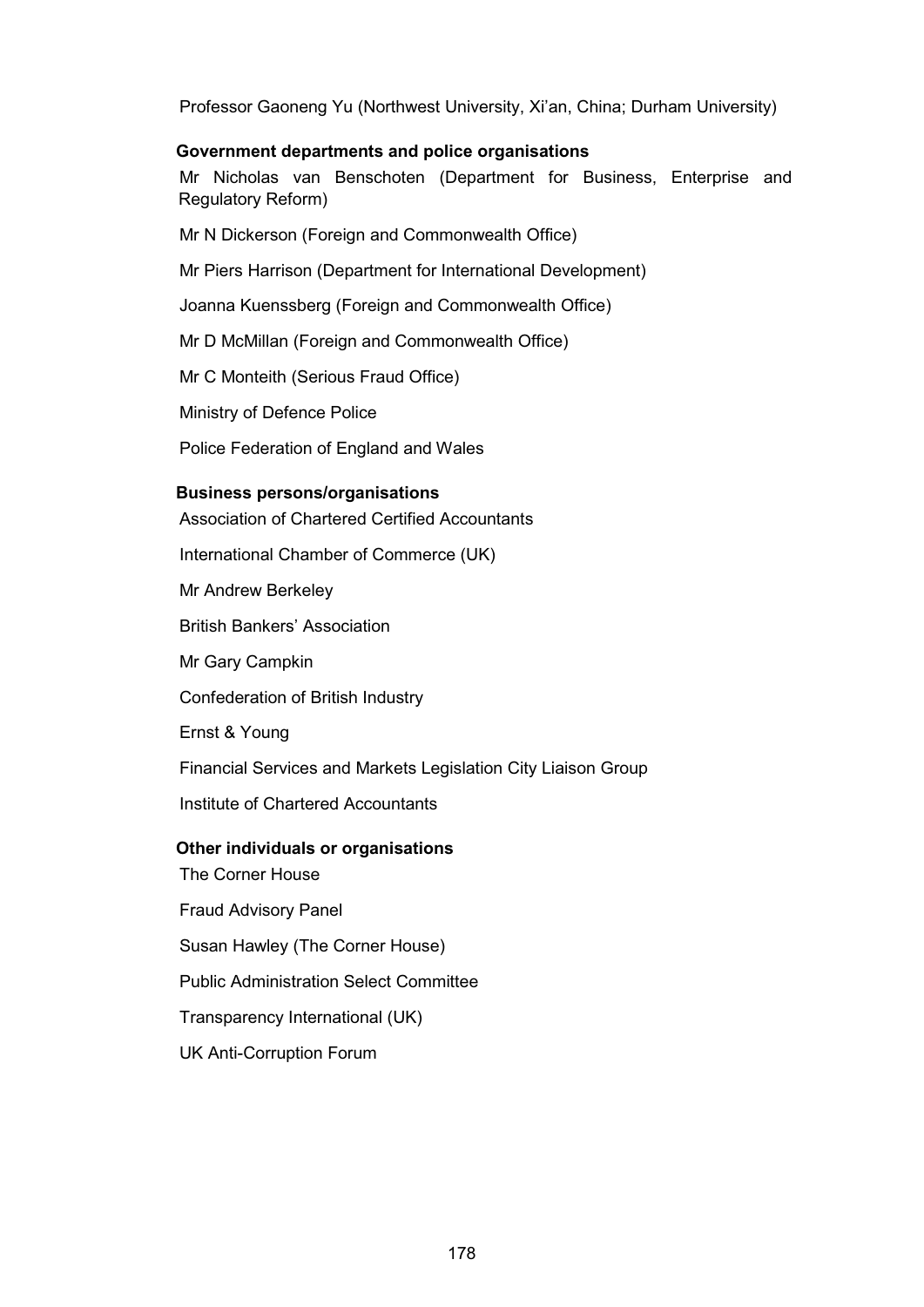# **APPENDIX C THE WIDER CONTEXT OF CORRUPT PRACTICES**

C.1 As we explained in paragraph 2.39, our second review of the law on corruption has dealt specifically with bribery. However, the third mandate of our terms of reference was that:

> The review will also look at the wider context of corrupt practices to see how the various provisions complement the law of bribery. This will provide the wider context in which the specific reform of bribery law can be considered. This part of the review will comprise a summary of provisions, not recommendations for reform.

C.2 In this Appendix, we highlight existing corruption-related offences and consider how our recommended offence of bribery might operate alongside them.

# **MISCONDUCT IN PUBLIC OFFICE1**

- C.3 The courts have struggled to define the common law offence of misconduct in public office.<sup>2</sup> The most recent appellate authority to consider its elements was *Attorney-General's Reference (No 2 of 2003)*, 3 in which Pill LJ held the offence to require:
	- (1) a public officer acting as such;
	- (2) wilfully neglecting to perform his or her duty and/or wilfully misconducting himself or herself;
	- (3) to such a degree as to amount to abuse of the public's trust in the office holder;
	- (4) without reasonable excuse or justification.
- C.4 The necessary mental elements have caused yet more confusion. "Wilful" refers to that which is deliberate, rather than accidental, and the public officer must know, intend or be subjectively reckless as regards the existence of the duty and the conduct neglecting it. Foresight of the consequences of the misconduct is not an ingredient of the offence as such, but will be relevant to determining whether the misconduct went so far as to amount to abuse of the public's trust. The threshold of abuse of trust is a high one, such that a mistake, however serious, will be insufficient.

- <sup>2</sup> For a comprehensive analysis, see Nicholls, Daniel, Polaine and Hatchard, *Corruption and Misuse of Public Office* (2006), ch 3.
- $3$  [2005] QB 73.

<sup>&</sup>lt;sup>1</sup> Misconduct in public office is not affected by our recommendations on bribery of foreign public officials. It should also be distinguished from the tort of misfeasance in public office: see the comments of Pill LJ in *Attorney-General's Reference (No 3 of 2003)* [2005] QB 73, 88.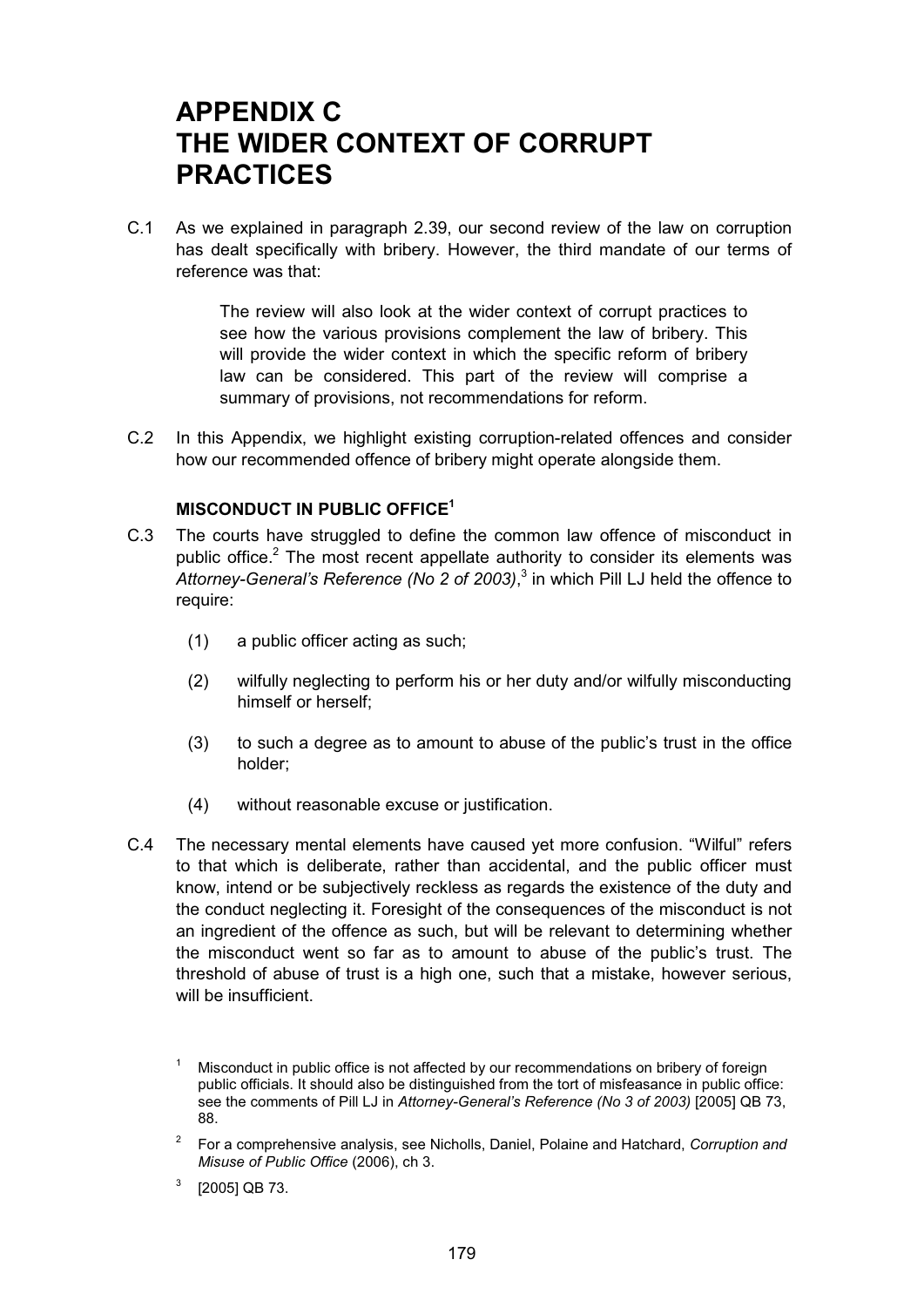- C.5 In one sense, misconduct in public office is narrower than our recommendations by virtue of its application to the public sector only. In another, it is broader, since the range of possible misconduct is not limited by an instance of bribery. More generally, whereas bribery always requires at least two parties, a briber and a bribee,<sup>4</sup> a public officer can be capable of criminal misconduct entirely of their own devising and involving no-one but themselves.
- C.6 The situation may arise where a person commits both bribery and misconduct in public office, such as where public officer R accepts a large sum of money to leak highly confidential information. Here, R may well have satisfied the elements for both offences. However, we do not believe that this is problematic. The fact that the actions or omissions involved in any particular instance of bribery might also amount to the commission of another offence is not a sound reason for disapplying the law of bribery. Offences exist in their own right to distinguish particular forms of wrongful conduct as criminal; that they overlap where conduct is especially criminal serves only to highlight the very grave nature of the activities concerned. In such circumstances, it is right that the prosecution decide on the facts of the case which charge, or combination of charges, properly reflects the criminality of a defendant's conduct.
- C.7 Our recommendations would replace the current law on bribery, which has operated in conjunction with the law on misconduct in public office for well over a century without apparent difficulty. We are confident that our offence would continue this complementary framework.

# **SALES OF PUBLIC OFFICES**

- C.8 It is an offence at common law to buy or sell offices of a public nature.<sup>5</sup> It is also an offence contrary to section 1 of the Sale of Offices Act 1551 and sections 3 and 4 of the Sale of Offices Act 1809 to buy or sell, or pay or receive any money or other reward for, or solicit or negotiate the purchase or sale of, any office in the gift of the Crown, including military and naval commissions, or any place under the control of a Government department, whether in the United Kingdom or abroad. Sections 5 and 6 of the 1809 Act forbid the opening or advertising of premises to house the business of sales of office; and sections 27 and 29 of the Sheriffs Act 1887 outlaw the sale or purchase of the offices of a sheriff or bailiff.
- C.9 We are not aware of any reported cases under the Sale of Offices Acts for over 140 years. This is in part due to changes in the methods of appointment to and dismissal from public office, which have virtually eliminated the problems that these Acts were passed to solve. It is also in part due to the breadth of the common law offence of bribery and the Prevention of Corruption Acts 1889 to 1916.

 $5$  *R v Vaughan* (1769) 4 Burr 2494: *Russell on Crime* (12<sup>th</sup> ed, 1964), vol 1, p 374,

<sup>&</sup>lt;sup>4</sup> Although under our recommendations, their respective offences are committed independently of the guilt of the other party.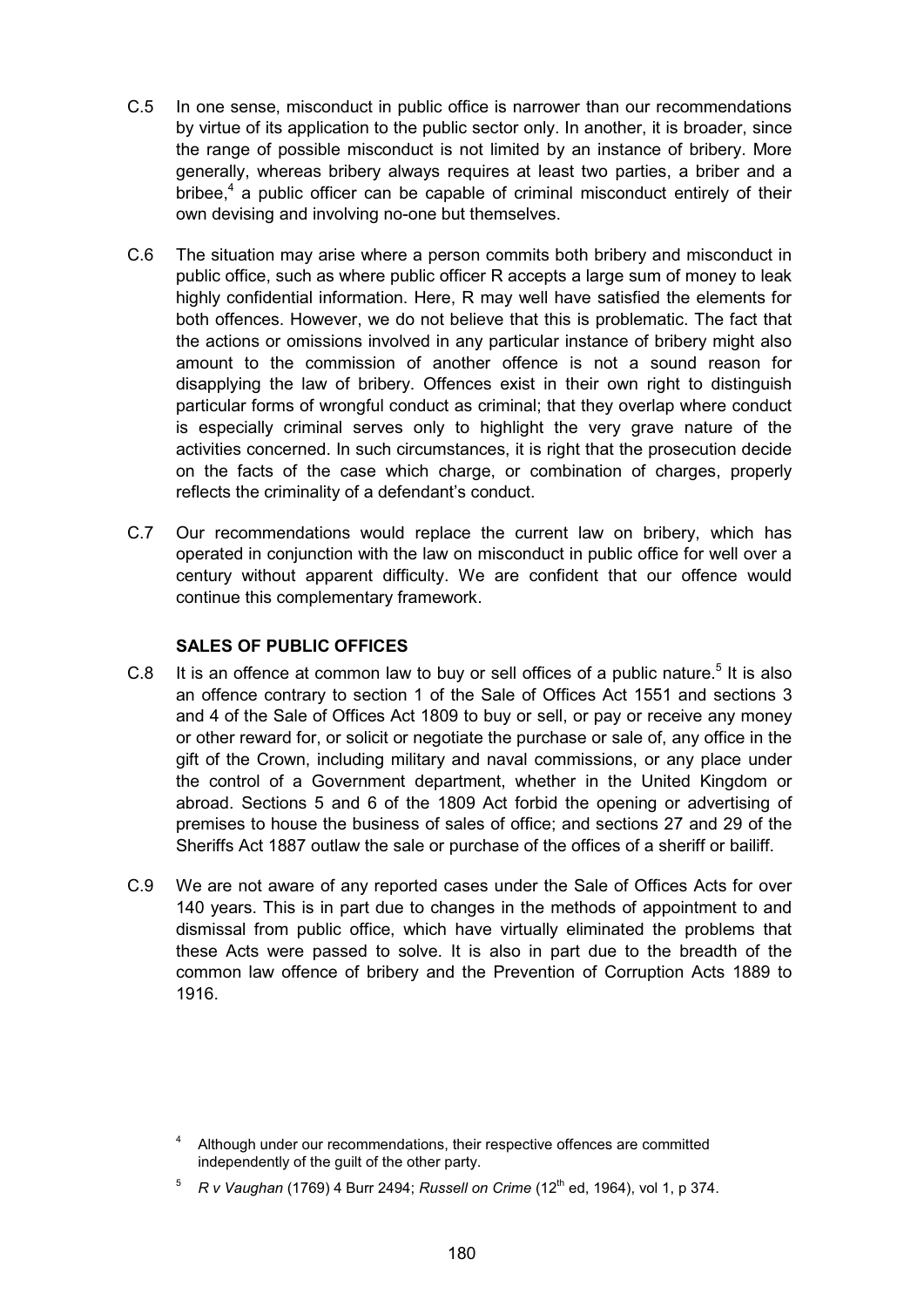C.10 While the Sale of Offices Acts remain in force, they are superseded to a large extent by the current law and by our recommendations. The sale of a public office, if at all possible any longer, would clearly be contrary to a reasonable expectation that R would act in good faith or in the best interests of the public. $6$ The particular acts of opening or advertising premises for conducting the business of sales of office would then be characterised as assisting or encouraging the substantive offence of bribery.

#### **CORRUPTION OF CUSTOMS OFFICERS**

C.11 The former statutory offence of bribing a customs officer $<sup>7</sup>$  was repealed by</sup> section 52(1)(a)(ii) of the Commissioners for Revenue and Customs Act 2005. Such cases are currently governed by the Prevention of Corruption Acts and the common law, and would continue to be so under our recommendations.<sup>8</sup>

## **CORRUPTION IN THE COURTROOM**

#### **Embracery**

C.12 *Russell on Crime* states that embracery consists of:

[a]ny attempt whatsoever to corrupt or influence or instruct a jury … or in any way to incline them to be more favourable to the one side than to the other, by money, promises, letters, threats, or persuasions, except only by the strength of the evidence and the arguments of counsel in open court ... .<sup>9</sup>

C.13 This common law offence is now virtually obsolete and the conduct involved is in any event more likely to be charged as contempt of court or an attempt to pervert the course of justice.10 These alternative avenues would continue to be available alongside our recommendations and would often be the most suitable charging option.<sup>11</sup> Nonetheless, the influencing of a juror by means of an advantage would almost certainly contravene a reasonable expectation that the juror act in good faith and impartially. Consequently, a prosecution for bribery would be possible in the appropriate circumstances.

- <sup>6</sup> For the avoidance of doubt, the sales of office offences do not apply to offices held by foreign public officials.
- <sup>7</sup> Customs and Management Act 1979, s 15.
- $8$  It would make no difference that R is a customs officer.
- $9$  *Russell on Crime* (12<sup>th</sup> ed, 1964), vol 1, p 357.
- <sup>10</sup> *Archbold: Criminal Pleading, Evidence and Practice* (2008), paras 28–47 and 28–151. See also the comments of Lawton LJ in *R v Owen* [1976] 1 WLR 840, at 841, and the approach taken in *Attorney-General v Judd* [1995] COD 15.
- $11$  Particularly since the influencing of a jury may well not involve a corrupt transaction of any sort, and given the summary nature of contempt of court proceedings.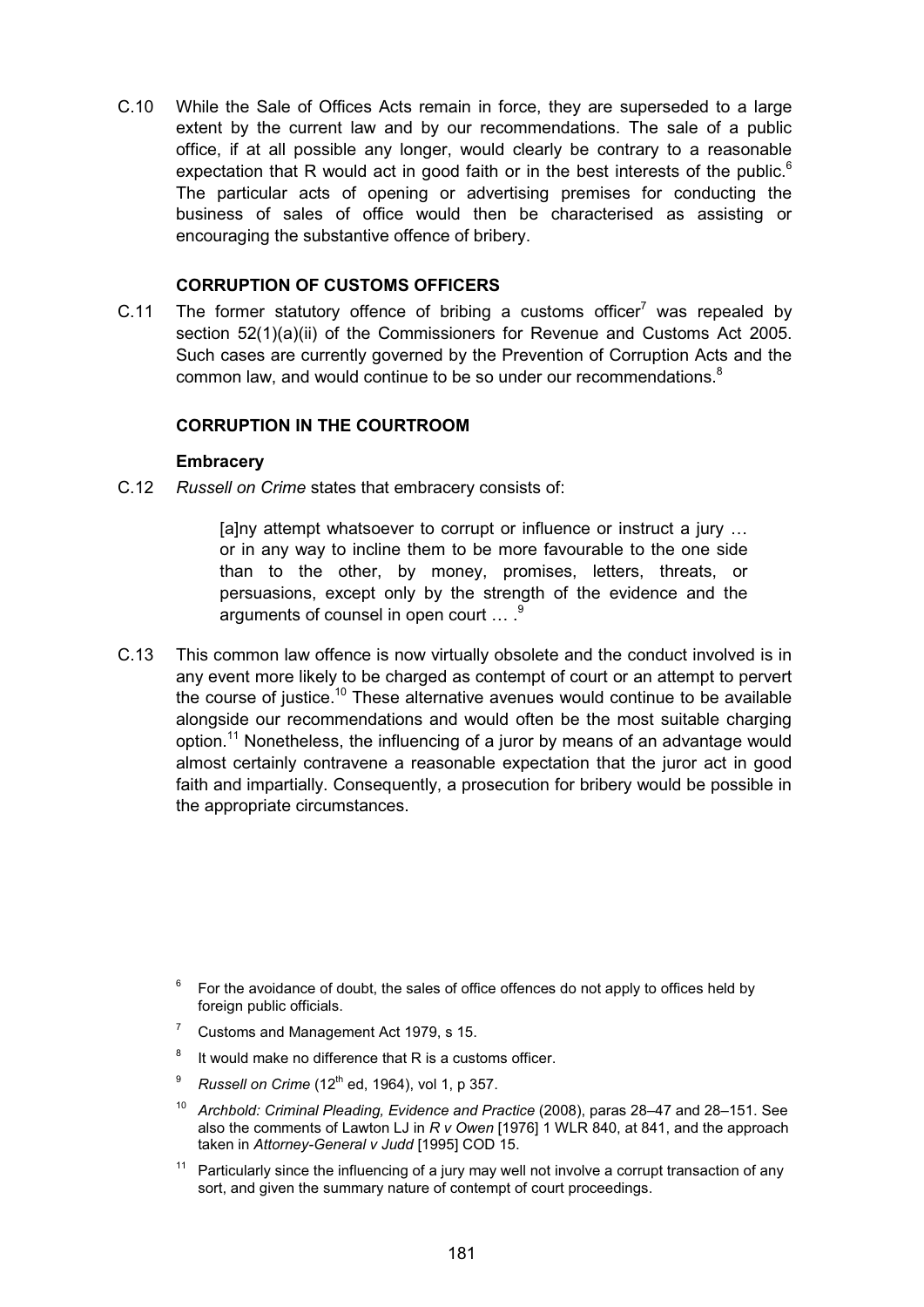## **Contempt of court; perverting the course of justice**

C.14 Whereas embracery addresses bribery of jurors, proceedings for contempt of court or perverting the course of justice can deal with wider instances of corrupt conduct, such as an attempt to intimidate a witness. Here again our recommendations would provide the court or prosecution with an alternative charging option, which would be available where the corrupt conduct could aptly be characterised as bribery. This could be, for example, where the defendant offered prosecution counsel a large sum of money not to adduce a particular piece of evidence.

# **CORRUPTION AT ELECTIONS**

C.15 Bribery, treating, undue influence and personation at elections are corrupt practices at common law. They are also forbidden expressly by the Representation of the People Act 1983 ("the 1983 Act"), the provisions of which have largely superseded the common law offences.

## **Bribery**

- C.16 Section 113 of the 1983 Act provides for the various modes by which bribery at elections can be committed:
	- (1) A person shall be guilty of a corrupt practice if he is guilty of bribery.
	- (2) A person shall be guilty of bribery if he, directly or indirectly, by himself or by any other person on his behalf—
		- (a) gives any money or procures any office to or for any voter or to or for any other person on behalf of any voter or to or for any other person in order to induce any voter to vote or refrain from voting, or
		- (b) corruptly does any such act as mentioned above on account of any voter having voted or refrained from voting, or
		- (c) makes any such gift or procurement as mentioned above to or for any person in order to induce that person to procure, or endeavour to procure, the return of any person at an election or the vote of any voter,

or if upon or in consequence of any such gift or procurement as mentioned above he procures or engages, promises or endeavours to procure the return of any person at an election or the vote of any voter.

For the purposes of this subsection—

(i) references to giving money include references to giving, lending, agreeing to give or lend, offering, promising, or promising to procure or endeavour to procure any money or valuable consideration; and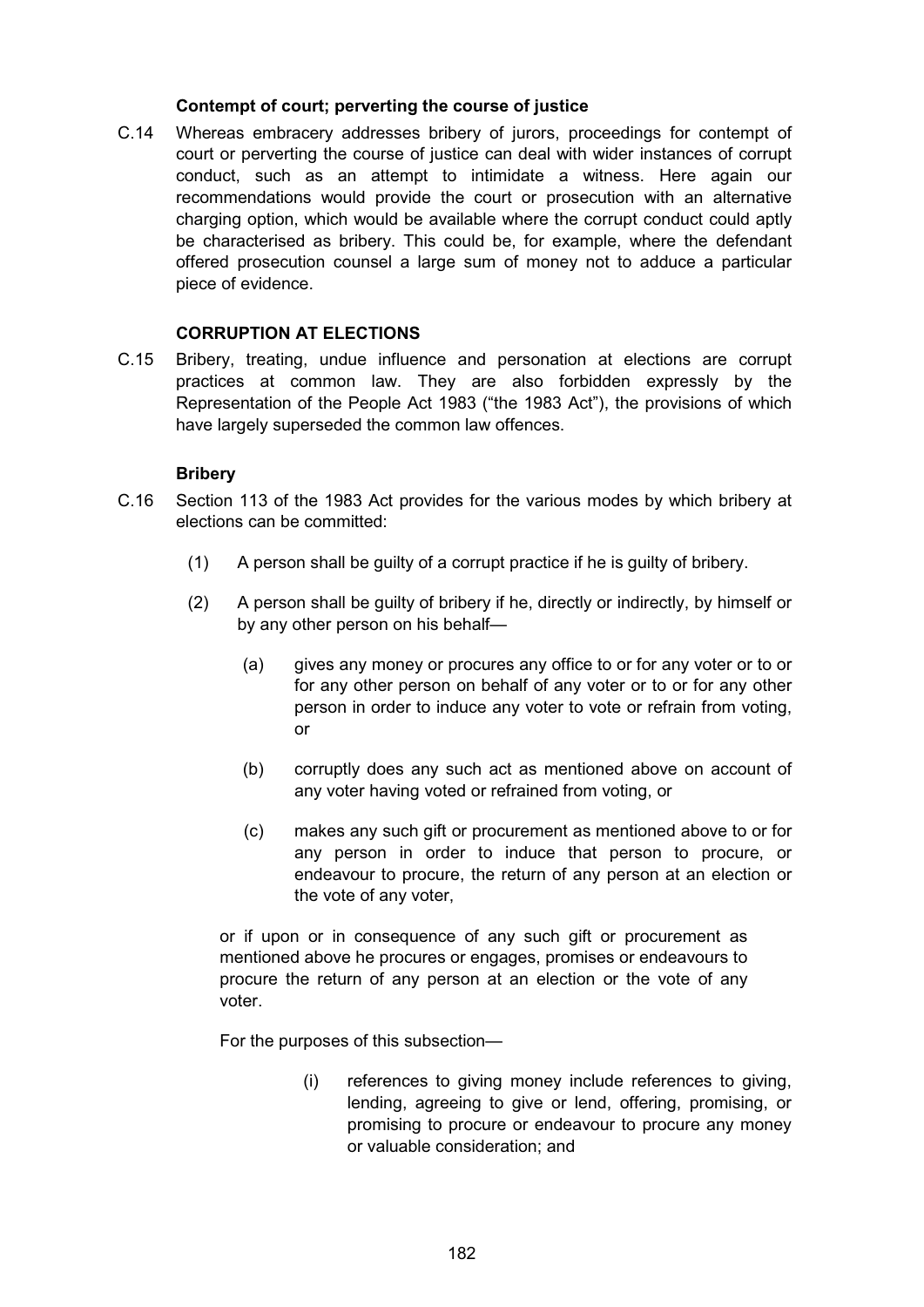- (ii) references to procuring any office include references to giving, procuring, agreeing to give or procure, offering, promising, or promising to procure or to endeavour to procure any office, place or employment[; and
- (iii) references to procuring the return of any person at an election include, in the case of an election of the London members of the London Assembly at an ordinary election, references to procuring the return of candidates on a list of candidates submitted by a registered political party for the purposes of that election].
- (3) A person shall be guilty of bribery if he advances or pays or causes to be paid any money to or for the use of any other person with the intent that that money or any part of it shall be expended in bribery at any election or knowingly pays or causes to be paid any money to any person in discharge or repayment of any money wholly or in part expended in bribery at any election.
- (4) The foregoing provisions of this section shall not extend or be construed to extend to any money paid or agreed to be paid for or on account of any legal expenses incurred in good faith at or concerning an election.
- (5) A voter shall be guilty of bribery if before or during an election he directly or indirectly by himself or by any other person on his behalf receives, agrees, or contracts for any money, gift, loan or valuable consideration, office, place or employment for himself or for any other person for voting or agreeing to vote or for refraining or agreeing to refrain from voting.
- (6) A person shall be guilty of bribery if after an election he directly or indirectly by himself or by any other person on his behalf receives any money or valuable consideration on account of any person having voted or refrained from voting or having induced any other person to vote or refrain from voting.
- (7) In this section the expression "voter" includes any person who has or claims to have a right to vote.
- C.17 It is not surprising that the statutory offence of bribery under the 1983 Act has a very similar structure to our recommended offence. However, it is doubtful whether every instance of electoral bribery would in fact be covered by the recommended offence. An elector is in a sense exercising a public function or activity, but it is not clear that there is a position of trust or an expectation of impartiality or even good faith.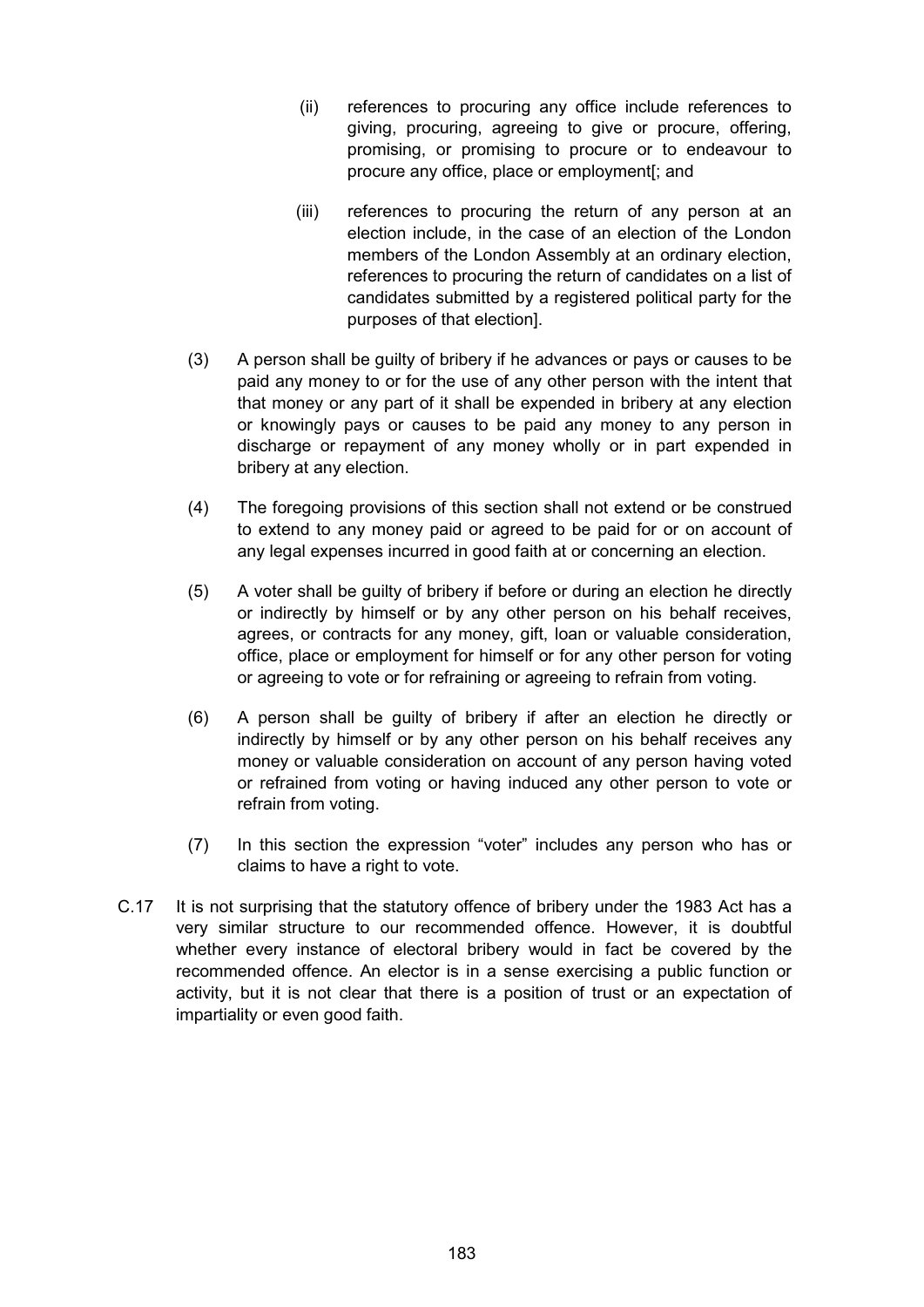- C.18 On the assumption that an elector is expected to act in good faith, there would be a significant overlap between the existing electoral offence and the proposed general offence. Even so, we are of the view that the new offence would not supersede section 113 of the 1983 Act, which retains an important labelling function. Section 113 creates a specific offence for a specific mischief. Whereas a person convicted under our general offence would be found guilty of bribery, and the electoral context would simply form the background,<sup>12</sup> a conviction under section 113 labels the defendant as a person who attempted to undermine the democratic process, and who tried to do so through bribery. Section 113 therefore criminalises two wrongs: the bribery and the democratic harm.
- C.19 Furthermore, the penalties for committing the section 113 offence are tailored to the context. They include, for example, disqualification from the electoral register, being incapable of election to the House of Commons, or being unable to hold any elective office.<sup>13</sup> Part III of the Representation of the People Act 1983, entitled "Legal Proceedings", establishes a detailed electoral scheme and provides for the consequences of non-compliance with it. Our recommendations would not subsume this role and we are therefore of the view that they can operate properly alongside section 113.

# **Treating**

- C.20 Section 114 of the 1983 Act provides that:
	- (1) A person shall be guilty of a corrupt practice if he is guilty of treating.
	- (2) A person shall be guilty of treating if he corruptly, by himself or by any other person, either before, during or after an election, directly or indirectly gives or provides, or pays wholly or in part the expense of giving or providing, any meat, drink, entertainment or provision to or for any person—
		- (a) for the purpose of corruptly influencing that person or any other person to vote or refrain from voting; or
		- (b) on account of that person or any other person having voted or refrained from voting, or being about to vote or refrain from voting.
	- (3) Every elector or his proxy who corruptly accepts or takes any such meat, drink, entertainment or provision shall also be guilty of treating.

 $12$  It is acknowledged that the electoral nature of the offence may be considered an aggravating factor in terms of sentencing.

<sup>&</sup>lt;sup>13</sup> Representation of the People Act 1983, s 160.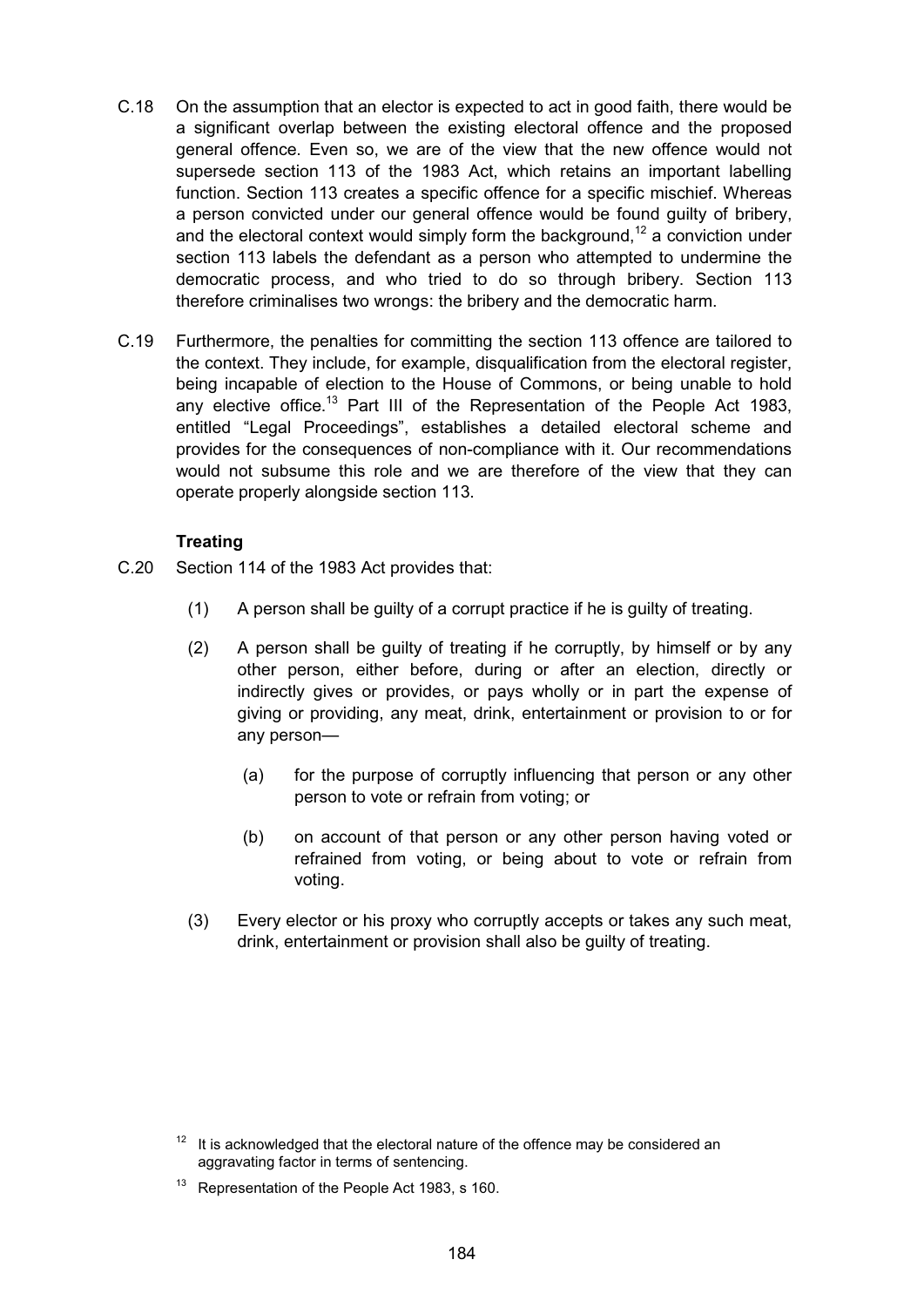- C.21 It may be thought, and we take the view, that treating is simply a specialised instance of bribery. There is some difference in popular perception: "bribery" suggests a significant amount of money given as part of an explicit corrupt bargain, while "treating" suggests smaller favours with no strings attached given in order to create good will towards the candidate. However, the statutory definition of bribery includes payments made simply with a view to influencing the voter and without any condition imposed. The only apparent difference between section 113 and section 114 is the nature of the thing conveyed in return for the voting favour. A treat is "meat, drink, entertainment or provision", whereas a bribe takes the form of money or an office. The line between these benefits is unclear, since there is no apparent limit to the extravagance to which a treat could extend. Moreover, we see little difference between a "treater" providing a lavish meal in order to influence a vote and a briber simply giving the voter the money to pay for the lavish meal, in order to influence the same vote. This uncertainty is compounded by the expansive interpretation given to "money" under section 113(2)(i) as including "any valuable consideration".
- C.22 The various benefits identified as bribes and treats in sections 113 and 114 of the 1983 Act are conflated in our term "advantage". Hence, treating at elections would be covered by our recommendations to the same extent as bribery at elections, provided in both cases that the doubt about whether an elector is expected to act in good faith can be surmounted. Equally, however, the independent function of section 114 is justified by the same reasoning as that applied to section  $113^{14}$  Section 114 targets the wrongs both of this type of bribery and of the improper influence over an election. The latter aspect is the critical difference between this specific offence and the general offence of bribery that we are recommending. In addition, the regime of sanctions available under Part III of the 1983 Act for committing the section 114 offence is designed to deal with this particular form of corrupt conduct. Our recommendations would not therefore impinge on the proper application of section 114.

# **Undue influence**

- C.23 Under section 115 of the 1983 Act:
	- (1) A person shall be guilty of a corrupt practice if he is guilty of undue influence.
	- (2) A person shall be guilty of undue influence—
		- (a) if he, directly or indirectly, by himself or by any other person on his behalf, makes use of or threatens to make use of any force, violence or restraint, or inflicts or threatens to inflict, by himself or by any other person, any temporal or spiritual injury, damage, harm or loss upon or against any person in order to induce or compel that person to vote or refrain from voting, or on account of that person having voted or refrained from voting; or

Paragraphs C.18 and C.19 above.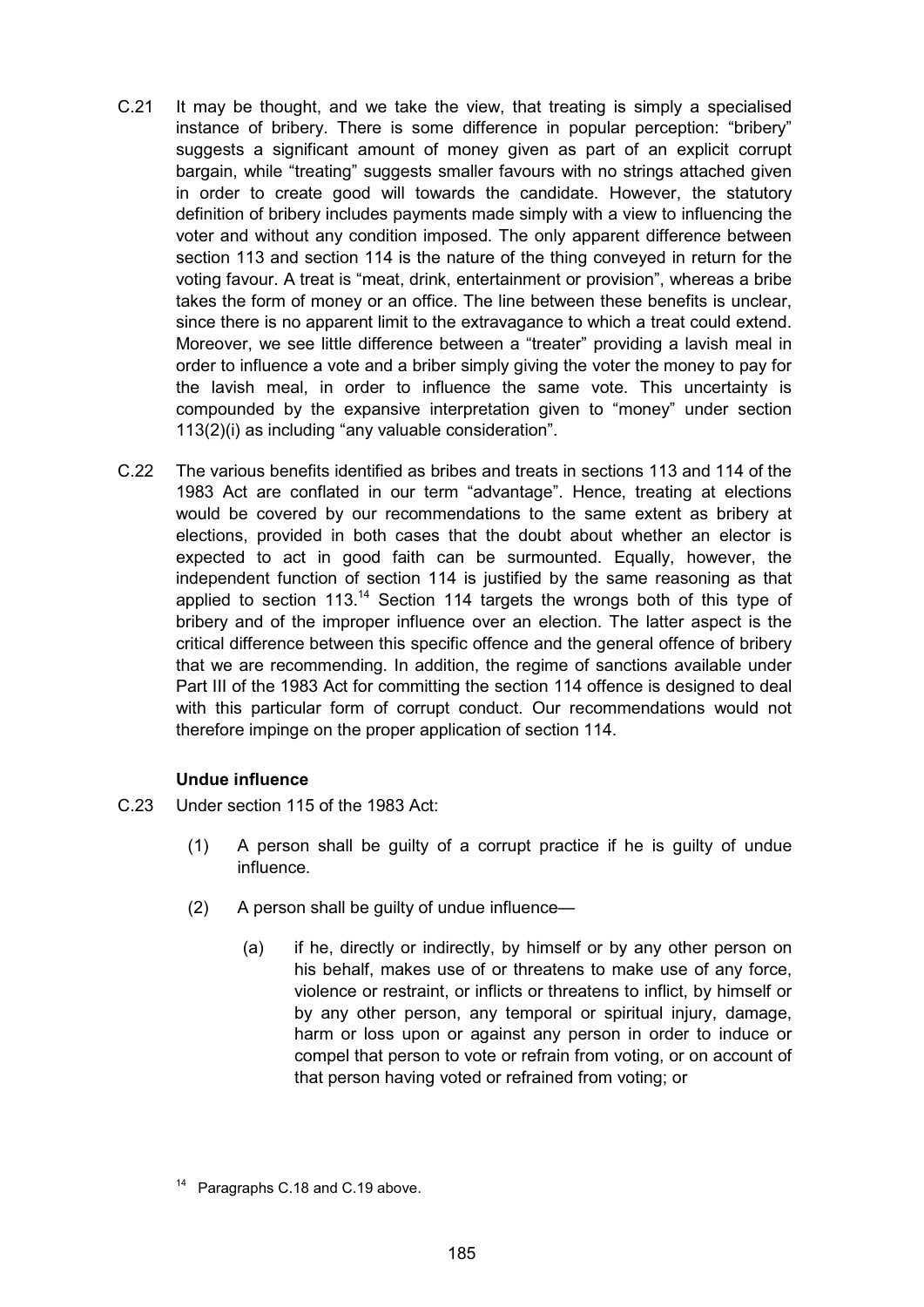- (b) if, by abduction, duress or any fraudulent device or contrivance, he impedes or prevents[, or intends to impede or prevent,] the free exercise of the franchise of an elector or proxy for an elector, or so compels, induces or prevails upon[, or intends so to compel, induce or prevail upon,] an elector or proxy for an elector either to vote or to refrain from voting.15
- C.24 This offence addresses a different type of corrupt practice to that encompassed by our recommended offence of bribery. It is concerned with corruption through the use or threat of force, or through some deception, neither of which have any real place in the concept of bribery. It should also be noted that typical instances of undue influence are more clearly one-sided than typical cases of bribery: a voter can solicit a bribe, in which case the corrupt conduct is more evenly balanced, but it is difficult to imagine a voter soliciting undue influence. Given the disparate nature of the corrupt practices concerned, we believe that our recommendations would operate independently of section 115.

## **Personation**

- C.25 According to section 60 of the 1983 Act:
	- (1) A person shall be guilty of a corrupt practice if he commits, or aids, abets, counsels or procures the commission of, the offence of personation.
	- (2) A person shall be deemed to be guilty of personation at a parliamentary or local government election if he—
		- (a) votes in person or by post as some other person, whether as an elector or as proxy, and whether that other person is living or dead or is a fictitious person; or
		- (b) votes in person or by post as proxy—
			- (i) for a person whom he knows or has reasonable grounds for supposing to be dead or to be a fictitious person; or
			- (ii) when he knows or has reasonable grounds for supposing that his appointment as proxy is no longer in force.
	- (3) For the purposes of this section, a person who has applied for a ballot paper for the purpose of voting in person or who has marked, whether validly or not, and returned a ballot paper issued for the purpose of voting by post, shall be deemed to have voted.
- C.26 Personation is a very specific type of corrupt practice. It is entirely distinct from bribery and would not be affected by our recommendations.
	- <sup>15</sup> The words in square brackets in section  $115(2)(a)$  were inserted by the Electoral Administration Act 2006, s 39(1)(a) and by the Local Electoral Administration and Registration Services (Scotland) Act 2006, s 141(1), (2)(a). The words in square brackets in section 115(2)(b) were inserted by the Electoral Administration Act 2006, s 39(1)(b), (2) and by the Local Electoral Administration and Registration Services (Scotland) Act 2006,s 14(1), (2(b).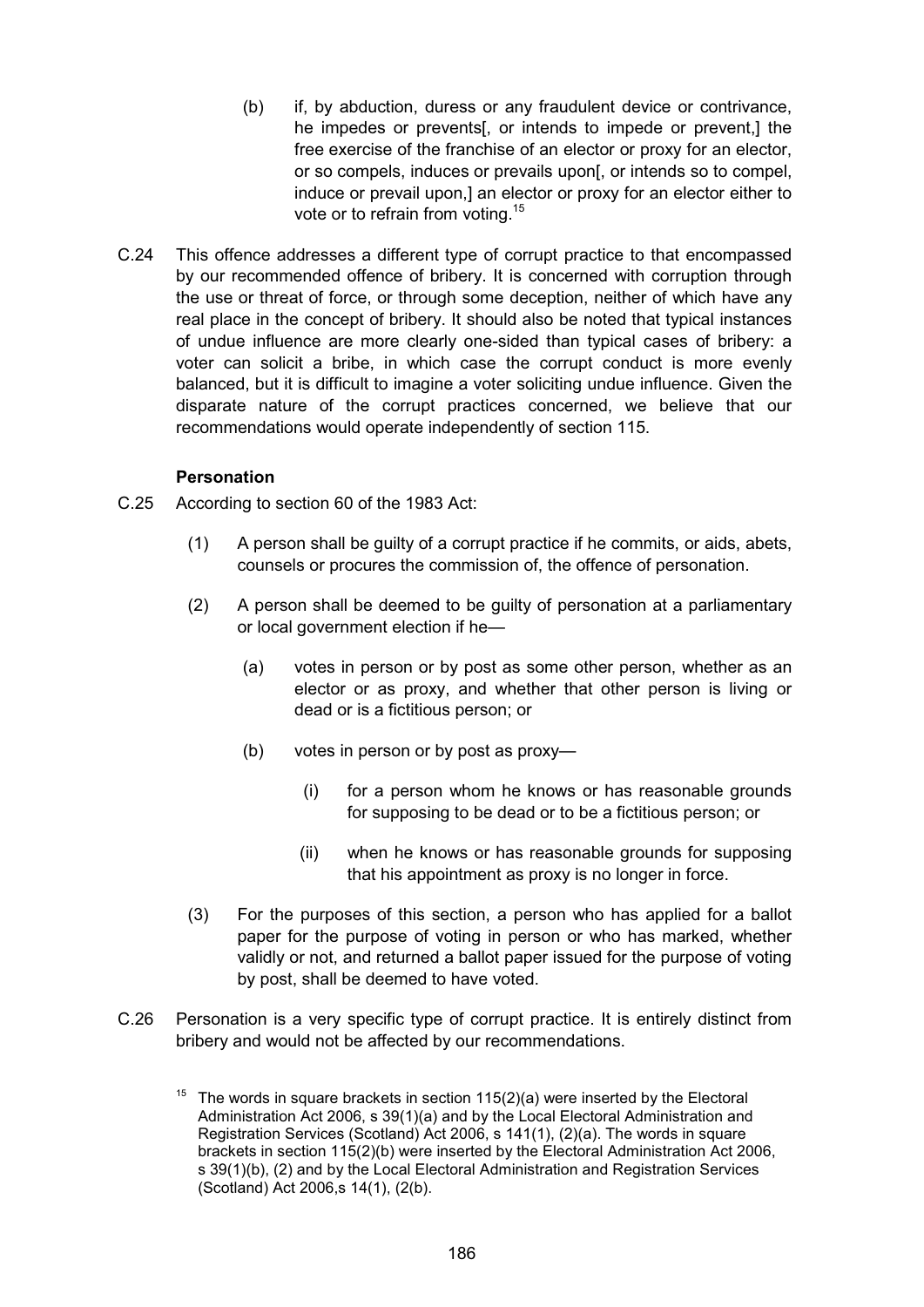## **Election expenses**

C.27 It is an offence contrary to section 82(6) of the 1983 Act knowingly to make a false declaration as to election expenses. As with undue influence and personation at elections, this corrupt practice is of a wholly different character to bribery and our recommendations would have no foreseeable impact on prosecutions for it.

## **POLITICAL PARTIES, ELECTIONS AND REFERENDUMS ACT 2000**

- C.28 The Political Parties, Elections and Referendums Act 2000 provides for the establishment of the Electoral Commission, the primary function of which is to regulate and ensure the accountability of political party funding. The Act establishes a number of offences for failing to comply with the rules contained therein and some of these offences may have a corrupt taint to them, such as making a false statement to the Commission.<sup>16</sup>
- C.29 However, our recommendations would operate separately to the provisions of the Political Parties, Elections and Referendums Act 2000. The possible extent to which they overlap is where a person may be bribed to engage in conduct which breaches the rules set down by that Act, thereby committing both bribery and one of the statutory offences. However, as was noted in relation to misconduct in public office in paragraph C.6 above, there are innumerable things which P could bribe R to do and the fact that these things may entail other offences cannot be a reason to restrict the proper ambit of an offence of bribery. We believe that any such coincidences would not impede the effective prosecution either for bribery or for a simultaneous offence under the Political Parties, Elections and Referendums Act 2000.

## **HONOURS (PREVENTION OF ABUSES) ACT 1925**

- C.30 Under the Honours (Prevention of Abuses) Act 1925 it is an offence to deal in honours. Section 1 provides that:
	- (1) If any person accepts or obtains or agrees to accept or attempts to obtain from any person, for himself or for any other person, or for any purpose, any gift, money or valuable consideration as an inducement or reward for procuring or assisting or endeavouring to procure the grant of a dignity or title of honour to any person, or otherwise in connection with such a grant, he shall be guilty of a misdemeanour.
	- (2) If any person gives, or agrees or proposes to give, or offers to any person any gift, money or valuable consideration as an inducement or reward for procuring or assisting or endeavouring to procure the grant of a dignity or title of honour to any person, or otherwise in connection with such a grant, he shall be quilty of a misdemeanour.

<sup>16</sup> Political Parties, Elections and Referendums Act 2000, s 39.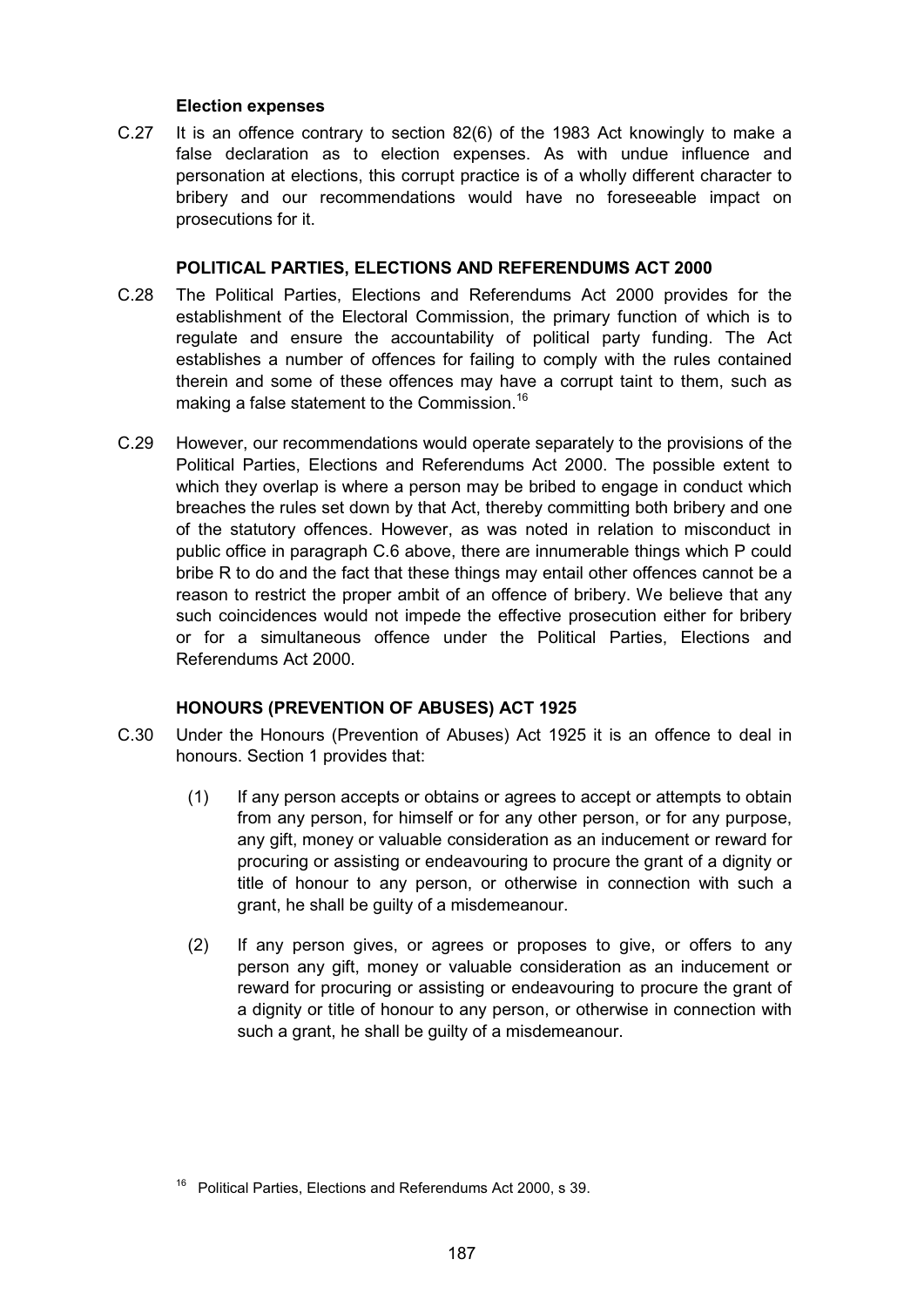- C.31 The conduct proscribed by these offences is in many respects similar to bribery under the Prevention of Corruption Acts. Although it does not require the defendant to have acted "corruptly", which is the hallmark of the current law on bribery, the corrupt nature of the conduct is inferred from the fact that the defendant is accused of trading in honours.
- C.32 The similarity between this legislation and the current law on bribery is reflected in the degree to which our recommendations are sufficiently broad to catch criminal activity of this sort. In simplistic terms, where P offers R an advantage in return for the grant of an honour, intending thereby for R to breach a reasonable expectation that R act in good faith and impartially, P will be guilty of bribery. Conversely, R will also be guilty where he or she knows that the acceptance of the advantage or the grant of the honour would breach a reasonable expectation that R act in good faith or impartially.
- C.33 However, we believe that our recommendations would in no way supersede or eclipse the offences established under the Honours (Prevention of Abuses) Act 1925. This was the view expressed in our previous consultation paper on corruption<sup>17</sup> and we remain of the same opinion. Parliament took the deliberate step of enacting the honours legislation in addition to the Prevention of Corruption Acts. In doing so, it clearly intended that this specific form of criminal wrongdoing should be prosecuted in its own right, rather than as a form of corruption generally. It would therefore be inappropriate for our recommendations to be applied to a context that Parliament has demarcated as separate to the law on bribery.

# **THEFT ACT OFFENCES AND CONSPIRACY TO DEFRAUD**

- C.34 The corrupt conduct substantiating a bribery offence may at the same time result in the commission of offences under the Theft Act 1968. These could include theft,<sup>18</sup> false accounting,<sup>19</sup> suppression of documents<sup>20</sup> or dishonest retention of wrongful credit.<sup>21</sup> Where the bribery entails a dishonest agreement between two or more people to cause loss to another, this may also amount to conspiracy to defraud.
- C.35 The overlap of our recommendations with these offences is unavoidable. There is already a large degree of overlap within the various theft offences themselves, and between those offences and the offences under the Fraud Act 2006. In all such instances it remains up to the prosecution to proceed with the most appropriate charges on the facts of a given case. Our recommendations should not affect the way in which these prosecutorial decisions are taken.

- $20$  Above, s 20.
- $21$  Above, s 24A.

 $17$  Corruption (1997) Law Commission Consultation Paper No 145, para 2.36.

 $18$  Theft Act 1968, s 1.

 $19$  Above, s 17.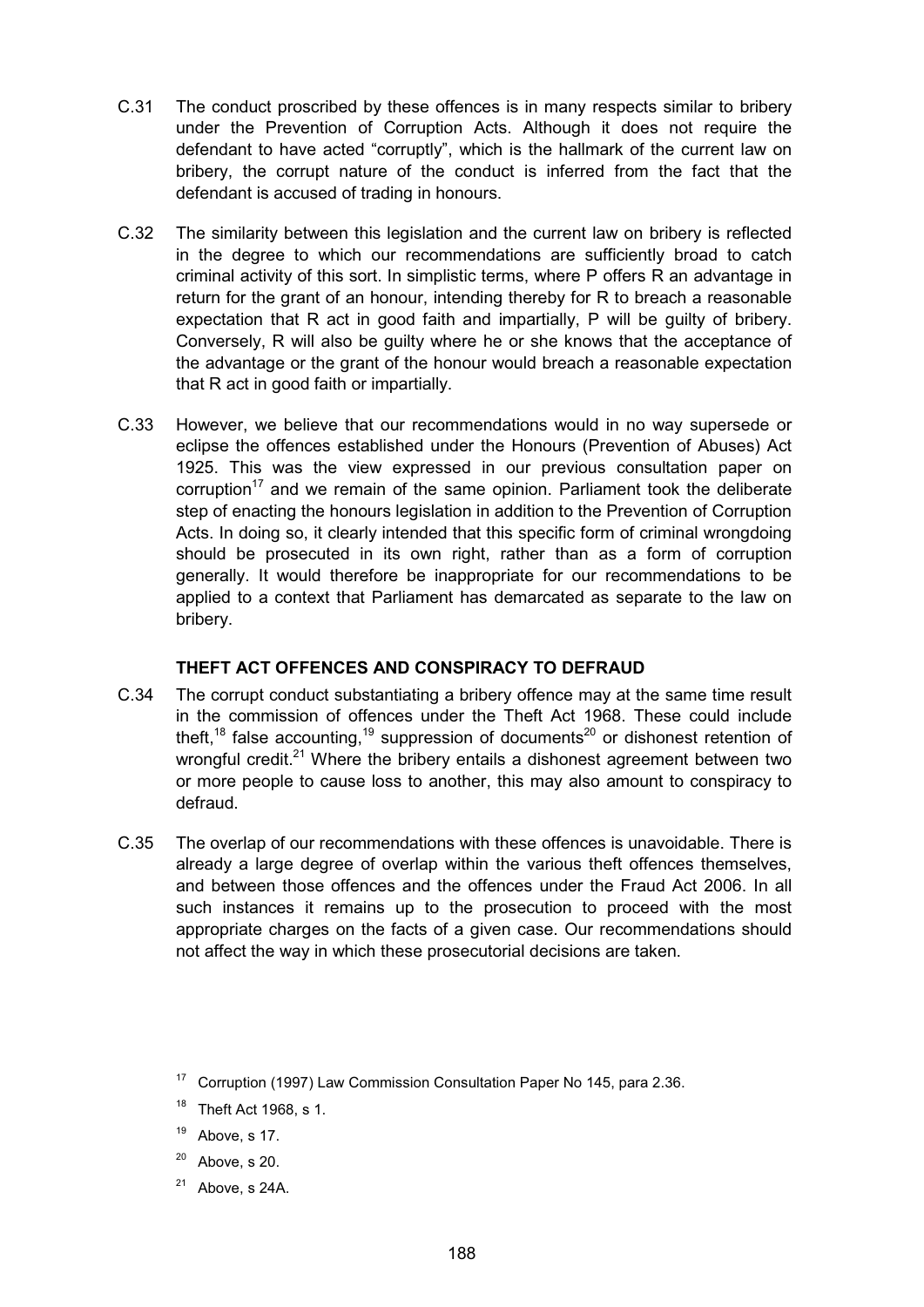#### **EXTORTION AND BLACKMAIL**

C.36 The common law offence of extortion was abolished by section 31(2)(a) of the Theft Act 1968 and replaced by blackmail.<sup>22</sup> However, instances that would previously have been characterised as extortion may also amount to bribery. For example, bribery might foreseeably be committed where R refuses to perform his or her duties unless P gives him an advantage. In these circumstances, the prosecution would have the option of charging either blackmail or bribery.

#### **COMPETITION LAW AND FRAUD**

C.37 The relationships between bribery and competition law, and between bribery and fraud, were examined in depth in the  $\text{CP}.^{23}$ 

 $22$  Under section 21 of the Theft Act 1968 Act, blackmail is committed where a person, with a view to gain for himself or another, or intending to cause loss to another, makes an unwarranted demand with menaces.

 $23$  Appendices D and E.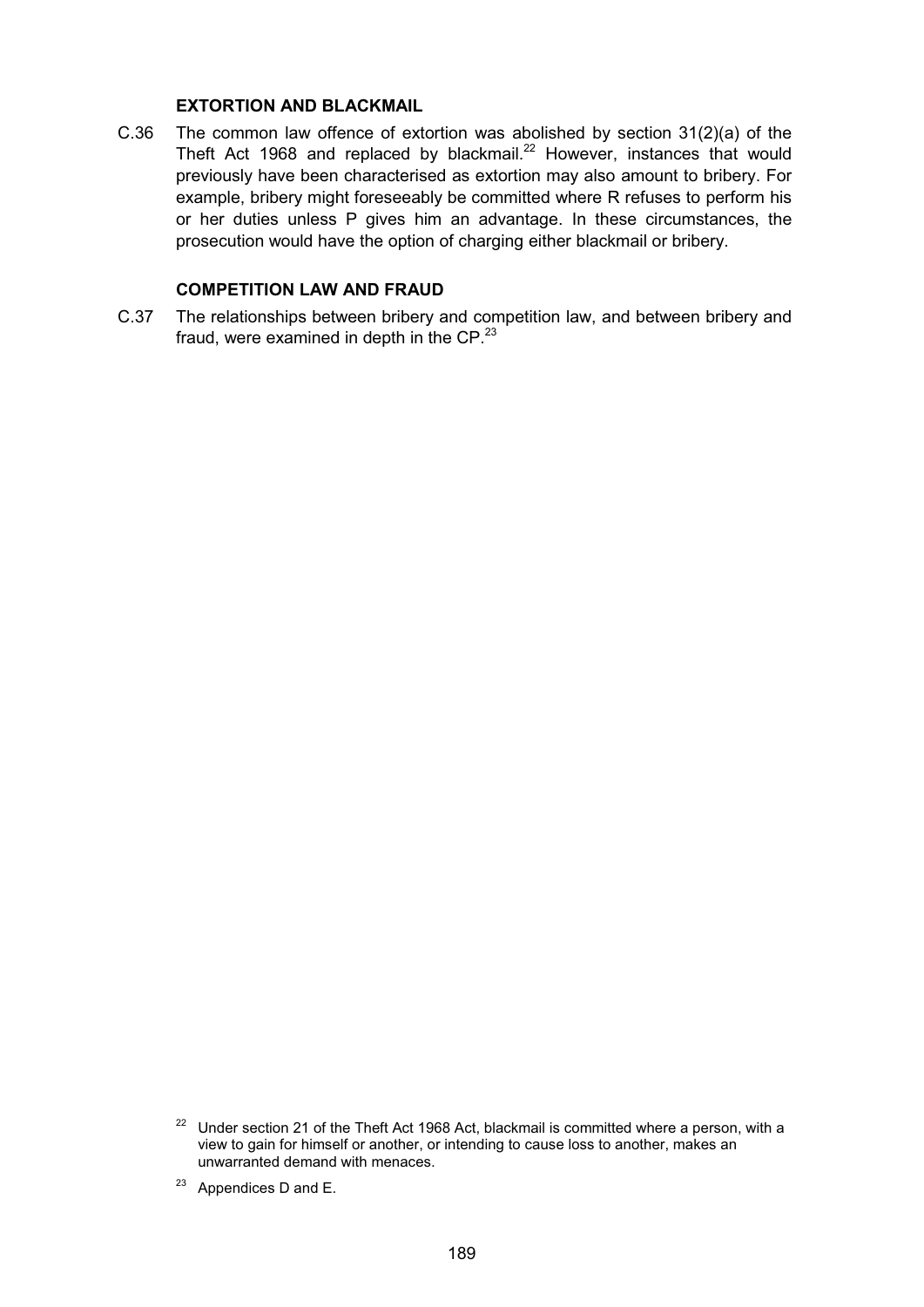# **APPENDIX D SPECIAL CASES**

# **INTRODUCTION**

- D.1 In this Part we discuss the application of our general definition to three types of payment, namely:
	- (1) facilitation payments;
	- (2) commission payments;
	- (3) corporate hospitality.
- D.2 The purpose of this discussion is partly to test the general definition, and partly to explain why no special provisions are required for these payments, either extending or restricting liability. All three types of payment were discussed in detail in Appendix F to the CP. Here the discussion can be briefer, but needs to take account of the fact that our recommended definition of bribery is not the same as the proposal in the CP.

# **FACILITATION PAYMENTS**

- D.3 A facilitation payment is given to an official as encouragement to do something which in any case would fall within the official's functions.<sup>1</sup> The misconduct is commonly the simple receipt of the unauthorised payment.
- D.4 It is generally agreed that, on broad social grounds, a culture in which facilitation payments are regular and accepted is undesirable and that such payments should be discouraged.<sup>2</sup> However, there are degrees of undesirability, and different situations can be distinguished.
	- (1) At one extreme, there is the case where the official, if not paid, either will not fulfil the duty at all or will do so only after a seriously damaging delay.
	- (2) In the middle, there is the case where the official generally fulfils the relevant duties correctly, but accepts payment for dealing with a particular matter with exceptional despatch or effort.
	- (3) Also in the middle are cases in which the official fulfils the relevant duties correctly, but a payment made is part of his or her reason for so doing.
	- (4) At the other extreme, there is the case where the payment makes no difference at all to the performance of the official's functions, but is expected simply as a matter of courtesy in the local culture.

<sup>&</sup>lt;sup>1</sup> Facilitation payments are discussed at length in the CP, paras 4.52 to 4.64 and Appendix F, paras F.4 to F.37.

<sup>&</sup>lt;sup>2</sup> Reasons for this are listed at length in the CP, Appendix F paras F.7 to F.25.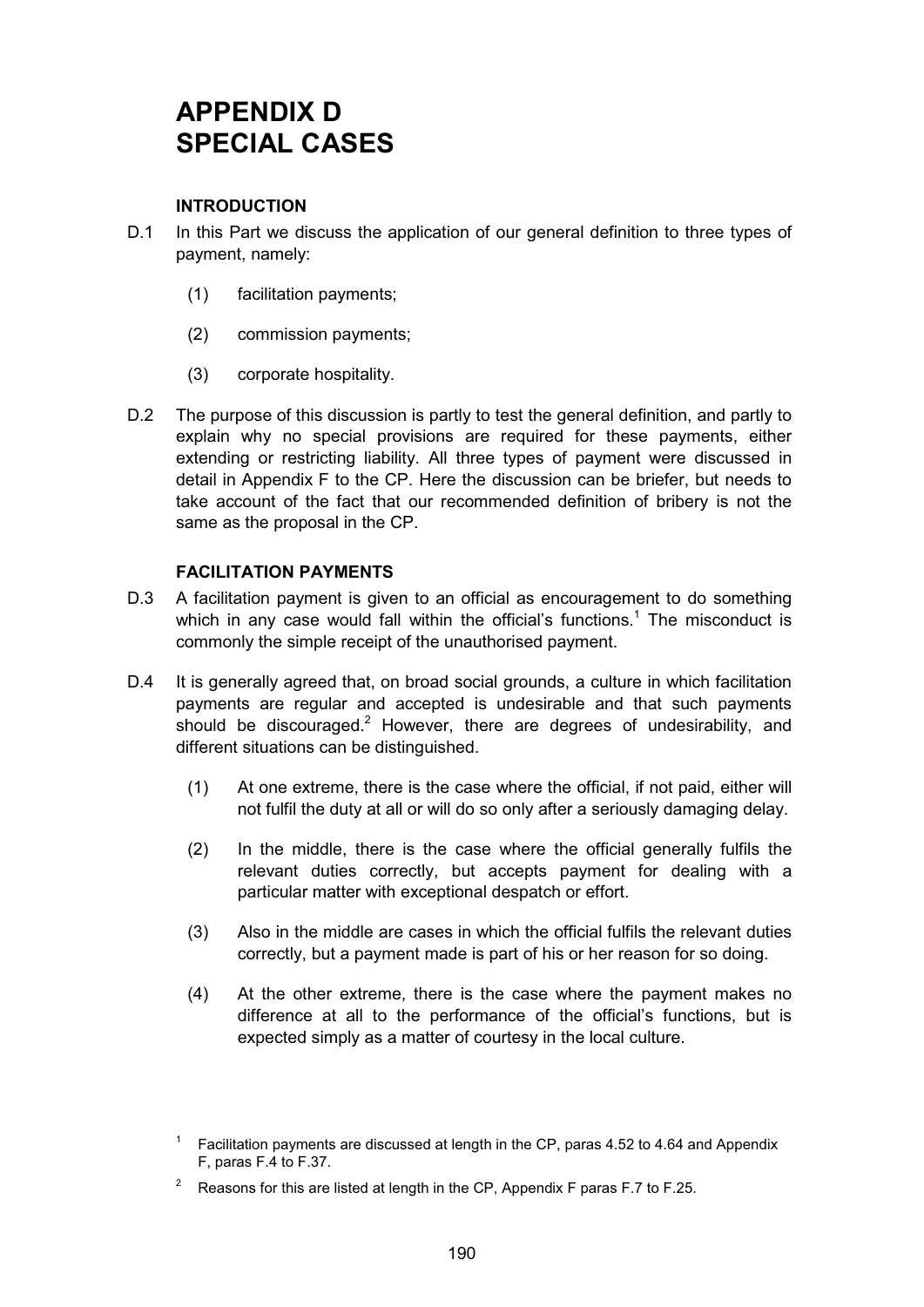- D.5 Under our scheme, bribery will not include every payment received in breach of duty, because the request for or acceptance of the payment must amount to a betrayal of a position of trust.<sup>3</sup> A mere courtesy payment or tip is unlikely to satisfy this criterion. So, many examples of situation (4) will not be covered. It will depend on whether the tribunal of fact finds that to have requested or to have accepted the payment or other advantage in question was in the circumstances a breach of trust. An official can breach trust expressly or impliedly placed in them simply by accepting certain kinds of payments.
- D.6 By way of contrast, situations (1) to (3) will all be covered by our scheme in principle. Obviously, they will vary either in terms of whether any particular instance is worth prosecuting, or if so, in terms of how serious the wrongdoing involved really is. In cases where an official speeds up paperwork in exchange for payment, or delays it, or threatens to delay it, if no payment is received, it is the "manner in which" the official is expected to perform his or her duties that falls short of expectations. $^4$  In the case where the official does only as he or she was bound to do, but in part because of a payment made, it is the "reasons for which" the official does the duty that involve a breach of expectations.<sup>5</sup>
- D.7 So far as the payer (P) is concerned, where the prosecution relies on the speeding up of an official response (or some other special favour) at P's request, P must be found to have intended the payment to induce the official to behave improperly.<sup>6</sup> If, by contrast, the prosecution relies simply on the fact that it was wrong as such for the official to accept the advantage, then it must show that P knew or believed that the acceptance was improper.<sup>7</sup>

## **COMMISSION PAYMENTS**

- D.8 Many brokers, agents and the like are remunerated by a commission, payable by the supplier of the product which is sold, even though the agent is supposed to be acting for the buyer. The situation has a superficial resemblance to bribery, in that the agent is performing duties for the buyer, but is motivated by the prospect of the commission (the advantage).
- D.9 Much of the discussion in the  $\text{CP}^8$  concerned the question whether the commission was the primary reason for the agent's actions. In one sense it obviously is: if there were no commission the agent would not act at all. On the other hand, the commission is not, or ought not to be, the agent's reason for recommending one product rather than another. If the agent deliberately recommended the most expensive product in order to maximise the commission, without regard to the interests of the client, that would arguably be corrupt.
	- <sup>3</sup> Clauses 1(3), 3(5) and 3(6)(b), operating together.
	- $4$  Clause 3(7)(b).
	- $5$  Clause 3(7)(b).
	- $6$  Clause 2(2)(b).
	- Clause  $2(3)(b)$ .
	- <sup>8</sup> CP, Appendix F, paras F.38 to F.58.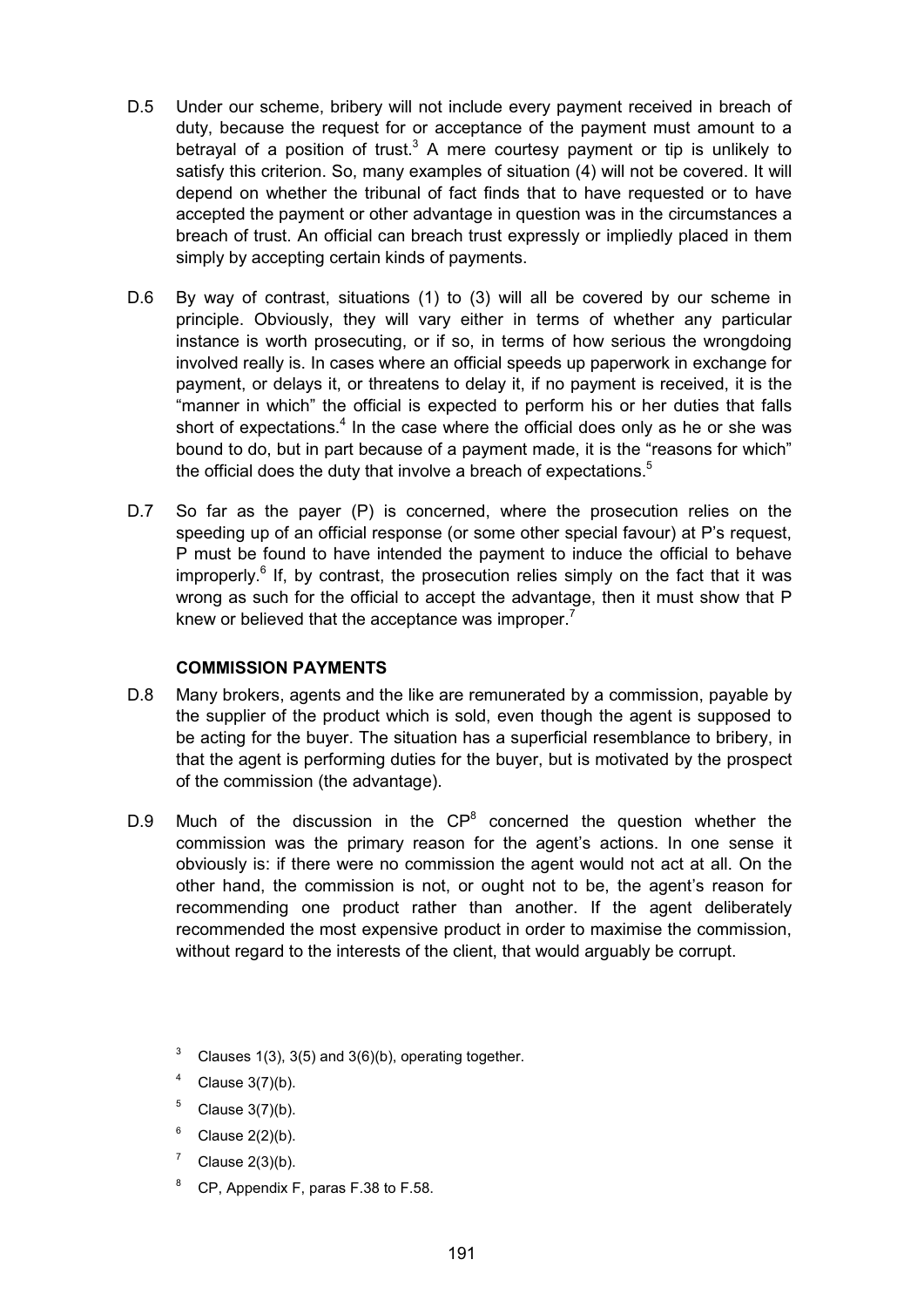- D.10 Our recommended definition does not now incorporate a primary reason test.<sup>9</sup> However, we do not believe that the omission of this test will have the effect of rendering criminal normal commission payments.
- D.11 One requirement of our recommended definition is that the recipient must be, or propose to be, in breach of an expectation that he or she will act in good faith or impartially, or must betray a position of trust.<sup>10</sup> In the case of a broker or agent acting for the client, perhaps in the financial services market, the relevant duty is to act in the best interests of the client. Accordingly, if the agent is honestly seeking the best product for the client, there is no question of bribery, even if the agent receives a commission if the client purchases that product. The scope of bribery will be confined to the case where the agent recommends a product for the sake of the commission, although he or she does not believe, or care, whether it is in the best interests of the client.<sup>11</sup> The practical result is the same as if the "primary reason" test had been retained.
- D.12 Consequently, there is no need for a special provision for commission payments, either less inclusive or more inclusive than the general definition.

## **CORPORATE HOSPITALITY**

- D.13 Many trade and similar organisations have expressed concerns about the potential for the provision of corporate hospitality to fall within the scope of bribery. These concerns fall into two categories: ensuring that conventional corporate hospitality practices should not fall into the ambit of bribery, and providing guidance on what kind and degree of corporate hospitality is or is not acceptable.
- D.14 Where a supplier provides corporate entertainment to regular customers, the purpose is normally to cement existing links with the customers, provide information, and keep the existence of the supplier at the forefront of the customers' minds when it comes to the placing of orders. In that sense it is obviously designed to assist in the acquisition and retention of business, and would be a pointless exercise if it were not. Where those entertained are employees of potential customers, and have responsibility for choosing among possible suppliers, the potentiality for bribery is present.

<sup>11</sup> Clause 1(5), clause 3(1)(b), clause 3(3) and clause 3(6)(a), operating together.

<sup>&</sup>lt;sup>9</sup> See the discussion in Part 3.

 $10$  Clause 3.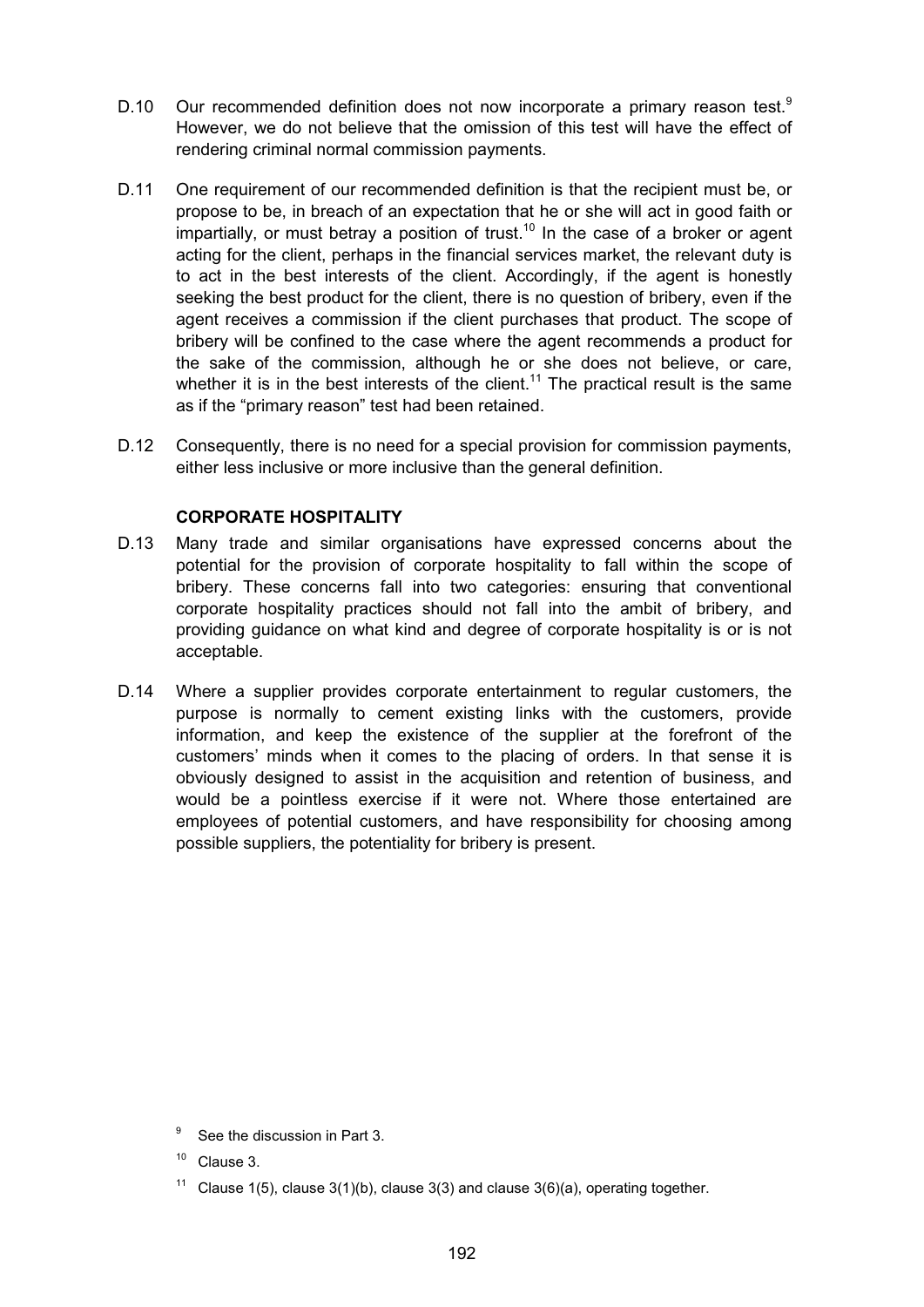- D.15 This issue was discussed in detail in the  $\text{CP}$ ,<sup>12</sup> and the conclusion was similar to that of the discussion of commission payments, in that it relied on the primary reason test. Where the entertainment was only one factor amongst a number in the employee's mind leaning in favour of doing business with the supplier, the placing of business with the supplier would not have been bribery. This is for the simple reason that it would not have been the primary reason that the business was placed with the supplier. If however the entertainment was the main factor in the employee's mind, overwhelming all other considerations, it would have amounted to bribery, under the proposals in the CP, because it would then have been the primary reason for doing business with the supplier.
- D.16 Once more, we need to consider whether this is affected by the removal of the primary reason test. In our current recommendation, the test is whether R was influenced by the hospitality, as an advantage accepted by him or her, in a way that breached an expectation that R would act in good faith or impartially, or in accordance with a position of trust.<sup>13</sup>
- D.17 In run-of-the-mill cases in which people accept hospitality in a private sector context, there is simply no breach of a relevant expectation about the way that they will behave that is raised by that acceptance. So, the ordinary giving and receiving of hospitality remains well outside the scope of the law of bribery under our recommendations, in such circumstances. However, in (say) a public sector or trust administration context, that may not be true. In some instances, for a public servant or trustee to accept hospitality of any kind, or of a special kind, from a particular individual would amount to a breach of an expectation concerning the position of trust that that person holds.<sup>14</sup>
- D.18 Even in a private sector context, rare though this will be, the provision of hospitality may be of such a nature or extent that it amounts to an inducement to employees or agents of potential contractors to breach an expectation that they will act in good faith or impartially. In such circumstances, the provision and acceptance of the hospitality can amount to bribery. An example might involve the covert entertainment of potential contractors' employees at a "lap dancing" club, where the company providing the entertainment intends the employees to feel obliged to favour the company in case the nature of the entertainment they received comes to the attention of their employer.

Appendix F, paras F.59 to the end.

 $13$  Clauses 3(3) to 3(5).

<sup>14</sup> Clause 3(5) and 3(6)(b).

Printed in the UK for The Stationery Office Limited on behalf of the Controller of Her Majesty's Stationery Office ID 5966296 10/08

Printed on Paper containing 75% recycled fibre content minimum.